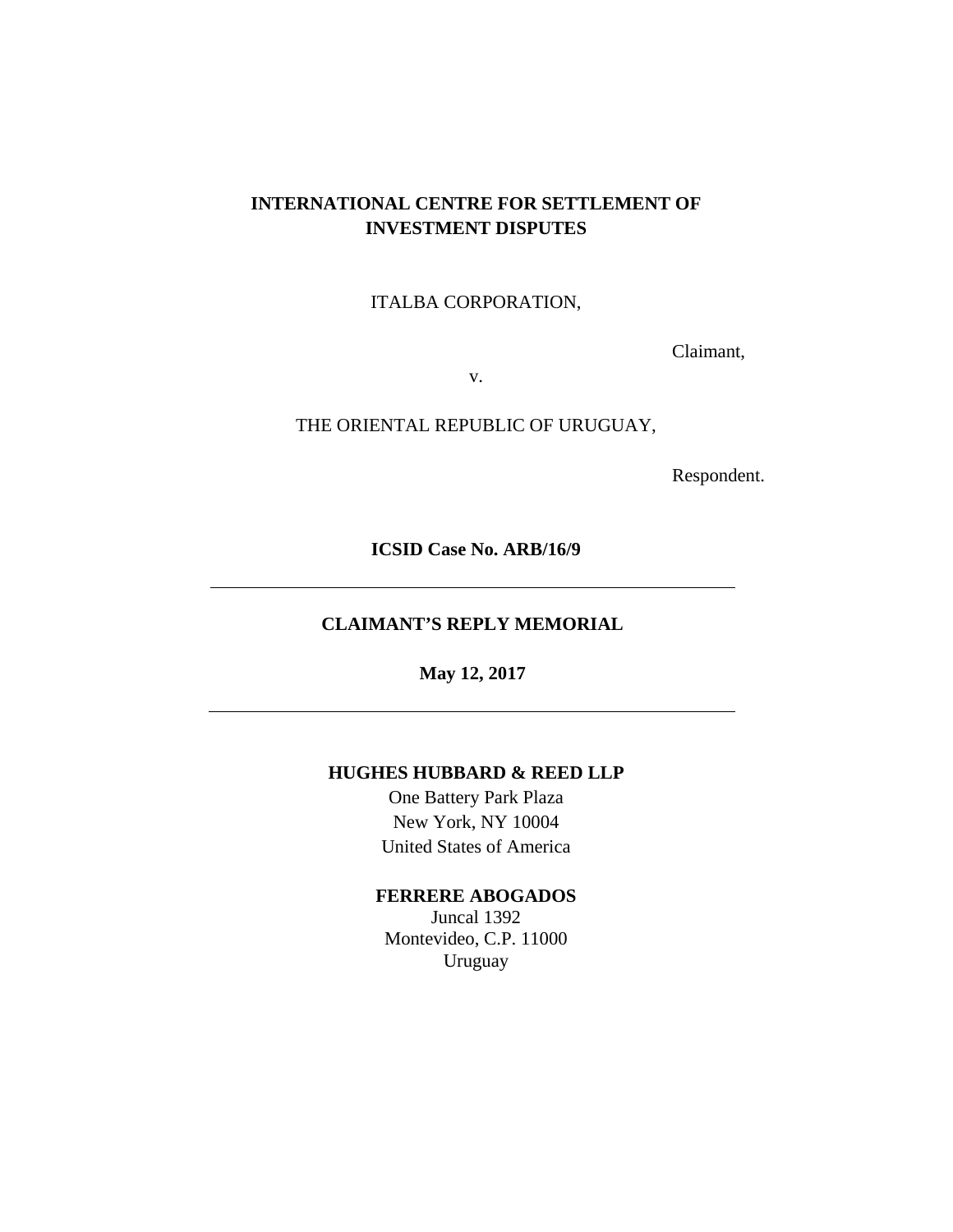# **TABLE OF CONTENTS**

| I.  |                                                                                                                                                                                 |
|-----|---------------------------------------------------------------------------------------------------------------------------------------------------------------------------------|
| II. |                                                                                                                                                                                 |
|     |                                                                                                                                                                                 |
|     |                                                                                                                                                                                 |
|     |                                                                                                                                                                                 |
| Ш.  |                                                                                                                                                                                 |
|     |                                                                                                                                                                                 |
|     |                                                                                                                                                                                 |
|     |                                                                                                                                                                                 |
| IV. |                                                                                                                                                                                 |
|     |                                                                                                                                                                                 |
|     | B. Uruguay Has Denied Italba Justice By Frustrating The Judgment Of Its Own Highest                                                                                             |
|     | C. Uruguay Breached Its Article 5 Obligation To Accord Italba Fair And Equitable                                                                                                |
|     |                                                                                                                                                                                 |
|     | D. Uruguay Failed To Afford Italba's Investment Full Protection And Security.  153                                                                                              |
| V.  |                                                                                                                                                                                 |
|     | A. Compensation For Uruguay's Treaty Breaches Must Be Determined Under The "Full                                                                                                |
|     |                                                                                                                                                                                 |
|     | C. Under The Full Reparation Standard, Italba Is Entitled To Compensation Equal To The<br>Value Of Trigosul's Rights To Use The Spectrum In A "But-For" Scenario In Which       |
|     | D. In The "But-For" Valuation Scenario, URSEC Would Have Acted As A Reasonable,                                                                                                 |
|     | E. Under The Full Reparation Standard, Italba Is Entitled To Compensation Equal To The<br>Historical Profits It Would In All Probability Have Received But For Uruguay's Treaty |
|     | F. Under The Full Reparation Standard, The Quantum Of Compensation Awarded Must Be                                                                                              |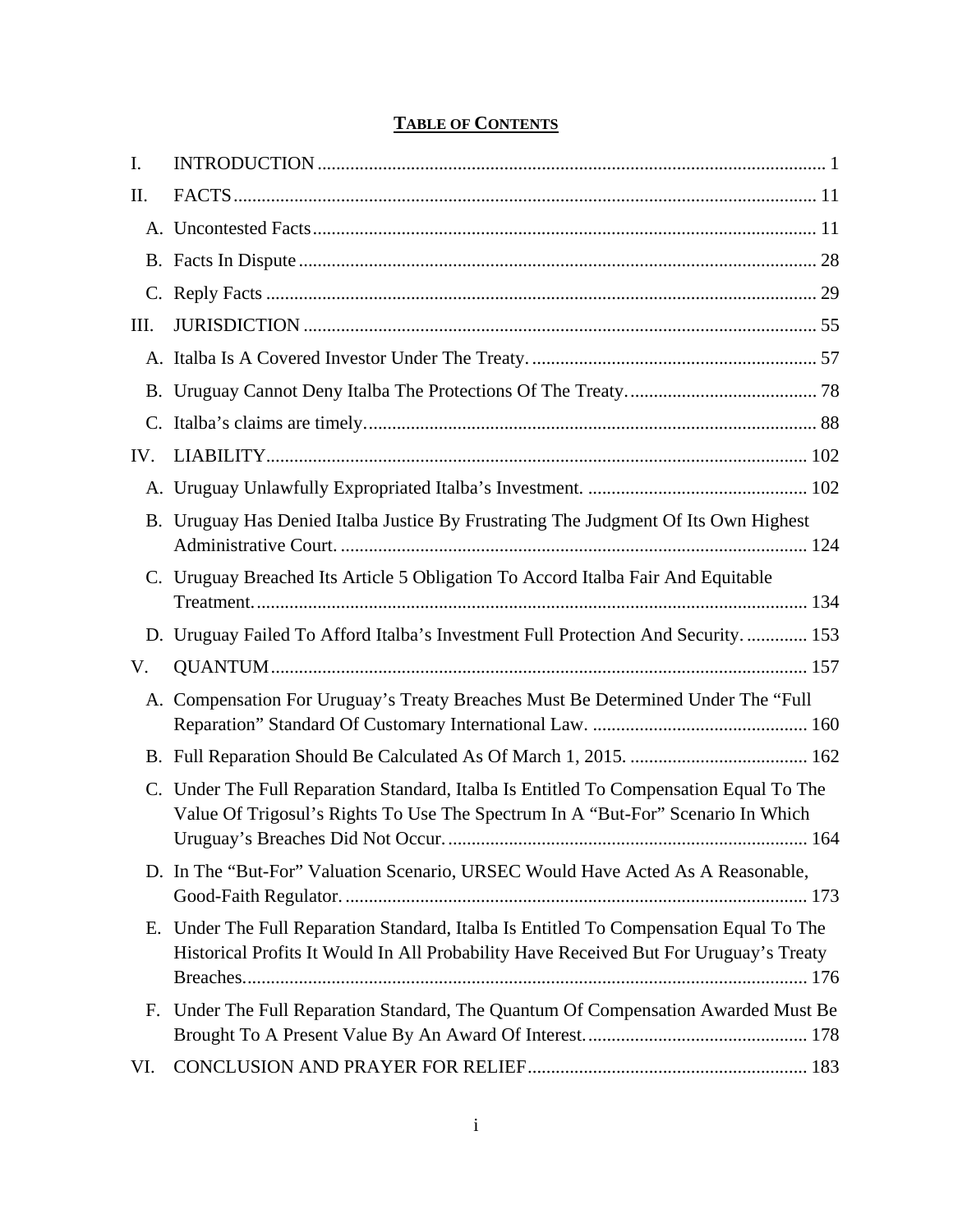#### **I. INTRODUCTION**

1. Italba Corporation (*Italba*), a company incorporated under the laws of the State of Florida in the United States of America (the *U.S.*), submits this Reply Memorial (*Reply*) in further support of its right to full reparation from the Oriental Republic of Uruguay (*Uruguay*) based upon Uruguay's breach of the Treaty Concerning The Encouragement And Reciprocal Protection of Investment Between Uruguay and the United States (the *Treaty*).<sup>1</sup> In its Memorial, Italba demonstrated that Uruguay unlawfully expropriated Italba's investment through its noncompliance with and frustration of a final judgment (the *TCA Judgment*) of its own highest administrative court (the Tribunal de lo Contencioso Administrativo (*TCA*)) that reinstated the wrongly revoked telecommunications licenses of Italba's Uruguayan subsidiary, Trigosul S.A.

(*Trigosul*).2

 $\overline{a}$ 

2. Italba also demonstrated that Uruguay, through the conduct of its

telecommunications regulator, the Unidad Reguladora de Servicios de Comunicaciones  $(URSEC)^3$  breached the Treaty's guarantees of fair and equitable treatment, non-discrimination, and full protection and security because: (*a*) over the course of seven years, URSEC repeatedly failed to issue Trigosul a license conforming to regulations promulgated in March 2003, as

2. Claimant's Memorial (Sept. 16, 2016) (*Memorial*) ¶¶ 177-80.

<sup>1.</sup> Treaty Between the United States of America and The Oriental Republic of Uruguay Concerning the Encouragement And Reciprocal Protection of Investment (signed on Nov. 4, 2005; entered into force on Nov. 1, 2006) (*Treaty*) (**C-001**). Italba's Reply is submitted pursuant to the Tribunal's Procedural Order No. 1, as amended by the Tribunal's letter of April 28, 2017, and pursuant to Rule 31 of the International Centre for Settlement of Investment Disputes Rules of Procedure for Arbitration Proceedings (*ICSID Arbitration Rules*), and responds to the Counter-Memorial of the Oriental Republic of Uruguay (Jan. 30, 2017) (*Counter-Memorial*). It is accompanied by documentary exhibits C-001 through C-275 and legal authorities CL-001 through CL-155, the statements by seven fact witnesses (including supplemental witness statements from Dr. Gustavo Alberelli and Mr. Luis Herbon), and four new expert reports, respectively addressing: (*a*) the handwriting on the Data Transmission and Equipment Loan Agreement (Dec. 2010) (**C-057**); (*b*) the authenticity of certain emails produced by Italba; (*c*) technical telecommunications issues; and (*d*) relevant points of Uruguayan corporate law, as well as a supplemental report on quantum by Compass Lexecon (*Second Dellepiane Report*). In accordance with Procedural Order No. 1 (¶ 18.5.2), dated July 29, 2016, all of Italba's Exhibits and Legal Authorities are numbered using the format provided therein (*e.g.*, **C-001** and **CL- 001**, respectively).

<sup>3.</sup> *Id. ¶*¶ 114-15, 122-50, 167-75.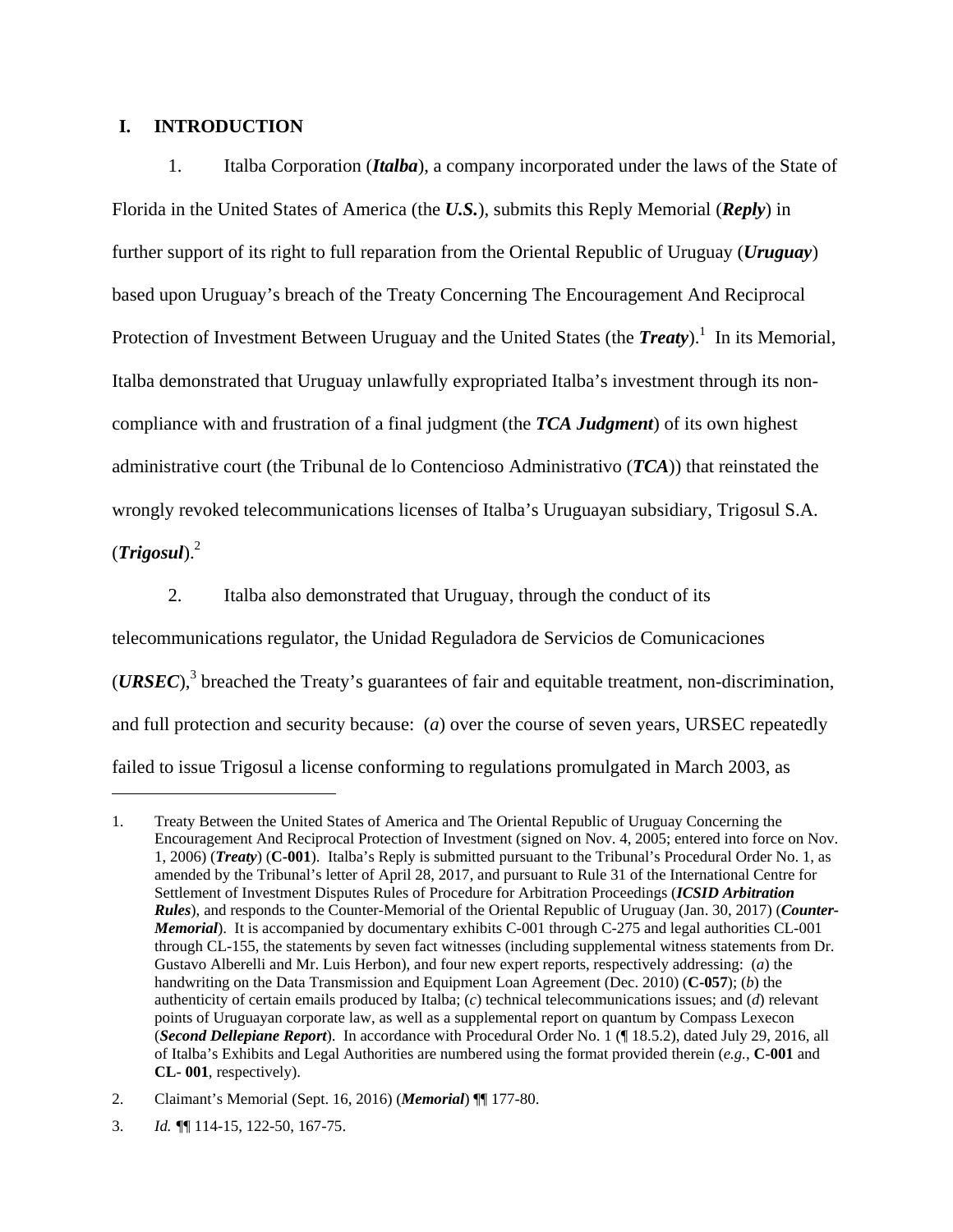mandated by Uruguayan law, despite having provided Italba repeated assurances that a license would soon be forthcoming, $<sup>4</sup>$  and even while the agency responded to similar requests from</sup> many of Trigosul's and Italba's domestic and foreign competitors;<sup>5</sup> and (*b*) in January 2011, URSEC summarily revoked Trigosul's license to operate on its allocated frequencies, claiming that Trigosul's offices in Montevideo had been abandoned, even though Trigosul had properly notified URSEC of a change of address months earlier.<sup>6</sup> Finally, Italba has established that its damages, based upon the value of the investment expropriated in 2015 and business opportunities crushed by Uruguay's prior unlawful conduct, amount to USD \$61.1 million (including pre-award interest based on the cost of capital), as calculated in the supplemental valuation report submitted with this Reply.<sup>7</sup>

3. In response, Uruguay has accused Italba of attempting to perpetrate a fraud on this Tribunal and swindle the State out of tens of millions of dollars through a criminal enterprise based on forgeries and lies.

4. *First*, Uruguay argues that Italba has misrepresented itself as the owner of Trigosul because, at Trigosul's inception, Dr. Gustavo Alberelli (the President and Chief Executive Officer of Italba) and his mother were listed as the company's co-owners. $8\ \text{In the}$ event that Italba does own Trigosul, Uruguay claims to be entitled to deny Italba protection under the Treaty on the theory that Dr. Alberelli, an Italian citizen, controls Italba, and Italba is a shell company with no business of its own.<sup>9</sup>

<sup>4.</sup> *Id. ¶*¶ 30-34, 52.

<sup>5.</sup> *Id. ¶*¶ 155-66.

<sup>6.</sup> *Id. ¶*¶ 53-54, 63-67.

<sup>7.</sup> *Id. ¶*¶ 176, 212; Second Dellepiane Report Table 1.

<sup>8.</sup> *See* Counter-Memorial ¶ 56.

<sup>9.</sup> *Id. ¶*¶ 62, 69-83.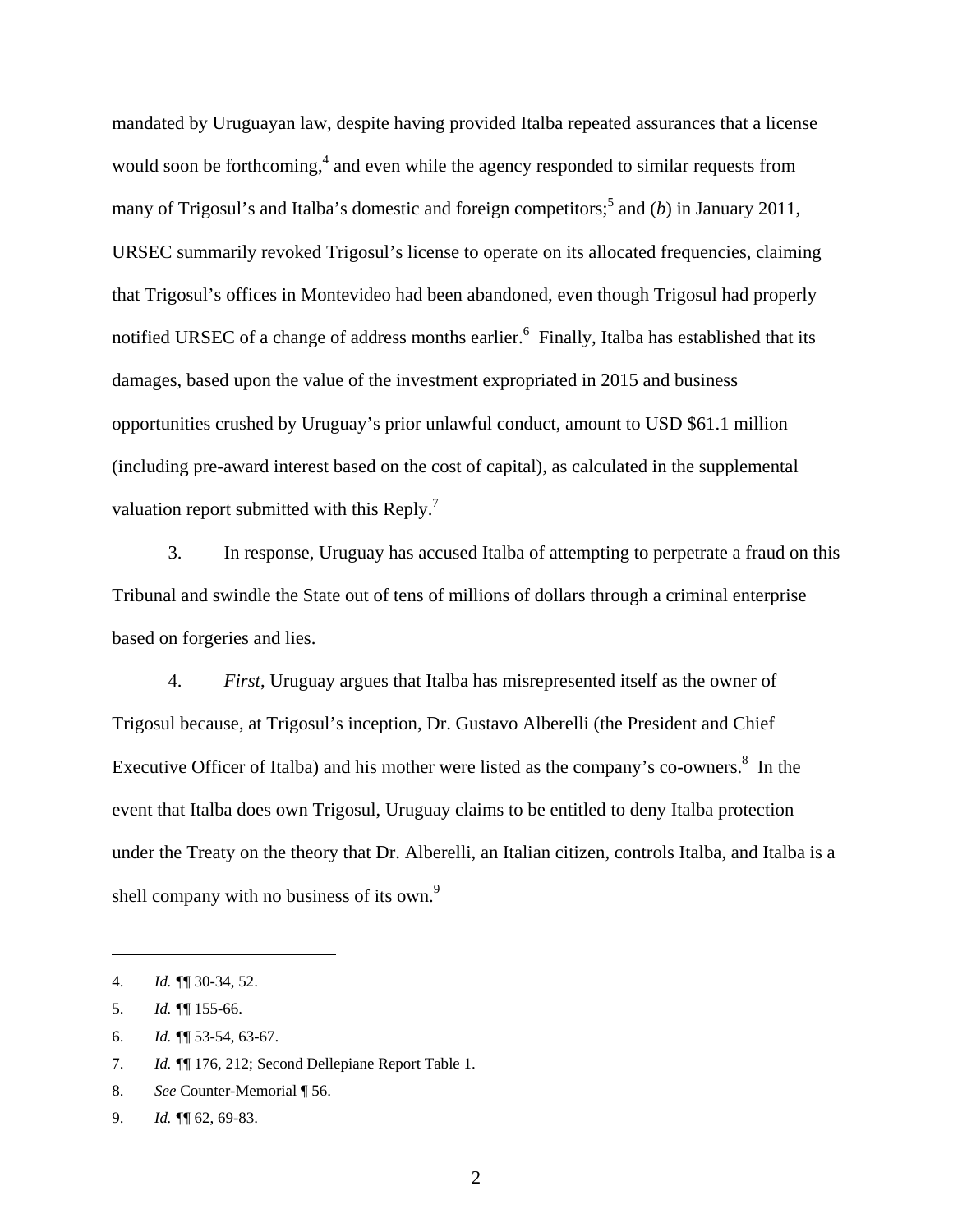5. *Second*, Uruguay argues that Italba's claims are time-barred because URSEC terminated Trigosul's license in 2011, more than four years before a notice of dispute was sent in this case, and because URSEC's subsequent refusal to implement the TCA Judgment anulling its termination of the license was merely a continuation of Uruguay's prior conduct*.* 10

6. *Third*, Uruguay denies Italba's allegations on the merits, arguing: (*a*) Uruguay did not expropriate the license because it fully complied with the TCA Judgment; (*b*) even if it did not comply with the TCA Judgment, there can be no expropriation because the license was precarious in nature and terminable at will without compensation, and therefore worthless; (*c*) Trigosul deserved to be terminated in the first place because it failed to exploit the license; and (*d*) Trigosul's complaints about URSEC's failure to issue a conforming license are unfounded because no such conforming license was necessary under Uruguayan  $\text{law}^{11}$ .

7. *Finally*, on damages, Uruguay repeats its argument that Trigosul's license was worthless and also argues that Italba's claim for lost business opportunities prior to the termination of Trigosul's license is built on foregeries and lies.<sup>12</sup>

8. This Reply will demonstrate that Uruguay's Counter-Memorial is long on invective but short on facts and logic. On jurisdiction, the shares initially issued to Dr. Alberelli and his mother were transferred to Italba long before this dispute arose, a fact that Uruguay has known for more than 15 years. Uruguay's claim that it is entitled to deny Italba the benefits of the Treaty also must fail because: (*a*) Italba is not owned or controlled by a non-U.S. national it was co-owned by an Italian citizen and a U.S. citizen, with neither owner possessing a controlling stake; and (*b*) the evidence shows that Italba was anything but a shell corporation: its

<sup>10.</sup> *Id. ¶*¶ 84-123.

<sup>11.</sup> *Id. ¶*¶ 269-86, 207-10, 248-52, 256, 262, 211-32, 237-38, 175-76, 143-68.

<sup>12.</sup> *Id. ¶*¶ 296-99, 378-96.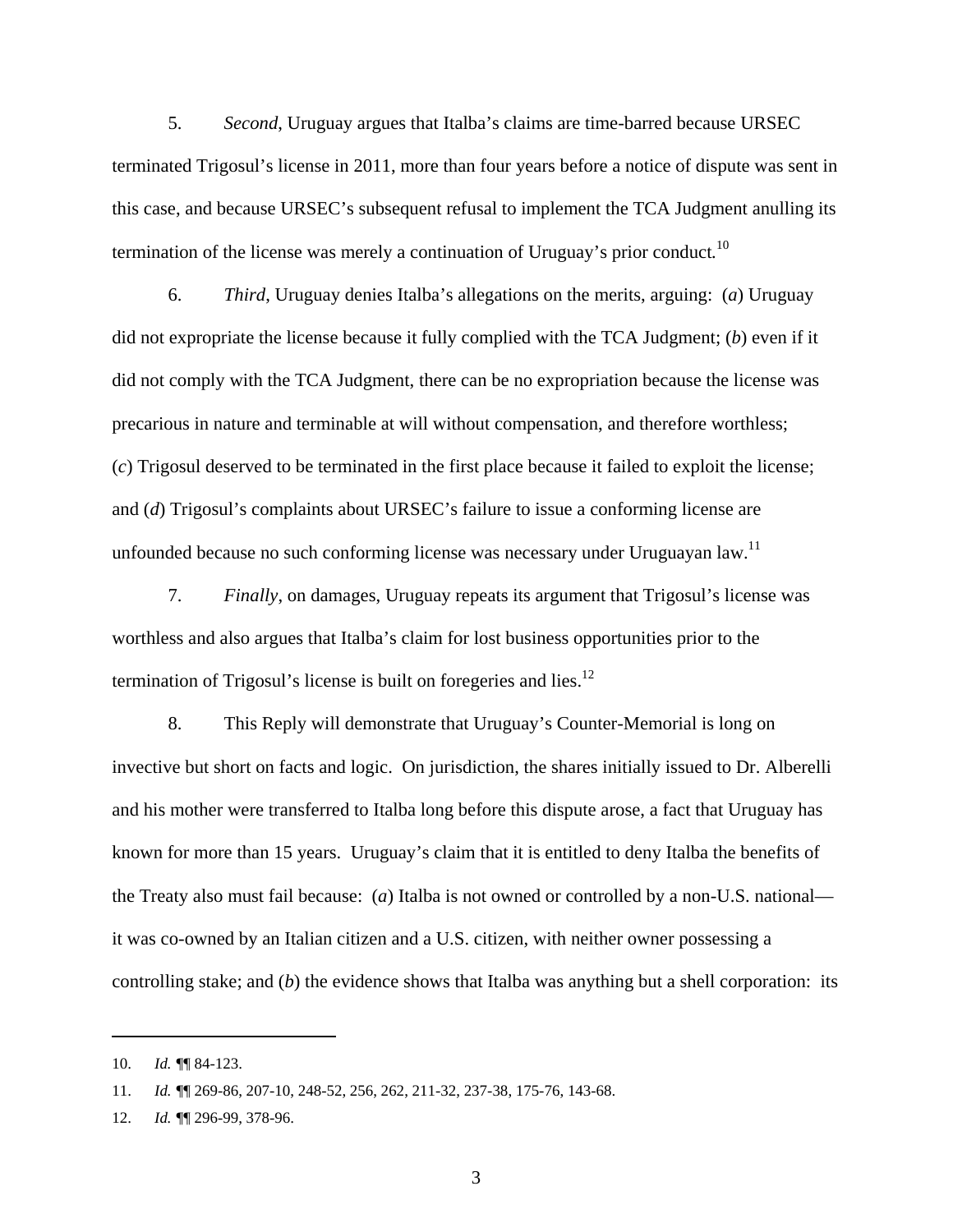co-owners resided in Florida and conducted numerous business transactions with companies in the United States and world-wide from their home.

9. Uruguay's defense based on the statute of limitations defies logic: the termination of Trigosul's license in 2011 was followed by three years of litigation in the Uruguayan courts. The outcome of that litigation was a determination by the TCA on October 23, 2014 that URSEC's termination ruling should be annulled—as if it had never occurred.<sup>13</sup> It was Uruguay's failure to implement its own court's final judgment—and, indeed, Uruguay's active frustration of that judgment, discovered in 2015—that permanently destroyed Italba's legally valid investment and thereby engaged Uruguay's state responsibility under the Treaty within the statute of limitations.<sup>14</sup>

10. The remainder of Italba's claims are similarly unaffected by Uruguay's statute of limitations argument because, at the time of the underlying breaches, Uruguay actively concealed its unlawful and discriminatory animus. As a result, it was impossible for Italba, at that time, to know with sufficient certainty that Uruguay's conduct was the result of Treaty breaches, as opposed to mere bureaucratic ineptitude. It bears emphasizing that although the value of Italba's investment was concentrated in Trigosul's license, Italba did not respond to URSEC's initial termination of the license with a Treaty claim. To the contrary, Italba afforded the Uruguayan courts with an opportunity to correct the mistakes that URSEC refused to acknowledge. Sadly, Italba's faith in Uruguayan justice was not rewarded. However, Uruguay's self-serving argument that Italba should have run to ICSID at the first sign of a dispute or risk being tossed out on statute of limitations grounds would be both wrong and a terrible precedent in the field of investment treaty arbitration, which more properly serves as a last resort for investors, like Italba,

<sup>13.</sup> Memorial ¶¶ 6, 76, 100, 181.

<sup>14.</sup> *Id. ¶*¶ 74-76, 99-103; *see infra* Section III.C.1.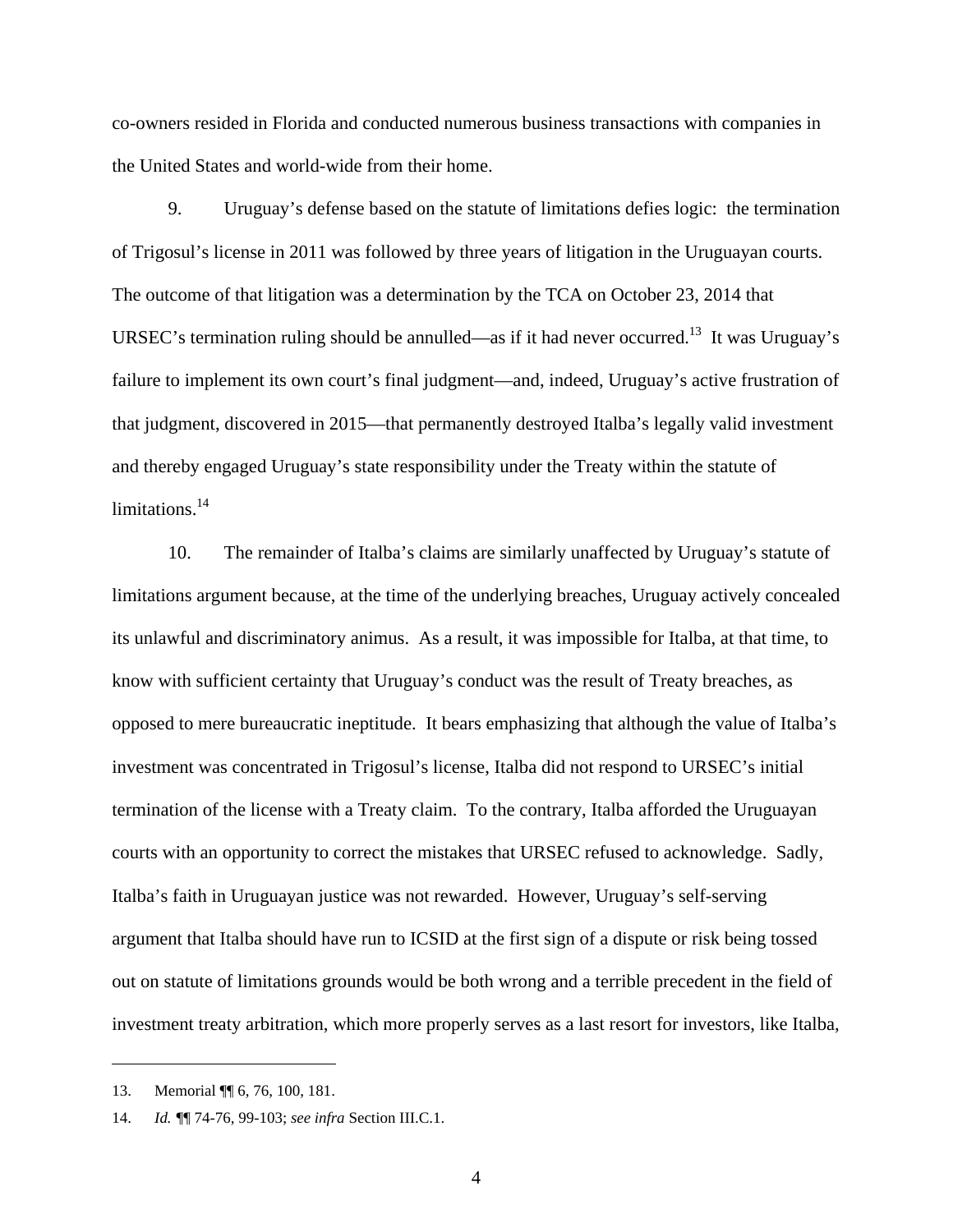who cannot obtain justice from a host State.

11. On the merits, Uruguay's arguments are mutually contradictory and, therefore, must fail as well. The sole basis of Uruguay's argument that it complied with the TCA Judgment is that, after Italba filed its Request for Arbitration and more than 18 months had passed since the TCA Judgment, Uruguay offered Trigosul dubious rights in alternative frequencies of limited value. The timing and nature of Uruguay's purported attempt to comply with the TCA Judgment are, in fact, the best evidence of the underlying breach: In March 2015, Trigosul and Italba discovered that the reason for URSEC's failure to implement the TCA Judgment was that URSEC had given Trigosul's allocated frequencies away to a competitor.<sup>15</sup> URSEC had done so, moreover, while Trigosul's challenge to URSEC's revocation of its license was still pending before the TCA, and without notice to Trigosul or the  $TCA$ <sup>16</sup> By prejudging the TCA's decision in this way, URSEC deliberately placed itself in a situation from which compliance with an adverse TCA Judgment would be effectively impossible under Uruguayan law.<sup>17</sup> After the TCA Judgment, URSEC took no responsibility for its secret re-allocation of Trigosul's frequencies: Italba and Trigosul discovered URSEC's double-booking of Trigosul's frequencies only through their own independent investigation.<sup>18</sup>

12. Uruguay's argument that Trigosul's license was worthless because of its precarious nature is equally illogical. Besides the fact that it is unsupportable under Uruguayan law, the argument also makes no sense: if the license was so easily dismissed without compensation, why wasn't that defense raised during the TCA proceedings? Uruguay's attempt

<sup>15.</sup> *Id. ¶*¶ 79, 101, 103, 108, 112, 115.

<sup>16.</sup> *Id. ¶*¶ 7, 101, 115.

<sup>17.</sup> *Id. ¶* 130; *see infra* Sections IV.A.2(a), IV.A.3, IV.B.2, IV.C.4(a), (c).

<sup>18.</sup> Memorial ¶ 79; Witness Statement of Gustavo Alberelli (Sept. 16, 2016) (*First Alberelli Witness Stmt.*) ¶ 88; Witness Statement of Luis Herbon (Sept. 16, 2016) (*First Herbon Witness Stmt.*) ¶ 49.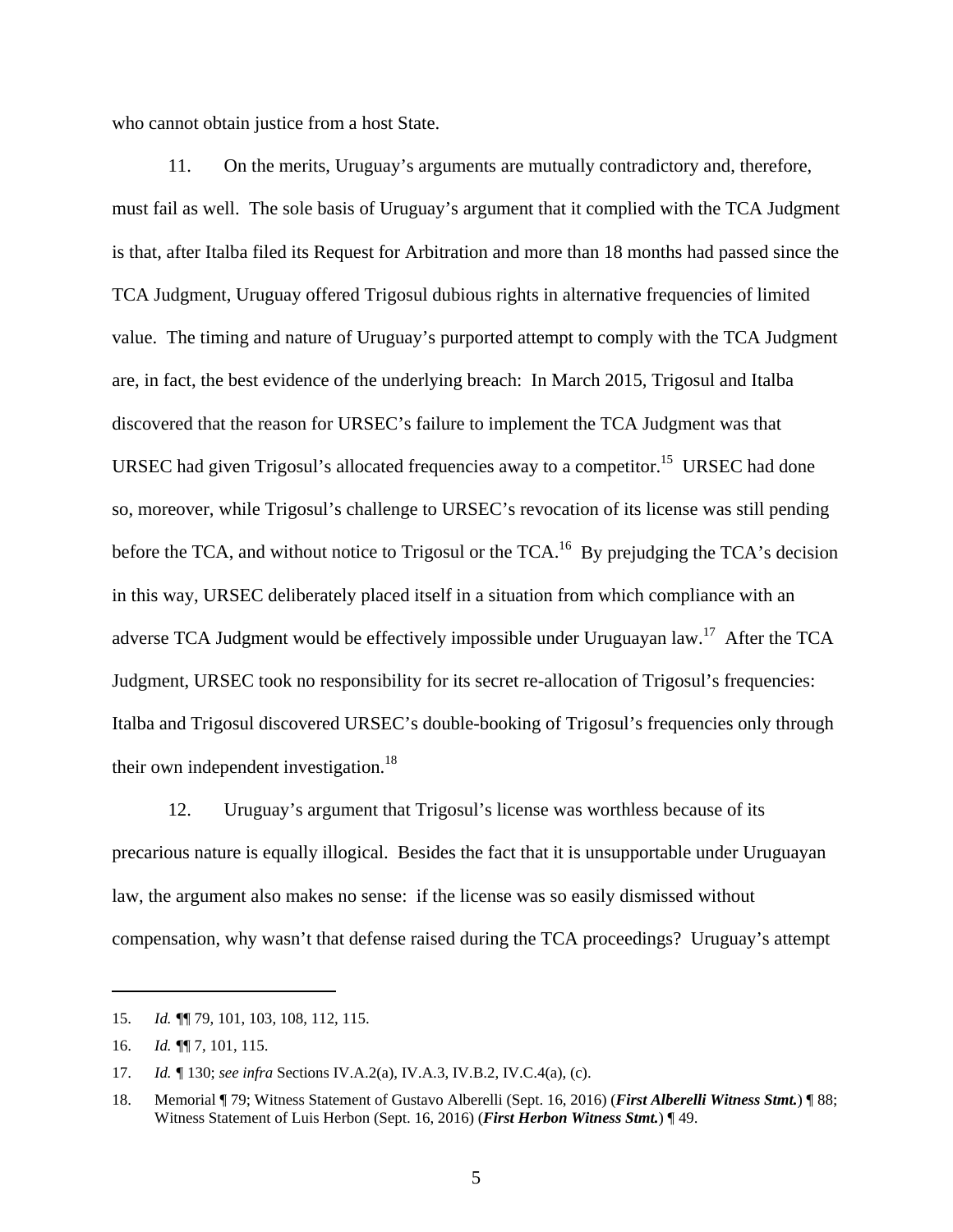to relitigate the TCA proceeding proves too much as well. Uruguay already had the opportunity to defend the notion that Trigosul deserved to have its license revoked before its own courts. It failed to do so.

13. Uruguay's defenses on damages equally must fail: (*a*) Uruguay's claims that Trigosul's license to operate (over frequencies well-suited for cutting edge mobile broadband data transmission) was worthless does not withstand scrutiny; while (*b*) Uruguay's claim that Italba's lost business opportunity damages are built on lies and forgeries is belied by the record before the Tribunal—the emails, contracts, and letters before the Tribunal show that Italba worked tirelessly to commercialize its investment and found numerous opportunities that, but for Uruguay's unlawful conduct, would have yielded substantial benefits to Italba and Uruguayan consumers.

14. These matters will be discussed in greater detail below. However, the following points, relating in particular to the allegation that either Dr. Alberelli or Mr. Herbon forged the contract with Dr. Fernando Garcia, merit brief discussion here:

- a. No one has come forward with any evidence that either Dr. Alberelli or Mr. Herbon forged the signature on the contract—it is true that Dr. Garcia now says that the signature on the contract is not his own—but he offers no other relevant testimony. Moreover, as a handwriting expert has noted, the signature on the contract is an undistinguished mark that anyone could have made.
- b. Dr. Alberelli and Mr. Herbon categorically deny the allegation that they forged anything.
- c. At the same time, the contemporaneous emails produced by Italba show Dr. Alberelli repeatedly asking his friend and colleague, Dr. Daniel Tellez someone Dr. Garcia initially testified he did not know and then later admitted to knowing, though he presently denies knowing Dr. Alberelli—whether Dr. Garcia had signed the contract. Why would he ask such questions if he was actually forging the contract at that very moment?
- d. These same emails contain communications between Dr. Alberelli, Dr. Tellez, and/or persons in Dr. Garcia's employ who provide information needed for the preparation of the contract. At no point does anyone say to Dr. Alberelli, "Who are you?"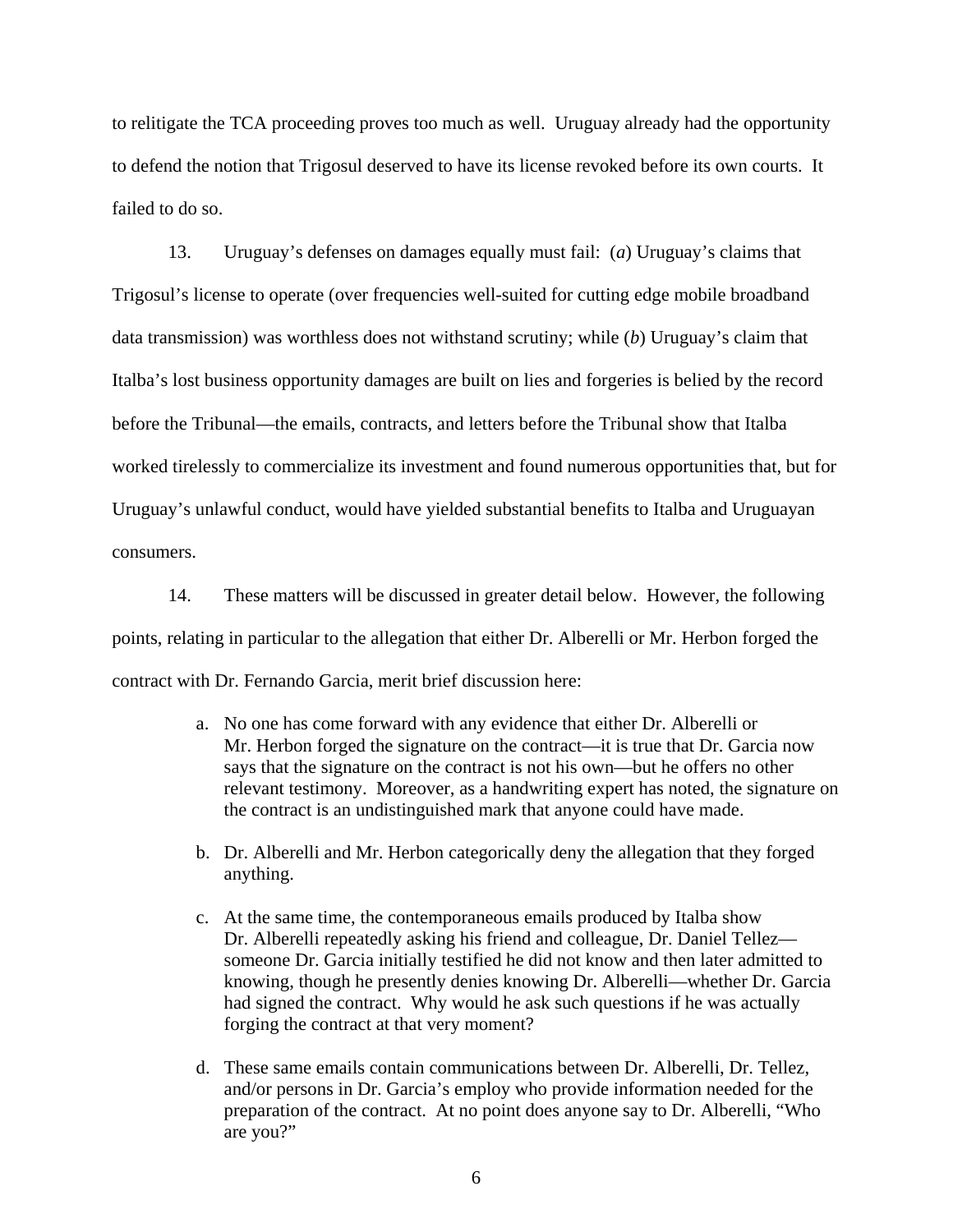e. Finally, the timing of Uruguay's allegations is highly suspect: (*i*) they have only been made now, in the context of the ICSID arbitration, even though the allegedly forged documents have been in Uruguay's possession since at least 2012; and (*ii*) the criminal investigation began at the instigation and supervision of the Secretary to the President of Uruguay, Dr. Miguel Angel Toma, who has been intimately involved in Uruguay's defense in these proceedings. In short, Uruguay's criminal "investigation" has all of the earmarks of a politically motivated "witch hunt" intended to distract from, confuse, and impede the proceedings at hand in the hopes of allowing the State to escape accountability for the breach of its Treaty obligations to Italba and its shameful treatment of Trigosul.

15. Uruguay's motives for its unlawful treatment of Italba's investment are not fully transparent and may never be. There is nevertheless good reason to conclude that Uruguay's animus towards Trigosul—and resulting breaches of its Treaty obligations to Italba—arose from a mix of official venality and institutional protection for Uruguay's powerful state-owned telecommunications company, Antel. $^{19}$ 

16. Trigosul's problems may have started in July 2006, when Dr. Alberelli refused a request from an URSEC Director, Alicia Fernandez, to provide a bribe of USD \$25,000 to "expedite" the issuance to Trigosul of a conforming license.<sup>20</sup> At subsequent meetings with URSEC regulators, Italba representatives were given to understand that, following Ms. Fernandez's failed bribe attempt, Trigosul's application for a conforming license had been "put in the freezer." $^{21}$ 

17. The resulting difficulties were likely compounded by the government's determination to protect Antel's domination of the Uruguayan telecommunications sector from foreign competition.

18. Observers have noted Antel's unique status as the "crown jewel" of Uruguayan

<sup>19.</sup> Memorial ¶¶ 10, 38-40.

<sup>20.</sup> *See* Memorial ¶ 35; First Alberelli Witness Stmt. ¶ 39; First Herbon Witness Stmt. ¶ 22.

<sup>21.</sup> Second Statement of Gustavo Alberelli (May 12, 2017) (*Second Alberelli Witness Stmt.*) ¶ 34.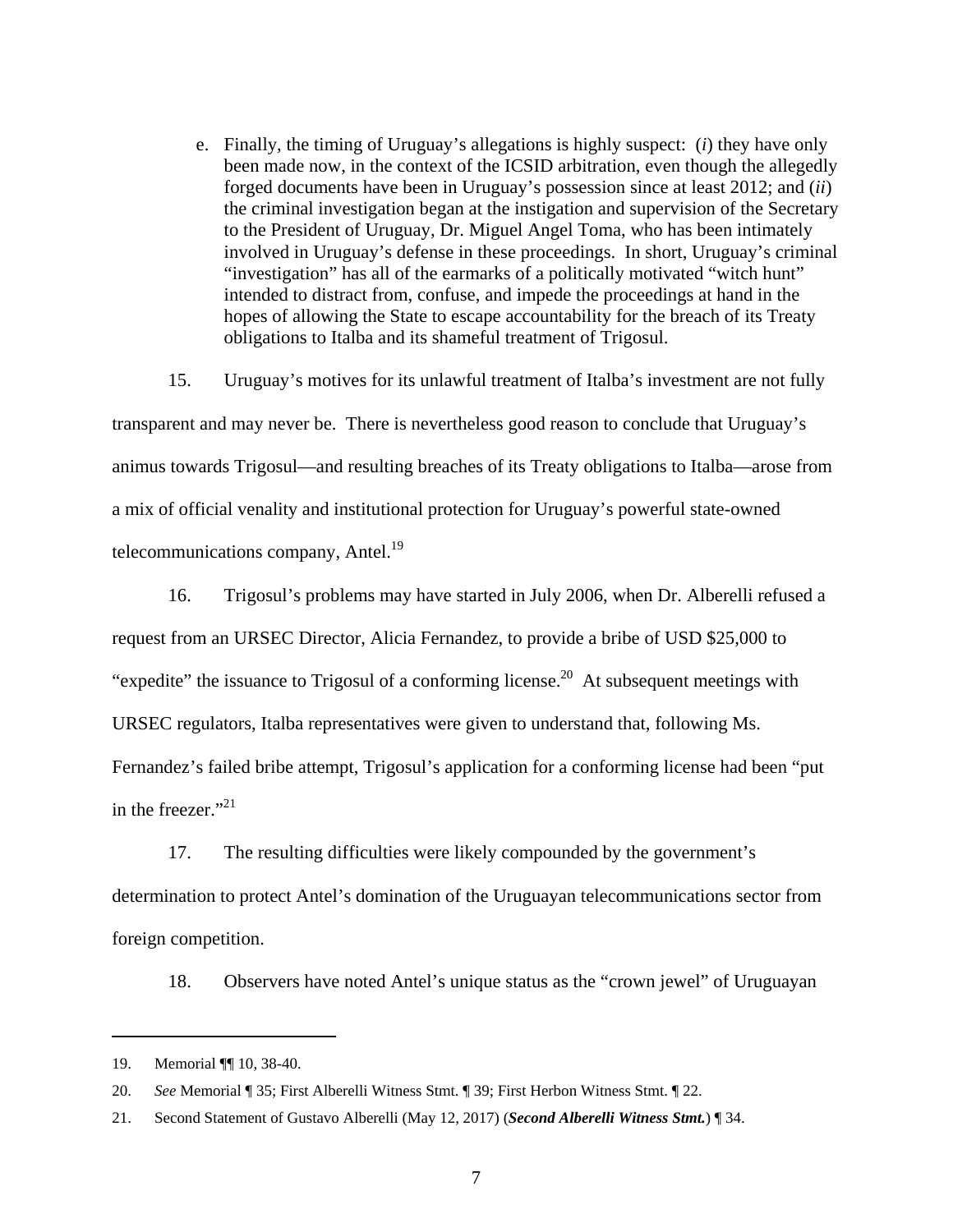state capitalism, as well as its considerable political influence and value as a source of political patronage.22 In that context, it bears observing that in late 2006 and early 2007, Antel made repeated efforts to obtain control over Trigosul's frequencies.<sup>23</sup> In meetings with Italba and Trigosul, Antel representatives coupled an unrealistically low offer for Trigosul's rights with a threat, pointedly noting that Antel had asked URSEC to reallocate Trigosul's frequencies to its control.<sup>24</sup> Indeed, in late December 2006, URSEC announced plans to put the frequencies Antel sought—including those licensed to Trigosul for its use—up for auction.<sup>25</sup> Shortly thereafter, Antel formally demanded that Trigosul be required simply to return its frequencies to URSEC.<sup>26</sup> Although URSEC did not follow through with this specific plan, Antel's demands closely foreshadow URSEC's later action to revoke Trigosul's license.

19. It would be a mistake to underestimate Antel's political clout. URSEC's 2009 cancellation of another foreign investor's Direct-to-Home (*DTH*) satellite broadcast license, for example, has been widely ascribed to Antel's influence.<sup>27</sup> In another example, a Uruguayan senator admitted that, in order to create a "de facto" monopoly for Antel, URSEC deliberately

 $\overline{a}$ 

26. *See Respuesta de la Administracion Nacional de Telecomunicaciones a Consulta Publica Sobre "Procedimiento Competitivo para Asignar Espectro Radioelectrico en la Banda de 3.300 a 3.700 MHz"*  (Mar. 8, 2007) (**C-025**), at 5-6.

<sup>22.</sup> Walter T. Molano, *The Logic of Privatization: The Case of Telecommunications in the Southern Cone of Latin America* (Greenwood Press 1997) (**C-154**), at 75; *see also id*. at 76 (explaining how attempts to privatize ANTEL failed because "the Uruguayan political system . . . allowed both political parties to appoint members and staff to the state-owned companies . . . ensur[ing] the sharing of power and distribution of economic rents between the two most powerful groups in the country.").

<sup>23.</sup> Memorial ¶¶ 38-40.

<sup>24.</sup> *Id.*; First Alberelli Witness Stmt. ¶¶ 40-43; First Herbon Witness Stmt. ¶23.

<sup>25.</sup> *See* Decree No. 249/006 (Dec. 27, 2006) (**C-024**), at 2-3, 5-7, 9-10; *see also* Memorial ¶ 40; First Alberelli Witness Stmt. ¶ 42.

<sup>27.</sup> Juan Pedro Tomas, *Govt limits triple play to national firms, cancels Telmex satellite TV license* (Feb. 20, 2009) (**C-045**); *see Telmex Acusa A Uruguay De Violar TLC Con Mexico* (Mar. 15, 2009) (**C-046**); Jonathan Marie, *Uruguay Might Give Telmex Its DTH License Back* (Dec. 17, 2009) (**C-047**). Telmex challenged the revocation of its license before Uruguay's highest administrative court, which ultimately nullified the revocation and ordered URSEC to return Telmex's license. Jonathan Marie, *Uruguay Returns DTH License To Telmex* (Feb. 6, 2013) (**C-048**).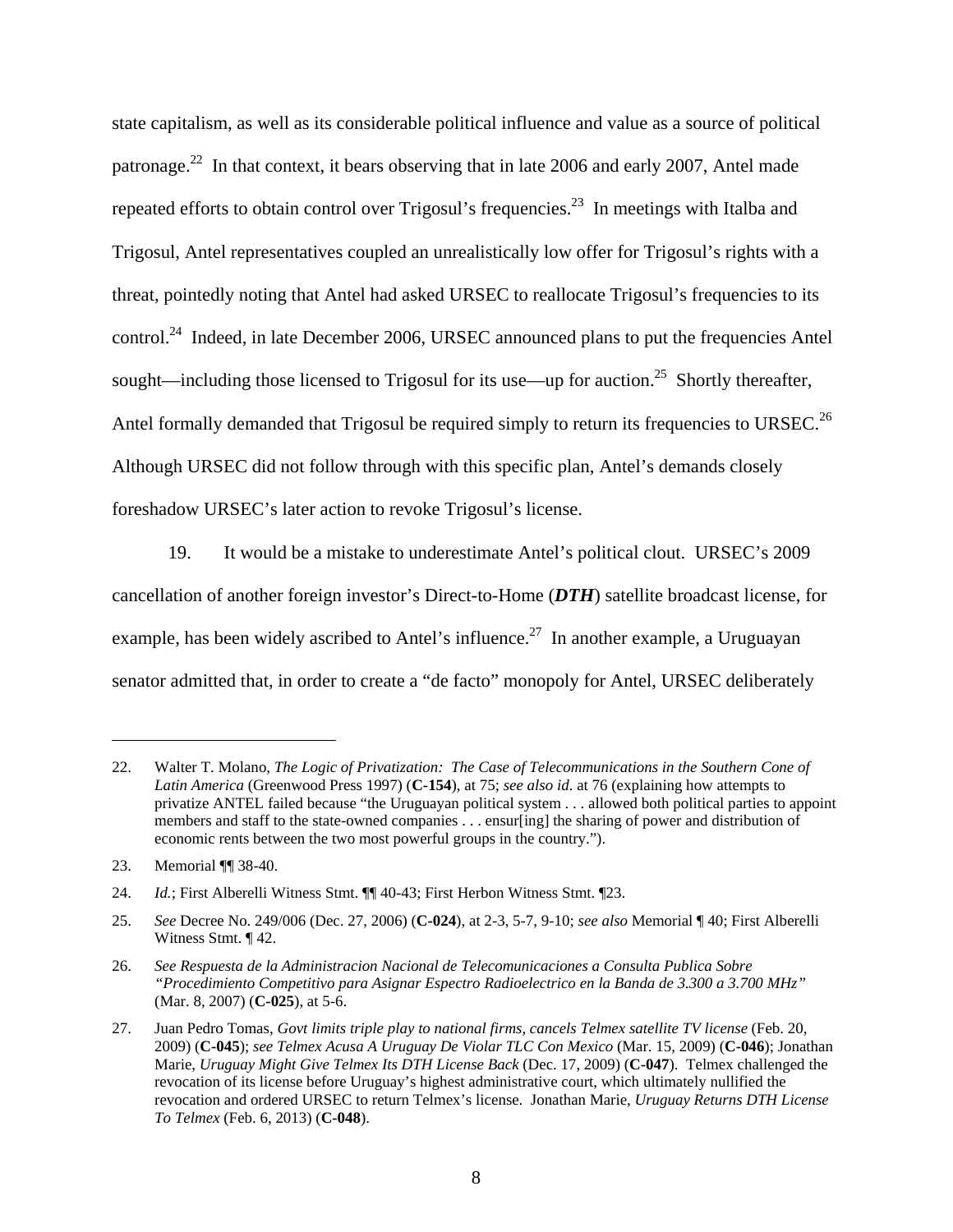ignored, for more than a decade, cable operators' requests for fiber optic licenses.<sup>28</sup> And the former President of Uruguay, José Mujica, publicly stated that the actions Uruguay has taken to defend Antel's monopoly have created legal issues for the country with respect to its obligations under international treaties.29

20. The character of the Uruguayan government's relationship to Antel is also demonstrated by public reports concerning the government's reaction to a different telecommunications dispute. In 2015, Uruguay enacted a new media law that prohibited any company other than Antel from providing "triple play" services, despite the warnings of commentators that such a law unconstitutionally favored a monopoly.<sup>30</sup> After several telecommunications companies brought a challenge, Uruguay's Supreme Court struck down the provision barring competition with Antel in the "triple play" market.<sup>31</sup> But Uruguay's Minister of Industry, herself *a former President of Antel*, publicly dismissed the Supreme Court's ruling, declared that "Uruguay already has Internet," and suggested that the Court's decision was unworthy of the Government's attention.<sup>32</sup>

21. Given the power within Uruguay of the economic and political interests involved, it may be unsurprising that the discriminatory animus and bad faith treatment that Italba faced as

<sup>28.</sup> El Pais, *Pit-Cnt en "alerta" por "nuestra" Antel* (Aug. 31, 2016) (**C-155**).

<sup>29.</sup> El Observador, *Gobierno protege a Antel y le da Monopolio de Fibra óptica* (May 14, 2012) (**C-156**) ("Si yo me atengo a la lealtad de competencia internacional, el espacio de las telecomunicaciones uruguayas termina en dos o tres empresas transnacionales. Pero si me pongo a obstruirles el paso le creo un problema jurídico al país.") ("If I stick to the principle of international competition, Uruguayan telecommunications would end up with two or three transnational companies. But if I try to obstruct the development [of those companies], I create a legal problem for my country.").

<sup>30.</sup> *See* Uruguay Law No. 19,307 (Jan. 14, 2015) (**C-085**), Art. 56; *see also* El Observador, *Corte abre camino para que los cables puedan ofrecer Internet* (Aug. 12, 2016) (**C-086**); El País, *Canales podrán enviar datos por web* (Aug. 13, 2016) (**C-087**); *see generally* Molano, *supra* at n.22.

<sup>31.</sup> *See Judgment of Supreme Court of Uruguay No. 240 (Aug. 8, 2016) (C-088), at 2; see also El Observador, Corte abre camino para que los cables puedan ofrecer Internet* (Aug. 12, 2016) (**C-086**); El País, *Canales podrán enviar datos por web* (Aug. 13, 2016) (**C-087**).

<sup>32.</sup> *See Tendencia de operadores de cable y empresas de telecomunicaciones a brindar servicios cruzados se está "imponiendo" en Uruguay* (Aug. 24, 2016) (**C-089**).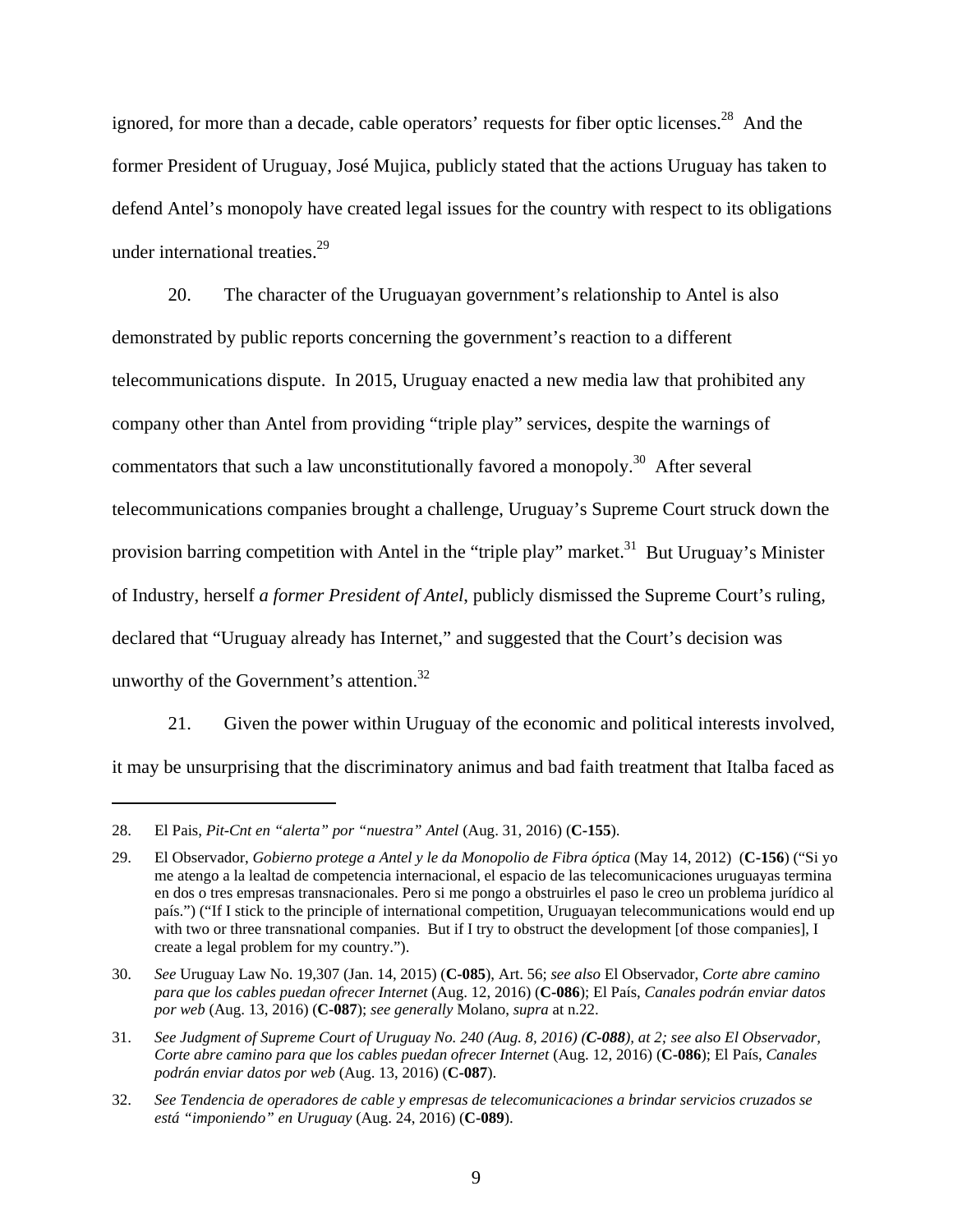an investor has continued into this arbitration.

22. This is, as noted, most clearly demonstrated by the highly irregular conduct of Dr. Toma, the Secretary to the President of Uruguay, a high-ranking official whose office directly oversees regulation of the telecommunications sector in Uruguay.<sup>33</sup> That Dr. Toma should be engaged with an international telecommunications dispute involving Uruguay is, of course, unsurprising. But that so high-ranking an official as Dr. Toma should directly solicit and chill—testimony from potential witnesses in this dispute should give the Tribunal serious misgivings.<sup>34</sup> Here, however, the Tribunal should also consider that it was none other than Dr. Toma who filed the October 19, 2016 complaint that launched a groundless criminal investigation of Italba's key witnesses, Dr. Alberelli and Mr. Luis Herbon, in Italba's claim against Uruguay.35 The Tribunal's view of these criminal proceedings should be further informed by the fact that Mr. Herbon has also been denied the opportunity to examine the witnesses against him. $36$ 

23. It is unfortunate that the Uruguayan government's treatment of Italba in an international arbitration proceeding to which it consented should so starkly undercut Uruguay's reputation as a transparent destination for foreign investment.<sup>37</sup> Ultimately, however,

<sup>33.</sup> *See, e.g.*, *Sitios Oficiales del Gobierno, Oficinas de la Presidencia de la República* (**C-157**).

<sup>34.</sup> *See, e.g.*, Alberelli Witness Statement accompanying Italba's Reply in Further Support of Provisional Measures (Nov. 24, 2016), ¶¶ 4-5 ("One witness that I contacted informed me that he had received a phone call from Dr. Miguel Angel Toma, the Secretary of the Presidency of Uruguay. In that phone call Dr. Toma had asked the witness whether he was considerating testifying on behalf of Italba in this arbitration and indicated that it would be in the witness's best interest if he did not assit Italba in any way."); *see also infra* at  $\P$  53(e), (g), (m).

<sup>35.</sup> *See* Counter-Memorial ¶ 383; *see infra* at ¶ 53(e), (g).

<sup>36.</sup> Second Statement of Luis Herbon (May 12, 2017) (*Second Herbon Witness Stmt.*) ¶ 28 n.45.

<sup>37.</sup> Respected NGO Transparency International assesses perceptions of corruption in Uruguay as generally quite low. That said, Transparency International's most recent report on Uruguay warns that "[t]here are a few areas, given the potential rents they offer, that could be considered as offering opportunities for corruption or abuses and that could benefit from the implementation of further transparency and accountability measures. These include, for example, the management of the country's state-owned enterprises and the allocation of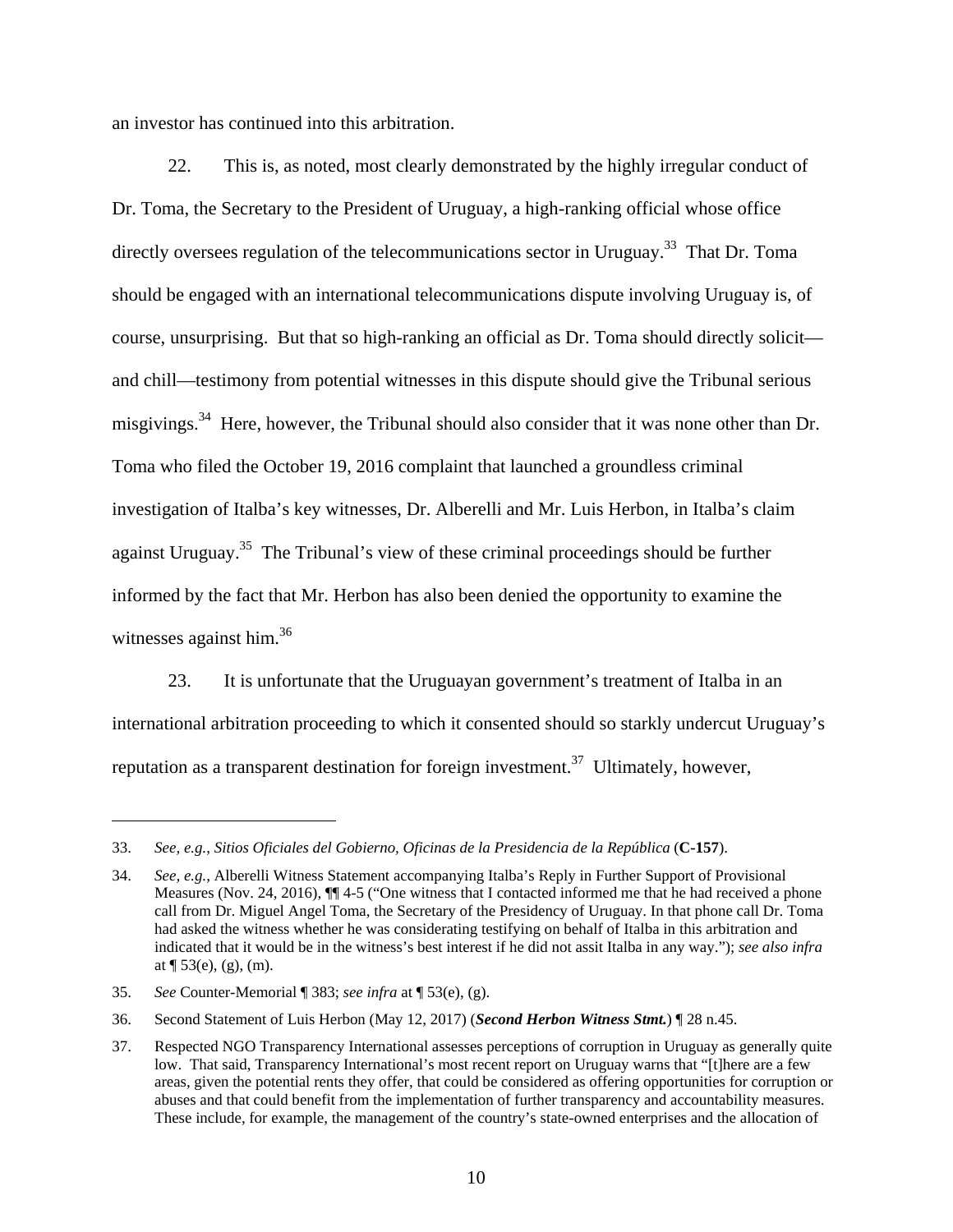international law holds states accountable for their conduct in particular cases.

24. In this case, Uruguay's conduct was in breach of numerous provisions of the Treaty. In **Part II** of this Reply, Italba reviews the facts that are undisputed and at issue between the parties. In **Part III**, Italba refutes Uruguay's attacks on the Tribunal's jurisdiction, confirming both the Tribunal's authority to hear Italba's claims and that those claims are timely. In **Part IV**, Italba refutes Uruguay's defenses on the merits, while demonstrating that Uruguay's treatment of Italba's investment in Trigosul was in breach of its Treaty obligations (*a*) not to expropriate Italba's investment except in accordance with Article 6; (*b*) to accord Italba's investment fair and equitable treatment; (*c*) to treat Italba no less favorably than it treats other domestic and foreign investors; and (*d*) to provide Italba with full protection and security. Finally, in **Part V**, Italba refutes Uruguay's arguments as to the standard of compensation and valuation methodology to be applied in redressing Uruguay's Treaty breaches and demonstrates how the "full reparation" standard of customary international law yields compensation in the amount of USD \$61.1 million, calculated as of April 30, 2017, plus further pre-award and postaward interest at a semi-annual compounded rate of 8.77%, as detailed in Mr. Dellepiane's second Report.

#### **II. FACTS**

 $\overline{a}$ 

#### **A. Uncontested Facts**

25. In Italba's Memorial, the following facts were proven and, following the submission of Uruguay's Counter-Memorial, remain either uncontroverted or incontrovertible:

a. Italba is a United States company that was incorporated under the laws of

public jobs." Maita Martini & Marie Chene, *Uruguay: Overview of Corruption and Anti-Corruption*, Transparency International (Mar. 28, 2016) (**C-158**), at 3. The Transparency International Report specifically identifies "state monopolies in a number of areas, including water and sanitation [and] telecommunications" as "areas offering opportunities for corruption." *See id*. at 4; Molano, *supra* at n.22.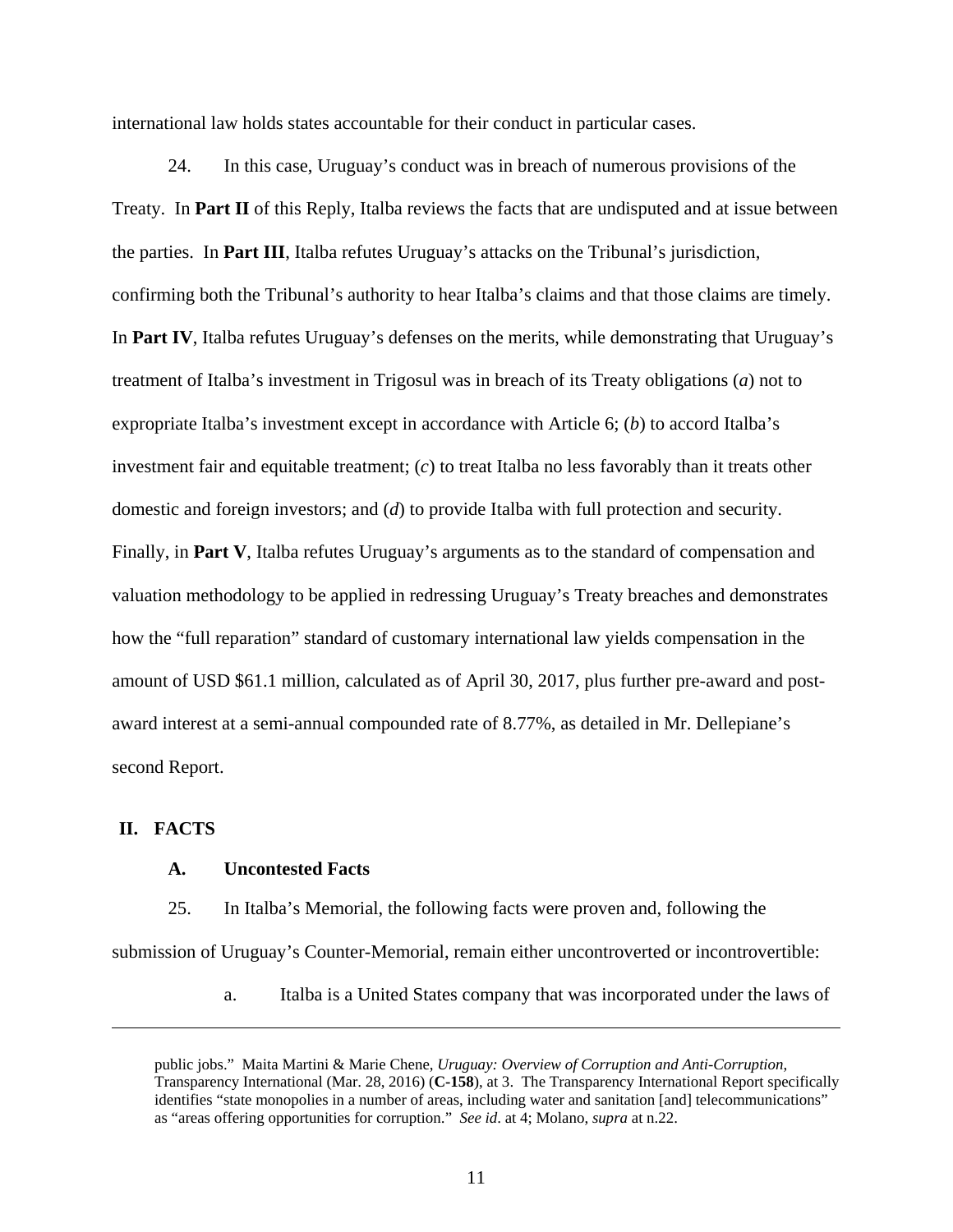the State of Florida in May 1982.<sup>38</sup>

- b. Gustavo Alberelli, Italba's President, owns 50 percent of the shares in Italba. His wife, Beatriz Alberelli, the company's Secretary, owns the remaining 50 percent. Dr. Alberelli is an Italian national and permanent resident of the United States since August 1, 1977. Ms. Alberelli is a U.S citizen.39
- c. On January 17, 1997 and August 4, 1997, the Uruguay Ministry of Defense (*UMDN*) issued Dr. Alberelli a license to provide point-to-point and multi-point wireless data transmission services in Uruguay at frequencies of 1865-1870, 1895-1900, 1945-1950, and 1975-1980 MHz (the *PCS Spectrum*).40
- d. In July 1999, Italba finalized a joint venture agreement with the U.S. based telecommunications company Worldstar Communications Corporation (*Worldstar*) to provide voice, data, and video services, including Voice over Internet Protocol (*VoIP*), in Uruguay.<sup>41</sup>
- e. On the basis of that agreement, Italba purchased for Trigosul \$700,000 worth of equipment that was compatible with the PCS Spectrum.<sup>42</sup>
- f. On February 8, 2000, UMDN approved the transfer of Dr. Alberelli's

1

40. Memorial ¶ 16; Counter-Memorial ¶ 138.

<sup>38.</sup> Memorial ¶ 12.

<sup>39.</sup> *Id.*; Counter-Memorial ¶¶ 81-82.

<sup>41.</sup> Memorial ¶ 19; Joint Venture Agreement for Telecommunications Project in Uruguay (July 1999) (**C-007**); Shareholders' Agreement between Italba, Worldstar, and Villaclara S.A. (Oct. 1998) (**C-008**).

<sup>42.</sup> Memorial ¶ 19; Wavelynx Shipment Invoice No. 5925 (Feb. 18, 2000) (**C-009**); Quotation No. 2501 from Wavelynx International, Inc. (Jan. 11, 2000) (**C-159**), at 2; Seller's Agreement between Italba Corporation and Wavelynx International, Inc. (Feb. 27, 2000) (**C-160**), at 3.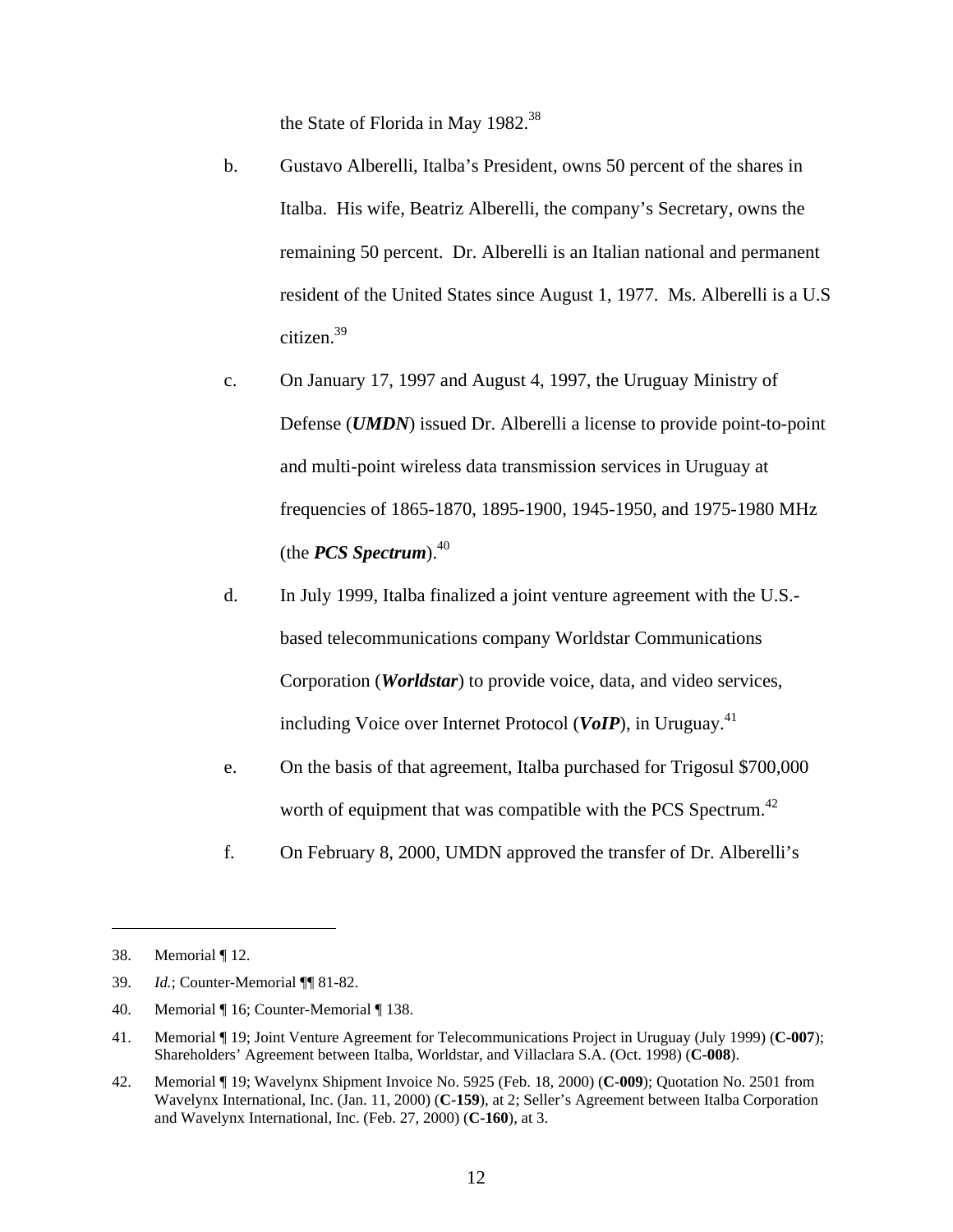license to Trigosul, a Uruguayan company.43

- g. On October 3, 2000, the President of Uruguay issued a decree reserving the 1700-2200 MHz frequency band (other than 1910-1930 MHz) for the development of a type of wireless technology known as Personal Communication Services.<sup>44</sup> Pursuant to that decree, the Uruguay National Communications Authority (*UNCA*) revoked Trigosul's rights to the PCS Spectrum and granted it a license to operate in the 3425-3450 and 3525- 3550 MHz frequency band (the *Spectrum*).45
- h. The new Spectrum was not compatible with the services that Italba had agreed to provide to Worldstar or the equipment that Italba had purchased for the PCS Spectrum.<sup>46</sup> Italba therefore lost both the Worldstar opportunity and the value of the equipment it purchased.47
- i. On February 21, 2001, the Uruguayan executive branch enacted Ley 17.296, which created URSEC as a public agency charged with regulating telecommunications in Uruguay.48
- j. In June 2001, Italba submitted to the U.S. Embassy in Uruguay an advocacy questionnaire form that identified Italba as the owner of

47. *Id*.

<sup>43.</sup> Memorial ¶ 16; Counter-Memorial ¶ 138; UMDN Resolution No. 142/000 (Feb. 8, 2000) (**C-005**).

<sup>44.</sup> Memorial ¶ 20; Counter-Memorial ¶ 139; Decree No. 282/000 (Oct. 3, 2000) (**C-010**), at 3-4.

<sup>45.</sup> Memorial ¶ 20; Counter-Memorial ¶ 139; UNCA Resolution No. 278/000 (Oct. 4, 2000) (**C-011**), at 9-10; UNCA Resolution No. 444/000 (Dec. 12, 2000) (**C-012**), at 2.

<sup>46.</sup> Memorial ¶ 20.

<sup>48.</sup> *Id. ¶* 21; Uruguay Law No. 17,296 (Feb. 21, 2001) (**C-013**), at Art. 70.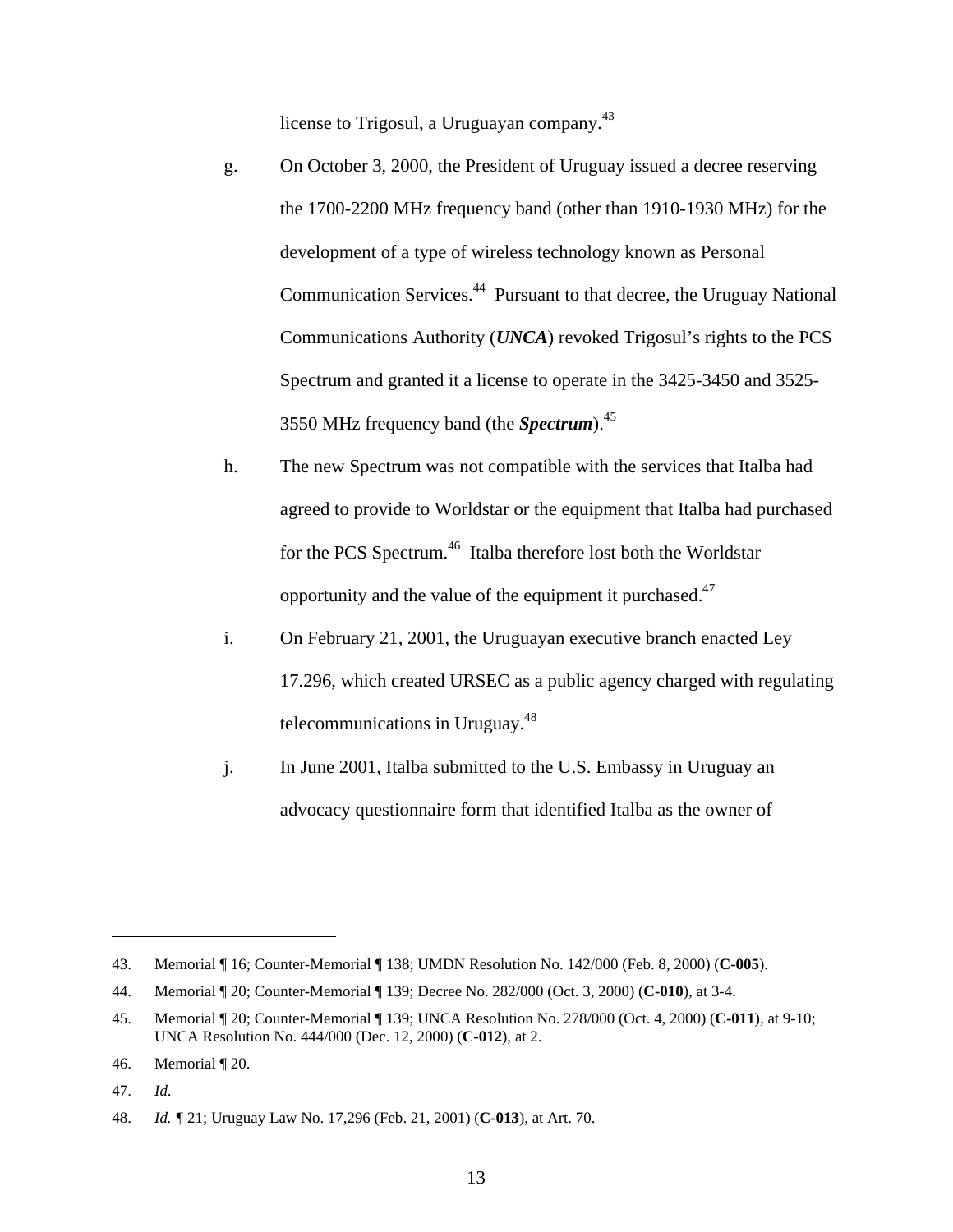Trigosul.49

- k. In early 2002, Italba began negotiating the terms of a potential joint venture with Eastern Pacific Trust (*EPIC*), a U.S.-based investment trust. In February 2002, the parties signed a letter of intent.<sup>50</sup> That letter set forth that Italba would contribute Trigosul's license to the joint venture, and EPIC would provide up to USD \$1 million in tiered venture capital.<sup>51</sup>
- l. In June 2002, Italba and EPIC entered into a joint venture agreement, in which the parties agreed to form a new company in Florida to invest in Trigosul and Italba agreed to contribute Trigosul's license in Uruguay.<sup>52</sup>
- m. During standard due diligence following the execution of the joint venture agreement, EPIC's counsel advised EPIC that Uruguay was contemplating new telecommunications licensing regulations that would amend the categories of telecommunications licenses and require URSEC to conform all existing licenses—like the one held by Trigosul—to the new licensing regime. $53$
- n. EPIC advised Italba that it could not move forward with the joint venture project unless and until URSEC issued to Trigosul a license that conformed to the new regulations.<sup>54</sup> For example, on January 8, 2003 letter, EPIC wrote: "[O]ur investment group cannot move forward with

<sup>49.</sup> Advocacy Questionnaire Submitted By Trigosul to the U.S. Embassy in Uruguay (June 11, 2001) (**C-102**) (listing Trigosul as 100% owned by Italba).

<sup>50.</sup> Memorial ¶ 22.

<sup>51.</sup> Letter from S. Rossi to A. Jansenson & G. Alberelli (Feb. 3, 2002) (**C-014**), at 1.

<sup>52.</sup> Co-Investment Agreement Among Eastern Pacific Trust and Italba Corporation (June 14, 2002) (**C-015**), at § 1.03.

<sup>53.</sup> Memorial ¶ 23.

<sup>54.</sup> *Id. ¶* 24.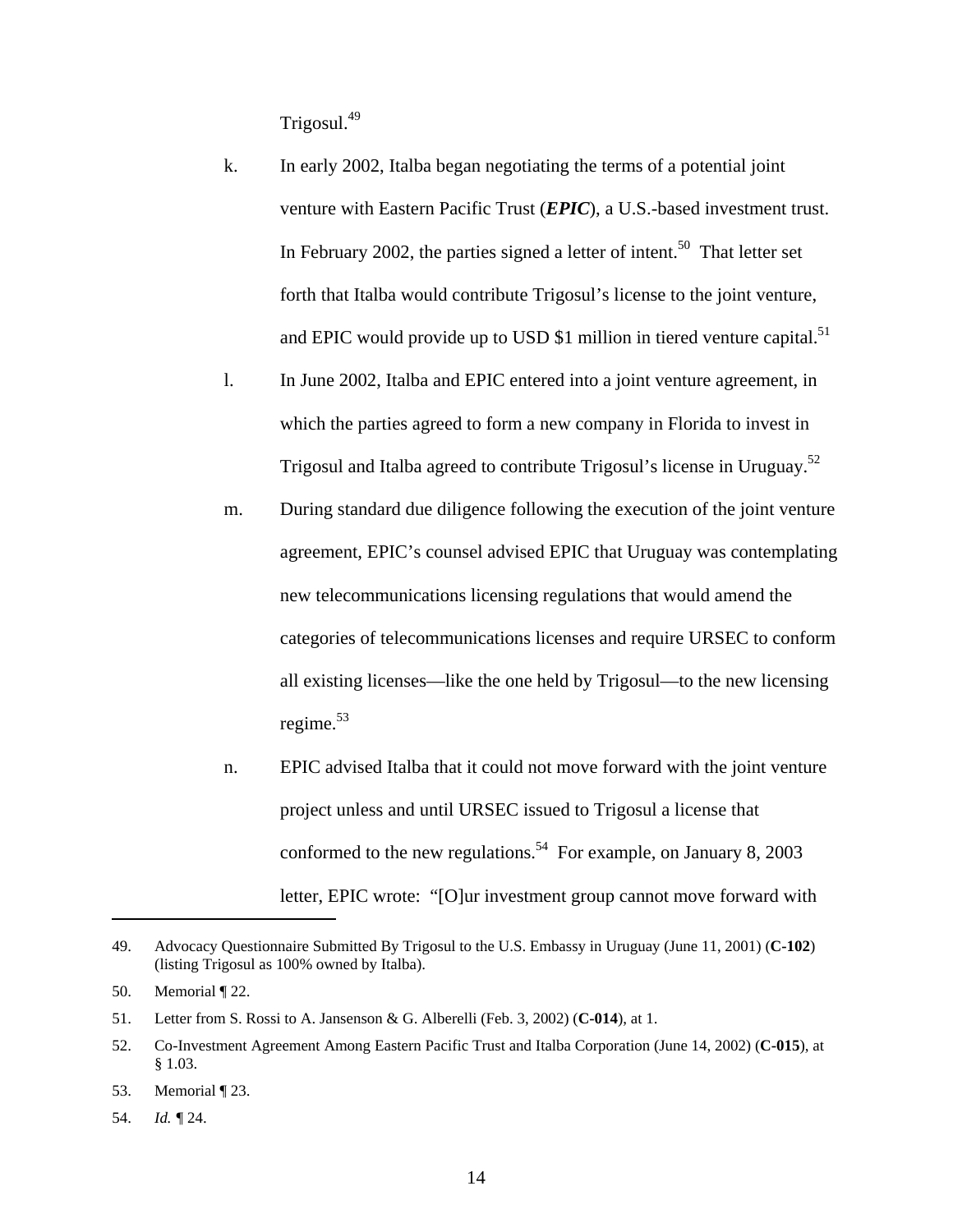concluding our agreements with Trigosul until we receive the certified copy of the actual License to be issued by URSEC."<sup>55</sup>

- o. On March 25, 2003, Uruguay enacted new telecommunications licensing regulations that amended the categories of telecommunications licenses (the *2003 License Regulations*).56 Article 38 of those regulations stated: "La Unidad Reguladora de Servicios de Comunicaciones dictará las normas para la regularización de las autorizaciones y permisos otorgados con anterioridad a la vigencia del nuevo régimen que por este Reglamento se aprueben."<sup>57</sup>
- p. After the 2003 License Regulations were enacted, Trigosul's Director, Luis Herbon, began visiting URSEC's offices in person every few days to inquire about the status of Trigosul's conforming license.<sup>58</sup> As time passed and URSEC did not issue the conforming license, Dr. Alberelli began calling URSEC nearly every day to communicate Trigosul's urgent need for a conforming license and inquire as to when it would be issued.<sup>59</sup> Dr. Alberelli and Mr. Herbon also arranged meetings with URSEC's Secretary General, Dr. Elena Grauert, regarding the conforming license.<sup>60</sup>
- q. During these calls and meetings, no URSEC official ever communicated

<sup>55.</sup> Letter from A. Cherp to A. Jansenson, G. Alberelli and L. Herbon (Jan. 8, 2003) (**C-016**).

<sup>56.</sup> Memorial ¶ 25; Counter-Memorial ¶ 140; *Reglamento De Administracion Y Control Del Espectro Radioelectrico* (Mar. 25, 2003); Decree No. 114/000 (Mar. 25, 2003); Decree No. 115/003 (Mar. 25, 2003) (**C-017**).

<sup>57.</sup> *Id*. at 18 (Art. 38), 32 (Art. 38) ("[URSEC] will dictate regulations for the regularization of authorizations and permits granted before the new system approved through this Regulation became effective.").

<sup>58.</sup> Memorial ¶ 27; Counter-Memorial ¶¶ 96, 160.

<sup>59.</sup> *Id*.

<sup>60.</sup> Memorial ¶ 27; Witness Statement of Elena Grauert (Dec. 30, 2016) (*Grauert Witness Stmt.*) ¶ 5.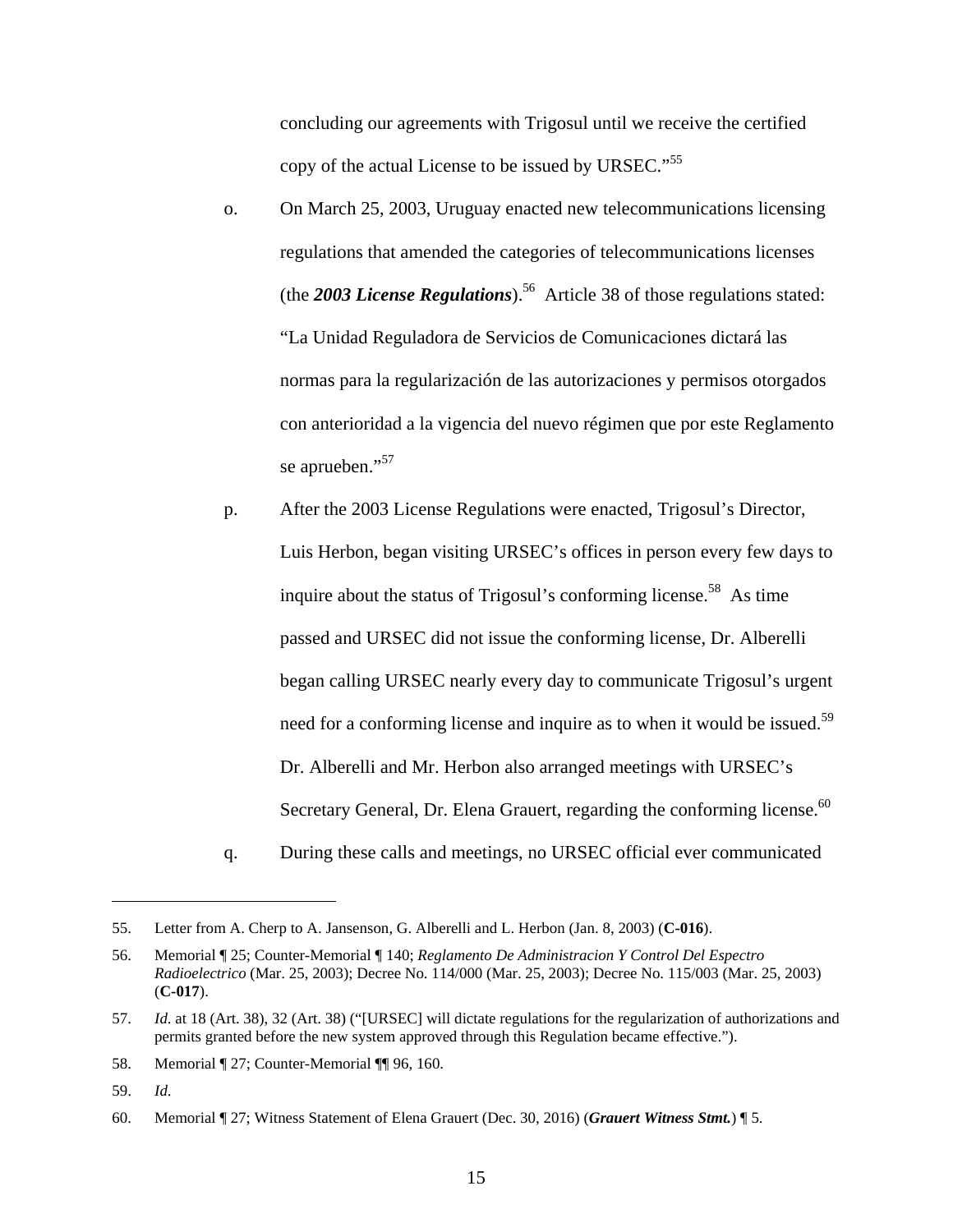to either Dr. Alberelli or Mr. Herbon that, in URSEC's view, Trigosul did not need a conforming license.<sup>61</sup>

- r. On April 10, 2003, EPIC wrote in a letter to Italba: "[W]e have not received the certified copy of your new telecommunication license granted by URSEC of Uruguay. . . . [W]e are not able to go to the next step without this document and accordingly we will lose the potential funding for your Telecommunication project."<sup>62</sup>
- s. Italba and Trigosul continued to pursue a conforming license. No one from URSEC ever advised Trigosul or Italba that a conforming license was not necessary or available.<sup>63</sup>
- t. On May 12, 2003, EPIC terminated the joint venture because of URSEC's failure to issue a conforming license to Trigosul, writing in a letter to Italba: "[W]e have not received the certified copy of your new telecommunication license granted by URSEC of Uruguay. This license is the cornerstone of our proposed agreements and in that we have not received the required License documentation, it is with regret that I must inform you that we cannot proceed as outlined in the Eastern Pacific Trust proposal."64
- u. In early 2004, Dr. Alberelli and Mr. Herbon met with the then-President of

<sup>61.</sup> *See* Grauert Witness Stmt. ¶¶ 5-6; Witness Statement of Juan Piaggio (Dec. 23, 2016) (*Piaggio Witness Stmt.*) ¶ 5; Witness Statement of Dr. Fernando Pérez Tabó (*Perez Tabo Witness Stmt.*) ¶¶ 3-4; *see also*  Counter-Memorial ¶¶ 168, 181.

<sup>62.</sup> Letter from A. Cherp to A. Jansenson, G. Alberelli & L. Herbon (Apr. 10, 2003) (**C-018**).

<sup>63.</sup> *See* Perez Tabo Witness Stmt. ¶¶ 3-4; Grauert Witness Stmt. ¶ 5; Piaggio Witness Stmt.¶ 4.

<sup>64.</sup> Letter from A. Cherp to A. Jansenson, G. Alberelli, & L. Herbon (May 12, 2003) (**C-019**).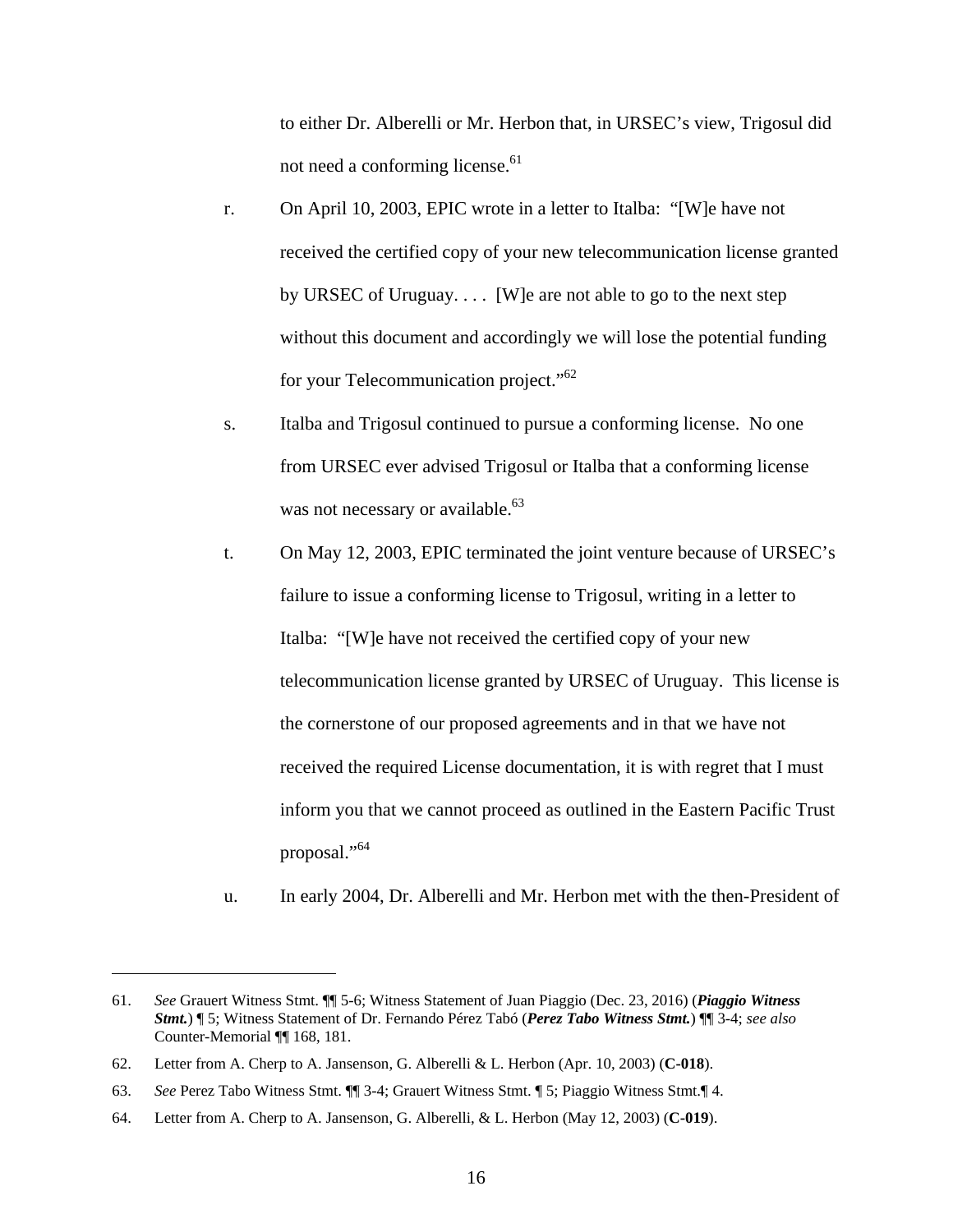URSEC, Dr. Fernando Perez Tabo, concerning its conforming license.<sup>65</sup> At that meeting, Dr. Perez Tabo never communicated to Dr. Alberelli or Mr. Herbon that, in URSEC's view, Trigosul did not need a conforming license or that a conforming license would never be issued.<sup>66</sup>

- v. During a meeting in 2005, URSEC's General Manager, Juan Piaggio, suggested that Trigosul put its request for a conforming license in writing.<sup>67</sup> Mr. Piaggio never communicated to Trigosul that, in URSEC's view, Trigosul did not need a conforming license or that a conforming license would never be issued.<sup>68</sup>
- w. On July 6, 2005, at Mr. Piaggio's request, Trigosul sent a letter to URSEC to make a formal request for a license conforming to the 2003 License Regulations:69 "Nos dirigimos a [ustedes] a efectos de solicitarle la adecuación de la licencia de transmisión de datos de TRIGOSUL S.A., a los términos de lo dispuesto por la ley Nro. 17296 de 21 de Febrero de 2001 y los Decretos 114/03 y 115/03 ambos el 25 de Marzo de 2003. Vuestra autorización así como la asignación de frecuencias son anteriores a las normas precitadas."70

- 67. Memorial ¶ 31; Piaggio Witness Stmt. ¶ 4.
- 68. Piaggio Witness Stmt. ¶ 4.

 $\overline{a}$ 

69. Memorial ¶ 31; Piaggio Witness Stmt. ¶ 5; Letter from L. Herbon to J. Piaggio (July 6, 2005) (**C-020**).

70. Letter from L. Herbon to J. Piaggio (July 6, 2005) (**C-020**) ("We are writing to request that you adjust Trigosul SA's data transmission license in accordance with the provisions set forth in Law No. 17296 dated February 21, 2001 and in Decrees 114/03 and 115/03 dated March 25, 2003. Your authorization and allocation of frequencies predate the aforementioned provisions.").

<sup>65.</sup> Memorial ¶ 30; First Alberelli Witness Stmt. ¶ 33; First Herbon Witness Stmt. ¶ 17; Perez Tabo Witness Stmt. ¶¶ 3-4; Grauert Witness Stmt. ¶ 5.

<sup>66.</sup> Perez Tabo Witness Stmt. ¶¶ 3-4.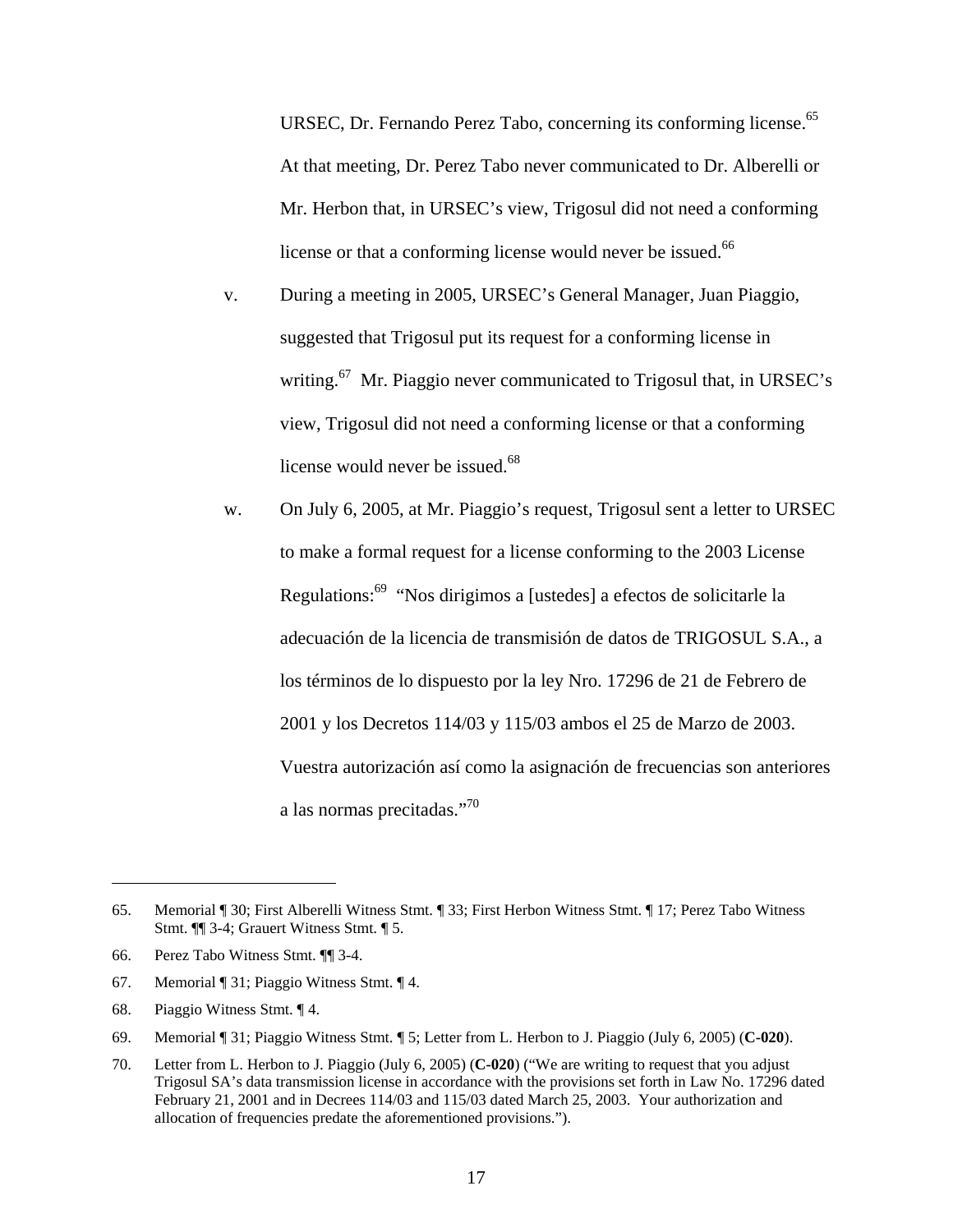- x. URSEC did not respond to that letter.<sup>71</sup>
- y. On August 15, 2005, Mr. Herbon sent another letter to URSEC in which Trigosul reiterated its request for a conforming license.<sup>72</sup>
- z. URSEC did not respond to that letter.<sup>73</sup>
- aa. On January 26, 2006, Trigosul sent another letter to URSEC, again reiterating its entitlement to a conforming license and informing URSEC that, as a result of URSEC's delay in issuing that license, Trigosul was in danger of losing a \$6.5 million investment: "Ahora la adecuación de la licencia nos tiene demorada otra inversión esta vez por US \$6,500,000, y los inversionistas han estudiado el tema legal y nos lo exigen como condición para continuar con el proyecto. Lo que sucede ahora es que la demora está preocupando a los inversionistas que nos han puesto una fecha tope, y si no se consigue la adecuación los fondos serán invertidos en otro emprendimiento."74

bb. URSEC did not respond to that letter.<sup>75</sup>

<sup>71.</sup> Memorial ¶ 31.

<sup>72.</sup> *Id. ¶* 32; Piaggio Witness Stmt. ¶ 6; Letter from L. Herbon to J. Piaggio (Aug. 15, 2005) (**C-021**) ("Simultáneamente, nos gustaría nos informara acerca de una gestión iniciada tiempo atrás, por carta de 6 de Julio de 2005 para la adecuación de la adjudicación de frecuencia de TRIGOSUL, S.A. de acuerdo a lo dispuesto por la ley No. 17.296 del 21 de Febrero de 2001 y los Decretos 114/03 115/03 ambos del 25 de Marzo de 2003.") ("At the same time, we would appreciate it if you could inform us about the procedure initiated some time ago, by letter dated July 6, 2005, for the adjustment of the allocation of frequencies to TRIGOSUL, S.A., in accordance with the provisions of Act No. 17.296 of February 21, 2001 and the Decrees 114/03 115/03 both dated March 25, 2003.").

<sup>73.</sup> Memorial ¶ 32.

<sup>74.</sup> *Id. ¶* 33; Letter from L. Herbon to R. Martinez (Jan. 26, 2006) (**C-022**) ("Now the adjustment of the license has delayed another investment, this time worth USD \$6,500,000, and the investors, having examined the legal issue, demand [the adjustment of the license] as a requirement to continue with the project. What happens now is that the delay is a concern for the investors who have imposed a deadline, and if the adjustment does not occur, the funds will be invested in another venture.").

<sup>75.</sup> Memorial ¶ 33.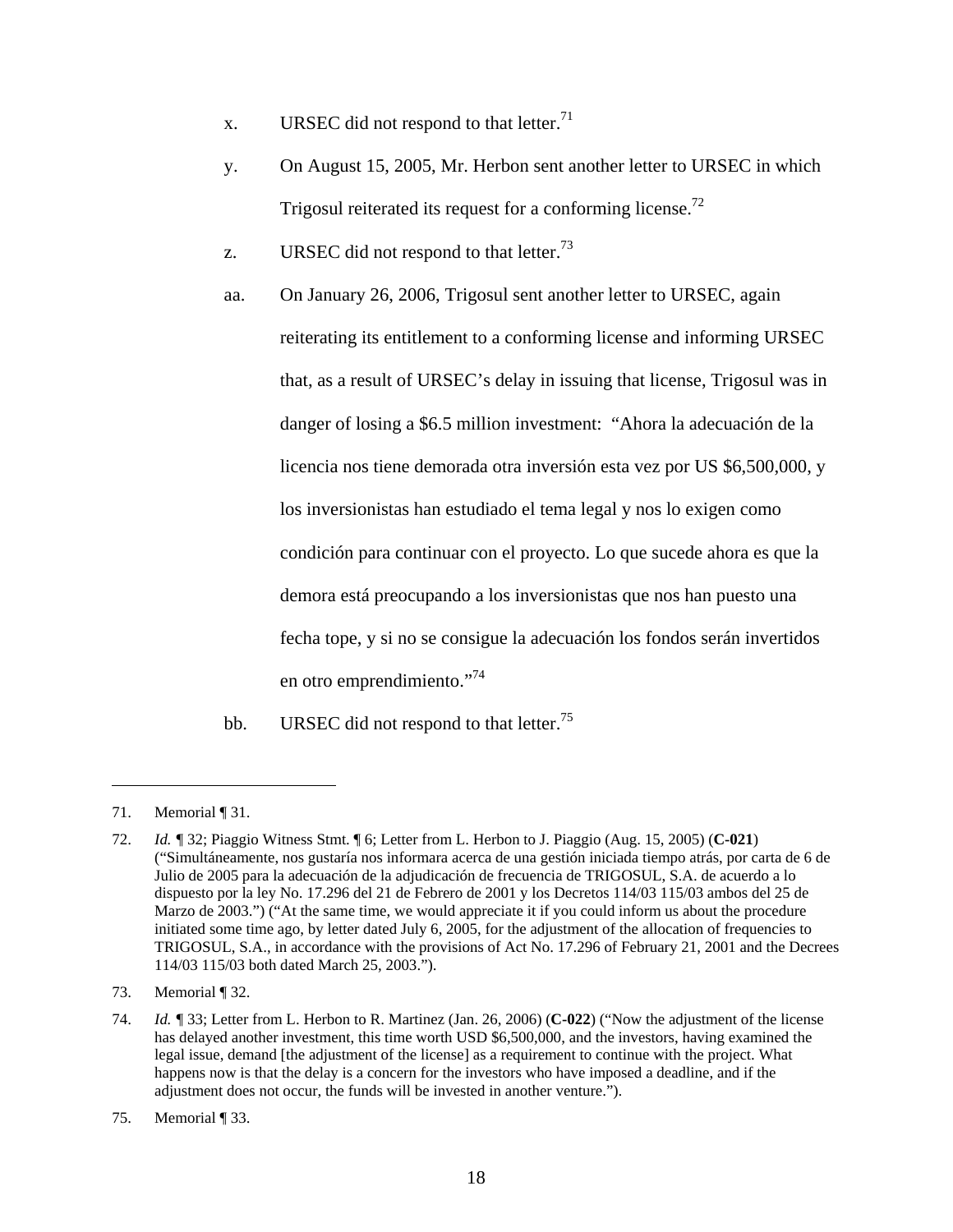- cc. On March 23, 2006, Mr. Herbon sent another letter reminding URSEC that Trigosul would lose the investment if URSEC did not act as required by the 2003 License Regulations before March 31, 2006.<sup>76</sup>
- dd. URSEC did not respond to that letter.<sup>77</sup>
- ee. On December 27, 2006, URSEC announced plans to hold an auction in March 2007 for the frequencies in the 3300-3700 MHz bandwidth, which included Trigosul's Spectrum.<sup>78</sup> Antel subsequently submitted a statement to URSEC indicating its desire that all current owners of frequencies in the 3300-3700 MHz bandwidth return their frequencies to URSEC.<sup>79</sup>
- ff. On February 14, 2007, Italba and Phinder Technologies, Inc. (*Phinder*), a Canadian telecommunications company, executed a joint venture term sheet concerning the provision of Internet, VoIP, and other services in Latin America. In that term sheet, Phinder agreed to contribute its VoIP network and infrastructure to the joint venture, together with USD \$300,000 in initial cash funding for the purchase of equipment and USD \$100,000 to obtain licenses in Panama, and Italba agreed to contribute the non-exclusive use of its telecommunications licenses in target countries, including Trigosul's license in Uruguay.<sup>80</sup>

<sup>76.</sup> *Id. ¶* 34; First Alberelli Witness Stmt. ¶ 38; First Herbon Witness Stmt. ¶ 21; Letter from L. Herbon to L. Lev (Mar. 23, 2006) (**C-023**); Counter-Memorial ¶ 374 n.709.

<sup>77.</sup> Memorial ¶ 34.

<sup>78.</sup> *Id. ¶* 40; Decree No. 249/006 (Dec. 27, 2006) (**C-024**), at 2-3, 5-7, 9-10.

<sup>79.</sup> Memorial ¶ 40; Respuesta de la Administracion Nacional de Telecomunicaciones a Consulta Publica Sobre "Procedimiento Competitivo para Asignar Espectro Radioelectrico en la Banda de 3.300 a 3.700 MHz" (Mar. 8, 2007) (**C-025**), at 5-6.

<sup>80.</sup> Memorial ¶ 44; Joint Venture Terms Sheet Between Phinder Technologies Inc. and Italba Corporation (Feb. 2007) (**C-030**).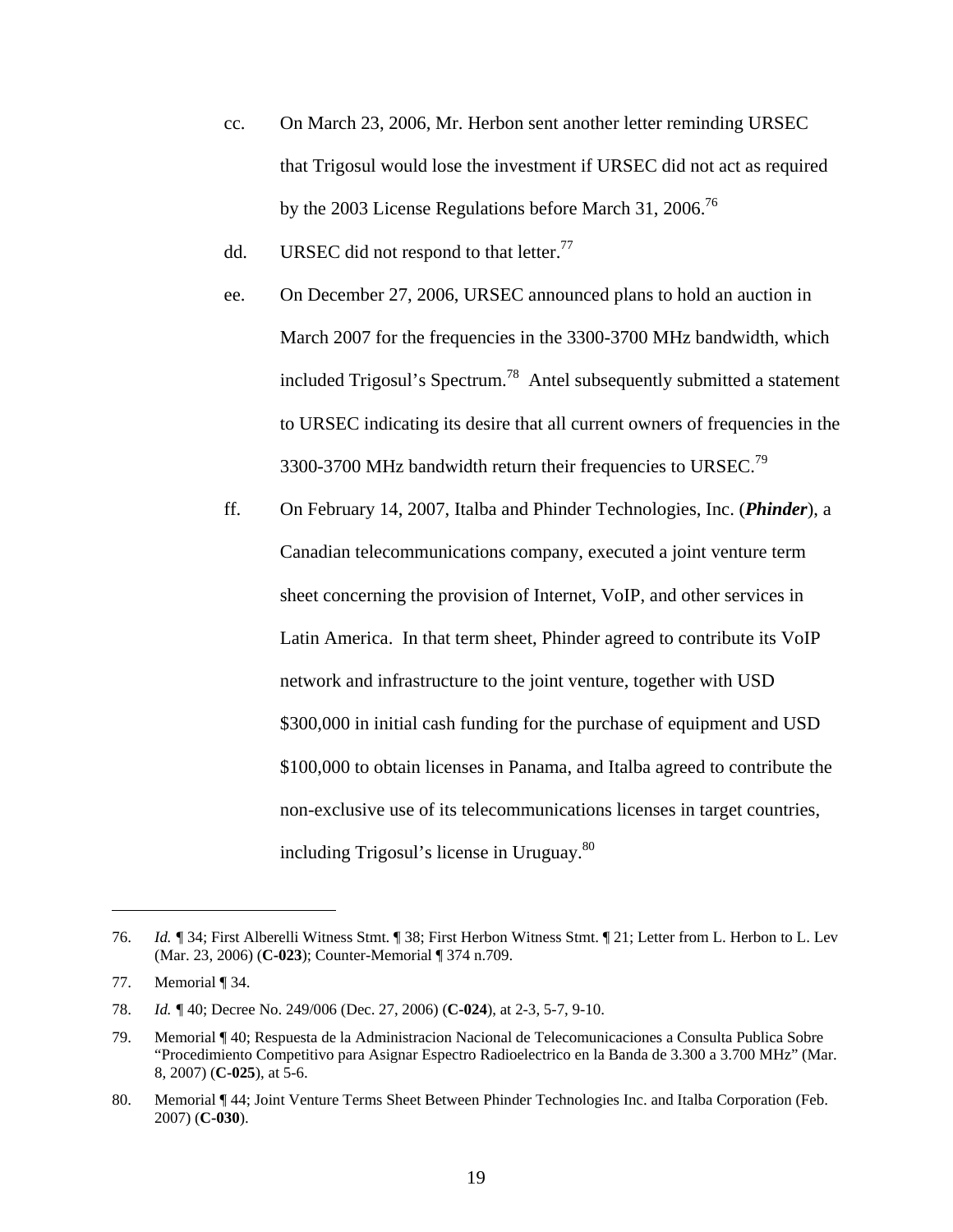- gg. Pursuant to that agreement, on March 8, 2007, the parties formed Zupintra Panama, S.A. (*Zupintra*), a joint venture company in Panama that was owned 51% by Phinder and 49% by Italba.<sup>81</sup> On March 19, 2007, the parties issued press releases announcing that Zupintra would be developing next generation telecommunications opportunities in Latin America and the Caribbean.<sup>82</sup>
- hh. By June 2007, Zupintra had completed initial construction on its Latin American telecommunications network, linked the Argentinian and Uruguayan Internet backbone, and conducted connection tests on that backbone.83
- ii. By the time Italba's joint venture with Phinder was poised to move forward into the commercial phase, URSEC still had not issued a conforming license to Trigosul, responded to any of Trigosul's written requests for a conforming license, or advised Trigosul that a conforming license was not necessary and would not be issued.<sup>84</sup>
- jj. Around the same time that Italba was working on the Phinder joint venture, Trigosul was also negotiating a potential joint venture with Telmex Uruguay, the Uruguayan branch of Mexican telecommunications

<sup>81.</sup> Memorial ¶¶ 43, 46; Zupintra Certificate of Incorporation (Mar. 8, 2007) (**C-032**).

<sup>82.</sup> Zupintra Communications Inc. forms Joint Venture with Italba Corporation (Mar. 19, 2007) (**C-033**); Juan Pedro Tomás, *Zupintra, Italba create telecoms JV* (Mar. 19, 2007) (**C-034**); *Creation of a Direct Financial Obligation or an Obligation under an Off-Balance Sheet Arrangement of the Company* (Mar. 21, 2007) (**C-035**).

<sup>83.</sup> First Alberelli Witness Stmt. ¶ 51; Juan Pedro Tomás, *Zupintra Panama completes first phase of LatAm network* (May 8, 2007) (**C-036**); Emails from R. Miranda to A. Goldstein et al. (May 04, 2007) (**C-037**); Email from G. Alberelli to M. Kisiel et al. (May 08, 2007) (**C-038**); Email from C. Hall to G. Alberelli (June 12, 2007) (**C-039**); Email from M. Kisiel to C. Hall et al. (May 10, 2007) (**C-040**).

<sup>84.</sup> Memorial ¶ 47.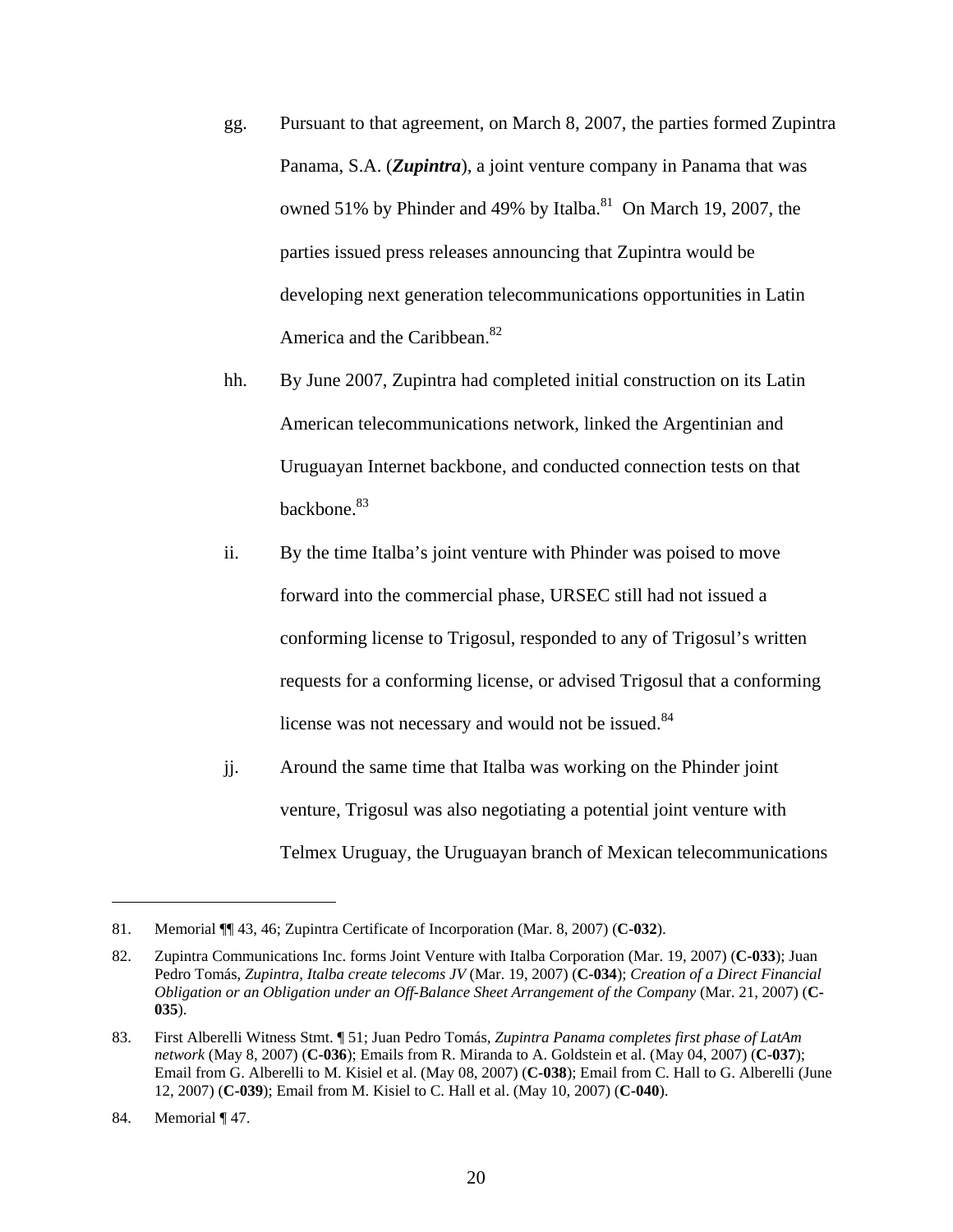giant Telmex.85

- kk. On June 21, 2007, the parties executed a Confidentiality Agreement to facilitate the sharing of information during their negotiations. The Confidentiality Agreement identified Trigosul's license as the subject of the parties' negotiations.<sup>86</sup>
- ll. On February 17, 2009, the President of Uruguay signed Executive Order IE 810, which amended the descriptions of the four categories of licenses in the 2003 License Regulations. $87$  URSEC still did not take any action on Trigosul's request for a conforming license.<sup>88</sup>
- mm. In 2010, Trigosul relocated from Montevideo to Punta del Este.<sup>89</sup>
- nn. On July 30, 2010, Trigosul formally notified URSEC that it had relocated to Punta del Este and indicated that it was ready for URSEC to inspect its equipment and approve it to begin operations in the region.<sup>90</sup>
- oo. In late 2010, Trigosul began negotiating a potential business relationship with Canal 7, a television channel in the Maldonado region of Uruguay.<sup>91</sup>
- pp. Following these negotiations, Canal 7 authorized Trigosul to install test node and radio equipment in Canal  $7$ 's tower.<sup>92</sup>

<sup>85.</sup> *Id. ¶* 48.

<sup>86.</sup> *Id*.; Confidentiality Agreement between Telmex and Trigosul S.A. (June 21, 2007) (**C-042**).

<sup>87.</sup> Memorial ¶ 50.

<sup>88.</sup> *Id*.

<sup>89.</sup> *Id. ¶* 53.

<sup>90.</sup> *Id.*; First Alberelli Witness Stmt.  $\P$  62; First Herbon Witness Stmt.  $\P$  32; Letter from L. Herbon to G. Lombide (Jan. 12, 2011) (*Jan. 12, 2011 Letter*) (attaching Letter from L. Herbon to URSEC (July 30, 2010)) (**C-026**), at 6.

<sup>91.</sup> Memorial ¶ 57.

<sup>92.</sup> *Id*.; Letter from D. Bobre to M. Toma (Nov. 9, 2016) (**R-72**).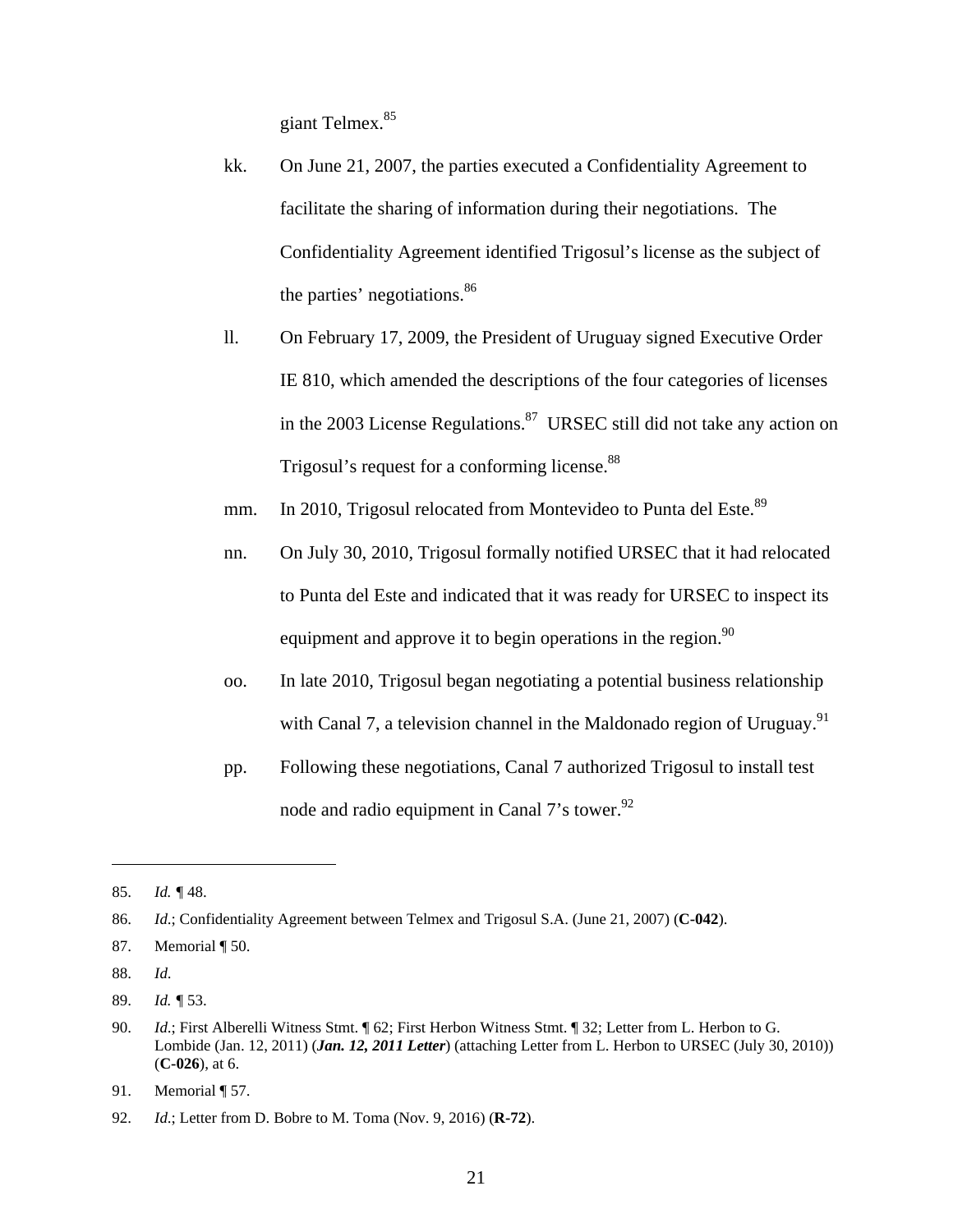- qq. In November and December 2010, Trigosul's contractor, Service e Instalaciones S.A. (*SEI*), installed test nodes and radio equipment in Canal 7's tower and ran tests of that equipment.  $93$
- rr. On December 28, 2010, URSEC's General Counsel issued a memorandum recommending the revocation of Trigosul's license to provide wireless data services in Uruguay.94 The memorandum set forth two bases for this recommendation: *First*, the memorandum alleged that Trigosul was no longer operating and had therefore failed to comply with its obligation to provide data services in Uruguay.<sup>95</sup> The basis for that allegation was a failed inspection that URSEC conducted at Trigosul's former address in Montevideo, rather than its new address in Punta del Este.<sup>96</sup> *Second*, the memorandum alleged that Trigosul had not paid the required fees for its use of the Spectrum. $97$
- ss. On January 12, 2011, Mr. Herbon sent a letter to the President of URSEC, Gabriel Lombide, asserting that Trigosul had notified URSEC of its move to Punta del Este in July 2010, was providing services in that region, and was up-to-date on its payments to URSEC.<sup>98</sup>
- tt. On January 19, 2011, URSEC issued a report (the *URSEC Report*) that

- 96. Memorial ¶ 64; URSEC Memorandum (**C-066**), at 2; Counter-Memorial ¶¶ 240-241.
- 97. Memorial ¶ 64; Counter-Memorial ¶ 228.

1

98. Memorial ¶ 65; Jan. 12, 2011 Letter (**C-026**).

<sup>93.</sup> *See* Memorial ¶ 58; Letter from D. Bobre to M. Toma (Nov. 9, 2016) (**R-72**); s*ee also* Trigosul-SEI Written Agreement (Aug. 18, 2010) (**C-058**); Letter from L. Herbon to SEI (Sept. 17, 2010) (**C-059**); Letter from L. Herbon to Canal 7 (Oct. 6, 2010) (**C-060**).

<sup>94.</sup> Memorial ¶ 63; URSEC Memorandum (Dec. 28, 2010) (*URSEC Memorandum*) (**C-066**); Counter-Memorial ¶ 213.

<sup>95.</sup> Memorial ¶ 64; URSEC Memorandum (**C-066**), at 2; Counter-Memorial ¶ 213.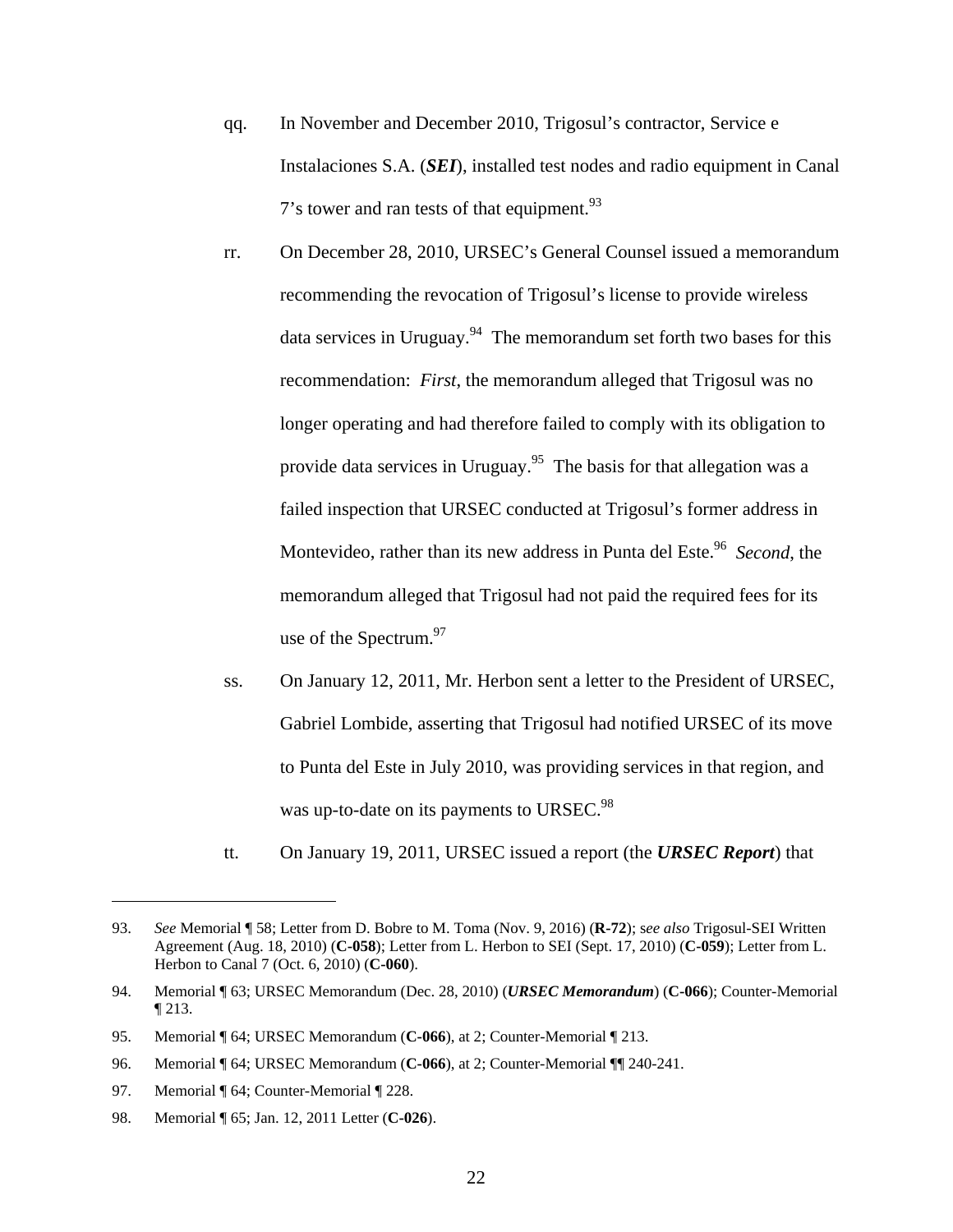did not address the substance of Mr. Herbon's letter and instead asserted, without further explanation, that Trigosul had failed to provide a reason that URSEC should not revoke its license.<sup>99</sup>

- uu. The URSEC Report added a third alleged basis for the recommendation to revoke Trigosul's license, namely that Trigosul had allowed SEI to operate in the Spectrum without URSEC's authorization.<sup>100</sup>
- vv. The URSEC Report recommended that: (*a*) URSEC release the frequencies that had been allocated to Trigosul; and (*b*) the executive branch revoke Trigosul's license to provide wireless data services in Uruguay.<sup>101</sup>
- ww. On January 20, 2011, URSEC entered Resolution No. 001/011, revoking Trigosul's right to operate in the Spectrum.<sup>102</sup>
- xx. On March 1, 2011, Trigosul formally appealed that resolution.<sup>103</sup>
- yy. URSEC did not respond to Trigosul's request for an appeal hearing.<sup>104</sup>
- zz. After Trigosul lodged its appeal of URSEC's revocation of its license, Dr. Alberelli contacted the U.S. Embassy in Uruguay for assistance in

<sup>99.</sup> Memorial ¶ 66; URSEC Report (Jan. 19, 2011) (**C-067**), at 2.

<sup>100.</sup> Memorial ¶ 66; URSEC Report (Jan. 19, 2011) (**C-067**), at 1-2; Jan. 12, 2011 Letter (attaching Letter from A. Amaro to URSEC (Oct. 6, 2010)) (**C-026**), at 8. After Trigosul moved to Punta del Este, Trigosul engaged SEI to install two test nodes (*i.e.*, data connection points) in the Spectrum, and on October 6, 2010, SEI notified URSEC of the installation and noted that Trigosul's equipment was ready for inspection. *See* Memorial ¶ 54.

<sup>101.</sup> Memorial ¶ 66; URSEC Report (Jan. 19, 2011) (**C-067**), at 2.

<sup>102.</sup> Memorial ¶ 67; URSEC Resolution No. 001/011 (Jan. 20, 2011) (**C-068**), at 3; Counter-Memorial ¶¶ 25, 104.

<sup>103.</sup> Memorial ¶ 68; First Alberelli Witness Stmt. ¶ 76-77; First Herbon Witness Stmt. ¶ 39; Letter from A. Duran Martinez to G. Lombide (Mar. 1, 2011) (**C-069**); Counter-Memorial ¶ 105 n.133.

<sup>104.</sup> Memorial ¶ 69.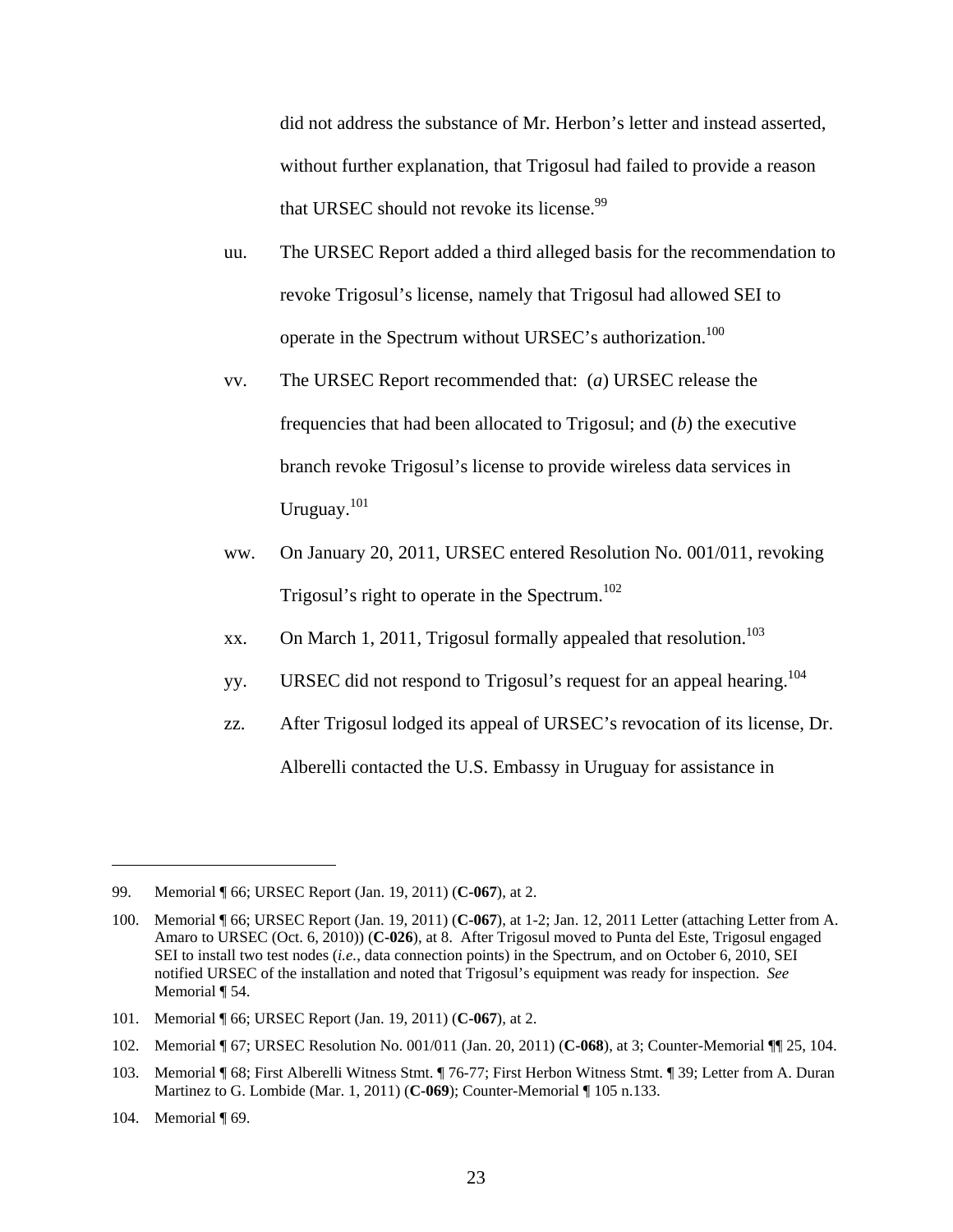mediating Italba's dispute with URSEC.<sup>105</sup>

- aaa. On April 14, 2011, a meeting between Italba representatives and URSEC officials, organized by the U.S. Embassy, took place in Montevideo in an effort to resolve the parties' dispute.<sup>106</sup>
- bbb. On July 8, 2011, Uruguay's Ministry of Industry, Energy, and Mining (*MIEM*) revoked Trigosul's license to provide wireless data services in Uruguay. The MIEM resolution repeated the same arguments raised by URSEC as the basis for the termination without referencing or addressing the defenses Trigosul had raised.<sup>107</sup>
- ccc. On August 23, 2011, another meeting between representatives of Italba and URSEC, organized by the U.S. Embassy, took place in Montevideo.<sup>108</sup>
- ddd. On October 24, 2011 and March 22, 2012, Trigosul filed claims against URSEC and MIEM, respectively, in Uruguay's highest administrative court, the Tribunal de lo Contencioso Administrativo (*TCA*) seeking nullification of URSEC's January 20, 2011 resolution and MIEM's July 8, 2011 resolution revoking Trigosul's license.<sup>109</sup>
- eee. On October 25, 2012, the TCA consolidated the two proceedings.<sup>110</sup>
- fff. On September 5, 2013, while the proceedings in the TCA had already

- 107. Memorial ¶ 72; MIEM Resolution No. 335/011 (July 8, 2011) (**C-072**), at 2-3; Counter-Memorial ¶¶ 25, 237 n.431.
- 108. Memorial ¶ 73; First Alberelli Witness Stmt. ¶ 81; First Herbon Witness Stmt. ¶ 43.

- 109. Memorial ¶ 74; Petition for Annulment (Oct. 28, 2011) (**C-074**); Petition for Annulment (Mar. 22, 2012) (**C-075**); TCA Judgment (Oct. 23, 2014) (**C-076**), at 7; Counter-Memorial ¶¶ 26, 105, 239 n.434.
- 110. Memorial ¶ 74; Prueba Trigosul SA con Poder Ejecutivo URSEC (Oct. 25, 2012) (**C-077**), at 44-46.

<sup>105.</sup> Memorial ¶ 71; First Alberelli Witness Stmt. ¶ 78. Dr. Alberelli also contacted Florida Senator Bill Nelson, who interceded on Italba's behalf. Second Alberelli Witness Stmt. ¶ 22.

<sup>106.</sup> Memorial ¶ 71; First Alberelli Witness Stmt. ¶ 79; Email from R. Gorter to G. Alberelli et al. (Apr. 14, 2011) (**C-071**); Counter-Memorial ¶ 107 n.138.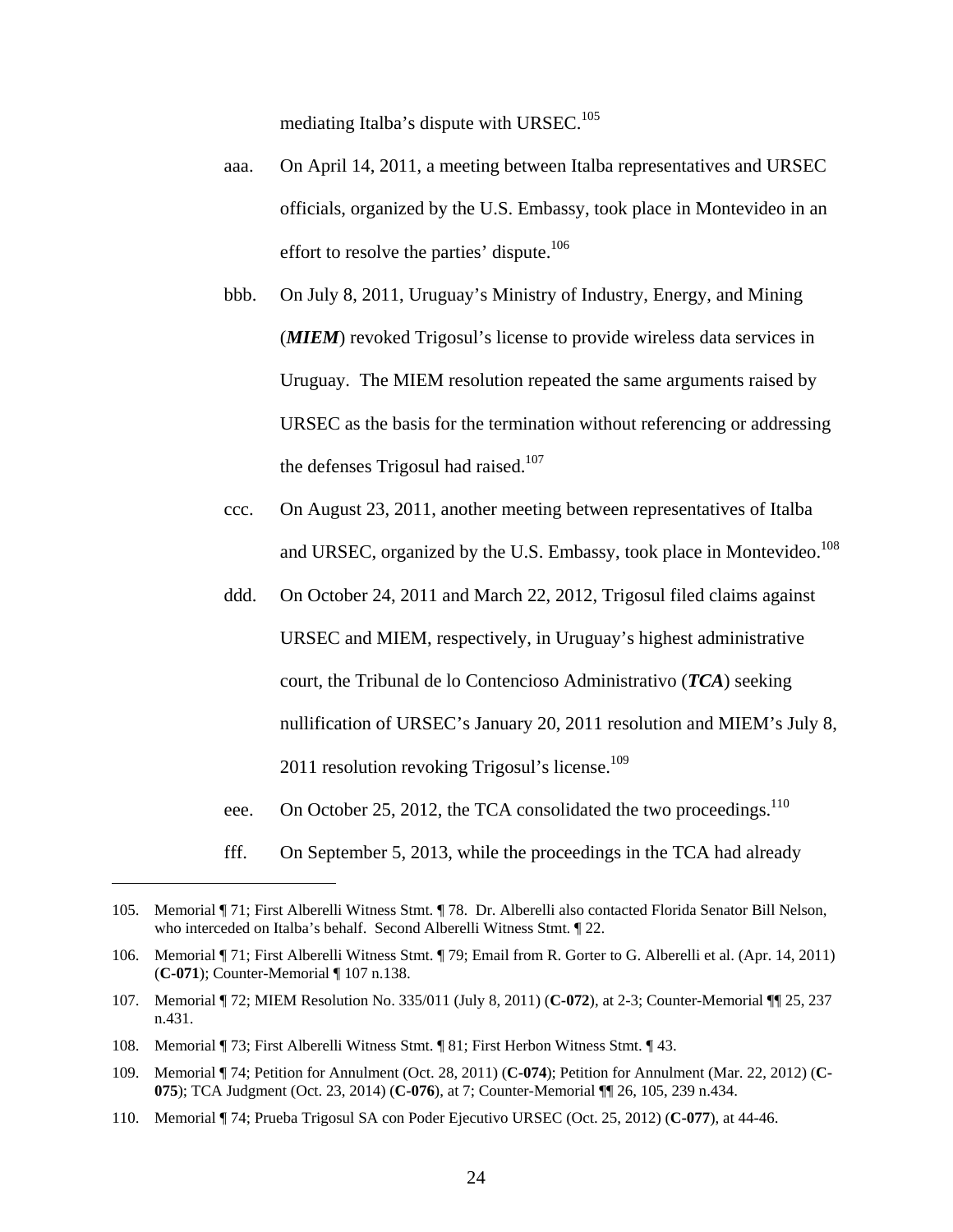been pending for nearly a year, URSEC re-allocated Trigosul's rights to operate in the Spectrum to its competitor, Dedicado, in exchange for Dedicado's rights in spectrum in the 3600-3625MHz and 3675-3700MHz ranges. This exchange was effected without giving any notice to Trigosul.111 Dedicado said it wanted Trigosul's Spectrum because Trigosul's frequencies allowed for more efficient operation given the other frequencies in which Dedicado held rights. $112$ 

- ggg. On October 23, 2014, the TCA rendered a final decision, finding that URSEC's and MIEM's revocation of Trigosul's license was unlawful, that the challenged resolutions were based on inaccurate factual findings by URSEC, and that those resolutions were therefore null and void (*TCA*   $Judgment).$ <sup>113</sup>
- hhh. On February 5, 2015, Trigosul's counsel, Augusto Duran, wrote to the President of URSEC to remind him that the TCA Judgment had automatically reinstated Trigosul's rights to operate in the Spectrum. In the same letter, Trigosul requested that, in accordance with the TCA Judgment, URSEC add Trigosul back to the *Registro de Prestadores de Servicios de Trasmisiones de Datos* and take all further steps necessary to

<sup>111.</sup> Memorial ¶ 79; First Herbon Witness Stmt. ¶ 49; First Alberelli Witness Stmt. ¶ 88; URSEC Resolution No. 220/013 (Sept. 5, 2013) (**C-084**), at 2; Counter-Memorial ¶¶ 28, 270.

<sup>112.</sup> *See* URSEC 2013 Resolution 220/2013 (**CLEX-023**) ("[E]s imprescindible adoptar las medidas tecnológicas que permitan que nuestra red inalámbrica de datos disponga de canales contiguos, optimizando el recurso del espectro de las radiocomunicaciones, llegando a velocidades máximas y a su vez minimizando las bandas de guarda;" b) "la necesidad de lograr una adecuada separación entre las frecuencias de ida y de vuelta y a la vez, evitar la partición espectral que impide el adecuado despliegue de nuevas tecnologías y obtener los mayores anchos de banda posible y aumentar la eficiencia en el uso de la banda.").

<sup>113.</sup> Memorial ¶ 75; TCA Judgment (Oct. 23, 2014) (**C-076**), at 17, 19, 21; Counter-Memorial ¶¶ 26, 241 (n.440), 260, 269.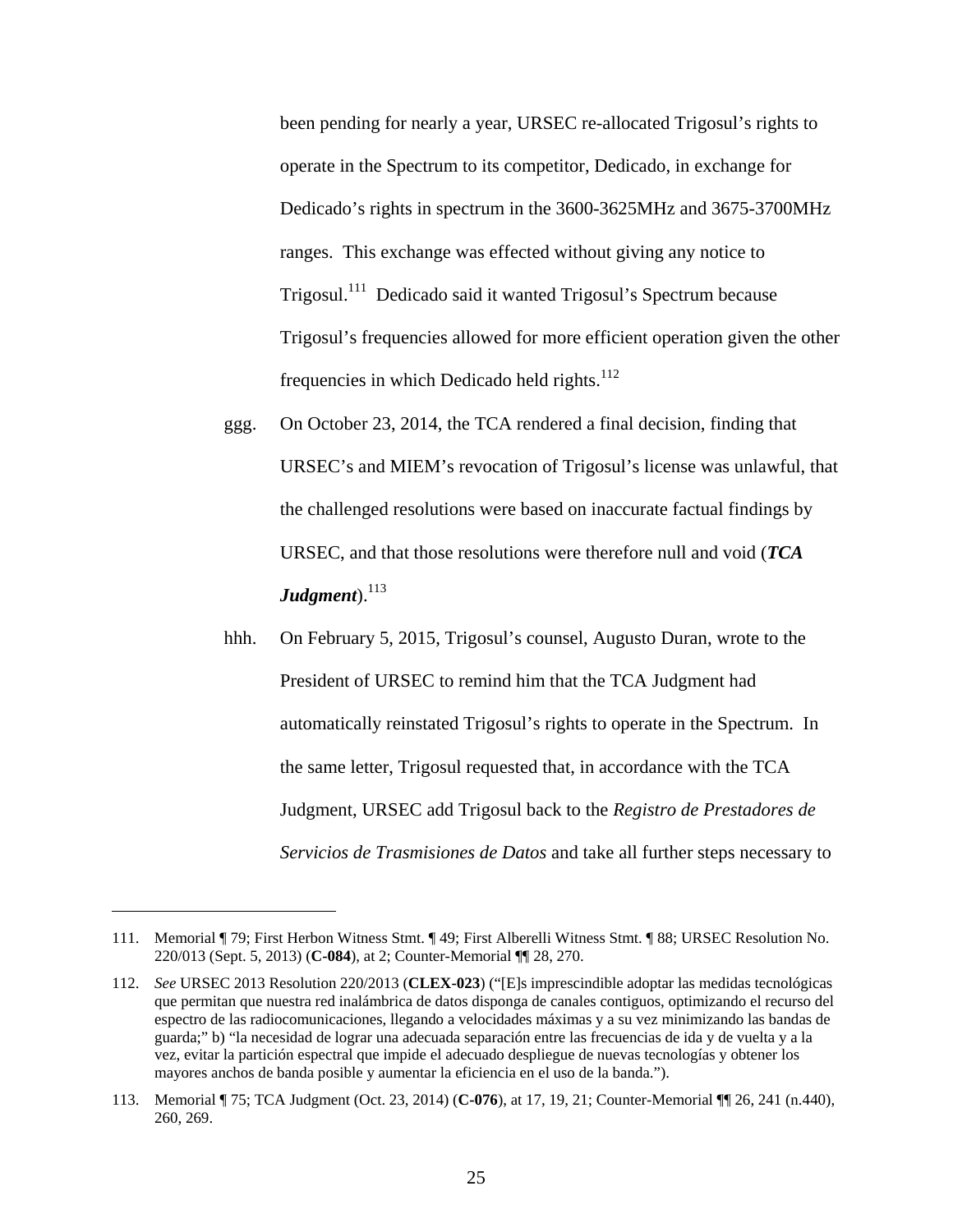effectuate the reinstatement of Trigosul's rights to operate in the Spectrum. $114$ 

- iii. URSEC did not respond to Mr. Duran's letter.<sup>115</sup>
- jjj. On August 5, 2015, Italba sent to Uruguay a notice of dispute under the Treaty.<sup>116</sup> Uruguay did not respond.<sup>117</sup>
- kkk. On March 24, 2016, ICSID registered this arbitration.<sup>118</sup>
- lll. Nearly a year and a half after the entry of the TCA Judgment, on April 5, 2016, Uruguay entered Executive Order IE 156, confirming that the TCA Judgment had reinstated Trigosul's rights and directing URSEC to assign frequencies to Trigosul so that Trigosul could return to providing wireless data services in Uruguay. $119$
- mmm. After the Executive Order was issued, URSEC proposed assigning to Trigosul a different set of frequencies in the 3600-3625 MHz and 3675- 3700 MHz ranges.120 These were the same frequencies that Dedicado had held prior to September 2013, when it had asked URSEC to exchange them for Trigosul's Spectrum because of the technical limitations of the

<sup>114.</sup> Memorial ¶ 78; Letter from L. Herbon to G. Lombide (Feb. 5, 2015) (**C-082**); Counter-Memorial ¶ 270 n.503.

<sup>115.</sup> Memorial ¶ 78.

<sup>116.</sup> *Id. ¶* 80; Letter from Italba to Uruguay International Economic Affairs Secretariat & President of Uruguay (Aug. 5, 2015) (**C-090**), at 3; Counter-Memorial ¶ 271 n.510.

<sup>117.</sup> Memorial ¶ 98.

<sup>118.</sup> *Id. ¶* 81; Letter from C. Mata Prates to M. Kinnear (Mar. 10, 2016) (**C-091**); Letter from C. Mata Prates to M. Kinnear (Mar. 16, 2016) (**C-092**); Letter from C. Gianelli to M. Kinnear (Mar. 23, 2016) (**C-093**).

<sup>119.</sup> Memorial ¶ 81; Executive Order IE 156 (Apr. 5, 2016) (**C-094**); Counter-Memorial ¶ 275 n.520.

<sup>120.</sup> Memorial ¶ 82; URSEC Proposal (May 9, 2016) (**C-095**); Counter-Memorial ¶ 26.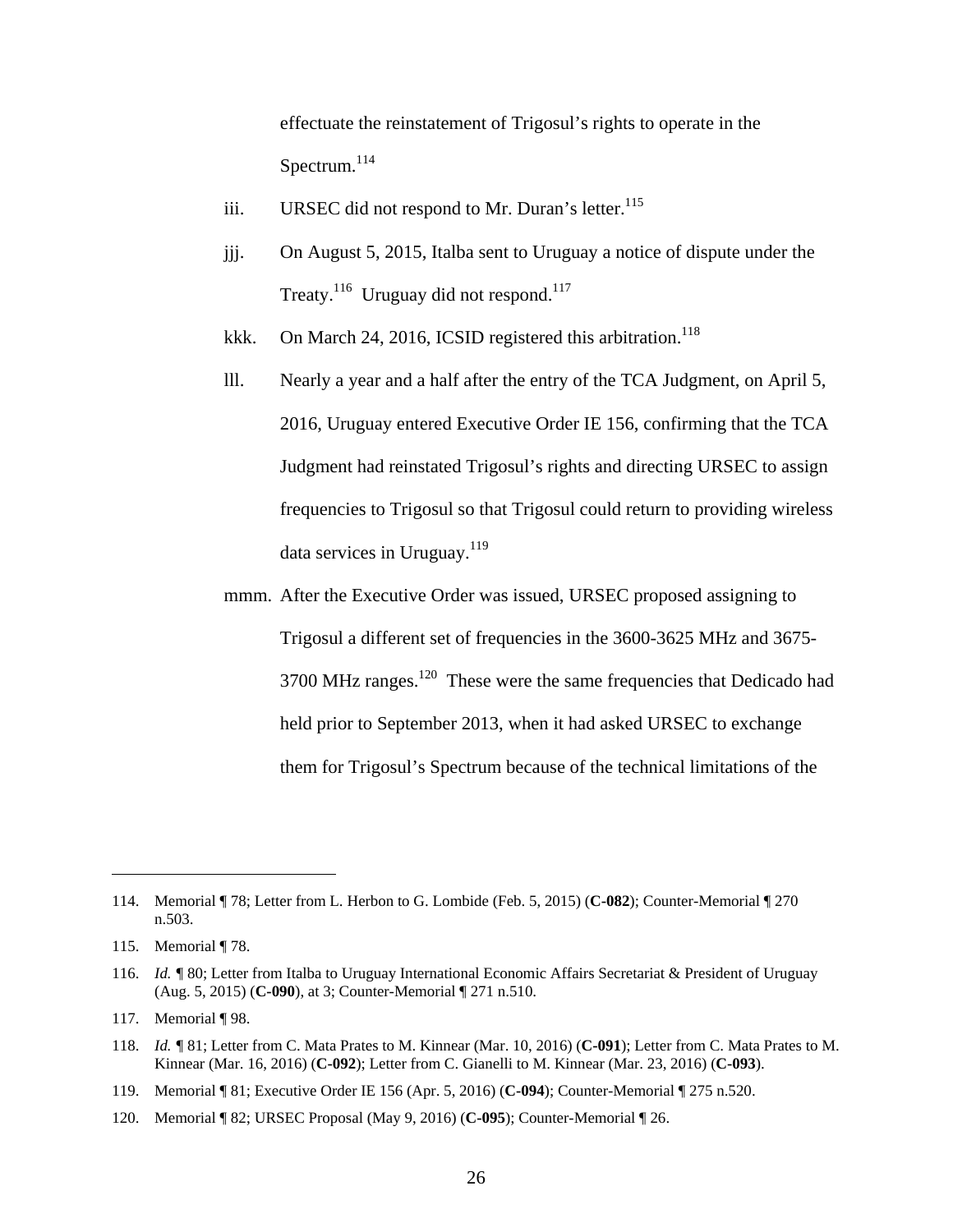3600-3625 MHz and 3675-3700 MHz ranges.121

- nnn. On May 6, 2016, Italba rejected URSEC's proposal. Italba stated that the frequencies that URSEC was attempting to assign to Trigosul in lieu of the Spectrum were significantly less valuable than the Spectrum.<sup>122</sup>
- ooo. On May 19, 2016, Uruguay provided to Italba a draft URSEC resolution dated May 9, 2016, proposing to retrieve from Dedicado the Spectrum that was originally assigned to Trigosul and return it to Trigosul.<sup>123</sup>
- ppp. On May 31, 2016, Italba rejected URSEC's proposal on the grounds that Italba had already brought this arbitration several months earlier—after Uruguay failed to respond to the notice of dispute under the Treaty—and Italba had elected damages, not restitution, as its remedy. Moreover, given Uruguay's years of discriminatory conduct against Italba, a return to doing business there was not an acceptable solution.<sup>124</sup>
- 26. Further, in its Counter-Memorial, Uruguay pleads the following additional facts, irrelevant to the resolution of the dispute, which Italba does not dispute:
	- a. Italba operates out of the home of Dr. and Ms. Alberelli.<sup>125</sup>
	- b. Italba's employees are Dr. Alberelli and Ms. Alberelli.<sup>126</sup>

126. *Id. ¶* 78.

<sup>121.</sup> URSEC Resolution No. 220/013 (Sept. 5, 2013) (**C-084**) at 3.

<sup>122.</sup> Memorial ¶ 82; First Alberelli Witness Stmt. ¶ 90; Letter from A. Yanos to P. Reichler et al. (May 6, 2016) (**C-096**). Counsel for Uruguay responded the same day with a letter stating that Uruguay disagreed, for the record, with the assertions in Italba's letter. Letter from P. Reichler to A. Yanos (May 6, 2016) (**C-097**); Counter-Memorial ¶¶ 26, 276 n.523-24.

<sup>123.</sup> Memorial ¶ 83; Draft URSEC Resolution (May 9, 2016) (**C-098**), at 3; Counter-Memorial ¶¶ 26 n.34, 30, 260, 267 n.495, 278 nn.531-32.

<sup>124.</sup> Memorial ¶ 84; First Alberelli Witness Stmt. ¶ 91; Letter from A. Yanos to P. Reichler (May 31, 2016) (**C-099**).

<sup>125.</sup> Counter-Memorial ¶¶ 76-77.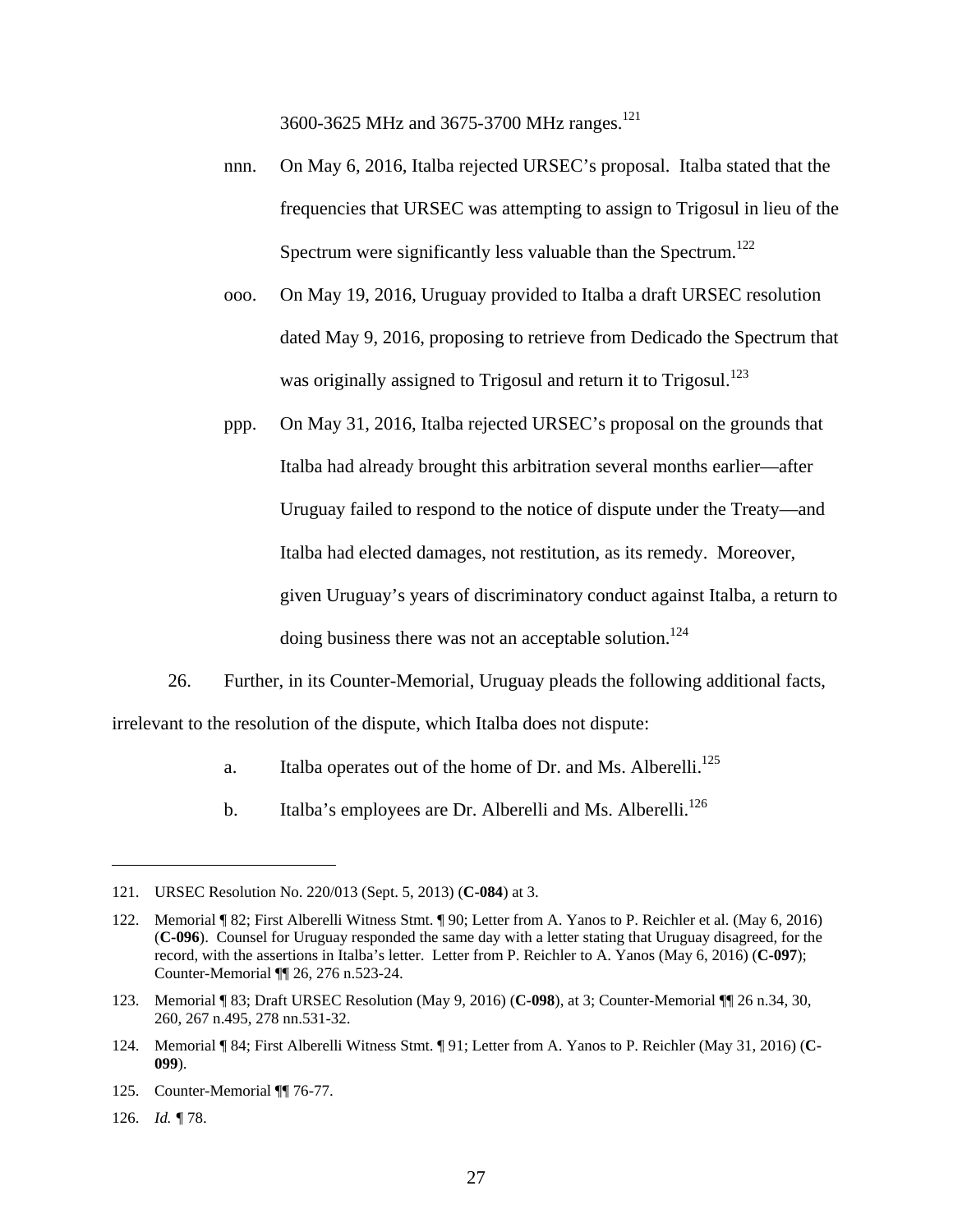- c. UNCA originally set a deadline of March 2000 for Dr. Alberelli to begin commercial operation in the PCS Spectrum pursuant to the license granted to him.<sup>127</sup> In August 1999, Dr. Alberelli requested that UNCA transfer his license to Trigosul. UNCA granted that requested and extended the deadline for commercial operation until August  $2000^{128}$
- d. UNCA subsequently revoked Trigosul's license to operate in the PCS Spectrum and instead granted Trigosul a license to operate in the Spectrum. UNCA set a deadline of December 2001 for Trigosul to begin commercial operation in the Spectrum.<sup>129</sup>
- e. Trigosul later requested and received extensions of that deadline.<sup>130</sup>
- f. Trigosul began commercial operation in June 2003.131

## **B. Facts In Dispute**

27. In its Counter-Memorial, Uruguay disputes the following facts upon which Italba

relies:<sup>132</sup>

- 128. *Id. ¶* 219.
- 129. *Id. ¶* 220.
- 130. *Id. ¶* 221.
- 131. *Id. ¶* 223.
- 132. In addition, Uruguay disputes the fact that Italba was actively negotiating a potential joint venture with DirecTV that failed because Uruguay revoked Trigosul's license. Counter-Memorial ¶ 379. Italba has not made a claim for damages on the basis of its negotiations with DirecTV because both the DirecTV and Telmex deals concerned DTH satellite television and therefore could not have been done simultaneously. Memorial ¶ 197(f). Italba is therefore claiming damages only in respect of the Telmex deal. *Id. ¶*¶ 197(b), 212; *see infra* Section V.E. As a result, the factual dispute concerning DirecTV is irrelevant. In any event, Italba notes that Uruguay disputes the existence of the negotiations with DirecTV solely on the basis of a letter from a DirecTV representative stating that she could not attest to the fact of the negotiations-in other words, that she could neither confirm nor deny the existence of those negotiations. Counter-Memorial ¶ 379; Letter from M. Ros to M. Toma (Nov. 3, 2016) (**R-71**). Contrary to Uruguay's assertions, the letter does not state that the negotiations did not occur.

<sup>127.</sup> *Id. ¶* 218 & n.385.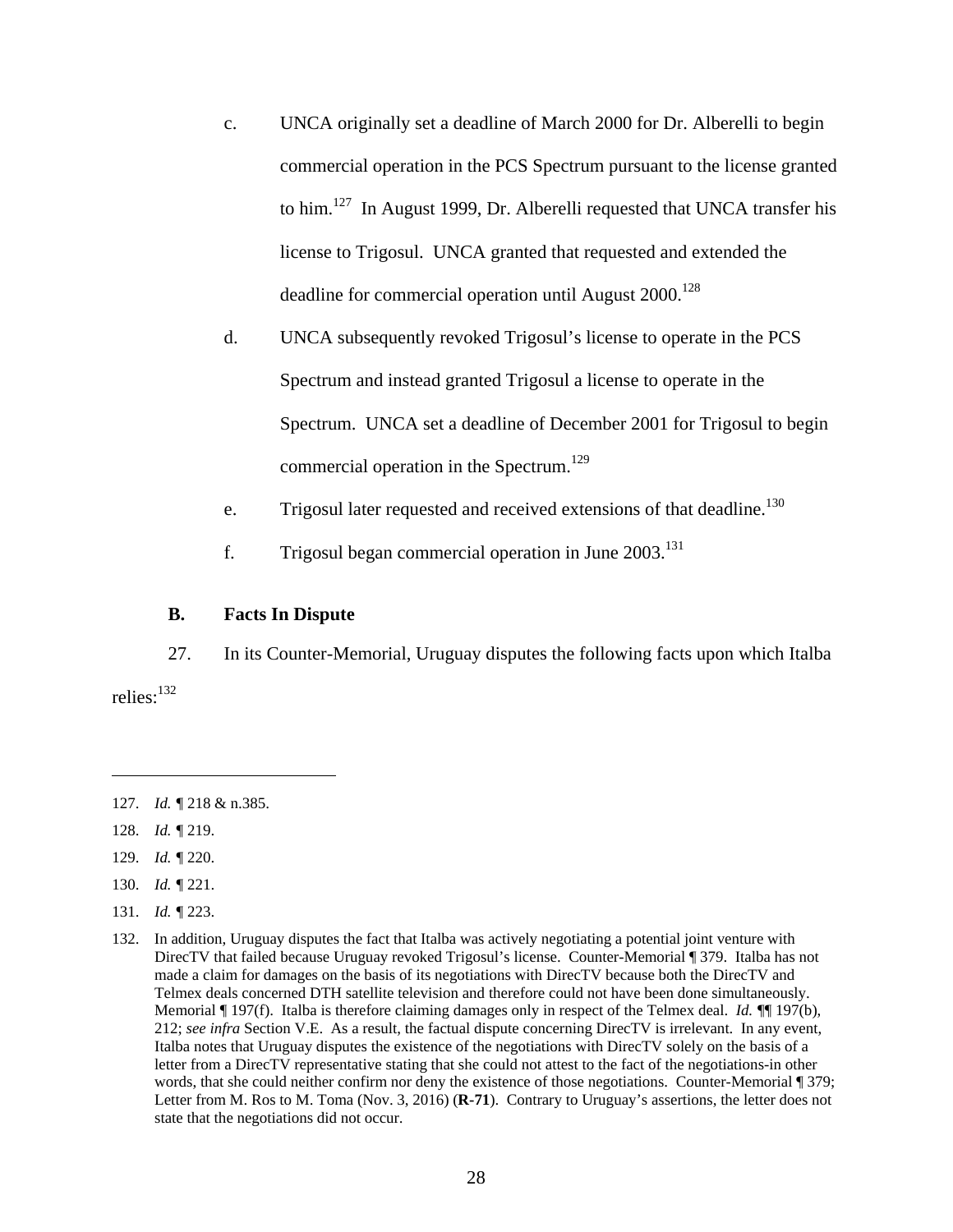- a. Italba owns and controls  $Trigosul.<sup>133</sup>$
- b. URSEC officials gave verbal assurances to Trigosul that it would receive a license conforming to the 2003 License Regulations.<sup>134</sup>
- c. Alicia Fernandez requested that Dr. Alberelli pay her a bribe in order to expedite the processing of Trigosul's request for a conforming license. Dr. Alberelli refused to pay that bribe.
- d. Italba lost joint venture opportunities with EPIC, Starborn, Phinder/Zupintra, and Telmex because of URSEC's failure to grant Trigosul a conforming license.<sup>135</sup>
- e. Trigosul lost its business with Canal 7 because URSEC unlawfully revoked its license.<sup>136</sup>
- f. Trigosul had a valid contract with Dr. Fernando Garcia to provide services to his radiology clinics and associated clinics in Uruguay.<sup>137</sup>
- g. Trigosul was pursuing a business opportunity with Grupo Afinidad Mary, the U.S. expatriate retirement community in Punta del Este, Uruguay, which it lost because URSEC revoked its license.<sup>138</sup>

# **C. Reply Facts**

28. As evidenced in the lists set out above, the facts in dispute at this point in the arbitration are few. The remainder of this section of the Reply establishes that the remaining

- 136. *Id. ¶* 234.
- 137. *Id. ¶* 235.
- 138. *Id. ¶* 236.

<sup>133.</sup> Counter-Memorial *¶* 46.

<sup>134.</sup> *Id. ¶* 161.

<sup>135.</sup> *Id. ¶*¶ 372-77.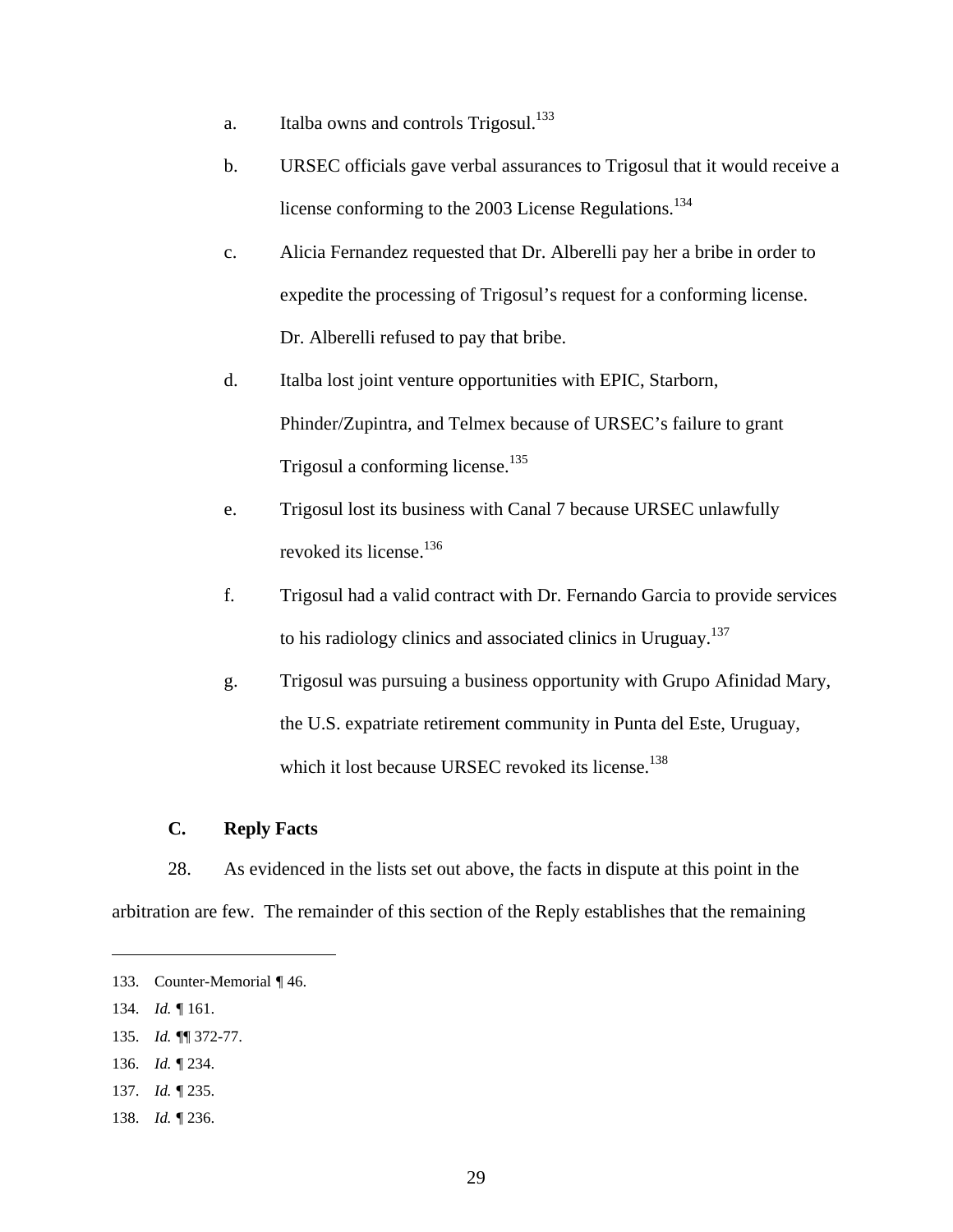disputed facts are as Italba contends them to be.

#### **1) Italba owns and controls Trigosul.**

29. As President and Chief Executive Officer of Italba, it was always Dr. Alberelli's plan and intention that Italba would be the parent company and sole owner of Trigosul.<sup>139</sup> Consistent with that intention, as described more fully below, Italba acted as the parent company and sole owner of Trigosul: it made all of Trigosul's business decisions, funded Trigosul's operations, and represented to third parties that it was the owner of Trigosul.

30. In mid-2002, it came to Dr. Alberelli's attention in the due diligence process for the EPIC joint venture that, although Italba had been acting as the owner of Trigosul for years, the shares in Trigosul had not yet been formally transferred to Italba.<sup>140</sup> To rectify that situation, on May 24, 2002, Dr. Alberelli's mother transferred her shares to Dr. Alberelli by endorsing the back of the share certificates belonging to her with a notation of the transfer to Dr. Alberelli, leaving him with a 100% interest in Trigosul.<sup>141</sup> On August 15, 2002, while in Miami, Florida, Dr. Alberelli transferred all of his shares in Trigosul to Italba by endorsing the back of a bundle of all of the shares with the following notation and his signature: "En el dia de la fecha 15 Agosto de 2002 se transfiere a Italba Corp. (Miami FL 33183, 8540 SW 132 Court)."142 Dr. Alberelli then delivered the shares to Italba by placing them in a safety deposit box at First Union Bank in Miami in the name of the co-owners of Italba, Gustavo Alberelli and Beatriz

<u>.</u>

<sup>139.</sup> Second Alberelli Witness Stmt. ¶¶ 9, 11.

<sup>140.</sup> *Id. J* 17. At the request of the company that incorporated Trigosul, which insisted that the company have two shareholders and that both be present in Uruguay, Dr. Alberelli initially issued Trigosul shares to his mother and himself. *Id.* ¶ 10*.*

<sup>141.</sup> Trigosul's Share Certificates (**C-161**), at 1-6; Second Alberelli Witness Stmt. ¶¶ 17.

<sup>142.</sup> Trigosul's Share Certificates (**C-161**), at 7-8 ("On the date of August 15, 2002, this is transferred to Italba Corp. (Miami FL 33183, 8540 SW 132 Court)"); Second Alberelli Witness Stmt. ¶¶ 17-18.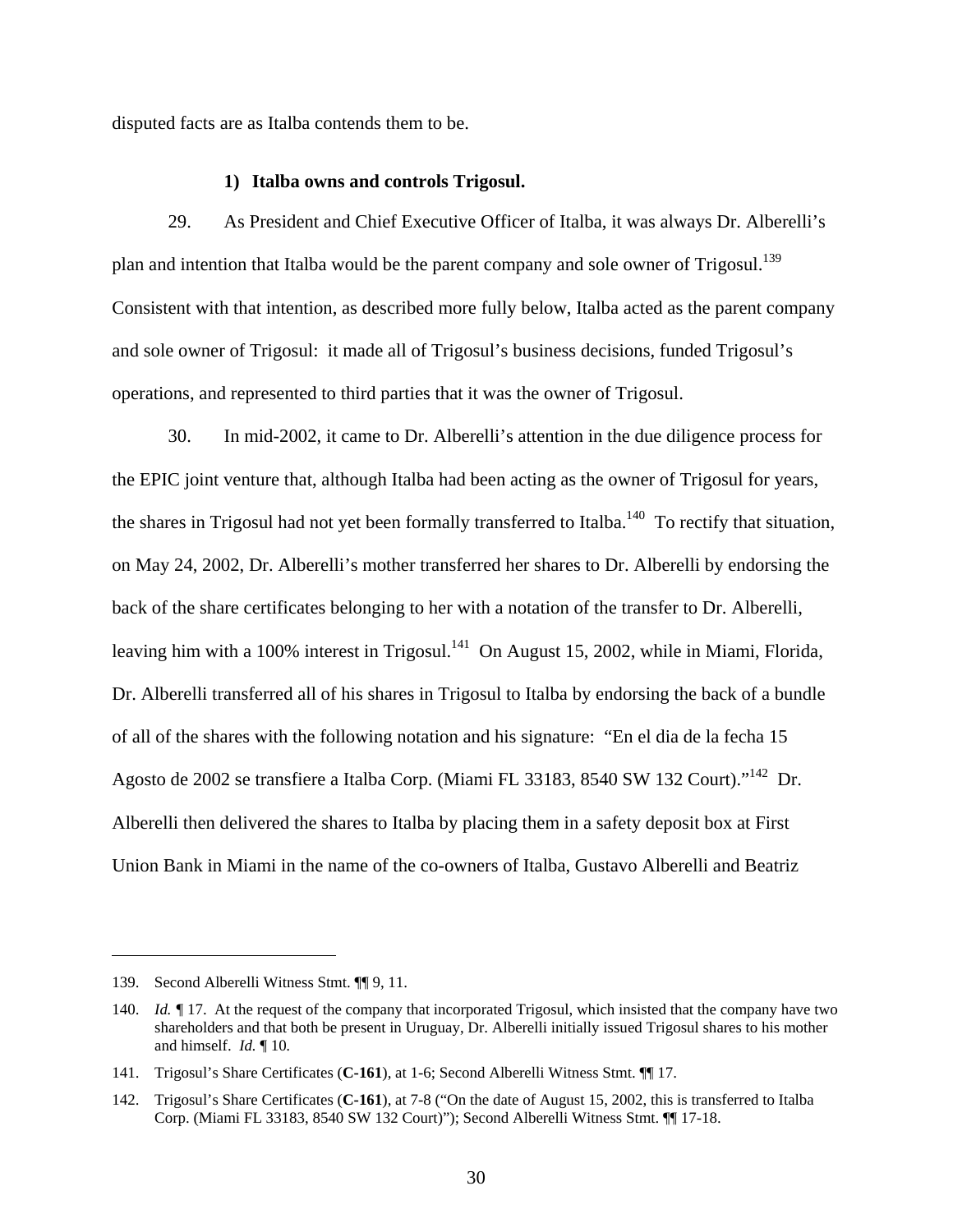Alberelli.<sup>143</sup> By these actions, Dr. Alberelli transferred all of his interest in Trigosul to Italba, and he understood and believed that his actions effected such a transfer.<sup>144</sup> Trigosul's stock certificates have remained in that safety deposit box in Miami ever since.<sup>145</sup>

31. At the same time, Trigosul's formal record-keeping was consistently inconsistent. For example, Trigosul's stock ledger has only one undated entry suggesting a single issuance of 20 shares.146 In fact, six shares were issued in 1996, and another fourteen shares were purportedly issued in 1999.<sup>147</sup> However, Trigosul's shareholder meeting minutes do not contain any resolution in 1999 to increase the capital of the company by issuing new shares, and shareholder meetings held after the issuance of the new shares do not reflect any increase in the company's capital.<sup>148</sup>

32. While Trigosul's share certificates reflect endorsements in May and August 2002 transferring interest in the company from Ms. Caravetta to Dr. Alberelli and from Dr. Alberelli to Italba, neither of those transfers are recorded on Trigosul's stock ledger.<sup>149</sup> Moreover, even after those transfers, Trigosul's shareholder meeting minutes incorrectly identify Ms. Caravetta and Dr. Alberelli as the shareholders of the company and state that they held equal shares in the company.150

33. Despite these record-keeping errors, Italba's actions both prior to and following the share transfers in May and August 2002 demonstrate that Italba considered itself to be the

<sup>143.</sup> Addendum to Safe Deposit Lease Agreement for Self Services Boxes (Aug. 25, 1999) (**C-162**).

<sup>144.</sup> Second Alberelli Witness Stmt. ¶ 18.

<sup>145.</sup> *Id. ¶* 17.

<sup>146.</sup> Trigosul's Stock Ledger Book (**C-163**), at 2.

<sup>147.</sup> Trigosul's Share Certificates (**C-161**).

<sup>148.</sup> Trigosul's Book of Shareholders and Directors Meetings (**C-164**), at 4-6.

<sup>149.</sup> Trigosul's Stock Ledger Book (**C-163**), at 2; Trigosul's Share Certificates (**C-161**) at 1-12.

<sup>150.</sup> Trigosul's Book of Shareholders and Directors Meetings (**C-164**), at 7, 9; Trigosul's Share Certificates (**C-161**), at 1-12; Trigosul's Stock Ledger Book (**C-163**), at 2.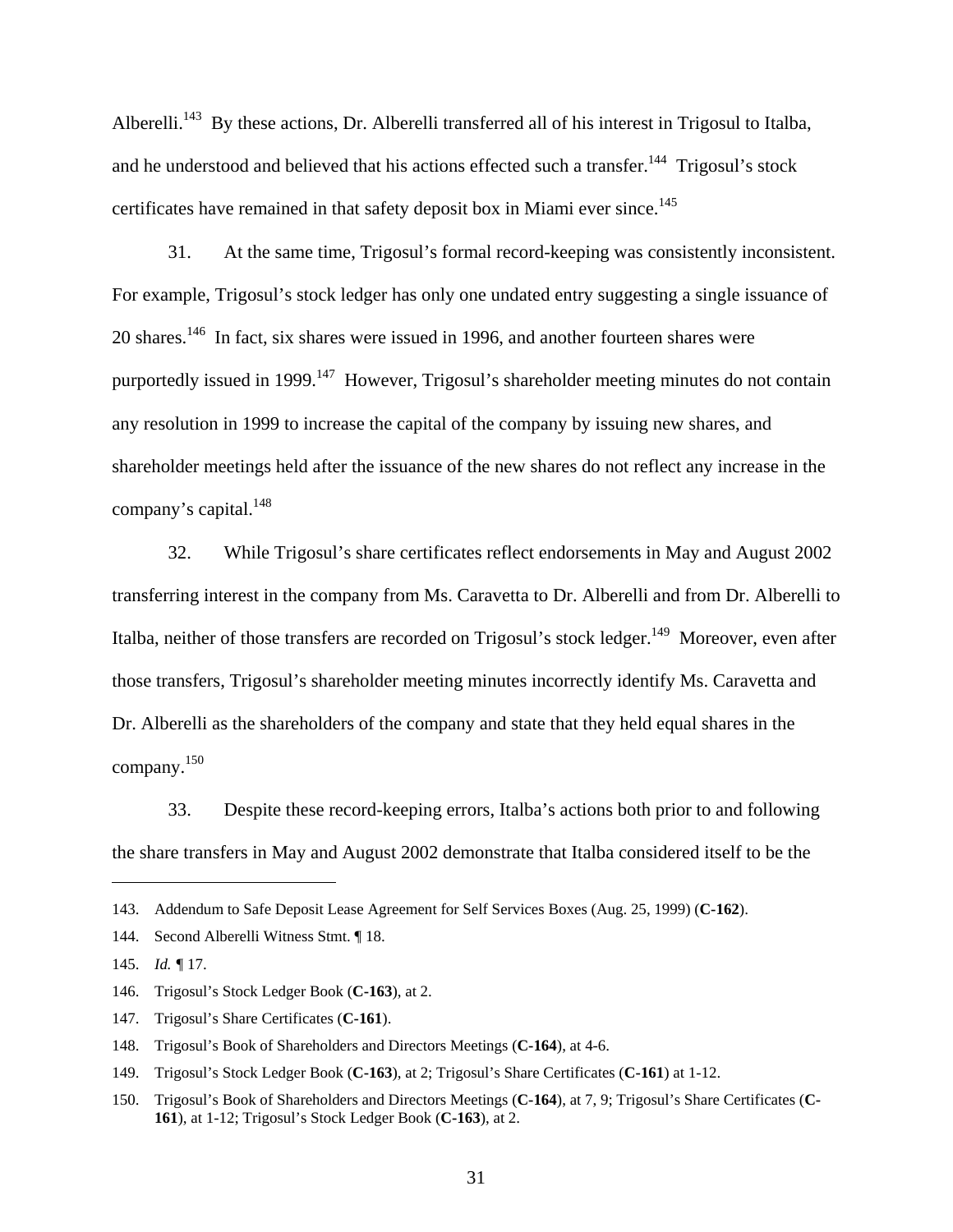owner of Trigosul, acted as the owner of Trigosul, and controlled Trigosul's business.

34. *First*, Italba made all of Trigosul's business decisions. As Trigosul's General Manager and Legal Representative, Luis Herbon always acted pursuant to instructions from Italba, which he also understood to be the legal owner of Trigosul.<sup>151</sup> Italba was responsible for developing Trigosul's original business plan in January 1999 and for commissioning an independent analysis of the feasibility of that plan.<sup>152</sup> Italba also commissioned a study in 2001 from the U.S.-based company Prime Wave 2000 to analyze potential locations for the installation of Trigosul's radio equipment.<sup>153</sup> Italba sought out potential joint ventures that would allow it to realize the full value of its investment in Trigosul. In each of these joint ventures, Italba acted as the negotiating and contracting party, and its contribution to the joint venture partnerships included the use of Trigosul's license—which Italba was able to contribute because it owned Trigosul.<sup>154</sup> For example, Italba entered into a joint venture agreement with Worldstar that involved the provision of data and other services through Trigosul's license.<sup>155</sup> Italba also entered into a joint venture agreement with EPIC, which would have involved providing VoIP services through Trigosul.<sup>156</sup> Italba's joint venture agreement with Phinder also involved the exclusive use of Italba's telecommunications licenses in target countries, including Trigosul's license in Uruguay.157 Before URSEC unlawfully revoked Trigosul's license, Italba was also

<sup>151.</sup> Second Herbon Witness Stmt. ¶¶ 1, 10, 15.

<sup>152.</sup> First Alberelli Witness Stmt. ¶ 18; Second Alberelli Witness Stmt. ¶ 11; A Proposal for a Banking Communication Network (Jan. 6, 1999) (**C-006**).

<sup>153.</sup> Second Alberelli Witness Stmt. ¶ 11; Prime Wave Communication, *Site Survey Report: Uruguay* (Oct. 15, 2001) (**C-165**).

<sup>154.</sup> *See generally* Memorial Sections II.B-C; Second Alberelli Witness Stmt. ¶¶ 11-20.

<sup>155.</sup> Second Alberelli Witness Stmt. ¶ 11; Joint Venture Agreement for Telecommunications Project in Uruguay (July 1999) (**C-007**).

<sup>156.</sup> *See* Co-Investment Agreement Among Eastern Pacific Trust and Italba Corporation (June 14, 2002) (**C-015**).

<sup>157.</sup> Joint Venture Terms Sheet Between Phinder Technologies Inc. and Italba Corporation (Feb. 2007) (**C-030**), at 2.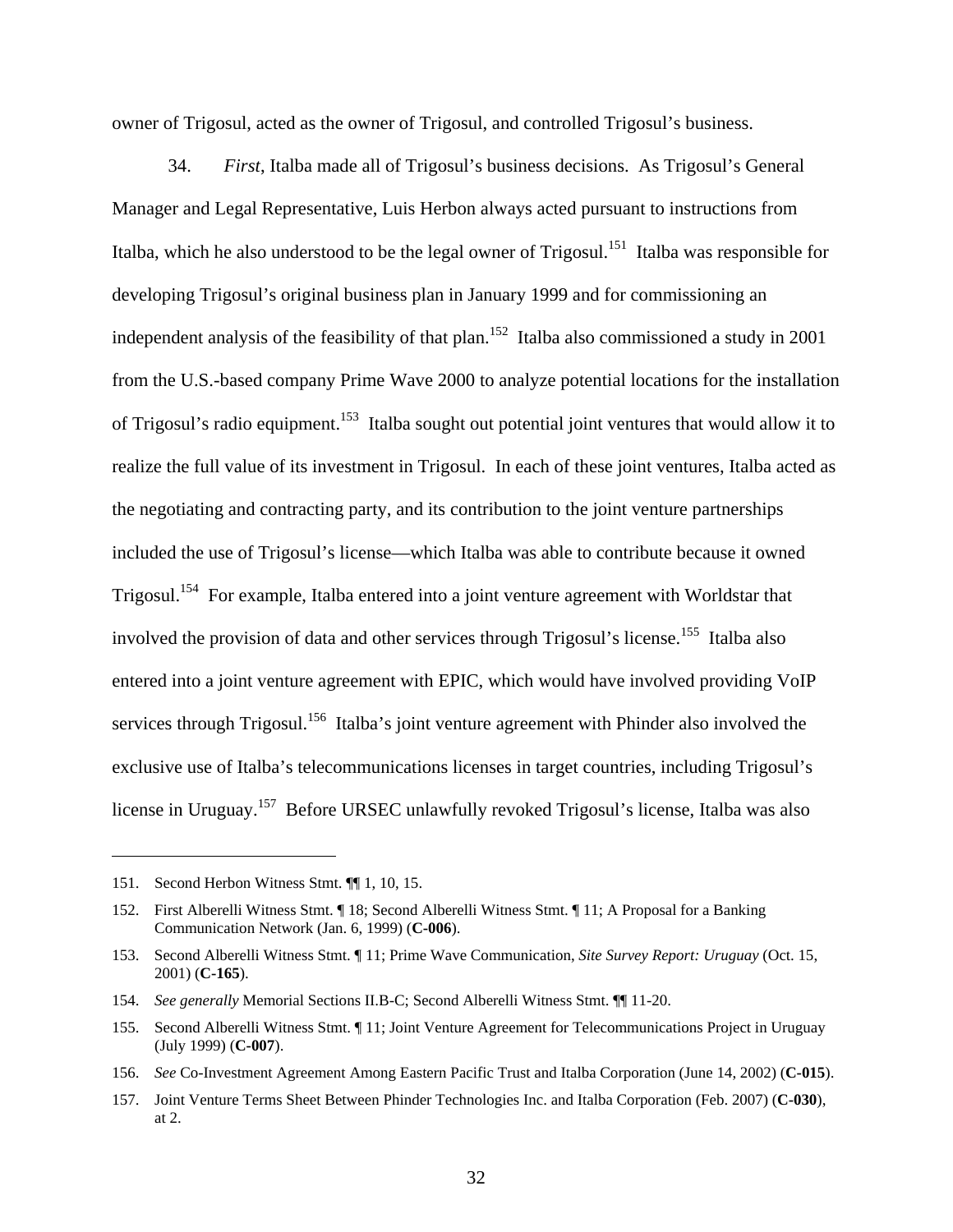negotiating a joint venture with DirecTV that would have involved the provision of Internet services to DirecTV customers through the use of Trigosul's frequencies.<sup>158</sup>

35. *Second*, Italba contributed the vast majority of Trigosul's share capital. In February 2001, Italba wired \$35,000 to Trigosul<sup>159</sup> as reimbursement, together with other contributions from Italba, for 632,674 Uruguayan pesos that Trigosul paid to UNCA as an advance on the first two years of fees for Trigosul's operation in the Spectrum.<sup>160</sup> In October 2001, an extraordinary shareholders meeting recognized the 632,674 Uruguayan pesos that Italba provided to Trigosul as a contribution to Trigosul's share capital.<sup>161</sup>

36. *Third*, Italba funded Trigosul's operations. Specifically:

a. Italba purchased the equipment necessary for Trigosul to operate in the PCS Spectrum and, later, in the Spectrum.<sup>162</sup> Uruguay was aware of that fact: An October 2000 letter that Luis Herbon submitted to UNCA contained attachments showing that Italba had purchased equipment through L-3 Communications on Trigosul's behalf,  $^{163}$  and a September 2002 resolution by the President of Uruguay approving the payment of USD \$33,000 to Trigosul, Villaclara, and Jorter to settle a dispute

<sup>158.</sup> First Alberelli Witness Stmt. ¶¶ 67-68; Second Alberelli Witness Stmt. ¶ 20.

<sup>159.</sup> Italba's Commercial Checking Bank Account Statement (Feb. 1 - Feb. 28, 2001) (**C-166**), at 2. The wire transfer was made to Luis Herbon's account at Indumex, a Uruguayan financial services company that facilitates international money transfers. *Id*.

<sup>160.</sup> Trigosul's Diary (**C-167**), at 9, 10; Second Alberelli Witness Stmt. ¶ 16; Second Herbon Witness Stmt. ¶ 14.

<sup>161.</sup> Trigosul's Book of Shareholders and Directors Meetings (**C-164**), at 5-6.

<sup>162.</sup> Second Alberelli Witness Stmt. ¶ 14; Second Herbon Witness Stmt. ¶¶ 11, 13; Fax from D. Los Santos to A. Jansenson (May 8, 2001) (**C-168**); Quotation No. 2501 from Wavelynx International, Inc. (Jan. 11, 2000) (**C-159**); Seller's Agreement between Italba Corporation and Wavelynx International, Inc. (Feb. 27, 2000) (**C-160**); StarMesh Technologies Invoice No. 107 to Italba (June 12, 2007) (**C-169**). Although the invoice with StarMesh Technologies indicates that the purchased equipment will be shipped to Italba in Miami, shortly after its arrival in Miami, Italba shipped that equipment to Trigosul. URSEC Certificate of Homologation (June 29, 2007) (**C-170**), at 1.

<sup>163.</sup> Letter from D. Los Santos to G. Alberelli (Sept. 26, 2000) (**C-135**), at 6; *see also id.* at 3.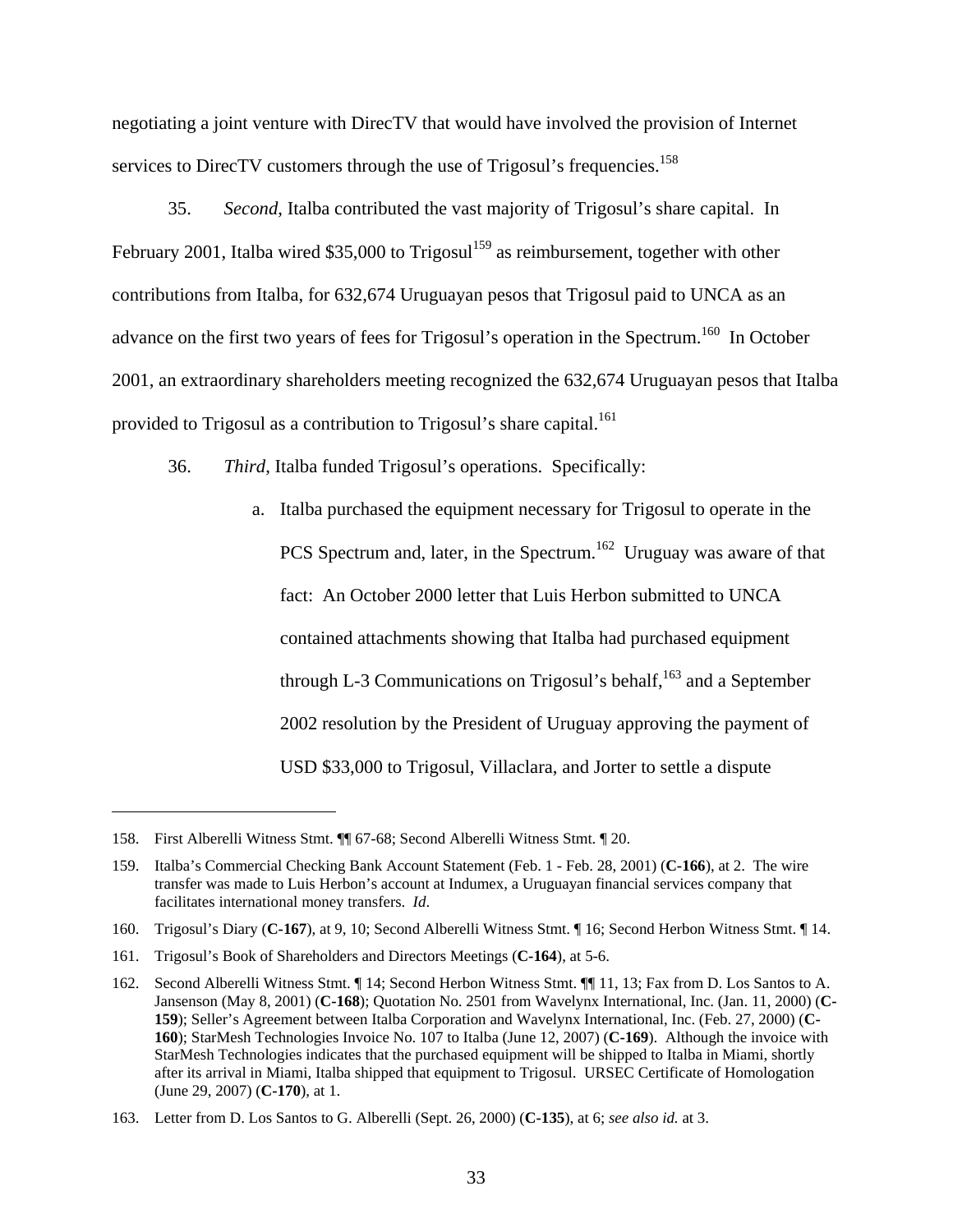concerning that equipment stated that Italba was the purchaser.<sup>164</sup>

- b. Italba regularly wrote checks to pay for Trigosul's expenses, including fees to URSEC, rent for office space, and other business needs. Dr. Alberelli or Mr. Herbon would cash the checks and apply the proceeds to Trigosul's expenses.<sup>165</sup> For example, in June 2005, Italba wrote a check to "Cash" in the amount of \$1,250 with the memo line "pagar URSEC" ("to pay URSEC"); and in May 2006 wrote a check for \$2,500 that referenced, in the memo line, "URSEC Uruguay."166 This cash from Italba would be recorded in Trigosul's financial records as a "contribution by directors" ("aporte directores") used to cover operational expenses.<sup>167</sup>
- c. In April 2004, Italba provided approximately \$25,000 to Mr. Herbon for the purchase of Uruguayan bonds that Italba directed Mr. Herbon to hold for two years and then sell in order to raise funds for Trigosul's operations.168 Mr. Herbon carried out those instructions, selling the bonds in August and November 2006 and using the proceeds from that sale to pay Trigosul's expenses over a period of months, again entering each such

<sup>164.</sup> UMDN-URSEC Resolution (Sept. 10, 2002) (**C-171**), ¶ III(1) ("[E]l monto de la reclamación se integra por los siguientes conceptos: 1) compra de radios factura de ITALBA: U\$S 25.964") ("[T]he amount of the claim is integrated by the following concepts: 1) ITALBA invoice for the purchase of radios: US \$25,964"); *see also* Internal Memorandum from the Legal Department of the Direccion Nacional de Comunicaciones (Feb. 6, 2001) (**C-172**), at 2-5 (recognizing the damage caused to Trigosul by the change of frequencies).

<sup>165.</sup> Second Alberelli Witness Stmt. ¶ 15; Second Herbon Witness Stmt. ¶ 13.

<sup>166.</sup> Check from Italba Corp. to Cash (June 7, 2005) (**C-173**); Check from Italba Corp. to G. Alberelli (May 13, 2006) (**C-174**).

<sup>167.</sup> Second Alberelli Witness Stmt. ¶ 15 n.23; Second Herbon Witness Stmt. ¶ 15; Trigosul's Detalle de Operaciones (Dec. 1, 2001 - Nov. 30, 2006) (**C-175**), at 8-9, 11-12, 14-15; Trigosul's Diario de Imputaciones Contables (Dec. 1, 2007 - Nov. 30, 2015) (**C-176**), at 1, 4-6, 8, 12-14, 20, 25, 27-29.

<sup>168.</sup> Second Alberelli Witness Stmt. ¶ 19; Second Herbon Witness Stmt. ¶ 15; Check from Italba to Indumex SA (Apr. 27, 2004) (**C-177**); Check from Indumex SA to G. Rivero (Apr. 27, 2004) (**C-178**); Receipt for Purchase of Bonds by L. Herbon (Apr. 29, 2004) (**C-179**).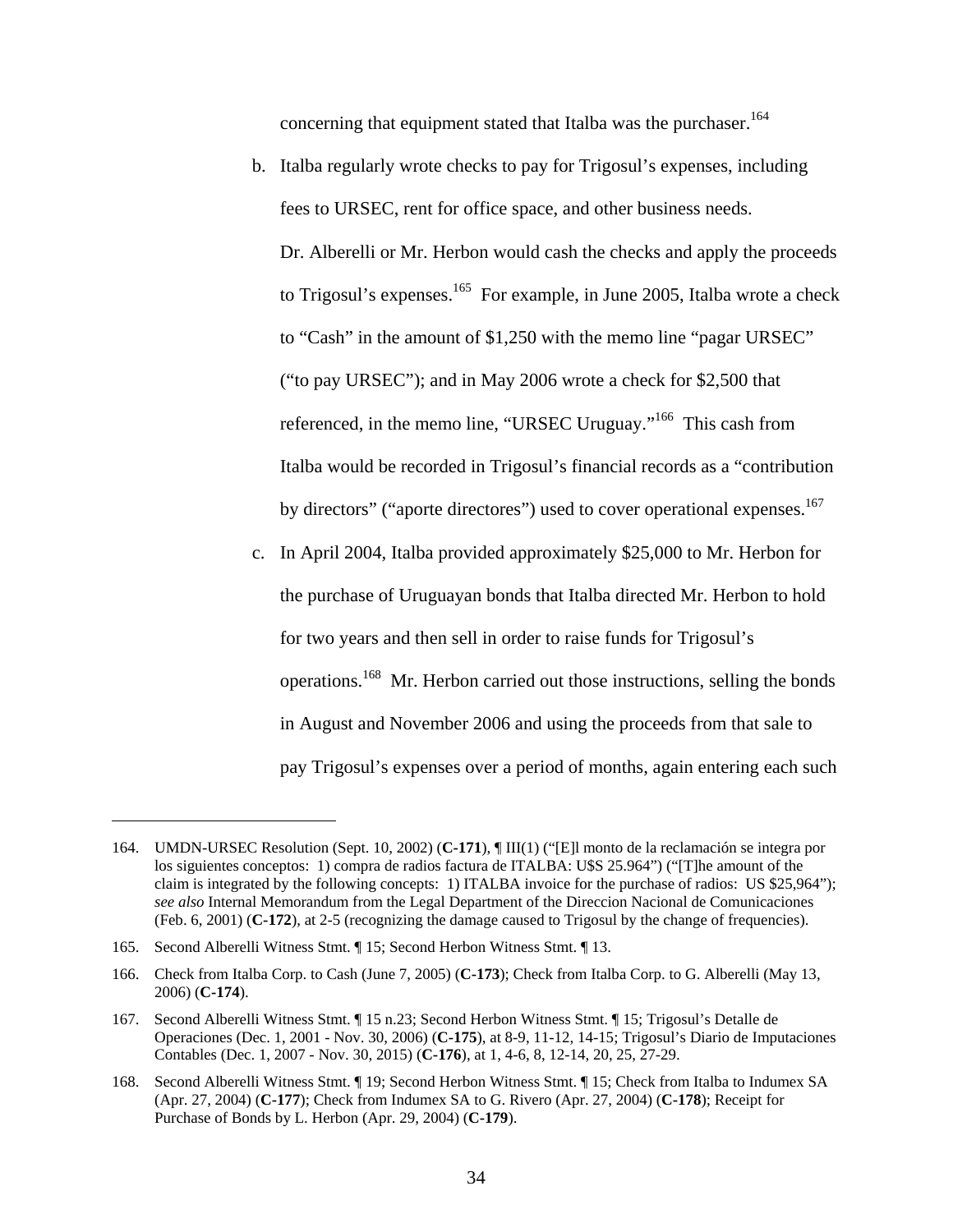payment in Trigosul's financial records as a "contribution by directors."169

37. *Fourth*, Italba represented to third parties that it was the owner of Trigosul, including in communications with the U.S. and Uruguayan governments.<sup>170</sup> For example, in June 2001, Italba submitted to the U.S. Embassy in Uruguay an advocacy questionnaire form and anti-bribery agreement that identified Italba as the owner of Trigosul.<sup>171</sup> Similarly, in a July 9, 2001 letter to the Secretary of the Presidency of Uruguay, Italba stated that Trigosul was its subsidiary and discussed its investment in equipment for Trigosul that was compatible with the PCS Spectrum.<sup>172</sup> After Uruguay revoked Trigosul's license to the PCS Spectrum, rendering useless the equipment that Italba had purchased for Trigosul, Italba "and its subsidiary Trigosul" contracted with L-3 Communications for the purchase of new equipment compatible with Trigosul's new frequencies.<sup>173</sup> Subsequent communications between Italba and L-3 reflected the parties' understanding that Italba owned Trigosul and, in that capacity, had rights to the Spectrum.<sup>174</sup> Likewise, in communications with its potential joint venture partners, Italba represented that it was the parent company of Trigosul.<sup>175</sup> No treaty existed between the United States and Uruguay at the time of these communications.

<sup>169.</sup> Receipts for Sale of Bonds by L. Herbon (Aug. 18, 2006 - Nov. 30, 2006) (**C-180**); Trigosul's Detalle de Operaciones (Dec. 1, 2001 - Nov 30, 2006) (**C-175**), at 12.

<sup>170.</sup> Second Alberelli Witness Stmt. ¶ 12; Second Herbon Witness Stmt. ¶ 11.

<sup>171.</sup> Advocacy Questionnaire Submitted By Trigosul to the U.S. Embassy in Uruguay (June 11, 2001) (**C-102**) (listing Trigosul as 100% owned by Italba); Agreement Concerning Bribery and Corporate Policy Prohibiting Bribery (June 11, 2001) (**C-181**) (noting that Italba Corp. is requesting advocacy assistance for its telecommunications project in Uruguay, Trigosul).

<sup>172.</sup> Letter from A. Jansenson to R. Lago (July 9, 2001) (**C-182**).

<sup>173.</sup> Fax from D. Los Santos to A. Jansenson (May 8, 2001) (**C-168**), at 2; Memorandum of Understanding between L-3 Communications and Italba (May 18, 2001) (**C-183**).

<sup>174.</sup> Letter from D. Los Santos to G. Alberelli (Sept. 26, 2000) (**C-135**), at 3.

<sup>175.</sup> Letter from S. Rossi to A. Jansenson & G. Alberelli (Feb. 3, 2002) (**C-014**); Co-Investment Agreement Among Eastern Pacific Trust and Italba Corporation (June 14, 2002) (**C-015**); Letter from A. Cherp to A. Jansenson, G. Alberelli & L. Herbon (Jan. 8, 2003) (**C-016**); Joint Venture Terms Sheet Between Phinder Technologies Inc. and Italba Corporation (Feb. 2007) (**C-030**).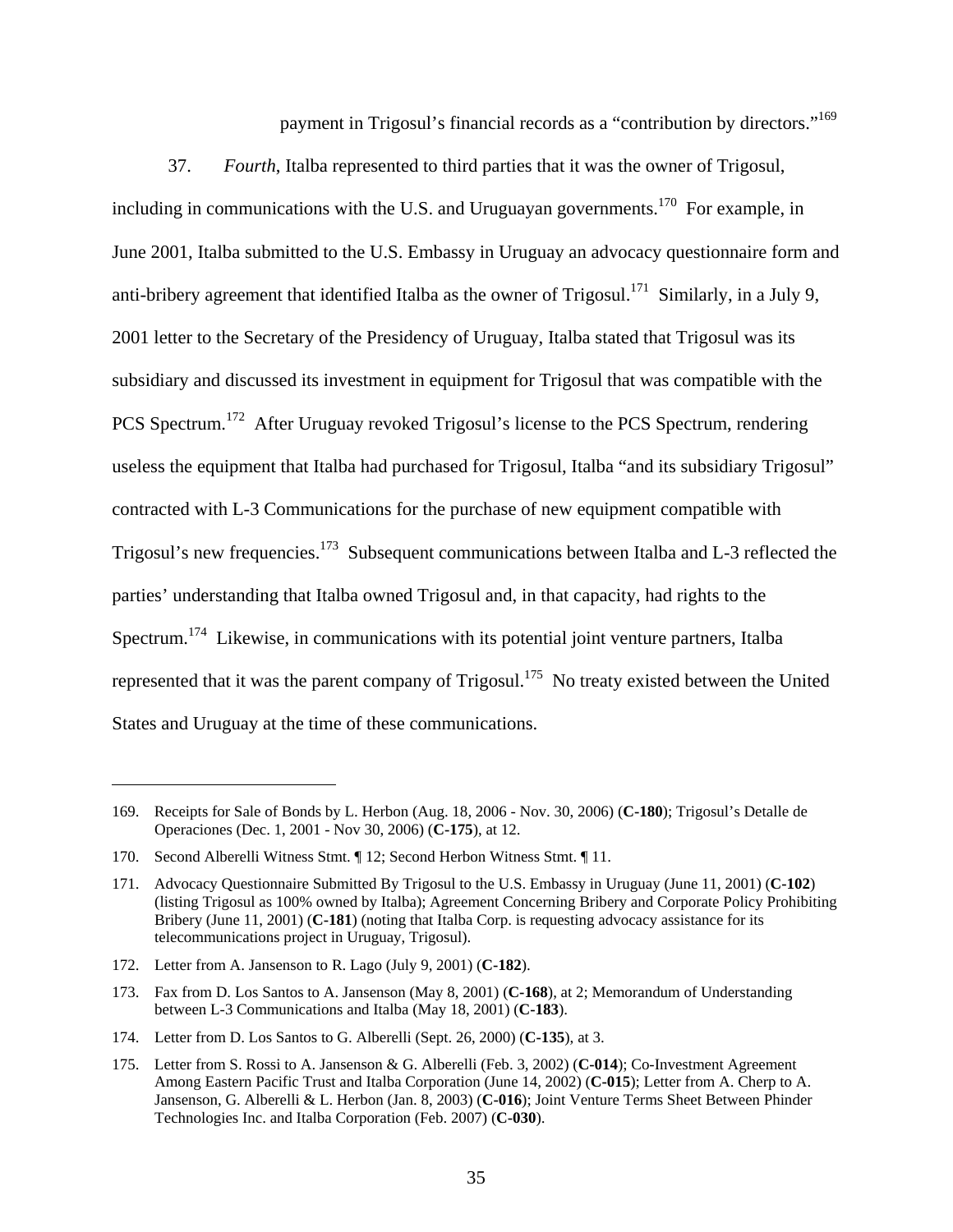### **2) URSEC officials gave verbal assurances to Trigosul and EPIC that a conforming license was forthcoming.**

38. As detailed in the Memorial and the accompanying witness statements of Gustavo Alberelli and Luis Herbon, representatives of Trigosul met with various URSEC officials on several occasions from 2003 through 2006 to follow up on Trigosul's requests for a conforming license.<sup>176</sup> At each of these meetings, URSEC officials assured Trigosul that URSEC was processing the conforming license and would issue it soon.<sup>177</sup> Uruguay does not dispute that these meetings occurred, but asserts that URSEC officials never gave Trigosul any assurances about whether and when a conforming license would be issued.178 However, even if, *quod non*, no URSEC officials gave specific assurances to Trigosul, Uruguay concedes that no URSEC official *ever* told Trigosul that it was not necessary for Trigosul to obtain a conforming license.<sup>179</sup> To the contrary, each of the URSEC officials with whom Trigosul met encouraged Trigosul to apply for such a license.<sup>180</sup>

39. In fact, URSEC itself believed that conforming licenses were necessary under the 2003 License Regulations and, at least as late as March 2006, was evaluating Trigosul's request for such a license. In a March 2006 *internal* report bearing the signatures of Juan Piaggio and Hector Bude, which was produced only recently by Uruguay, URSEC stated: "In this sense, we must keep in mind that **everything related to the conforming licenses of telecommunications service operators is in the process of being evaluated**. . . . **[O]nce the conforming licenses are granted**, if Trigosul wishes to provide a telecommunication service different from the one it

<sup>176.</sup> Memorial ¶¶ 27-34; First Alberelli Witness Stmt. ¶¶ 28, 31-35, 37-38; First Herbon Witness Stmt. ¶¶ 15, 17- 21.

<sup>177.</sup> Memorial ¶¶ 27-34; First Alberelli Witness Stmt. ¶¶ 28, 31-35, 37-38; First Herbon Witness Stmt. ¶¶ 15, 17- 21.

<sup>178.</sup> Grauert Witness Stmt. ¶¶ 5-6; Piaggio Witness Stmt. ¶ 5; Perez Tabo Witness Stmt. ¶¶ 3-4.

<sup>179.</sup> *See* Grauert Witness Stmt. ¶¶ 5-6; Piaggio Witness Stmt. ¶ 5; Perez Tabo Witness Stmt. ¶¶ 3-4.

<sup>180.</sup> *See* Grauert Witness Stmt. ¶¶ 5-6; Piaggio Witness Stmt. ¶ 5; Perez Tabo Witness Stmt. ¶¶ 3-4.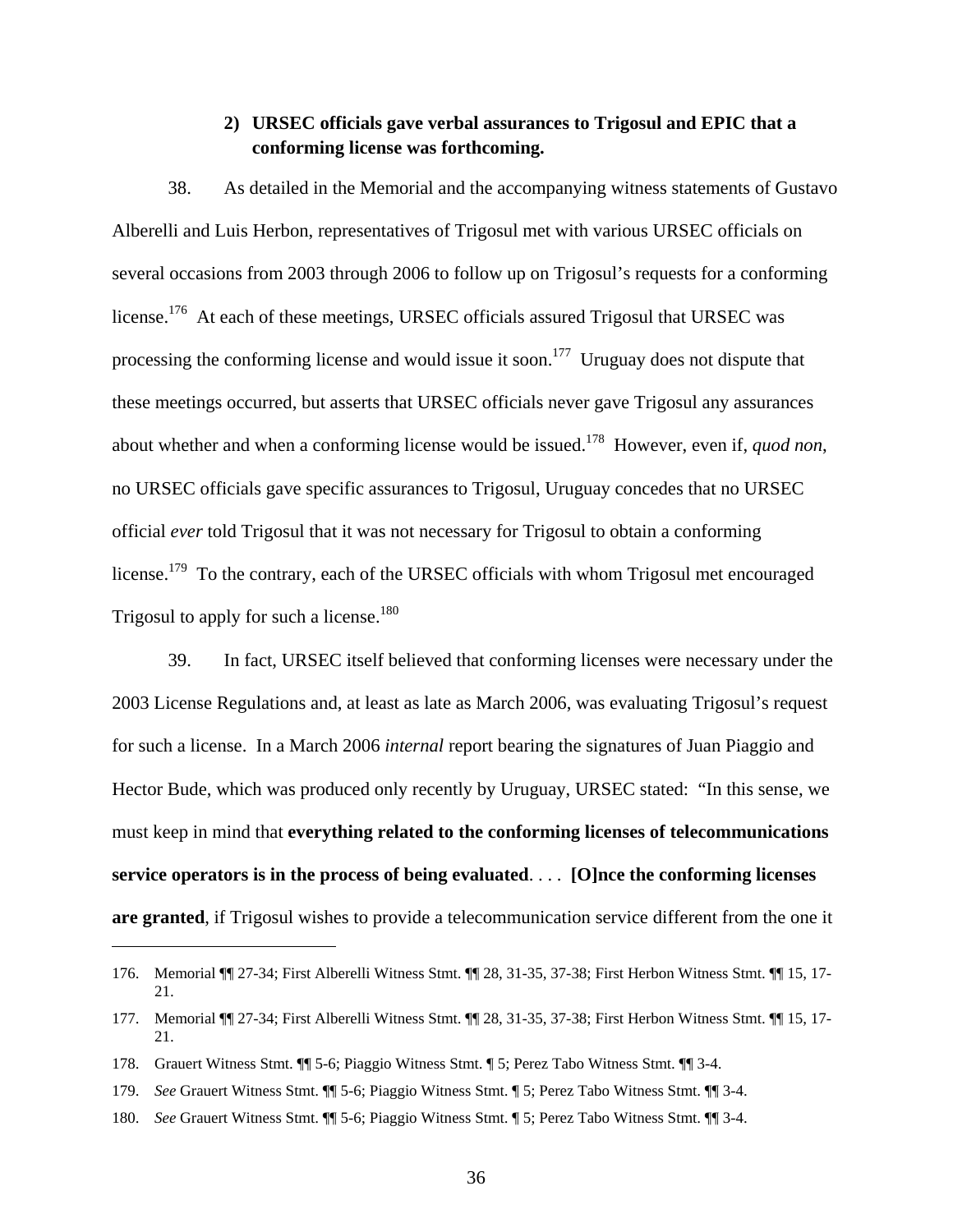does, it should obtain authorization from the Regulatory Unit."<sup>181</sup>

1

40. In addition to assuring Dr. Alberelli and Mr. Herbon that Trigosul's conforming license was forthcoming—as reflected in URSEC's own documents—URSEC officials also assured Alan Cherp, a third party in this arbitration who was acting on behalf of EPIC, that Trigosul would receive a conforming license. In his witness statement, Mr. Cherp states that he arranged a meeting with URSEC in or around August 2002, after EPIC received advice that Uruguay was expected to issue new telecommunications licensing regulations that would likely require Trigosul to obtain an updated license conforming to the changes in the regulations.<sup>182</sup> At that meeting, an URSEC official assured Mr. Cherp that Trigosul would receive a conforming

<sup>181.</sup> URSEC Report (Mar. 30, 2006) (**C-184**), at 3 (emphasis added) ("En este sentido debemos tener presente que se encuentra en proceso de evaluación todo lo referido a la adecuación de licencias de operadores de servicios de telecomunicaciones. . . . Que efectuada la adecuación de licencia de telecomunicaciones, en la medida que TRIGOSUL S.A. desee prestar un servicio de telecomunicaciones diferente al que ya efectiviza, deberá obtener la autorización de esta Unidad Reguladora."). This document was included in Uruguay's production to Italba on March 15, 2017 and was one of only a handful of internal URSEC documents that Uruguay produced. Notwithstanding Uruguay's attempts to inflate the scale of its production by producing individual pages or sections of a document as unique documents, its production was actually staggeringly small. Letter from A. Yanos to Tribunal (Mar. 22, 2017) (**C-185**). Moreover, Uruguay refused to produce documents in response to several of Italba's requests, including its request for Trigosul's tax filings with the Dirreción General Impositiva (*DGI*), which Uruguay claimed it could not access without a letter from Trigosul authorizing DGI to disclose those filings. Letter from P. Reichler to Tribunal (Mar. 29, 2017) (**C-186**) at 2. Italba provided such a letter to Uruguay on April 18, 2017, but has yet to receive any documents in response to its request. Letter of Authorization from Trigosul to DGI (Apr. 18, 2017) (**C-187**). Uruguay also failed to produce a single document in response to Italba's request for applications to URSEC under the 2003 License Regulations by Dedicado S.A., Telstar S.A., Rinytel S.A., or Telefonica Moviles del Uruguay S.A., despite the fact that each of those companies were indisputably issued licenses post-2003. URSEC Resolution No. 157/010 (Mar. 25, 2010) (**C-053**) (Dedicado S.A.); URSEC Resolution No. 544/010 (Oct. 29, 2010) (**C-054**) (Telstar S.A.); URSEC Resolution No. 053/011 (Mar. 16, 2011) (**C-055**) (Rinytel S.A.); URSEC Resolution No. 611/007 (Dec. 27, 2007) (**C-041**). And even after the Tribunal ordered Uruguay to produce documents concerning "the potential purchase, sale, lease, and/or auction by ANTEL of Trigosul's right to the Spectrum" or "any request from ANTEL that URSEC re-allocate Trigosul's rights to the Spectrum," Uruguay refused to produce any documents, claiming that it had no responsive documents. But that position is contradicted by communications that Trigosul received from Antel indicating that it had made a request to URSEC for Trigosul's frequencies. Email from O. Novoa to L. Herbon (May 16, 2006) (**C-188**). It was Uruguay's position with respect to the schedule in this arbitration that document production occur simultaneously with the drafting of Italba's Reply Memorial. The result of that aggressive schedule—which Italba argued against—is that Italba must now file its Reply Memorial without the benefit of a full and fair production from Uruguay. It goes without saying that Uruguay's failure to produce documents in good faith or complete its production before the deadline for Italba's Reply Memorial has prejudiced Italba's ability to gather and present evidence in support of its claims.

<sup>182.</sup> Witness Statement of Alan Cherp (May 9, 2017) (*Cherp Witness Stmt.*) ¶ 12.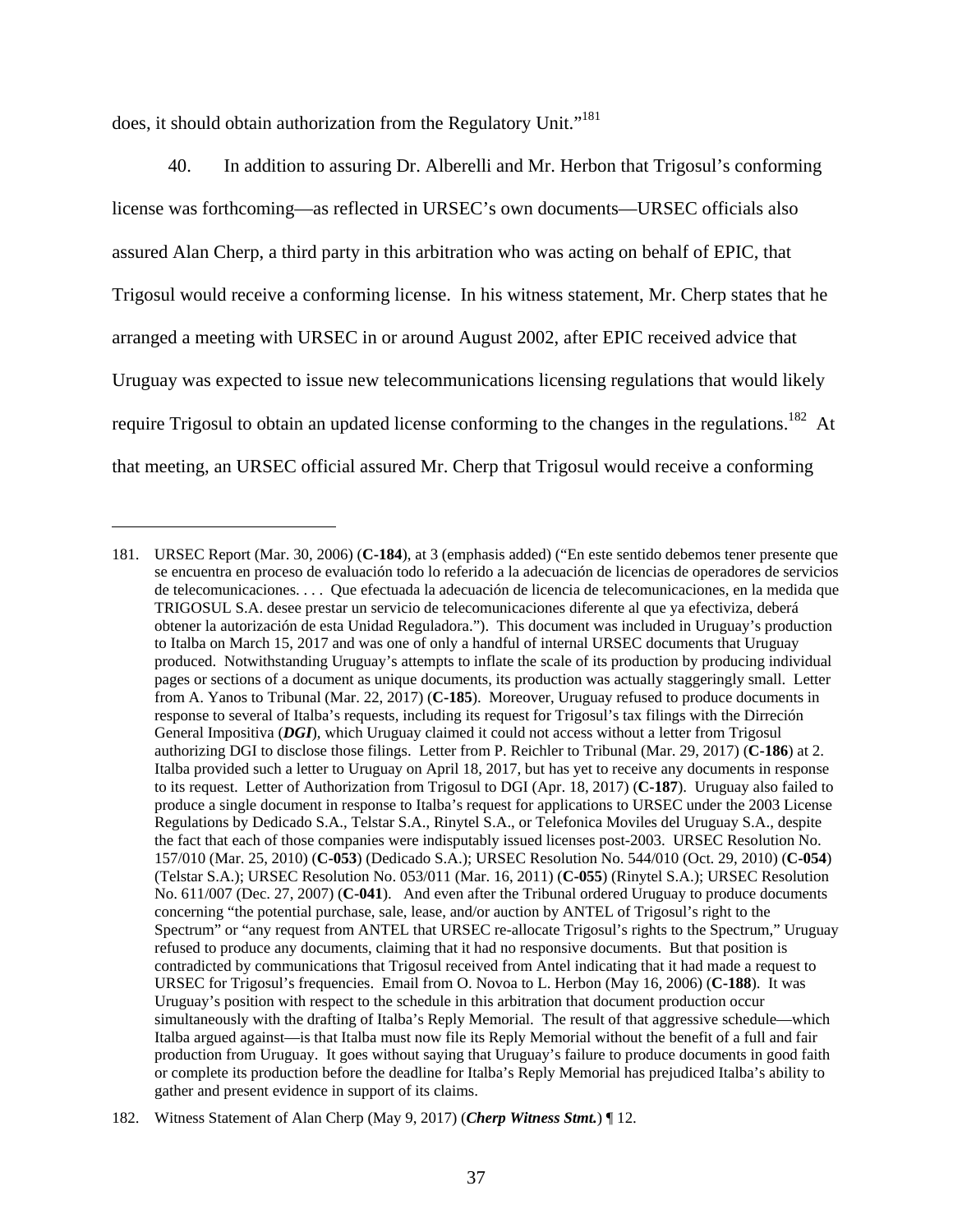license within a few weeks after the passage of the new regulations.<sup>183</sup> Despite these assurances, URSEC never issued a conforming license to Trigosul.<sup>184</sup>

#### **3) Dr. Alberelli refused Ms. Fernandez's request for a bribe.**

41. Although URSEC was actively considering the issuance of a conforming license to Trigosul in March 2006, no conforming license had been received by the summer of 2006. As a result, after years of receiving verbal assurances from URSEC that Trigosul's conforming license was forthcoming, Dr. Alberelli arranged a meeting with Alicia Fernandez, a then-Director of URSEC, to inquire as to the status of the license.<sup>185</sup> During that meeting, Ms. Fernandez requested a bribe in order to "expedite" the processing of Trigosul's license, which Dr. Alberelli refused to pay.<sup>186</sup> Uruguay disputes that this meeting took place and argues that it could not have occurred because Dr. Alberelli identified the date of the meeting as sometime in July 2006, and immigration records show that he was out of the country until July 31, 2006.<sup>187</sup> It is, however, possible that the meeting took place on July 31. In any event, even assuming the accuracy of the immigration records that Uruguay cites, the fact that Dr. Alberelli's recollection of the precise date of a meeting that took place more than 10 years ago may have been off does not in any way show that the meeting did not occur.

42. There is, moreover, additional evidence that Dr. Alberelli's rejection of Ms. Fernandez's request for a bribe resulted in Ms. Fernandez using her office as a Director of URSEC to discriminate against Trigosul. In August 2011, at a mediation session that took place between Italba and members of URSEC in Montevideo, Hector Bude, the Chief of URSEC's

186. *Id*.

1

<sup>183.</sup> *Id. ¶* 11-12.

<sup>184</sup> *Id. ¶*¶ 12-14.

<sup>185.</sup> First Alberelli Witness Stmt. ¶ 39.

<sup>187.</sup> Counter-Memorial ¶ 166; *see also* Witness Statement of Alicia Fernandez (Dec. 28, 2016) ¶ 4.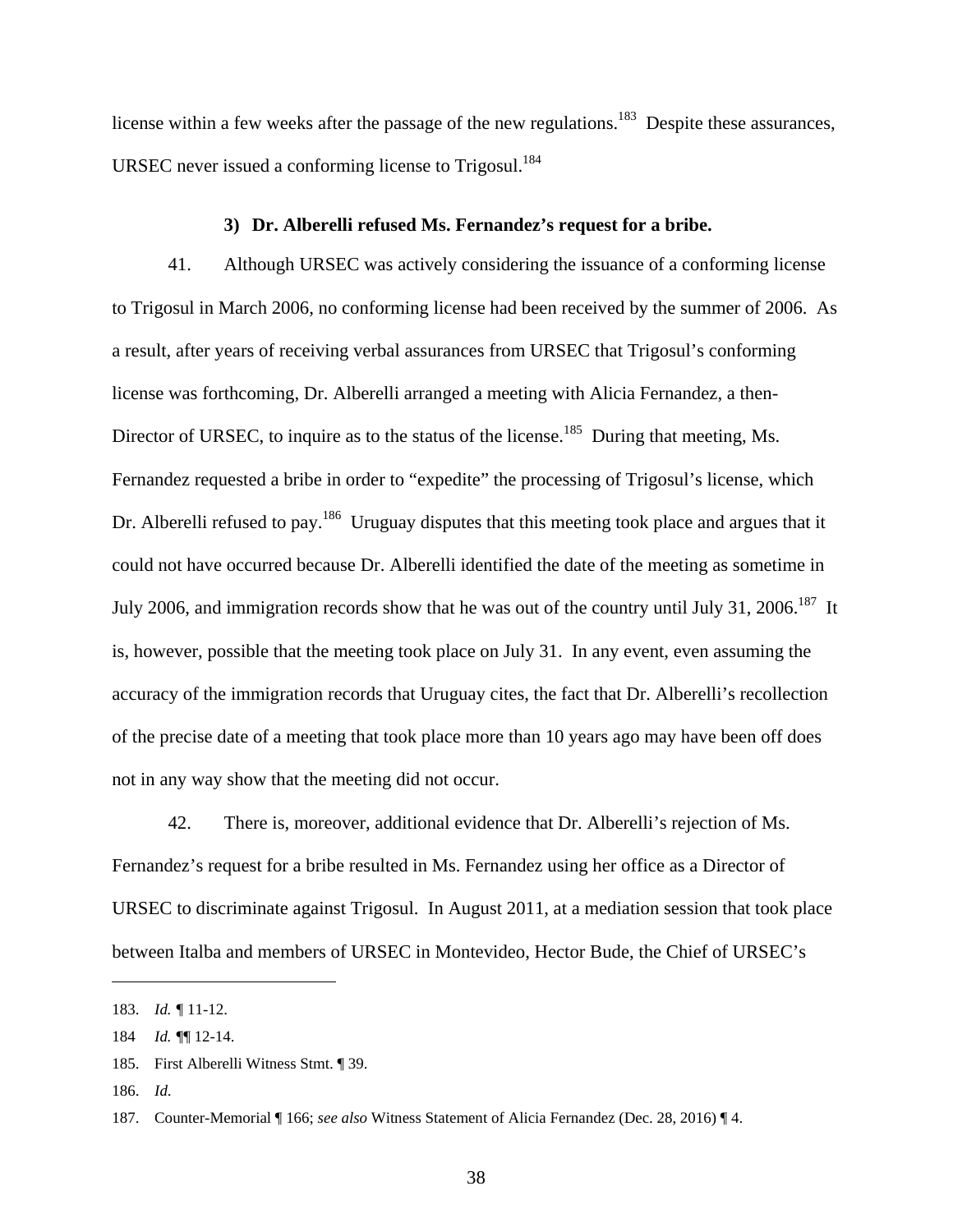Frequencies Department, stated that he was instructed by Ms. Fernandez to "put Trigosul in the freezer."<sup>188</sup> At the time, Dr. Alberelli did not appreciate the meaning of that comment.<sup>189</sup> With the benefit of hindsight, however, it is clear that URSEC's actions following Dr. Alberelli's refusal to bribe Ms. Fernandez, including its refusal to issue Trigosul a conforming license, its later revocation of Trigosul's license, its giving away of Trigosul's frequencies to a competitor while Trigosul's case against the revocation of its license was pending in the TCA, and its failure to comply with the TCA Judgment, were not in good faith.

# **4) Italba lost business opportunities with EPIC, Phinder/Zupintra, Starborn, and Telmex because URSEC failed to grant Trigosul a conforming license.**

43. As established in the Memorial and accompanying exhibits and testimony, Italba's joint ventures with EPIC, Starborn, Phinder/Zupintra, and Telmex each failed because of URSEC's failure to issue Trigosul a license conforming to the 2003 License Regulations, as it was required to do under Uruguay law. Uruguay contends that Italba did not lose these joint venture opportunities because of the lack of a conforming license, but rather because Trigosul's license did not permit it to provide the services contemplated in the joint venture proposals.<sup>190</sup> That is incorrect.

44. *First*, while Uruguay asserts that Trigosul was not authorized to provide VoIP services, as contemplated as part of the EPIC joint venture,<sup>191</sup> there was in fact no restriction on Trigosul's ability to provide VoIP services at the time of that joint venture. The only restriction in Trigosul's license was that it could not provide data transmission over the public telephone

<sup>188.</sup> Second Alberelli Witness Stmt. ¶ 34; Second Herbon Witness Stmt. ¶ 4.

<sup>189.</sup> Second Alberelli Witness Stmt. ¶ 34.

<sup>190.</sup> Counter-Memorial ¶¶ 372-76; Witness Statement of Dr. Nicolás Cendoya (Jan. 15, 2017) (*Cendoya Witness Stmt.*) ¶¶ 59, 69-74.

<sup>191.</sup> Counter-Memorial at ¶ 373.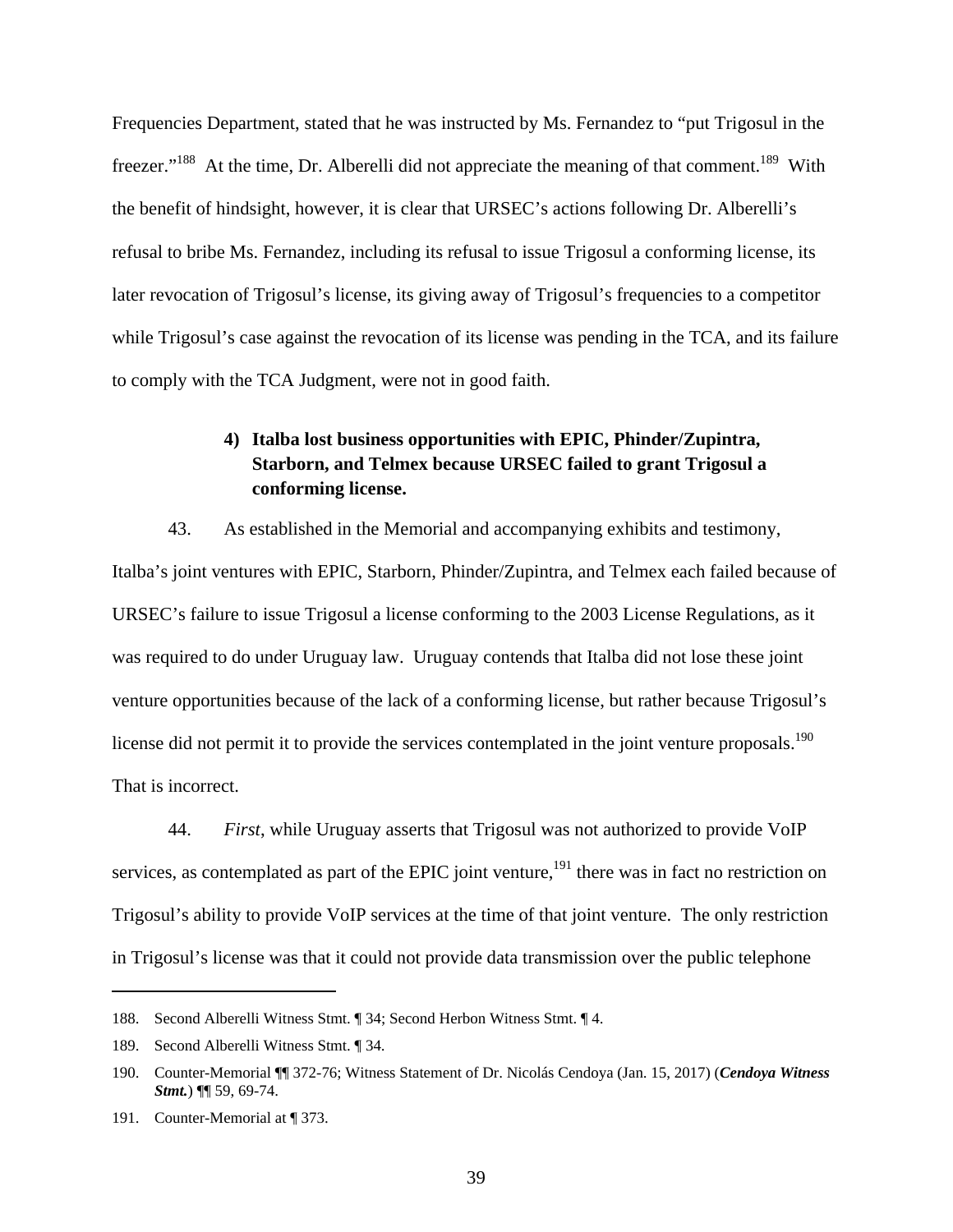network; there was no limitation on Trigosul's ability to transmit voice data over the Internet.<sup>192</sup> In fact, it was only in August 2010 that Uruguay first decreed that VoIP services were subject to the monopoly of Antel, Uruguay's state-owned telecommunications company.<sup>193</sup> Thus, until August 2010, no regulation or decree restricted Trigosul's ability to provide VoIP services under its license.194

45. *Second*, with respect to the Phinder/Zupintra transaction, which involved the provision of VoIP, WIMAX, Internet, and GSM telephony services, $195$  as noted above, there was no restriction at the time on Trigosul's ability to provide VoIP services, nor does Uruguay even suggest that Trigosul could not provide WIMAX or Internet services. While Trigosul's license did not specifically authorize it to provide GSM telephony, it was free to partner with service providers who were authorized for mobile telephony or to purchase such services from an authorized provider and re-sell them.<sup>196</sup> Indeed, both the former President and Chief Executive

<sup>192.</sup> *See* UMDN Resolution No. 75/997 (Jan. 17, 1997) (**C-003**); UMDN Resolution No. 142/000 (Feb. 8, 2000) (**C-005**). Moreover, Trigosul was free to partner with Jorter S.A., another one of Italba's Uruguayan subsidiaries, which had a license to provide telephony services over public networks. *See* Second Alberelli Witness Stmt. ¶ 27; *see also* Memorial ¶ 17; First Alberelli Witness Stmt. ¶ 16; First Herbon Witness Stmt.  $\P$ 8.

<sup>193.</sup> Decree 260/010 (Aug. 27, 2010) (**C-189**), Art. 1.

<sup>194.</sup> The same is true of the joint venture transaction that Italba was negotiating with Worldstar in 1999, which would have involved the provision of voice, data, and video services in Uruguay, including VoIP. *See* Memorial ¶ 19. Uruguay is correct that the Worldstar joint venture documents do not refer to Trigosul and its license, but rather to the license of a company named Sumitel S.A. Counter-Memorial ¶ 373 n.705. The Worldstar transaction contemplated the formation of a new joint venture holding company, Netstar Holdings, that would act as 100% owner of a new subsidiary, Sumitel S.A. Once these companies were created, Trigosul would apply to transfer its license to Sumitel S.A. Second Alberelli Witness Stmt. ¶ 11 n.11; Joint Venture Agreement for Telecommunications Project in Uruguay (July 1999) (**C-007**). Of course, that did not happen because of URSEC's revocation of Trigosul's license to the PCS Spectrum.

<sup>195.</sup> Citing to Dr. Alberelli's first witness statement, Uruguay asserts in its Counter-Memorial that, while the Phinder/Zupintra transaction originally contemplated the provision of GSM telephony, unification of the Argentina-Uruguay Internet backbone, and WIMAX and VoIP services, the parties ultimately decided to offer only GSM telephony services. Counter-Memorial ¶ 375. That is a misreading of Dr. Alberelli's witness statement, which does not state that the parties abandoned the plan to provide unification of the Argentina-Uruguay backbone or WIMAX and VoIP services, but only that the parties eliminated the three-phase structure of the original proposal. First Alberelli Witness Stmt. ¶ 49. Dr. Alberelli specifically notes that the agreement still included VoIP and other services. *Id*.

<sup>196.</sup> Second Alberelli Witness Stmt. ¶ 28; Second Herbon Witness Stmt. ¶ 18.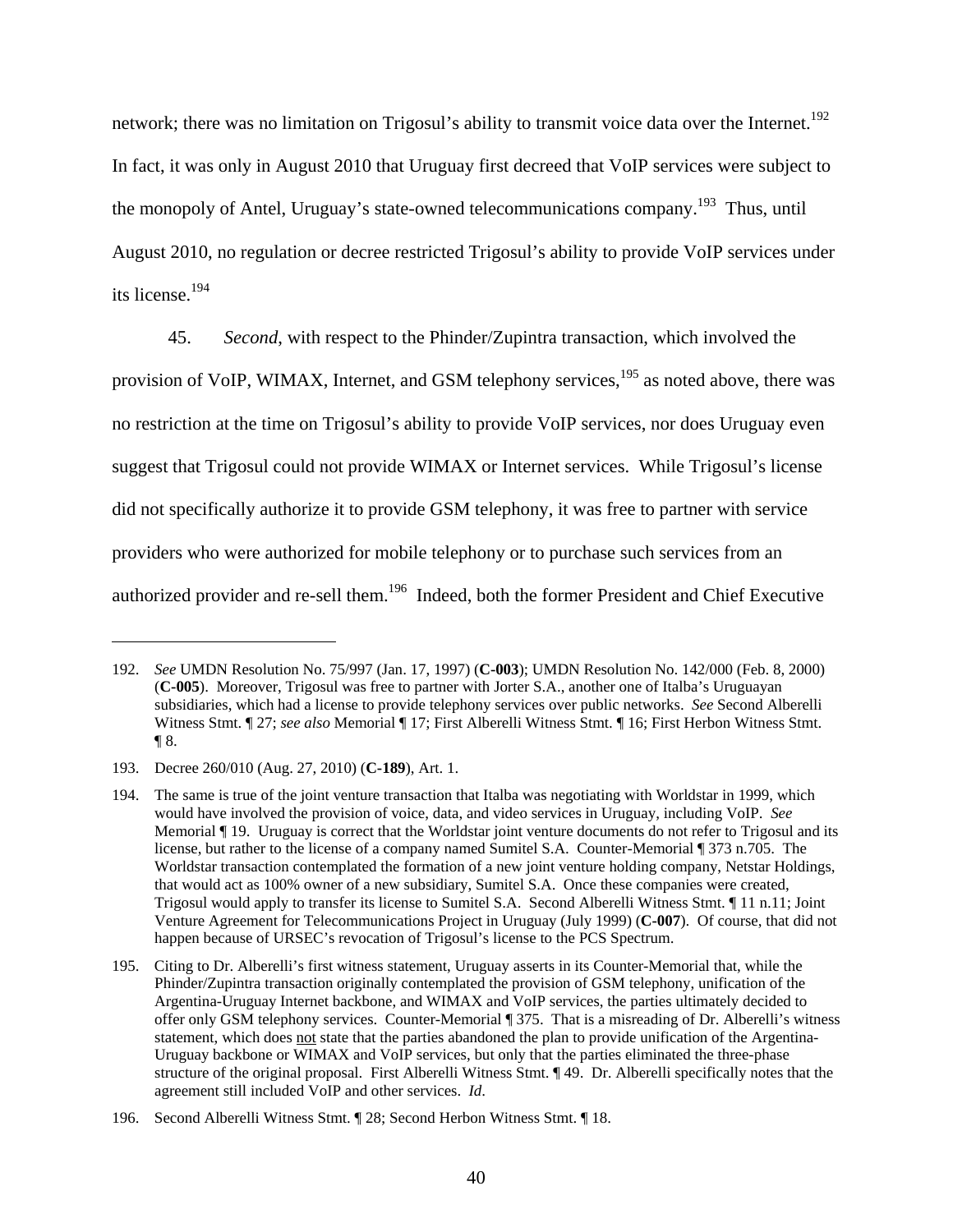Officer and the former Chief Operating Officer of Phinder/Zupintra, who worked with Italba on the transaction, have confirmed in witness statements that the reason that the joint venture fell apart was not because of Trigosul's inability to provide the services contemplated in the deal: it was URSEC's failure to issue a conforming license to Trigosul, without which Zupintra considered the deal to be subject to too much legal uncertainty.<sup>197</sup>

46. *Third*, Trigosul did not need a Class C license for the Starborn joint venture. While that joint venture contemplated later phases involving fiber optic transmission—and therefore would have required *either* that Trigosul lease fiber optic services from another carrier *or* apply for a Class C license to provide those services itself—the initial phase of the project concerned wireless data transmission only.<sup>198</sup> Trigosul was undoubtedly permitted to provide wireless data transmission services under the terms of its existing license.

47. Similarly, the Telmex joint venture involved Trigosul partnering with Telmex to provide wireless data transmission services to customers in Uruguay.<sup>199</sup> It was not providing "carrier" services that would have required a Class C license.<sup>200</sup>

## **5) Trigosul lost its business with Canal 7 because URSEC unlawfully revoked its license.**

48. As described in Italba's Memorial, in late 2010, Trigosul began negotiating a potential business relationship with Canal 7, a television station broadcasting out of the Maldonado region of Uruguay, that would involve Canal 7 using Trigosul's network for wireless data transmission services to communicate between the channel's headquarters and its reporters

1

<sup>197.</sup> Witness Statement of Johnathan Alexander van Arem (May 10, 2017) (*van Arem Witness Stmt.*), ¶ 4; Witness Statement of Christopher G. Hall (May 12, 2017) (*Hall Witness Stmt.*), ¶ 4.

<sup>198.</sup> Second Alberelli Witness Stmt. ¶ 29; Second Herbon Witness Stmt. ¶ 19.

<sup>199.</sup> Second Alberelli Witness Stmt. ¶ 29; Second Herbon Witness Stmt. ¶ 19.

<sup>200.</sup> Second Alberelli Witness Stmt. ¶ 29; Second Herbon Witness Stmt. ¶ 19.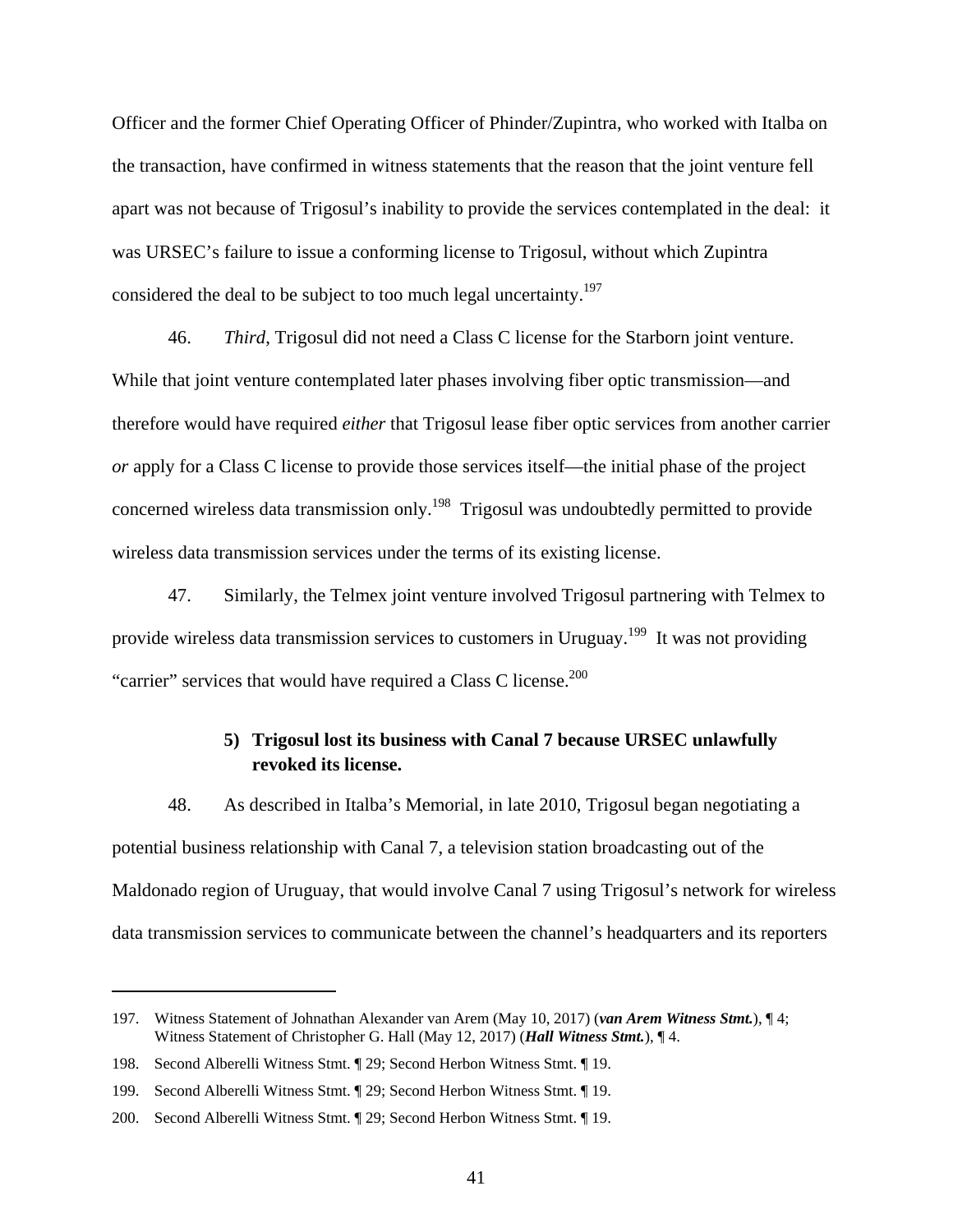on location.201 In or around August 2010, Trigosul engaged a company called Service E Instalaciones (*SEI*) to install test nodes and radio equipment in Canal 7's tower, which it did in November and December 2010.202 Trigosul began providing services on a trial basis (*i.e.*, test services free of charge) to Canal 7 in December 2010, but lost its business opportunity with Canal 7 because of URSEC's illegal revocation of its license in January  $2011^{203}$ 

49. Uruguay argues that Trigosul never provided services to Canal 7, citing a letter from a representative of Canal 7, again in response to an inquiry from Dr. Toma. That letter admits that: (*a*) Trigosul installed test nodes and radio equipment in Canal 7's tower in November and December 2010; and (*b*) Canal 7 prepared a March 14, 2011 report on the technical trials that it performed on the installed equipment in late  $2010^{204}$  There is nothing in Canal 7's letter that contradicts the facts pleaded in the Memorial—indeed, the letter supports the existence of a business relationship between Trigosul and Canal 7. Trigosul could not, of course, do more than provide test services to Canal 7 on a trial basis because, as indicated in Dr. Alberelli's first witness statement, Trigosul was awaiting URSEC's inspection of its equipment and approval to begin operations in Punta del Este.<sup>205</sup> Although Trigosul requested that inspection in July 2010, URSEC did not carry it out until December 2010—and even then, URSEC sent its inspectors to the wrong address in Montevideo, despite being notified on at least

1

<sup>201.</sup> Memorial ¶ 57.

<sup>202.</sup> *Id. ¶* 58; First Alberelli Witness Stmt. ¶ 65.

<sup>203.</sup> Memorial ¶¶ 58, 70; First Alberelli Witness Stmt. ¶ 66.

<sup>204.</sup> Counter-Memorial ¶¶ 387-88; Letter from M. Toma to D. Bobre (Nov. 7, 2016) (**R-78**); Letter from D. Bobre to M. Toma (Nov. 9, 2016) (**R-72**). The letter also notes that Canal 7's authorization for Trigosul to install test equipment was oral and not in writing. *Id*.

<sup>205.</sup> First Alberelli Witness Stmt. ¶ 66. Contrary to the Witness Statement of Nicolas Cendoya, there was nothing illegal or improper about the services that Trigosul would provide Canal 7. Cendoya Witness Stmt. ¶¶ 111- 12. The proposed transaction would not involve a "lease" of Trigosul's frequencies to Canal 7 in a technical sense; rather, Trigosul would provide wireless data transmission services to Canal 7, exactly as it was already authorized to do under the terms of its license. Second Alberelli Witness Stmt. ¶ 51.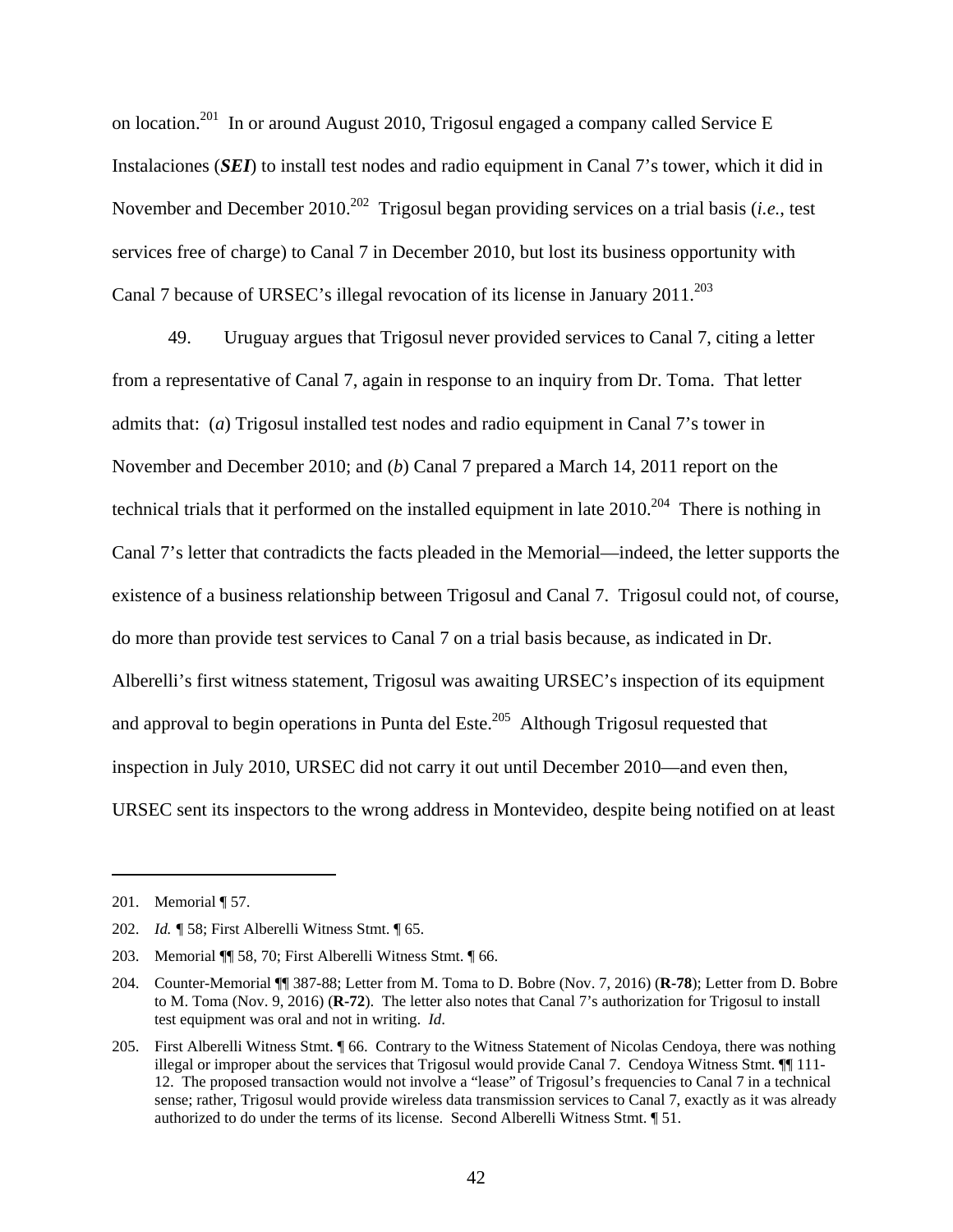two separate occasions that Trigosul had moved its offices to Punta del Este.<sup>206</sup>

50. In addition, Alejandro Amaro, the current Technical Director of Canal 7 and former President of SEI, confirms in a witness statement submitted with this Reply Memorial, that Canal 7 expressly authorized the installation of Trigosul's equipment in Canal 7's towers in Maldonado.<sup>207</sup> Canal 7's representatives were also clearly aware that the equipment installed was for the purpose of ultimately providing data transmission services to Canal 7.<sup>208</sup> Indeed, the parties specifically agreed that Canal 7 would enter into a long-term agreement with Trigosul for the provision of such services following an initial trial period.<sup>209</sup> In the middle of that trial period, however, Uruguay destroyed Trigosul's business opportunity with Canal 7 by illegally revoking Trigosul's license. $^{210}$ 

## **6) Trigosul had a valid contract with Dr. Garcia to provide services to his radiology clinic and associated clinics.**

51. As set forth in Italba's Memorial, in late 2010, Trigosul began negotiating a

contract with Dr. Fernando Garcia to provide data transmission services for his radiology clinics

209. *Id.* at Answer to Question 17.

<sup>206.</sup> Memorial ¶¶ 53-54; Jan. 12, 2011 Letter (attaching Letter from L. Herbon to URSEC (July 30, 2010)) (**C-026**), at 6; *id*. (attaching Letter from A. Amaro to URSEC (Oct. 6, 2010)) (**C-026**), at 8; Second Witness Statement of Alejandro Amaro on Behalf of Claimant (May 11, 2017) (*Second Amaro Witness Stmt.*), at 4-5.

<sup>207.</sup> Witness Statement of Alejandro Amaro (Dec. 26, 2016) (*First Amaro Witness Stmt.*), Answers to Questions 18-25.

<sup>208.</sup> *Id.* at Answer to Question 11 ("Estos nodos estaban conectados a la torre del canal para que se pudieran brindar servicios a Canal 7") ("These nodes were connected to the channel's tower in order to provide services to Canal 7"); *see also id*. at Answer to Question 19 ("El jefe técnico de ese entonces, el señor Fernando Bareño y todos estaban al tanto de la finalidad de la instalación de esos equipos") ("The technical director therefore, Mr. Fernando Bareño and everyone else were aware of the purpose of the installation of the equipment"); *id*. at Answer to Question 23 ("El responsable del canal en aquella época era el Gerente General de canal, el Sr. Rafael Inchausti y el Jefe Técnico, el Sr. Fernando Bariño. Ambos me conocen, estaban al tanto del instalación de los equipos y de la razón por la cual los mismos fueron instalados.") ("The person responsible of the channel at that time was General Manager, Mr. Rafael Inchausti and the Technical Director, Mr. Fernando Bariño. Both of them know me and were aware of the installation of the equipment and the reason why they were installed.").

<sup>210.</sup> *See Id.* at Answer to Question 22; Memorial ¶ 67.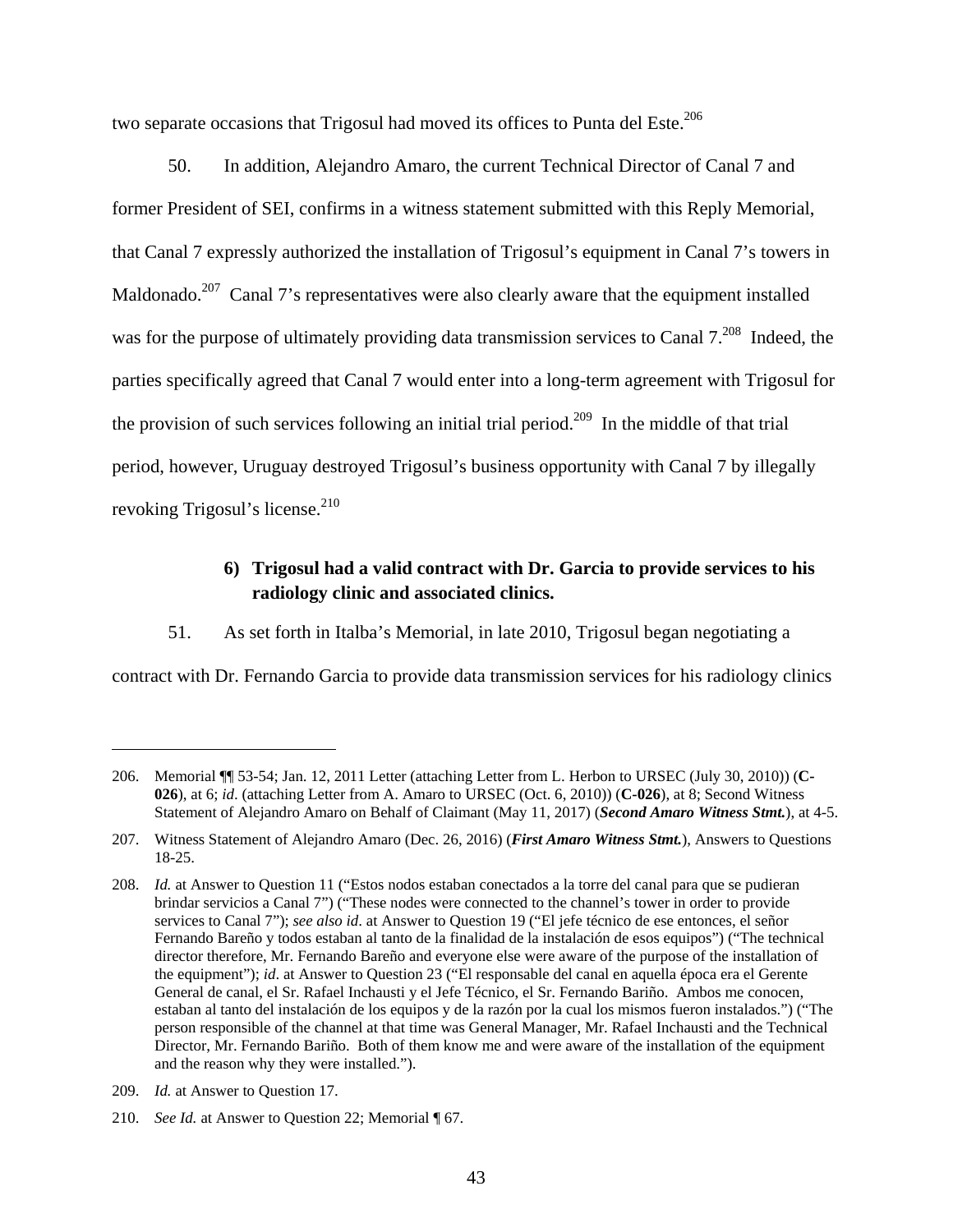across Uruguay.<sup>211</sup> The parties subsequently executed a Data Transmission and Equipment Loan Agreement, pursuant to which Trigosul would lease telecommunications equipment to Dr. Garcia, as well as provide training and maintenance services.<sup>212</sup> In December 2010, as it did with Canal 7, Trigosul began providing test services to Dr. Garcia on a trial basis, free of charge, while it waited for URSEC's inspection and approval of its operations in Maldonado.<sup>213</sup>

52. Uruguay argues that these events never occurred, citing a statement from Dr. Garcia before the Clerk of the State Notary and Dr. Garcia's testimony before the Uruguayan Criminal Court alleging that he never had any communications with Trigosul or received any services from Trigosul.<sup>214</sup> That testimony is belied, not only by inconsistencies between what Dr. Garcia told the Clerk of the State Notary and what he told the Uruguayan Criminal Court, but also by contemporaneous documents proving that Dr. Garcia did enter into a business relationship with  $Trigosul<sup>215</sup>$  and by sworn testimony from another key witness, Dr. Daniel Tellez, who acted as an intermediary between Trigosul and Dr. Garcia with respect to the business deal.

53. The uncontested or incontrovertible facts concerning Trigosul's contract with Dr. Garcia and the criminal investigation that Uruguay has initiated regarding that contract are as follows:

1

<sup>211.</sup> Memorial  $\P$  55.

<sup>212.</sup> *Id. ¶* 56; Data Transmission and Equipment Loan Agreement (Dec. 2010) (**C-057**).

<sup>213.</sup> *Id*.

<sup>214.</sup> Counter-Memorial ¶ 235.

<sup>215.</sup> Given the baseless accusations of forgery and fraud that Uruguay has leveled against Dr. Alberelli and Mr. Herbon, Italba engaged the services of a computer forensic examiner at FTI Consulting, Inc. (*FTI*) to examine emails between Dr. Daniel Tellez, Dr. Marcela Tellez, Dr. Garcia's office, and Dr. Alberelli and confirm their authenticity. FTI conducted such an examination and confirmed that those emails are authentic. *See* Affidavit of Axel Bolanos (May 11, 2017) (*FTI Report*) ¶ 3-6.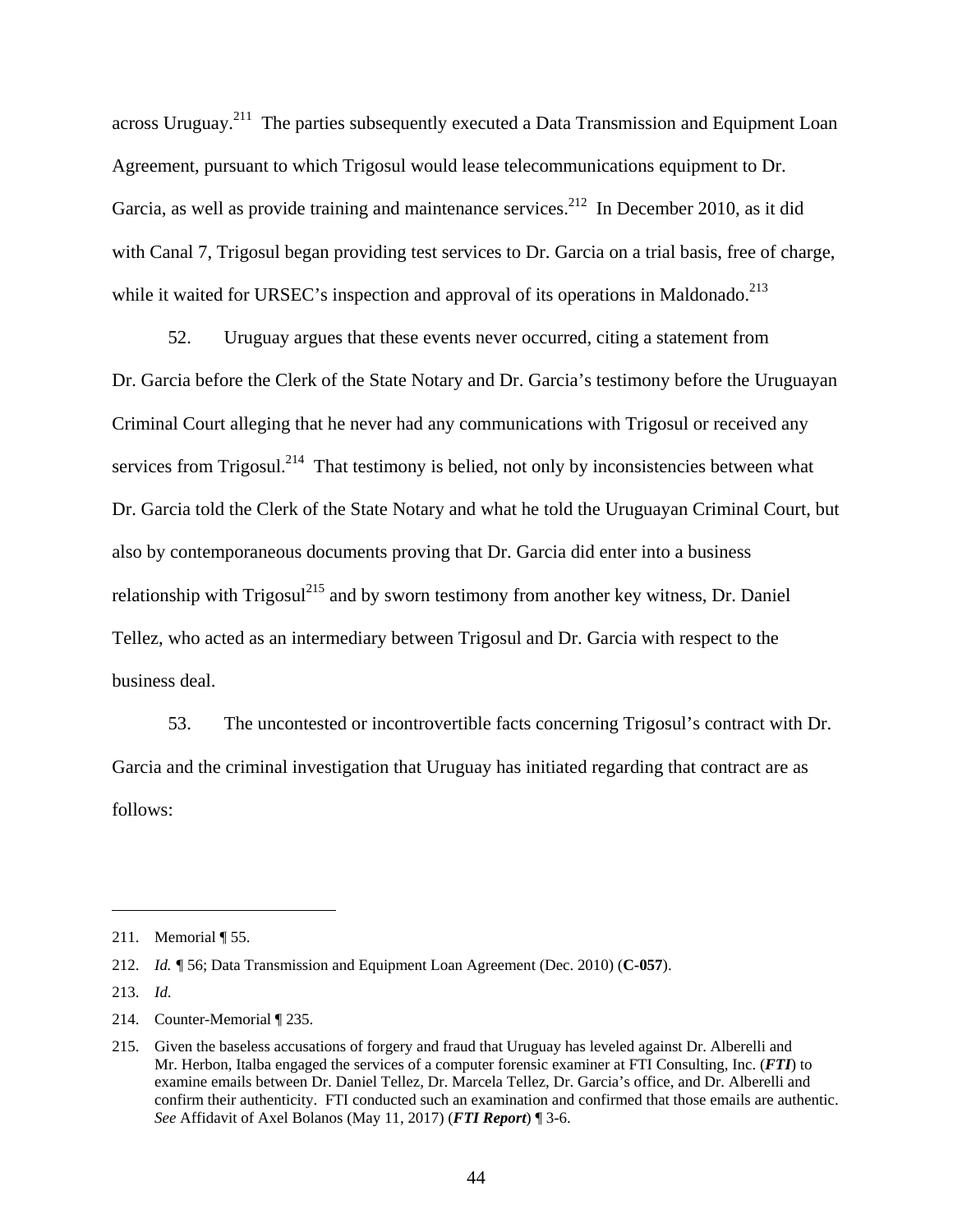- a. Dr. Garcia is a radiologist in Uruguay. $2^{16}$
- b. In the TCA proceedings against URSEC and MIEM in respect of the unlawful revocation of Trigosul's license, Trigosul submitted copies of: (*i*) an October 4, 2010 letter from Dr. Garcia to Dr. Alberelli (the *October 4, 2010 Letter*); and (*ii*) the executed Data Transmission and Equipment Loan Agreement between Trigosul and Dr. Garcia.<sup>217</sup>
- c. Uruguay did not challenge the authenticity of those documents at any time during the TCA proceedings.
- d. The first time that Uruguay raised any challenge to the authenticity of those documents was in October 2016, after Italba filed its Memorial.
- e. In early October 2016, Dr. Miguel Angel Toma, the Secretary of the Presidency of Uruguay, contacted Dr. Garcia to "inquire" about the October 4 Letter and the Data Transmission and Equipment Loan Agreement, both of which Italba had attached as exhibits to its Memorial.<sup>218</sup>
- f. On October 17, 2016, Dr. Garcia submitted a written declaration disclaiming the authenticity of both documents and stating that he did not

<sup>216.</sup> Testimony of Dr. Fernando Garcia Before the Uruguayan Criminal Court (Nov. 1, 2016) (**C-141**), at 3.

<sup>217.</sup> Letter from F. Garcia to G. Alberelli (Oct. 4, 2010) (**C-056**); Data Transmission and Equipment Loan Agreement (Dec. 2010) (**C-057**).

<sup>218.</sup> Letter from Uruguay to the Tribunal (Nov. 8, 2016) (**C-137**), at 2; Testimony of Dr. Fernando Garcia Before the Uruguayan Criminal Court (Nov. 1, 2016) (**C-141**), at 3 ("El Secretario de Presidencia me llamo hace 20 dias para consultarme . . . .") ("The Secretary of the Presidency called me 20 days ago to consult with me  $\dots$  .").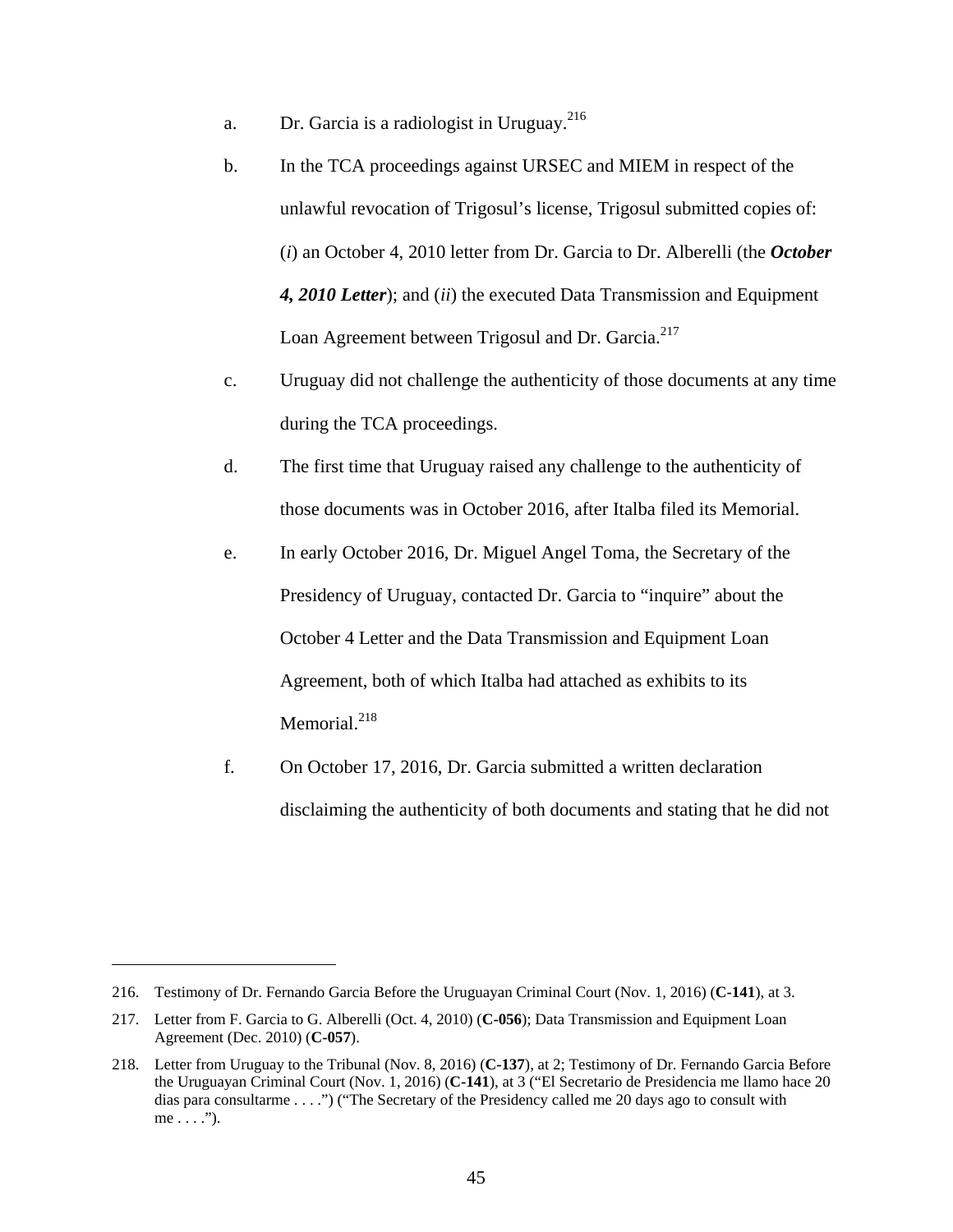recognize the documents or the signatures on those documents and did not know Dr. Alberelli, Mr. Herbon, Dr. Tellez, or Trigosul.<sup>219</sup>

- g. On the basis of Dr. Garcia's declaration, the Secretary of the Presidency filed a criminal complaint with the State's Attorney General's office on October 19, 2016, requesting the immediate commencement of a criminal investigation for forgery and fraud against Dr. Alberelli and Mr. Herbon. $220$
- h. On October 24, 2016, Mr. Herbon received a summons to appear before a Uruguayan criminal court at the end of that week.<sup>221</sup> Because Mr. Herbon was scheduled to be out of the country on his scheduled hearing date, that hearing was postponed to December 1, 2016.<sup>222</sup> Mr. Herbon's hearing date was subsequently further postponed to February 15,  $2017^{223}$
- i. On November 1, 2016, Dr. Garcia appeared at a hearing before the Uruguayan Criminal Court and gave testimony that contradicted his written declaration.<sup>224</sup> Specifically, Dr. Garcia testified that—contrary to

<sup>219.</sup> Criminal File assigned to El Juzgado Letrado de Primera Instancia (Oct. 19, 2016) (*Criminal File*) (**C-138**), at 31 ("A) Con relacion a la nota de fecha 4 de octubre de 2010, declara que: . . . b) . . que no conoce a las personas que se nombran en la misma, 'Dr. Alberelli' y 'Dr. Daniel Tellez . . . .'") ("A) With respect to the letter dated October 4, 2010, he declares that: . . . b) . . . he does not know the individuals referenced in the latter, 'Dr. Alberelli' and 'Dr. Daniel Tellez . . . .'"); *see also id*. at 30-32, 36; Witness Statement of Fernando García Piriz (Dec. 29, 2016) ¶¶ 1-2; *see also* Counter-Memorial ¶¶ 235, 381-84, 395.

<sup>220.</sup> Counter-Memorial ¶ 383; Criminal File (**C-138**), at 36, 40; Criminal Complaint submitted with the Fiscalía General De La Nación (Oct. 19, 2016) (*Criminal Complaint*) (**C-139**), at 1-2; Counter-Memorial ¶ 383.

<sup>221.</sup> *Citación del Ministerio Del Interior Dirección General De Información E Inteligencia Policial División Operativa* (Oct. 21, 2016) (**C-140**).

<sup>222.</sup> Second Herbon Witness Stmt. ¶ 24. Mr. Herbon's hearing date was subsequently further postponed to February 15, 2017. *Id.* 

<sup>223.</sup> *Id. ¶* 24 n.40.

<sup>224.</sup> Counter-Memorial ¶ 383; *compare* Criminal File (**C-138**), at 30-32, 36 (Written Declaration of Dr. Fernando Garcia) *with* Testimony of Dr. Fernando Garcia Before the Uruguayan Criminal Court (Nov. 1, 2016) (**C-141**).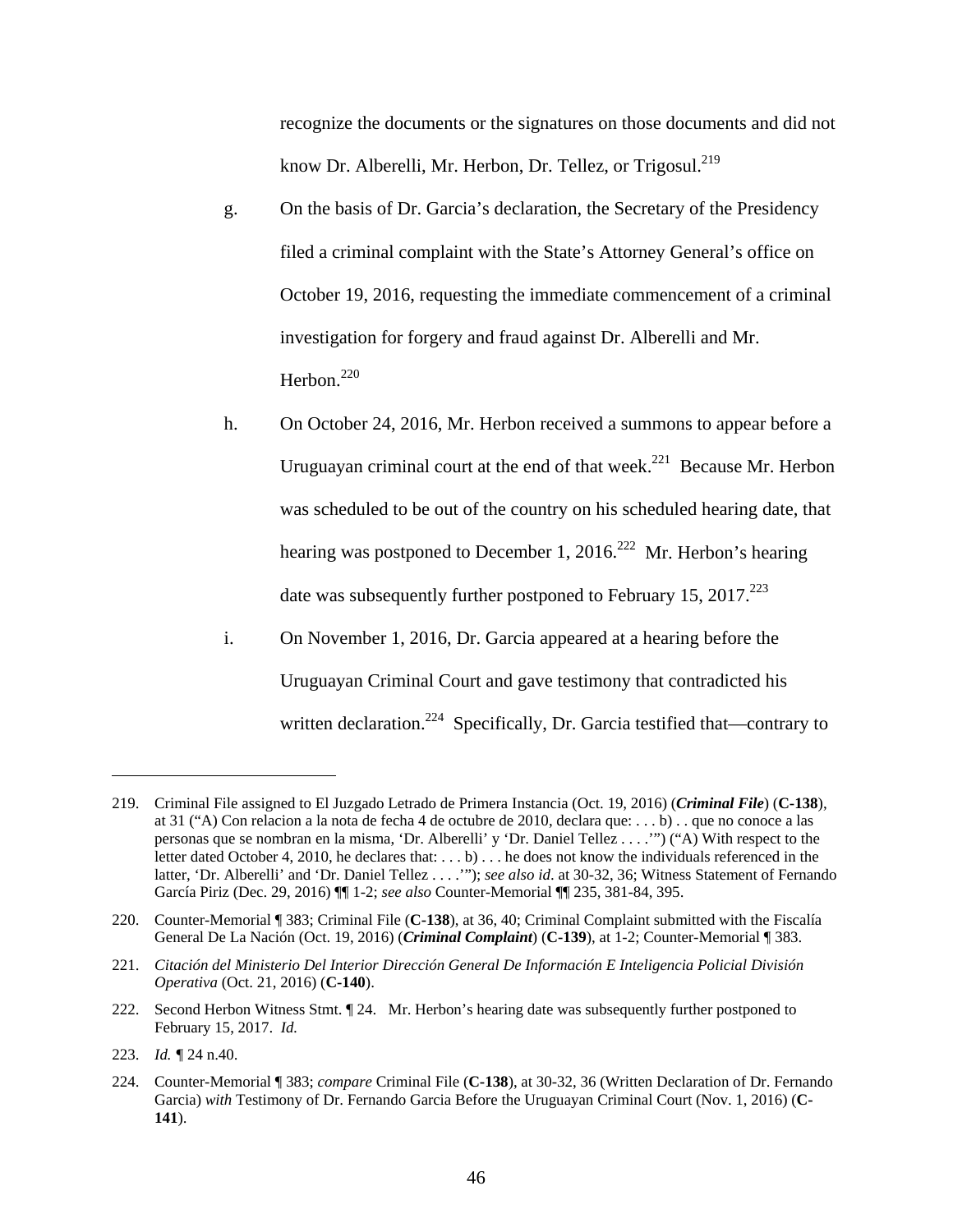what he wrote in his declaration—he *did* know Dr. Tellez, the individual who acted as an intermediary between Dr. Alberelli and himself with respect to the negotiation of the business transaction with  $Trigosul.<sup>225</sup>$ 

- j. On November 14, 2016, Dr. Tellez gave testimony before the Uruguayan Criminal Court that further contradicted Dr. Garcia's testimony. Specifically, Dr. Tellez testified that he introduced Dr. Alberelli and Dr. Garcia after he learned about Dr. Alberelli's telemedicine project in Uruguay and thought it would interest Dr. Garcia.<sup>226</sup> He also testified that Dr. Garcia told him that he had spoken with Dr. Alberelli and wanted to pursue the relationship by setting up a further meeting.<sup>227</sup>
- k. On February 15, 2017, counsel for Mr. Herbon in the criminal proceedings requested the opportunity to question key witnesses, including Dr. Garcia and Dr. Tellez. $^{228}$
- l. On March 6, 2017 the prosecutor denied Mr. Herbon's request.<sup>229</sup> Counsel for Mr. Herbon renewed his request on May 9,  $2017^{230}$

<u>.</u>

<sup>225.</sup> Testimony of Dr. Fernando Garcia Before The Uruguayan Criminal Court (Nov. 1, 2016) (**C-141**), at 4 ("Question: Do you know Dr. Daniel Tellez? A: Yes. He is a dermatologist in IMPASA. This is the only name I know.").

<sup>226.</sup> Testimony of Dr. Daniel Angel Tellez Before the Uruguayan Criminal Court (Nov. 14, 2016) (**C-153**), at 2.

<sup>227.</sup> *Id.* at 2 ("QUESTION: Do you know if Alberelli contacted the ultrasound technicians you recommended? ANSWER. Yes, Garcia told me that he had contacted him. Garcia was the one who told me that he wanted to have a meeting with Alberelli . . .").

<sup>228.</sup> Second Herbon Witness Stmt. ¶ 28 n.45; Criminal File assigned to El Juzgado Letrado de Primera Instancia (Nov. 1, 2016) (**C-190**), at 66-71 (Legal Brief Submitting Documentation and Request to Produce Evidence of Feb. 15, 2017).

<sup>229.</sup> Second Herbon Witness Stmt. ¶ 28 n.45; Criminal File assigned to El Juzgado Letrado de Primera Instancia (Nov. 1, 2016) (**C-190**) at 73-74 (Opinion of the Prosecutor issued outside the hearings of Mar. 6, 2017).

<sup>230.</sup> Request to Produce Evidence submitted by Jorge Barrera (May 9, 2017) (**C-191**).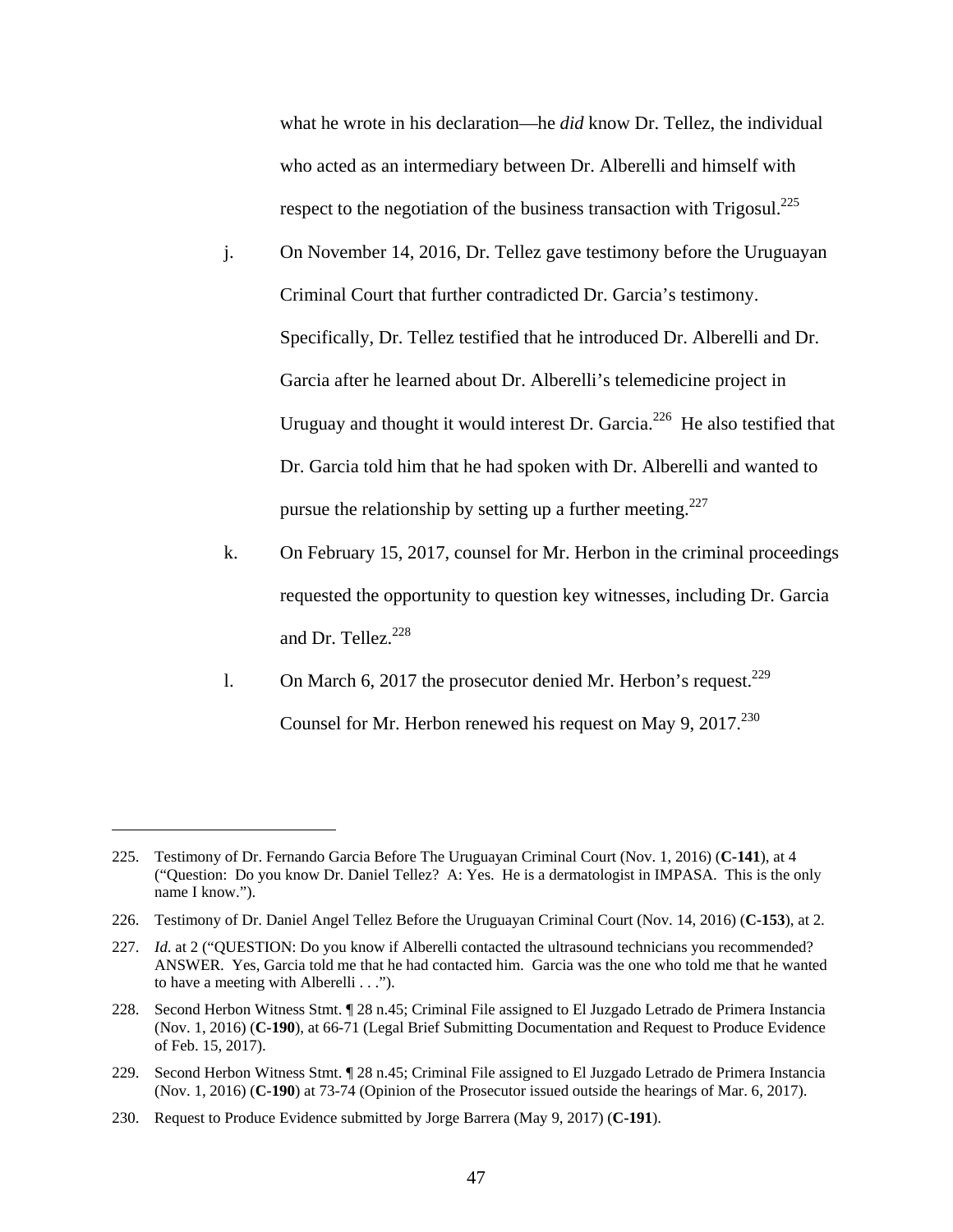- m. In addition to contacting and interviewing witnesses about the documents that Italba submitted with its Memorial, the Office of the President of Uruguay has been vigorously involved in the ongoing criminal investigation, making at least four submissions to the prosecutor since November 2016.<sup>231</sup> In one of those submissions, the Office of the President argued to the prosecutor that certain statements in Italba's submissions to the Tribunal prove that Mr. Herbon is guilty of the charges against him. $^{232}$
- n. Because of concerns about whether he would be treated fairly in the criminal investigation, given its politicized nature, Mr. Herbon has not appeared at his hearing and has not been able to return to Uruguay.

54. In fact, Trigosul's relationship with Dr. Garcia began in late 2010, when Dr. Tellez, a dermatologist based in Montevideo, learned about Dr. Alberelli's telemedicine projects in Uruguay and decided to introduce Dr. Garcia and Dr. Alberelli in the hopes of facilitating a business relationship.<sup>233</sup> Following an introductory call on which the parties discussed using Trigosul's wireless data services to transmit medical files to and from Dr. Garcia's radiology clinics across Uruguay, Dr. Garcia, Dr. Alberelli, and Dr. Tellez met in person in December 2010 to finalize the terms of a deal.<sup>234</sup> That meeting resulted in an agreement that Trigosul would lease telecommunications equipment to Dr. Garcia's radiology clinics and associated

1

<sup>231.</sup> Second Herbon Witness Stmt. at  $\P$  27-28.

<sup>232.</sup> Criminal File assigned to El Juzgado Letrado de Primera Instancia (Nov. 1, 2016) (**C-190**) (Letter from M. Errazquin to General Prosecutor's Office with attachments of Feb. 16, 2017), at 51-55.

<sup>233.</sup> Testimony of Dr. Daniel Angel Tellez Before the Uruguayan Criminal Court (Nov. 14, 2016) (**C-153**), at 1-2.

<sup>234.</sup> Second Alberelli Witness Stmt. ¶ 39.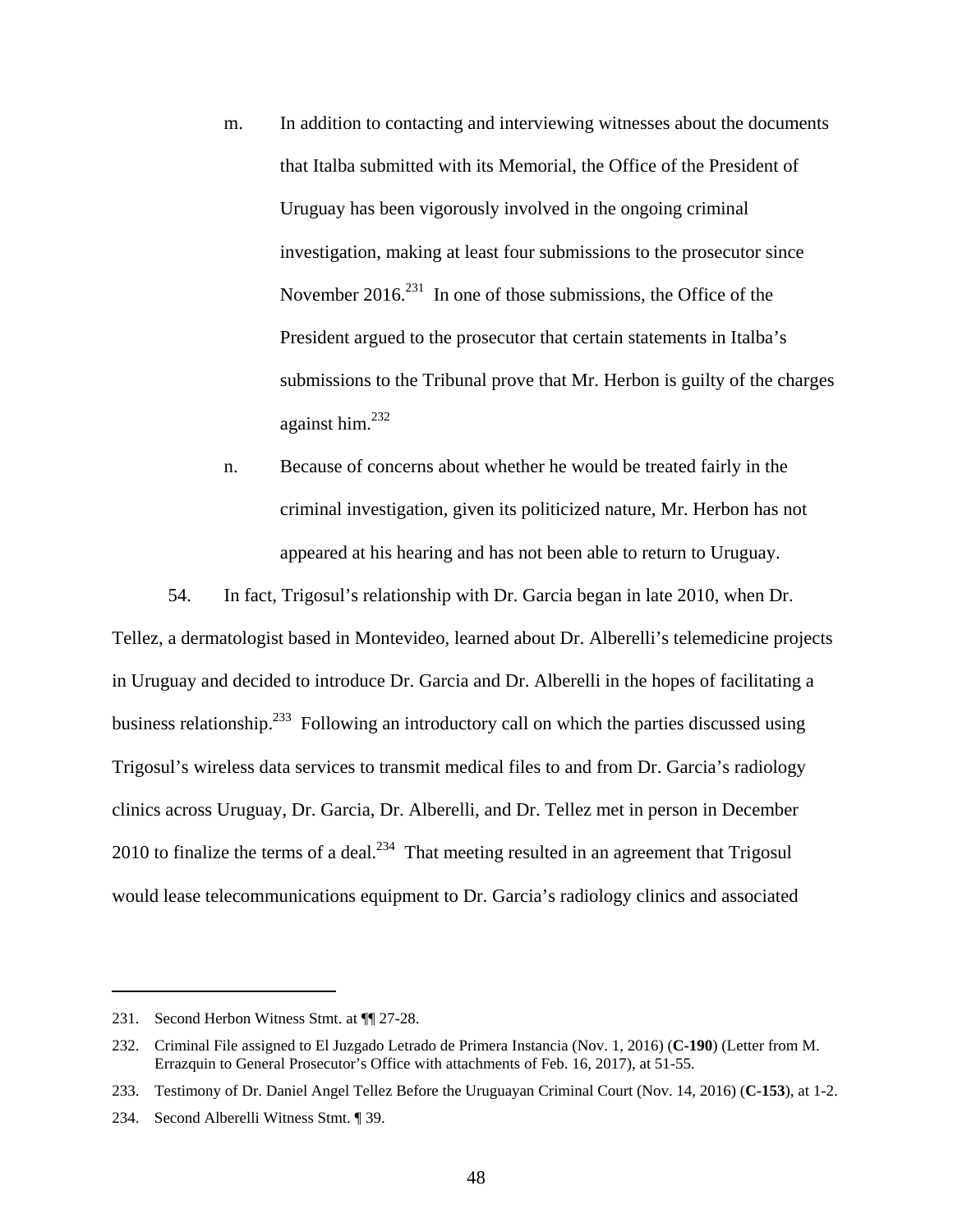clinics and provide training and maintenance services.<sup>235</sup> As referenced above, Trigosul began providing test services to Dr. Garcia on a trial basis, free of charge, while it awaited URSEC's inspection and approval to operate in Maldonado. $^{236}$ 

55. In early February 2011, after URSEC revoked Trigosul's license to operate in the Spectrum, Trigosul realized that it was important to put the parties' agreement in writing in case it became relevant in an appeal of the resolution revoking the license. Therefore, on February 7, 2011, Dr. Alberelli asked Dr. Tellez to put both parties in touch.<sup>237</sup> The next day, Paula Gutierrez, Dr. Garcia's assistant, contacted Dr. Alberelli by email to request information for the preparation of a letter concerning the parties' discussions in October  $2010^{238}$ 

56. On February 10, 2011, Gonzalo Cicatiello, Dr. Garcia's assistant, forwarded Dr. Garcia's information to Dr. Marcela Tellez, Dr. Tellez's daughter whom Dr. Alberelli and Mr. Herbon understood to be a lawyer.<sup>239</sup> In his email, Mr. Cicatiello stated that he would complete the requested letter and send a signed copy back to Dr. Alberelli. $^{240}$ 

57. On February 10 and 12, 2011, Dr. Marcela Tellez and Dr. Alberelli exchanged drafts of a Data Transmission and Equipment Loan Agreement between Trigosul and Dr. Garcia, which set forth that Trigosul was providing test services to Dr. Garcia free of charge during a

<sup>235.</sup> *Id.*

<sup>236.</sup> *Id*.; First Alberelli Witness Stmt. ¶ 64; First Herbon Witness Stmt. ¶ 33.

<sup>237.</sup> Second Alberelli Witness Stmt. ¶ 41; Email from G. Alberelli to D. Tellez (Feb. 7, 2011) (**C-192**).

<sup>238.</sup> Email from P. Gutierrez to G. Alberelli (Feb. 8, 2011) (**C-193**). In his response to Paula Gutierrez, Dr. Alberelli asked to speak to Dr. Garcia about the installation of Trigosul's equipment. *Id.* Dr. Garcia sent an identical email to Dr. Alberelli on February 9, 2011, again asking for additional information for the preparation of a letter about the parties' discussions in October 2010, to which Dr. Alberelli again responded saying that he needed to talk to Dr. Garcia. Email from P. Gutierrez to G. Alberelli, copying Dr. Tellez (Feb. 9, 2011) (**C-194**).

<sup>239.</sup> Emails from M. Tellez to G. Alberelli (Feb. 10, 2011) (**C-195**).

<sup>240.</sup> *Id*.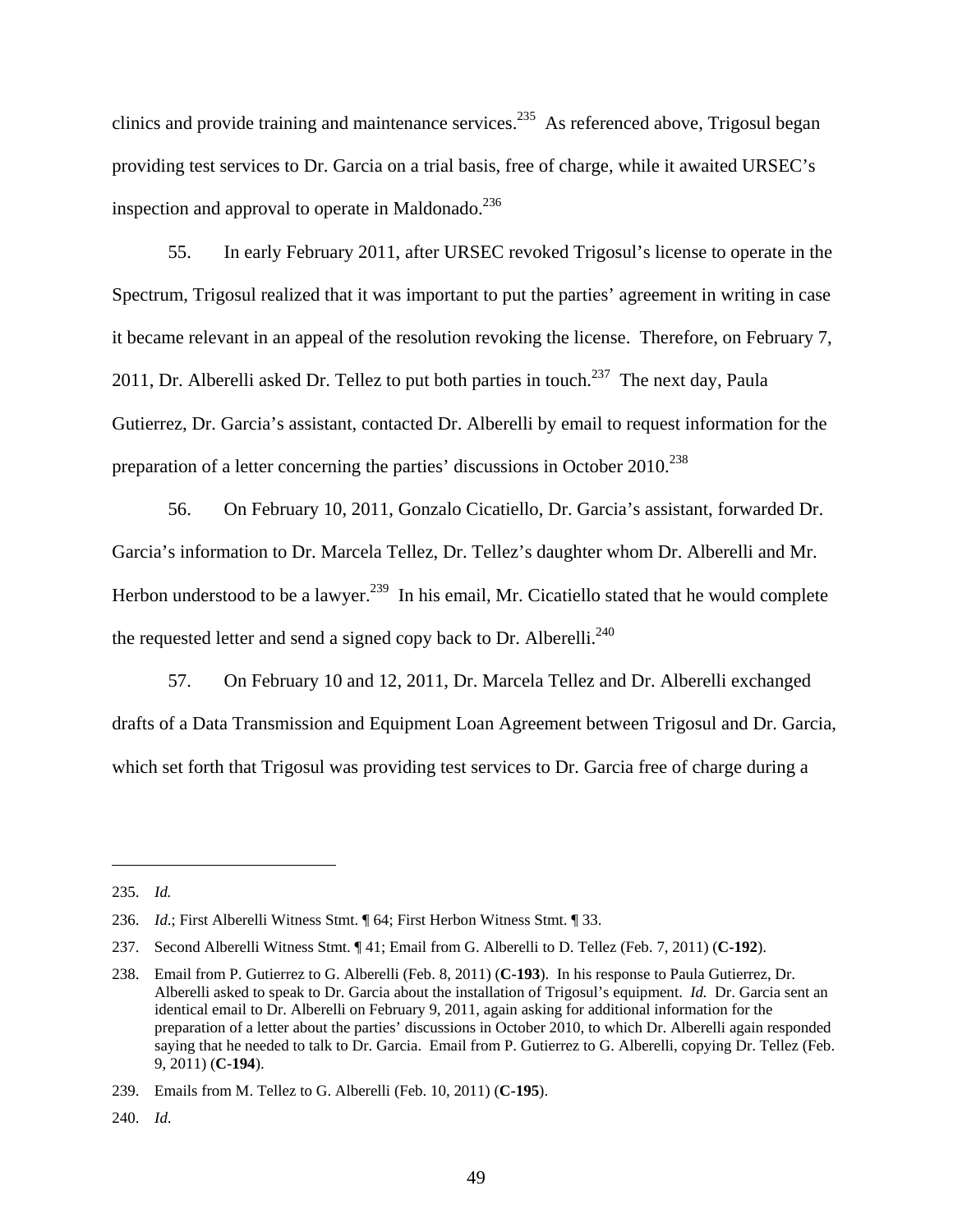trial period, but that Dr. Garcia remained responsible for Trigosul's equipment.<sup>241</sup> That afternoon, Dr. Marcela Tellez also sent Dr. Alberelli an unsigned draft of the October 4, 2010 Letter bearing Dr. Garcia's logo and signature block.<sup>242</sup> The letter stated that Dr. Garcia had heard about Trigosul's telemedecine business from Dr. Tellez, and that Dr. Garcia was interested in using Trigosul's Spectrum to transmit medical files to and from radiology clinics in Montevideo, Maldonado, and Colonia and to expand his business to other regions of Uruguay.<sup>243</sup>

58. On February 16, 2011, in response to prodding from Dr. Alberelli, Dr. Tellez emailed Dr. Alberelli that Dr. Garcia had signed "everything."<sup>244</sup>

59. Later that month, Dr. Garcia invited Dr. Alberelli and Dr. Tellez to a barbecue at his home. At that barbecue, Dr. Garcia handed Dr. Alberelli a signed copy of the October 4, 2010 Letter and two signed copies of the Data Transmission and Equipment Loan Agreement so that each party would have one original signed version.<sup>245</sup> Dr. Alberelli later provided both copies of the contract to Mr. Herbon, who signed on Trigosul's behalf, made copies of both originals, and sent one of the original signed versions to Dr. Garcia.<sup>246</sup>

60. Dr. Alberelli had no reason to question the authenticity of the signatures on those documents, both of which he received directly from Dr. Garcia. As demonstrated in the emails described above—all of which were contemporaneous and determined by forensic experts to be

<u>.</u>

<sup>241.</sup> *Id*.; *see also* Emails between G. Alberelli and M. Tellez (Feb. 10, 2011) (**C-196**); Email from M. Tellez to G. Alberelli (Feb. 12, 2011) (**C-197**); Email from M. Tellez to G. Alberelli (Feb. 12, 2011) (**C-198**); Email from M. Tellez to G. Alberelli (Feb. 12, 2011) (**C-199**).

<sup>242.</sup> Email from M. Tellez to G. Alberelli (Feb. 12, 2011) (**C-200**).

<sup>243.</sup> *Id*.

<sup>244.</sup> Email from D. Tellez to G. Alberelli (Feb. 16, 2011) (**C-201**); *see also* Email from G. Alberelli to M. Tellez (Feb. 20, 2011) (**C-202**); Second Alberelli Witness Stmt. ¶ 45.

<sup>245.</sup> Second Alberelli Witness Stmt. ¶ 46; *see* Data Transmission and Equipment Loan Agreement (Dec. 2010) (**C-057**); Additional Signed Copy of Data Transmission and Equipment Loan Agreement (Dec. 2010) (**203**).

<sup>246.</sup> Second Alberelli Witness Stmt. ¶ 46.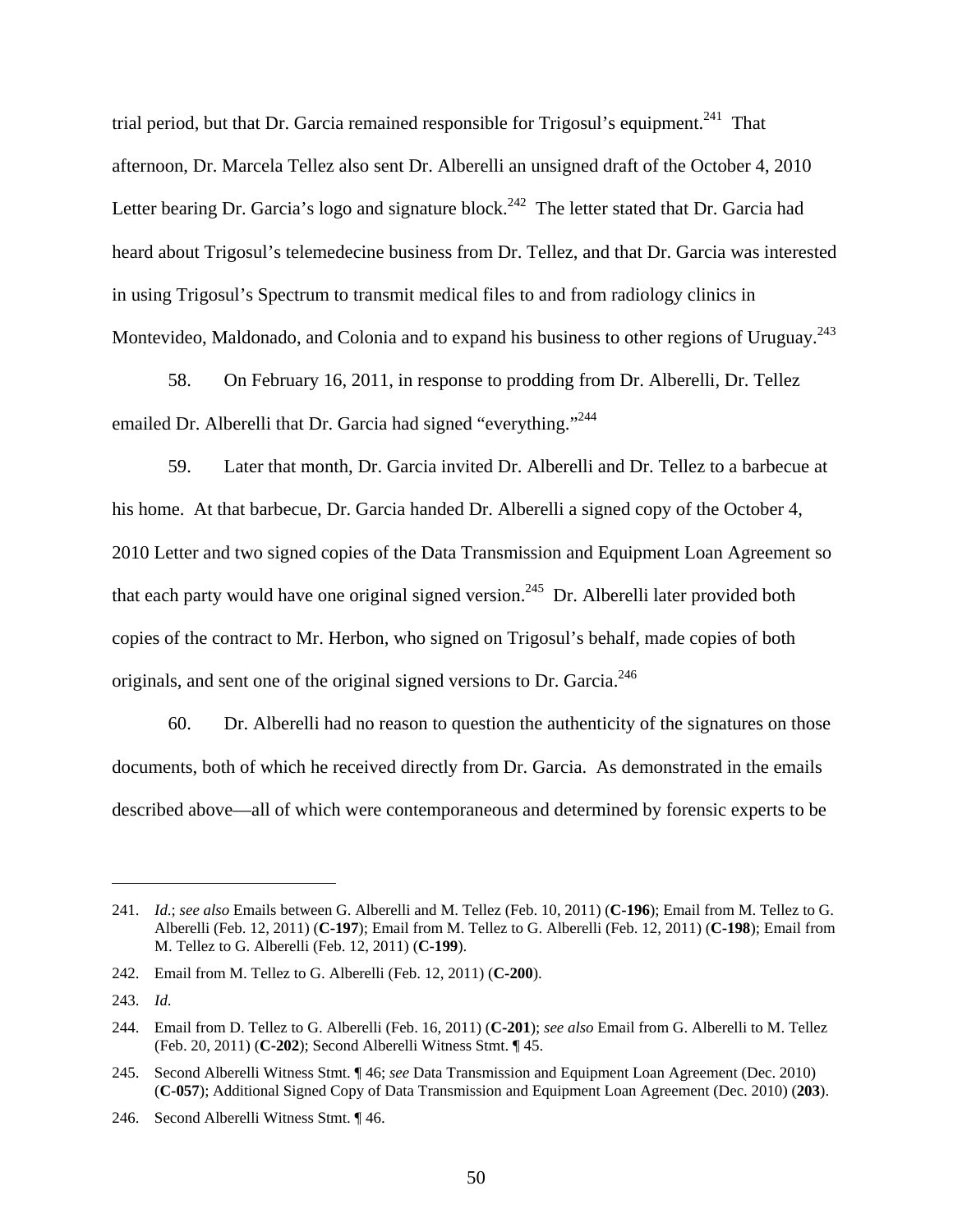authentic<sup>247</sup>—Dr. Tellez represented to Dr. Alberelli that Dr. Garcia had signed the documents, and Dr. Alberelli relied on that representation. Dr. Alberelli's reliance on statements from Dr. Tellez was bolstered by communications he had with Paula Gutierrez and Ms. Tellez had with and Gonzalo Cicatiello, both of whom worked for Dr. Garcia and confirmed Dr. Garcia's business relationship with Trigosul. Neither Dr. Tellez nor Dr. Garcia had any incentive to provide forged documents to Dr. Alberelli.In light of Uruguay's allegations that Dr. Garcia's signature on the Data Transmission and Equipment Loan Agreement was forged, Italba engaged John Hargett, an expert in handwriting analysis, to examine the allegedly forged signature against other examples of the signatures of Dr. Garcia, Dr. Alberelli, and Mr. Herbon. While Mr. Hargett opined that the signature on the Data Transmission and Equipment Loan Agreement most closely resembled Dr. Garcia's signature, given the lack of identifying characteristics of the signature on the agreement, Mr. Hargett concluded that it could not be determined whether Dr. Garcia, Dr. Alberelli, Mr. Herbon, or anyone else made the signature on the agreement.<sup>248</sup>

61. The fact that Uruguay did not initiate any criminal investigation until *after* Italba filed its Memorial—despite having known about the Garcia documents years earlier in the context of the TCA proceedings—together with the intimate involvement of the Office of the President of Uruguay in initiating the criminal investigation and communicating with the prosecutor, speaks volumes about the highly politicized nature of the claims against Dr. Alberelli and Mr. Herbon. The prosecutor's denial of Mr. Herbon's request for the opportunity to examine key witnesses<sup> $249$ </sup> and refusal to acknowledge the conflicting testimony of Dr. Garcia and

<u>.</u>

<sup>247.</sup> FTI Report ¶¶ 5-6.

<sup>248.</sup> Expert Report of John Hargett (Feb. 13, 2017).

<sup>249.</sup> Second Herbon Witness Stmt. ¶ 28 n.45; Criminal File assigned to El Juzgado Letrado de Primera Instancia (Nov. 1, 2016) (**C-190**) at 73-74 (Opinion of the Prosecutor issued outside the hearings of Mar. 6, 2017).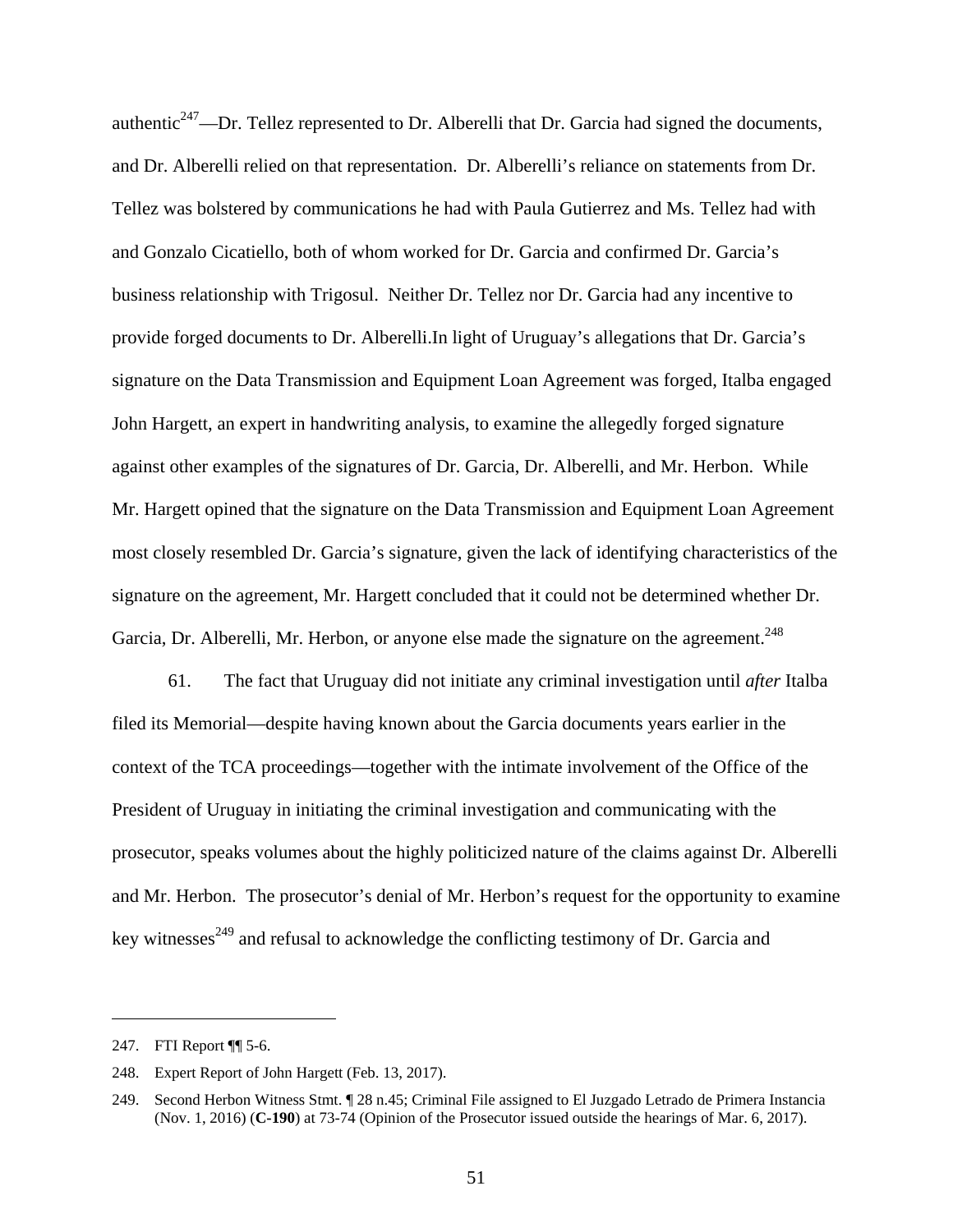Dr. Tellez<sup>250</sup> confirm that the true purpose of the criminal investigation is not to get to the truth regarding any allegations of forgery or fraud, but rather to put pressure on Italba in this arbitration and hamper its ability to prove its case.

62. That is precisely what has occurred. Since the criminal investigation began nearly seven months ago, neither Dr. Alberelli nor Mr. Herbon has been able to return to Uruguay because of their concerns that they will not be treated fairly in a criminal proceeding as politically charged as this one, in which the Office of the President has such an unusual role.<sup>251</sup> As a result, Dr. Alberelli and Mr. Herbon cannot access documents relevant to this proceeding that remain in Uruguay or meet with witnesses who are in Uruguay. Their inability to do so has negatively impacted Italba's ability to gather evidence to present its case in this arbitration.

63. Even more troubling, Dr. Alberelli and counsel for Italba spoke to at least one potential witness who detailed efforts by Uruguayan government officials to coerce them to testify against Italba but would not go on the record for fear of retribution.<sup>252</sup>

<sup>250.</sup> *See supra* ¶ 53(i), (j). As noted above, there are serious inconsistencies between the testimony given by Dr. Garcia and Dr. Tellez, as well as inconsistencies between Dr. Garcia's initial witness statement and his testimony at a hearing before the Uruguayan criminal court. It is not clear why Dr. Garcia made those false and conflicting statements, but it is possible that there were incentives to him doing so that have nothing to do with this arbitration. For example, Dr. Garcia is an approved government contractor who has done work for the Uruguayan government in the past and may be reliant on that business in the future. ACCE Procurement Agency of the State (Nov.28, 2012) (**C-204**) (awarding contracts to Dr. Garcia); Administracion de los Servicios de Salud del Estado, Hospital de Flores Resolution (May 17, 2012) (**C-205**) (same).

<sup>251.</sup> Second Alberelli Witness Stmt. ¶ 49; Second Herbon Witness Stmt. ¶ 28.

<sup>252.</sup> Letter from A. Yanos to Tribunal (Feb. 9, 2017) (**C-206**) at 2; Alberelli Witness Statement accompanying Italba's Reply in Further Support of Provisional Measures (Nov. 24, 2016), ¶¶ 4-5 ("One witness that I contacted informed me that he had received a phone call from Dr. Miguel Angel Toma, the Secretary of the Presidency of Uruguay. In that phone call Dr. Toma had asked the witness whether he was considerating testifying on behalf of Italba in this arbitration and indicated that it would be in the witness's best interest if he did not assist Italba in any way.").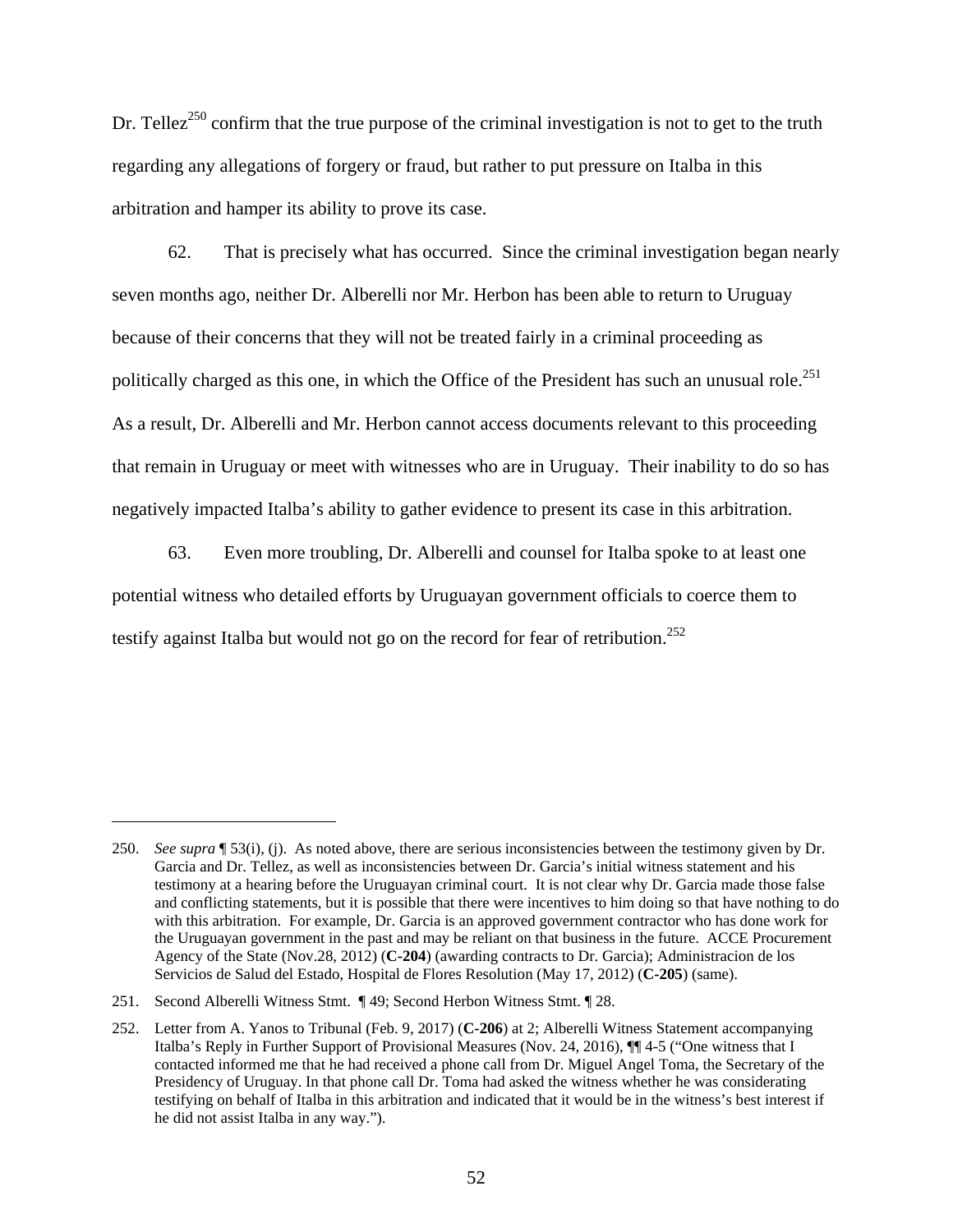### **7) Italba was pursuing a business opportunity for U.S. expatriate retirees in Punta del Este.**

64. As set forth in Italba's Memorial, in January 2011, Trigosul developed a plan to offer Internet, telephone, DTH satellite television, and telemedicine services to a community of retired Americans living in the Maldonado region, which Trigosul referred to as "Grupo Afinidad Mary."253 Uruguay argues that Grupo Afinidad Mary "does not exist" because it was unable to locate an organization in Uruguay with that name.<sup>254</sup> However, the name "Grupo" Afinidad Mary" does not refer to a legal entity in Uruguay—it was internal shorthand at Trigosul to refer to the community of U.S. expatriate retirees spending extensive periods of time in the Maldonado region, which included expats who had become permanent residents of Uruguay, as well as those who maintained a residence in the United States, but lived in Uruguay during the winter months in the U.S. (typically November through March).<sup>255</sup>

65. Based on information that Dr. Alberelli received from U.S. retirees spending extensive periods of time in Uruguay, the community of U.S. expatriates required access to Internet, mobile telephony, international long-distance calling, satellite television, and telemedecine services.<sup>256</sup> Italba already had a successful business offering similar services in Panama through its Panamanian subsidiary Pan Americana de Telemedicina and recognized the need for those services, particularly telemedicine, in Uruguay.<sup>257</sup> As the Uruguayan government has itself recognized, telemedicine is a vital service in Punta del Este and other areas of Uruguay

<sup>253.</sup> Memorial  $\P$  61.

<sup>254.</sup> Counter-Memorial ¶¶ 236, 380.

<sup>255.</sup> Second Alberelli Witness Stmt. ¶ 53; Second Herbon Witness Stmt. ¶ 23.

<sup>256.</sup> Second Alberelli Witness Stmt. ¶ 53; *see also* Grupo Afinidad Mary—Proyección de Ingresos, Inversiones y Costos (**C-064**), at 2.

<sup>257.</sup> First Alberelli Witness Stmt. ¶¶ 12, 69-70.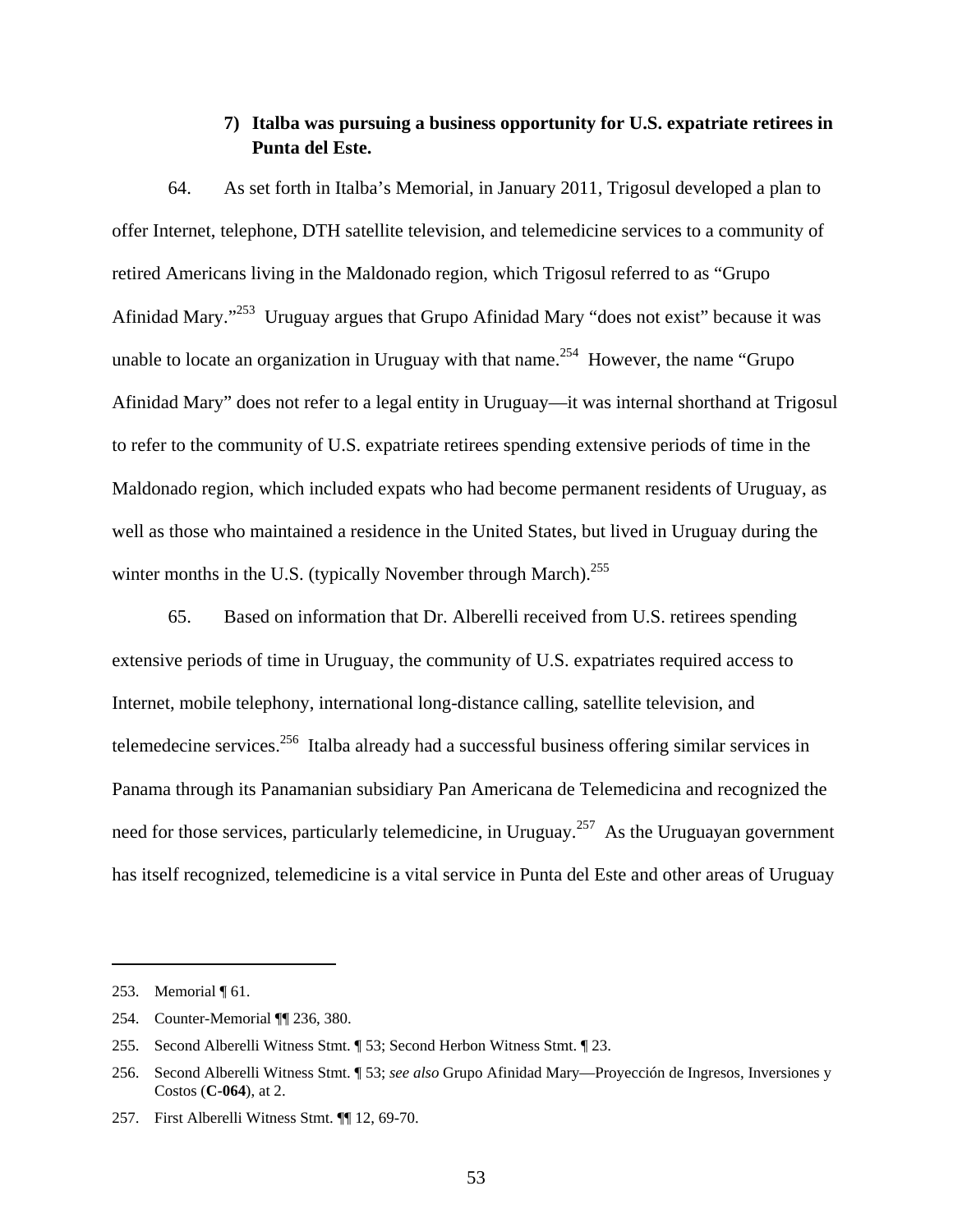outside of Montevideo, where there are fewer healthcare professionals, particularly specialists, available $^{258}$ 

66. Trigosul's business plan was to purchase mobile telephony, long-distance calling, and satellite television services from Telmex's local subsidiary, Claro, and to re-sell those services as part of an integrated product and services package at a competitive rate.<sup>259</sup> At the time, Claro had a license to provide national and international telephone and data services through Telmex.<sup>260</sup> Telmex was also in the process of appealing the January 2009 decision of the Uruguayan government to revoke Telmex's DTH license, and expectations in that regard were that Telmex's license would soon be restored, and Trigosul would be able to use Claro's towers and DTH license to transmit data directly to nursing homes or individual households in the U.S. expatriate community.<sup>261</sup> Thus, Trigosul's contribution to the project would be offering Internet access through its license, and Claro's contribution would be cellular and long-distance telephony and DTH satellite television.<sup>262</sup> While Uruguay argues that Trigosul was not authorized to provide telemedicine services, telemedicine was at the time and remains an unregulated industry in Uruguay; there are no regulations in place that would have required Trigosul to obtain authorization to provide such services. Accordingly, Trigosul had the necessary license for the services it intended to provide as part of the Grupo Afinidad Mary project.

<sup>258.</sup> *Telemedicina permite atención de pacientes de zonas rurales en su lugar de residencia* (Oct. 10, 2014) (**C-207**); *see also* A. Margolis et al., *e-Health in Uruguay: development and challenges in e-Health in Latin American and the Carribean: Progress and Challenges* 115-130 (A. Fernandez & E. Oviedo, eds. 2011) (**C-208**), at 124.

<sup>259.</sup> Grupo Afinidad Mary—Proyección de Ingresos, Inversiones y Costos (**C-064**), at 2-3.

<sup>260.</sup> Memorial ¶¶ 48, 51.

<sup>261.</sup> *See* Grupo Afinidad Mary—Proyección de Ingresos, Inversiones y Costos (**C-064**), at 2-3; *see also* Memorial ¶¶ 48-51.

<sup>262.</sup> Grupo Afinidad Mary—Proyección de Ingresos, Inversiones y Costos (**C-064**), at 2-3.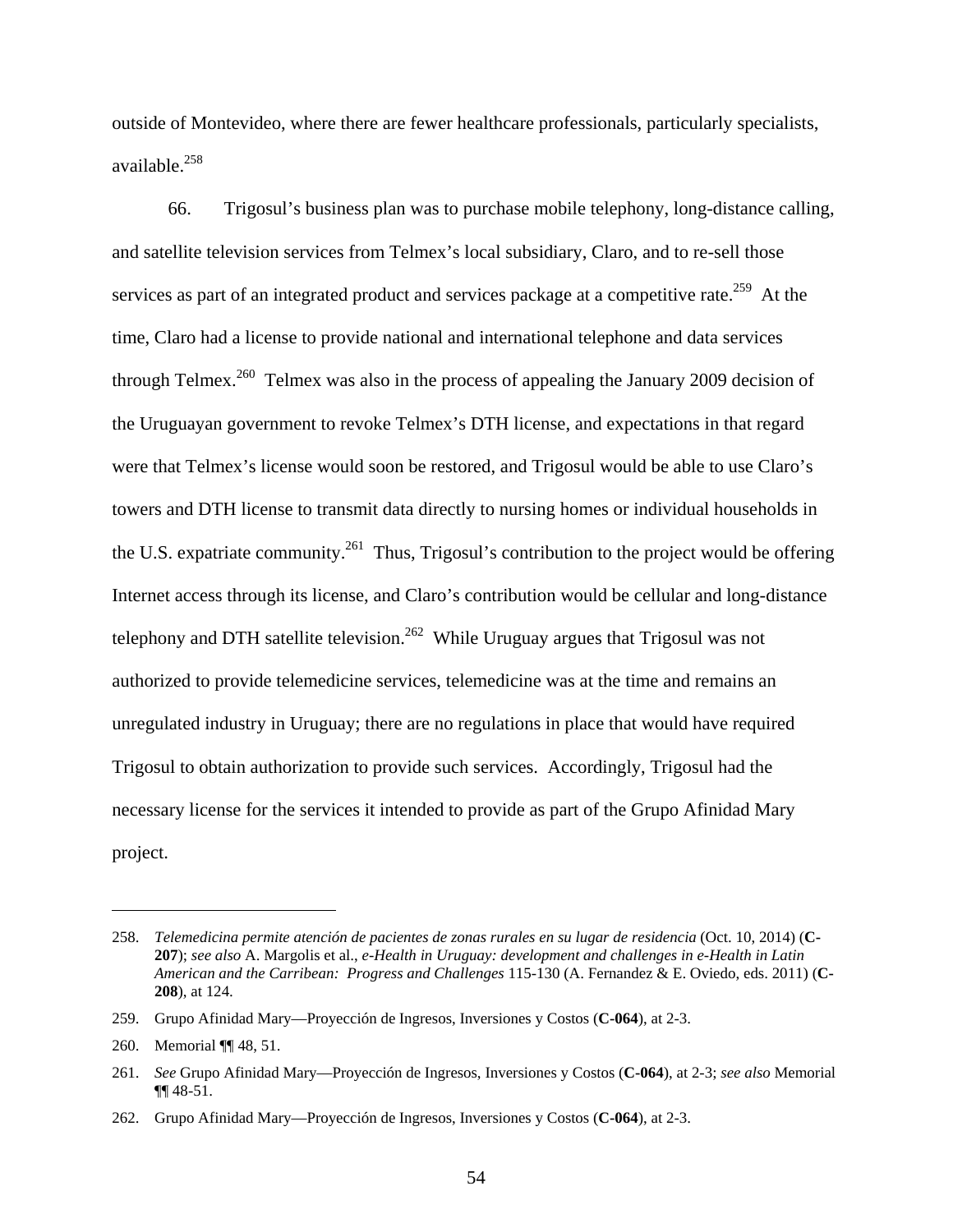#### **III. JURISDICTION**

67. As established in the Memorial, Italba is a Florida corporation and thus both a "national of another Contracting State" within the meaning of Article 25(2)(b) of the ICSID Convention and a protected investor under Article 1 of the Treaty.<sup>263</sup> This arbitration, in which Italba alleges multiple breaches of the Treaty, thus concerns a legal dispute between a contracting party to the Treaty and a national of the other contracting party.<sup>264</sup> Italba's business activities in Uruguay—specifically its 100% ownership and control of its subsidiary, Trigosul, and Trigosul's license to operate in the Spectrum—form a "covered investment" within the meaning of Article 1 of the Treaty.<sup>265</sup> Uruguay made a standing offer to arbitrate disputes with U.S. investors alleging breaches of the Treaty pursuant to Articles 24 and 25 of the Treaty.<sup>266</sup> Italba, as established in Italba's Memorial, discovered the Treaty breaches that form the basis of its claim in March of 2015, and timely accepted Uruguay's standing offer of arbitration through its notice of dispute dated August 5,  $2015^{267}$ 

68. Uruguay challenges the Tribunal's jurisdiction. In particular, Uruguay contends: (*a*) Italba is not a protected investor under the Treaty because: (*i*) Italba does not own Trigosul; and (*ii*) even if it did, the license is not a covered investment because it is revocable at will without compensation; (*b*) even if Italba is a covered investor, Uruguay is entitled to deny Italba benefits under the Treaty because the company is controlled by Dr. Alberelli and has no business in the United States; and (*c*) even if Italba is entitled to protection under the Treaty, the claims in this arbitration must be dismissed because the license was terminated in January 2011 and Italba

264. *Id. ¶* 95.

<sup>263.</sup> Memorial ¶¶ 87-90.

<sup>265.</sup> *See id*. ¶¶ 91-94; Treaty (**C-001**), Art 1(g)-(h).

<sup>266.</sup> Memorial ¶¶ 96-98.

<sup>267.</sup> *Id. ¶*¶ 99-103.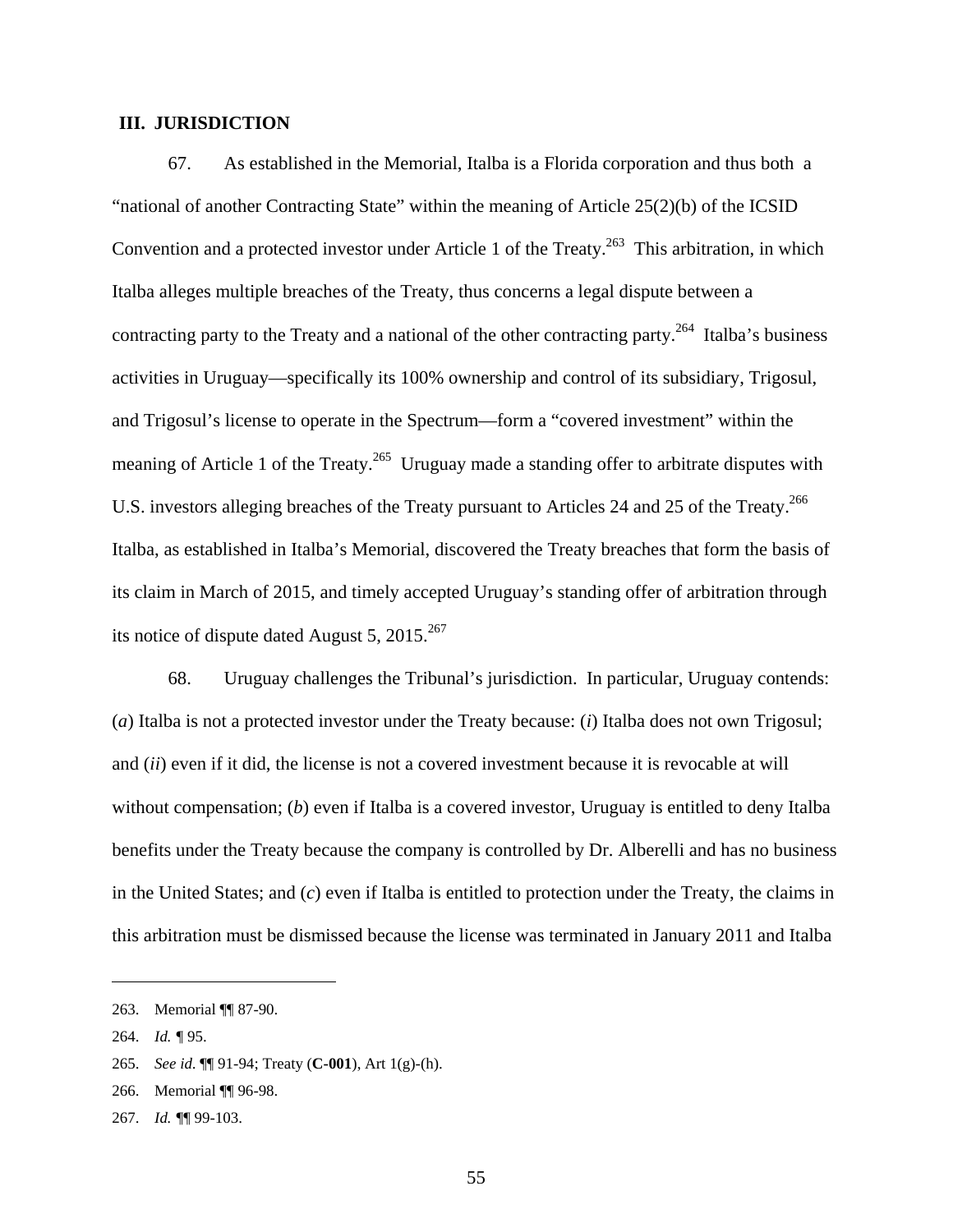did not notify Uruguay of the claim until August 2015.

69. In the following section, Italba sets out the facts and legal reasons that all of Uruguay's jurisdictional challenges must be dimissed. Specifically, in this section, Italba demonstrates the following:

- a. Italba is a covered investor under the Treaty because it is the owner and controller of Trigosul. *First,* Dr. Alberelli transferred all of the outstanding Trigosul shares to Italba in 2002 by inscribing his intent to make such a transfer on the shares and then delivering the shares to Italba—a transfer valid under Florida law, the law governing the transfer and the relevant law under Uruguay's conflict of laws principles as well. *Second,* Italba exercised all financial and legal control over Trigosul from its inception, providing Trigosul with all funds used in its business operations—an economic reality relevant to the question of ownership and control under both international and Uruguayan law. *Third,* even under Uruguay's corporate laws, Dr. Lapique, an expert in Uruguayan corporate law, shows that Italba owned at least 93.36% of the Trigosul's shares because of capital contributions the company made throughout the history of Trigosul. *Finally*, even if Italba did not "own" Trigosul, the facts establish that Italba controlled Trigosul and, therefore, was a covered investor under the Treaty.
- b. Italba is also a covered investor because Italba's investment in Trigosul's license and rights to operate in the Spectrum are covered investments under the Treaty. The fact that Trigosul's rights are described as "precarious" does not mean such rights are revocable at will without compensation—a fact that is clear under Uruguayan law and patently obvious given the fact that the TCA Judgment reinstated those rights.
- c. Uruguay has no right under Article 17(2) of the Treaty to deny Italba the benefits of the Treaty. *First*, Uruguay's claim that Italba has no substantial business activity in the United States is demonstrably false. For over 35 years, Italba was involved in businesses relating to telecoms, textiles and telemedicine in the United States, Canada, Ecuador, Panama and Uruguay. It is the opposite of a passive holding company. *Second,*  contrary to Uruguay's assertions, Italba is neither owned nor controlled by a non-U.S. national—in fact, the company is 50% owned by Dr. Alberelli, an Italian national, and 50% owned by Beatriz Alberelli, a U.S. national. Neither has the power to control the company, within the meaning of the Treaty.
- d. Italba's claims for Uruguay's numerous breaches of the Treaty are timely brought within Article 25(1)'s limitations period. *First*, Italba's expropriation claim is based on Uruguay's failure to implement and active frustration of the TCA Judgment annulling the earlier termination of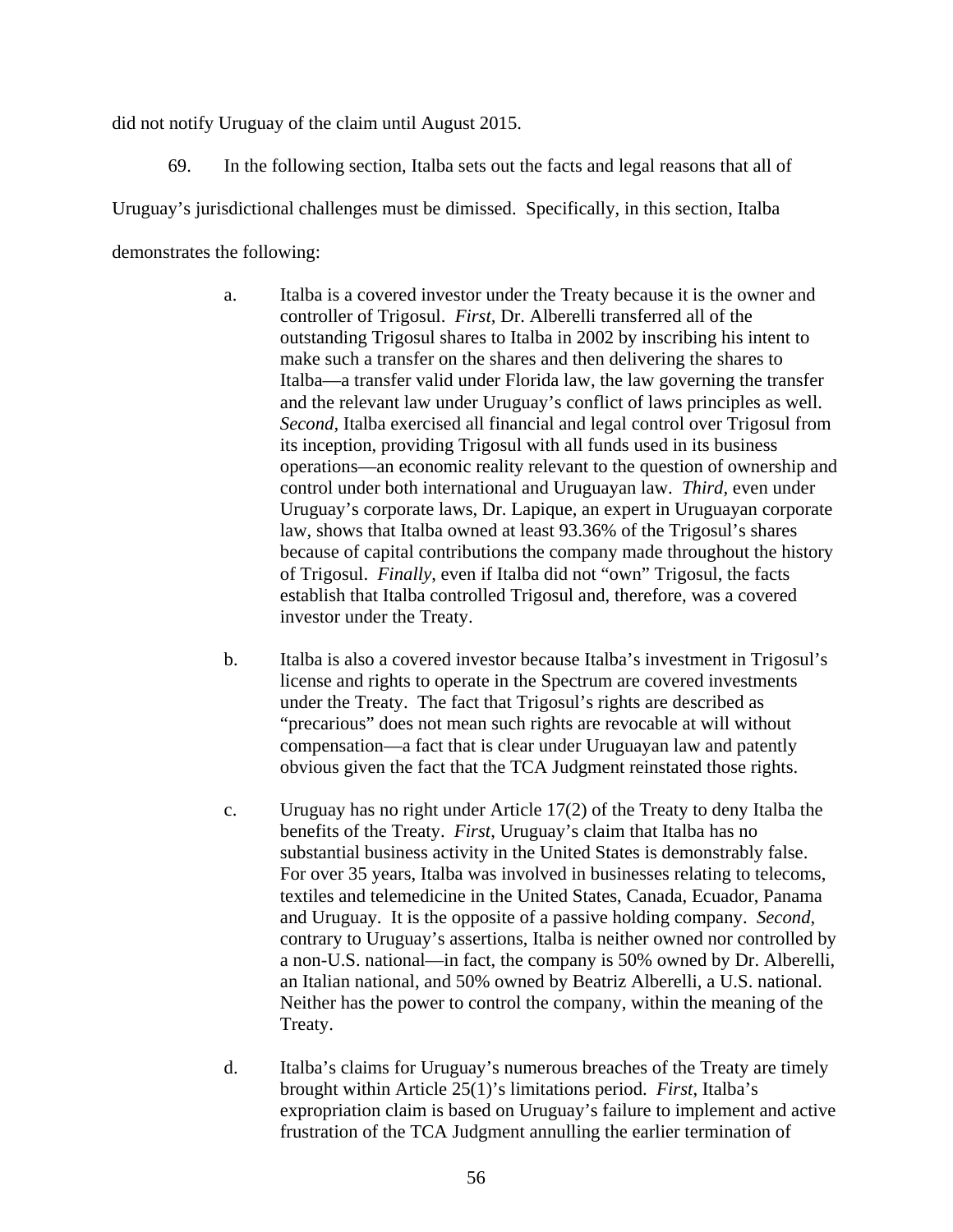Trigosul's license. Uruguay's attempts to relate Italba's claims back to URSEC's 2011 revocation of Trigosul's rights in the Spectrum, arguing that the conduct in 2015 was merely a continuation of its unlawful conduct in 2011 but that argument must fail—not only because Italba's claims are not based on that revocation but, more generally, because Article 25(1)'s limitations period applies to specific *claims*, not to a generalized dispute between the parties. *Second*, Italba's claims based on Uruguay's earlier unfair and inequitable treatment are also timely because Italba learned the true character of Uruguay's other breaches only in March 2015 when, despite URSEC's concealment and misdirection, Italba discovered that URSEC had secretly re-allocated the Spectrum even while Trigosul's rights in the Spectrum had been *sub judice* before the TCA. It was only then that Italba had clear evidence that Uruguay's prior mistreatment was the product of discrimination rather than bureaucratic ineptitude.

#### **A. Italba Is A Covered Investor Under The Treaty.**

#### **1) Italba owns and controls Trigosul.**

70. Pursuant to Article 1 of the Treaty, an "'investment' means every asset that an investor *owns* or *controls*, *directly* or *indirectly*, that has the characteristics of an investment, *including such characteristics as the commitment of capital* or other resources, the expectation of gain or profit, or the assumption of risk."268 By Article 1's definition, and as set out in the Memorial, Italba is unquestionably an "investor of a Party" in Uruguay within the meaning of Article 1 and is entitled to bring this arbitration because, at all relevant times, it "owned" and, in any event, "controlled" Trigosul—the victim of Uruguay's unlawful conduct.<sup>269</sup>

71. Uruguay insists, however, that Italba "has failed to prove it is or has been the owner of Trigosul" and that Italba accordingly cannot seek the Treaty's protections in response to Uruguay's unlawful treatment of Trigosul.<sup>270</sup> Uruguay is wrong. Whether the question is

<sup>268.</sup> Treaty (**C-001**), Art. 1 (emphasis added).

<sup>269.</sup> *See* Memorial ¶¶ 93-94; First Alberelli Witness Stmt. ¶ 16.

<sup>270.</sup> Counter-Memorial ¶¶ 51-61; Cendoya Witness Stmt. ¶ 31.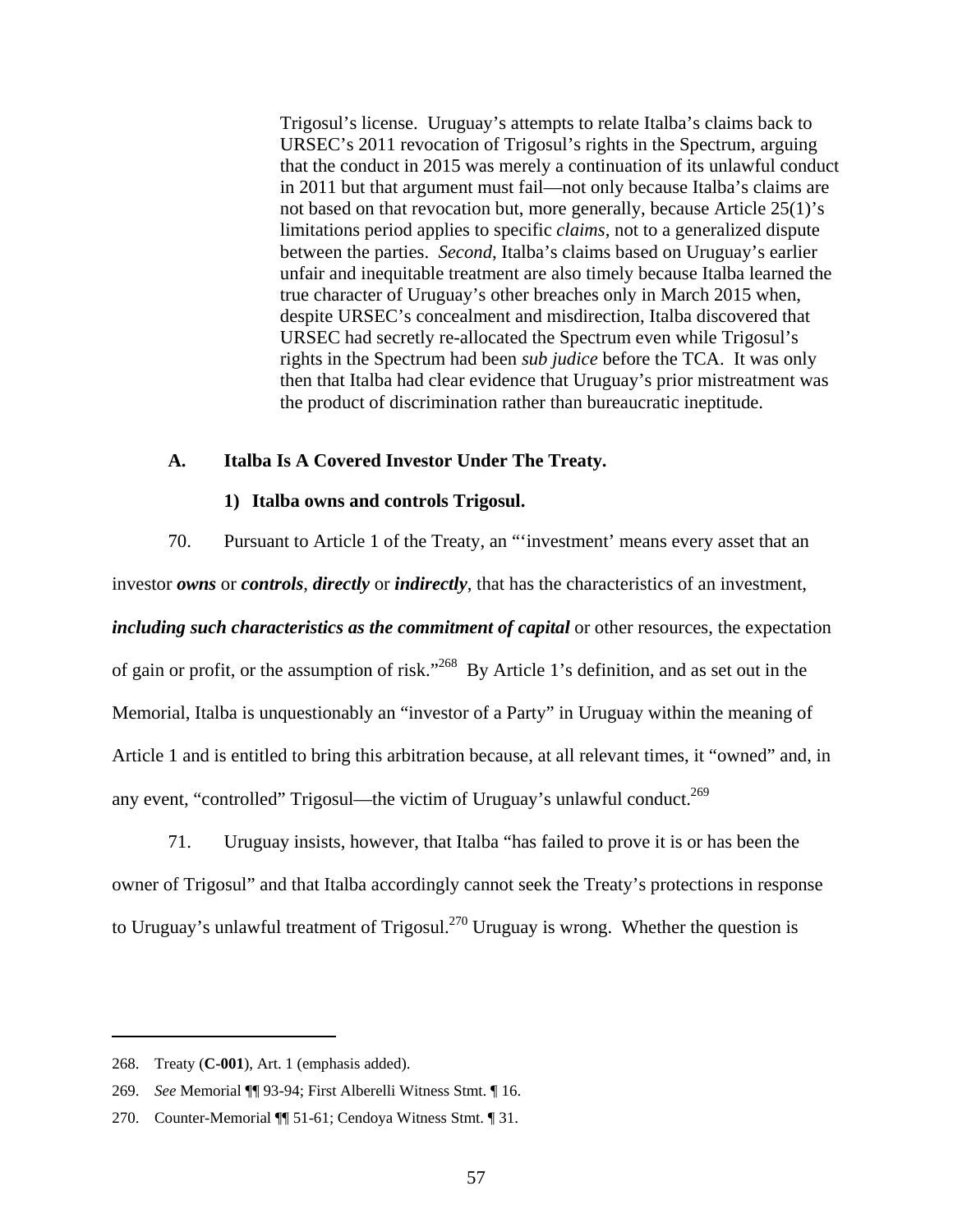examined under Florida law or Uruguayan law, the evidence confirms that Italba indeed owns Trigosul.

72. As set forth in the witness statements of Gustavo and Beatriz Alberelli, the Alberellis' plan as co-owners of Italba was to integrate their investments in Uruguay within the ambit of Italba's operations.<sup>271</sup> From a tax, liability, and financial planning perspective, having Italba own and manage investments in Uruguay made the most sense and was consistent with the approach that the Alberellis took with other investments in Latin America, all of which went through Italba.<sup>272</sup> Thus, in 2002, when the Alberellis realized that they had not formally transferred Trigosul's shares to Italba, they took action. *First*, in May 2002, they asked Dr. Alberelli's mother to transfer her shares in Trigosul to Dr. Alberelli, which she did.<sup>273</sup> *Second*, in August 2002, the shares were transferred to Italba and moved to Miami, Florida and placed in a safety deposit box that Dr. Alberelli and his wife own for the purpose of maintaining important documentation belonging to Italba.<sup>274</sup> To indicate that the shares now belonged to Italba, Dr. Alberelli noted on the back of the bundle of shares that he was transferring them to Italba.<sup>275</sup> It bears some emphasis that, at the time these actions took place, there was no treaty

<sup>271.</sup> Second Alberelli Witness Stmt. ¶ 9; Witness Statement of Beatriz Alberelli on Behalf of Claimant (May 12, 2017) (*Beatriz Alberelli Witness Stmt.*) ¶ 4.

<sup>272.</sup> Second Alberelli Witness Stmt. ¶ 9; Beatriz Alberelli Witness Stmt. ¶ 5; *see also* Joint Venture Agreement between Sunrise Telecomunicacoes Ltd. and Italba (July 16, 1999) (**C-209**) (agreement concerning provision of phone line services in Latin America); Foreign Carrier Termination Agreement between Panamsat Carrier Services, Inc. and Italba (Mar. 1, 2000) (**C-210**) (agreement to provide termination telecommunications services in Ecuador); Landing Rights Agreement between and among Telesat Canada, Privanet S.A., and Italba (Aug. 1, 2001) (**C-211**) (agreement among Italba, Italba's Ecuadorian subsidiary, and Telesat Canada concerning satellite landing rights in Ecuador); Reciprocal Telecommunications Agreement between Globecall de Brasil Ltda Rua Mattias Aires and Italba (Aug. 17, 2004) (**C-212**) (agreement to provide VoIP services in Latin America); Letter from O. Gnass to G. Alberelli (Jan. 24, 2007) (**C-213**) (stating that Italba is authorized to sell Redline Communications Inc. products in Uruguay, Panama, Argentina, and Panama).

<sup>273.</sup> Second Alberelli Witness Stmt. ¶ 17; Beatriz Alberelli Witness Stmt. ¶ 6.

<sup>274.</sup> Second Alberelli Witness Stmt. ¶ 17; Beatriz Alberelli Witness Stmt. ¶ 6.

<sup>275.</sup> Second Alberelli Witness Stmt. ¶ 17; Beatriz Alberelli Witness Stmt. ¶ 6.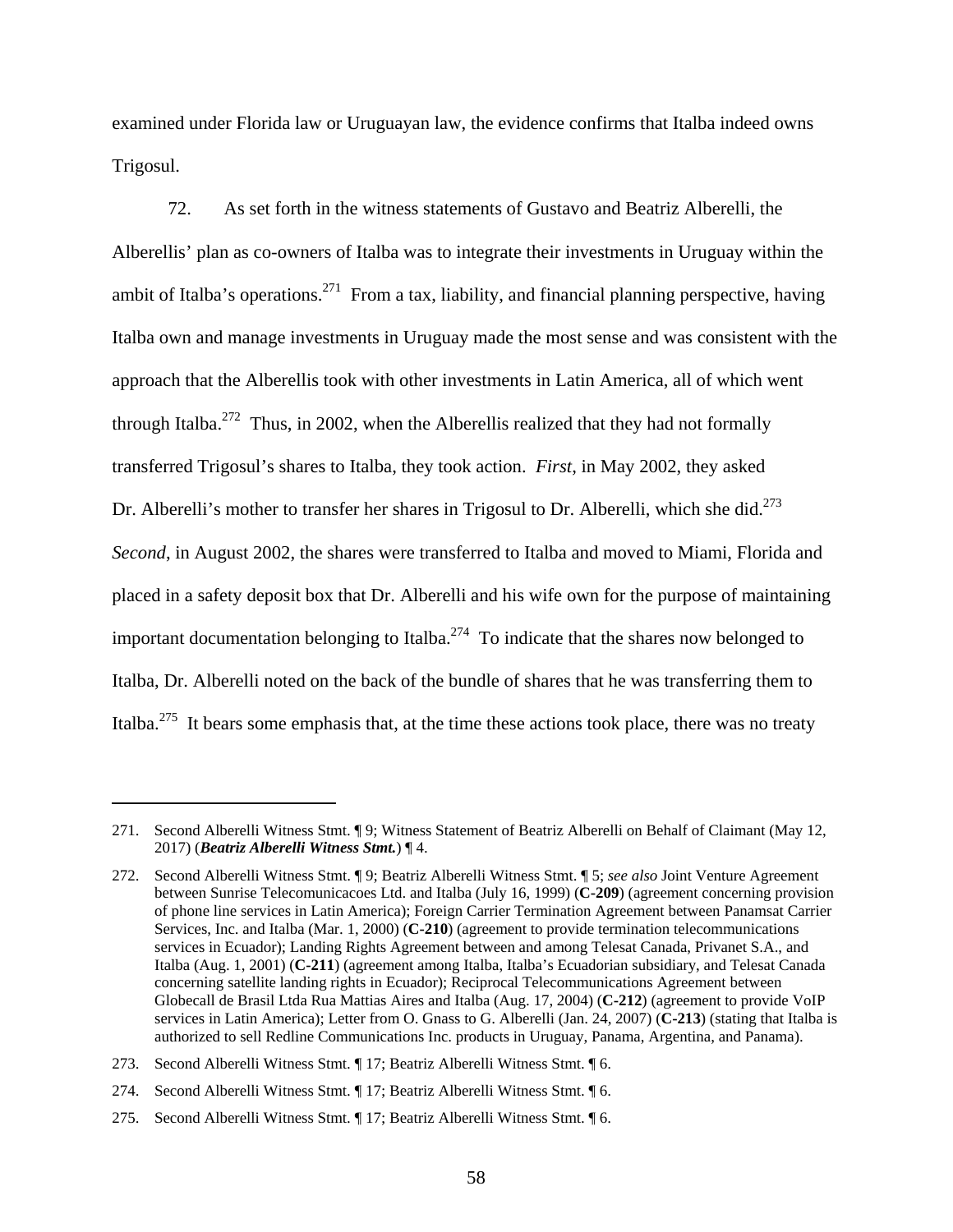between the United States and Uruguay and no material dispute between Trigosul or Italba and the government of Uruguay.

73. At the same time, it is important to recall that the transfer in Florida of Trigosul's shares simply reflected the formalization of an arrangement that had been in place since the inception of Italba's investments in Uruguay. In particular, since the acquisition of Trigosul, Italba made the investments necessary to provide the company with all of its funds. Moreover, the fact that Italba was the owner and controller of Trigosul was made clear to all. Italba registered with the U.S. Embassy as the owner of Trigosul;<sup>276</sup> Trigosul advised the Uruguayan government that it was owned by Italba, a U.S. national; $^{277}$  and Italba negotiated important transactions with corporations and suppliers in the United States and elsewhere, representing itself as the sole owner and controller of Trigosul, a fact that Trigosul's legal representative has confirmed.<sup>278</sup>

74. Thus, as detailed further below, whether one views the question of ownership under Florida law—the place where Trigosul's shares were formally transferred from Dr. Alberelli to Italba—or Uruguayan corporate law, the answer is the same: Italba owns Trigosul. In addition, the history of Trigosul amply demonstrates that Italba directly controlled Trigosul as well.

<sup>276.</sup> Advocacy Questionnaire Submitted By Trigosul to the U.S. Embassy in Uruguay (June 11, 2001) (**C-102**); Agreement Concerning Bribery and Corporate Policy Prohibiting Bribery (Nov. 6, 2011) (**C-181**).

<sup>277.</sup> Letter from A. Jansenson to R. Lago (July 9, 2001) (**C-182**), at 1.

<sup>278.</sup> *See, e.g.*, Letter from S. Rossi to A. Jansenson & G. Alberelli (Feb. 3, 2002) (**C-014**); Co-Investment Agreement Among Eastern Pacific Trust and Italba Corporation (Jun. 14, 2002) (**C-015**); Letter from A. Cherp to A. Jansenson, G. Alberelli & L. Herbon (Jan. 8, 2003) (**C-016**); Joint Venture Terms Sheet Between Phinder Technologies Inc. and Italba Corporation (Feb. 2007) (**C-030**); Fax from D. Los Santos to A. Jansenson (May 8, 2001) (**C-168**); Quotation No. 2501 from Wavelynx International, Inc. (Jan. 11, 2000) (**C-159**); Seller's Agreement between Italba Corporation and Wavelynx International, Inc. (Feb. 27, 2000) (**C-160**); Wavelynx Shipment Invoice No. 5925 (Feb. 18, 2000) (**C-009**); StarMesh Technologies Invoice No. 107 to Italba (June 12, 2007) (**C-169**).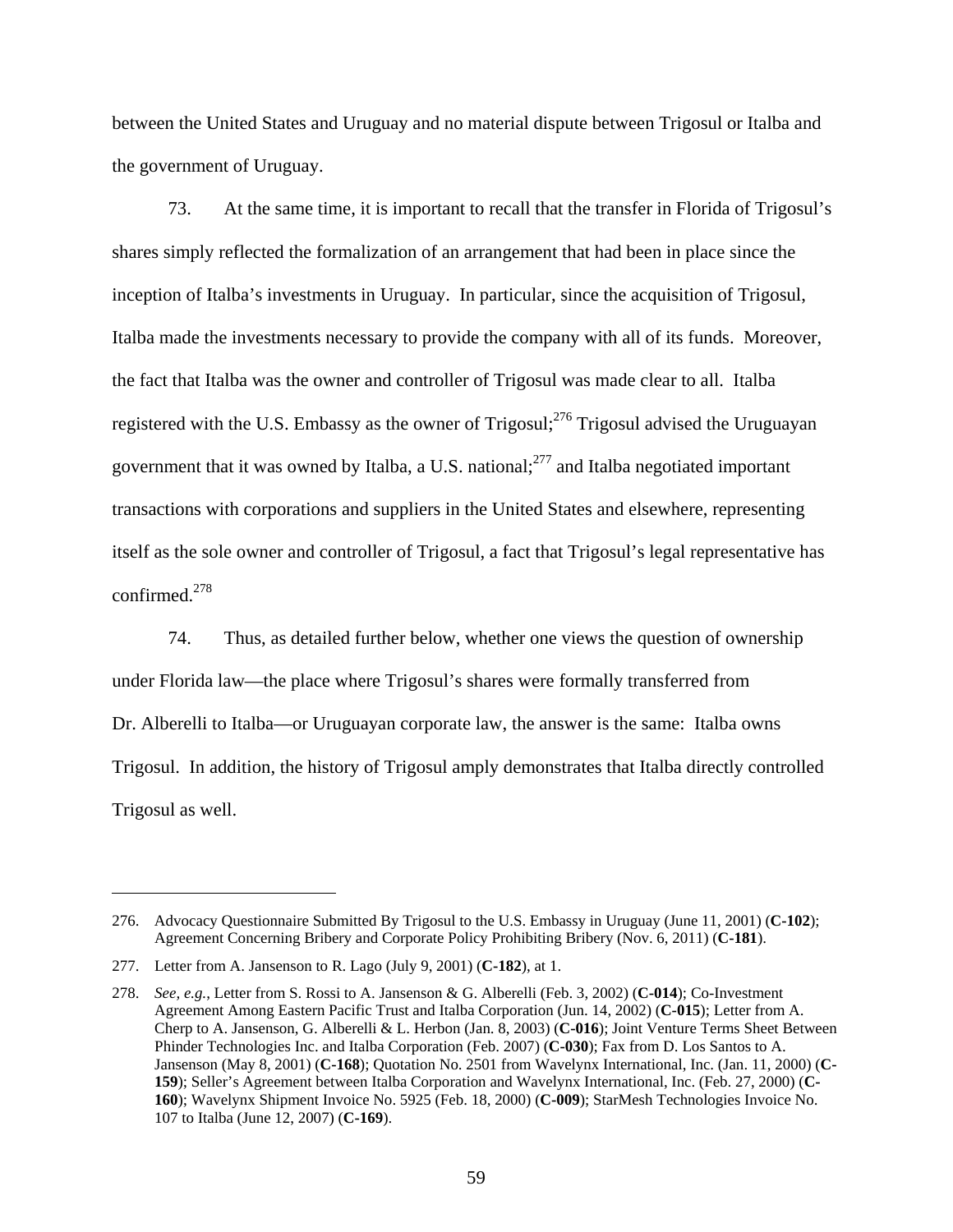#### *(a) Italba Owns Trigosul Under Florida Law.*

75. In this case, because Dr. Alberelli was in Florida when he formally transferred his ownership interest in Trigosul to Italba,  $279$  Florida law governs the validity of that transfer.

76. Article 30(1) of the Treaty states that, with respect to claims submitted under Articles  $24(1)(a)(i)(A)$  and  $24(1)(b)(i)(A)$ —as Italba's claims are—"the tribunal shall decide the issues in dispute in accordance with this Treaty and applicable rules of international law." The Treaty does not set forth any further standards pertaining to choice of law issues. Ordinarily, the validity of a transaction occurring in Florida would be governed by Florida law.<sup>280</sup>

77. However, even if one were to view the question of Trigosul's ownership as one concerning "[t]he law applicable to an issue relating to the existence or scope of property rights comprising the investment" the ultimate result would be the same because questions concerning the existence or scope of property rights look to "the municipal law of the host state, including its rules of private international law."<sup>281</sup> In this case, Uruguay is the host state but Uruguayan law requires that the validity of the transfer of Trigosul's shares be decided under Florida law.

78. Specifically, Uruguayan law specifies that both assets (including shares) and the legal transfer of such assets are governed by the law of the place in which the assets are found or where the legal transfer occurred.<sup>282</sup> Here, the share certificates of Trigosul were located in

<sup>279.</sup> Second Alberelli Witness Stmt. ¶ 17.

<sup>280.</sup> Florida law also requires that the law of the place where an asset is located when a transfer takes place is the governing law for purposes of determining the validity of that transfer. Fla. Stat. § 678.11101(3) (1997) (**C-214**) ("The local law of the jurisdiction in which a security certificate is located at the time of delivery governs . . . ."); 10 Fla. Jur. 2d Conflict of Laws (**C-215**), § 24 ("The law of the actual situs of transfer generally controls transfers of personalty.").

<sup>281.</sup> Zachary Douglas, *The International Law of Investment Claims* (Cambridge Univ. Press 2009) (**CL-102**), at 52, 54-55; *see also Gold Reserve Inc. v. Bolivarian Republic of Venezuela*, ICSID Case No. ARB(AF)/09/1, Award (Sept. 22, 2014) (**CL-071**), ¶¶ 531-35.

<sup>282.</sup> Appendix of the Civil Code of Uruguay (**C-216**), Art. 2398 ("Los bienes, cualquiera que sea su naturaleza, son exclusivamente regidos por la ley del lugar en que se encuentran, en cuanto a su calidad, a su posesión, a su enajenabilidad absoluta o relativa y a todas las relaciones de derecho de carácter real de que son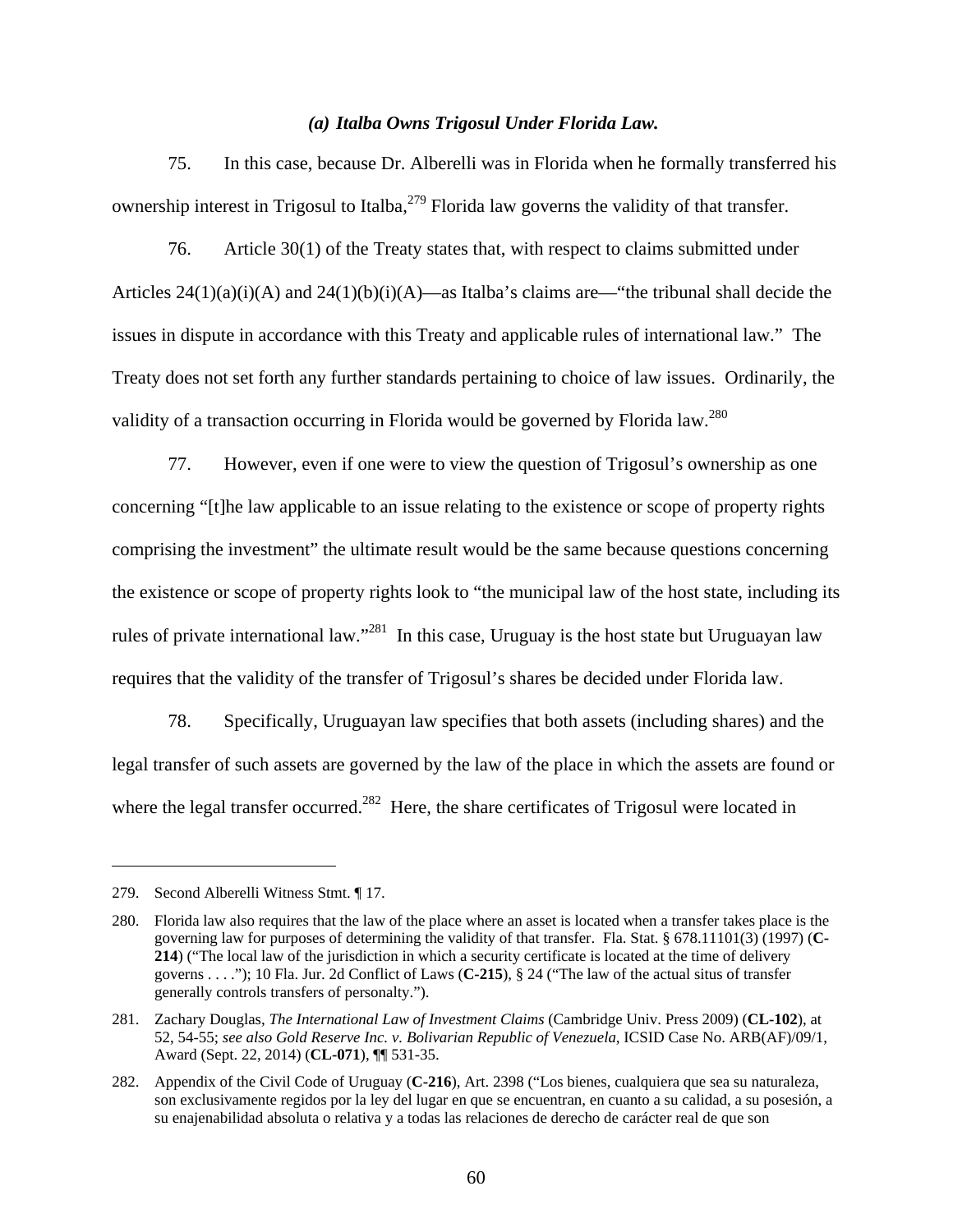Florida and the act that transferred ownership of those shares from Dr. Alberelli to Italba occurred in Florida. Thus, Florida law governs Trigosul's ownership.

79. Under Florida law, a transfer of shares is complete when shares are "delivered" to the transferee, *i.e.*, the transferee acquires possession of the stock certificates.<sup>283</sup> Here, Dr. Alberelli endorsed the back of a bundle of all of Trigosul's stock certificates with a notation indicating the transfer of his ownership interest to Italba and then delivered those certificates to Italba by depositing them in a safety deposit box in the name of Italba's co-owners, Gustavo and Beatriz Alberelli, where Dr. and Ms. Alberelli typically kept key documents belonging to Italba.<sup>284</sup> Under Florida law, that delivery is sufficient to effect a transfer of ownership interest in Trigosul from Dr. Alberelli to Italba. Accordingly, Italba owns Trigosul.

### *(b) Italba Also Owns Trigosul Under Uruguayan Domestic Corporate Law.*

80. Because Florida law governs the question of whether Italba owns Trigosul, the Tribunal need not look any further to establish Italba's ownership rights. But even if Uruguayan domestic corporate law were relevant to the question of ownership, application of that law would

susceptibles.") ("Assets, whatever their nature, are exclusively governed by the law of the place where they are, in terms of their quality, their possession, [and] their absolute or relative transfer."); Alejandro Miller, *La transferencia de derechos accionarios* (Revista de la Facultad de Derecho No. 26) (**C-217**), at 105, 109; Luis Lapique, *Las Acciones en una Sociedad Anónima* (FCU) (**C-218**), at 21, 108; Appendix of the Civil Code of Uruguay (**C-216**), Art. 2399 ("Los actos jurídicos se rigen, en cuanto a su existencia, naturaleza, validez y efectos, por la ley del lugar de su cumplimiento, de conformidad, por otra parte, con las reglas del interpretación contenidas en los artículos 34 a 38 inclusive del Tratado de Derecho Civil de 1889..") ("Legal instruments shall be governed, with respect to their existence, nature, validity and effects, by the law of the place of performance in accordance, among other things, with the rules of interpretation contained in articles 34 to 38 of the Civil Law Treaty of 1889."); *see also* Civil Law Treaty of 1889 (**C-219**), Art. 34 ("[L]os contratos sobre cosas ciertas e individualizadas se rigen por la ley del lugar donde ellas existían al tiempo de su celebracíon") ("[C]ontracts regarding individualized and specific assest are **governed by the law of the place where they existed at the time of their performance**.") (emphasis added).

<sup>283.</sup> Fla. Stat. § 678.3011(1)(a) (1997) (**C-220**) (" "Delivery of a certificated security to a purchaser occurs when . . . The purchaser acquires possession of the security certificate."); *see also, e.g.*, *Tanner v. Robinson*, 411 So. 2d 240, 242 (Fla. Dist. Ct. App. 1982) (**C-221**) (transfer of a gift of stock effective upon actual or constructive delivery of the shares).

<sup>284.</sup> Second Alberelli Witness Stmt. ¶ 17.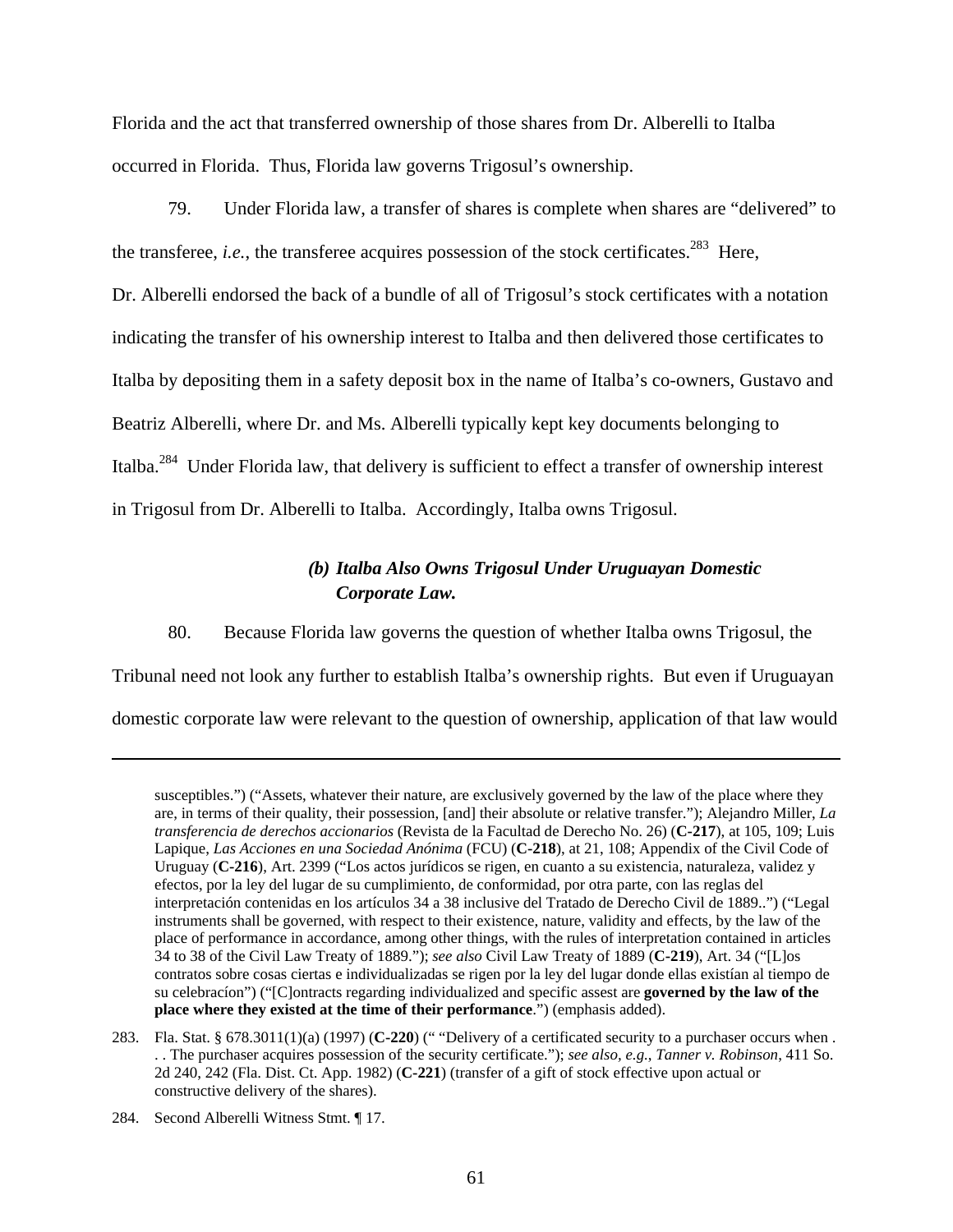yield the same result as under Florida law. Under Uruguayan domestic corporate law, a party can demonstrate ownership in one of three ways: (*a*) by endorsing a stock certificate with a notation of the transfer, delivering the certificates to the transferee, and/or registering the transfer in the company's stock ledger; (*b*) in the absence of a formal transfer of shares, by demonstrating that, as a matter of "economic reality," the party owned and acted as the owner of the company; and  $(c)$  by making capital contributions to the company.<sup>285</sup> Here, pursuant to the "economic" reality" theory, Italba is the sole owner of Trigosul.

81. In particular, Uruguayan law recognizes that "law in general . . . must adjust its provisions to reality, since its aim is to regulate facts and events."286 That concept makes particular sense in the context of closely held corporations, where corporate formalities and recordkeeping may in practice be more relaxed.<sup>287</sup> In the case of Trigosul, Dr. Luis Lapique, an expert in Uruguayan corporate law, concluded that the corporate records are so mutually inconsistent and error-filled that they cannot be relied upon to represent the reality of how Trigosul functioned.<sup>288</sup> Thus, "[i]t is imperative to resort to the economic reality behind Trigosul" in determining its ownership and to consider evidence of how the company actually operated, including whether the parent company understood itself to be the owner of the subsidiary, acted in a manner consistent with ownership, and held itself out to third parties as the

1

<sup>285.</sup> Expert Report of Dr. Luis Lapique (May 12, 2017) (*Dr. Lapique Report*) at 9-15 (capital contributions), 15- 16 (transfer by endorsement), 17-18 (economic reality); *see also* Law 16,060 (**C-222**), Art. 305 ("La trasmisión de las acciones será libre. . . . Las acciones endosables se trasmitirán por una cadena ininterrumpida de endosos y para el ejercicio de sus derechos el endosatario solicitará el registro.") ("The transfer of the shares shall be free. . . . The endorsable shares shall be transferred by an uninterrupted chain of endorsements and for the exercise of their rights the endorser will consult the registry.").

<sup>286.</sup> TCA Decision 662/2010 (Sept. 4, 2010) (**C-223**).

<sup>287.</sup> Dr. Lapique Report at 4, 14.

<sup>288.</sup> *See id.* at 77-79, 22; *see also supra* Section II.C.1.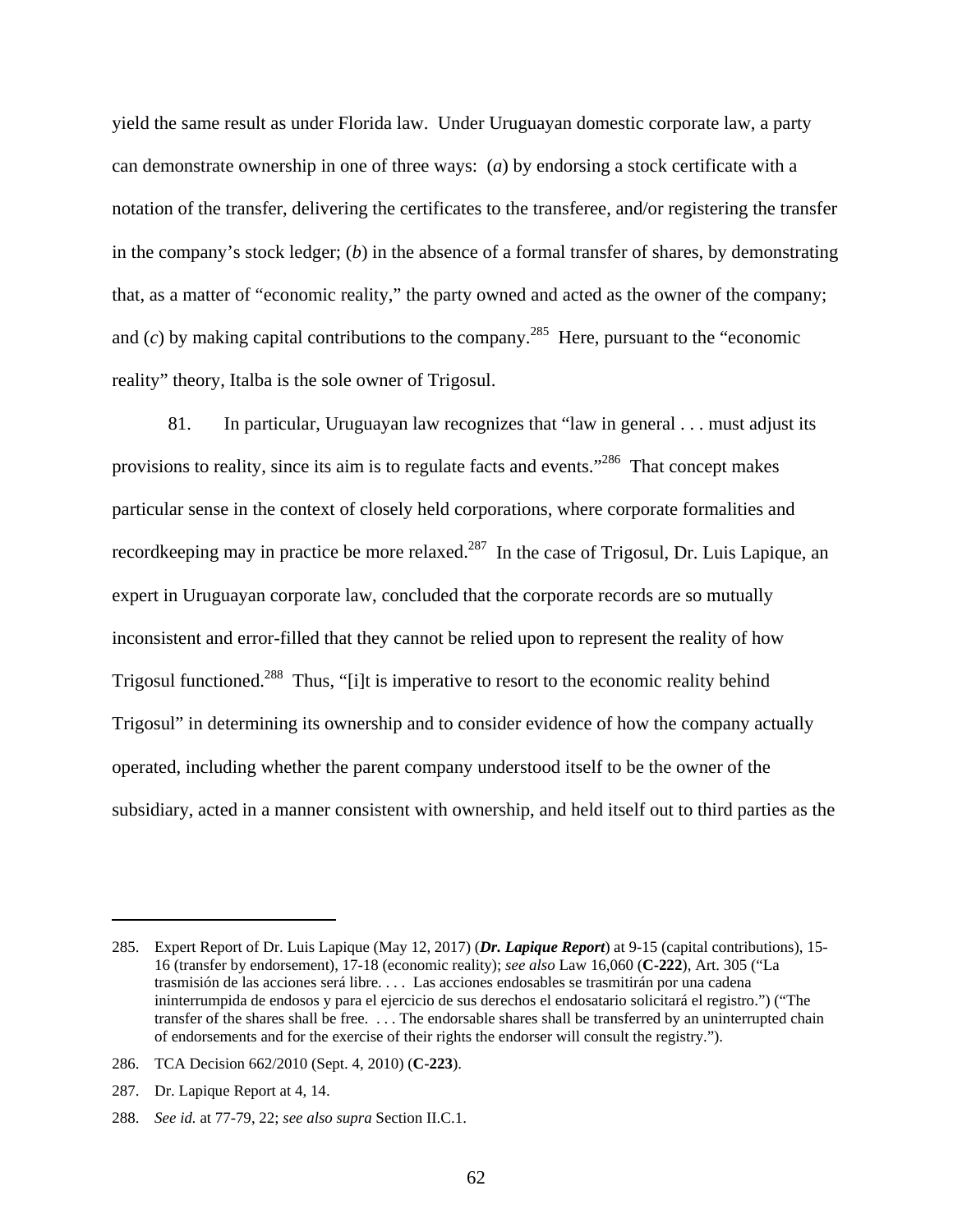owner.<sup>289</sup>

 $\overline{a}$ 

82. In this case, the economic reality of Trigosul is that Italba was Trigosul's parent. *First*, Italba directed all of Trigosul's business decisions. In carrying out his duties as Trigosul's General Manager, Luis Herbon acted exclusively on instructions from Italba, which he understood to be the owner of Trigosul.<sup>290</sup> Italba developed Trigosul's business plan and commissioned studies in 1999 and 2001 to analyze, respectively, the feasibility of Trigosul's business plan and the most advantageous potential locations for Trigosul's radio equipment.<sup>291</sup> Italba also sought out, negotiated, and contracted with potential joint venture partners on Trigosul's behalf. The joint venture agreements with Worldstar, EPIC, and Phinder all named Italba as the contracting party and all involved the use of Trigosul's license, which Italba—as Trigosul's owner—was in a position to include in those deals.<sup>292</sup> In addition, at the time URSEC unlawfully revoked Trigosul's license, Italba was actively negotiating a joint venture with DirecTV that would have involved the use of Trigosul's frequencies to provide Internet services to DirecTV's customers.<sup>293</sup> Critically, Italba's counterparties in these transactions did not require that Trigosul or Dr. Alberelli be party to the joint venture agreements—they were satisfied that Italba was the owner of Trigosul and, therefore, Trigosul's license and could bind

<sup>289.</sup> Dr. Lapique Report at 17-18; *see also* Larrañaga L., *Sentencia Suprema Corte de Justicia Dos Comentarios: 1) Apariencia jurídica y responsabilidad*, Anuario de Derecho Civil Uruguayo, T. 40, FCU, Montevideo (2010) (**C-224**), at 1050, 1058; Decision 90/2009 of Court of Appeals Term 1, available at Base de Jurisprudencia Nacional (**C-225**) (applying economic reality doctrine to fins standing to sue in plaintiffs' favor because minutes of meetings established that plaintiffs had participated in shareholders' meetings, despite the fact that plaintiffs were not registered as shareholders in the bank's books and records).

<sup>290.</sup> Second Herbon Witness Stmt. ¶¶ 10, 15.

<sup>291.</sup> Second Alberelli Witness Stmt. ¶ 11. A Proposal for a Banking Communication Network (Jan. 6, 1999) (**C-006**); Prime Wave Communication, *Site Survey Report: Uruguay* (Oct. 15, 2001) (**C-165**).

<sup>292.</sup> Second Alberelli Witness Stmt. ¶ 11; Joint Venture Agreement for Telecommunications Project in Uruguay (July 1999) (**C-007**); Shareholders' Agreement between Italba, Worldstar, and Villaclara S.A. (Oct. 1998) (**C-008**); Co-Investment Agreement Among Eastern Pacific Trust and Italba Corporation (June 14, 2002) (**C-015**); Joint Venture Terms Sheet Between Phinder Technologies Inc. and Italba Corporation (Feb. 2007) (**C-030**), at 2.

<sup>293.</sup> Second Alberelli Witness Stmt. ¶ 20.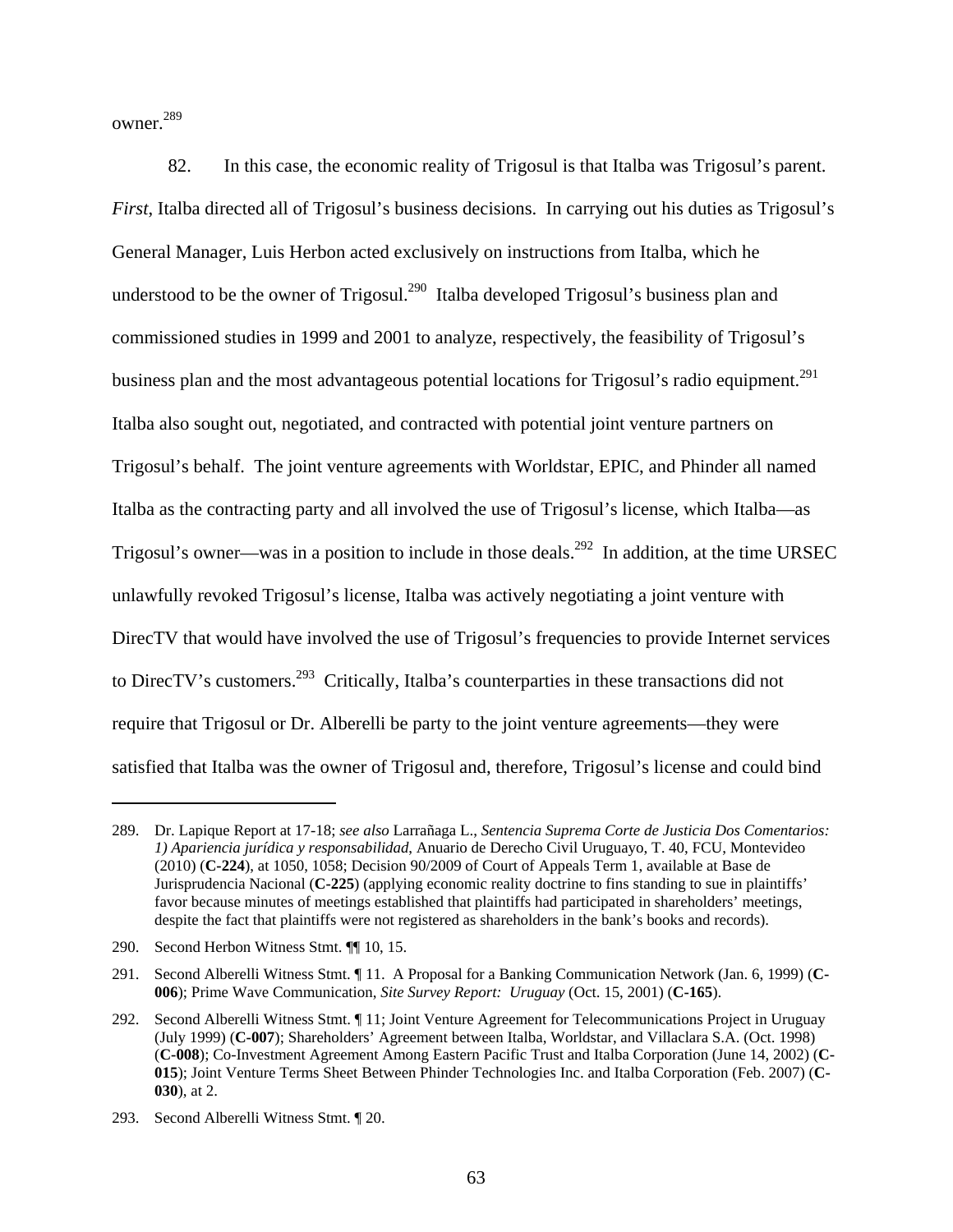Trigosul to perform under the contracts.

 $\overline{a}$ 

83. *Second*, Italba contributed the overwhelming majority of Trigosul's share capital. In early 2001, Italba made a capital contribution to Trigosul of  $632,674$  Uruguayan pesos.<sup>294</sup> In recognition of Italba's capital contribution, an extraordinary meeting of Trigosul's shareholders later that year accordingly increased the authorized capital of the company from 182,500 to 690,000 Uruguayan pesos. Thus, Italba contributed 92.04% of Trigosul's share capital.<sup>295</sup>

84. *Third*, Italba funded Trigosul's operations. In order for Trigosul to operate in the PCS Spectrum and, later, the Spectrum, Italba purchased equipment for Trigosul through contracts with Wavelynx, L3 Communications, and StarMesh Technologies.<sup>296</sup> Uruguay was well aware of that fact: Mr. Herbon submitted a letter to UNCA in October 2000 showing that Italba had purchased equipment for Trigosul, $^{297}$  and a September 2002 resolution by the President of Uruguay explicitly recognized that Italba paid for Trigosul's equipment.<sup>298</sup> Italba

<sup>294.</sup> Trigosul's Book of Shareholders and Directors Meetings (**C-164**), at 5-6; Trigosul's Diary (**C-167**), at 9, 10; *see also* Dr. Lapique Report at 7. While this contribution from Italba at the time exceeded Trigosul's maximum authorized share capital, it was nevertheless used by Trigosul to fund its operations. Dr. Lapique Report at 11 ("To date, Italba Corp. has not been issued its shares, but its contributions have been received by [Trigosul]. . . "); *see also* Trigosul's Bylaws (**C-226**), at 3.

<sup>295.</sup> Dr. Lapique Report at 11 ("Having made the contributions in October 2001, Italba Corp. would be the majority shareholder of the [Trigosul] since it would immediately be entitled to be issued shares for \$127,750, and, once the process of increase of the authorized capital has been completed (registered and published), it would be entitled to the shares corresponding to the remaining amount contributed, which is an additional \$504,924, being the majority shareholder with 92.04% of the capital stock of [Trigosul]."); *see also id*. at 12 ("the fact that the shares were not issued and registered, does not deprive Italba Corp. of its shareholder status"); *id*. at 14-15; *see also* Trigosul's Book of Shareholders and Directors Meetings (**C-164**), at 5-6.

<sup>296.</sup> Second Alberelli Witness Stmt. ¶ 14; Second Herbon Witness Stmt. ¶ 13 n.15; Fax from D. Los Santos to A. Jansenson (May 8, 2001) (**C-168**); Quotation No. 2501 from Wavelynx International, Inc. (Jan. 11, 2000) (**C-159**); Seller's Agreement between Italba Corporation and Wavelynx International, Inc. (Feb. 27, 2000) (**C-160**); Wavelynx Shipment Invoice No. 5925 (Feb. 18, 2000) (**C-009**); StarMesh Technologies Invoice No. 107 to Italba (June 12, 2007) (**C-169**); *see also* URSEC Certificate of Homologation (June 29, 2007) (**C-170**), at 1-2 (showing that equipment purchased through StarMesh Technologies was ultimately shipped to Uruguay).

<sup>297.</sup> Letter from D. Los Santos to G. Alberelli (Sept. 26, 2000) (**C-135**), at 6.

<sup>298.</sup> UMDN-URSEC Resolution (Sept. 10, 2002) (**C-171**), ¶ III(1) ("el monto de la reclamación se integra por los siguientes conceptos: 1) compra de radios factura de ITALBA: U\$S 25.964") ("the amount of the claim is integrated by the following concepts: 1) purchase of Italba invoice radios: US \$25,964").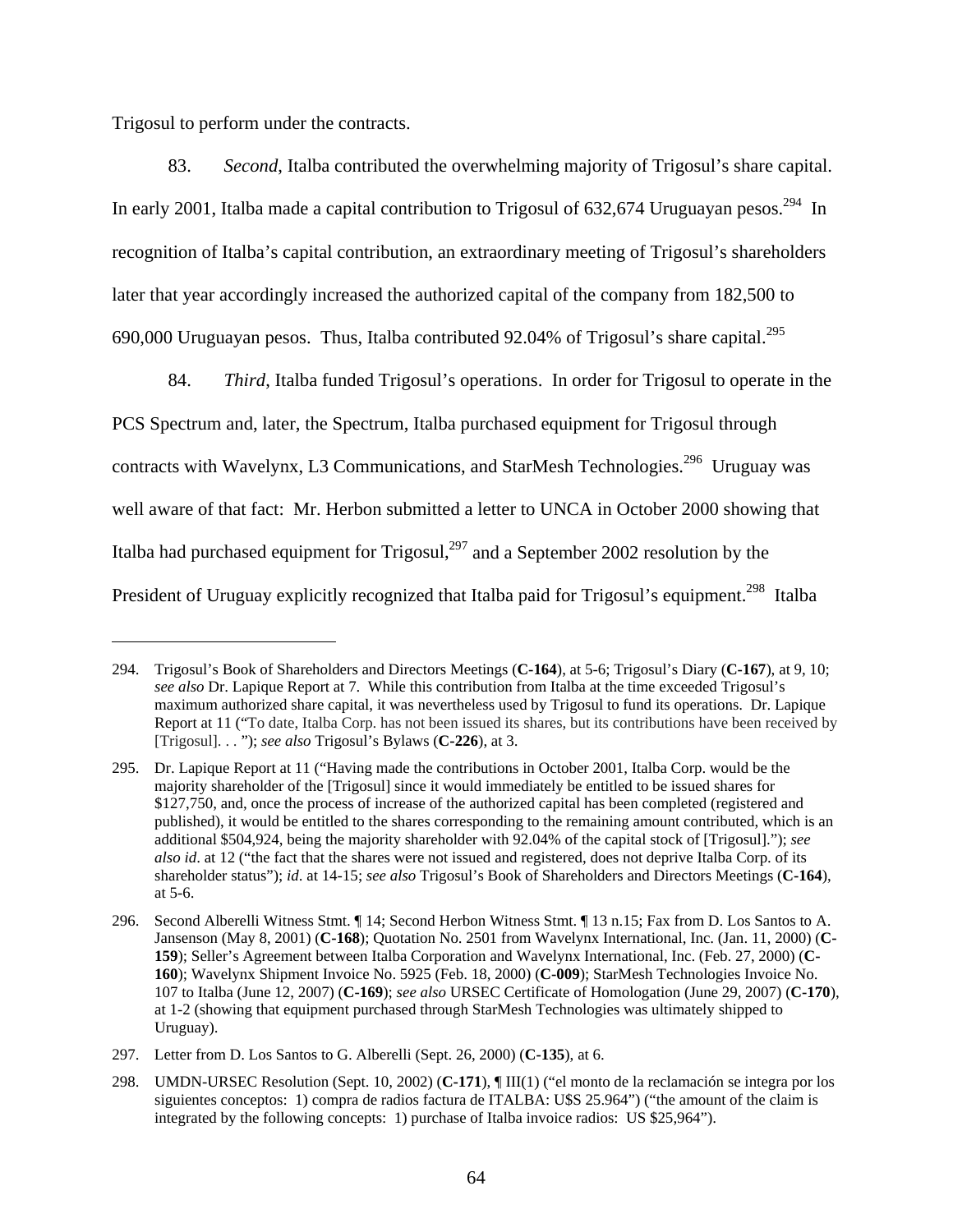also regularly wrote checks to cover payments for URSEC fees and other Trigosul expenses.<sup>299</sup> These checks would typically be cashed by either Dr. Alberelli or Mr. Herbon and used to cover operational expenses.300 In addition, in April 2004, Italba provided \$25,000 to Mr. Herbon for the purchase of Uruguayan bonds, which, in accordance with Italba's instructions, Mr. Herbon held for two years, sold, and then used to pay Trigosul's expenses over a period of months.<sup>301</sup> Thus, Italba provided the funds that allowed Trigosul to operate.

85. *Fourth*, reflecting its understanding that it was the sole owner of Trigosul, Italba routinely represented to third parties that it owned Trigosul, including in an advocacy questionnaire and anti-bribery agreement submitted to the U.S. Embassy in Uruguay,<sup>302</sup> a July 2001 letter to the Secretary of the Presidency of Uruguay,<sup>303</sup> in its business transaction with L3 Communications,  $304$  in presentations to potential investors,  $305$  and in joint venture negotiations

<sup>299.</sup> Second Alberelli Witness Stmt. ¶ 15; Second Herbon Witness Stmt. ¶ 13; Trigosul's Detalle de Operaciones (Dec. 1, 2001 - Nov 30, 2006) (**C-175**), at 8-9, 11-12, 14-15; Trigosul's Diario de Imputaciones Contables (Dec. 1, 2007 - Nov. 30, 2015) (**C-176**), at 1-2, 4-5, 8, 12-14, 20, 25, 27-29. For example, in June 2005, Italba wrote a check to "Cash" in the amount of \$1,250 with the memo line: "pagar URSEC" ["to pay URSEC"]. Check from Italba Corp. to Cash (June 7, 2005) (**C-173**). Another check from Italba in May 2006 for \$2,500 referenced, in the memo line: "URSEC Uruguay." Check from Italba Corp. to G. Alberelli (May 13, 2006) (**C-174**).

<sup>300.</sup> Second Alberelli Witness Stmt. ¶ 15; Second Herbon Witness Stmt. ¶ 13; Trigosul's Detalle de Operaciones (Dec. 1, 2001 - Nov 30, 2006) (**C-175**), at 8-9, 11-12, 14-15; Trigosul's Diario de Imputaciones Contables (Dec. 1, 2007 - Nov. 30, 2015) (**C-176**), at 1-2, 4-5, 8, 12-14, 20, 25, 27-29.

<sup>301.</sup> Second Alberelli Witness Stmt. ¶ 19; Second Herbon Witness Stmt. ¶ 15; Check from Italba to Indumex SA (Apr. 27, 2004) (**C-177**); Check from Indumex S.A. to G. Rivero (Apr. 27, 2004) (**C-178**); Receipt for Purchase of Bonds by L. Herbon (Apr. 29, 2004) (**C-179**); Receipts for Sale of Bonds by L. Herbon (Aug. 18 - Nov. 30, 2006) **(C-180)**; Trigosul's Detalle de Operaciones (Dec. 1, 2001 - Nov. 30, 2006) (**C-175**), at 12.

<sup>302.</sup> Advocacy Questionnaire Submitted By Trigosul to the U.S. Embassy in Uruguay (June 11, 2001) (**C-102**) (listing Trigosul as 100% owned by Italba); Agreement Concerning Bribery and Corporate Policy Prohibiting Bribery (**C-181**) (noting that Italba Corp. is requesting advocacy assistance for its telecommunications project in Uruguay, Trigosul).

<sup>303.</sup> Letter from A. Jansenson to R. Lago (July 9, 2001) (**C-182**) (stating that Italba is the majority shareholder in Trigosul and Villaclara S.A.).

<sup>304.</sup> Letter from D. Los Santos to G. Alberelli (Sept. 26, 2000) (**C-135**), at 6 (indicating L3's understanding that Italba, through Trigosul, had acquired rights to the Spectrum); Fax from A. Jansenson to D. Los Santos (May 2, 2001) (**C-227**) (identifying Trigosul as a subsidiary of Italba and proposing a deal that would involve putting Trigosul's license and stock in escrow); Fax from D. Los Santos to A. Jansenson (May 8, 2001) (**C-168**) (attaching draft agreement between L-3 Communications and "Italba Communication Group and its subsidiary Trigosul S.A. of Uruguay").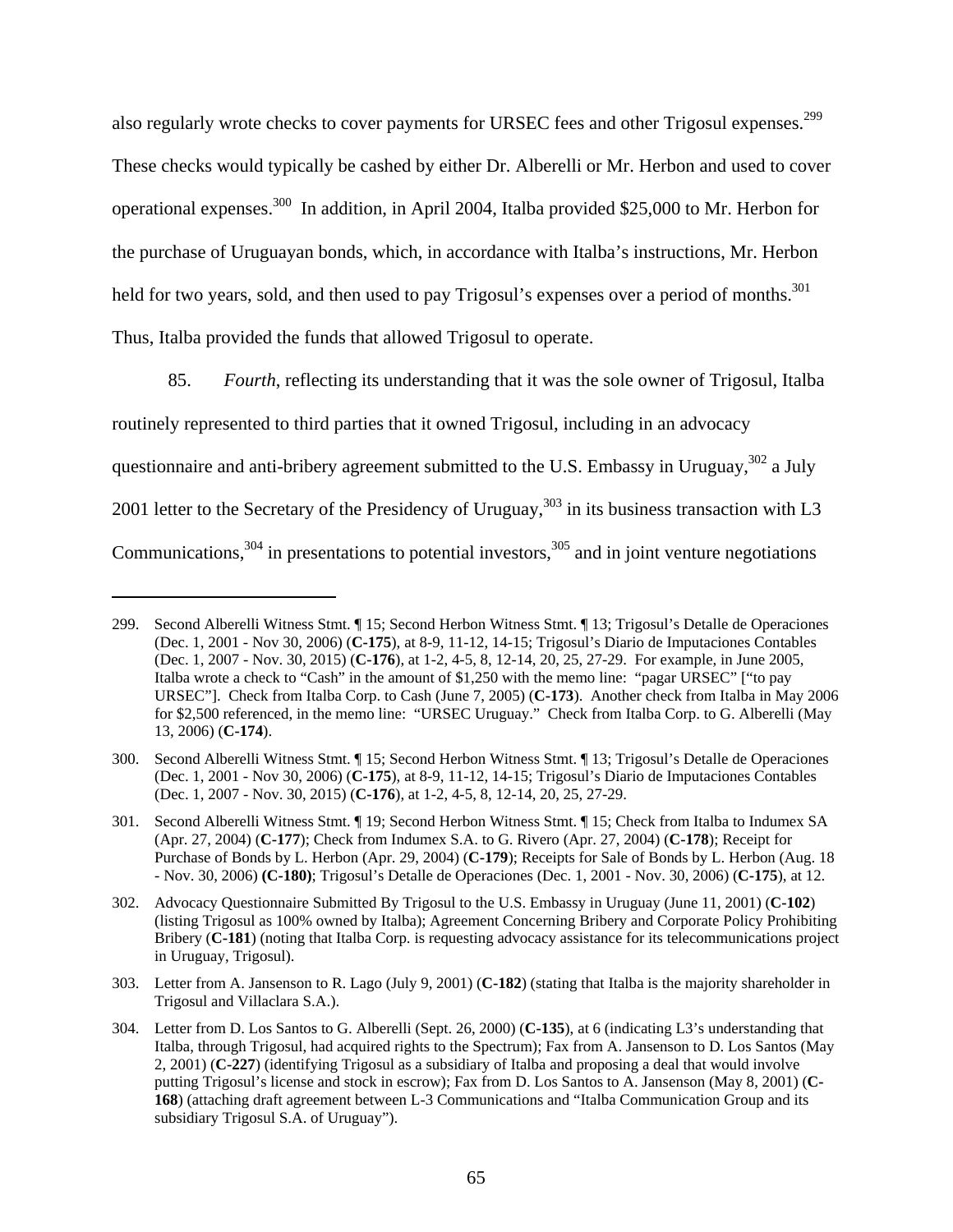and agreements with EPIC and Phinder.<sup>306</sup> Nearly all of these communications predated by several years the Treaty's signature and entry into force, such that there would have been no incentive for Italba to represent falsely that it was the owner of Trigosul. The representation that Italba owned Trigosul merely reflected "economic reality:" as demonstrated above, Italba in every aspect acted as the owner of Trigosul.

86. Uruguay's arguments to the contrary are unavailing. While Uruguay contends that it had no notice of Italba's ownership of Trigosul, Uruguay in fact received notice in July 2001—in a letter from Luis Herbon to the Secretary of the Presidency—that Italba owned Trigosul.<sup>307</sup> Thus, Uruguay was aware of that fact no later than July 2001 and never took any action or suggested that there was anything improper about Italba's ownership of Trigosul until it sought to avoid jurisdiction in this arbitration.<sup>308</sup>

87. Uruguay next points to a November 1999 letter from Luis Herbon to the National Telecommunications Directorate, in which Mr. Herbon stated that Trigosul's stock certificates were in the name of Gustavo Alberelli (95%) and Carmela Caravetta  $(5\%)$ .<sup>309</sup> Regardless of what Mr. Herbon's understanding may have been at the time, $310$  it was not correct by the time of

<sup>305.</sup> Italba Communications Presentation, *Wireless Local Loop in Uruguay* (May 14, 2001) (**C-228**), at 3 (Italba is a "[l]icense holder in the 3.5MHz frequency in Uruguay (through Trigosul SA Telecom)").

<sup>306.</sup> Letter from S. Rossi to A. Jansenson & G. Alberelli (Feb. 3, 2002) (**C-014**); Co-Investment Agreement Among Eastern Pacific Trust and Italba Corporation (June 14, 2002) (**C-015**); Letter from A. Cherp to A. Jansenson, G. Alberelli & L. Herbon (Jan. 8, 2003) (**C-016**); Joint Venture Terms Sheet Between Phinder Technologies Inc. and Italba Corporation (Feb. 2007) (**C-030**).

<sup>307.</sup> Letter from A. Jansenson to R Lago (July 9, 2001) (**C-182**).

<sup>308.</sup> Contrary to Uruguay's argument in its Counter-Memorial, Trigosul had no legal obligation to register as a foreign-owned subsidiary with the Director of Public Registries or to provide such information in its tax filings or commercial meeting minutes. Dr. Lapique Report at 21-22.

<sup>309.</sup> Counter-Memorial ¶ 56; Letter from L. Herbon (Trigosul) to UNCA (Nov. 4, 1999) (**R-19**).

<sup>310.</sup> While a notary public certified in November 1999 that Dr. Alberelli and his mother respectively owned 95% and 5% of Trigosul's shares, that certification was incorrect. Dr. Lapique reviewed Trigosul's corporate records and determined that Trigosul's share certificates Nos. 7-20 were not validly issued because there was no board or shareholder resolution increasing Trigosul's authorized capital and no capital or other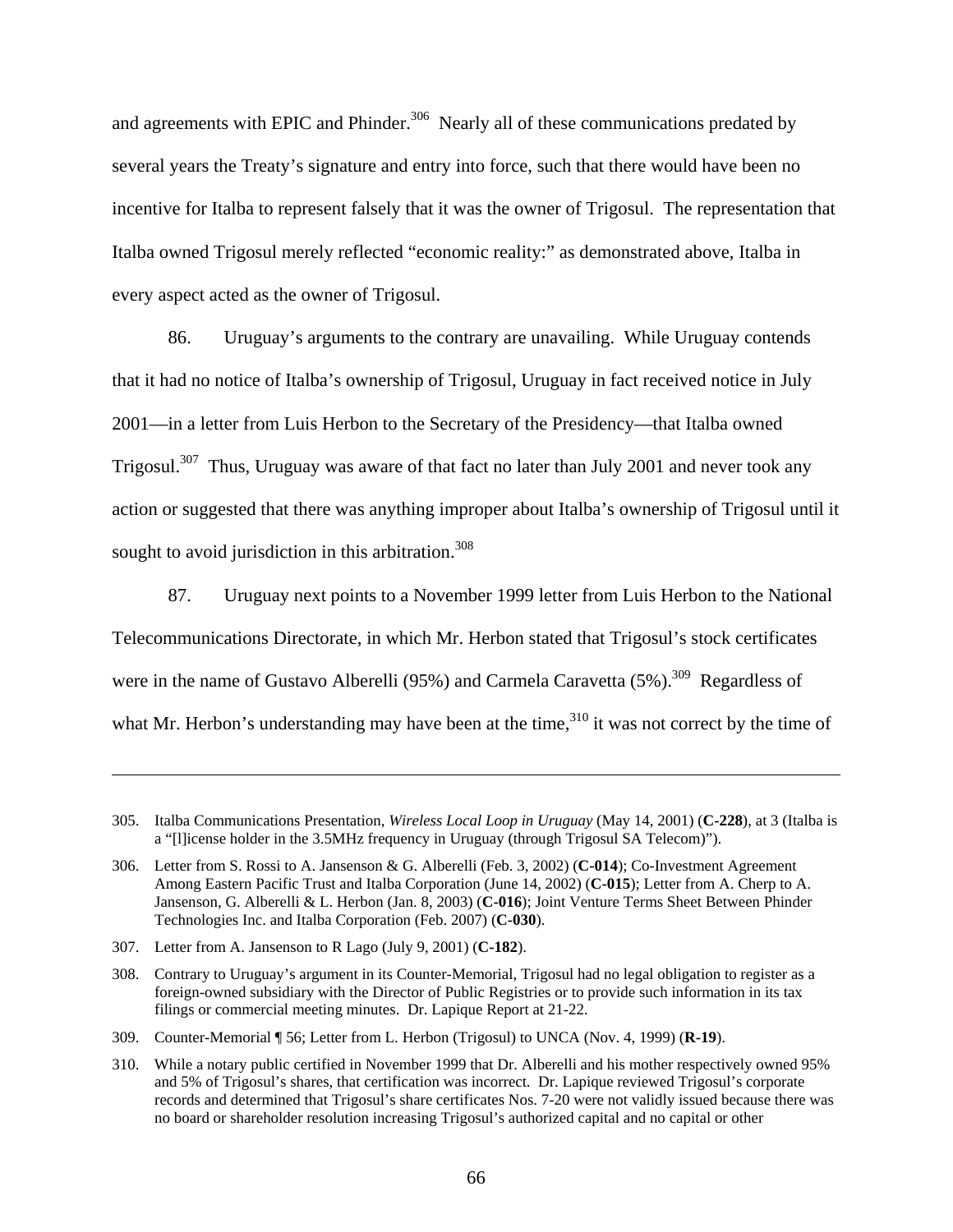Uruguay's breaches of the Treaty. As discussed above, Ms. Caravetta formally transferred her shares to her son in May 2002, and Dr. Alberelli formally transferred all of his interest in Trigosul to Italba in August 2002.<sup>311</sup> Moreover, as demonstrated above, Italba's ownership of Trigosul as a matter of economic reality under Uruguayan law predates even these transfers.

88. Finally, Uruguay argues that, under Article 15 of Decree No. 115/003, Trigosul should have but failed to obtain URSEC's authorization "with regard to any shareholding change in a corporate license holder."<sup>312</sup> That argument fails because Decree No. 115/003 was not enacted until March 25, 2003, several months *after* Dr. Alberelli formally transferred his shares to Italba in August  $2002.^{313}$ 

89. In addition, even if the Tribunal were to reject both Uruguayan choice of law principles and Uruguayan law's "economic reality" doctrine, in favor of a formalistic approach to ownership, Italba would still own 93.36% of Trigosul's shares because: (*a*) it contributed 92.04% of Trigosul's share capital, and (*b*) at the very least, one of Trigosul's shares (amounting to an additional 1.33% of the company) was transferred to Italba via an endorsement on the back of the share certificate.<sup>314</sup>

90. As set forth in the expert report of Dr. Lapique, under Uruguayan law, a party's contribution to a corporation's capital structure is sufficient to confer shareholder status on that

1

contributions were made to justify the issuance of those shares. Dr. Lapique Report at 5-6. Accordingly, only six shares in Trigosul were validly issued, three of which were in Dr. Alberelli's name, and three of which were in Ms. Caravetta's name. *Id*.

<sup>311.</sup> *See supra* Section II.C.1.

<sup>312.</sup> Counter-Memorial ¶ 57; Decree No. 115/003 (Mar. 25, 2003) (**C-017**), Art. 15.

<sup>313.</sup> Dr. Lapique Report at 19-20 (administrative authorizations prior to any formal transfer of shares were not required by the laws and regulations predating the Decree No. 115/003); *see also* Civil Code of Uruguay (**C-216**), Art. 7 (laws in Uruguay do not have retroactive effect). In any event, even if Trigosul had an obligation under Decree No. 115/003, the effect of its failure to obtain URSEC's authorization prior to any formal transfer of ownership would be sanctions (such as warnings or fines)—not invalidating the transfer of ownership. Dr. Lapique Report at 20.

<sup>314.</sup> *Id*. at 22.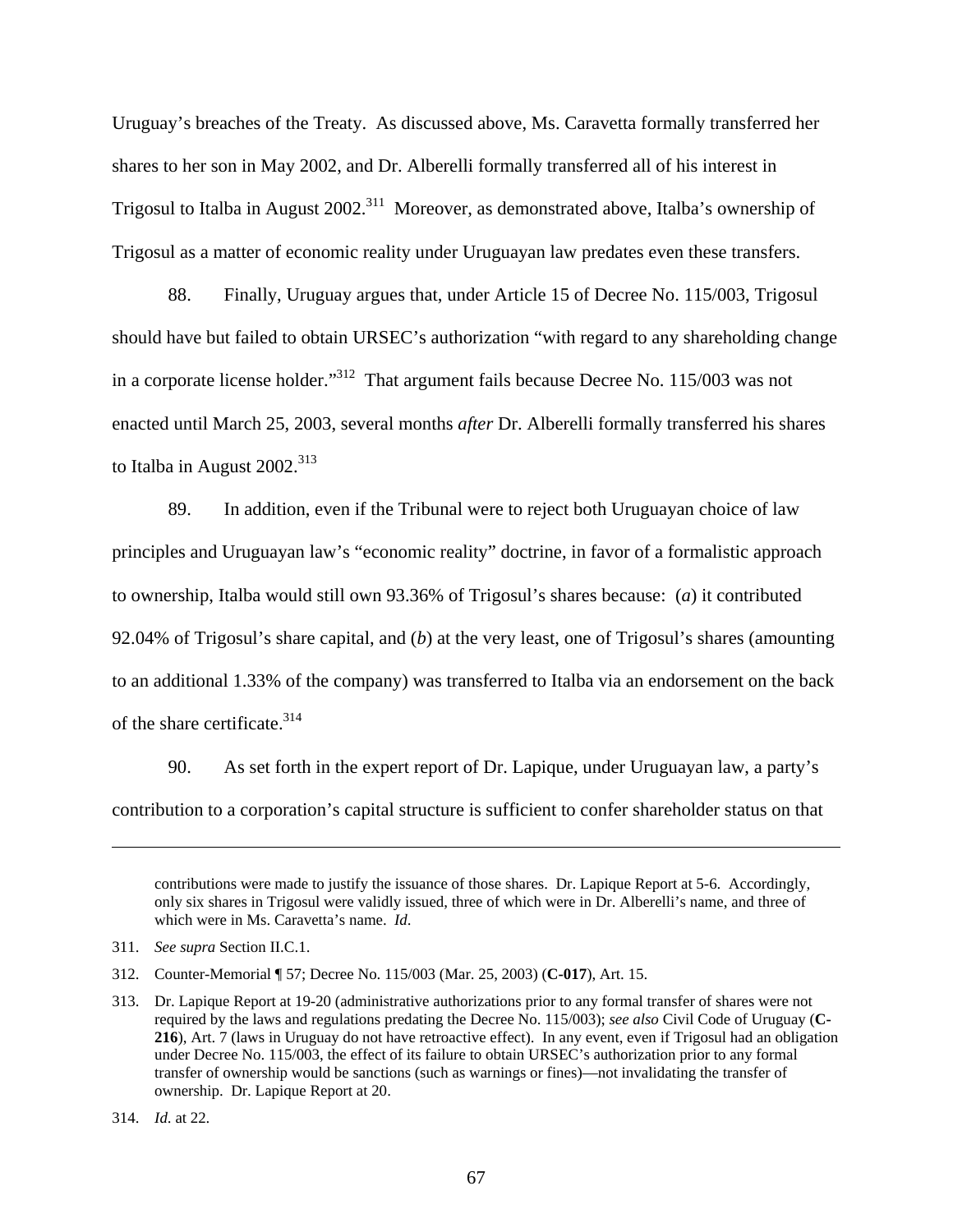party, regardless of formal legal title to shares.<sup>315</sup> On October 31, 2001, Trigosul held an extraordinary shareholders meeting that increased the company's authorized capital from 182,500 to 690,000 Uruguayan pesos and recognized a contribution of 632,674 Uruguayan pesos from Italba to Trigosul's share capital.<sup>316</sup> The amount of that contribution was equal to 92.04% of Trigosul's share capital, which obligated Trigosul to issue additional shares to Italba equal to 92.04% ownership of the company.317 The fact that Trigosul did not formally complete the increase in the authorized capital by recording it with the National Registry of Commerce and failed to issue new shares reflecting Italba's capital contribution does not deprive Italba of its 92.04% ownership of Trigosul.<sup>318</sup> In fact, as a matter of law, Italba has the right to demand that Trigosul issue the shares corresponding to its capital contribution.<sup>319</sup>

91. Italba would also have obtained an additional 1.33% holding in Trigosul when, in August 2002, Dr. Alberelli endorsed the back of a bundle of Trigosul's share certificates with a notation of their transfer to Italba.<sup>320</sup> While Italba takes the position that, under Florida law, this

<sup>315.</sup> *Id.* at 12 (citing Nuri Rodríguez Olivera, *Las acciones al portador y nominativas como títulos valores no causado*, LJU T. 124). Argentinian case law and scholars also support the principle that a person may be a shareholder of a corporation without possession or legal title to shares. *Id.* at 12-13 (citing Nissen, *Ley de Sociedades Comerciales*, T. III, at 214-16; Garcia Cuerva, *El contrato de suscripción de acciones*, at 184; Gagliardo, *Responsabilidad de los directores de sociedades anónimas*, Tomo 1 at 306-07 (Quinta Ed. Ampliada y actualizada)).

<sup>316.</sup> *Id.* at 9; Trigosul's Book of Shareholders and Directors Meetings (**C-164**), at 5-6; Second Alberelli Witness Stmt. ¶ 16; Second Herbon Witness Stmt. ¶ 13.

<sup>317.</sup> Dr. Lapique Report at 11-15.

<sup>318.</sup> *Id*. at 13-15, 22 (concluding that, regardless of corporate formalities, Italba owns 92.04% of shares in Trigosul because of its capital contribution to Trigosul).

<sup>319.</sup> *Id*. at 11 ("To date, Italba Corp. has not been issued its shares, but its contributions have been received by [Trigosul] and have been correctly recorded in [Trigosul's] equity. Italba has the right to demand the issuance of the shares, and Trigosul has the obligation to issue the same.") ("A la fecha no se le han emitido a Italba Corp. sus acciones, pero sus aportes han sido recibos por la Sociedad, y han sido correctamente registrados en el patrimonio social. Italba tiene derecho a exigir la emisión de las acciones y Trigosul tiene la obligación de emitir las mismas.").

<sup>320.</sup> Dr. Lapique Report at 15-17; Trigosul's Share Certificates (**C-161**), at 8. *Id.* at. 4 (**C-161**) ("On the date of August 15, 2002, this is transferred to Italba Corp. (Miami FL 33183, 8540 SW 132 Court.)"); Second Alberelli Witness Stmt. ¶¶ 17-18.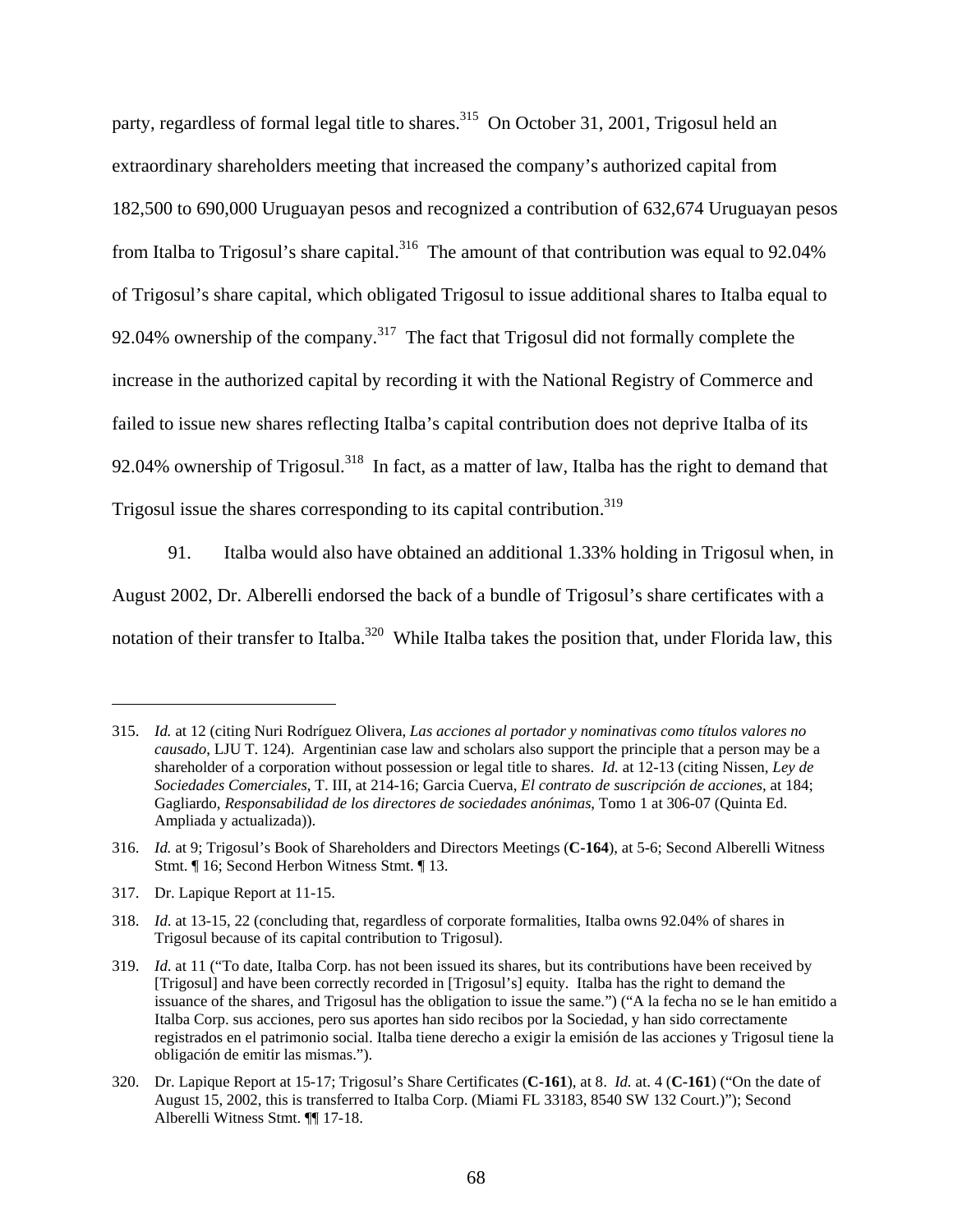endorsement and subsequent delivery to Italba transferred all of Trigosul's shares,<sup>321</sup> under Uruguayan domestic corporate law, at the very least the share certificate bearing the endorsement was validly transferred to Italba.<sup>322</sup>

92. Accordingly, even under a strict formalistic approach, Italba owns 93.36% of Trigosul.323

### *(c) In Any Case, Italba Controls Trigosul.*

93. As demonstrated above, Italba owns Trigosul under both Florida law and

Uruguayan law, which satisfies Article 24 of the Treaty. But even if the Tribunal were to find

that Italba did not own Trigosul, jurisdiction over Italba's claims would still be proper because

Italba also "controls" Trigosul within the meaning of Article 24.324

94. The concept of "control" of an enterprise for jurisdictional purposes is a "flexible and broad" inquiry that depends upon the facts of a particular case.<sup>325</sup> The prevailing view among ICSID tribunals is that the "control" test is intended to expand rather than restrict

 $\overline{a}$ 

323. Dr. Lapique Report at 10, 22.

324. Treaty (**C-001**), Art. 24 (a claimant may submit claims to arbitration "on behalf of an enterprise of the respondent . . . that the claimant *owns or controls directly or indirectly*") (emphasis added).

<sup>321.</sup> *See supra* Section II.C.1; III.A.1(a).

<sup>322.</sup> Dr. Lapique Report at 15-16; *see also* Trigosul's Share Certificates (**C-161**); Trigosul's Stock Ledger Book (**C-163**). Although the transfer of Trigosul's shares to Italba pursuant to the August 15, 2002 endorsement was not recorded in Trigosul's books and records, that does not affect the validity of the transfer as between Dr. Alberelli and Italba. Dr. Lapique Report at 15-16 (citing decision of the *Juzgado Letrado de Primera Instancia en los Civil de 9no turno* (the registration requirement of the share transfer into the company's books and records serves to put third parties on notice of the transfer and does not affect the validity of the transfer itself)).

<sup>325.</sup> *Autopista Concesionada de Venezuela, C.A. v. Bolivarian Republic of Venezuela*, ICSID Case No. ARB/00/5, Decision on Jurisdiction (Sept. 27, 2001) (**CL-103**), ¶ 113 ("The concept of foreign control being flexible and broad, different criteria may be taken into consideration, such as shareholding, voting rights, etc."); *see also, e.g.*, *Aguas del Tunari, S.A., v. Republic of Bolivia*, ICSID Case No. ARB/02/3, Decision on Respondent's Objections to Jurisdiction (Oct. 21, 2005) (**CL-104**), ¶ 280 (noting that "foreign control" is a "flexible" concept); *Tokios Tokelés v. Ukraine*, ICSID Case No. ARB/02/18, Decision on Jurisdiction (Apr. 29, 2004) (**CL-105**), ¶ 68 (citing view of ICSID scholars that tribunals may be "'extremely flexible' in using various methods to determine the nationality of juridical entities" and that "every effort should be made to give the Centre jurisdiction by the application of the flexible approach").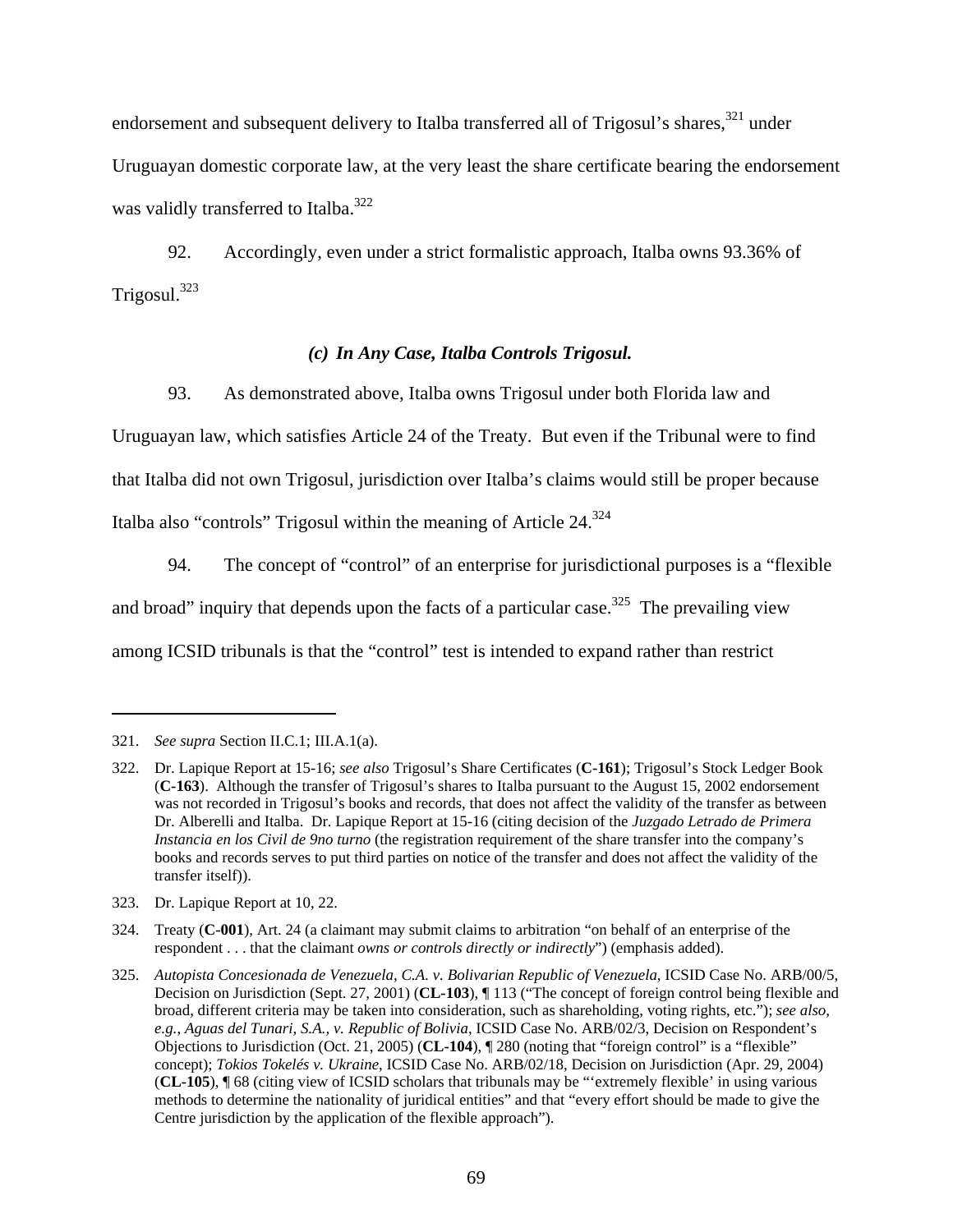jurisdiction.326 In considering this question, tribunals have looked at a variety of factors, including share ownership, decision-making procedures, the exercise of management, and other "economic criteria."<sup>327</sup>

95. Investment tribunals have consistently held that the power to direct critical decisions on important corporate matters is sufficient to establish control.<sup>328</sup> That is true even where the party who controlled the claimant does not formally own it. For example, in *Perenco v. Ecuador*, the tribunal found that the claimants' control of the relevant entity was sufficient for jurisdiction, even though the claimants did not hold formal legal title in that entity.<sup>329</sup> In that case, the tribunal rejected Ecuador's argument that the claimants did not control the company because they were not formally registered as shareholders, noting that a formalistic approach was inappropriate under the circumstances.<sup>330</sup> Even though the transfer of shares in the company to

<sup>326.</sup> *See, e.g*., *Tokios Tokelés v. Ukraine*, Decision on Jurisdiction (**CL-105**), ¶ 68 ("[E]very effort should be made to give the Centre jurisdiction by the application of the flexible approach") (citing C.F. Amerasinghe, *The Jurisdiction of the International Centre for the Settlement of Investment Disputes*, 19 Indian J. Int'l Law (Apr.-June 1979) 166, 214); *Wena Hotels Ltd. v. Arab Republic of Egypt*, ICSID Case No. ARB/98/4, Proceeding on Jurisdiction (May 25, 1999) (**CL-106**), at 888 ("Article 25(2)(b) of the ICSID Convention . . . [is] meant to expand ICSID jurisdiction.").

<sup>327.</sup> *Autopista v. Venezuela*, Decision on Jurisdiction (**CL-103**), ¶¶ 113, 119; *see also* Christoph H. Schreuer, *The ICSID Convention: A Commentary* (2d ed. 2009) (**CL-107**), at 327, ¶¶ 864-65 ("the existence of foreign control is a complex question requiring the examination of several factors such as equity participation, voting rights and management. . . . There is no simple mathematical formula based on shareholding or votes alone."). For example, in *Liberian E. Timber Corp. (LETCO) v. Republic of Liberia*, the tribunal found that French nationals had effective control over a subsidiary enterprise because, *inter alia*, they dominated the decision-making structure of the subsidiary. ICSID Case No. ARB/83/2, Decision on Jurisdiction (Oct. 24, 1984) (**CL-108**), at 351. Similarly, in *Aguas del Tunari v. Bolivia*, the tribunal noted that the ordinary meaning of "control" can "encompass both actual exercise of powers or direction and the rights arising from the ownership of shares." Decision on Respondent's Objections to Jurisdiction (**CL-104**), ¶ 227.

<sup>328.</sup> *See, e.g.*, *Int'l Thunderbird Gaming Corp. v. The United Mexican States*, Award (Jan. 26, 2006) (**CL-109**), ¶¶ 107-09 (company's involvement in business activities and decision-making for subsidiary, together with injection of know-how and capital, sufficient to demonstrate control); *Plama Consortium Ltd. v. Republic of Bulgaria*, ICSID Case No. ARB/03/24, Award (Aug. 27, 2008) (**CL-110**), ¶¶ 91, 94 (intimate knowledge of the structure and functioning of claimant and ability to direct affairs of claimant sufficient to demonstrate control).

<sup>329.</sup> *Perenco Ecuador Ltd. v. The Republic of Ecuador*, ICSID Case No. ARB/08/6, Decision on Remaining Issues of Jurisdiction and on Liability (Sept. 12, 2014) (**CL-111**).

<sup>330.</sup> *Id. ¶*¶ 522, 526.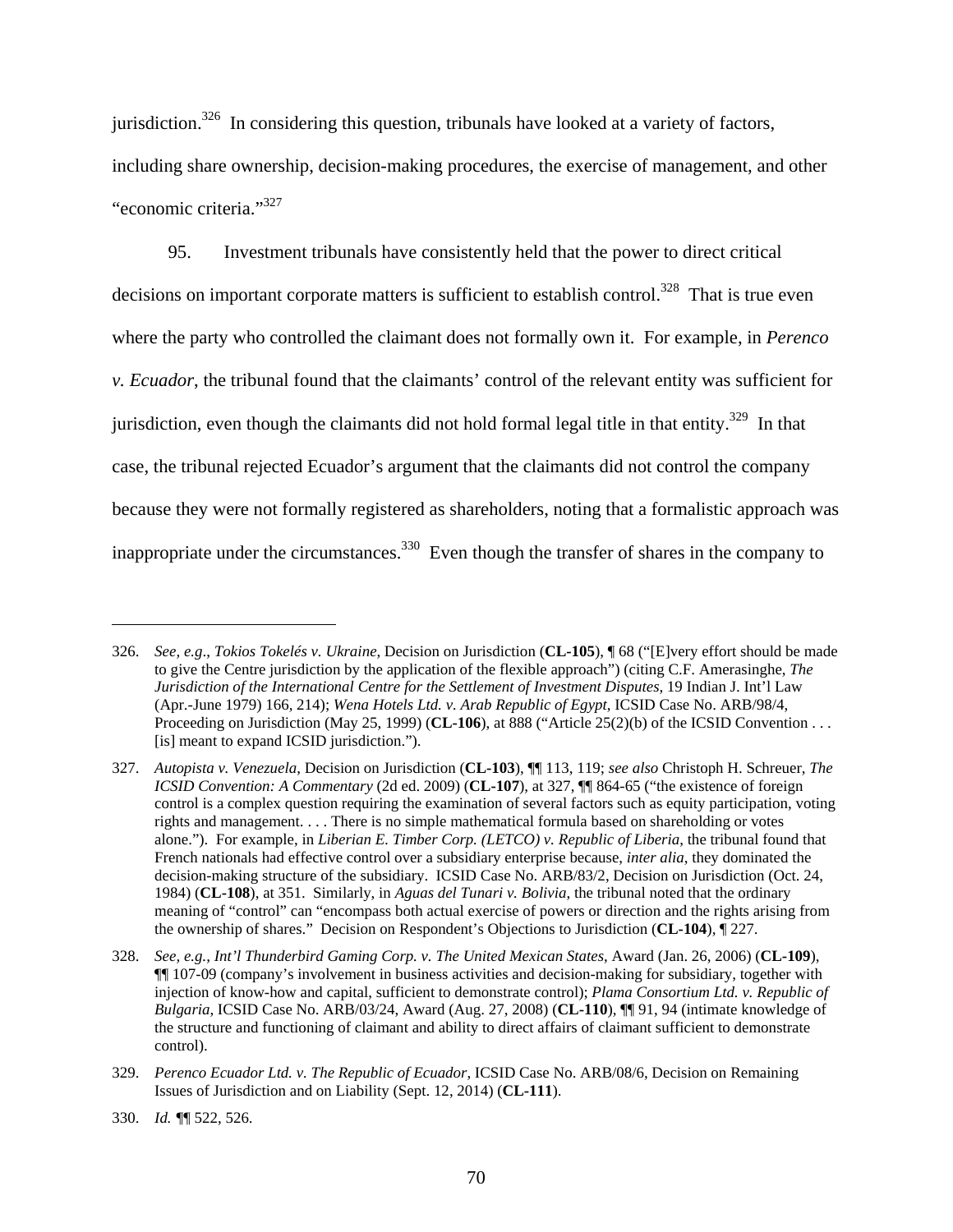the claimants was not formally registered, the tribunal found jurisdiction on the basis that, at all relevant times, the claimants exercised direction and control over the claimant.<sup>331</sup>

96. Here, there is no question that Italba controlled Trigosul. As demonstrated above, Italba directed all of the business decisions of Trigosul, entered into contracts on Trigosul's behalf, negotiated and entered into joint venture agreements that involved the use of Trigosul's license, and funded Trigosul's operations.<sup>332</sup> Under the language of the Treaty and international law, that is sufficient to establish jurisdiction over this arbitration. $333$ 

97. Finally, the Tribunal should not "pierce any corporate veil" to consider whether control over Trigosul was exercised by Dr. Alberelli in his individual capacity or in his capacity as the President of Italba. The case law does not support looking behind the corporate form of the claimant to its individual shareholders to determine which shareholders control the claimant indeed, the relevant question for jurisdictional purposes is not who controls the claimant, but whether the claimant controls the subsidiary. For example, in *Amco Asia Corporation et al. v. Republic of Indonesia*, the tribunal declined to consider the nationality of the alleged ultimate controller of the claimant because doing so would require tribunals to engage in the burdensome and improper exercise of examining control at "the second  $\dots$  third, fourth, or xth degree." $334$ Other tribunals have taken the same position and considered only the question of whether the claimant controlled the relevant company, rather than examining the nationality of companies or

1

<sup>331.</sup> *Id. ¶*¶ 514, 526-30.

<sup>332.</sup> *See supra* Section II.C.1.

<sup>333.</sup> Treaty (**C-001**), Art. 24; *see, e.g.*, *Aguas del Tunari v. Bolivia*, Decision on Respondent's Objections to Jurisdiction (**CL-104**), ¶¶ 321-23; *Int'l Thunderbird Gaming v. Mexico*, Award (**CL-109**), ¶¶ 107-09; *Plama v. Bulgaria*, Award (**CL-110**), ¶¶ 91, 94; *Perenco v. Ecuador*, Decision on Remaining Issues of Jurisdiction and on Liability (**CL-111**), ¶¶ 522, 526.

<sup>334.</sup> *Amco Asia Corp. v. Republic of Indonesia*, ICSID Case No. ARB/81/1, Decision on Jurisdiction (Sept. 25, 1983) (**CL-112**), at 396 (¶ 14).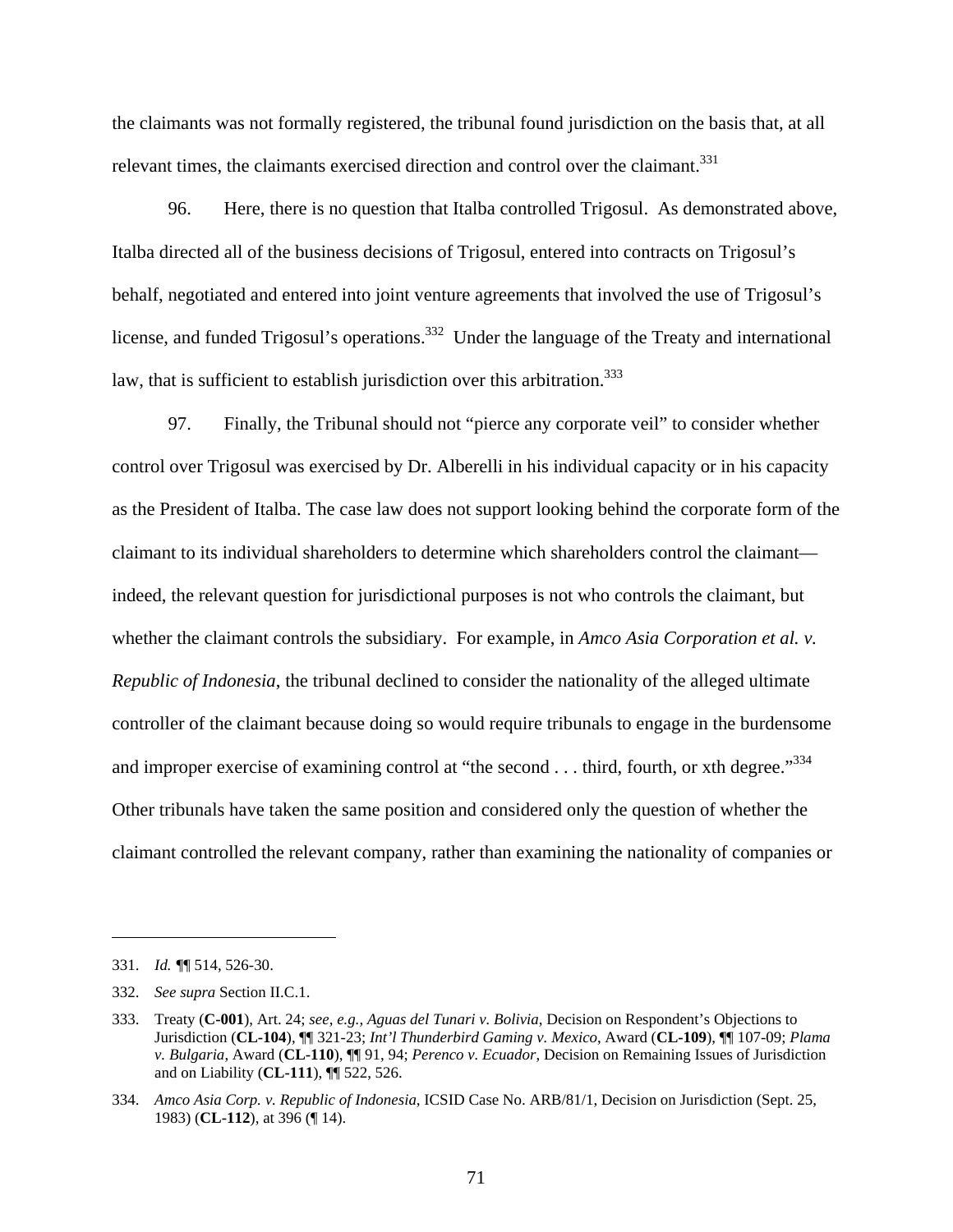individuals who allegedly controlled the claimant.<sup>335</sup>

98. In this case, Italba is the claimant, and it controls Trigosul. Accordingly, Italba is entitled to bring claims on behalf of Trigosul under Article 24 of the Treaty.

## **2) Italba's investment in license and rights to operate in the Spectrum is a covered investment under the Treaty.**

99. Italba's investment in Trigosul's authorization to provide telecommunications services and its allocation of frequencies is a protected investment under the Treaty.<sup>336</sup>

100. In its Counter-Memorial, Uruguay argues that Italba's claims should be dismissed on the theory that the allocation of frequencies held by Trigosul was "provisional and revocable" and thus did "not confer to the recipients any right recognized or protected by the laws of Uruguay."<sup>337</sup> Uruguay's jurisdictional objection is frivolous because it finds no basis in the Treaty, misapplies Uruguayan law, and cannot be reconciled with the action of Uruguay's highest administrative court recognizing and protecting Trigosul's rights.<sup>338</sup>

# *(a) The Treaty makes no exception for provisional or revocable rights.*

101. Uruguay's argument that Trigosul's rights do not qualify for protection under the Treaty because they are "provisional and revocable" finds no support in the Treaty.<sup>339</sup> The

 $\overline{a}$ 

337. Counter-Memorial ¶¶ 134-36.

<sup>335.</sup> *See, e.g.*, *Autopista v. Venezuela*, Decision on Jurisdiction (**CL-103**), ¶¶ 110, 117 (declining to look beyond the nationality of the claimant company to determine who controlled the relevant subsidiary); *Aguas del Tunari v. Bolivia*, Decision on Respondent's Objections to Jurisdiction (**CL-104**), ¶¶ 218, 220, 237, 323 (same); *Compagnie d'Exploration du Chemin de Fer Transgabonnais v. Republic of Gabon*, ICSID Case No. ARB/04/5, Decision on Jurisdiction (Dec. 19, 2005) (**CL-113**), ¶ 36 (holding that, once foreign control by nationals of other Contracting States was established, the examination of who ultimately controlled the foreign entity must stop, except where the ultimate controller would be a national of the host State).

<sup>336.</sup> Memorial ¶¶ 91-94.

<sup>338.</sup> Uruguay also ignores Italba's investments in equipment, leases, and other tangible property in Uruguay. Memorial ¶¶ 91-94.

<sup>339.</sup> Counter-Memorial ¶ 135; Cendoya Witness Stmt. ¶ 36.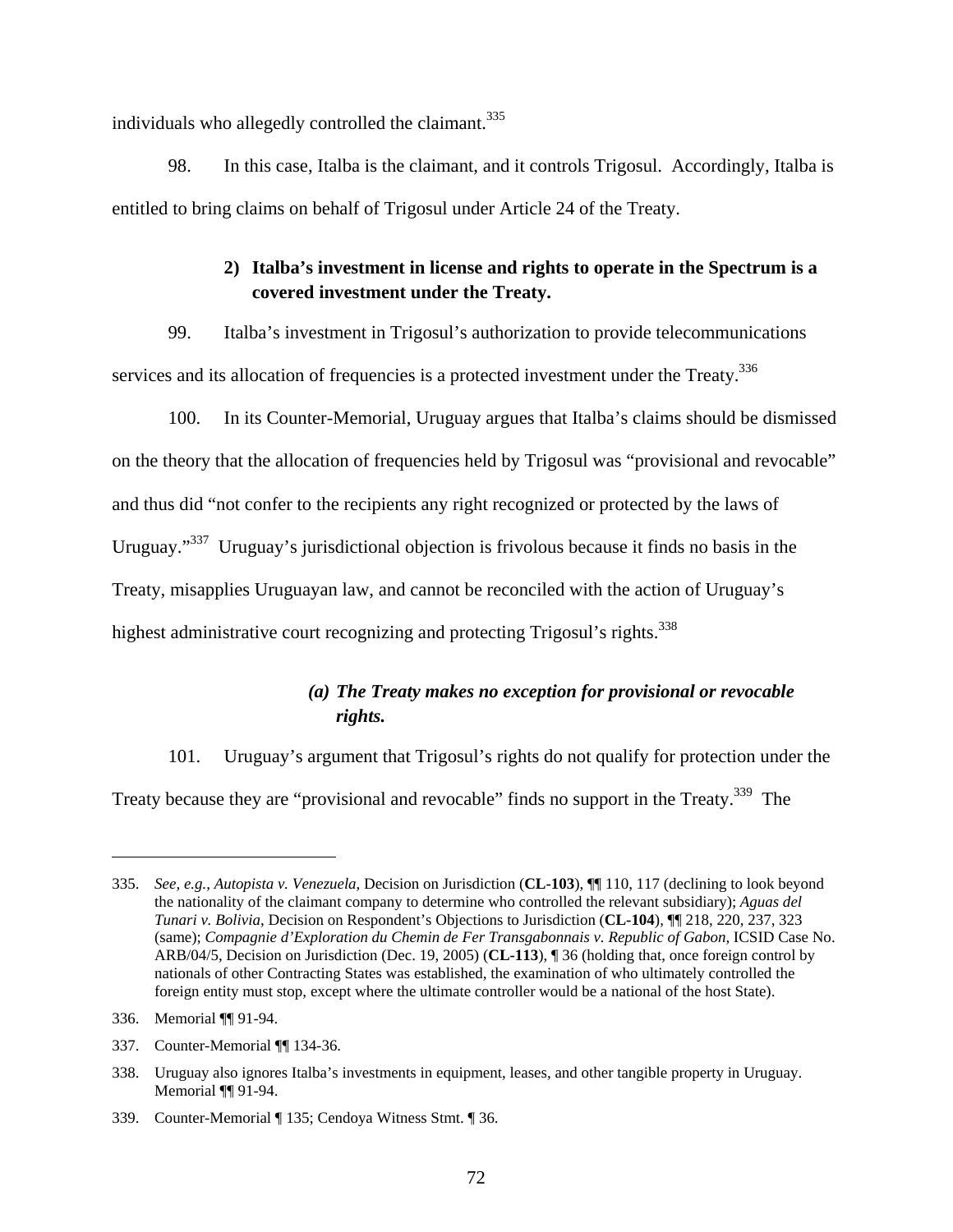Treaty defines investment to include "licenses, authorizations, permits, and similar rights conferred pursuant to domestic law."340 Trigosul's rights to operate in the Spectrum clearly meet this definition.

102. The Treaty makes no distinction, moreover, between provisional and perpetual licenses, or between revocable and non-revocable licenses. Nor does Uruguay identify a single investment arbitration award that supports this distinction. To the contrary, international investment jurisprudence is replete with decisions protecting investments in permits, licenses, authorizations, or concessions—in almost all cases revocable on one ground or another.<sup>341</sup> Indeed, under customary international law, all licenses—like all property rights—are revocable by the State provided that such revocation serves a public purpose, is not arbitrary or discriminatory, is accomplished in accordance with principles of due process, and is accompanied by prompt, adequate, and effective compensation.<sup>342</sup>

### *(b) Uruguayan law protected Italba's rights.*

103. Uruguay nevertheless purports to hinge its argument on a footnote to Article 1 of

<sup>340.</sup> Treaty (**C-001**), Art. 1.

<sup>341.</sup> *See, e.g.*, *Amco Asia Corporation et al. v. Republic of Indonesia,* ICSID Case No. ARB/81/1, Award in Resubmitted Case (May 31, 1990), published in 1 ICSID Reports 569 (Cambridge, 1993) (**CL-114**), ¶ 139 (holding that "although certain substantive grounds might have existed for the revocation of [an investment] license, the circumstances surrounding [the revocation] decision make it unlawful"); *Rumeli Telekom A.S. et al. v. Republic of Kazakhstan*, ICSID Case No. ARB/05/16, Award (July 29, 2008) (**CL-027**) (finding breach of fair and equitable treatment and expropriation in the case of an investment contract that was improperly revoked in violation of the claimants' rights of due process, even though revocation could have been justified on substantive grounds); *Khan Resources Inc. et al. v. The Government of Mongolia*, PCA Case No. 2011-09, Award on the Merits (Mar. 2, 2015) (**CL-008**), ¶ 319 (finding that the respondents breached their obligations under the ECT by invalidating and refusing to re-register mining and exploration licenses for alleged breaches of Mongolian law, where the respondents had failed to point to any such breaches); *Técnicas Medioambientales Tecmed S.A. v. United Mexican States*, ICSID Case No. ARB (AF)/00/2, Award (May 29, 2003) (**CL-009**), ¶¶ 128-32, 149 (rejecting Mexico's argument that it had refused to renew a landfill's operating license allegedly in the interest of protecting the environment and public health—reasons which may have justified Mexico's action—and holding that Mexico's decision was instead politically motivated and therefore breached Mexico's treaty obligations).

<sup>342.</sup> Rudolph Dolzer and Christoph Schreuer, *Principles of International Investment Law* (Oxford 2d ed., 2012) (**CL-115**), at 137.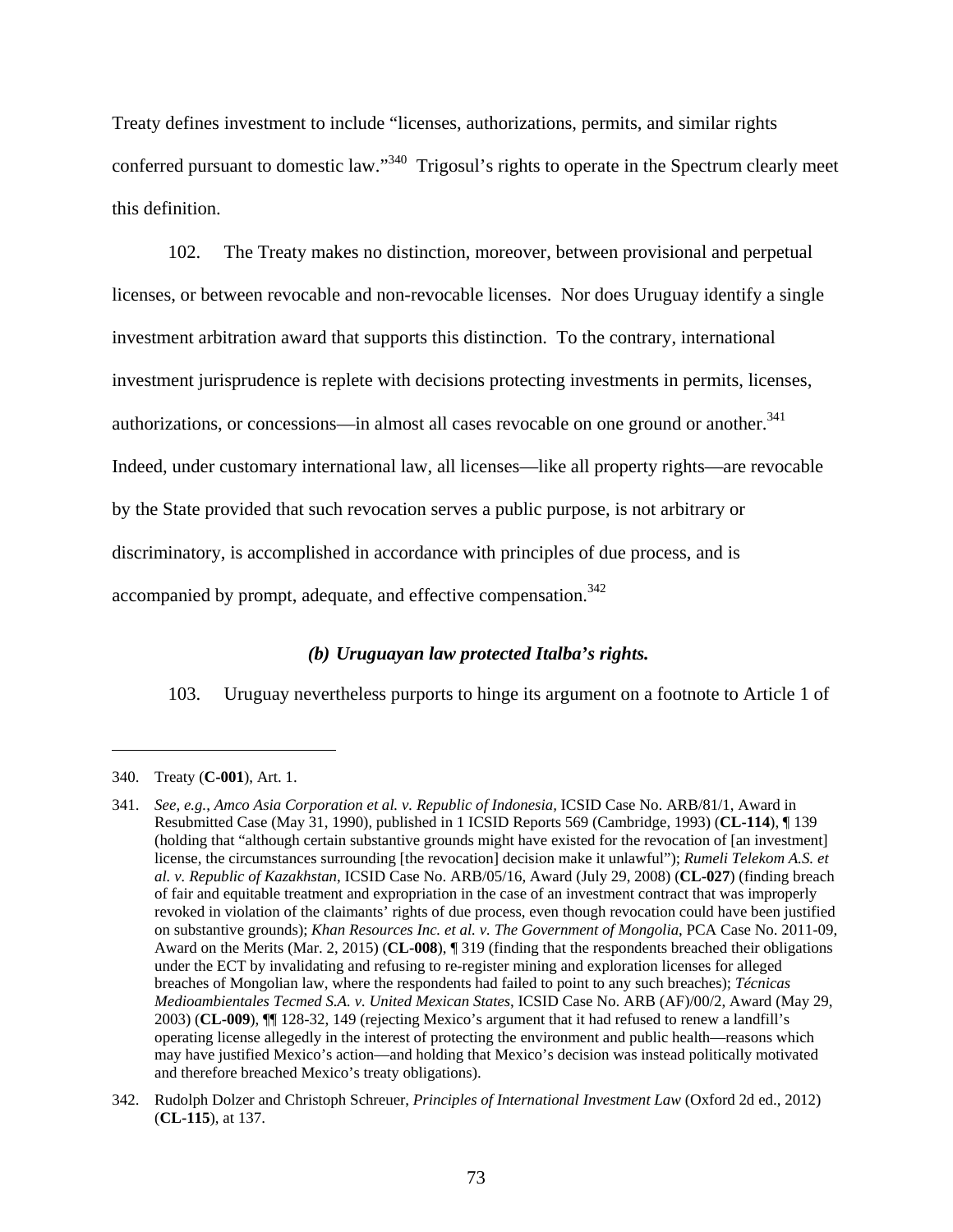the Treaty that excludes from the Treaty's definition of "investment" any licenses or authorizations "that do not create any rights protected under domestic law."<sup>343</sup> According to Uruguay, "neither the authorization nor the allocation of frequencies underlying" Trigosul's license "create any rights protected under [Uruguayan] law."<sup>344</sup> This is an extraordinary assertion that, if credited, would call into question the purpose of Uruguay's having a telecommunications licensing regime in the first place.

104. In reality, URSEC's allocation of frequencies and associated authorization to operate in the Spectrum conferred valuable rights defined and protected under Uruguayan law.345 In the case of an allocation of frequencies, moreover, the rights conferred are necessarily *exclusive*, preventing others from operating in the Spectrum within the same license area.<sup>346</sup>

105. The opinions of Professor Pereira and the witness statement of Dr. Nicolás Cendoya—both submitted by Uruguay—confirm that an authorization to provide services and an allocation of frequencies create rights recognized under Uruguayan law.<sup>347</sup> As Professor Durán

<sup>343.</sup> Counter-Memorial ¶ 125.

<sup>344.</sup> *Id. ¶* 127.

<sup>345.</sup> *See* Expert Opinion of Professor Santiago Pereira Campos (Jan. 20, 2017) (*Pereira Op.*) ¶ 87 ("[R]adio or Hertzian waves constitute a limited natural resource . . . **nobody has a pre-existing right to use these waves**. Their use is only possible through a concession. Whether it is called thus or an authorization, the decision approving the use of waves is nothing other than a concession for the use of a public asset." (citing Professor Durán Martínez; "*Radiocommunications. Authorization to exercise the activity*," in *Cases of Administrative Law*, Vol. III, Montevideo, 2003, p. 16. (**SPC014**)) (emphasis and ellipses in Pereira Op.)); Cendoya Witness Stmt. ¶ 17 ("In order to use the spectrum in Uruguay, a private party must receive an authorization or license to provide a particular service and an allocation of one or several blocks of frequencies which can be used to implement that authorization."); *see also* Internal Memorandum from the Legal Department of the Direccion Nacional de Comunicaciones (Feb. 6, 2001) (**C-172**), at 4 ("notwithstanding the fact that all allocations of frequencies are in all cases precarious and revocable at any time, they logically remain revocable for cause") ("No obstante corresponde precisar que todas las asignaciones de frecuencias, revisten en todos los casos el caracter de precarias y revocables en cualquier momento, logicamente por motivos fundados"). .

<sup>346.</sup> *See* National Communications Directorate, Resolution No. 227/97 (Aug. 4, 1997) (**R-12**), at 2 ("The National Communications Director Hereby Decides . . . To allocate to Gustavo ALBERELLI, the terrestrial fixed service radio channels listed below on an exclusive, national and secondary basis.").

<sup>347.</sup> Pereira Op. ¶ 26(e) ("The authorization to provide services, granted to Trigosul . . . is what is called a 'conditional or imperfect right.'"), ¶ 84 ("[T]he position of Trigosul upon receiving the authorization, was that of a conditional or imperfect right."); Cendoya Witness Stmt. ¶ 17 ("In order to use the spectrum in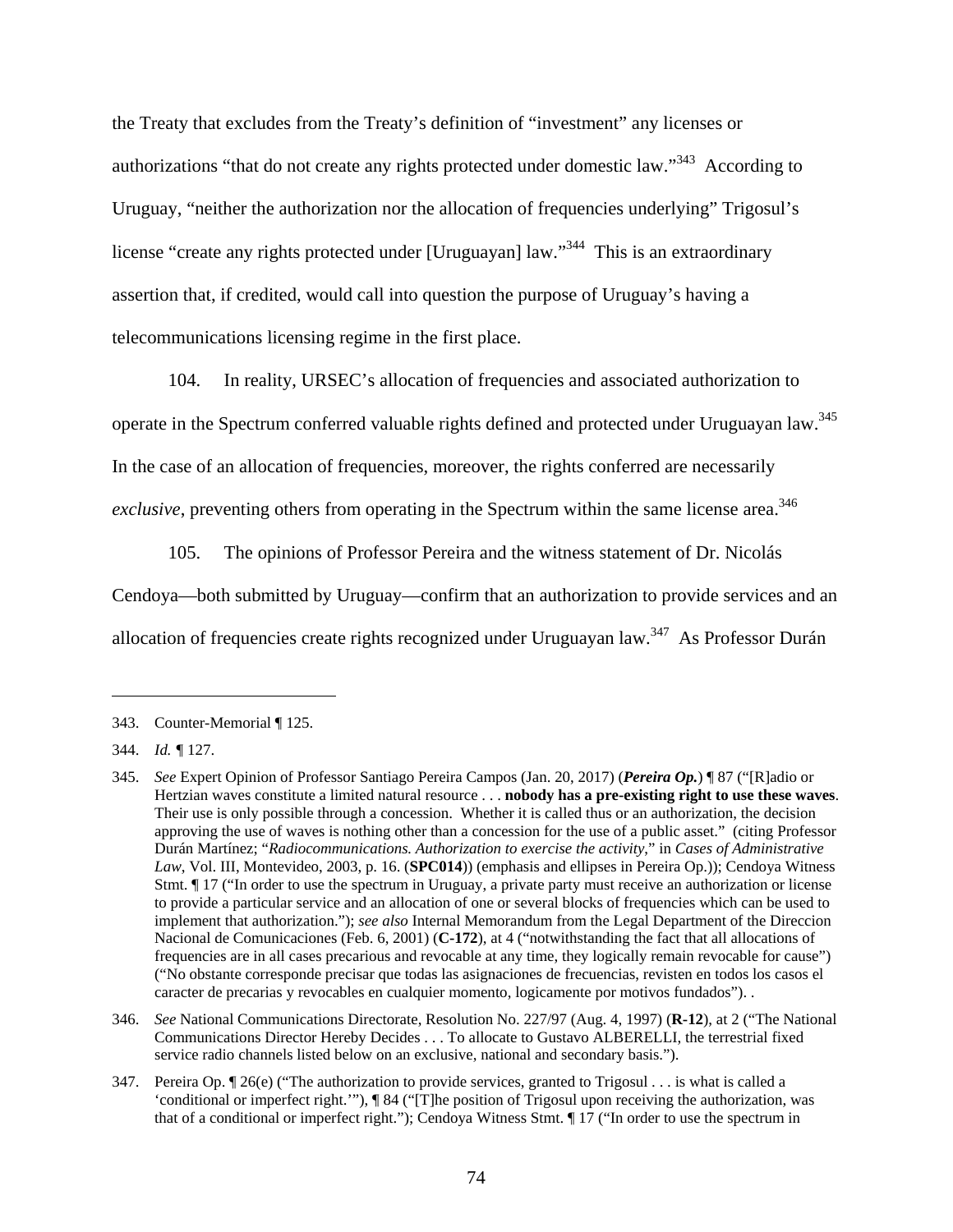has observed, private parties "acquire the right to provide the service subject of the permit insofar as the latter is not revoked for reasons of public interest."<sup>348</sup>

106. That "public interest" standard for revocation undermines Uruguay's assertion that its telecommunications licensing regime does not actually create legally protected rights. Even assuming that authorizations to provide services or allocations of frequencies are revocable "at any time," it does not follow that they are revocable "for any reason."349 To the contrary, Uruguayan law governs the circumstances under which URSEC, Uruguay's telecommunications regulator, may revoke these licenses. Revocations may not be arbitrary.<sup>350</sup> Instead, as Uruguay's witnesses Dr. Cendoya and Professor Pereira both concede, such revocations may be ordered only "for reasons of public interest."<sup>351</sup>

107. Additional legal norms constrain URSEC's action "for reasons of public interest."

Uruguay, a private party must receive an authorization or license to provide a particular service and an allocation of one or several blocks of frequencies which can be used to implement that authorization."), ¶ 19 ("It is important to emphasize that there is no natural right to use certain frequencies.").

<sup>348.</sup> Augusto Durán, *Situaciones jurídicas subjetivas* (Ed. La Ley Online Uruguay, Online citation: UY/DOC/486/2009) (**C-229**), at 5 ("Los permisarios pues adquieren el derecho a prestart el servicio objeto del permiso mientras este por razones de interés publico no sea revocado") (emphasis added). Cristina Vásquez notes: "[f]rom our perspective, the provision imposing the requirement for authorization is the one that creates a legal situation of disadvantage or passiveness, restricting the legal sphere of the administered party. The administrative act of authorization, in turn, deploys a positive effect, making exercise of the right possible." Cristina Vásquez, *La técnica autorizatoria en el sector minero* 53, Revista de Derecho y Tribunales, Number 21 (Montevideo, 2013) (**C-230**), at 53 ("Desde nuestra perspectiva, la norma que impone el requisito de la autorización es la que crea una situación jurídica de desventaja o pasiva, restringiendo la esfera jurídica del administrado. El acto administrativo de autorización, por su parte, despliega un efecto positivo habiendo posible el ejercicio del derecho.").

<sup>349.</sup> *See, e.g.*, Carlos Delpiazzo, *Derecho de las Telecomunicaciones* (Ed. Universidad de Montevideo, Facultad de Derecho, Montevideo, 2005) (**C-231**), at 52; Internal Memorandum from the Legal Department of the Direccion Nacional de Comunicaciones (Feb. 6, 2001) (**C-172**), at 4 ("notwithstanding the fact that all allocations of frequencies are in all cases precarious and revocable at any time, they logically remain revocable for cause") ("No obstante corresponde precisar que todas las asignaciones de frecuencias, revisten en todos los casos el caracter de precarias y revocables en cualquier momento, logicamente por motivos fundados").

<sup>350.</sup> *See* Augusto Durán, *Un caso de revocación de oficio de una autorización para construer* in Carlos Delpiazzo and Graciela Ruocco, *Tratado Jurisprudencial y Doctrinario. Actos y Contratos de la Administración, Tome II* (Ed. La Ley Uruguay, Montevideo, 2013) (**C-232**), at 441-42.

<sup>351.</sup> Pereira Op. ¶ 26(e); *see also* Cendoya Witness Stmt. ¶ 71.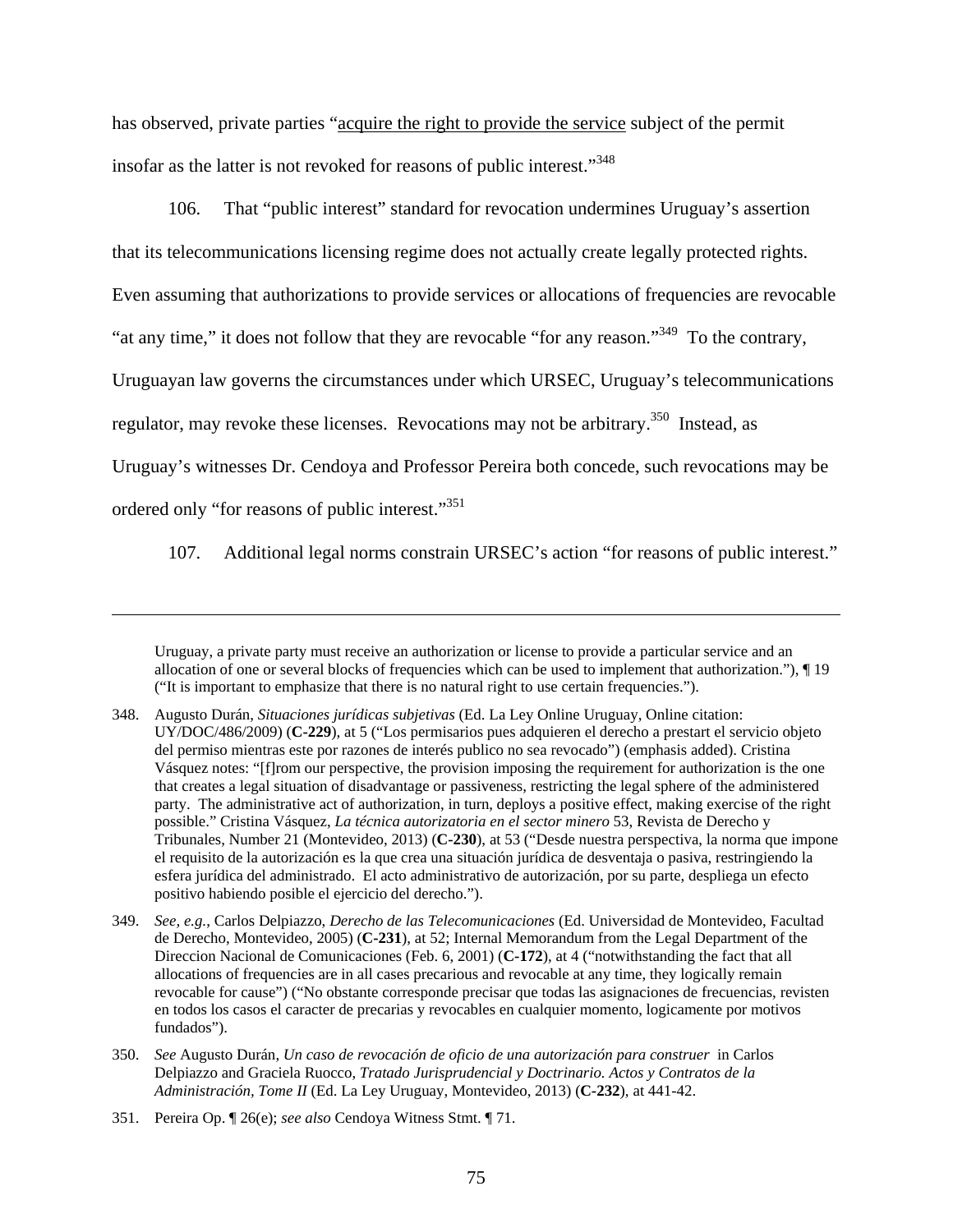Uruguayan jurisprudence holds that, for administrative actions such as a license revocation to be legitimate, they must be effected "for certain, proven, legitimate, duly explained reasons, in line with the requirements of reasonability and due process, and must not involve a deviation of power."352 Moreover, under Uruguayan law, illegitimate administrative action such as the wrongful revocation of a license may be remedied by orders of annulment and/or compensation from a competent judicial body.<sup>353</sup> Finally, any license revocation that is not "for cause" requires the state to compensate the license holder for any damages incurred.<sup>354</sup>

108. Uruguayan law, in other words, subjects URSEC's potential revocation of licenses such as the authorizations and allocations held by Trigosul to the requirements of: (*a*) reasoned decision-making; (*b*) due process; and (*c*) compensation. Even Uruguay's witness, Dr. Cendoya, acknowledges that URSEC may only revoke an allocation of frequencies "with a lawful purpose in mind, in accordance with existing and valid grounds and following an administrative procedure . . . with grounds stated in what is known as the motivation for the

<sup>352.</sup> Augusto Durán, *Límites a la concesión de actividades públicas* 79, *Estudios de Derecho Administrativo*, number 9 (Ed. La Ley Uruguay, Montevideo, 2014) (**C-233**), at 79 ("[P]or motivos ciertos, probados, legítimos, debidamente explicitados, ajustarse a las exigencies de razonabilidad y fin debido y sin incurrir en desviasión de poder.") The author has similarly also observed that revocation "must respect what in each case is established by positive law; revocation is admissible based on certain, legitimate and duly explained reasons, it must be in line with the requirements of reasonability, and the revocatory act must be appropriate for achieving the due purpose and must be in line with the specific purpose of the body ordering same, as well as the ultimate purpose of the State." Augusto Durán, *La autorización en la pesca* 51, in *Casos de Derecho Administrativo*, Vol. VI (Montevideo, 2010), (**C-234**), 51 ("[S]e debe respetar lo que en cada caso establece el derecho positivo; la revocación procede por motivos ciertos, legítimos y debidamente explicitados y esta debe ajustarse a las exigencias de razonabilidad, el acto revocatorio debe ser apto para la consecución del fin debido y debe ajustarse al fin especifico del órgano que lo dicta asi como al fin último del Estado.").

<sup>353.</sup> *See* Constitution of the Oriental Republic of Uruguay of 1967 (as amended in 2004) (**C-108**), Art. 312 ("El actor podrá optar entre pedir la anulación del acto o la reparación del daño por éste causado. En el primer caso y si obtuviere una sentencia anulatoria, podrá luego demandar la reparación ante la sede correspondiente. No podrá, en cambio, pedir la anulación si hubiere optado primero por la acción reparatoria, cualquiera fuere el contenido de la sentencia respectiva. Si la sentencia del Tribunal fuere confirmatoria, pero se declarara suficientemente justificada la causal de nulidad invocada, también podrá demandarse la reparación.").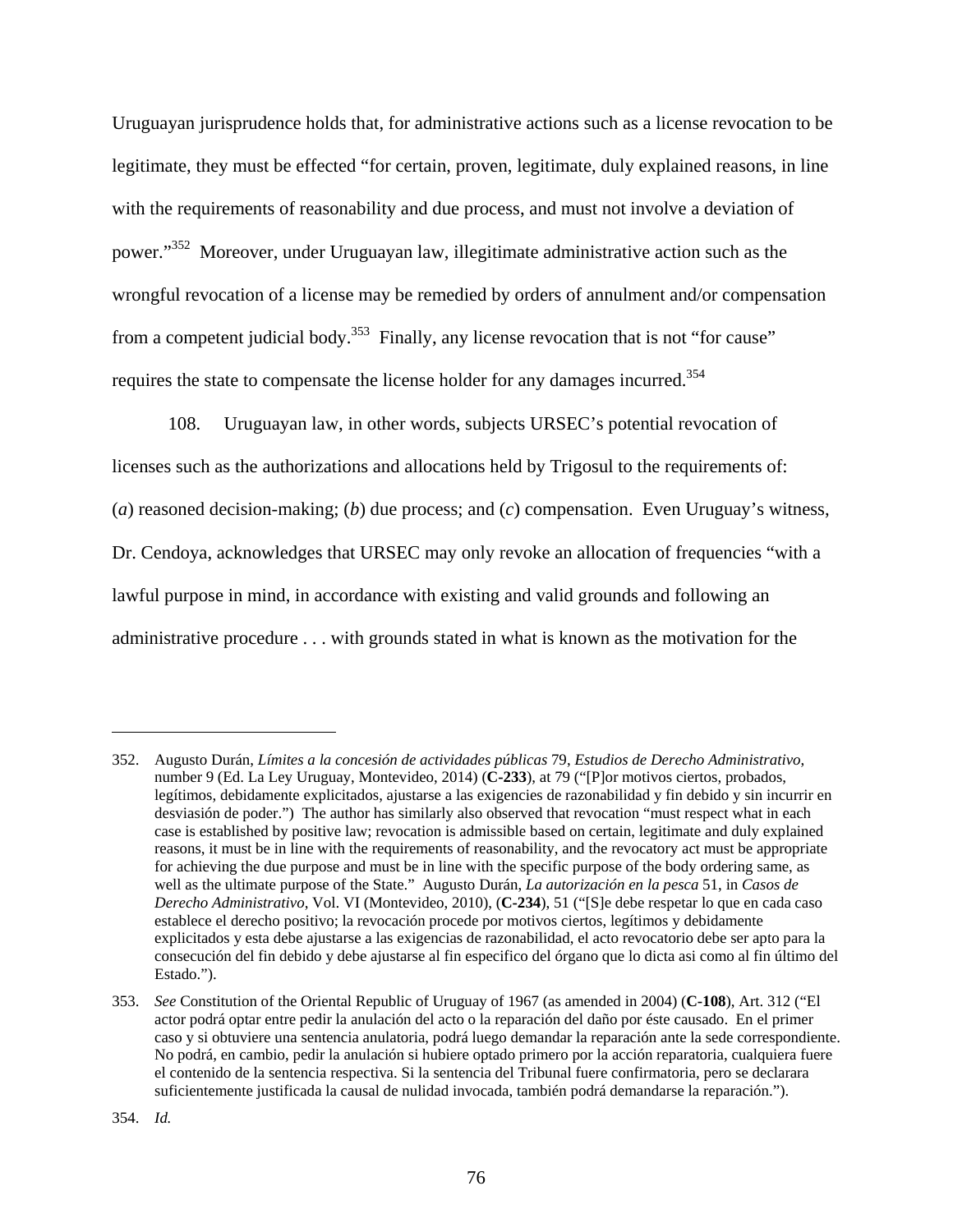administrative act and proper notice given to the person concerned."<sup>355</sup>

109. Uruguayan law therefore protects the rights vested by an URSEC authorization or allocation of frequencies in *three* respects: (*a*) by restricting the basis on which such rights may be revoked; (*b*) by requiring such revocation to be effected with due process and on the basis of reasoned decision-making; and (*c*) by requiring the state to compensate license holders affected by revocations not instituted "for cause."

# *(c) Uruguay's highest administrative court protected Trigosul's rights.*

110. But the Tribunal need not rely on abstract legal theory to reject Uruguay's position that Uruguayan law did not protect Trigosul's "revocable and provisional" rights. The October 23, 2014 judgment of the TCA, Uruguay's highest administrative court, proves that this was the case in practice as well as in principle.

111. In its Judgment, the TCA protected Trigosul's rights in the Spectrum by enforcing the requirements that any revocations be the result of reasoned decision-making and carried out with respect for due process. The TCA found the "*reasons* cited by the defendant Agency for issuing the Resolution in question are erroneous" and affirmed Trigosul's rights to due process:

> [T]he testing of the facts that are relevant for the act to be issued is an essential stage in the administrative procedure. Every administrative act should be issued on grounds of facts that are real, existing and true. If this was not the case, **if the facts on which the Government Agency founded its act were inexistent or different from what the Agency believed or asserted when it issued the act, the act will be unlawful, and if that is proven in**

<sup>355.</sup> Cendoya Witness Stmt. ¶ 11.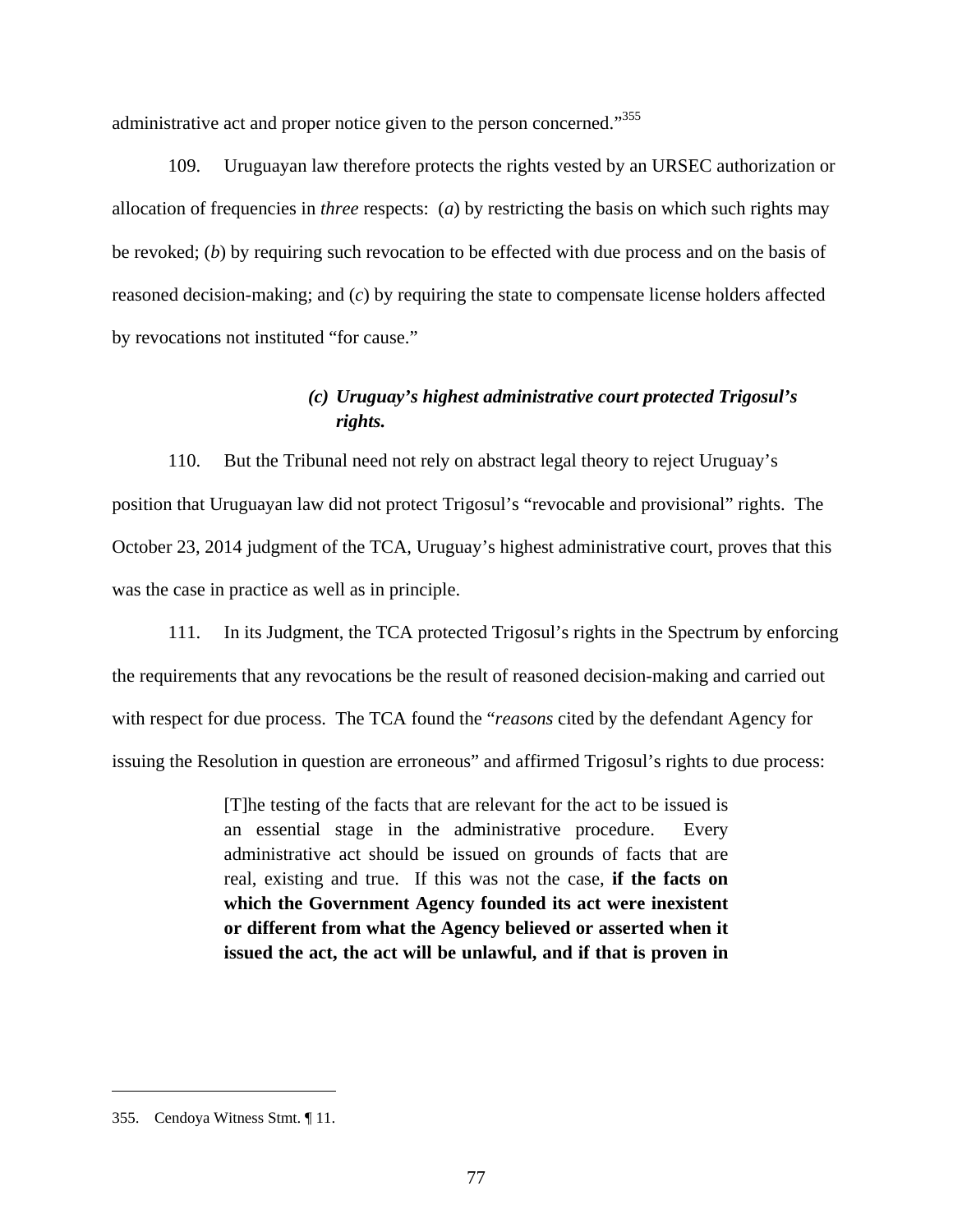**relevant court procedures, it will be annulled**, and the State agency will have to make restitution.<sup>356</sup>

112. Applying these standards, the TCA found that Uruguay had improperly revoked Trigosul's license, and accordingly declared the URSEC and MIEM resolutions revoking Trigosul's license and authorization to be "irreparably null and void."357

113. The TCA Judgment therefore demonstrates that Trigosul's authorization to provide services and allocation of frequencies created rights protected under domestic Uruguayan law.

114. In view of the foregoing, Italba has demonstrated that Trigosul's authorization to provide services and allocation of frequencies constitute investments protected under the Treaty. The Tribunal should reject Uruguay's jurisdictional challenge on this ground as well.

### **B. Uruguay Cannot Deny Italba The Protections Of The Treaty.**

115. Uruguay has no right to escape accountability for its breaches by denying Italba the protections of the Treaty. To the contrary, Uruguay's attempt to deny Italba the benefits of the Treaty pursuant to Article 17(2) on account of Italba's supposed lack of "substantial business activities" in the United States fails upon consideration of the facts and given the function of denial of benefits clauses in international investment treaty practice.

116. Uruguay begins by citing Professor Dolzer and Professor Schreuer, who correctly explain that such clauses are intended to "counteract nationality planning" by allowing a host state to deny benefits to a company that does not "have an economic connection to the state on

<sup>356.</sup> TCA Judgment (Oct. 23, 2014) (**C-076**), at 12, 16-17 (emphasis in original) (quoting Juan Pablo Cajarvill-Peluffo, *Sobre Derecho Administrativo* 236, Tome II (FCU 2d ed., 2008)).

<sup>357.</sup> TCA Judgment (Oct. 23, 2014) (**C-076**), at 12.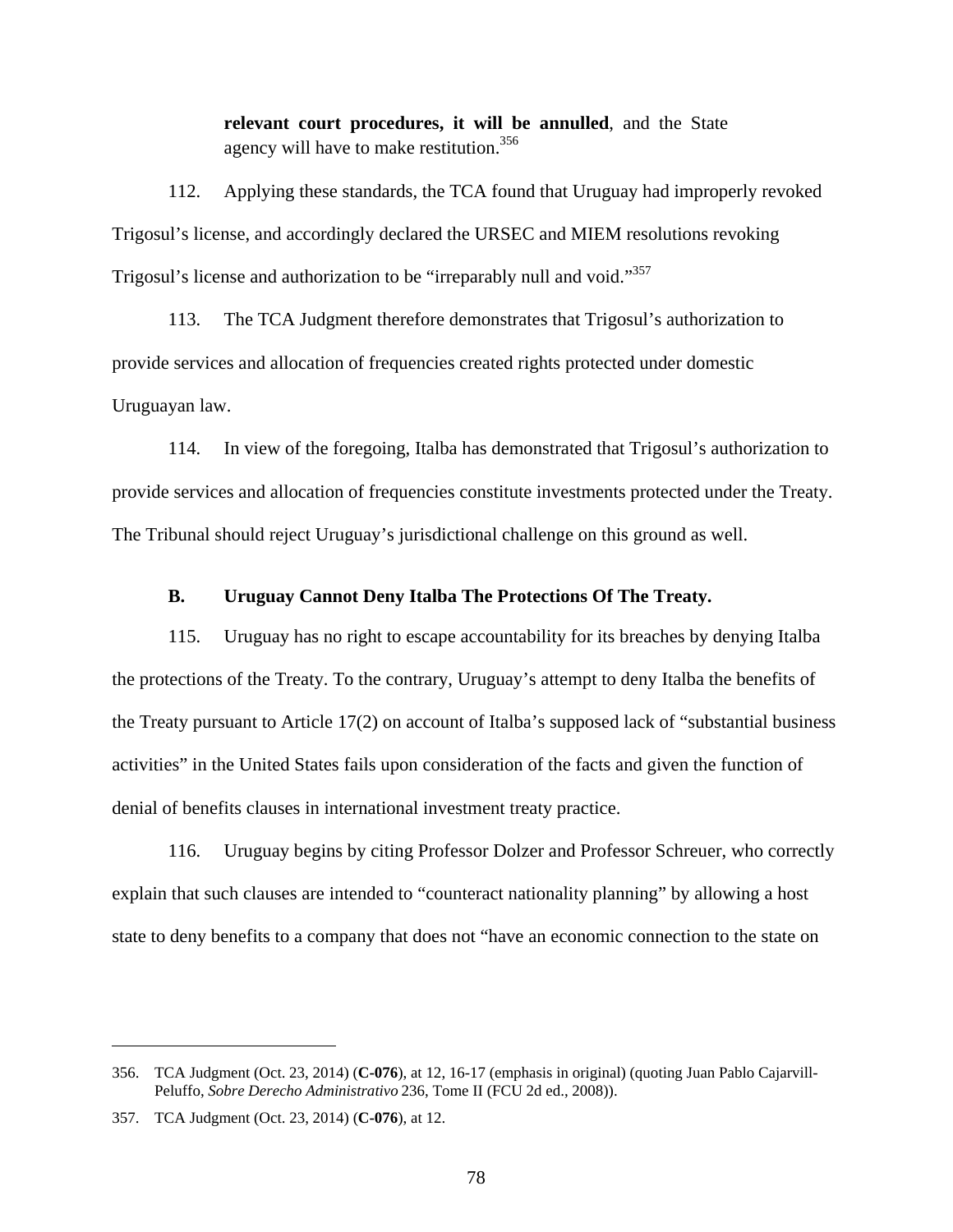whose nationality it relies."<sup>358</sup>

117. Uruguay also quotes the recent Decision on Jurisdiction in *Ampal-American Israel Corp. v. Egypt*:

> Denial-of-benefits clauses in investment treaties are generally designed to exclude from Treaty protections nationals of third States which claim rights through so-called "mailbox" or "shell" companies that have no economic connection to the state whose nationality is invoked.359

118. U.S. treaty practice confirms that this is the purpose of Article 17(2) of the Treaty. As one commentator has explained "Article 17(2) . . . grants a Party the right to deny, under certain circumstances, the benefits of a US BIT to an enterprise of the other Party where that enterprise serves merely as a 'shell' corporation."<sup>360</sup>

119. This much is undisputed. Italba agrees that Article 17(2) likewise serves, in

relevant part, to guard against treaty-shopping by investors from third States who might seek to

invest in Uruguay or the United States through "mailbox" or "shell" companies organized in one

of the two Treaty parties.<sup>361</sup>

120. The flaw in Uruguay's analysis, therefore, should be clear: Italba is not a "shell"

<sup>358.</sup> R. Dolzer and C. Schreuer, *Principles of International Investment Law* (2008) (**RL-66**), at 55; *see* Counter-Memorial ¶ 64.

<sup>359.</sup> Counter-Memorial ¶ 64 n.84 (citing *Ampal-American Israel Corp., EGI-Fund (08-10) Investors LLC, EGI-Series Investments LLC, BSS-EMG Investors LLC, and Mr. David Fischer v. Arab Republic of Egypt*, ICSID Case No. ARB/12/11, Decision on Jurisdiction (Feb. 1, 2016) (**RL-112**), ¶ 125).

<sup>360.</sup> Lee M. Caplan & Jeremy Sharpe, *United States in Commentaries on Selected Model Investment Treaties* (Chester Brown, ed. 2013) (**CL-116**), at 769 (discussing U.S.-Uruguay BIT).

<sup>361.</sup> *See* Kenneth J. Vandevelde, *U.S. International Investment Agreements* (Oxford Univ. Press 2009), (**CL-117**), at 157 (observing that the 2004 United States Model BIT—from which the language of Article 17(2) derives—like prior model BITs, continues to reserve to the host state the right "to prevent third-country nationals from obtaining treaty protection for their investments in the host state by inserting into the chain of ownership a shell company incorporated under the laws of the other BIT party."); *see also* Lindsay Gastrell and Paul-Jean Le Cannu, *Procedural Requirements of Denial-of-Benefits Clauses in Investment Treaties: A Review of Arbitral Decisions*, 30:1 ICSID Review 78 (2015) (**CL-118**), at 81 (explaining that denial-ofbenefits clauses "share the primary purpose of excluding from treaty protection so-called 'mailbox' or 'shell' companies [and] allow States to limit investors' use of corporate structuring as a means of 'treaty shopping'  $\dots$ ").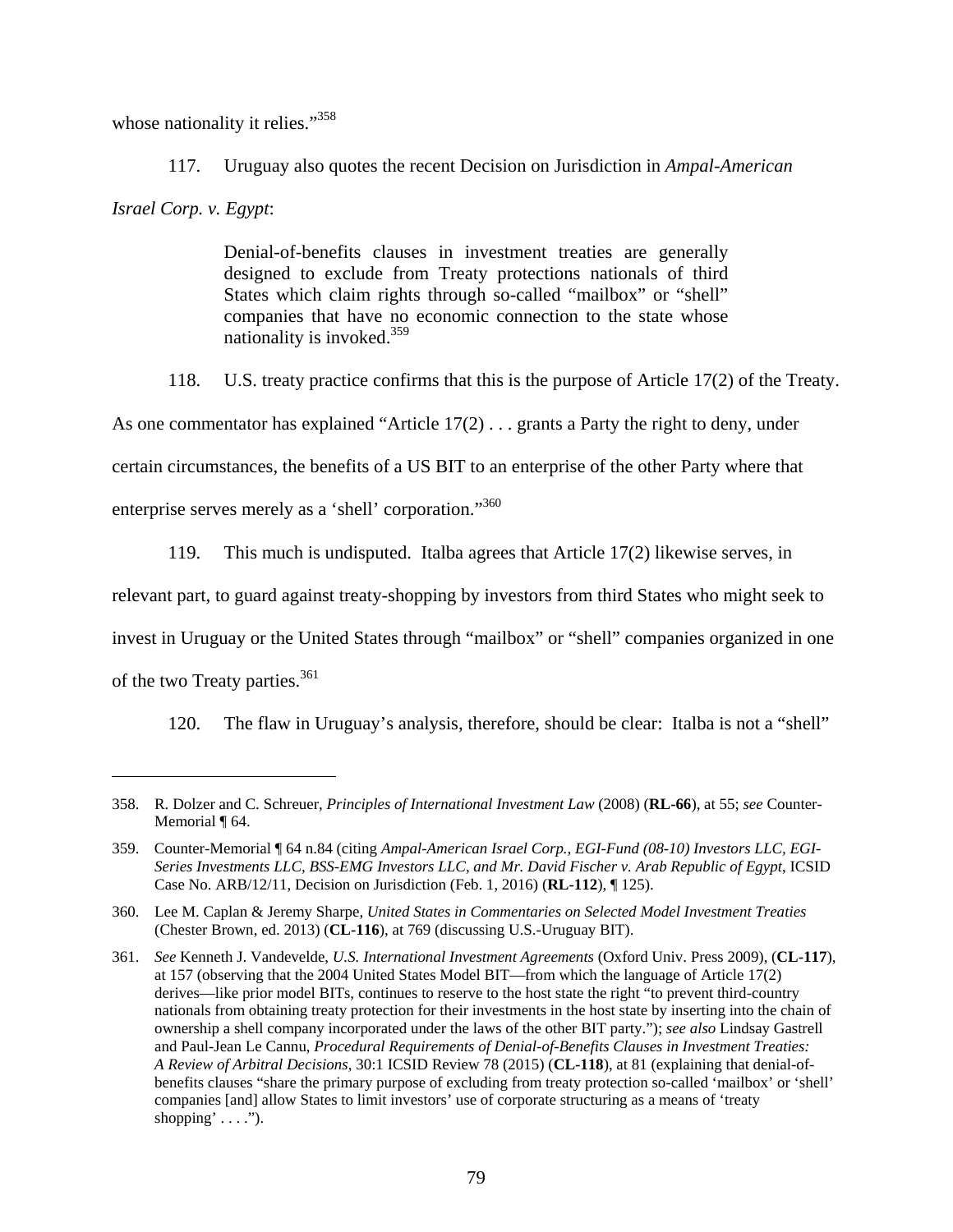or "mailbox" company organized to exploit treaty rights otherwise inaccessible to the true parties in interest. Italba is, in fact, the exact opposite of a "shell" or "mailbox" company.<sup>362</sup> Rather than fronting for a distant and obscured principal, its two shareholders direct the company's varied international business enterprises from their living room.<sup>363</sup>

121. Nor can Uruguay plausibly allege that Italba was established to allow treatyshopping. Italba was incorporated in 1982, some 17 years before it invested in Uruguay and more than twenty-three years before the Treaty was signed.<sup>364</sup> Moreover, even Italba's acquisition of Trigosul long predates the existence of the Treaty or of any dispute with Uruguay: at the very latest, Italba acquired Trigosul in August 2002, three years before the Treaty was signed. $365$ 

122. The Tribunal need go no further to reject Uruguay's invocation of Article 17(2).

123. That said, Uruguay's attempt to engage the Treaty's Denial of Benefits Clause also fails upon a close application of Article 17(2) to the facts of Italba's business. Article 17(2) allows each signatory to withhold the Treaty's protections from a putative investor of the other Party only where that Party proves that the investor in question "has **no substantial business activities** in the territory of the other Party **and** persons of a non-Party, or of the denying Party, **own or control the enterprise.**"<sup>366</sup> As detailed below, Uruguay has not met and cannot meet this burden.

<sup>362.</sup> First Alberelli Witness Stmt. ¶¶ 9-13.

<sup>363.</sup> *Id.* ¶¶ 8-9; Second Alberelli Witness Stmt. ¶ 7.

<sup>364.</sup> First Alberelli Witness Stmt. ¶ 8. The Treaty was signed on November 4, 2005, and entered into force on November 1, 2006.

<sup>365.</sup> *See supra* Section II.C.1.

<sup>366.</sup> Treaty (**C-001**), Art. 17(2) (emphasis added); *see Ulysseas, Inc. v. The Republic of Ecuador*, PCA (UNCITRAL 1976), Interim Award (Sept. 28, 2010), (**CL-119**), ¶ 166 ("The Tribunal agrees with Claimant that the burden of proving that the conditions for the exercise of the right to deny the BIT advantages is to be borne by Respondent as the party advancing this specific defence to the Tribunal's jurisdiction."); *see also*  Counter-Memorial ¶ 69.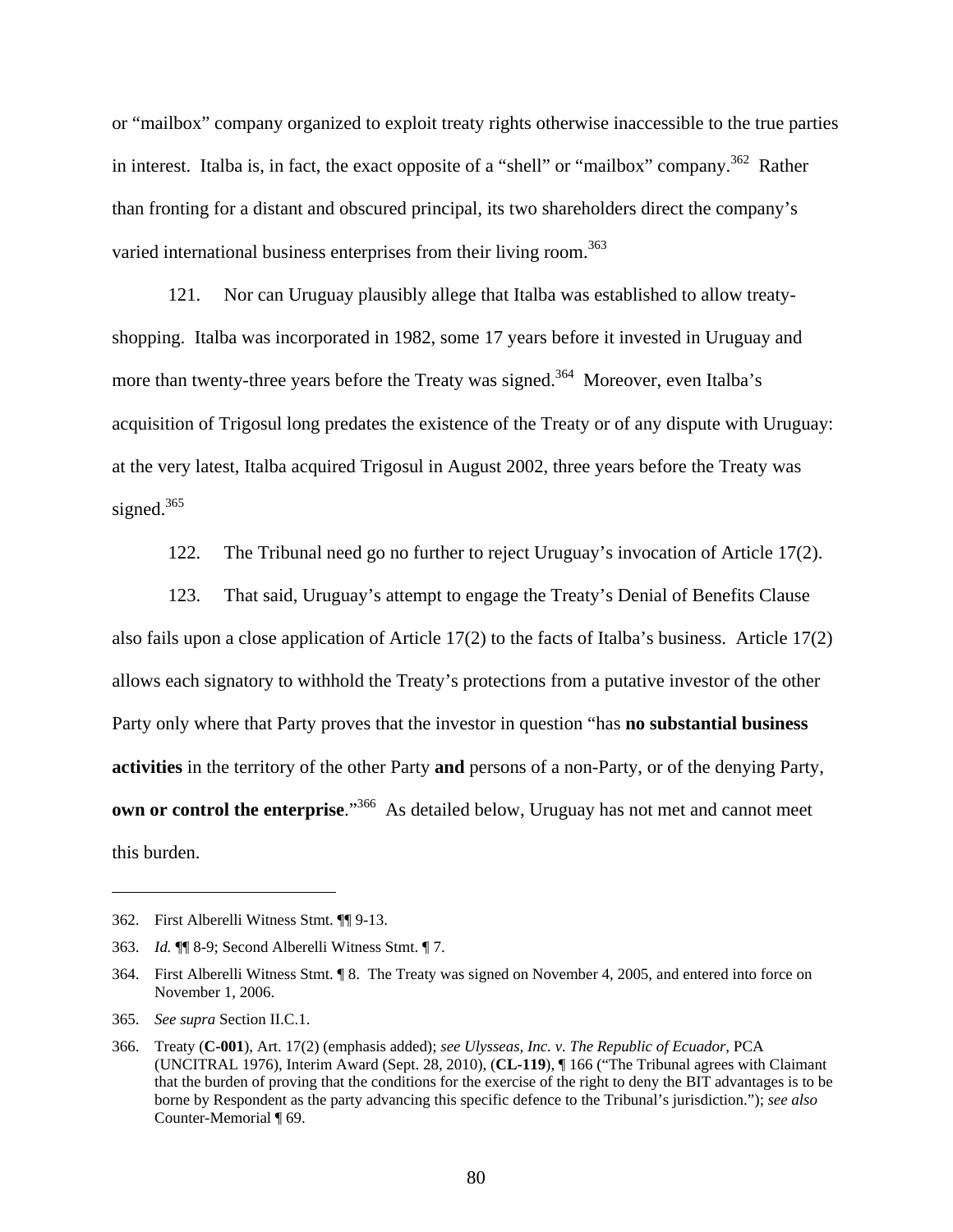#### **1) Italba does not lack substantial business activities in the United States.**

124. Uruguay alleges that Italba lacks "substantial business activities" in the United States.<sup>367</sup> This is not a question of size. Under Article 17(2), whether an investor's business activities are "substantial" is a qualitative rather than a quantitative inquiry.<sup>368</sup> A small U.S. investor is every bit as protected by the Treaty as a large and successful one. Though Uruguay concedes in passing that substantial "activities need not be 'large'," it spends much of its Counter-Memorial insisting upon criteria not found in Article  $17(2)$ .<sup>369</sup>

125. In particular, Uruguay asserts that Italba's U.S. business "must be . . . related to the investment in question," $370$  and "must involve the employment of permanent staff." $371$ Neither of these claimed requirements finds any support in the text of the Treaty. Nor does either of the authorities that Uruguay cites in support of these two requirements—*Limited Liability Company AMTO v. Ukraine* and *Pac Rim Cayman LLC v. El Salvador—*support Uruguay's assertions about what the law requires.

126. With respect to its argument that an investor's "substantial business activities" in its home state be in the same sector as its investment in the host state, Uruguay asserts that Italba's U.S. business activities will only qualify as "substantial" if they are related to its telecommunications activities in Uruguay, and accordingly attributes great significance to "[a] report on Italba [that] only mentions that the company is a wholesaler of textile products" and

1

<sup>367.</sup> Counter-Memorial ¶ 72.

<sup>368.</sup> *See Limited Liability Company AMTO v. Ukraine*, SCC Case No. 080/2005, Final Award (Mar. 26, 2008), (**RL-070**), ¶ 69 ("'substantial' in this context means 'of substance, and not merely of form'. It does not mean 'large', and the materiality not the magnitude of the business activity is the decisive question.").

<sup>369.</sup> Counter-Memorial ¶ 65.

<sup>370.</sup> *Id*. (citing *AMTO v. Ukraine*, Final Award (**RL-070**), ¶ 69 (finding that the claimant had substantial business activities, in part "on the basis of its investment related activities conducted from premises in Latvia").

<sup>371.</sup> *Id*. (citing *AMTO v. Ukraine*, Final Award (**RL-70**), ¶ 69; *Pac Rim Cayman LLC v. Republic of El Salvador*, ICSID Case No. ARB/09/12, Decision on Jurisdictional Objections (June 1, 2012) (**RL-91**), ¶ 4.66.).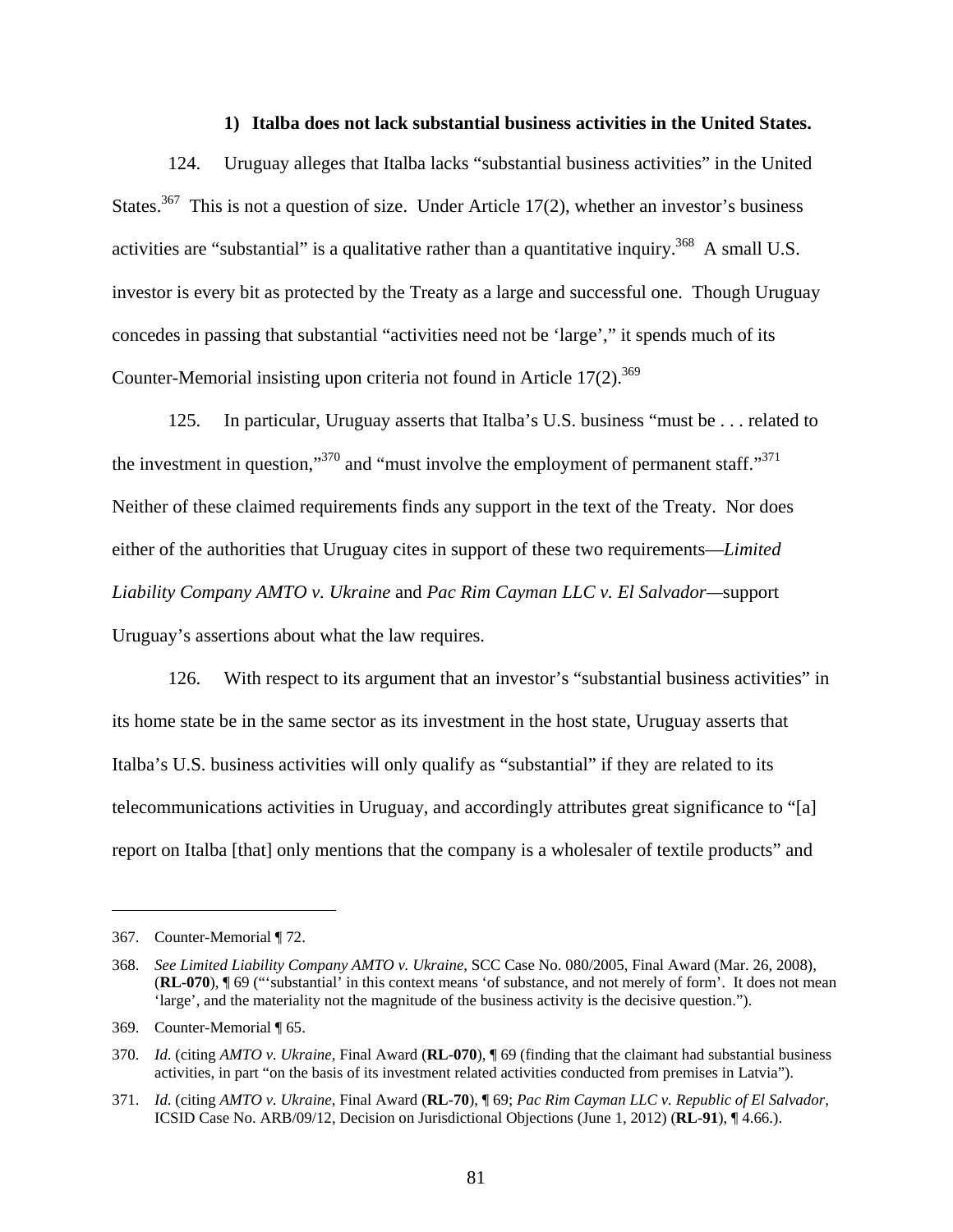makes "no mention of investment or activity by Italba concerning telecommunications."<sup>372</sup> Uruguay similarly alleges that Italba "lacks professional licenses, not even [sic] from the Federal Communications Commission of the United States (FCC),"373 and asserts that Italba has "no connection at all to the United States *in the relevant sector*."374

127. Uruguay's insistence that Italba's U.S. business activities will only qualify as "substantial" if they are related to its telecommunications activities in Uruguay finds no support in the text of the Treaty, which contains neither a definition of "substantial business activities," nor much less a requirement tying such activities to a particular "relevant sector."<sup>375</sup> The sole authority Uruguay offers in support of its position that the Treaty requires Italba to be active in the U.S. telecommunications sector for its investment in Uruguay's telecommunications sector to find protection under the Treaty is the *AMTO* decision.376

128. Uruguay mischaracterizes *AMTO*. 377 The *AMTO* tribunal considered claims brought under the Energy Charter Treaty (*ECT*) by a Latvian investor in a Ukrainian company that was engaged in the "installation of electric wiring and reinforcement" and that supplied services in the nuclear energy industry.<sup>378</sup> Ukraine, the respondent in that case, invoked the ECT's denial of benefits clause, arguing that the claimant lacked substantial business activities in Latvia.<sup>379</sup> The *AMTO* tribunal concluded that Ukraine had no right to deny the claimant the

 $\overline{a}$ 

- 374. *Id. ¶* 75 (emphasis added).
- 375. *Id. ¶* 72; Treaty (**C-001**), Art. 17(2).
- 376. Counter-Memorial ¶¶ 65, 72-75.
- 377. *See Id. ¶* 65.

379. *Id. ¶* 26(h).

<sup>372.</sup> *Id. ¶* 72.

<sup>373.</sup> *Id. ¶* 73.

<sup>378.</sup> *AMTO v. Ukraine*, Final Award (**RL-070**), ¶¶ 15-18.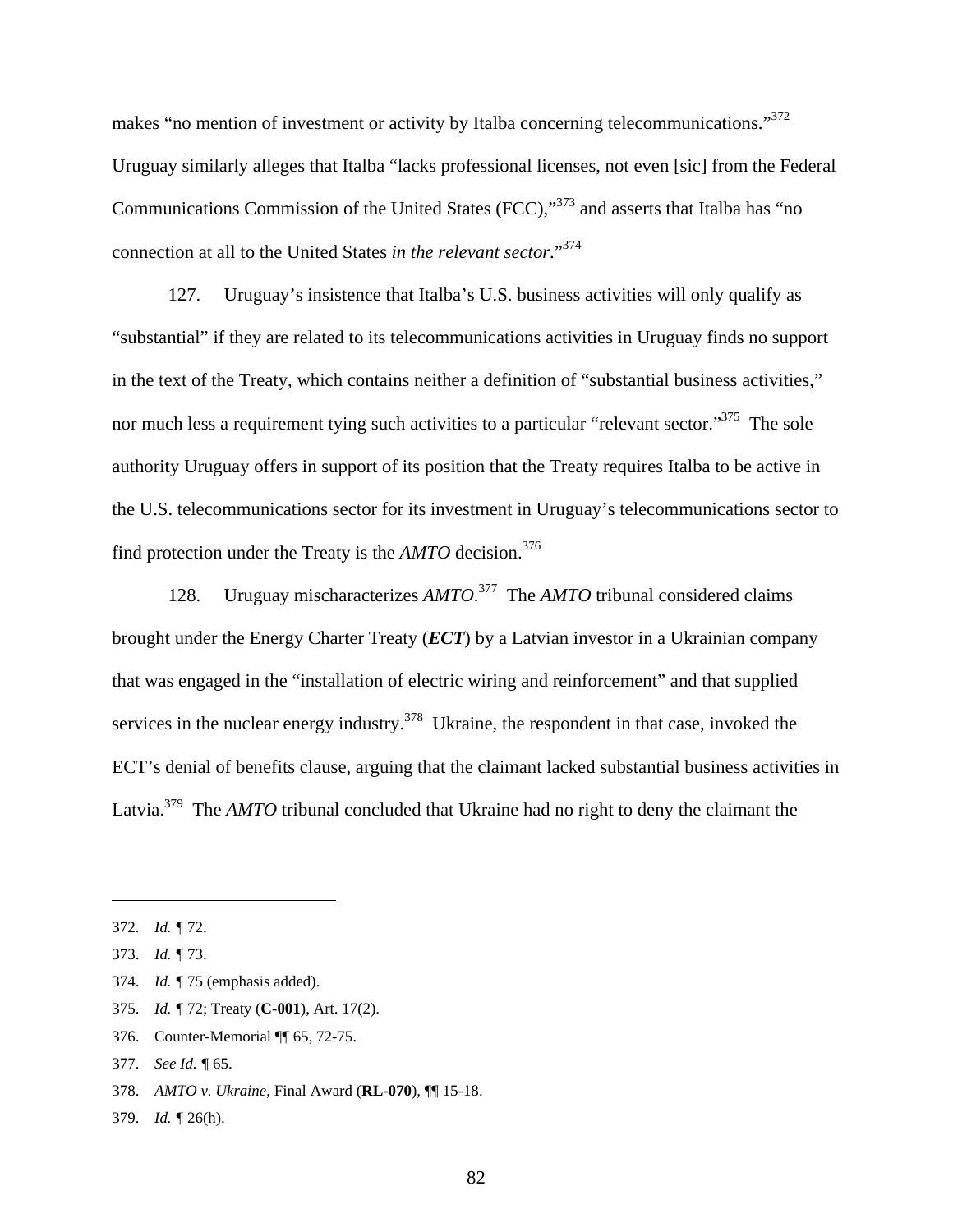protections of the ECT.380

129. Nothing in the *AMTO* Award suggested that the claimant investor needed to be involved in the nuclear sector in Latvia in order to invoke the ECT to protect its investment in that sector in Ukraine. The claimant's main business activity in *AMTO* was to "act as an investment company," with investments in Finland, Ukraine, the United States, and Latvia. There is no indication in the award that the *AMTO* claimant provided any services to the nuclear energy industry at all, let alone in Latvia.<sup>381</sup> Rather, the "investment-related activities" in the claimant's home jurisdiction that the *AMTO* tribunal found sufficiently "substantial" consisted of the claimant's holding and managing its varied investments. Uruguay's characterization of *AMTO* is incorrect.

130. Uruguay's argument that *AMTO* and *Pac Rim* support the notion that a claimant must employ permanent staff in order to qualify as having "substantial business activities" is similarly unfounded. While the *AMTO* tribunal viewed the employment of a small but permanent staff as evidence of substantial business activities,382 the *AMTO* tribunal never suggested that the employment of permanent staff in an investor's home jurisdiction was required for that investor to enjoy the benefits of the applicable treaty in that case.

131. The *Pac Rim* tribunal likewise did not suggest that permanent employees in an investor's home jurisdiction are a prerequisite for BIT protection. That tribunal considered claims under CAFTA by a Nevada corporation that invested in two companies holding mining

<sup>380.</sup> *Id. ¶* 70.

<sup>381.</sup> *Id. ¶* 16. It is unclear why Uruguay interpreted *AMTO* to require that a claimant's business activities in its state or organization be "related to the investment in question" to avoid falling within the first part of the ECT's denial of benefits clause. The *AMTO* tribunal was describing an investment company, all the business activities of which were naturally "investment related." *See id. ¶* 69. The *AMTO* Tribunal's concern was to confirm that the claimant had business activities in Latvia, not that those activities were necessarily of the same kind as AMTO's activities in Ukraine. *See id*.

<sup>382.</sup> *AMTO v. Ukraine*, Final Award (**RL-070**), ¶ 69.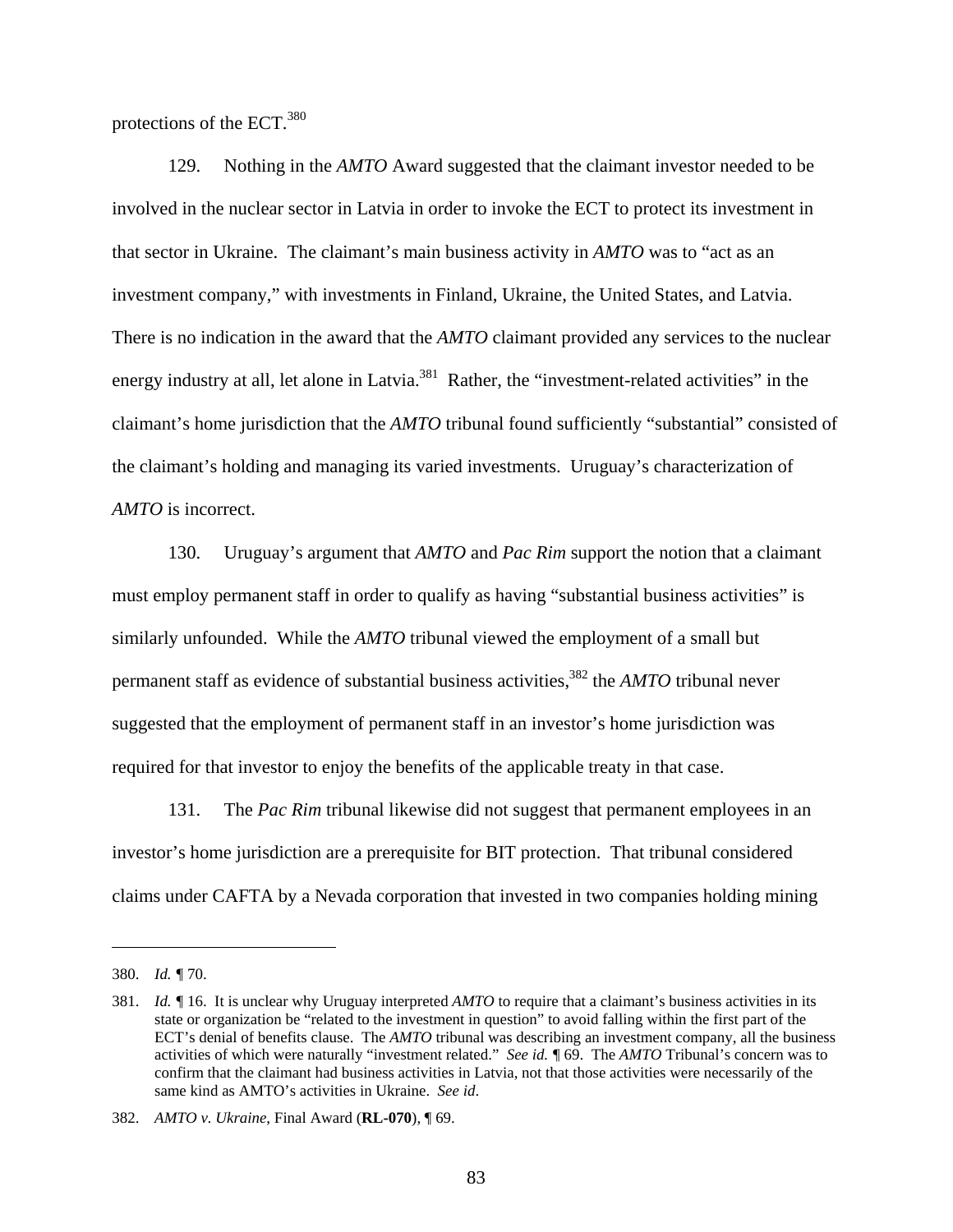rights in El Salvador.<sup>383</sup> The claimant's principal factual witness acknowledged that the claimant, a holding company whose sole purpose was to hold assets, had changed its nationality from the Cayman Islands to the United States in part due to "the availability of international arbitration (under CAFTA and ICSID)."384 The *Pac Rim* tribunal found that El Salvador was entitled to deny the claimant the benefits of the treaty because the claimant was "akin to a shell company with no geographical location for its nominal, passive, limited and insubstantial activities."<sup>385</sup> While the lack of permanent employees was evidence weighing in favor of that conclusion, the *Pac Rim* tribunal did not hold, as Uruguay now suggests, that a company could not have "substantial business activities" within the meaning of CAFTA's denial of benefits clause without permanent employees.

132. To the contrary, the *Pac Rim* tribunal suggested that "a traditional holding company" would have business activities sufficiently "substantial" to pass muster under a denial of benefits clause. In doing so, the *Pac Rim* tribunal acknowledged that "[g]enerally, such holding companies are passive, owing [sic] all or substantially all of the shares in one or more subsidiary companies which will employ personnel and produce goods or services to third parties" and that "[t]he commercial purpose of a holding company is to own shares in its group of companies, with attendant benefits as to control, taxation and risk-management for the holding company's group of companies."386 What seems to have been crucial to the *Pac Rim* tribunal's decision, however, was the tribunal's inability to find a distinction between the claimant's activities before and after a change of corporate nationality, both of which it found equally insubstantial, especially where the change in nationality was for purposes of "treaty-

<sup>383.</sup> *Pac Rim v. El Salvador*, Decision on Jurisdictional Objections (**RL-91**), ¶¶ 1.1-1.2.

<sup>384.</sup> *Id. ¶*¶ 4.69, 2.22.

<sup>385.</sup> *Id. ¶* 4.75.

<sup>386.</sup> *Id. ¶* 4.72.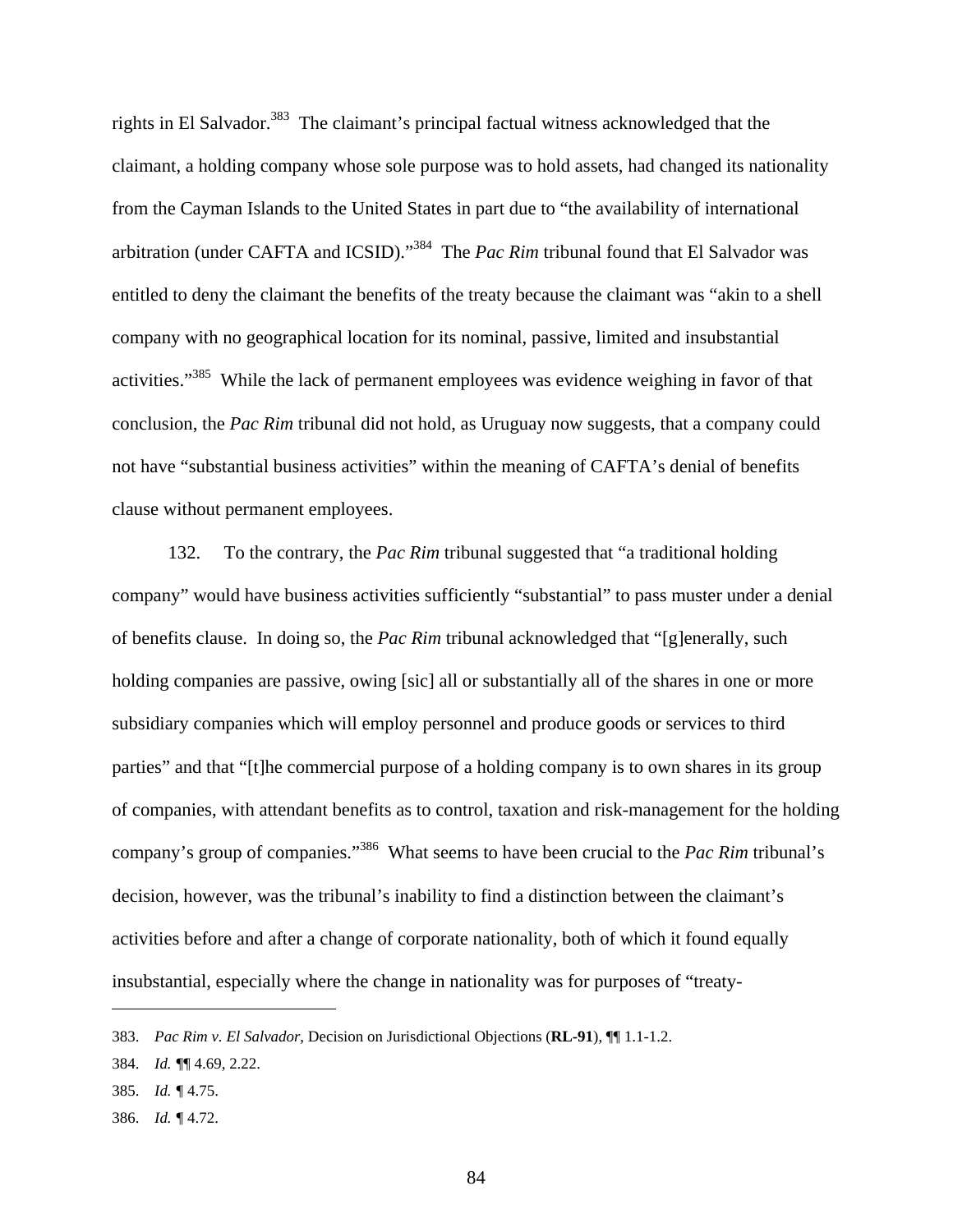shopping."387

1

133. In any event, Uruguay's denial of benefits argument fails on the facts, because Italba is not a "mailbox" or "shell" company organized for the benefit of third parties "that have no economic connection" to the United States.<sup>388</sup> The opposite is true: Italba's two shareholders and officers, Dr. Alberelli and his wife Beatriz, both live in Florida.<sup>389</sup> The company's "continuous physical presence" in Florida is not disputed.<sup>390</sup> Dr. and Ms. Alberelli actively run the company from their home, where they jointly make decisions about the management of Italba's investments in Uruguay, Canada, Ecuador, Panama, and the United States.<sup>391</sup>

134. Moreover, Italba is not a mere holding company:  $392$  it has actively engaged in business operations, including signing contracts in Florida and leasing satellite equipment in Florida. These activities involve several lines of business including the import and export of fabrics and clothing, switchboard services, satellite communications, and telemedicine services<sup>393</sup>

391. First Alberelli Witness Stmt. ¶¶ 8-13.

<sup>387.</sup> *Id. ¶* 4.73 ("[T]he Claimant's case fails the simple factual test of distinguishing between its geographical activities before and after the change of nationality in December 2007. It is not possible. . . to identify any material difference between the Claimant's activities as a company established in the Cayman Islands and its later activities as a company established in the USA: the location (or non-location) of the Claimant's activities remained essentially the same notwithstanding the change in nationality; and such activities were equally insubstantial."); *See also Id. ¶*¶ 4.69, 2.22.

<sup>388.</sup> *Ampal-American Israel Corp., v. Egypt*, Decision on Jurisdiction (**RL-112**), ¶ 125.

<sup>389.</sup> First Alberelli Witness Stmt. ¶¶ 6, 8-9; Beatriz Alberelli Witness Stmt. ¶ 3 n.3 (Articles of Incorporation of Italba Corporation (May 10, 1982) (**C-002**) at 5).

<sup>390.</sup> Counter-Memorial ¶¶ 9, 76; *Pac Rim v. El Salvador*, Decision on Jurisdictional Objections (**RL-91**), ¶ 4.72.

<sup>392.</sup> *Pac Rim v. El Salvador*, Decision on Jurisdictional Objections (**RL-91**), ¶ 4.75.

<sup>393.</sup> Memorial ¶¶ 13-15; First Alberelli Witness Stmt. ¶¶ 9-12; *see, e.g.*, Bilateral Confidentiality & Non Circumvention Agreement between IDS Long Distance Inc. and Italba (Jan. 26, 1999) (**C-235**); Reciprocal Carrier Services Agreement between IDS Long Distance, Inc. and Italba (May 3, 1999) (**C-236**); Bilateral Confidentiality & Non Circumvention Agreement between AT&T Latin America and Italba (Oct. 3, 2000) (**C-237**); Confidentiality Agreement between FPL FiberNet, LLC Corporation and Italba (Feb. 12, 2002) (**C-238**); Non-Disclosure Agreement between Atlas Telecom Network Inc. and Italba (Apr. 10, 2002) (**C-239**); Agreement between Go2Tel.com Inc. ad Italba (June 4, 2002) (**C-240**); Reciprocal Telecommunications Agreement between Floe Networks and Italba (Jan. 27, 2003) (**C-241**); Joint Venture Agreement between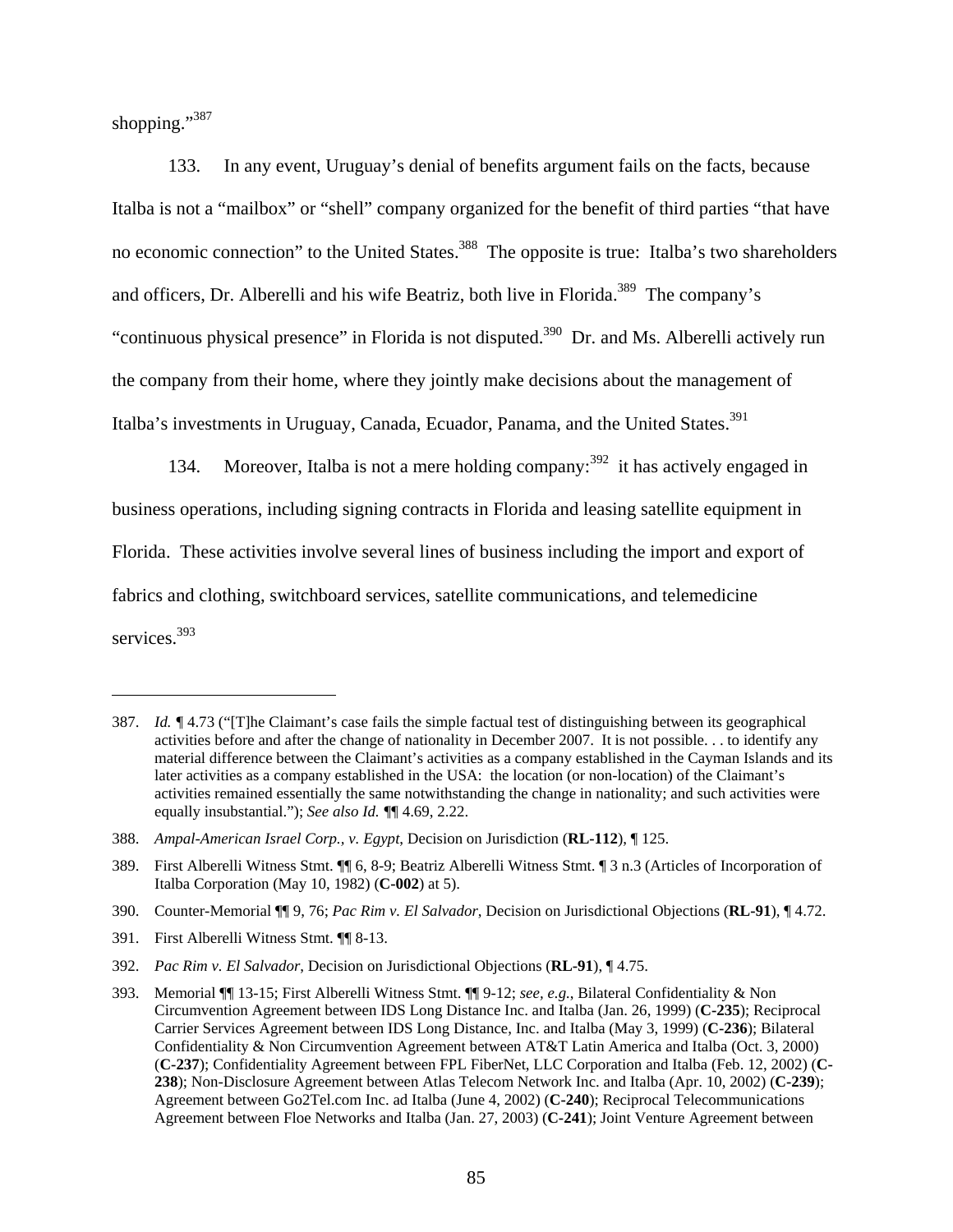135. For the foregoing reasons, Uruguay has not met and cannot meet its burden of showing that Italba lacks "substantial business activities" in the United States.

#### **2) Italba is neither owned nor controlled by a non-U.S. national.**

136. Uruguay also alleges that Italba is "owned and controlled by 'persons of a non-Party'" because "an Italian national, Dr. Alberelli, owns half of Italba's stock."<sup>394</sup> That Dr. Alberelli is a U.S. Lawful Permanent Resident and an Italian citizen is undisputed.<sup>395</sup> Uruguay's argument fails, however, because Italba's other shareholder—Beatriz Alberelli—is a United States citizen. Mrs. Alberelli owns the other 50% of Italba's stock.<sup>396</sup>

137. Mrs. Alberelli's 50% shareholding in Italba is decisive. In the context of international investment law, and, in particular of a denial of benefits clause, "ownership" necessarily denotes a controlling ownership interest.<sup>397</sup> Were it otherwise, even a small amount of non-controlling foreign ownership could contaminate a U.S. or Uruguayan company's status as a protected investor. Such a result would go beyond the function of a denial of benefits clause, the intent of which is to guard against treaty shopping, not to disqualify properly

- 394. Counter-Memorial ¶¶ 80-81 (emphasis added).
- 395. *Id. ¶* 80 (emphasis added); First Alberelli Witness Stmt. ¶ 4.
- 396. Counter-Memorial ¶ 81; *see also* U.S. Passport of Beatriz Alberelli (Dec. 30, 2016) (**C-252**).

More Time SL and Italba (Mar. 27, 2003) (**C-242**); Agency Agreement between Global Communication Networks, Inc. and Italba (Aug. 1, 2003) (**C-243**); Lease Agreement between Carrier House Inc. and Italba (Aug. 1, 2003) (**C-244**); Equipment Purchase Agreement and Joint Venture Agreement between InterAmerica Telco Systems Inc. and Italba (Aug. 11, 2003) (**C-245**); Joint Venture Articles between InTel Communications LLC and Italba (Apr. 5, 2004) (**C-246**); Reciprocal Non-Disclosure Agreement between TeleNova Corporation and Italba (Apr. 11, 2002) (**C-247**); Mutual Non-Disclosure Agreement between Mercury Telecom Inc. and Italba (June 14, 2004) (**C-248**); Non-Disclosure Agreement between Opextel, LLC and Italba (**C-249**); Email from D. Los Santos to G. Alberelli (June 3, 2005) (**C-250**) (attaching presentation describing proposed business partnership to provide information-based medicine); Bilateral Confidentiality & Non Circumvention Agreement between Protel Enterprises Inc. and Italba (July 22, 2005) (**C-251**).

<sup>397.</sup> *See* Kenneth J. Vandevelde, *U.S. International Investment Agreements* 160 (Oxford Univ. Press 2009) (**CL-118**), ¶ 4.3.9.2.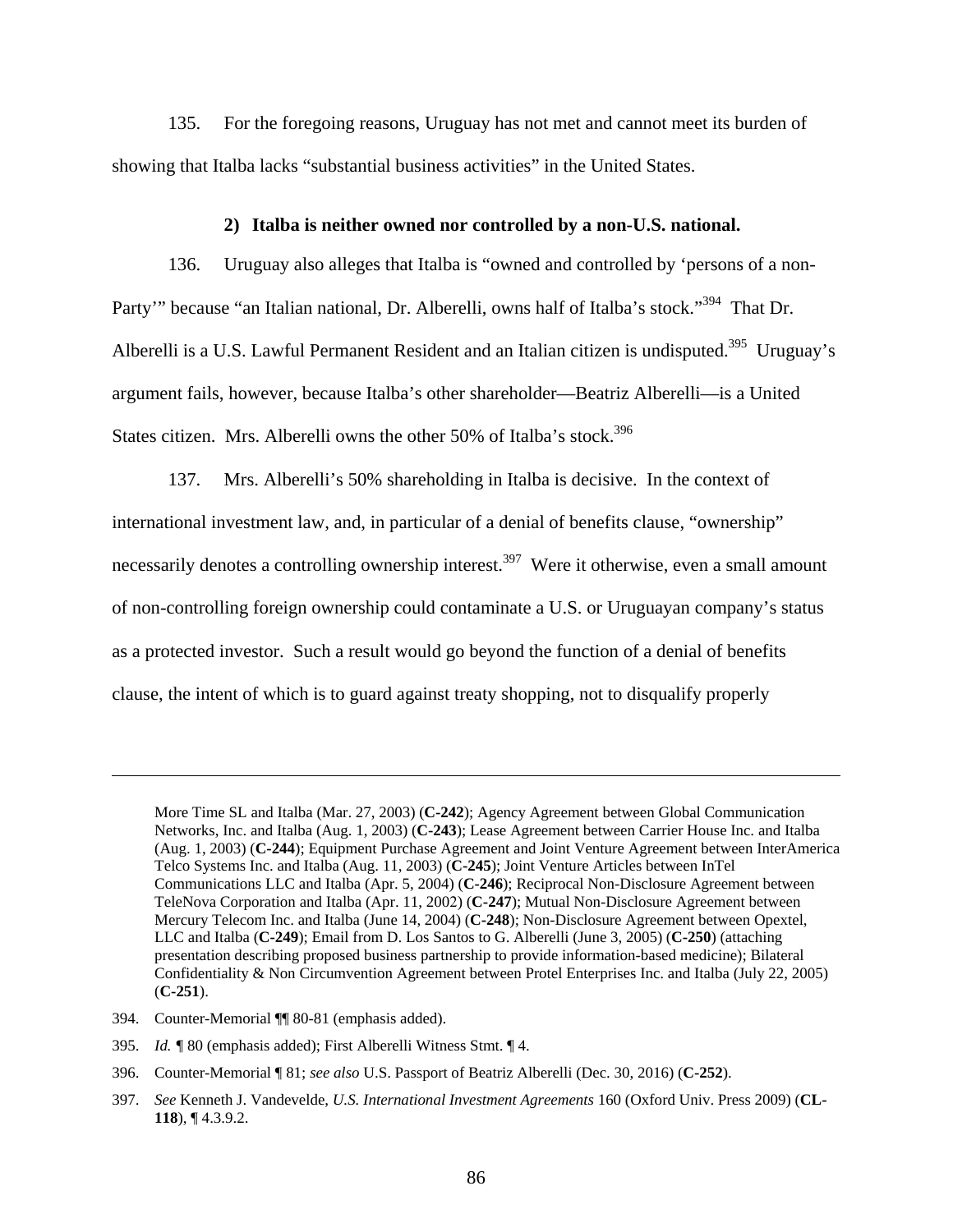protected investors on the basis of *any*, non-controlling foreign ownership.<sup>398</sup> As Professor Vandevelde confirms, the word "owned" was first inserted before the word "controlled" in the denial of benefits clause of the U.S. Model BIT in 1994, in order to "render[] this clause consistent as a matter of phraseology with other BIT clauses," but "the intent . . . is that the term 'own' refers to a controlling ownership interest."<sup>399</sup> The Treaty should be interpreted consistent with this intent.

138. Uruguay accordingly seems to emphasize its claim that Dr. Alberelli "controls" Italba. But this argument fails for much the same reason. Tribunals examining the word "controlled" in the context of determining corporate nationality have found that control is tied to a person's or entity's legal capacity to control the other entity.<sup>400</sup>

139. In Italba's case, Dr. Alberelli and Ms. Alberelli hold equal voting rights. $401$  As Dr. Alberelli does not have voting rights in excess of 50%, he does not have the legal capacity to control Italba. Italba therefore cannot be found to be controlled by a person of a non-party.<sup>402</sup>

140. Uruguay nevertheless insists that "Dr. Alberelli, and not his wife, has de facto

<sup>398.</sup> *See generally* Dolzer & Schreuer (**RL-66**), at 55; *Ampal v. Egypt*, Decision on Jurisdiction (**RL-112**), ¶ 125.

<sup>399.</sup> Kenneth J. Vandevelde, *U.S. International Invesment Agreements* 160 (Oxford Univ. Press 2009) (**CL-117**), ¶ 4.3.9.2.

<sup>400.</sup> *See*, *e.g.*, *Aguas del Tunari v. Bolivia*, Decision on Respondents' Objections to Jurisdiction (**CL-104**), ¶ 264 (concluding that "the phrase 'controlled directly or indirectly' means that one entity may be said to control another entity . . . if that entity possesses the legal capacity to control the other entity," and that "[s]ubject to evidence of particular restrictions on the exercise of voting rights, such legal capacity is to be ascertained with reference to the percentage of shares held."); *AIG Capital Partners, Inc. & CJSC Tema Real Estate Co. v. Republic of Kazakhstan*, ICSID Case No. ARB/01/6, Award (Oct. 7, 2003) (**CL-120**), ¶ 10.2.2 (observing that "when an investment is 'controlled' by nationals of one of the Treaty Parties . . . is not defined in the Treaty, but for corporate entities, voting control of the stock held is generally determinative of control whosoever may own that stock.").

<sup>401.</sup> First Alberelli Witness Stmt. ¶ 8; Beatriz Alberelli Witness Stmt. ¶ 3.

<sup>402.</sup> *See*, *e.g*., *Aguas del Tunari v. Bolivia*, Decision on Respondents' Objections to Jurisdiction (**CL-104**), ¶ 264; *AIG Capital Partners, Inc. and CJSC Tema Real Estate Co. v. Kazakhstan*, Award (Oct. 7, 2003), (**CL-120**), ¶ 10.2.2.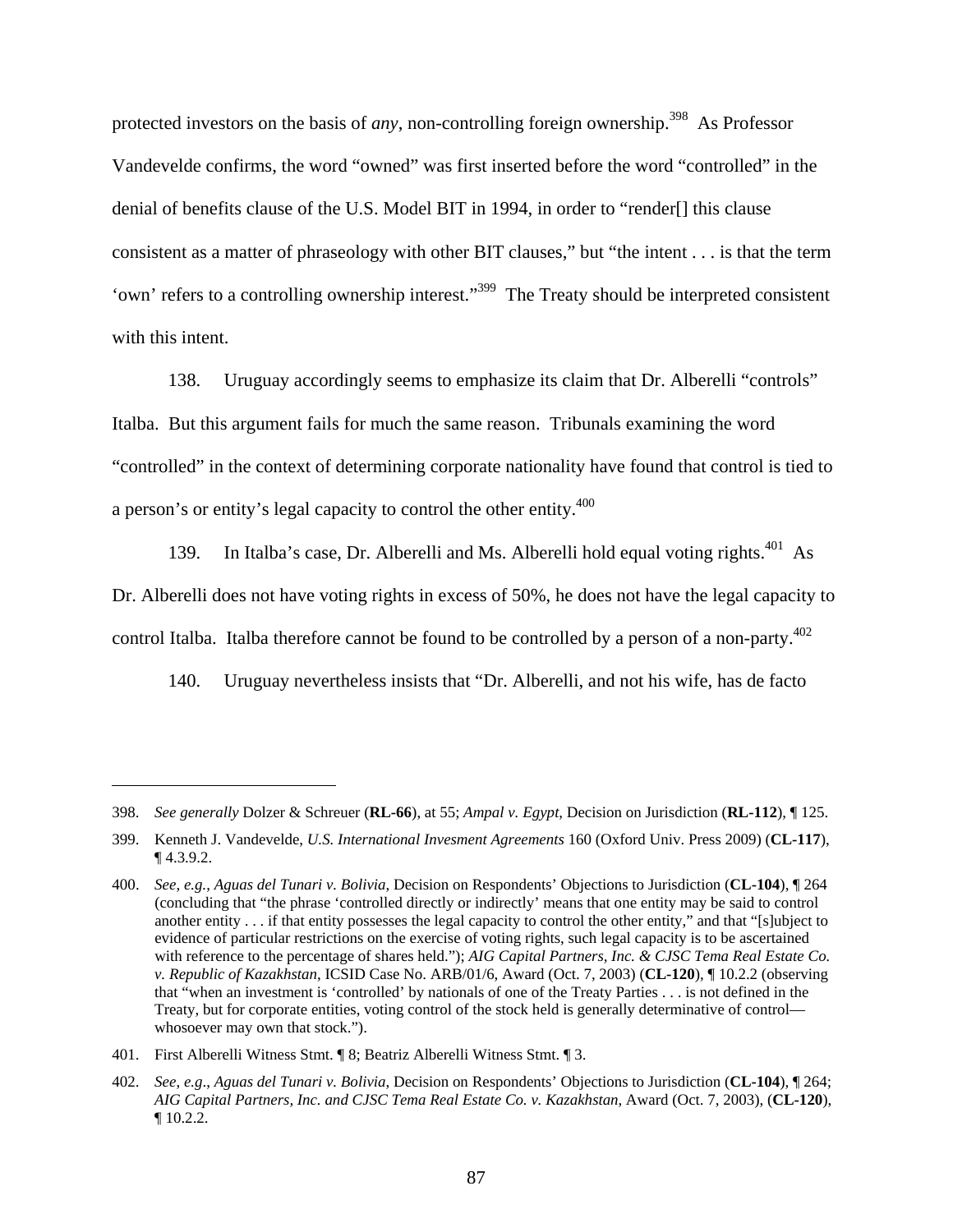control over Italba" because he is the company's President and more visible agent.<sup>403</sup> That is not correct.<sup>404</sup> Italba's shareholding structure is, in fact, no accident but designed to ensure that business decisions are made jointly by Italba's equal shareholders.<sup>405</sup> Beyond that, the clear standards for "control" recognized by other tribunals provide no basis for the Tribunal to tolerate Uruguay's attempt to pry into the Alberellis' marriage.

\* \* \*

141. Uruguay has thus failed to establish either of the two elements jointly required to allow it to deny Italba the benefits of the Treaty. Uruguay cannot show that Italba does not conduct substantial business activities in the United States, or that it is owned or controlled by a person of a non-party. Uruguay's jurisdictional objection under Article 17(2) accordingly fails. Uruguay must be held to its Treaty obligations to Italba.

#### **C. Italba's claims are timely.**

142. As established in its Memorial, Italba's claims in this arbitration all accrued on or after March 2015 because it was then that Mr. Herbon discovered that Uruguay had reallocated Trigosul's Spectrum to a third company while Trigosul's case before the TCA seeking the restoration of the Spectrum was still pending. That discovery meant: (*a*) that Uruguay was not simply slow in complying, but had in fact acted to frustrate the TCA Judgment and had no intention of ever complying with it; and (*b*) that Uruguay's years of inaction on Trigosul's applications for a conforming license and subsequent termination of the license had been in bad faith and also in breach of the Treaty.<sup>406</sup> Italba sent Uruguay a notice of arbitration five months

<sup>403.</sup> Counter-Memorial ¶ 82.

<sup>404.</sup> Second Alberelli Witness Stmt. ¶ 7; Beatriz Alberelli Witness Stmt. ¶ 3.

<sup>405.</sup> First Alberelli Witness Stmt. ¶ 8; Second Alberelli Witness Stmt. ¶ 7; Beatriz Alberelli Witness Stmt. ¶ 3.

<sup>406.</sup> Memorial ¶¶ 99-103.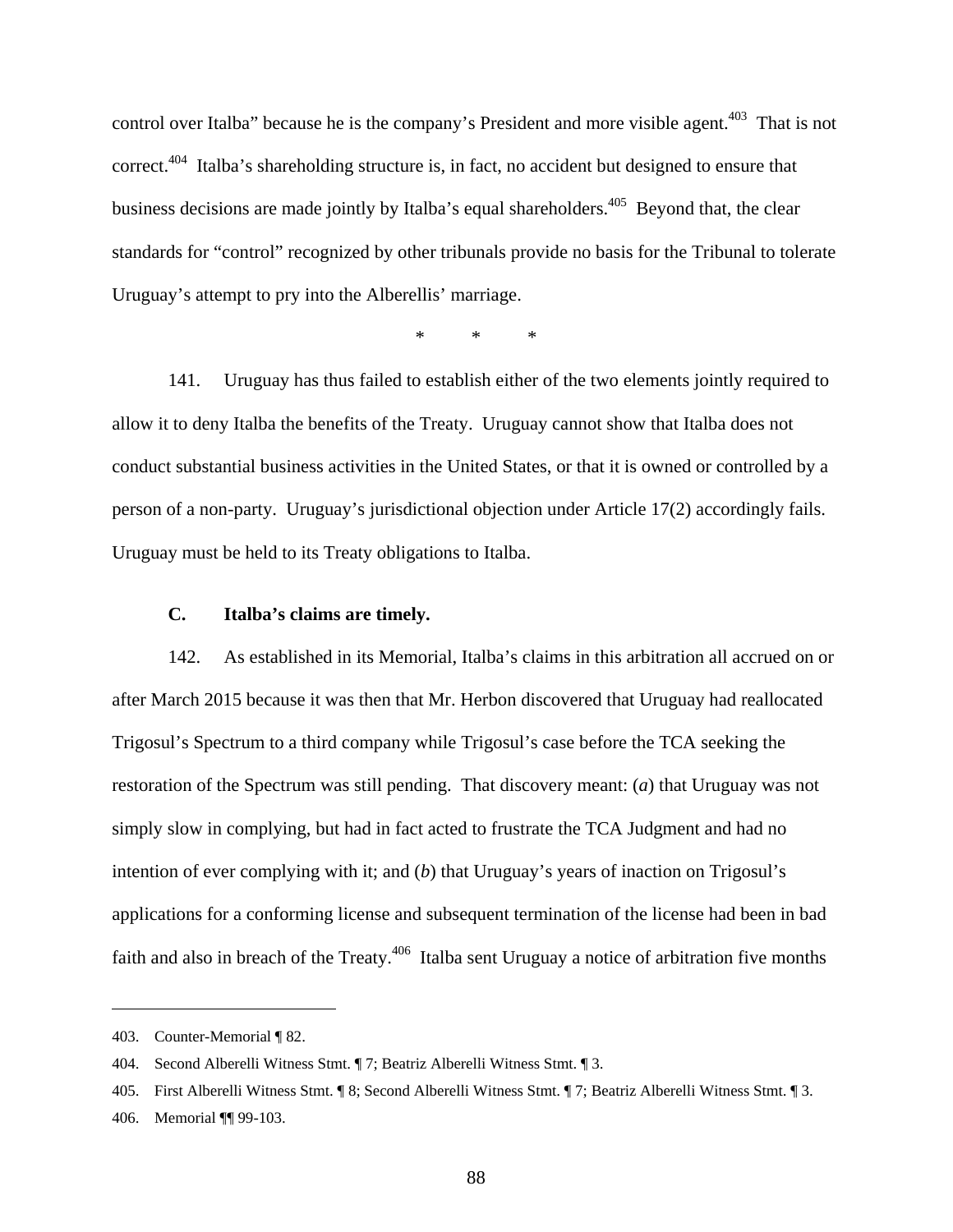later on August 5, 2015.<sup>407</sup> Italba's claims are therefore timely under the three-year statute of limitations set forth in Article 26(1) of the Treaty.

143. Uruguay nevertheless argues that Italba's claims, including the expropriation claim, fail under Article 26(1). To support that argument, Uruguay argues that all of Italba's claims, including the expropriation claim, relate to a dispute with URSEC that was crystallized by URSEC's January 2011 revocation of Trigosul's Spectrum.<sup>408</sup> But Uruguay position is based on a misunderstanding of Article 26(1). That provision reads as follows: "[n]o claim may be submitted to arbitration under this Section if more than three years have elapsed from the date on which the claimant first acquired, or should have first acquired, knowledge of the breach . . . and knowledge that the claimant  $\ldots$  has incurred loss or damage."<sup>409</sup>

144. Thus, the key question is not when the dispute between URSEC and Italba arose but: (*a*) when the specific conduct alleged to be in breach of the Treaty occurred; and (*b*) when Italba knew or should have known that such conduct gave rise to a claim for a breach of the Treaty.<sup>410</sup> The mere fact that Italba and URSEC had a dispute in 2011 concerning whether URSEC was justified in terminating Trigosul's license based under Uruguayan administrative law does not mean that the three-year period under Article 26(1) was there and then triggered for any claims that Italba might ever bring in connection with its investment in Uruguay. In fact,

<sup>407.</sup> *Id. ¶*¶ 97-98; Letter from Italba to Uruguay International Economic Affairs Secretariat & President of Uruguay (Aug. 5, 2015) (**C-090**); Letter from A. Yanos to Uruguay Minister of Economy & Finance (Oct. 15, 2015) (**C-103**).

<sup>408</sup> Counter-Memorial ¶¶ 97, 103, 106, 109, 112, 116, 122.

<sup>409.</sup> Treaty (**C-001**), Art. 26(1).

<sup>410.</sup> Uruguay argues that the relevant cut-off date for statute of limitation purposes is February 16, 2013—three years before Italba submitted its request for arbitration to the Secretary-General—rather than August 5, 2012, three years before Italba sent its notice of arbitration to Uruguay. Counter-Memorial ¶ 88. The question is academic: Italba's claims are timely either way because they did not arise until March 2015. It should be noted that even if Italba had learned of the reallocation of its frequencies in September of 2013, on the day that it happened, that would still bring Italba's Notice and Request for Arbitration well within the limitations period. URSEC Resolution No. 220/013 (Sept. 5, 2013) (**C-084**).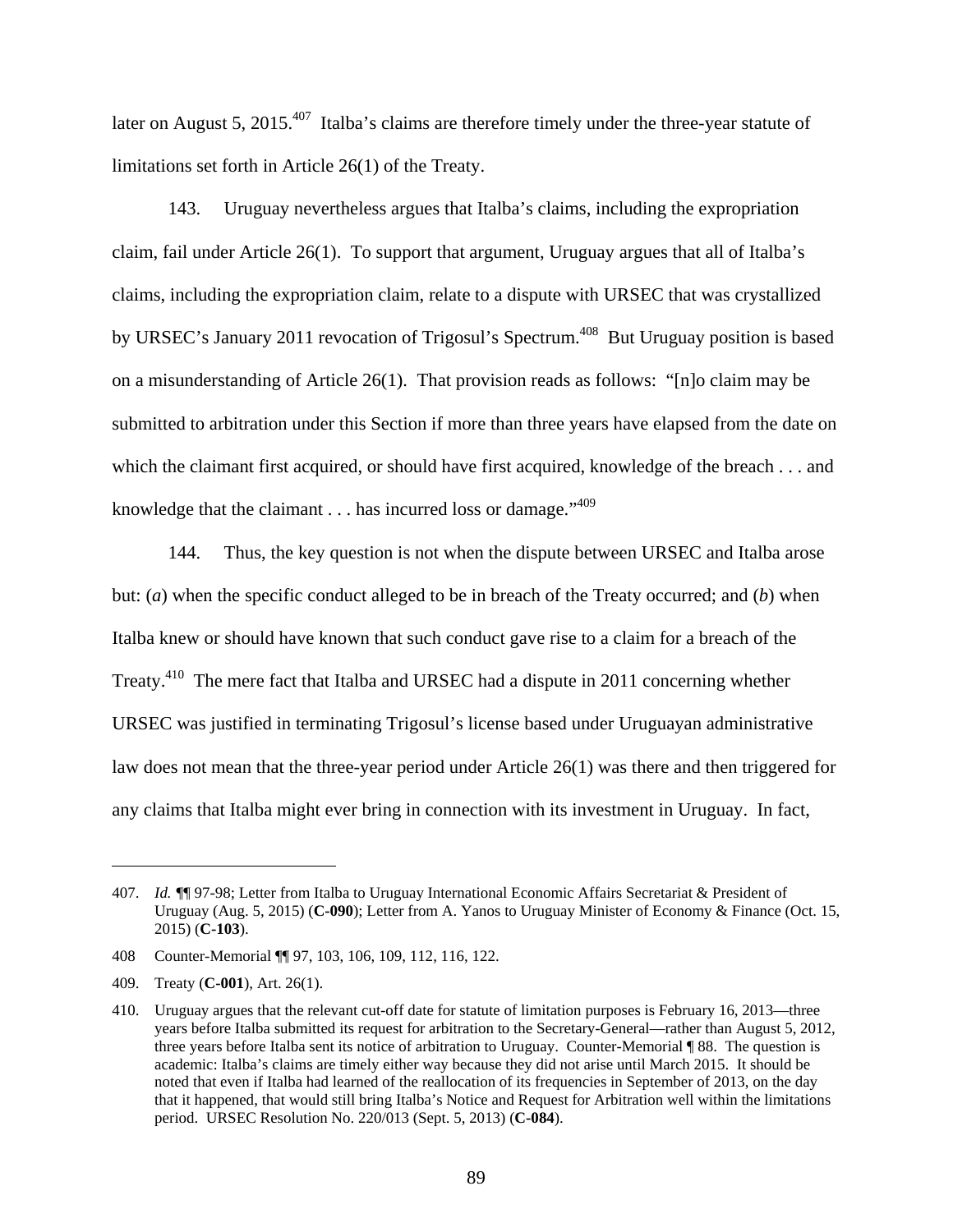Italba's expropriation claim does not arise out of the 2011 revocation of Trigosul's Spectrum.<sup>411</sup> To the contrary, Italba's claims are based exclusively on Treaty breaches that either postdate the TCA Judgment entirely (Italba's expropriation and denial of justice claims) or whose nature as breaches only became clear after Italba learned of Uruguay's unannounced and bad faith reallocation of its Spectrum (Italba's other fair and equitable treatment, national treatment, or full protection and security claims).<sup>412</sup>

### **1) Italba's Expropriation and Denial of Justice Claims Are Timely.**

145. Italba's expropriation and denial of justice claims arise from Uruguay's frustration of the TCA Judgment of October 23, 2014 ordering the restoration of Trigosul's Spectrum.<sup>413</sup> As established in Italba's Memorial, Italba did not learn until March 2015 that Uruguay had no intention of complying with the TCA Judgment and had in fact transferred the Spectrum to Dedicado while Italba's rights were *sub judice*.<sup>414</sup> Accordingly, the statute of limitations for Italba's expropriation and denial of justice claims under Article 26 (1) began to run in March  $2015.<sup>415</sup>$ 

146. In its Counter-Memorial, Uruguay nevertheless declares that "there can be no doubt that the alleged breach occurred in January 2011," when URSEC revoked Trigosul's

412. *See infra* Section III.C; Memorial ¶ 79.

415. *Id.*

1

<sup>411.</sup> It is, of course, not for Uruguay to decide the theory of Italba's claim. *See generally ECE Projektmanagement International GmbH and Kommanditgesellschaft PANTA Achtundsechzigste Grundstücksgesellschaft mbH & Co v. Czech Republic*, PCA Case No. 2010-5, Award (Sept. 19, 2013) (**CL-121**), ¶ 4.743 ("The Tribunal is of the view that in principle it is for the investor to allege and formulate its claims of breach of relevant treaty standards as it sees fit. It is not the place of the respondent State to recast those claims in a different manner of its own choosing and the Claimants' claims accordingly fall to be assessed on the basis on which they are pleaded."). It should also be noted that a claim for wrongful termination in 2011 would in fact be moot because Italba, through Trigosul, has already challenged the 2011 revocation in Uruguay's highest administrative court, the TCA—and won. *See supra* Section II.A; *see also infra* Section IV.A.

<sup>413.</sup> Memorial ¶¶ 75-80; TCA Judgment (Oct. 23, 2014) (**C-076**).

<sup>414.</sup> Memorial ¶ 101.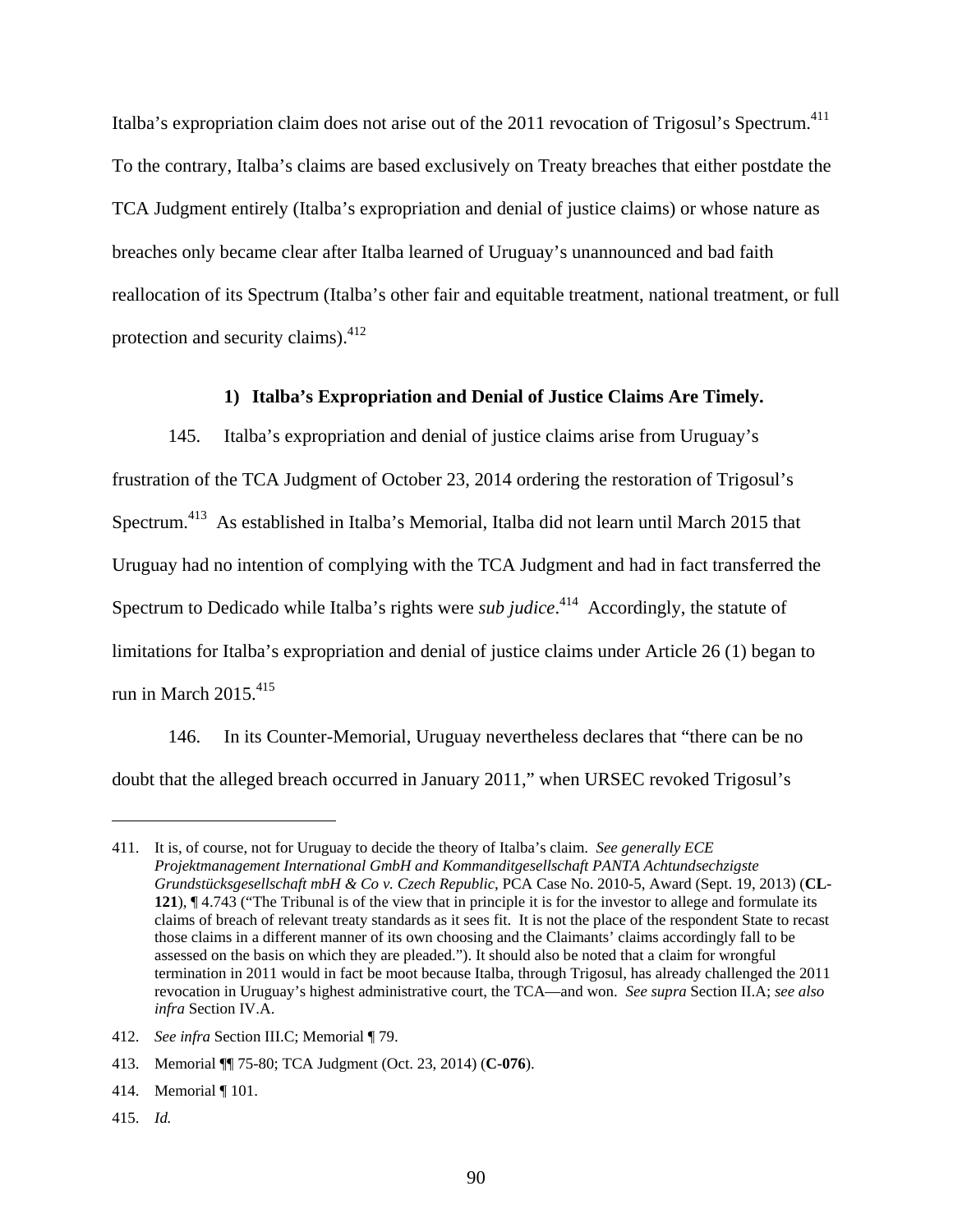license to use the Spectrum.<sup>416</sup> That is wrong. Although URSEC revoked Trigosul's Spectrum in 2011, Trigosul obtained a complete legal remedy through the TCA's 2014 Judgment nullifying URSEC's action. Under Uruguayan law, the judgment declaring the revocation of Trigosul's Spectrum null and void had the effect of erasing the revocation retroactively, as if it had never existed.<sup>417</sup> Under international law as well, the TCA Judgment restoring the Spectrum to Trigosul before any Treaty claims were brought was every bit as much Uruguay's sovereign conduct as URSEC's revocation of Trigosul's frequencies; the TCA Judgment accordingly extinguished any potential Treaty claims that might have then been available to Italba as a result of the revocation.<sup>418</sup>

147. Consistent with Trigosul's success before the TCA, Italba does not allege in this arbitration that Uruguay expropriated its investment through the 2011 revocation of Trigosul's Spectrum. Instead, Italba's expropriation and denial of justice claims concern Uruguay's frustration of the judgment of its own highest administrative court in favor of Trigosul *subsequent to* that court's ordering that Trigosul's Spectrum be restored.<sup>419</sup> Uruguay thus tries to apply the statute of limitations to expropriation or denial of justice claims that Italba has not actually made.<sup>420</sup>

148. Nor can Uruguay succeed in portraying its frustration of the TCA as the mere

<sup>416.</sup> Counter-Memorial ¶¶ 116-17.

<sup>417.</sup> *See Cristina Vásquez, Ejecución de la sentencia anulatoria, Cuarto coloquio contencioso de Derecho Público, Responsabilidad del Estado y jurisdicción*, Ed. Nueva Jurídica (Montevideo 1998) (**C-253**), at 53 (the annulment of an administrative act extinguishes per se and retroactively the legal situation created by the administrative act); *see also* TCA Judgment (Oct. 23, 2014) (**C-076**), at 15, 17, 19, 20-21 (declaring Uruguay's administrative act null and void and immediately reinstating Trigosul's rights with retroactive effect).

<sup>418.</sup> *See* ILC Draft Articles on State Responsibility for Internationally Wrongful Acts (2001) (**CL-072**), Art. 4(1) ("The conduct of any State organ shall be considered an act of that State under international law, whether the organ exercises legislative, executive, judicial or any other functions . . .").

<sup>419.</sup> Memorial ¶¶ 77-80*; see infra* Sections IV.A, IV.B.

<sup>420.</sup> Counter-Memorial ¶¶ 112-13.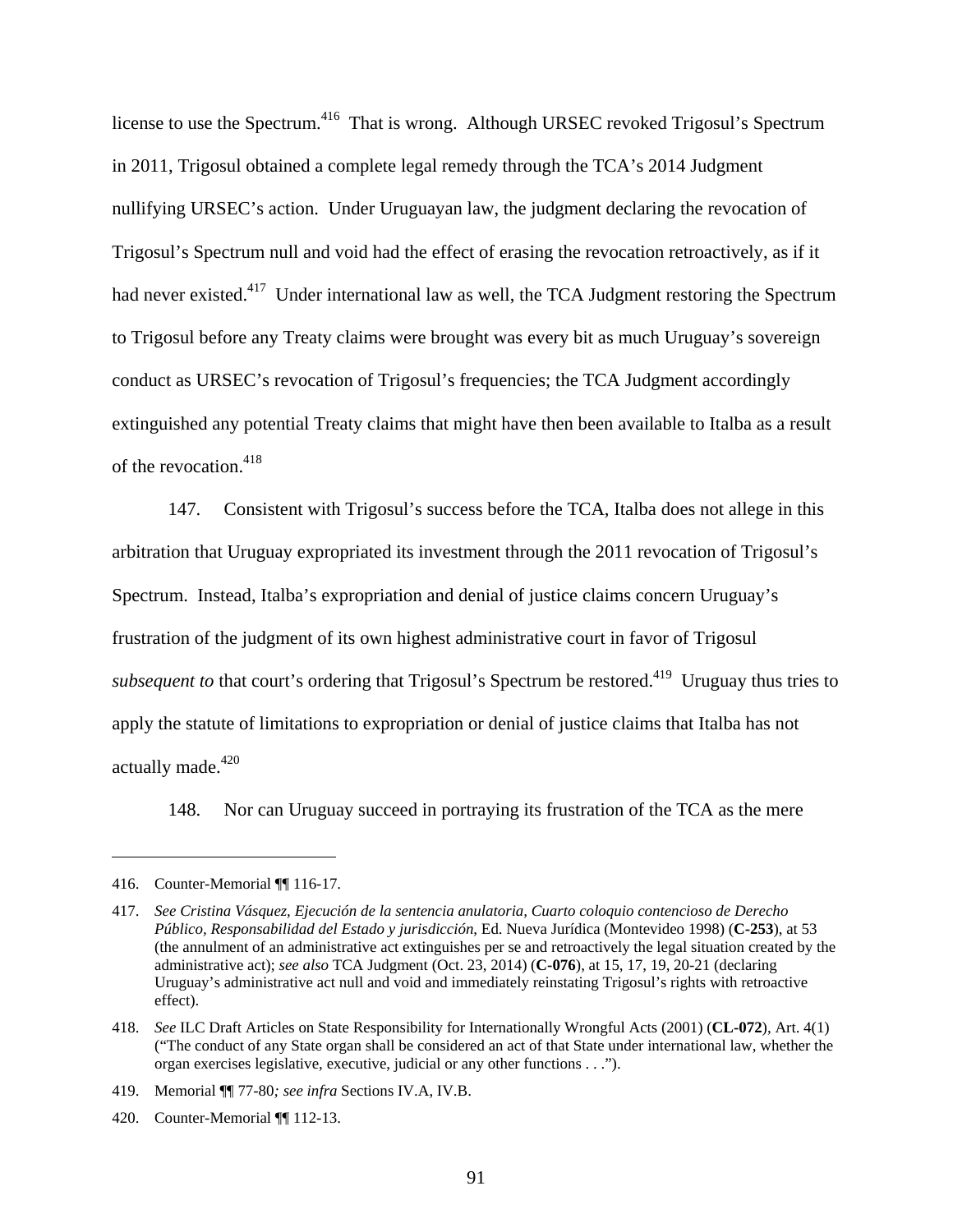continuation of a dispute over the 2011 revocation of Trigosul's licenses to use the Spectrum as Uruguay tries to suggest.421 As a matter of law, Uruguay's taking of Trigosul's Spectrum did *not* continue.<sup>422</sup> The TCA Judgment nullified it. $423$ 

149. Uruguay's reliance on *Corona Materials v. Dominican Republic* is therefore misplaced.424 In *Corona*, an investor premised its expropriation claim on the Dominican Republic's failure to respond to a request for reconsideration of an earlier denial of an environmental permit for a mine.<sup>425</sup> The reconsideration request fell within the CAFTA treaty's limitations period, but the original denial did not.<sup>426</sup> The *Corona* tribunal rejected the investor's argument that the State's failure to respond to the request for reconsideration could give rise to a separate breach from the failure to issue the requested permits, $427$  finding that the State's failure to address the motion for reconsideration had been merely an "implicit confirmation" of the earlier permit denial.<sup>428</sup> By contrast, the TCA Judgment was *not* an "implicit confirmation" of Uruguay's 2011 taking of Trigosul's Spectrum—it was an *explicit nullification* of that revocation that restored Trigosul's license.<sup>429</sup>

150. Moreover, there is nothing problematic about the Tribunal considering claims based on treaty breaches that fall within the statute of limitations while earlier potential treaty

1

<sup>421.</sup> *Id. J* 117 (suggesting that Uruguay's frustration of the TCA's 2014 judgment cannot give rise to a separate claim for breach of the Treaty because it is "an integral part" of the dispute on the allocation of frequencies).

<sup>422</sup> Memorial ¶ 100; TCA Judgment (Oct. 23, 2014) (**C-076**), at 20-21.

<sup>423.</sup> *Id*.

<sup>424.</sup> Counter-Memorial ¶¶ 117-21.

<sup>425.</sup> *Corona Materials, LLC, v. Dominican Republic*, ICSID Case No. ARB(AF)/14/3, Award On The Respondent's Expedited Preliminary Objections in Accordance With Article 10.20.5 Of The DR-CAFTA (May 31, 2016) (**RL-114**).

<sup>426.</sup> *Id. ¶* 211.

<sup>427.</sup> *Id. ¶*¶ 201-10.

<sup>428.</sup> *Id. ¶* 211.

<sup>429.</sup> Memorial ¶ 100.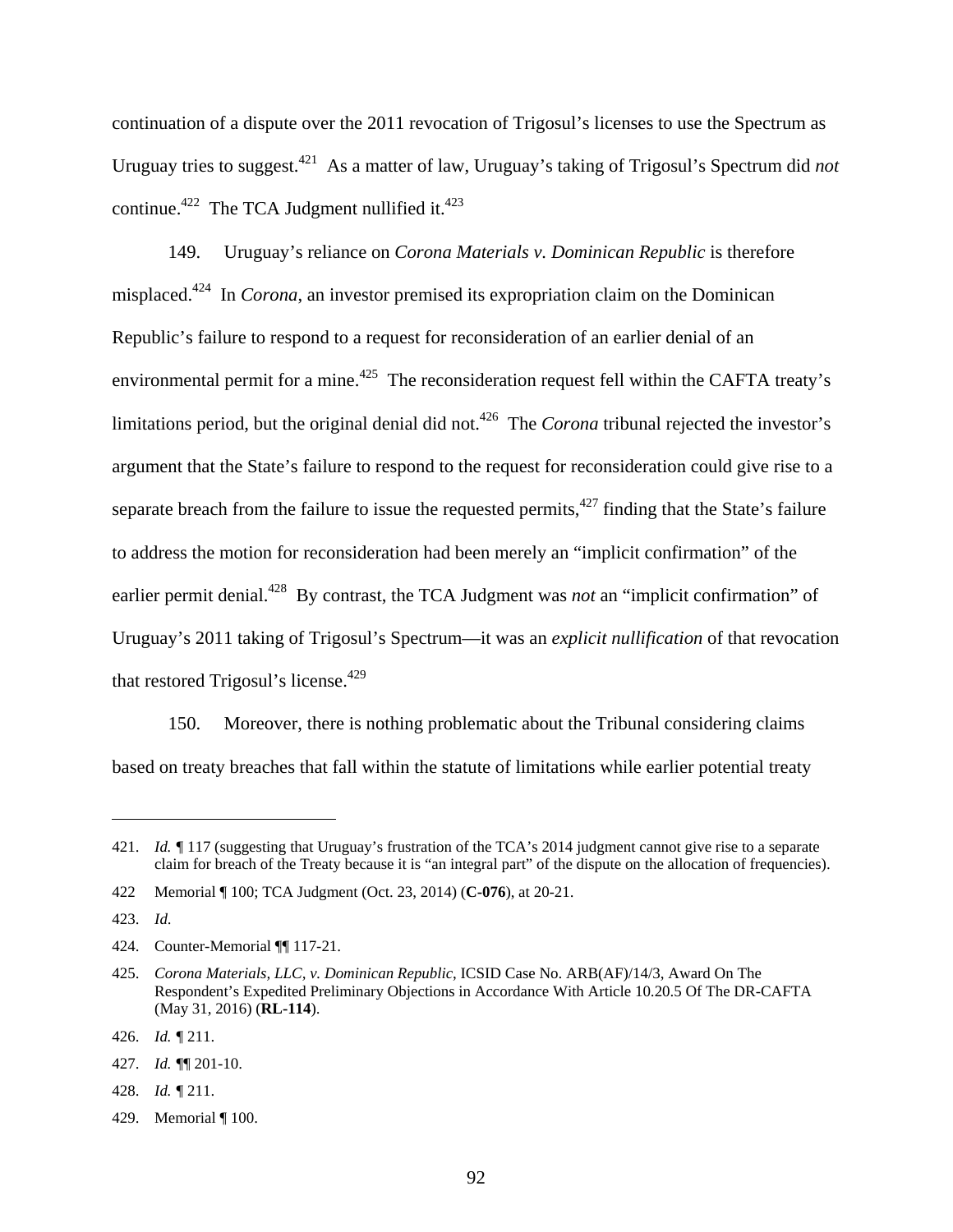breaches fall outside of the limitations period.430 In *Rusoro v. Venezuela*, for example, the tribunal observed that treaty breaches that themselves fall outside of an applicable limitations period may yet "provide the necessary background and context for adjudicating the case."<sup>431</sup> In that case, various export restrictions and exchange control measures had targeted the claimant's investment over the years preceding a nationalization decree.<sup>432</sup> Finding "no clear linkage" among the Respondent State's various measures, the *Rusoro* tribunal considered that the correct approach was to "break[] down each alleged composite breach into individual breaches, each referring to a certain governmental measure, and to apply the time bar to each of these breaches separately."433 The *Rusoro* tribunal rejected Venezuela's attempt to force dismissal of the "whole dispute" where only some claims were barred as "contrary to the plain reading" of the applicable treaty, which "d[id] not forbid that an arbitral dispute include multiple claims."<sup>434</sup>

151. By relating all of its breaches back to the 2011 revocation, Uruguay's Counter-Memorial repeats the error Venezuela made in *Rusoro* of treating the applicable treaty's limitations clause as applicable to "the entire dispute."<sup>435</sup> Uruguay's limitations argument should meet with the same result because Article 26(1)'s text plainly applies the Treaty's limitations period to individual *claims*:

432. *Rusoro v. Venezuela,* Award (**CL-021**), ¶ 230.

<sup>430.</sup> *See, e.g.*, *Rusoro Mining, Ltd. v. Bolivarian Republic of Venezuela,* ICSID Case No. ARB(AF)/12/5, Award (Aug. 22, 2016) (**CL-021**).

<sup>431.</sup> *Rusoro v. Venezuela,* Award (**CL-021**), ¶¶ 232-33; *see, e.g.*, *Marvin Roy Feldman Karpa v. United Mexican States*, ICSID Case No. ARB(AF)/99/1, Interim Decision on Preliminary Jurisdictional Issues (Dec. 6, 2000) (**CL-122**), ¶ 62 (finding that, where a State's permanent course of action began before NAFTA came into force and "became breaches" after NAFTA's entry into force, the tribunal had jurisdiction *ratione temporis* over breaches that occurred after NAFTA entered into force, even if those breaches related to pre-NAFTA conduct).

<sup>433.</sup> *Id. ¶*¶ 230-31.

<sup>434.</sup> *Id. ¶* 239 ("If a party submits multiple claims to a single arbitration, the time bar . . . can only apply to those individual claims where knowledge (actual or construed) of the breach and the resulting loss had occurred before the time bar kicked in. The remaining claims cannot be affected.").

<sup>435.</sup> *See id. ¶* 196. Unlike the *Rusoro* claimants, however, Italba has not actually brought any time-barred Treaty claims.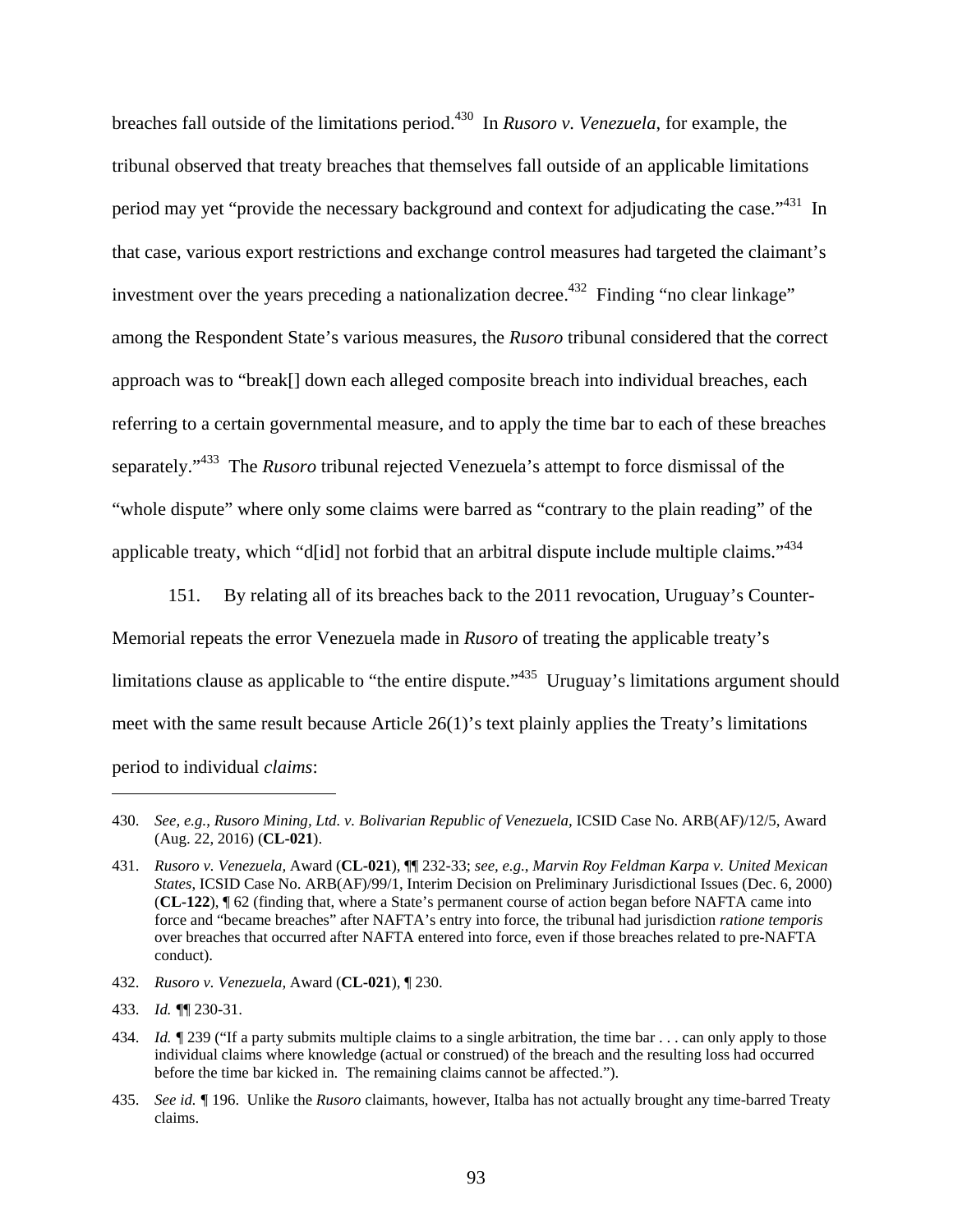No *claim* may be submitted to arbitration under this Section if more than three years have elapsed from the date on which the claimant first acquired, or should have first acquired, knowledge of the breach alleged under Article 24(1) and knowledge that the claimant . . . or the enterprise . . . incurred loss or damage.<sup>436</sup>

152. Here, Italba's actual expropriation and denial of justice *claims* are based on Uruguay's refusal to comply with and frustration of the TCA Judgment. Italba only acquired knowledge of *that* breach in March 2015 when it discovered that Uruguay had allocated Trigosul's Spectrum to a third party, even while proceedings for its return were pending before the TCA. $437$ 

153. Italba does not dispute that a claim alleging that Uruguay's 2011 taking of Trigosul's Spectrum constituted an expropriation under the Treaty could now be barred under Article 26(1), depending on the circumstances. For purposes of Italba's actual expropriation claim, however, the 2011 revocation of Trigosul's frequencies is no more than "background and context."438 Nevertheless, Uruguay makes much of a March 29, 2011 email from Dr. Alberelli to the U.S. Embassy in Montevideo in which Dr. Alberelli questions "whether we will need to put the investment treaty into practice."<sup>439</sup> Uruguay argues that this email shows that Italba considered bringing a Treaty claim challenging the revocation of Trigosul's license in 2011 and that Italba therefore "had or should have had knowledge of the alleged breach of the Treaty" no

<sup>436</sup> Treaty (**C-001**), Art. 26(1) (emphasis added).

<sup>437.</sup> Uruguay suggests that Italba should have known that URSEC might reallocate Trigosul's frequencies because Dr. Alberelli's March 29, 2011 correspondence with the U.S. Embassy in Montevideo noted his concern that URSEC might put the Spectrum up for "public auction." Counter-Memorial ¶¶ 107-108, 112-114. Uruguay's argument lacks merit. Awareness of the potential for a Treaty breach is not the standard for Article 26(1)'s limitations period and in any case the actual date of the transfer (September 13, 2013) falls within the three-year limitations period. As for Dr. Alberelli's concerns about a "*public* auction" (emphasis added), these tend to underscore Italba's and Trigosul's expectation that URSEC would not simply reallocate the Spectrum to a favored competitor without notice, let alone while the Spectrum was the object of litigation to which URSEC was a party before an Uruguayan court.

<sup>438.</sup> *See Rusoro v. Venezuela*, Award (**CL-021**), ¶ 233.

<sup>439.</sup> Email from G. Alberelli to K. Skillin et al. (Apr. 14, 2011) (**C-071**); Counter-Memorial ¶¶ 107-109.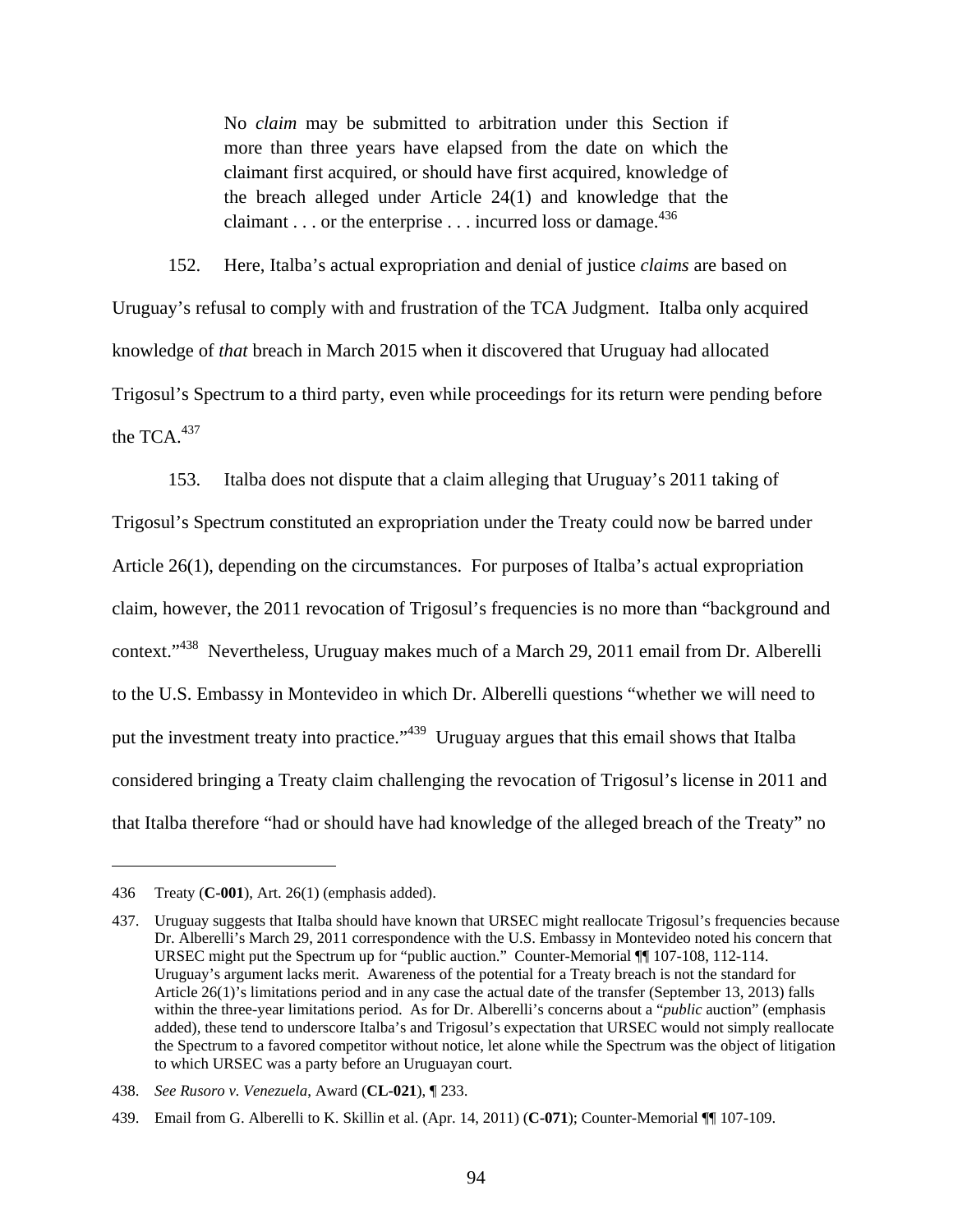later than March 2011.<sup>440</sup> Uruguay's argument fails. Even if Italba could have brought a Treaty claim regarding the 2011 revocation of Trigosul's license, Italba did not do so and instead asked Uruguayan courts to correct Uruguay's mistakes.441 Any claim that Italba might have had in respect of the January 2011 revocation of Trigosul's frequencies would have been extinguished by the TCA Judgment. Italba's current claims are premised on Treaty breaches quite distinct from those it might have raised in 2011. Italba could not have known in March 2011 that Uruguay would one day act in so shocking a manner as to actively frustrate the decisions of its own courts.

154. For all of these reasons, Italba's expropriation and denial of justice claims are timely under Article 26(1).

# **2) Italba's Fair and Equitable Treatment, Full Protection and Security, and National Treatment Claims Are Timely.**

155. Italba's Fair and Equitable Treatment, Full Protection and Security and National Treatment claims are equally timely. These claims also accrued in March of 2015 for purposes of the Treaty's statute of limitations provision, when Italba discovered that Uruguay had secretly reallocated its frequencies to another party while its action seeking return of the Spectrum was still before the TCA.

156. Until that time, Italba and Trigosul had attributed Uruguayan regulators' inattentiveness to Trigosul's repeated applications for a conforming license to more-thanordinary bureaucratic inefficiency and had credited URSEC officials' repeated reassurances that

<sup>440.</sup> Counter-Memorial ¶ 110.

<sup>441.</sup> Second Alberelli Witness Stmt. ¶ 51.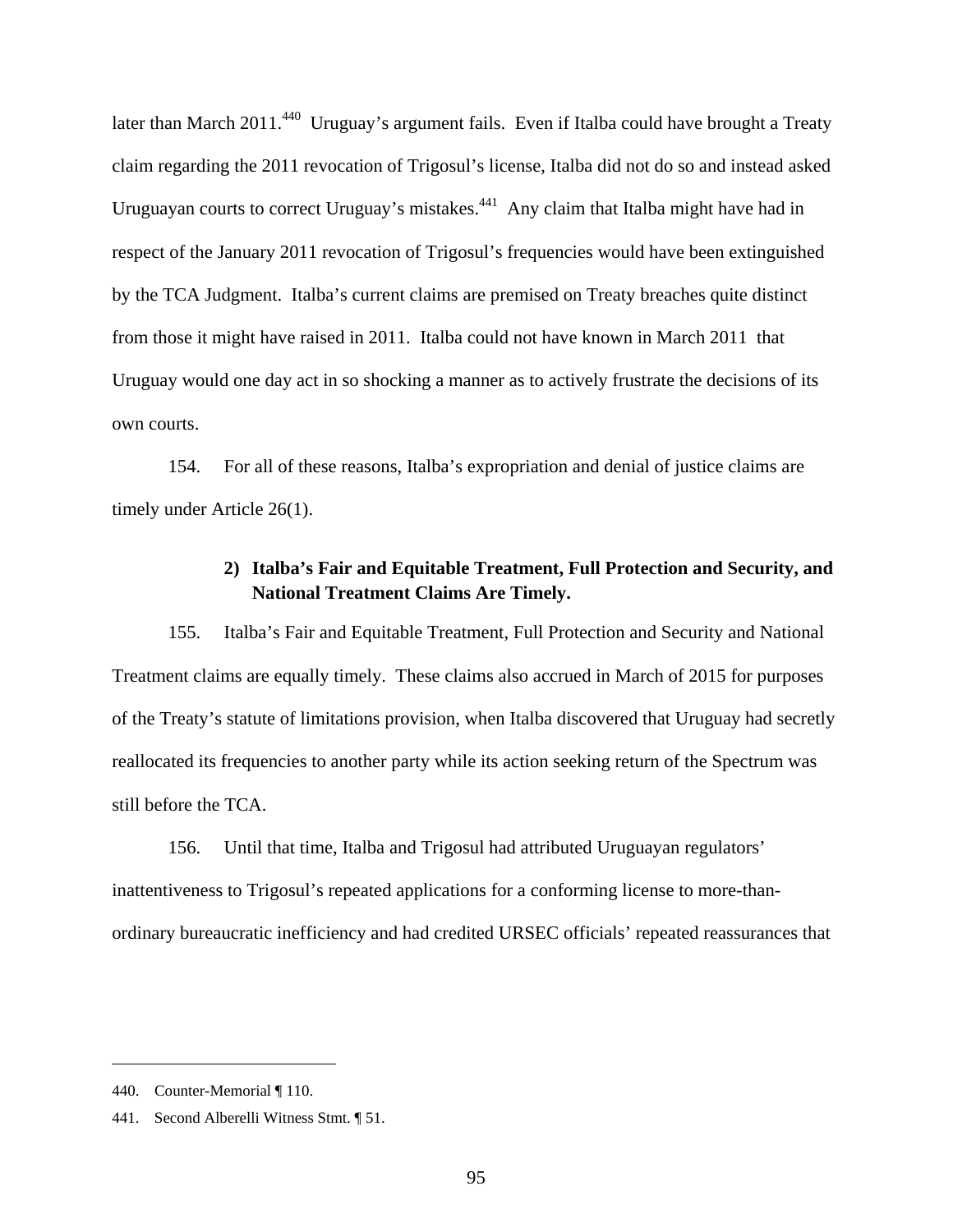Trigosul's conforming license was just around the corner.<sup>442</sup> Italba and Trigosul similarly understood the 2011 revocation of Trigosul's Spectrum to be based on factual errors and were accordingly ready to rely on Uruguayan courts, and specifically the TCA, for a remedy.<sup>443</sup>

157. As noted, however, Italba's March 2015 discovery placed URSEC's dilatory conduct towards Trigosul over the preceding 12 years in a very different light.<sup>444</sup> URSEC's secret reallocation of the Spectrum from under the TCA's nose demonstrated that Uruguayan authorities had *no intention* of respecting Trigosul's—and thus Italba's—rights.<sup>445</sup> Instead, this unlawful reallocation exposed the Uruguayan State's conduct towards Italba's investment as having been lawless, contrary to due process, in bad faith, arbitrary and discriminatory—and thus in breach of the Treaty's guarantees of Fair and Equitable Treatment, Full Protection and Security, and National Treatment.

158. Uruguay's Counter-Memorial nevertheless challenges Italba's Fair and Equitable Treatment, Full Protection and Security, and National Treatment claims as untimely.<sup>446</sup> Uruguay insists that Italba acquired or should have acquired knowledge of its Treaty breaches and resulting loss over the 2006-2011 time period over which Uruguay was failing to act on Italba and Trigosul's requests for a conforming license (in the process costing Italba important business opportunities), and no later than January 2011 when URSEC revoked Trigosul's license.<sup>447</sup>

159. Uruguay's arguments lack merit. As with Italba's expropriation claim, Uruguay again tries to hide behind Article 26(1)'s time bar by lumping all of its own misconduct into a

<u>.</u>

<sup>442.</sup> Memorial ¶¶ 9, 101-02; First Alberelli Witness Stmt. ¶¶ 31, 33, 38, 61, 89; First Herbon Witness Stmt. ¶¶ 15, 30, 50.

<sup>443.</sup> Memorial ¶ 102; First Alberelli Witness Stmt. ¶¶ 73, 76; First Herbon Witness Stmt. ¶¶ 36-43.

<sup>444.</sup> Memorial ¶ 79; First Alberelli Witness Stmt. ¶¶ 88-89; First Herbon Witness Stmt. ¶¶ 49-50.

<sup>445.</sup> Memorial ¶ 101; First Alberelli Witness Stmt. ¶¶ 88-89, Herbon Witness Stmt. ¶ 49.

<sup>446.</sup> Counter-Memorial ¶¶ 10-11, 93-94.

<sup>447.</sup> *Id. ¶*¶ 96-102.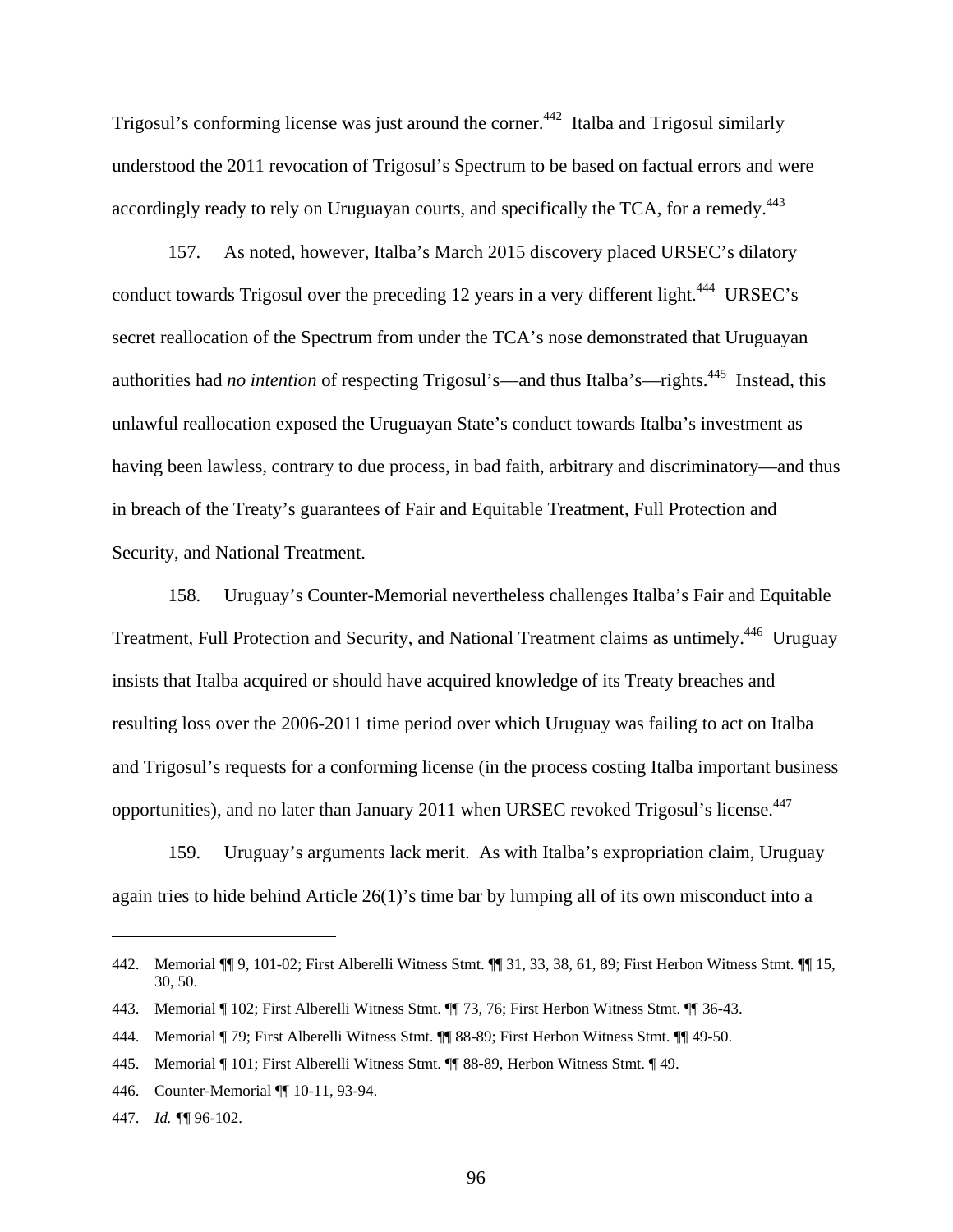single "dispute" or generalized "breach" relating back to the January 2011 license revocation or earlier.<sup>448</sup> The problem for Uruguay, however, is that its argument is inconsistent with how Article 26(1)'s limitations provision works.

160. Crucially, Article 26(1)'s limitations clock does not start running until two necessary elements are present: (*a*) that the claimant has "acquired, or should have acquired, knowledge of the breach alleged;" and (*b*) that the claimant has "acquired, or should have first acquired  $\dots$  knowledge that the claimant  $\dots$  or the enterprise has incurred loss or damage.<sup>449</sup>

161. It follows that Article 26(1)'s limitations period will not start to run if a claimant has acquired or should have acquired knowledge of one of these two requirements but not of the other. Put another way, neither knowledge of breach without knowledge of injury, nor knowledge of injury without knowledge of breach, can start the Article 26(1) clock running on a claim under the Treaty.<sup>450</sup>

162. The latter situation applies to Italba's claims. While there is no question that Italba was *injured* by URSEC's failure to act on Trigosul's applications for a conforming license,

1

<sup>448.</sup> *See*, *e.g.*, Counter-Memorial ¶ 104 ("There is no question that, in January 2011, Italba, which claims to be the owner of Trigosul, already had knowledge, through Dr. Alberelli, of the revocation and the economic consequences it would have for Trigosul . . . it had knowledge as of that date of the alleged breach of the Treaty.") and ¶ 106 ("[B]eyond a shadow of a doubt . . . Italba was aware that there was *a dispute under the Treaty* since, at the latest, March 29, 2011.") (emphasis added).

<sup>449</sup> Treaty (**C-001**), Art. 26(1).

<sup>450.</sup> Tribunals have repeatedly interpreted analogous limitations clauses in exactly this way. For example, NAFTA's statute of limitations provision is substantially similar to the three-year statute of limitations in the Treaty. NAFTA Article 1117(2) provides: "An investor may not make a claim on behalf of an enterprise described in paragraph 1 if more than three years have elapsed from the date on which the enterprise first acquired, or should have first acquired, knowledge of the alleged breach and knowledge that the enterprise has incurred loss or damage." NAFTA tribunals have interpreted this clause to require knowledge of both breach and loss or damage to trigger the limitation period. *See, e.g.*, *Glamis Gold Ltd. v. United States*, UNCITRAL, Award (June 8, 2009) (**RL-075**), ¶ 347 (citing commentary that "the three-year limitation period presumably runs from the later of . . . [knowledge of breach and of damage] . . . in the event that the knowledge of both events is not simultaneous"); *Pope & Talbot v. The Government of Canada*, UNCITRAL, Award in Relation to Preliminary Motion by the Government of Canada (Feb. 24, 2000) (**CL-123**), ¶ 11 ("Before time can begin to run in terms of NAFTA Article 1116(2) in respect of a claim by an Investor, **two matters must have come to its actual, or properly imputed, knowledge**[:] knowledge of the breach and knowledge that it has incurred loss or damage thereby.") (emphasis added).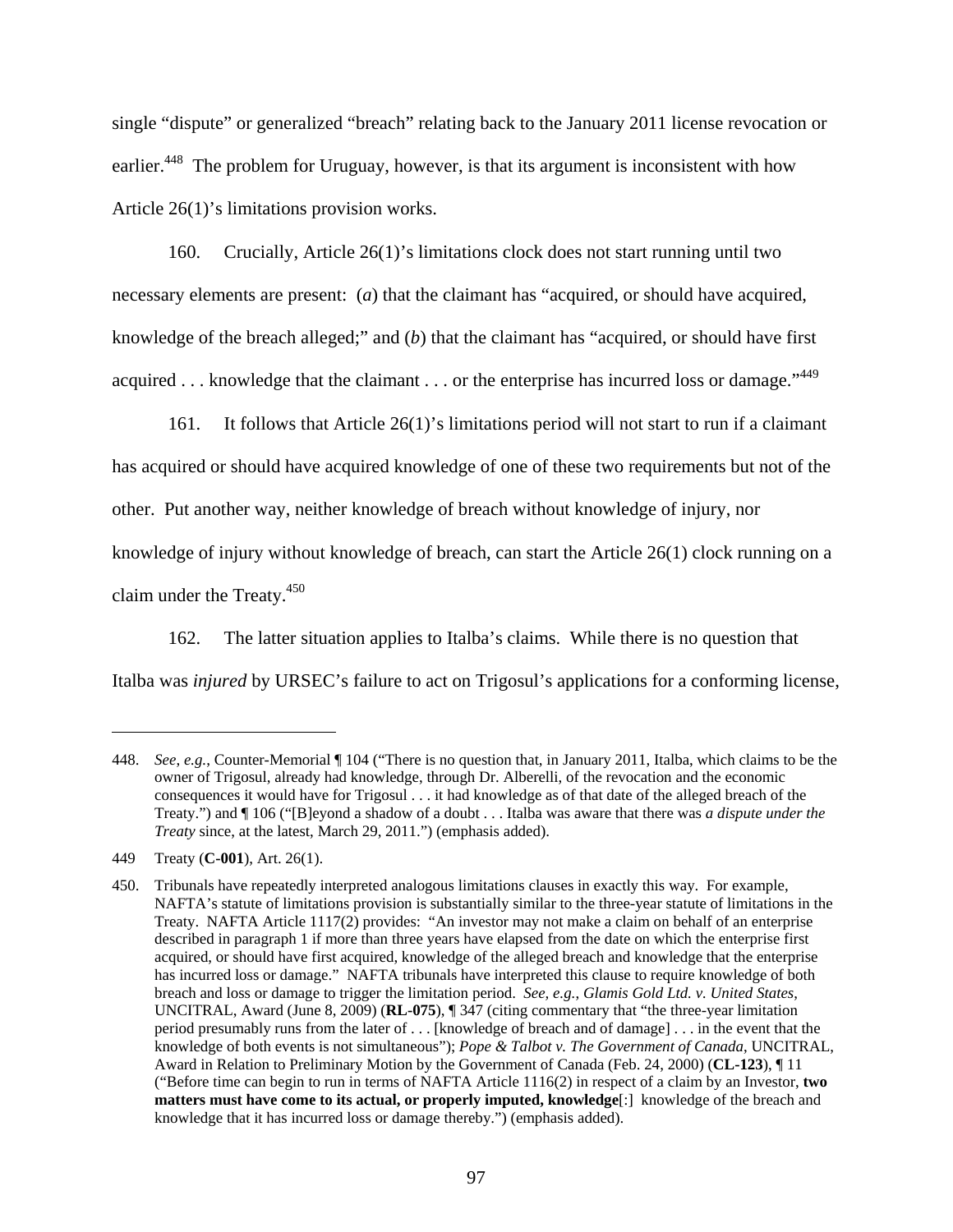it was not until March of 2015 that Italba became aware that its injuries resulted from a discriminatory animus that caused URSEC's failure to act to rise from mere bureaucratic incompetence to the Treaty breaches upon which it bases its claims in this arbitration.

163. To be sure, Article 26(1) does not simply start the limitations period from when a claimant "first acquired" knowledge of both a breach and injury. The limitations clock will instead start ticking from when a claimant "should have" acquired that knowledge. In this case, however, there is no basis for finding that Italba "should have known" of Uruguay's breach any sooner than March of 2015. That is because Uruguay, through URSEC, affirmatively misled Trigosul and Italba.

164. As detailed in the Memorial and below, URSEC for years advised that a conforming license for Trigosul would issue "soon."451 It was reasonable for Italba to be deceived.452 At the time, Italba understood that the process of issuing conforming licenses to

<sup>451.</sup> Memorial ¶¶ 27, 30, 34, 52; First Alberelli Witness Stmt. ¶¶ 28, 31, 33, 38, 61; First Herbon Witness Stmt. ¶¶ 15, 17, 21, 30.

<sup>452.</sup> Uruguay complains that Italba "lacks documentary evidence" of URSEC officials' promises that URSEC was processing Trigosul's conforming license and that Trigosul would receive it in due course. Counter-Memorial  $\P$  101. That is incorrect. Italba submitted sworn statements from Gustavo Alberelli and Luis Herbon detailing their meetings with various officials who gave them specific assurances that Trigosul would receive its conforming license. First Alberelli Witness Stmt. ¶¶ 31, 33, 38; First Herbon Witness Stmt. ¶¶ 15, 17, 21. Italba has also exhibited multiple written applications from Trigosul to URSEC seeking a conforming license, and Uruguay has not challenged their authenticity. *See*, *e.g.*, Letter from L. Herbon to J. Piaggio (July 6, 2005) (**C-020**); Letter from L. Herbon to J. Piaggio (Aug. 15, 2005) (**C-021**); Letter from L. Herbon to R. Martinez (Jan. 26, 2006) (**C-022**); Letter from L. Herbon to L. Lev (Mar. 23, 2006) (**C-023**); E-mail from L. Herbon to G. Alberelli (Jan. 31, 2006) (**C-254**); *see also* Counter-Memorial ¶ 165 n.254. Despite its obligation to respond in writing, URSEC instead gave repeated verbal assurances that Trigosul's license would be forthcoming. Uruguay may not now hide behind its own failure to follow its own regulations. *See* Decree No. 500/991 (**C-109**), Art. 106 ("Toda autoridad administrativa está obligada a decidir sobre cualquier petición que le formule el titular de un interés legítimo en la ejecución de un determinado acto administrativo") ("All administrative authorities are obliged to decide on any petition brought before same by the holder of a legitimate interest in the performance of a particular administrative act") ; Law 15.869 (Ley Organica Del Tribunal De Lo Contencioso Administrativo) (**C-255**) Art. 8 ("Las peticiones que el titular de un derecho o de un interés directo, personal y legítimo formule ante cualquier órgano administrativo, se tendrán por desechadas si al cabo de ciento cincuenta días siguientes al de la presentación no se dictó resolución expresa sobre lo pedido. El vencimiento de dicho plazo no exime al órgano de su obligación de pronunciarse expresamente sobre el fondo del asunto."); *supra* Section II.C.2; *infra* Section IV.C.4(b). Finally, Dr. Alberelli and Mr. Herbon's testimony is consistent with URSEC's internal documents produced in this arbitration. URSEC Report (Mar. 30, 2006) (**C-184**), at 3.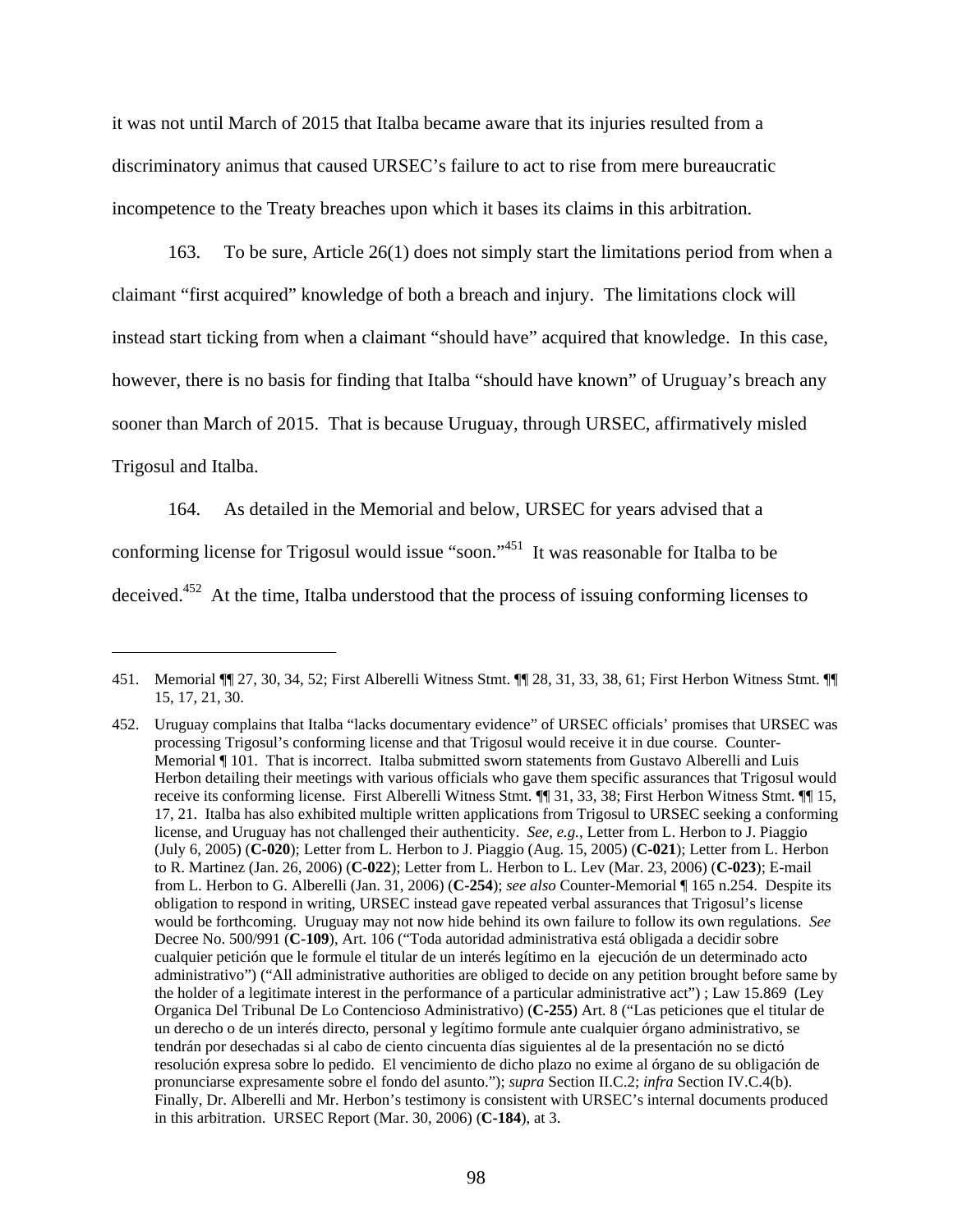other telecommunications companies was happening slowly over a period of years.<sup>453</sup> Even URSEC's revocation of Trigosul's Spectrum did not necessarily mean that Trigosul would *never* receive a conforming license. URSEC's revocation of Trigosul's Spectrum appeared, at the time, to be based on factual mistakes concerning such matters as the location of Trigosul's offices, whether Trigosul had paid required fees, and whether Trigosul had permitted another company to operate in the Spectrum.<sup>454</sup> Trigosul reasonably expected that, once the correct facts were established, the revocation would be rescinded, and that it would receive its conforming license in due course.<sup>455</sup> The limitations period began to run only after Italba became aware of the true character of Uruguay's conduct as being in breach of the Treaty.

165. Uruguay also insists that the March 29, 2011 email from Dr. Alberelli to the U.S. Embassy in Montevideo is evidence that Italba knew by March 2011 of the Treaty breaches and resulting losses from URSEC's failure to act on Trigosul's requests for a conforming license. That argument lacks merit. First, Uruguay concedes that Dr. Alberelli's March 2011 email to the U.S. Embassy does not concern the subject matter of Italba's fair and equitable treatment,

1

<sup>453.</sup> Memorial ¶ 52; First Alberelli Witness Stmt. ¶¶ 59-61; First Herbon Witness Stmt. ¶ 30; *see also* URSEC Resolution No. 611/007 (Dec. 27, 2007) (**C-041**) (Telefonica); URSEC Resolution No. 157/010 (Mar. 25, 2010) (**C-053**) (Dedicado); URSEC Resolution No. 544/010 (Oct. 29, 2010) (**C-054**) (Telstar); URSEC Resolution No. 053/011 (Mar. 16, 2011) (**C-055**) (Rinytel). In addition, even where URSEC did not issue a separate conforming license, Italba was aware that URSEC had issued "certifications" to certain companies that confirmed that the existing licenses of those companies were the equivalent of Class A, B, C, or D licenses under the 2003 License Regulations. *See* Confidentiality Agreement between Telmex and Trigosul S.A. (June 21, 2007) (**C-042**), at 1-2 ("[Telmex's] licenses are current and the services are operational and they all conform to the subsequent regulations established by Resolution of the Executive of March 25, 2003 (Telecommunications License Regulations, TLR) capable of assimilation to Class A license in accordance with categorization under these Regulations and with certification issued by the General URSEC Management on September 23, 2004.") ("Las referidas licencias son vigentes, y operativos los servicios, en un todo conforme con el reglamento posterior establecido por Resolución del Poder Ejecutivo de 25 de marzo de 2003 (Reglamento de Licencias de Telecomunicaciones, RLT) asimilables a licencia Clase A de acuerdo con la categorización de dicho reglamento y con certificación expedida por la Gerencia General de URSEC el 23 de septiembre de 2004.").

<sup>454.</sup> Memorial ¶¶ 63-69.

<sup>455.</sup> This expectation was almost correct. Uruguay's judiciary, at least, *did* vindicate Trigosul's rights. Other organs of the Uruguayan State did not. *See* TCA Judgment (Oct. 23, 2014) (**C-076**), Memorial ¶¶ 77-80; *see infra* Section IV.A.1-2.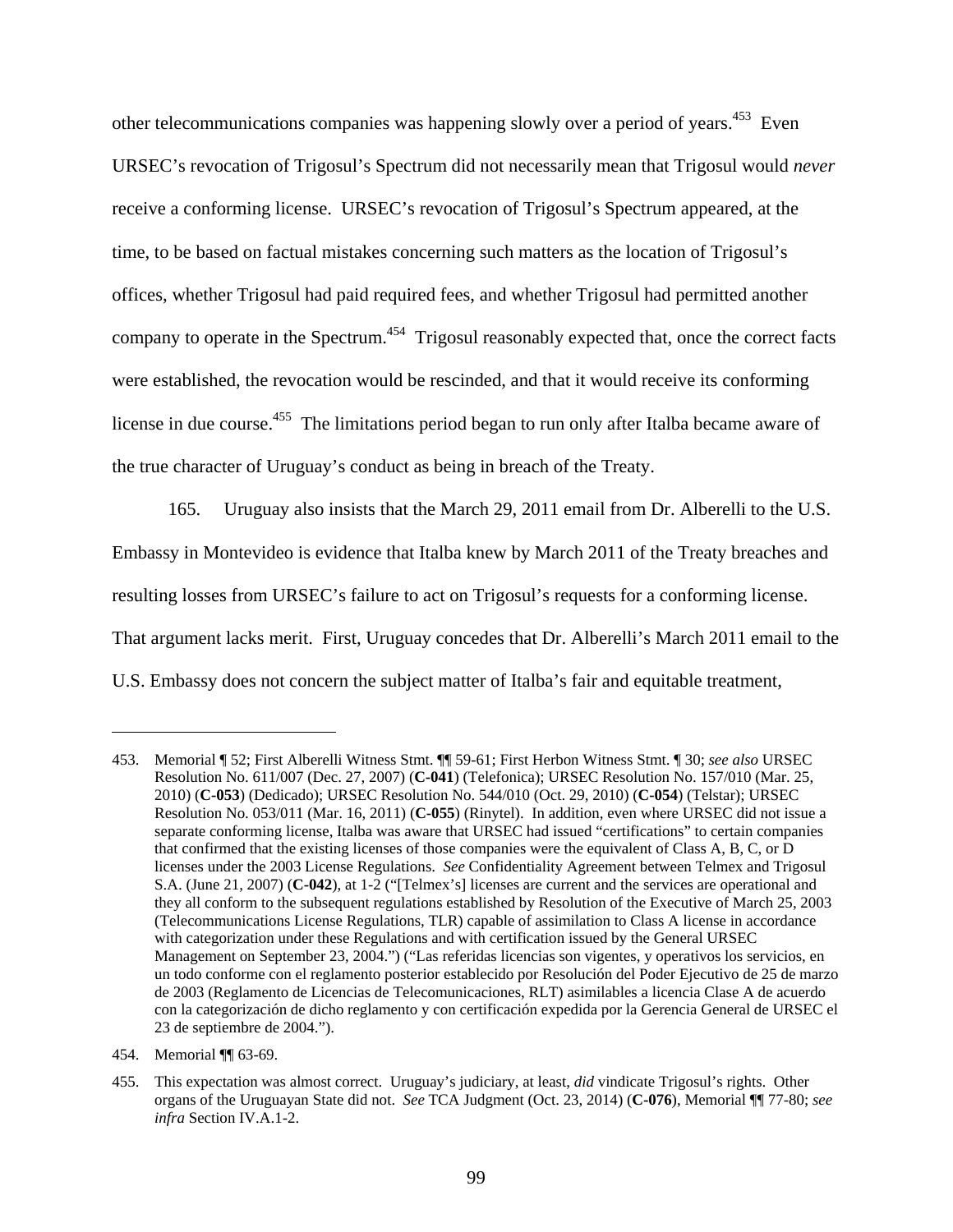national treatment, or full protection and security claims. Rather, as is clear from the timing and content of that email, it solely concerns—as Uruguay itself put it—"Trigosul's protest to URSEC concerning the revocation of its frequencies, the failure of URSEC to respond [to Trigosul's challenge to the revocation], and the information it had received that URSEC planned to auction the frequencies that were revoked from Trigosul."<sup>456</sup> Most importantly, there is no evidence either in the March 2011 email or otherwise—that Italba recognized prior to March 2015 that URSEC's failure to issue a conforming license to Trigosul was motivated by discriminatory animus or that it was a breach of URSEC's obligations under the Treaty. Finally, as discussed above, any hypothetical Treaty claims that Italba might have been able to bring based on URSEC's failure to act on Trigosul's applications would have been extinguished by the TCA Judgment, which cleaned the slate on Uruguay's conduct.

166. For all of the foregoing reasons, Italba's further Fair and Equitable Treatment, Full Protection and Security, and National Treatment claims are timely under Article 26(1).

# **3) In the alternative, the limitations period for Italba's other fair and equitable treatment, full protection and security, and national treatment claims is tolled by a "continuing act."**

167. Alternatively, if the Tribunal were to find that Italba knew or should have known of Treaty breaches unrelated to Uruguay's frustration of the TCA Judgment earlier than Article 26(1)'s three-year limitations period, the statute of limitations should be tolled under the "Continuing Act" doctrine.

168. Under the customary international law of state responsibility, a continuing act is "one which has been commenced but has not been *completed* at the relevant time" and that "can

<sup>456.</sup> Counter-Memorial ¶ 107.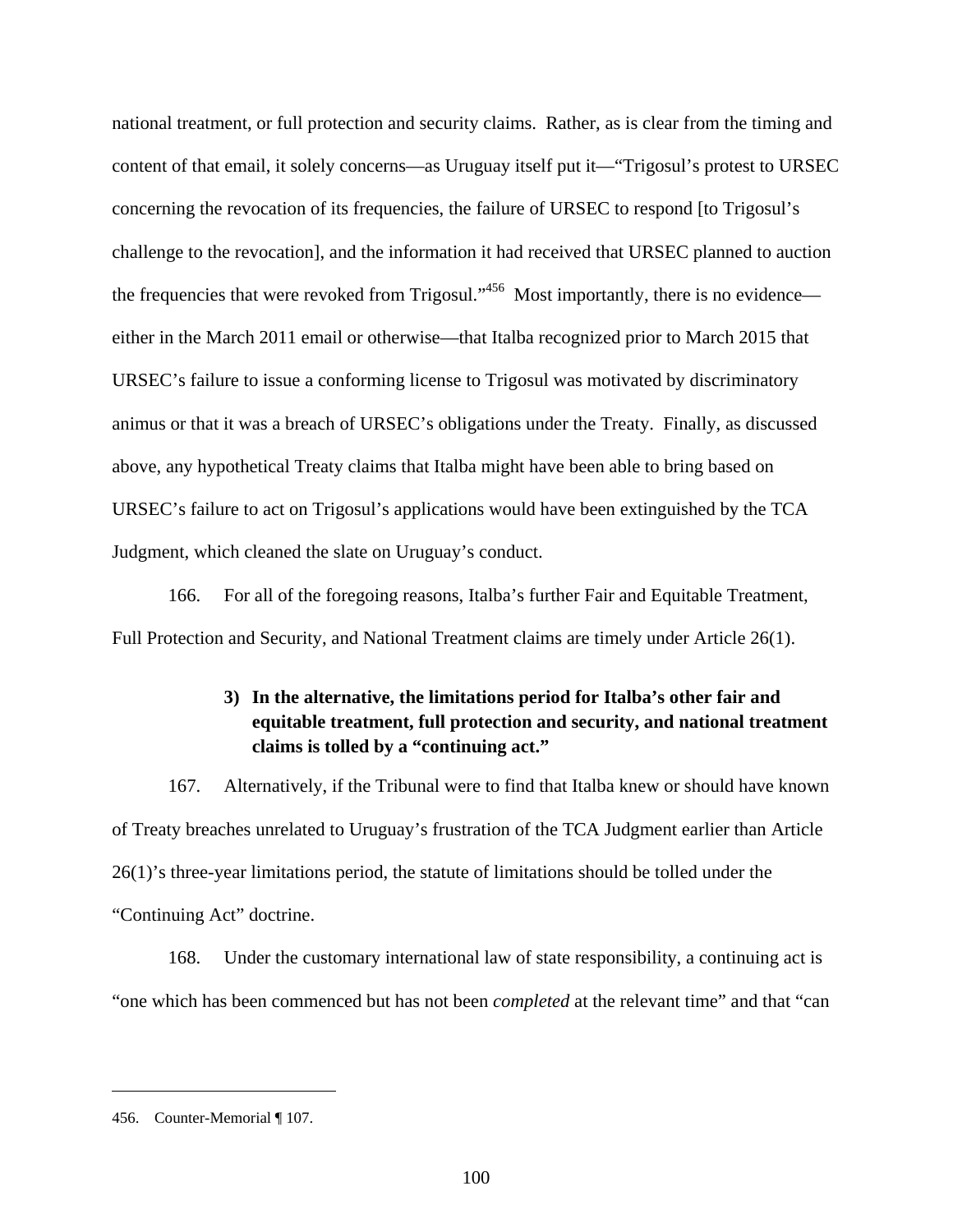continue and give rise to a continuing wrongful act in the present."<sup>457</sup> Article 2(1) of the Treaty contemplates its application on this basis by providing that the Treaty "applies to measures adopted or *maintained* by a Party."458 International tribunals have regularly held that limitations periods may be tolled where a State's international responsibility is engaged by a breach of a relevant treaty that is deemed "continuous."<sup>459</sup>

169. As further detailed in Italba's submissions, Uruguay's continuing and

interconnected measures—all of which are unrelated to Italba's expropriation and denial of justice claims based on Uruguay's frustration of the TCA Judgment—can be understood as a continuous breach of the Treaty that culminated in the destruction of Italba's investment in

March 2015. 460

 $\overline{a}$ 

170. On this view, URSEC's inaction on Trigosul's requests for a conforming license can be viewed not as a single act (such as the denial of a permit), but as a continuous program of mistreatment of Italba's investment that extended over a period of years. In hindsight, URSEC's unresponsiveness, the unlawful 2011 revocation of Trigosul's license, and the unannounced

<sup>457.</sup> *Draft Articles on Responsibility of States for Internationally Wrongful Acts, with commentaries*, Report of the International Law Commission on the work of its fifty-third session, 2001 (**CL-072**), at 60 (Art. 14). The Commentary to ILC Article 14 defines a continuing act as "one which has been commenced but has not been *completed* at the relevant time" and explains that "conduct which has commenced sometime in the past, and which constituted . . . a breach at that time, can continue and give rise to a continuing wrongful act in the present." *Id*.

<sup>458.</sup> Treaty (**C-001**), Art. 2(1) (emphasis added).

<sup>459.</sup> *See*, *e.g.*, *Pac Rim Cayman v. El Salvador*, Decision on Respondent's Jurisdictional Objections (**RL-91**), ¶¶ 2.91-92 (the continued withholding of permits and concessions was an omission extending over a period of stime and amounting to a continuous act under international law); *Société Générale In respect of DR Energy Holdings Limited and Empresa Distribuidora de Electricidad del Este, S.A. v. Dominican Republic*, UNCITRAL, Preliminary Objections to Jurisdiction (Sept. 19, 2008) (**CL-124**), ¶ 94 ("to the extent that on the consideration of the merits an act is proved to have originated before the critical date but continues as such to be in existence after that date, amounting to a breach of a Treaty obligation in force at the time it occurs, it will come within the Tribunal's jurisdiction."); *United Parcel Service of America Inc. v. Government of Canada*, UNCITRAL, Award (May 24, 2007) (**RL-59**), ¶ 28 ("continuing courses of conduct constitute continuing breaches of legal obligations and renew the limitation period accordingly"); *see also Id. ¶* 27 (citing *Feldman* v. *Mexico,* ICSID Case No ARB/(AF)/99/l, Interim Decision on Preliminary Jurisdictional Issues (Dec. 6, 2000), as authority for the proposition that "state action beginning more than three years before the claim but continuing after that date" is not barred under Article 1116).

<sup>460.</sup> *See supra* Sections II.B, II.C.2-6.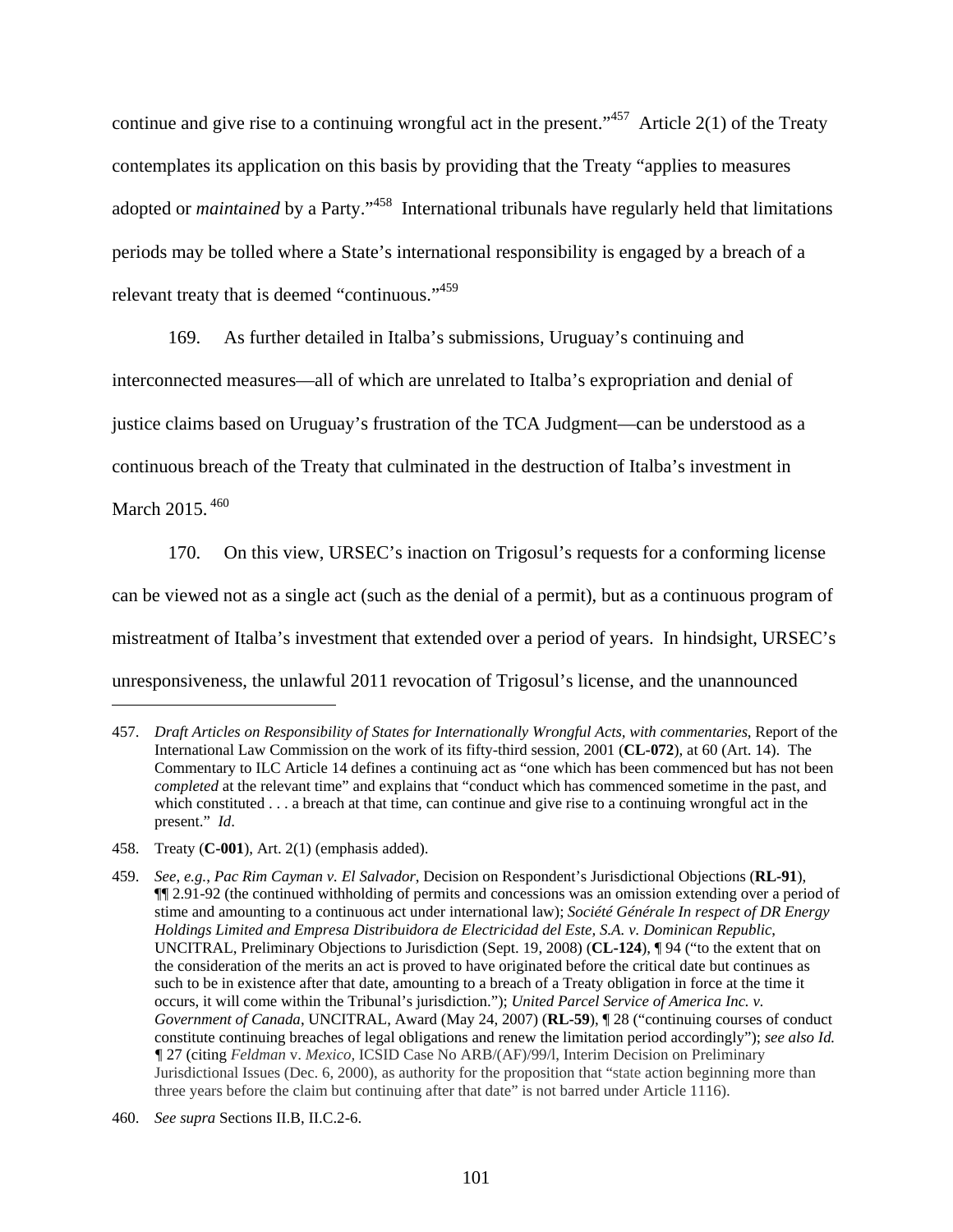transfer of the Spectrum to Dedicado that frustrated the TCA Judgment, share a common source: Uruguay's bad faith towards Trigosul, possibly animated by a desire to shield state monopoly ANTEL from competition.<sup>461</sup> Taken as a whole these measures may be found to constitute continuing treatment of Italba's investment in Trigosul that breaches the Treaty's guarantees of Fair and Equitable Treatment, Full Protection and Security and National Treatment. Such claims would toll Article 26(1)'s limitation period and be timely on this basis as well.

\* \* \*

171. The Tribunal has jurisdiction over Italba's claims. Italba owns and controls Trigosul, under both the controlling Florida law as well as Uruguayan law. Italba's investment in Trigosul's license and rights to operate in the Spectrum is a qualifying investment protected by Uruguayan law—as demonstrated by the TCA Judgment. Uruguay has no basis to deny Italba the protections of the Treaty because Italba's business is "substantial" within the meaning of the Treaty's denial of benefits clause, and is neither owned nor controlled by a non-U.S. person. Finally, Uruguay's invocation of the Treaty's limitations period precludes only claims that Italba has not brought, while Italba's actual claims, based on breaches of the Treaty that were only discovered in March of 2015, are timely. As addressed in the next Section, Italba's claims are also meritorious.

### **IV. LIABILITY**

### **A. Uruguay Unlawfully Expropriated Italba's Investment.**

172. In its Memorial, Italba established that Uruguay's refusal to comply with the TCA Judgment reinstating Trigosul's rights to use the Spectrum—and its frustration of that

<sup>461.</sup> *See*, *e.g.*, Memorial ¶¶ 10, 38-41, 49 (n.99), 79 n.178. Uruguay's hostility towards Trigosul and Italba appears to have continued into this arbitration, as evidenced by the extraordinary conduct of Dr. Toma, a senior Uruguayan government official, who has been directly involved in soliciting testimony for use in this arbitration. *See supra* Sections II.C.5-6; *see also infra* Section IV.C.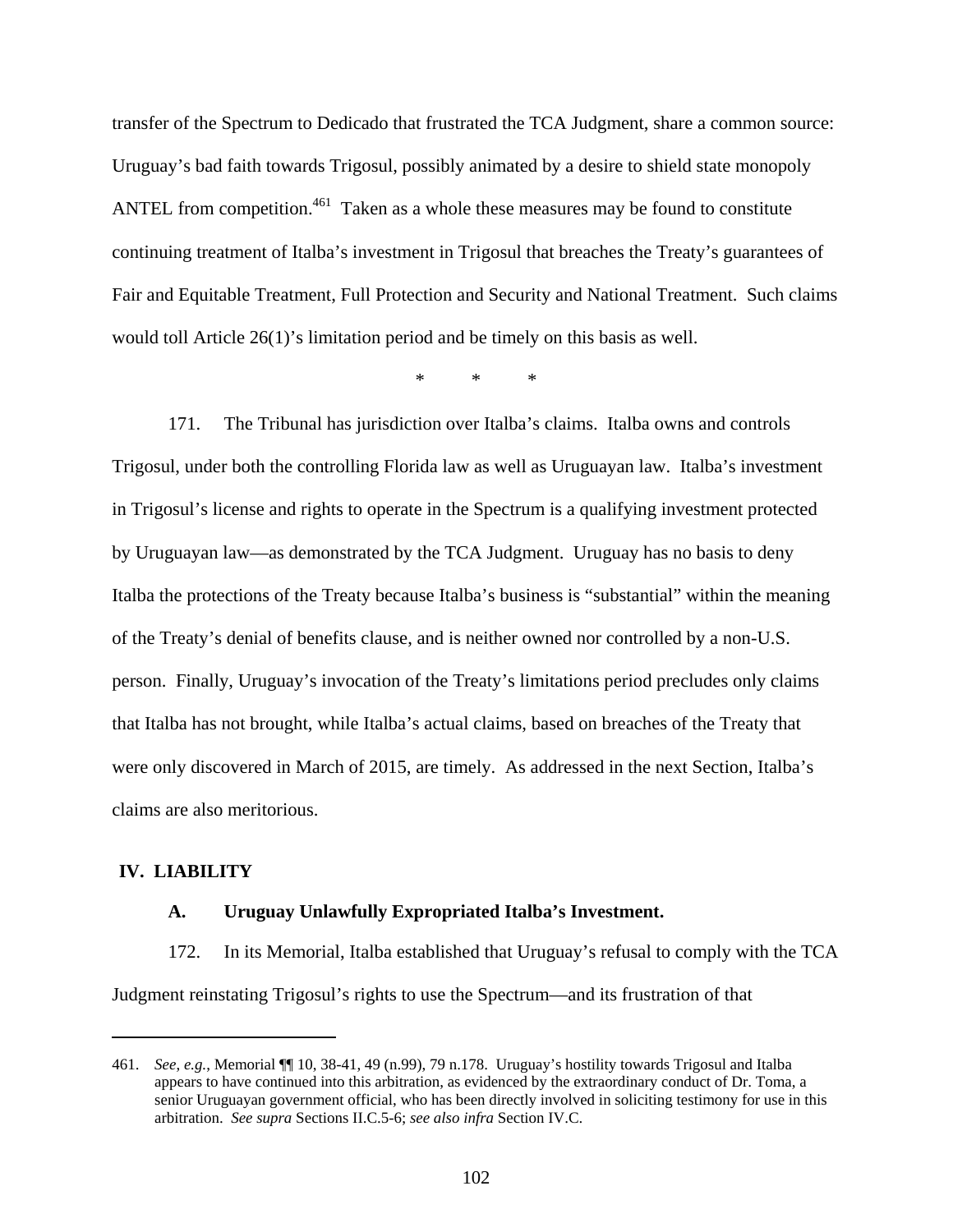Judgment—worked an unlawful expropriation of Italba's investment through Trigosul in those rights.<sup>462</sup>

173. In its Counter-Memorial, Uruguay does not attempt to dispute that a State's frustration of a judgment of its own courts vindicating a foreign investor's rights is a valid basis for a claim of expropriation.<sup>463</sup> Uruguay's strategy, instead, is to insist that no expropriation occurred.464 Uruguay thus variously argues: (*a*) that Italba, through Trigosul, had no rights capable of being expropriated because URSEC's allocation of the Spectrum to Trigosul was "provisional and revocable in nature;"<sup>465</sup> (*b*) that it "fully complied" with the TCA Judgment by attempting to give Trigosul back its rights to use the Spectrum or equivalent frequencies;<sup>466</sup> and, (*c*) that no expropriation can have occurred because Uruguay's delays in implementing the order were not meant to be permanent.<sup>467</sup>

174. Uruguay's arguments are consistently unavailing. As detailed below, Trigosul's rights to use the Spectrum were protected by law (as shown by the TCA Judgment) and

<sup>462.</sup> *See* Memorial ¶¶ 104-08.

<sup>463.</sup> *See* Counter-Memorial ¶¶ 282-86. Indeed, international tribunals have recognized that a State may expropriate rights that have been "crystallised" in an arbitral award or even a judgment of its own courts. The tribunal in *Saipem v. Bangladesh*, for example, concluded that the Bangladeshi Supreme Court's declaration that an ICC arbitral award against a state-owned enterprise was a "nullity" had expropriated the investor's contractual rights, which had been "crystallised" in the ICC award. *Saipem S.p.A. v. People's Republic of Bangladesh*, ICSID Case No. ARB/05/7, Award (June 30, 2009) (**RL-76**), ¶¶ 129-30, 202. The *Saipem*  tribunal explained that the Bangladeshi court's declaration was "tantamount to a taking" of the claimant's rights under the Award because it "resulted in substantially depriving Saipem [the claimant] of the benefit of the ICC Award." *Id. ¶* 129. The *Saipem* tribunal characterized the Bangladeshi court's action as a "measure[] having similar effects" to an expropriation, and one that accordingly fell within the scope of the applicable treaty's protections against unlawful "Nationalization or Expropriation." *Id. ¶*¶ 124, 129. The tribunal in *EnCana Corp. v. Ecuador* similarly observed that an expropriation could occur through a State's courts' decisions being "themselves overridden or repudiated by the State." *EnCana Corp. v. Republic of Ecuador*, LCIA Case No. UN 3481, Award (Feb. 3, 2006) (**CL-032**), ¶ 194; *see also White Industries Australia Limited v. Republic of India*, UNCITRAL, Final Award (Nov. 30, 2011) (**CL-125**), ¶ 7.6.10 (concluding that the investor's rights under an arbitral award constituted part of its original investment and, "as such, are subject to such protection as is afforded to investments by the BIT").

<sup>464.</sup> *See* Counter-Memorial ¶¶ 29-30, 247-48, 251-52, 267, 282-86.

<sup>465.</sup> *Id. ¶* 248.

<sup>466.</sup> *Id. ¶* 267; *see infra* Section IV.A.2.

<sup>467.</sup> Counter-Memorial ¶¶ 282-86; *see infra* Section IV.A.3.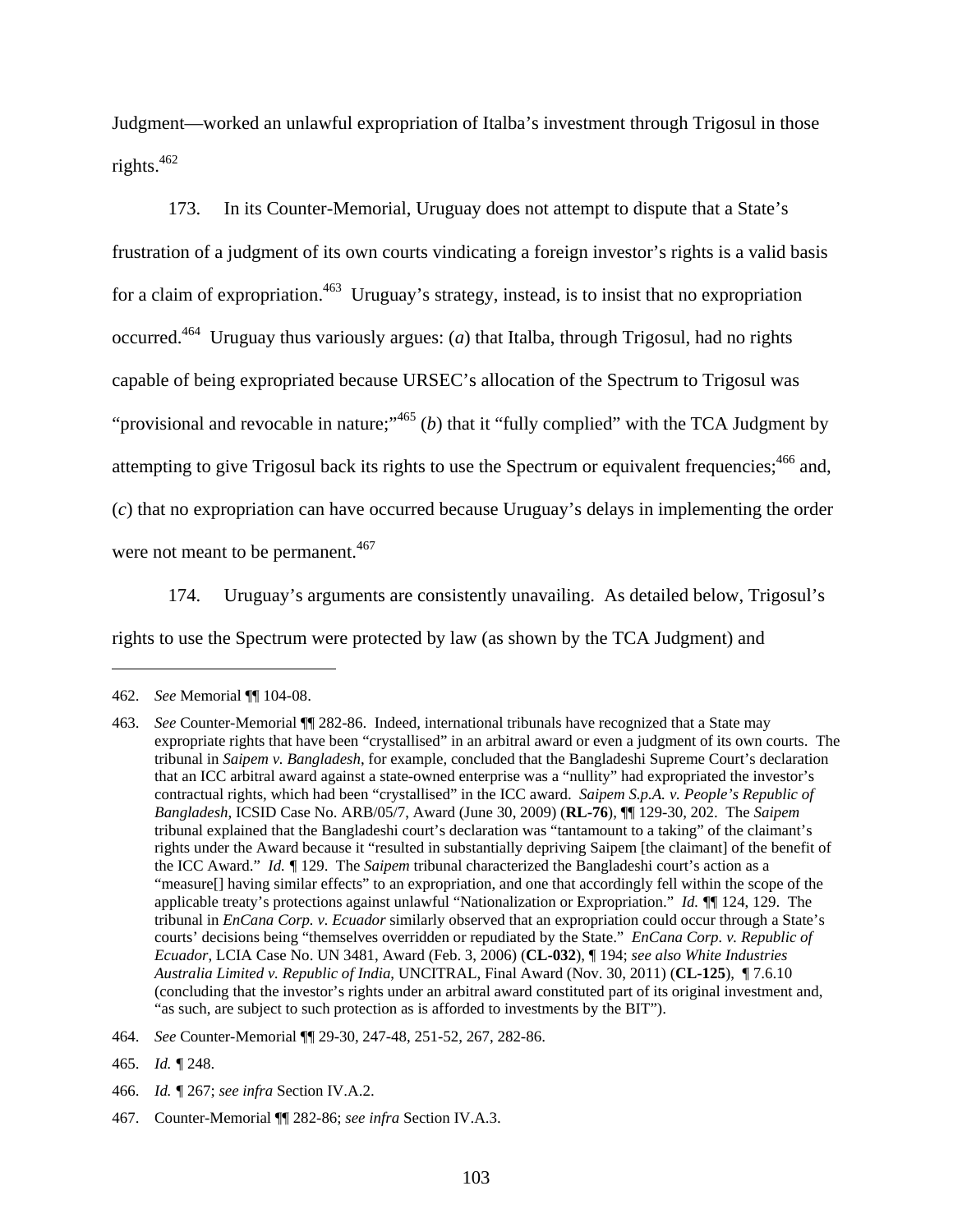revocable only for grounds of public interest. Uruguay's belated attempts to comply with that Judgment were both woefully inadequate and made only at the eleventh hour and in response to this arbitration. And Uruguay's subjective "intent" is irrelevant where the effect of its conduct towards Italba and Trigosul has been an unlawful expropriation in breach of Article 6 of the Treaty.

## **1) There was nothing "provisional and revocable" about Italba's and Trigosul's rights in the TCA Judgment.**

175. Uruguay's suggestion that Trigosul's licenses did not confer rights recognized or protected by Uruguayan law because they were provisional and revocable in nature is spurious.<sup>468</sup> The Treaty broadly includes all legally-protected "licenses" within its definition of "investment."<sup>469</sup> That the TCA, Uruguay's highest administrative court, nullified URSEC's improper revocation of Trigosul's licenses proves that Trigosul's license created rights protected under domestic law.470

176. It should be recalled that Italba's claim is not simply that Trigosul's rights to use the Spectrum were expropriated, but rather that Italba's investment in those rights—as "crystallized" in the TCA Judgment annulling their revocation by URSEC—was expropriated through URSEC's non-compliance with and frustration of the Judgment.<sup> $471$ </sup> Arguments about how Uruguay could not have expropriated "rights that do not exist" have even less relevance where those rights were crystallized in the judgment of Uruguay's highest administrative

<sup>468.</sup> Counter-Memorial ¶¶ 207-10.

<sup>469.</sup> *See supra* Section III.A.2(a).

<sup>470.</sup> *Id.*

<sup>471.</sup> *See supra* Section III.C.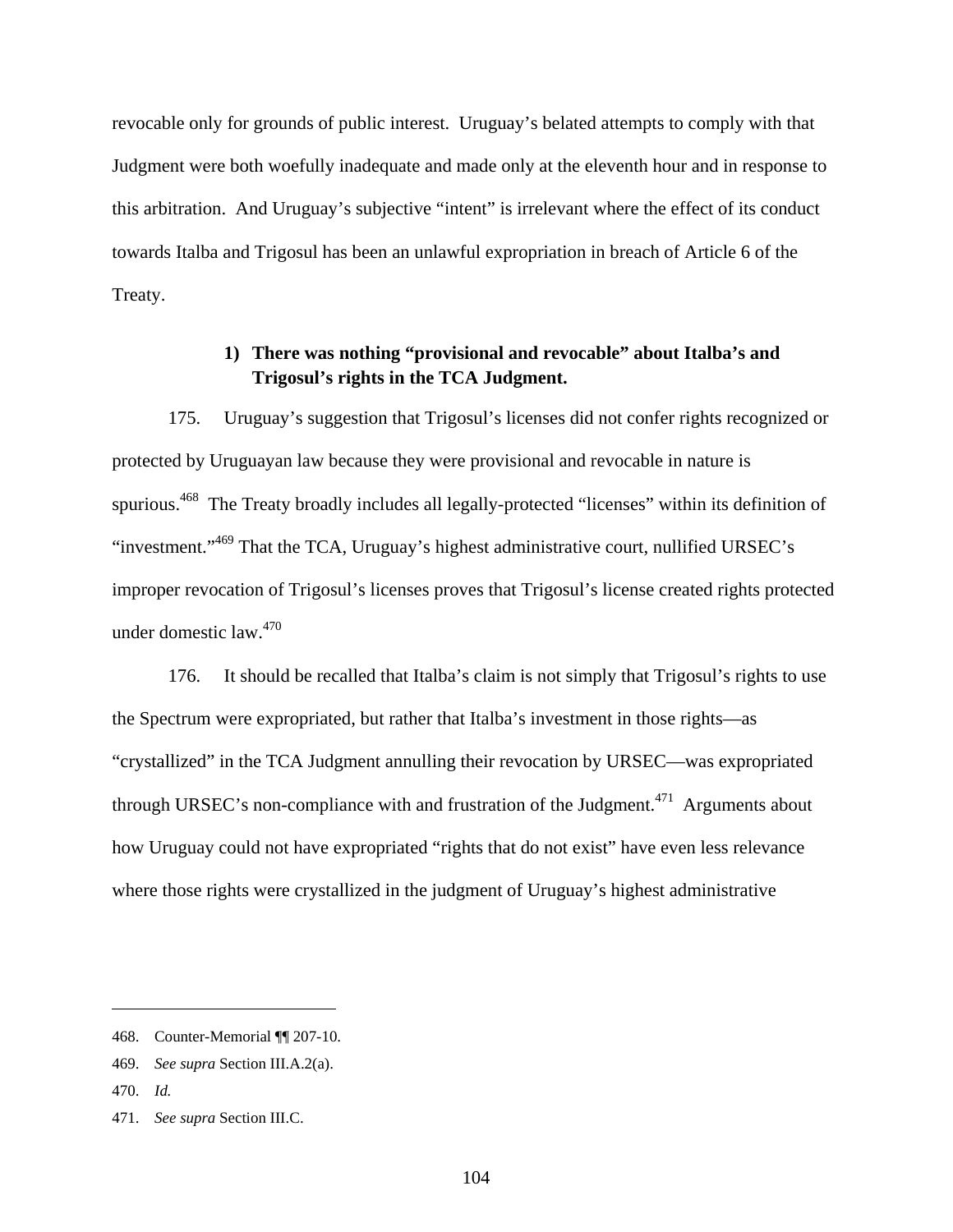court.<sup>472</sup> The TCA Judgment was not precarious and revocable. It was final and binding.<sup>473</sup> Uruguay expropriated Italba's right to have the TCA Judgment not be eviscerated in much the same way as Saipem had a right to see its award against Petrobangla not be eviscerated.<sup>474</sup> In addition, Uruguay's claims as to the ease with which it could take Trigosul's rights without compensation are impossible to square with its own description of the "complex" problem it faced in recovering those same rights from Dedicado and the ferocity of Dedicado's own defense of its ability to prevent the government from terminating Dedicado's rights.<sup>475</sup>

### **2) Uruguay never complied with the TCA Judgment.**

177. Uruguay did not, as it claims, "fully compl[y] with the TCA Judgment."<sup>476</sup> It is undisputed that the TCA Judgment of October 23, 2014 was a final, non-appealable decision that annulled the 2011 URSEC and MIEM resolutions revoking the allocation of the 3425-3450 MHz and 3525-3550 MHz frequencies to Trigosul and Trigosul's authorization to provide services,

<sup>472.</sup> Where, as here, URSEC was found to have revoked Trigosul's license on invalid grounds, Uruguay cannot now re-litigate the issue by arguing that the revocation could have been upheld on the basis of the "public interest" or "the principle of efficient use of the spectrum." *See* Counter-Memorial ¶ 268 (suggesting that "the administration could have ultimately revoked [Trigosul's rights] subsequently due to reasons of general interest or for violation of the regulatory provisions, without having to pay any type of compensation." (quoting Pereira Op. ¶ 288)). URSEC should have presented these arguments in the appropriate domestic forum: Uruguay's highest administrative court, the TCA. It did not do so, nor did the TCA make any such findings. Uruguay's attempt to raise these alleged grounds for revocation *ex post facto* in this arbitration is improper and a diversion from the issue that the Tribunal was constituted to resolve: whether Uruguay's actual actions or omissions breached the guarantees in the Treaty. *See Tecmed v. Mexico*, Award (**CL-009**), ¶ 120 (holding that the arbitral tribunal's "function is to examine whether the [State measure] violates the [Treaty] in light of its provisions and of international law. . . . That the actions of the Respondent are legitimate or lawful or in compliance with the law from the standpoint of the Respondent's domestic laws does not mean that they conform to the Agreement or to international law").

<sup>473.</sup> *See* Evacuación Vista Dedicado, File No. 2016-2-9-0000352 (**SPC-041**), at 40 (". . . the annulment in the aforementioned Judgment . . . obliges the Administration . . . to return the legal situation to that existing prior to the decision that was annulled for formal reasons."); TCA Judgment (Oct. 23, 2014) (**C-076**), at 20-21; Counter-Memorial ¶ 260; Pereira Op. ¶ 213 ("The Administration was obligated by the TCA Judgment to act in accordance with it.").

<sup>474.</sup> *Saipem v. Bangladesh*, Award (**RL-76**), ¶¶ 129-30, 202.

<sup>475.</sup> *See infra* Sections IV.A.2(a), IV.B.2, IV.C.4(a),(c).

<sup>476.</sup> Counter-Memorial ¶ 267.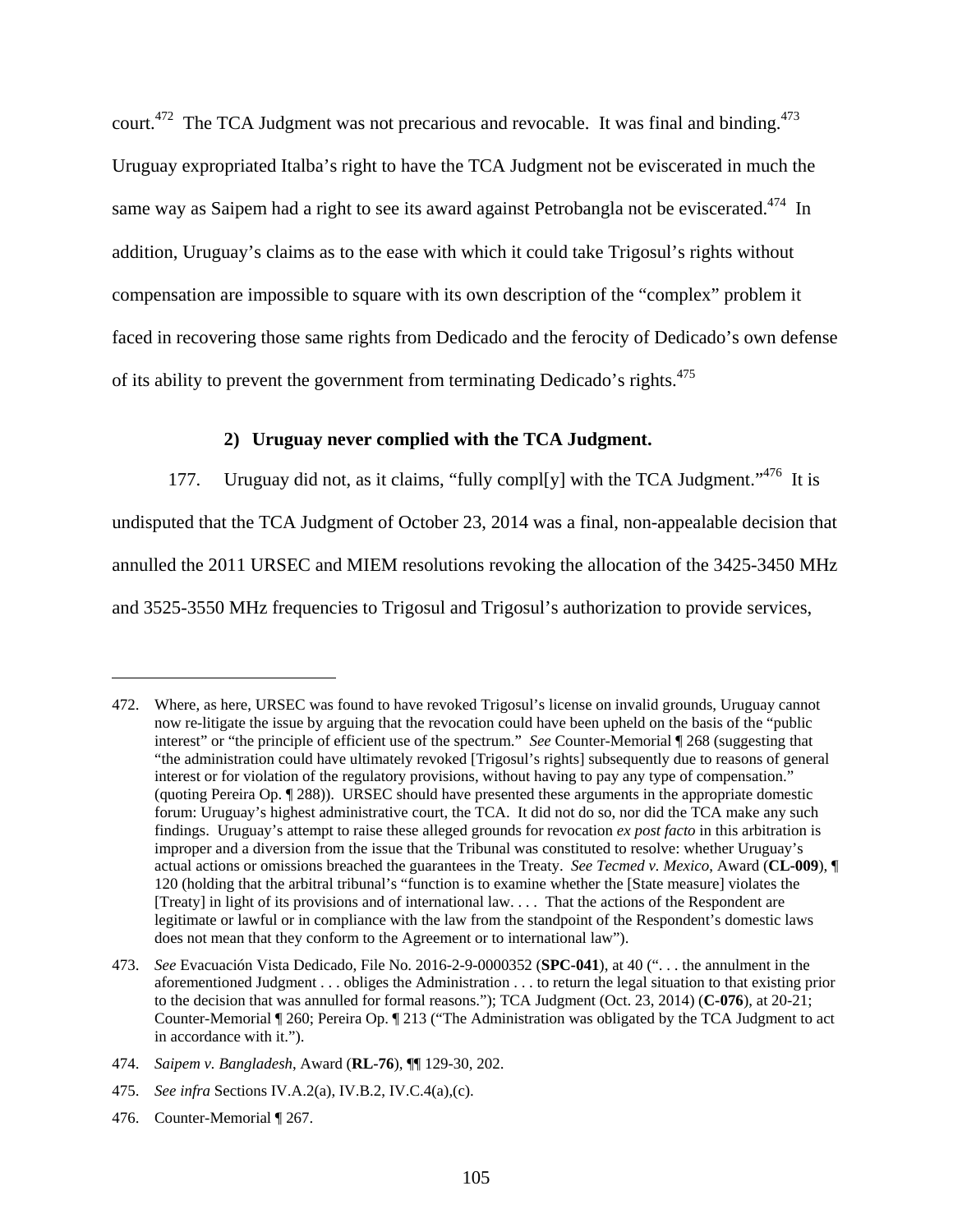thus obliging URSEC to restore the Spectrum to Trigosul.<sup>477</sup> It is equally undisputed that URSEC never returned the 3425-3450 MHz and 3525-3550 MHz frequencies to Trigosul.<sup>478</sup>

178. The only possible question, then, is whether URSEC's *purported attempts* to comply with the TCA Judgment after the arbitration had commenced can excuse Uruguay from liability for its breach of Article 6. As detailed below, Uruguay cannot avoid its liability on the basis of its belated and inadequate gestures towards compliance with the TCA Judgment.

## *(a) Uruguay took no meaningful steps to comply before Italba commenced arbitration.*

179. Uruguay's Counter-Memorial protests that URSEC "began the process of complying with the Judgment" in February 2015.<sup>479</sup> The facts reveal this to be a very generous characterization.

180. By February 5, 2015, more than two months after URSEC contends that it received formal notification of the TCA Judgment (and three-and-a-half months after the Judgment itself), URSEC had taken no action to fulfill its obligation to return the Spectrum to Trigosul. Accordingly, on that day Trigosul's Director, Luis Herbon wrote to the President of URSEC to request that URSEC take all steps necessary to implement the TCA Judgment.<sup>480</sup> URSEC did not respond and took no action to comply.<sup>481</sup>

181. It was not until **seven** months after the TCA Judgment that Dr. Graciela Coronel,

<sup>477.</sup> TCA Judgment (Oct. 23, 2014) (**C-076**); *see also* Counter-Memorial ¶ 269.

<sup>478.</sup> Uruguay's argument that URSEC reported its purported compliance with the TCA Judgment in August 2016 (Counter-Memorial ¶ 281) is a *non sequitur*. URSEC's request that the TCA deem it compliant was an *ex parte*, self-serving submission made long after this arbitration had commenced. URSEC, Request to TCA (Aug. 3, 2016) (**R-66**). More than anything, it should be seen for what it was—an admission of guilt. In any event, Uruguay's *ex parte* application to an Uruguayan court cannot alter the unlawful status of the expropriation that Uruguay had effected prior to Italba's initiation of this arbitration.

<sup>479.</sup> Counter-Memorial ¶ 270; *see* Cendoya Witness Stmt. ¶ 104.

<sup>480.</sup> Letter from L. Herbon to G. Lombide (Feb. 5, 2015) (**C-082**).

<sup>481.</sup> URSEC certainly did not advise Trigosul that its Spectrum had already been allocated to another entity.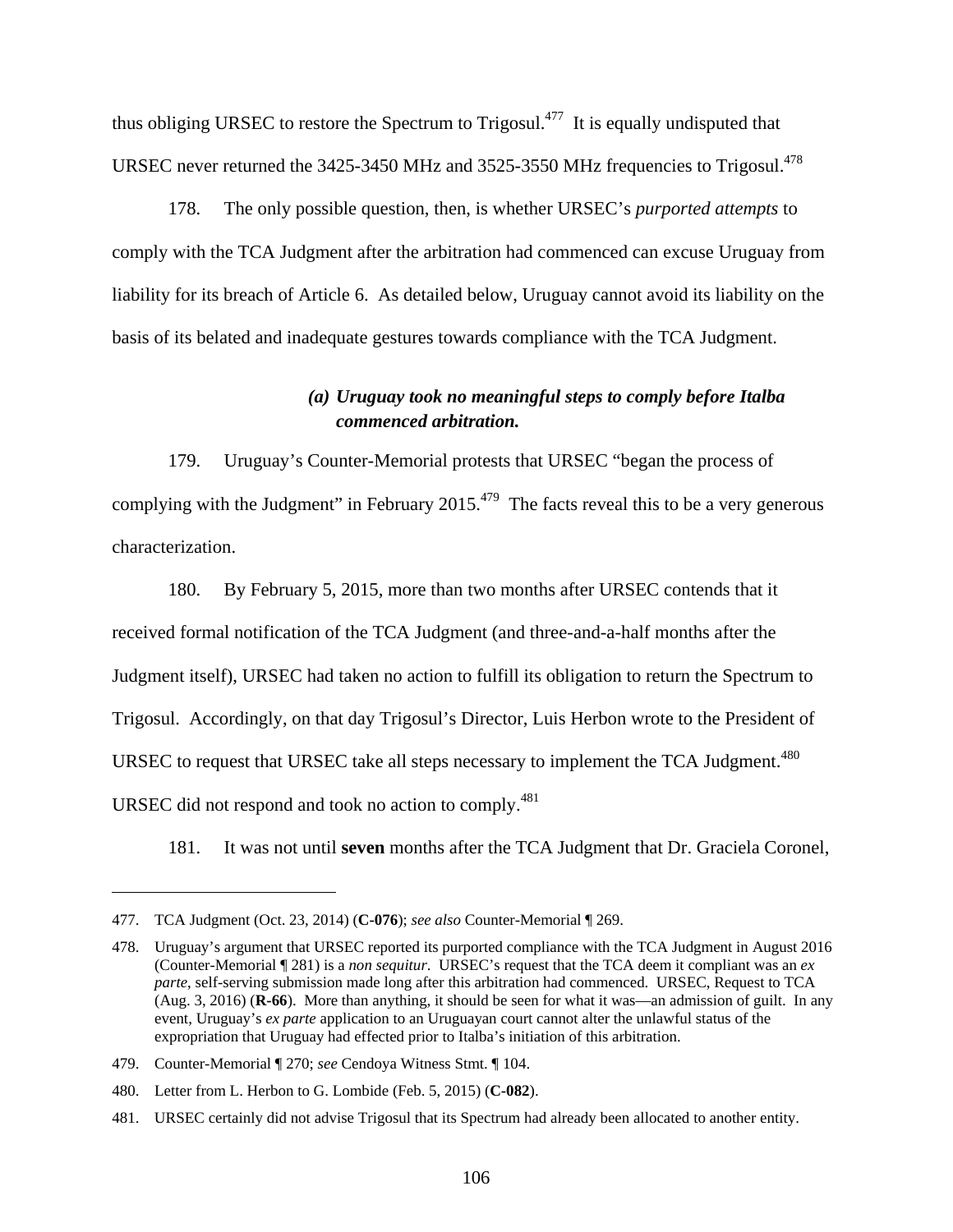URSEC's Manager of Legal and Economic Affairs, circulated an internal "memorandum" dated May 12, 2015, which merely reported on the effect of the TCA Judgment and Trigosul's previous correspondence requesting URSEC's compliance with the judgment.<sup>482</sup> Although touted as "compliance" with the TCA Judgment in Uruguay's Counter-Memorial, this memorandum did not indicate any prior or forthcoming action by URSEC to effectuate the TCA Judgment reinstating Trigosul's rights.<sup>483</sup> Although the memorandum requested the opinion of URSEC's technical staff, Uruguay acknowledges that URSEC did not even provide the case file

<sup>482.</sup> *See* URSEC, Notification File No. 2015/1/00070 (May 12, 2015) (**R-50**); Counter-Memorial ¶ 270. By Uruguay's own admission, this would have been nearly six months after URSEC was formally notified of the TCA Judgment on November 27, 2014. *See* Counter-Memorial ¶ 270. While Uruguay now attempts to argue that this timeline was reasonable, in a meeting between URSEC officials and representatives of Italba that took place in Montevideo on March 2, 2016, after Italba filed its Request for Arbitration, Dr. Cendoya apologized to Italba for URSEC's treatment of Trigosul, acknowledged that URSEC had not acted correctly, and claimed, incredibly, that the delay in complying with the TCA Judgment was because URSEC had "misplaced" Trigosul's file. Second Alberelli Witness Stmt. 1 34 n.63.

<sup>483.</sup> *See* URSEC, Notification File No. 2015/1/00070 (May 12, 2015) (**R-50**)*.* Uruguay's translation of Dr. Coronel's Memorandum in the English version of its Counter-Memorial is misleading. In paragraph 270 of the English version of the Counter-Memorial, Uruguay implies that Dr. Coronel ordered compliance with the TCA Judgment, translating the fourth paragraph of her memorandum as follows: "Through the written record above, said company appears requesting compliance with the aforementioned judgment, the registration of the company in the data transmission Service Providers Registry is ordered and *the necessary measures are taken to put it in the conditions where it was at the time that Resolution No. 001/011 was issued.*" This statement is in the same paragraph as Uruguay's representation that it had "beg[u]n the process" of complying with the TCA Judgment, and just before a reference to the file being "passed to the technical services for them to study the issue of equivalence of the frequencies." The natural inference drawn from this passage of the Counter-Memorial is that Dr. Coronel ordered that "the necessary measures" be taken and that the technical services were working to effectuate that instruction. However, the original Spanish is in the subjunctive, not the indicative, voice. Dr. Coronel did not actually order anything in this memorandum, but rather merely characterized what Trigosul was asking for ("*solicitando que* en cumplimiento a la sentencia referida, *se disponga* la inscripción de la empresa en el Registro de Prestadores de Servicios de trasmisión de datos *y se adopten* las medidas necesarias para ser colocada en la situación en la que se encontraba al momento del dictado de la Resolución N° 001/011."). *See* URSEC, Notification File No. 2015/1/00070 (May 12, 2015) (**R-50**) (emphasis added). A correct translation appears in the translation exhibited to Uruguay's Counter-Memorial. *See* URSEC, Notification File No. 2015/1/00070 (May 12, 2015) (**R-50**) (translation) ("said company *requested that*, in compliance with the aforementioned judgment, *an order be given* to enroll the company in the Register of Data Transmission Services and to take the necessary measures for it to be placed in the situation that it was in when Decision  $N^{\circ}$  001/011 was issued."). Whether URSEC officials were able to comply with the TCA Judgment, or instead simply recognized that they had been asked to do so, is a significant distinction. *See* Pereira Op. ¶¶ 256-58 (noting that compliance with the Judgment was "highly complex" and "not easy" and presented a scenario in which "delicate problems arise") (citing Duran Martinez).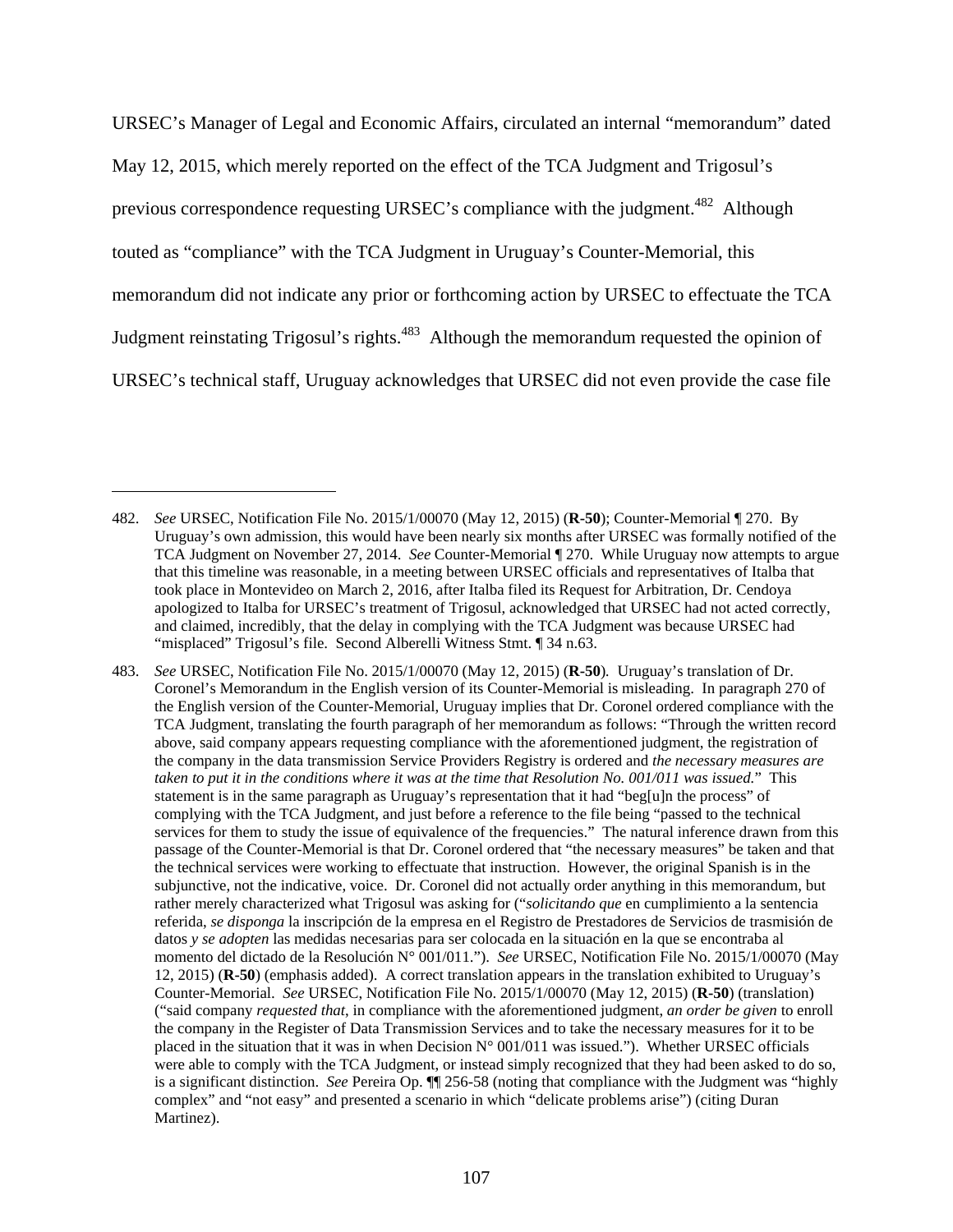to them until almost two months later—**nine months** after the TCA Judgment.<sup>484</sup>

182. URSEC's inaction was unsurprising. Its failure to implement the TCA Judgment was not, as Uruguay suggests in its Counter-Memorial, just an instance of the wheels of government turning more slowly than private claimants might have wished.<sup>485</sup> Rather, URSEC's failure to ever advise Trigosul (or the TCA) that it had re-allocated the Spectrum to Dedicado while proceedings concerning rights in that Spectrum were pending before the TCA, can only be understood as demonstrating URSEC's bad faith.<sup>486</sup>

183. As URSEC must have known, Uruguayan law did not allow it simply to revoke its allocation of the rights to use the Spectrum to Dedicado. Just like its original allocation of the Spectrum to Trigosul, URSEC's allocation of Trigosul's Spectrum to Dedicado could be undone only for valid reasons of public interest after due process and with compensation.<sup>487</sup> The TCA Judgment was not binding on Dedicado because Dedicado had not been a party to, or been given notice of, those proceedings by URSEC.<sup>488</sup>

184. At the same time, it is clear that Dedicado would have vigorously defended its rights to use the Spectrum.<sup>489</sup> In correspondence to URSEC responding to the proposed re-

<sup>484.</sup> *See* URSEC, Notification File No. 2015/1/00070 (May 12, 2015) (**R-50**); Cendoya Witness Stmt. ¶ 91 ("on July 7, the file was passed to the technical services").

<sup>485.</sup> *See* Counter-Memorial ¶ 272; *see* Cendoya Witness Stmt. ¶ 92.

<sup>486.</sup> Considering that Mr. Herbon discovered the re-allocation of Trigosul's Spectrum to Dedicado nearly 2 years after the fact, First Herbon Witness Stmt. ¶ 49, there is no reason to believe that URSEC would have *ever* advised Trigosul or Italba of the predicament in which it had placed itself. *See* Pereira Op. ¶ 200 (in which Uruguay's expert contends that "it was not necessary to notify Trigosul of these actions").

<sup>487.</sup> *See supra* Section III.A.2.

<sup>488.</sup> URSEC never notified Dedicado that the Spectrum it was then using remained the subject of litigation before Uruguay's highest administrative court. *See* Counter-Memorial ¶ 272 (conceding that Dedicado was not given an opportunity to defend its own rights); Evacuación Vista Dedicado, File No. 2016-2-9-0000352 (**SPC-041**), at 69-70 (Prof. Delpiazzo explains that it is "unanimously accepted that a nullifying judgment is not binding on third parties that did not have the opportunity to appear in the lawsuit.") Professor Delpiazzo is a leading authority on Uruguayan public law.

<sup>489.</sup> As Dedicado itself explained to URSEC, such a measure would compel Dedicado to spend approximately USD \$3 million to purchase and install new infrastructure, and could also cause Dedicado to lose customers.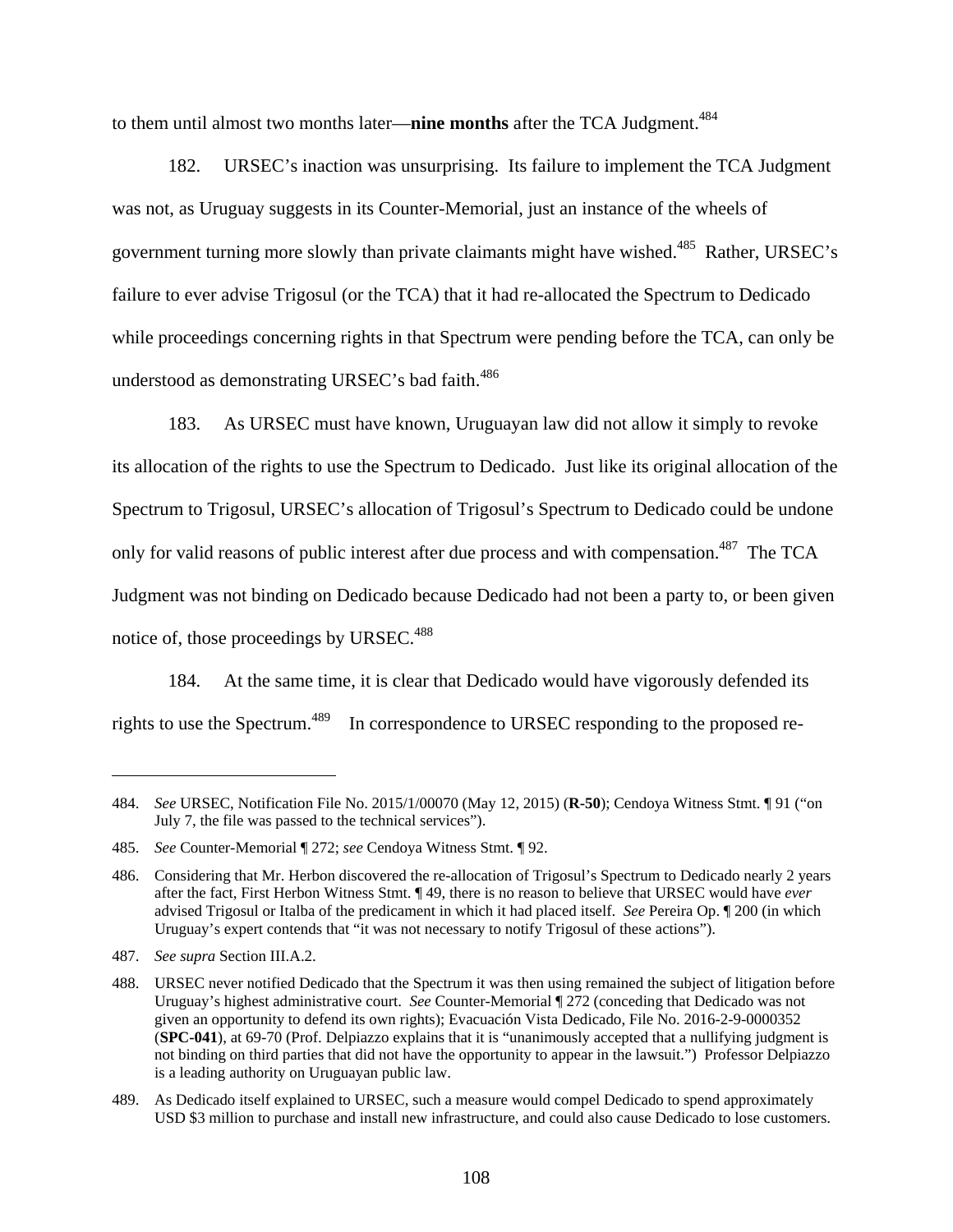transfer of the Spectrum back to Trigosul, Dedicado's counsel did not mince words, warning that the proposed action amounted to "an act of manifest unlawfulness" that would "cause substantial damage for which the State and the officials in question will have to assume liability."<sup>490</sup> Crucially, Dedicado warned URSEC that the course of action it proposed would unlawfully "enforce a judgment issued in proceedings in which the appearing party was unable to appear" and "involve[] the inadmissible *ex officio* revocation of a firm and stable administrative decision."491

185. Dedicado's counsel also appear to have shared Italba's understanding of URSEC's motives, describing URSEC's plan to return the Spectrum to Trigosul as having "come[] about within the framework of financial liability proceedings against the State as a defective defense strategy that cannot be concealed," describing it as "particularly revealing" that URSEC's action was "being proposed just a year and a half after" the TCA Judgment.<sup>492</sup> Underscoring its readiness to litigate, Dedicado also submitted to URSEC a supporting legal opinion from Dr. Carlos E. Delpiazzo, a leading Urguayan authority on public law and dean of the law faculty at the Catholic Univeristy of Uruguay, who warned that URSEC's efforts to apply the TCA Judgment against Dedicado, a non-party without notice of those proceedings, would be "manifest unlawfulness."<sup>493</sup>

186. In short, while the TCA Judgment nullified URSEC's revocation of Trigosul's

Evacuación Vista Dedicado, File No. 2016-2-9-0000352 (**SPC-041**), at 61; *see also id.* at 74 (Prof. Delpiazzo explains that "any attempt to turn the clock back in an attempt to confiscate what [Dedicado] has already [] obtained will have consequences because, if this occurs, the legitimacy of the derecognition or forfeiture is inevitably compromised.").

<sup>490.</sup> *See* Evacuación Vista Dedicado, File No. 2016-2-9-0000352 (**SPC-041**) at 56. *See also id*. at 61 (warning that "Revocation would make the State and Officials Financially Liable").

<sup>491.</sup> *See id.* at 56.

<sup>492.</sup> *See id.* at 59-60.

<sup>493.</sup> *See id.* at 66-79.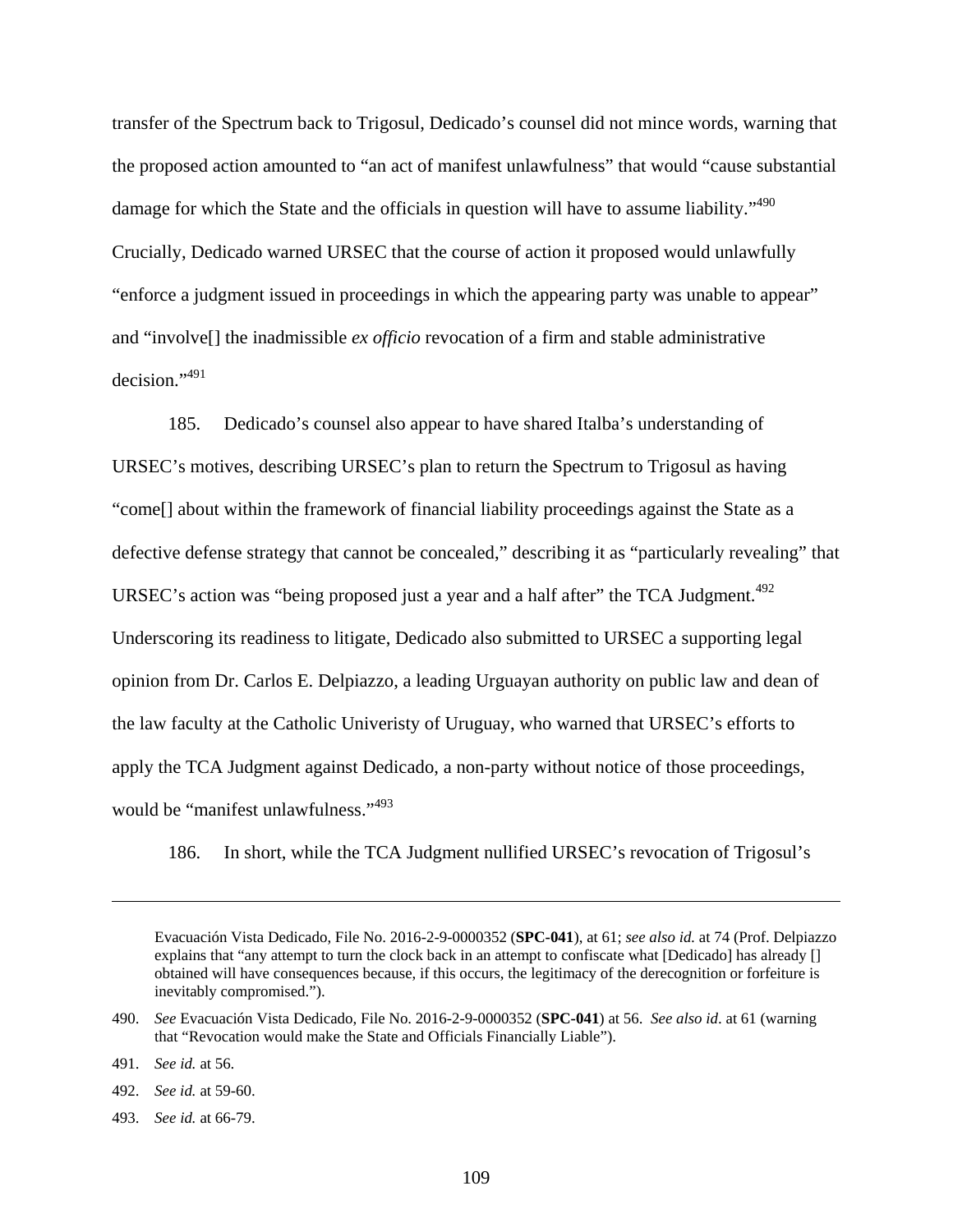rights in the Spectrum, yet could provide no legal basis for revoking the rights that had subsequently been re-assigned to Dedicado.<sup>494</sup> URSEC—by its own actions—had placed itself in a position in which strict compliance with the TCA Judgment was functionally impossible.<sup>495</sup> The only alternative at that juncture was to provide Italba with full compensation. This Uruguay did not do.

187. In its Counter-Memorial, Uruguay tries to escape these unavoidable facts by suggesting that the burden was somehow on Trigosul to "take legal action to prevent the reallocation of the frequencies."<sup>496</sup> Uruguay never explains, however, why it would have been reasonable for Trigosul to expect URSEC to reassign frequencies that were the subject of active litigation to a third party, thus impairing its own ability to comply with an adverse TCA Judgment.

188. URSEC, on the other hand, was ideally placed to avoid the "complex situation" in which it ensnared itself.<sup>497</sup> Trigosul's case against URSEC before the TCA began in October of 2011.<sup>498</sup> From that time forward, URSEC knew or should have known that its administrative action might be retroactively nullified by the  $TCA$ —as it eventually was.<sup>499</sup> URSEC therefore acted at its own risk in allocating Trigosul's frequencies to Dedicado while the TCA proceeding

<sup>494.</sup> *See id.* at 69-70 (Prof. Delpiazzo explains that it is "unanimously accepted that a nullifying judgment is not binding on third parties that did not have the opportunity to appear in the lawsuit.")

<sup>495.</sup> Even Uruguay's own witness, Mr. Cendoya, has acknowledged that there was no possibility of "immediate compliance" with the TCA Judgment because of the dilemma in which URSEC had placed itself. *See*  Cendoya Witness Stmt. ¶ 92.

<sup>496.</sup> Counter-Memorial ¶ 259.

<sup>497.</sup> *See* Pereira Op. ¶¶ 256-58.

<sup>498.</sup> *See* Memorial ¶ 74; TCA Judgment (Oct. 23, 2014) (**C-076**), at 7.

<sup>499.</sup> *See* Graciela Ruocco, *IV Jornadas Académicas del TCA en homenaje al Prof. Mariano R. Brito* (F.C.U. Montevideo 2010) (**C-107**), at 44-45; Cristina Vazquez, *Ejecución de la Sentencia Anulatoria*, Cuarto Coloquio Contencioso de Derecho Público, Responsabilidad del Estado y Jurisdicción. (Nueva Jurídica 1998) (**C-253**), at 53 (an annulment of an administrative decision "extinguish[es] retroactively the legal situation originated by same. . . . [The] annulment judgment extinguishes per se the administrative decision.").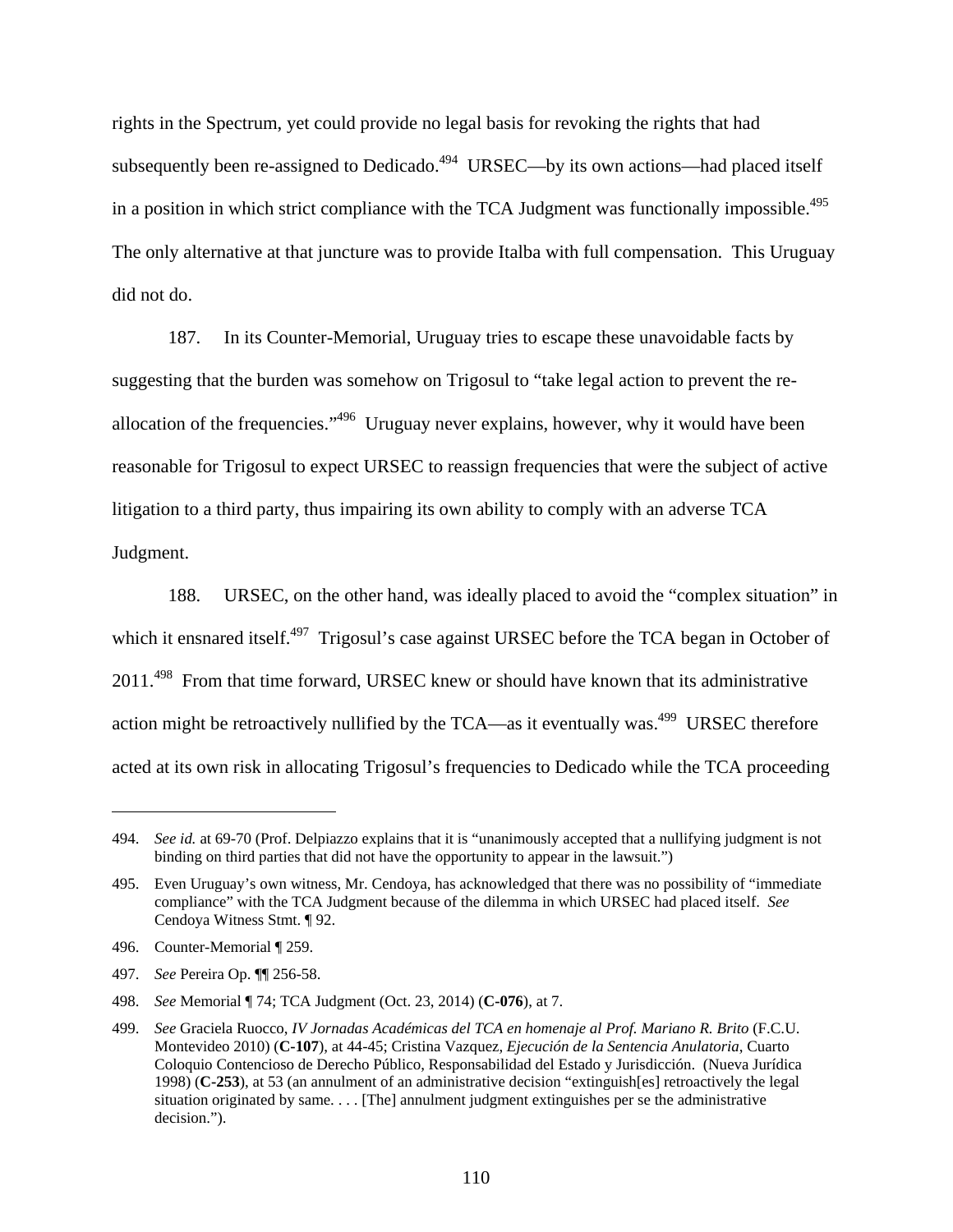was pending. Uruguay now protests that URSEC's compliance with the TCA Judgment "was not administratively simple," but the problem was of its own making.<sup>500</sup>

189. That Uruguayan administrative law may have placed no formal limit on URSEC's time to comply with the TCA Judgment, as Uruguay argues in its Counter-Memorial, is irrelevant.<sup>501</sup> Full compliance with the TCA Judgment *in haec verba* was, at least under Uruguayan law, impossible, given the "complex" situation in which URSEC had placed itself.<sup>502</sup>

190. That URSEC tied its own hands did not, of course, excuse URSEC's obligations under the TCA Judgment,<sup>503</sup> still less Uruguay's Treaty obligations to a foreign investor.<sup>504</sup> Italba, for its part, was under no obligation to abandon rights protected under international law because URSEC had wrongly pre-judged the outcome of proceedings before the TCA. Thus, once Italba discovered the reality of the situation in March of 2015, there would have been no point in waiting any longer for Uruguay to comply with the TCA Judgment.<sup>505</sup> URSEC's own action had made compliance with the TCA Judgment impossible. Accordingly, on March 24, 2016—after URSEC had been unable to comply with the TCA Judgment for one year, 5 months

 $\overline{a}$ 

502. *See supra* ¶ 176; Counter-Memorial ¶ 292.

505. *See* First Alberelli Witness Statement ¶¶ 88-89.

<sup>500.</sup> *See* Counter-Memorial ¶ 270.

<sup>501.</sup> *See Id. ¶* 272.Uruguayan law nevertheless required URSEC to comply within a "reasonable" time. *See*  Jaime Rodríguez-Arana*, El derecho fundamental al buen gobierno y a la buena administración de instituciones públicas*, Anuario de Derecho Administrativo (Fundación de Cultura Universitaria 2008), Vol. 15 (**C-256**), at 119.

<sup>503.</sup> URSEC expressly acknowledged that it was bound by the TCA Judgment. Evacuación Vista Dedicado, File No. 2016-2-9-0000352 (**SPC-041**), at 40 ("[T]he annulment in the aforementioned Judgment . . . obliges the Administration . . . to return the legal situation to that existing prior to the decision that was annulled for formal reasons.").

<sup>504.</sup> Uruguay may not plead alleged compliance with Uruguayan law as a defense to its breach of obligations under the Treaty and international law. *See Saint-Gobain Performance Plastics Europe v. Bolivarian Republic of Venezuela*, ICSID Case No. ARB/12/13, Decision on Liability and the Principles of Quantum (Dec. 30, 2016) (**CL-126**), ¶¶ 473-74 (holding that whether an expropriation had occurred under domestic law was irrelevant to whether the claimant had already been expropriated within the meaning under the investment treaty, because "[t]he concepts and formalities of domestic law and compliance with its rules are not decisive for the purpose of determining whether or not an expropriation within the meaning of international law has occurred."). Still less, perhaps, can Uruguay plead non-compliance with domestic law as a defense to its international obligations.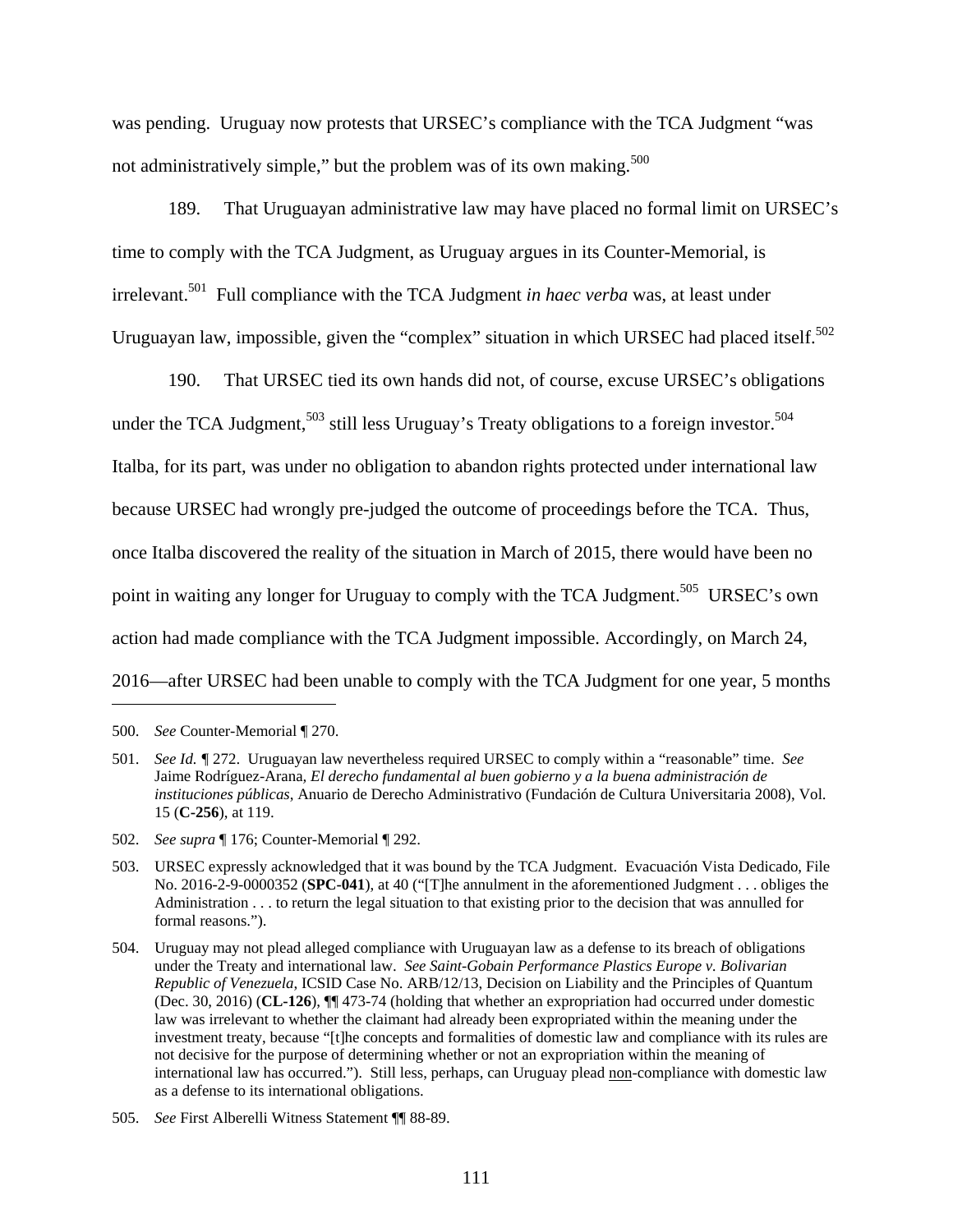and a day—Italba registered this arbitration before ICSID seeking compensation for Uruguay's expropriation of its investment.<sup>506</sup>

## *(b) Uruguay's settlement offers after arbitration had commenced were inadequate, and Italba was not obliged to accept them.*

191. Nor can Uruguay escape liability for its breach of Article 6 by pointing to its conduct after Italba commenced arbitration. Uruguay in its Counter-Memorial makes much of its post-arbitration "offers" to allocate to Trigosul frequencies other than Trigosul's original Spectrum.<sup>507</sup> The reality, however, is that these offers were inadequate and no substitute for compliance with the TCA Judgment—which URSEC had rendered impossible.

192. On April 5, 2016—eighteen months after the TCA Judgment, **and 12 days after ICSID registered this arbitration**—the President of Uruguay issued an Executive Order acknowledging that the TCA Judgment had reinstated Trigosul's rights and directing URSEC to assign frequencies to Trigosul.<sup>508</sup>

193. Accordingly, on May 9, 2016, URSEC submitted a "proposal" to Italba.<sup>509</sup> Although the TCA Judgment had nullified the revocation of Trigosul's authorization to operate in the 3425-3450 MHz and 3525-3550 MHz frequency bands, URSEC's proposal did not restore that Spectrum to Trigosul.<sup>510</sup> Instead, URSEC proposed to assign to Trigosul Dedicado's former frequencies.511 These frequencies were, as confirmed by Dedicado's petition to have URSEC

<sup>506.</sup> *See* Memorial ¶ 81.

<sup>507</sup> *See* Counter-Memorial ¶¶ 269-81.

<sup>508.</sup> Executive Order IE 156 (Apr. 5, 2016) (**C-094**).

<sup>509.</sup> URSEC Proposal (May 9, 2016) (**C-095**).

<sup>510.</sup> TCA Judgment (Oct. 23, 2014) (**C-076**); URSEC Proposal (May 9, 2016) (**C-095**).

<sup>511.</sup> URSEC Proposal (May 9, 2016) (**C-095**). Documents produced by Uruguay indicate that URSEC made these proposed alternative frequencies available on or around January 2016. Notification from URSEC Department of Spectrum Administration to Department of Legal and Economic Matters (Jan. 29, 2016) (**C-257**).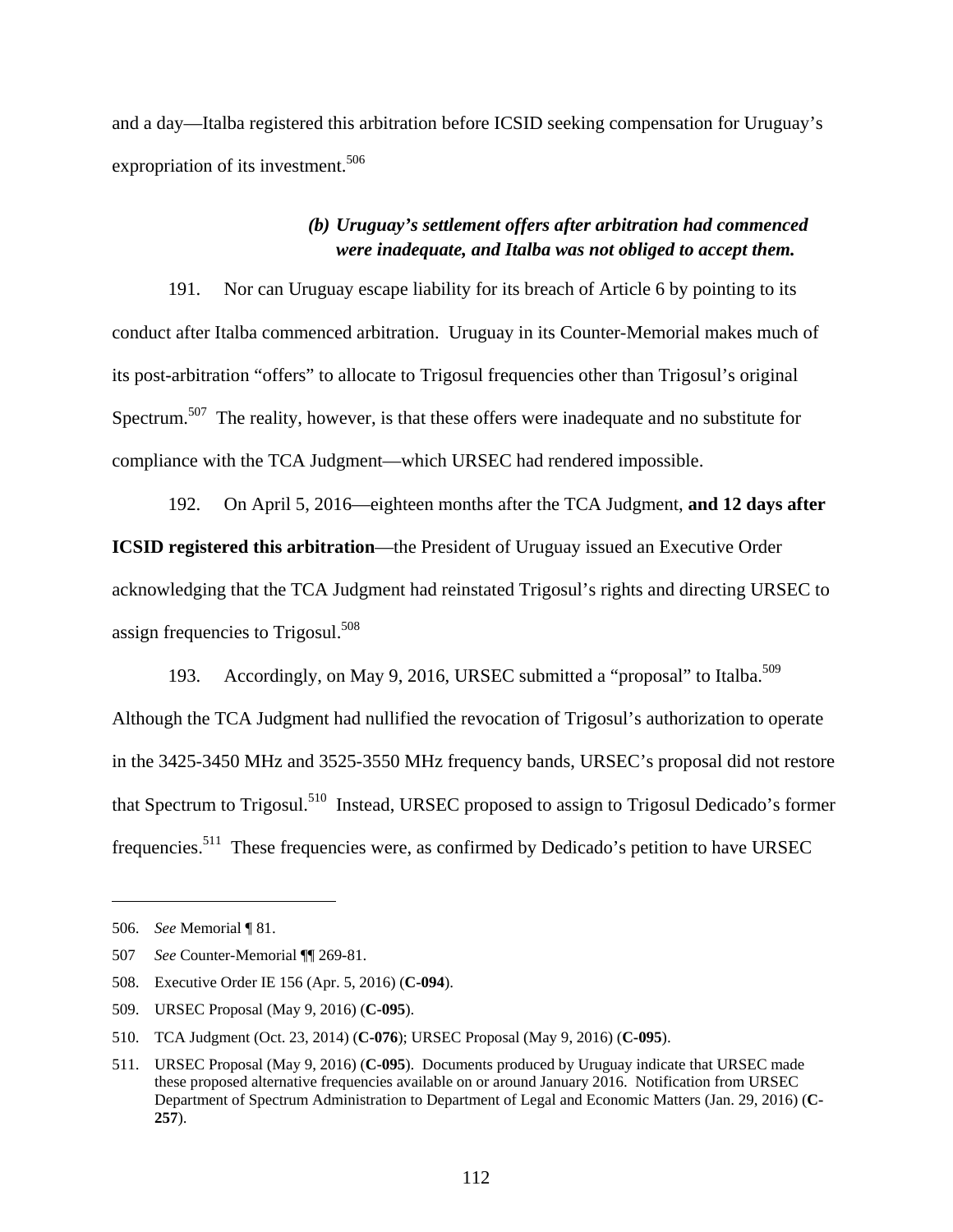replace them, significantly less valuable than Trigosul's original Spectrum, as Mr. Valle has explained in his Report.<sup>512</sup> Trigosul accordingly rejected URSEC's inadequate proposal.<sup>513</sup>

194. Ten days later, on May 19, 2016, Uruguay provided Italba with a draft URSEC resolution (backdated to May 9, 2016) premised on confiscating the right to use the Spectrum from Dedicado and returning it to Trigosul.<sup>514</sup>

195. Italba was unwilling to accept the Spectrum on such terms.<sup>515</sup> It was clear that Trigosul could no longer count on a reliable and fair business climate in Uruguay.<sup>516</sup> Furthermore, the Spectrum that URSEC proposed to wrest from Dedicado was fundamentally different than the Spectrum in which Trigosul originally had rights, in that the Spectrum was now under a cloud of administrative irregularity and subject to potential litigation by Dedicado. It would have been very difficult—likely impossible—to enter into business deals on the basis of such uncertain rights.<sup>517</sup> Uruguay was also aware of the substantial risk that returning the frequencies to Trigosul would generate a conflict with Dedicado.<sup>518</sup> Rather than accepting the Spectrum encumbered by these risks, Italba elected to reject restitution as a potential remedy for

- 516. *See* First Alberelli Witness Stmt. ¶ 91.
- 517. *See, e.g.*, *supra* Section IV.A.1.

<sup>512.</sup> Expert Report of Luis Valle (May 12, 2017) (*Valle Report*) ¶ 102-105; First Alberelli Witness Stmt. ¶ 90.

<sup>513.</sup> Letter from A. Yanos to P. Reichler et al. (May 6, 2016) (**C-096**).

<sup>514.</sup> Draft URSEC Resolution (May 9, 2016) (**C-098**), at 3. Dedicado, for its part, understood the situation no differently from Italba and Trigosul. As Dedicado's counsel noted in a formal protest to URSEC, the proposal to transfer the Spectrum back to Trigosul came "nearly a year and a half after the ruling of the *Tribunal de lo Contencioso Administrativo*, as an obvious reaction to an arbitral proceeding seeking damages . . . against the State." *See* Evacuación Vista Dedicado, File No. 2016-2-9-0000352 (**SPC-041**), at 56.

<sup>515.</sup> Memorial ¶¶ 82-84.

<sup>518.</sup> *See* Pereira Op. ¶ 304 (stating that the government initially offered Trigosul alternative frequencies "in order to avoid conflicts with Dedicado"). Indeed, Dedicado made clear to URSEC that it would assert its rights to the Spectrum, and contended that both the government and the officials involved would be financially liable for the damages Dedicado would suffer if the Spectrum were confiscated from it. *See* Evacuación Vista Dedicado, File No. 2016-2-9-0000352 (**SPC-041**), at 61-62.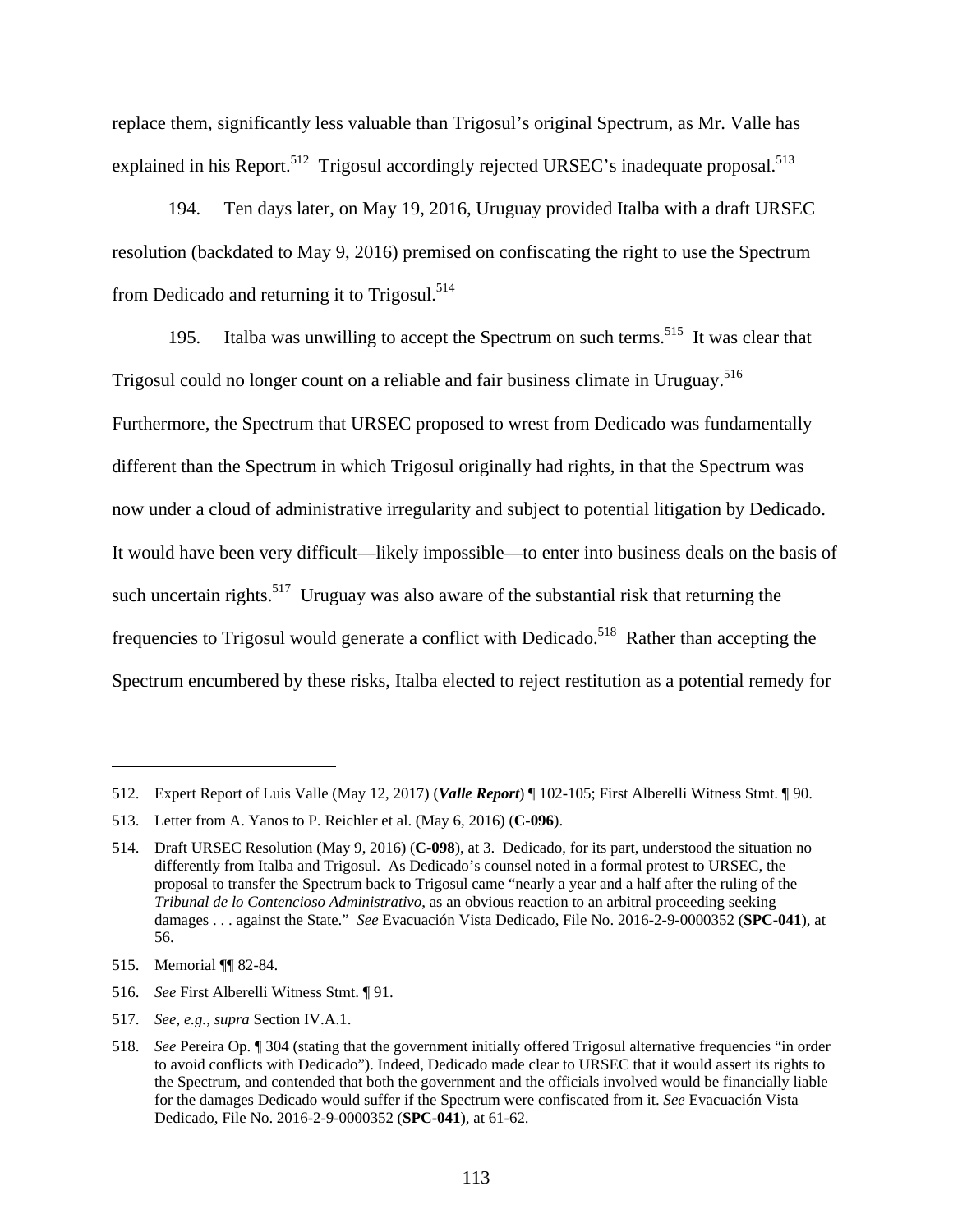Uruguay's expropriation.<sup>519</sup>

196. For these reasons, the settlement offers Uruguay made after the start of arbitration would not have resulted in implementation of the TCA Judgment. Nor could either offer have restored Trigosul to the position it had occupied before URSEC's nullified revocation order. In this context, Italba's election to continue to pursue monetary compensation through this arbitration was entirely reasonable and proper.<sup>520</sup>

# **3) Uruguay's non-compliance with the TCA Judgment was not "temporary."**

197. Uruguay argues that it cannot have expropriated Italba's investment because its "delay" in implementing the TCA Judgment was not sufficiently permanent to constitute an expropriation.<sup>521</sup>

198. Citing to authorities holding that the deprivation inflicted by a taking must be "permanent" to constitute an expropriation, Uruguay argues that there can have been no expropriation where, in Uruguay's view, it offered to return Trigosul's frequencies and there was merely a "delay" in its intended compliance with the TCA Judgment.<sup>522</sup>

199. Uruguay's arguments again lack merit.

<sup>519.</sup> First Alberelli Witness Stmt. ¶ 91; Letter from A. Yanos to P. Reichler (May 31, 2016) (**C-099**).

<sup>520.</sup> In this connection, Uruguay's charge that Italba is trying to "extort an absolutely undeserved monetary compensation," Counter-Memorial ¶ 31, is both spiteful and unfounded. Italba does not want to do business in Uruguay anymore and, as set forth in this Reply and its prior submissions, considers that it deserves the compensation it seeks. Compensation is also the only remedy for expropriation contemplated by the Treaty, as well as the only remedy enforceable under Article 54 of the ICSID Convention. Given the ordeal Trigosul and Italba faced in dealing with URSEC, and that any "return" of their rights to the Spectrum would have been unlawful under Uruguay's domestic law, Italba's decision to continue to pursue compensation through this arbitration was entirely reasonable.

<sup>521.</sup> Counter-Memorial ¶ 285.

<sup>522.</sup> *Id*. Uruguay protests that "URSEC had every intention of complying with [the TCA Judgment], and never made any statement to the contrary." *Id. ¶* 272; *see also Id. ¶*¶ 282-86. Uruguay's legal expert, Professor Pereira Campos, similarly notes the "the will of the State to comply," while acknowledging that "compliance with the Judgment on the part of the Administration was highly complex, given that the frequencies previously allocated to Trigosul had been allocated to Dedicado long after they had been revoked from the former company." Pereira Op. ¶¶ 257, 307.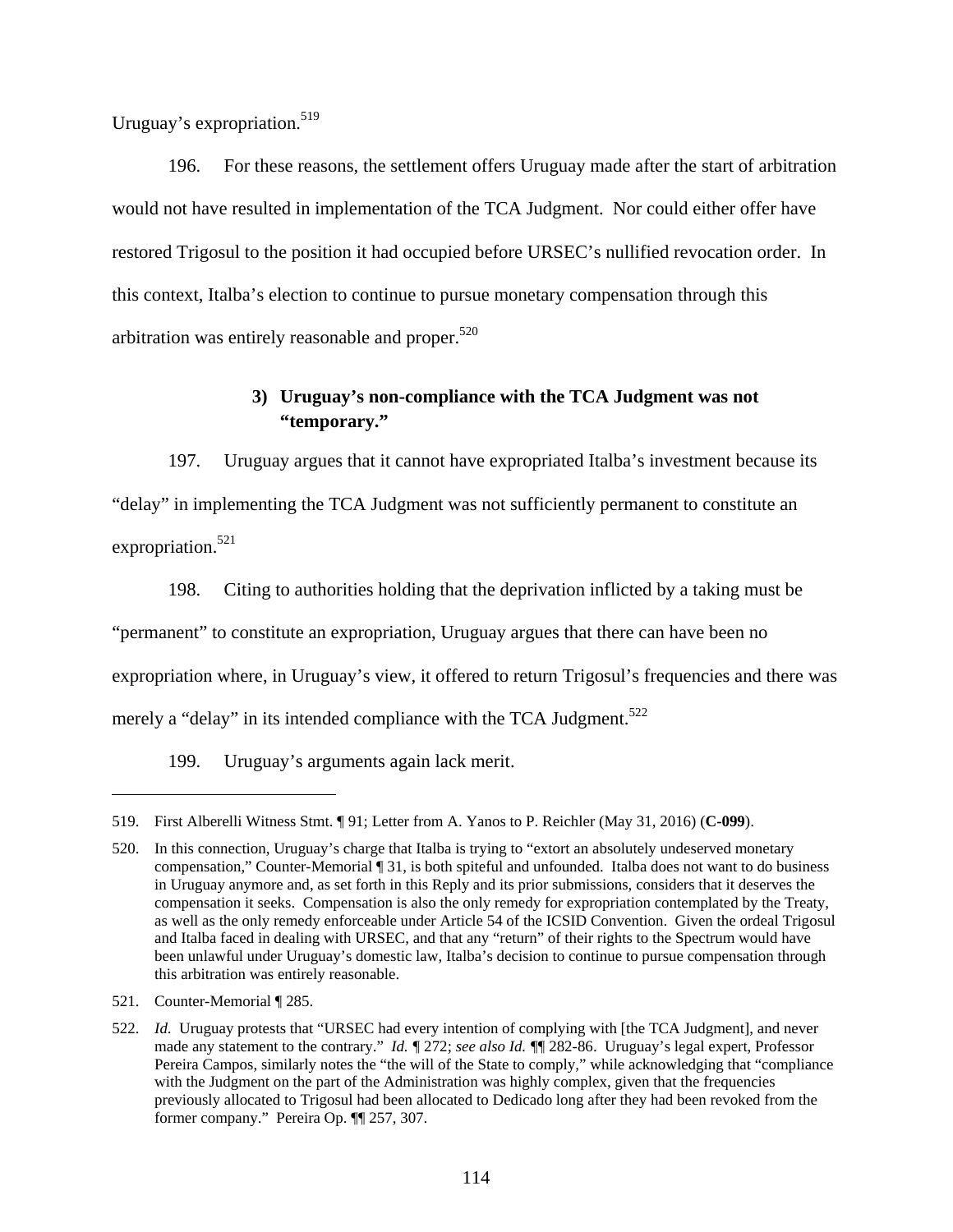200. To begin with, Uruguay's subjective "intent" has little bearing on its liability under the Treaty.<sup>523</sup> Article 6 of the Treaty does not apply an intent standard to a State's liability for expropriation.<sup>524</sup> Indeed, given the difficulty in attributing "intent" to a State as a whole, international tribunals have found that "[t]he effects of the host State's measures are dispositive, not the underlying intent, for determining whether there is expropriation.<sup>525</sup>

201. Regardless of Uruguay's protestations that its officials *wanted* to comply with the TCA Judgment, they could not. The effect of URSEC's re-allocation of Trigosul's rights to use the Spectrum to Dedicado while proceedings concerning Trigosul's rights to that Spectrum were pending before the TCA was that URSEC had placed itself in a position where restoration of Trigosul's rights in the Spectrum, as required by the TCA Judgment, was not a practical possibility.526

202. Further, as explained above, URSEC's offer to return "the same" Spectrum to

<sup>523.</sup> *See*, *e.g.*, *Phillips Petroleum Co. Iran v. The Islamic Republic of Iran*, 21 Iran-U.S. C.T.R. 79, Award (June 29, 1989) (**CL-127**) ¶ 97) (holding that a State's intent is "less important than the effects of the measures on the owner"); *Tecmed v. Mexico*, Award (**CL-009**), ¶ 116 (in assessing whether an expropriation has occurred, "[t]he government's intention is less important than the effects of the measures on the owner of the assets or on the benefits arising from such assets affected by the measures"). Here, Uruguay's purported efforts to comply with the TCA Judgment were ineffective and invisible to Italba, and therefore have no mitigating impact on the nature of Uruguay's expropriation.

<sup>524.</sup> *Cf. SAUR International S.A. v. Argentine Republic*, ICSID Case No. ARB/04/4, Decision on Jurisdiction and Liability (June 6, 2012) (**CL-128**) ("The BIT's definition is therefore focused on the investor and not on the State . . . [n]either does the treaty's definition require an intent to expropriate.").

<sup>525.</sup> *Fireman'sFund Insurance Company v. United Mexican States*, ICSID Case No. ARB(AF)/02/01, Award (July 17, 2006) (**RL-54**), ¶ 176(f); *see also Tecmed v. Mexico*, Award (**CL-009**), ¶ 116 ("The government's intention is less important than the effects of the measures."); *Phillips Petroleum v. Iran*, Award (**CL-127**), ¶ 97 ("The intent of the government is less important than the effects of the measures on the owner, and the form of the measures of control or interference is less important than the reality of their impact . . . Therefore, the Tribunal need not determine the intent of the Government of Iran.") (citing *Tippetts, Abbott, McCarthy, Stratton, v. TAMS-AFFA Consulting Eng'rs of Iran*, 6 Iran-U.S. C.T.R. 225).

<sup>526.</sup> *See* Counter-Memorial ¶ 270 (admitting that compliance with the Judgment "was not administratively simple, because the frequencies had been allocated to, and used by, Dedicado since September 2013, and it was necessary to find the right way to comply with the Judgment without causing another proceeding with Dedicado"); *see also* Pereira Op. ¶ 261 n.145, 262 (noting the "problems in relation to the execution of the judgment" in light of "the complex situation resulting from the frequencies previously allocated to Trigosul having been allocated to another company (Dedicado) at the moment the TCA Judgment was issued"); Dr. Cendoya Witness Stmt. ¶ 92 (admitting that "there could not be immediate compliance" with the TCA Judgment "taking into account that Dedicado had been allocated the original frequencies").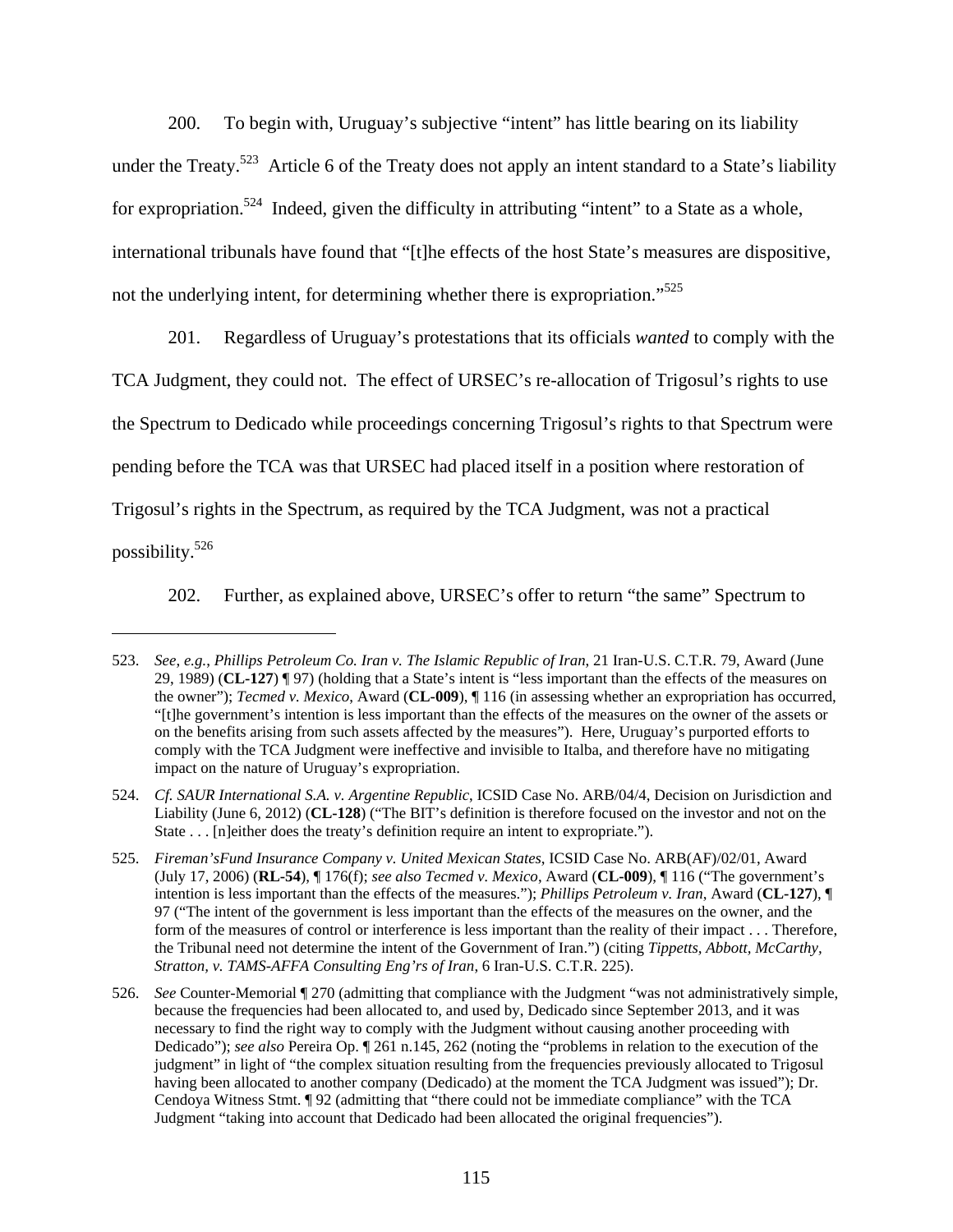Trigosul was a poisoned chalice. The frequencies might have been the same, but the rights Uruguay could offer in those frequencies—seized from Dedicado in violation of Uruguay's own internal law—could never have been the same. Nor was Italba, through Trigosul, obliged to accept these dubious and devalued rights in settlement of the claims it had by then already brought in this arbitration.<sup>527</sup> Uruguay had already expropriated Italba's investment, and it was entirely within Italba's rights to continue to pursue the remedy it elected to pursue before this Tribunal rather than settle its claim.<sup>528</sup>

203. Finally, Uruguay's observation that international investment jurisprudence typically requires a taking to be "permanent" before it may qualify as an expropriation does not improve its position on the facts of this case.<sup>529</sup> On Uruguay's logic, it might be supposed that no expropriation claim would *ever* be ripe, so long as the State might one day pay for a seized investment.<sup>530</sup> That is not the law. The requirement that a deprivation be "permanent" rather than "temporary" to constitute an expropriation does not allow a State to escape liability for expropriation simply because it might someday, somehow, reverse its measures. That result would be illogical and inconsistent with the settled principle of international investment law embodied in Article 6 of the Treaty, that compensation for an expropriation must be "*prompt*, adequate, and effective."<sup>531</sup>

204. The requirement that an expropriation be "irreversible and permanent"<sup>532</sup> is thus a

1

<sup>527.</sup> *See supra* Section IV.A.2(a), IV.B.2, IV.C.4(a), (c).

<sup>528.</sup> *Id.*

<sup>529.</sup> *See* Counter-Memorial ¶¶ 284-86; *but see S.D. Myers, Inc. v. Gov. of Canada*, UNCITRAL/NAFTA, Partial Award (Nov. 13, 2000) (**CL-057**), ¶ 283 (noting that "in some contexts and circumstances, it would be appropriate to view a deprivation as amounting to an expropriation, even if it were partial or temporary").

<sup>530.</sup> *See* Counter-Memorial ¶¶ 284-86.

<sup>531.</sup> Treaty (**C-001**), Art. 6 (emphasis added). If a claimant was required to wait forever for a measure to become permanent, compensation could never be "prompt."

<sup>532.</sup> *Tecmed v. Mexico*, Award (**CL-009**), ¶ 116.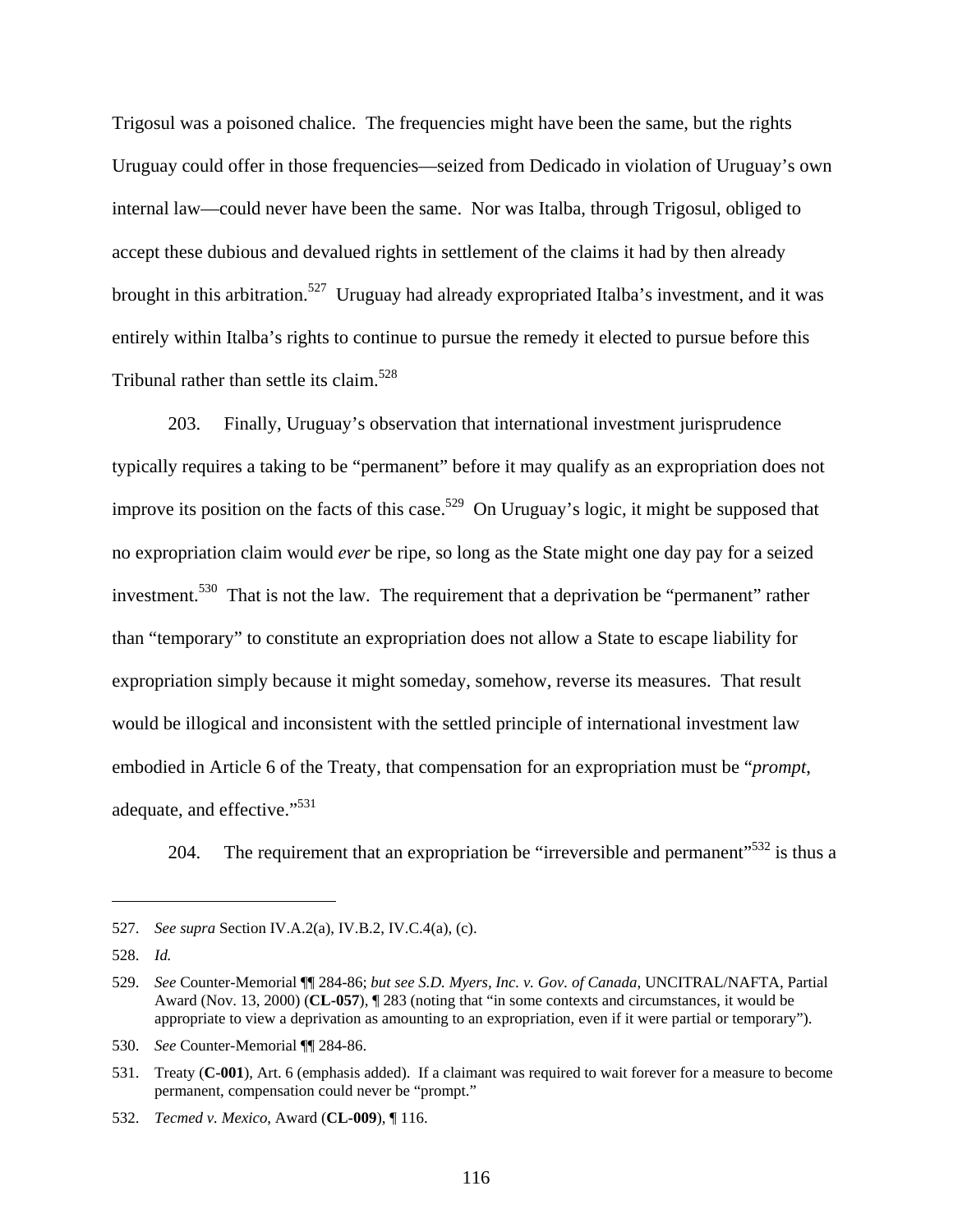qualitative one. Takings are sufficiently "permanent" to qualify as expropriations when they are "not ephemeral and temporary."533 As the tribunal explained in *Servier v. Poland*, international investment law does not demand "that dispossession be permanent in the sense of continuing *ad infinitum*, although deprivation must possess a character which is more than transitory."<sup>534</sup>

205. On the undisputed facts of this case, moreover, there can be no question that Uruguay's negation of the TCA Judgment was "more than transitory."<sup>535</sup> Uruguay's noncompliance with the TCA Judgment **permanently** eliminated Trigosul's rights in the Spectrum.<sup>536</sup> They were now with Dedicado. Moreover, Uruguay had failed properly to implement the TCA Judgment for a more than a year and a half when Italba finally sought arbitration under the Treaty.537 Further, URSEC had in fact taken the measures that frustrated the implementation of the TCA Judgment—by re-allocating Trigosul's Spectrum rights to Dedicado—in September of 2013, more than **two years** before Italba sought arbitration.<sup>538</sup> URSEC's allocation of the Spectrum to Dedicado was not reversible except for cause and upon due process, creating what Uruguay's own witnesses have characterized as a "complex situation"

537. *See* Memorial Section II.D.3.

<sup>533.</sup> *See Fireman's Fund v.Mexico*, Award (**RL-54**), ¶ 176(d) ("The taking must be permanent, and not ephemeral or temporary.").

<sup>534.</sup> *Les Laboratoires Servier, S.A.S., Biofarma, S.A.S., Arts et Techniques du Progres S.A.S. v. Republic of Polan*d, UNCITRAL, Award (Redacted) (Feb. 14, 2012) (**CL-129**), ¶ 577. Uruguay's authorities are not to the contrary. *See LG&E Energy Corp. et al. v. Argentine Republic*, ICSID Case No. ARB/02/1, Decision on Liability, (Oct. 3, 2006) (**CL-046**), ¶ 193 ("Similarly, one must consider the duration of the measure as it relates to the degree of interference with the investor's ownership rights. Generally, the expropriation must be permanent, that is to say, it cannot have a temporary nature."); *Tecmed v. Mexico*, Award (**CL-009**), ¶ 116 ("Under international law, the owner is also deprived of property where the use or enjoyment of benefits related thereto is exacted or interfered with to a similar extent . . . and so long as the deprivation is not temporary."). Further, in *Glamis Gold v. United States*, the government's temporary denial of the project was "quickly reversed," and in *Cargill v. Mexico*, the "temporary" government measures eventually ceased. *See Glamis Gold v. United States*, Award (**RL-75**), ¶ 360; *Cargill Incorporated v. United Mexican States*, ICSID Case No. ARB(AF)/05/2, Award (Sept. 18, 2009) (**RL-79**), ¶ 340.

<sup>535.</sup> *Servier v. Poland*, Award (Redacted) (**CL-129**), ¶ 577.

<sup>536.</sup> *See supra* Section IV.A.3.

<sup>538.</sup> URSEC Resolution No. 220/013 (Sept. 5, 2013) (**C-084**), at 2.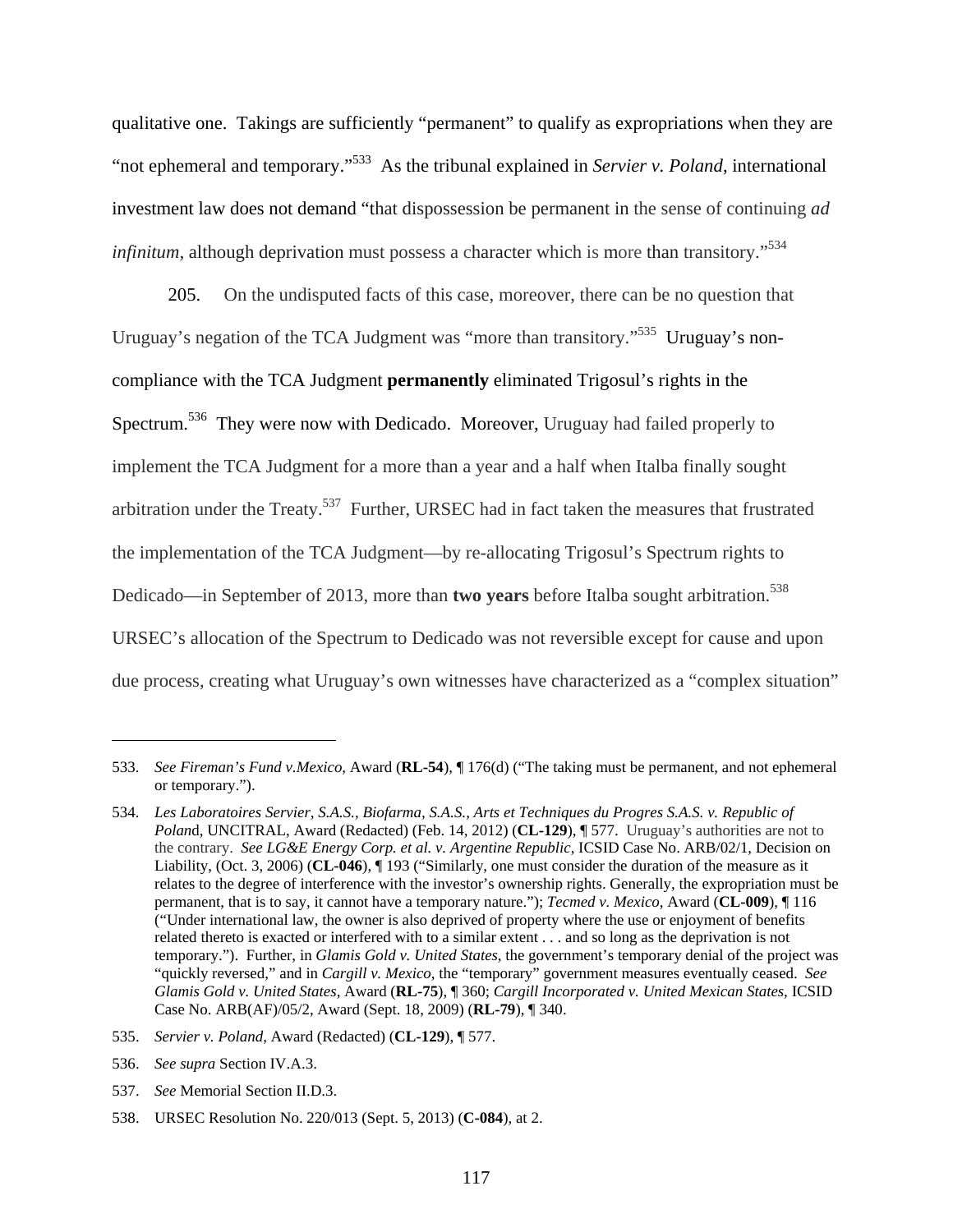in which "there could be no immediate compliance."539 Meanwhile, nothing in the record suggests that Uruguay would have had legal cause to revoke Dedicado's license<sup>540</sup>—if it had, the situation created by URSEC's allocation of the Spectrum to Dedicado while Trigosul's rights in the same frequencies were *sub judice* would hardly have been so "complex."541

206. For these reasons, Uruguay's frustration of the TCA Judgment nullifying the revocation of Trigosul's rights in the Spectrum worked an expropriation of Italba's investment under Article 6(1) of the Treaty.

### **4) Uruguay's expropriation of Italba's investment was unlawful.**

207. Uruguay's expropriation was also, as set out in Italba's Memorial, an unlawful

expropriation, because it satisfied none of Article 6's four criteria for a lawful expropriation.<sup>542</sup>

More specifically, Uruguay's expropriation, effected through the frustration of a Uruguayan

court's Judgment, served no public purpose;<sup>543</sup> was discriminatory;<sup>544</sup> was made without

 $\overline{a}$ 

 *See also* Dolzer & Schreuer, *Principles of International Investment Law* (**CL-115**), at 137 (stating that the preconditions of a legal expropriation "must be fulfilled cumulatively").

<sup>539.</sup> Pereira Op. ¶¶ 261-62; Cendoya Witness Stmt. ¶ 92.

<sup>540.</sup> To the contrary, the revocation of Dedicado's license would have been unlawful. *See* Evacuación Vista Dedicado, File No. 2016-2-9-0000352 (**SPC-041**), at 72-75 (opinion asserted to URSEC by Prof. Delpiazzo).

<sup>541.</sup> *See* Pereira Op. ¶¶ 261-62.

<sup>542.</sup> *See* Memorial ¶¶ 109-21. Article 6 of the Treaty (**C-001**) provides that:

<sup>1.</sup> Neither Party may expropriate or nationalize a covered investment either directly or indirectly through measures equivalent to expropriation or nationalization ("expropriation"), except: (a) for a public purpose; (b) in a non-discriminatory manner; (c) on payment of prompt, adequate, and effective compensation; and (d) in accordance with due process of law and Article 5(1) through (3).

<sup>2.</sup> The compensation referred to in paragraph 1(c) shall: (a) be paid without delay; (b) be equivalent to the fair market value of the expropriated investment immediately before the expropriation took place ("the date of expropriation"); (c) not reflect any change in value occurring because the intended expropriation had become known earlier; and (d) be fully realizable and freely transferable.

<sup>543.</sup> *See* Memorial ¶¶ 119-21.

<sup>544.</sup> *See id.*at ¶¶ 114-15.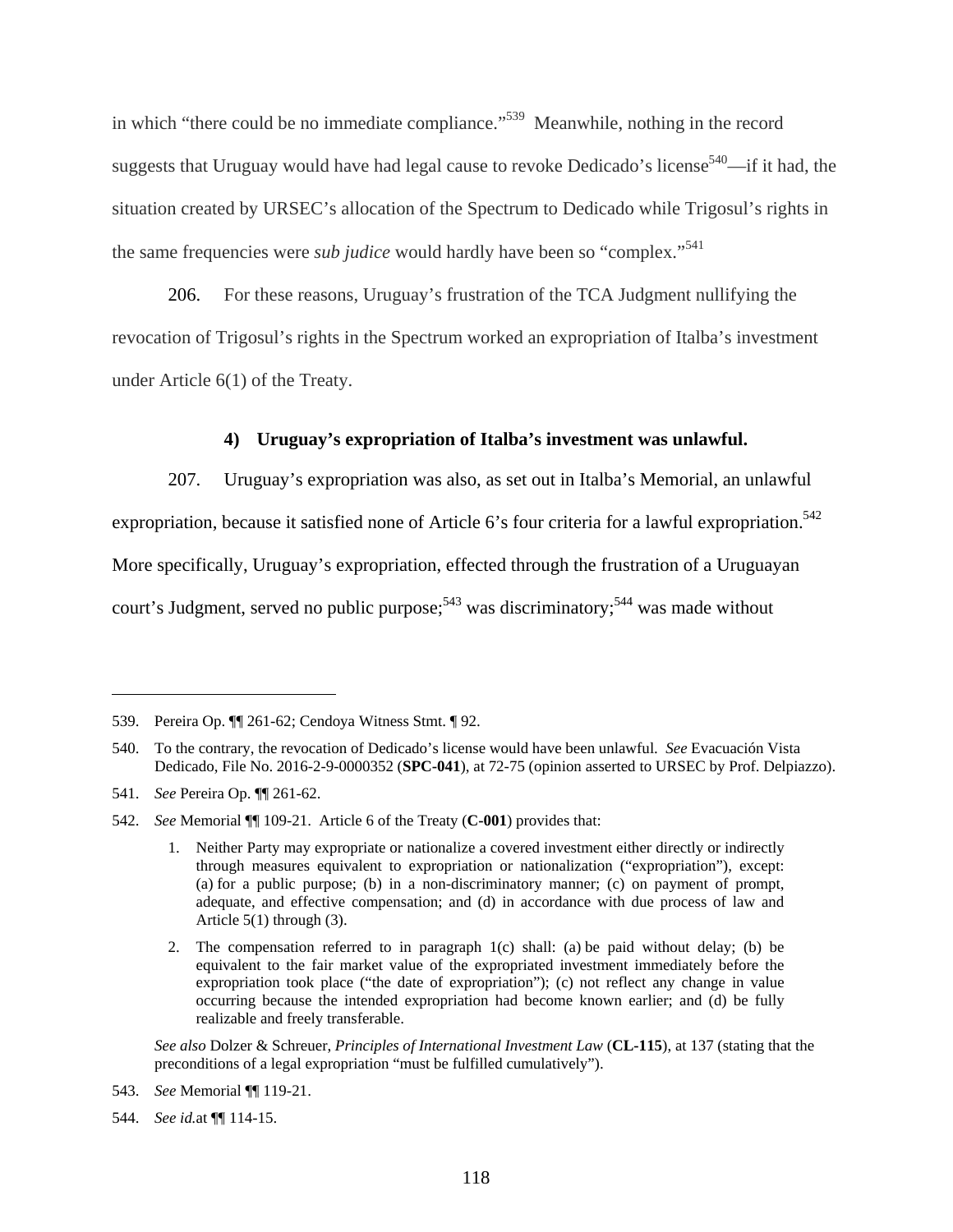payment of "prompt, adequate, and effective compensation;"545 and (consistent with URSEC's contempt for and frustration of the TCA proceedings) was totally incompatible with due process of law.  $546$ 

208. In its Counter-Memorial, Uruguay tries to dodge the unlawfulness of its expropriation by insisting that there was no expropriation at all.<sup>547</sup> Once that argument fails, as it must,548 the unlawfulness of Uruguay's expropriation follows unless Uruguay can show that it satisfied all four of Article 6's requirements. Uruguay's Counter-Memorial does not even come close.

# **(a) Uruguay expropriated Italba's investment without a public purpose.**

209. To be lawful, a State's expropriation must be "clearly justified by the public interest."<sup>549</sup> The "precise contours of public purpose . . . lie with the internal constitutional and legal order of the State in question."550 Here, Uruguay's own judiciary explicitly ruled that the revocation of Trigosul's rights to use the Spectrum was "unlawful" and therefore "irreparably null and void."<sup>551</sup> Perpetuating such an unlawful state of affairs cannot be in the public interest.552

210. In its Counter-Memorial, Uruguay attempts to rehabilitate URSEC's revocation of

548. *See supra* Section IV.A.1-3.

- 550. *Guaracachi America, Inc. and Rurelec PLC v. Plurinational State of Bolivia*, PCA Case No. 2011-17, Award (Jan. 31, 2014) (**CL-130**), ¶ 437.
- 551. TCA Judgment (Oct. 23, 2014) (**C-076**), at 17, 19, 20.
- 552. *See* Counter-Memorial Section III.B.2.

<sup>545.</sup> *See Id. ¶*¶ 116-18.

<sup>546.</sup> *See Id. ¶*¶ 110-13.

<sup>547.</sup> *See* Counter-Memorial ¶ 247.

<sup>549.</sup> F.V. García Amador, *State Responsibility: Fourth Report by the Special Rapporteur on International Responsibility*, Y.B. Int'l L. Commission, Doc. A/CN.4/119 (1959) (**CL-030**), at 15, ¶ 59.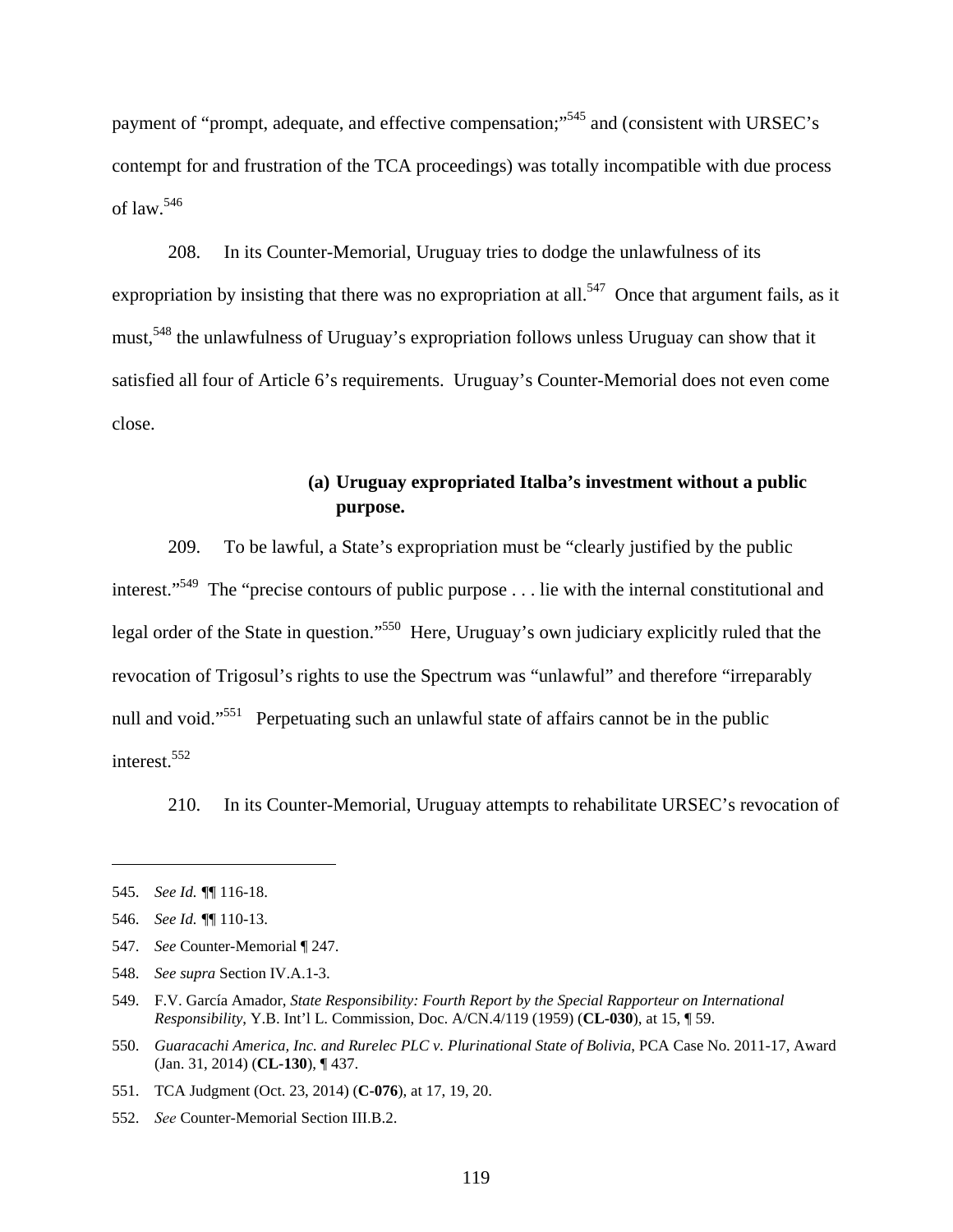Trigosul's rights to use the Spectrum by alleging alternative grounds that it never raised in the TCA proceedings.553 Even if, *arguendo*, Uruguay could have pursued other grounds for revocation, the fact is that it did not do so, and this arbitration is not a forum for Uruguay to seek a second bite at the apple with respect to its own domestic administrative and regulatory enforcement proceedings.<sup>554</sup>

## **(b) Uruguay expropriated Italba's investment in a discriminatory manner.**

211. A State's expropriation is discriminatory where the State unjustifiably treats foreign investors differently than similarly situated nationals.<sup>555</sup> Although Uruguay attempts to argue that URSEC was justified in revoking Trigosul's rights to use the Spectrum—a conclusion rejected by Uruguay's own highest administrative court, the TCA—Uruguay makes no serious effort to argue that the expropriation of Italba's investment, as effected through URSEC's frustration of the TCA Judgment, was anything but discriminatory.556 Nor is it clear how Uruguay could make such a showing—there is no indication that URSEC ever wrongfully revoked the licenses of any of Trigosul's competitors, let alone refused to return them in the face

<sup>553.</sup> *See* Counter-Memorial ¶ 241 ("[I]f URSEC had based the revocation on Trigosul's reports . . . or on an inspection of the correct offices of the company, the lawsuit filed by Trigosul would have been dismissed.").

<sup>554.</sup> *See Generation Ukraine Inc. v. Ukraine*, Final Award (**RL-44**), at ¶¶ 9.2-9.3. Even if—*quod non—*potential regulatory actions that Uruguay never took were relevant to this arbitration, it would be unreasonable for Uruguay to fault Trigosul for an alleged failure to operate at substantial capacity. To the contrary, and as discussed further in Sections II.C.4-7, Trigosul's lost business opportunities and inability to offer competitive rates were a consequence of URSEC's wrongful refusal to issue a conforming license to Trigosul.

<sup>555.</sup> *See Quiborax S.A. and Non Metallic Minerals S.A. v. Plurinational State of Bolivia*, ICSID Case No. ARB/06/2, Award (Sept. 16, 2015) (**CL-015**), ¶ 247; *ADC Affiliate Ltd. et al. v. The Republic of Hungary*, ICSID Case No. ARB/03/16, Award (Oct. 2, 2006) (**CL-014**), ¶¶ 441-43.

<sup>556.</sup> URSEC's underlying re-allocation of Trigosul's rights to operate in the Spectrum to Dedicado, a Uruguayan company and Trigosul's direct competitor, without due process, was also discriminatory. *See infra* Section IV.C.4(d); First Alberelli Witness Stmt. ¶ 89; First Herbon Witness Stmt. ¶ 49; URSEC Resolution No. 220/013 (Sept. 5, 2013) (**C-084**), at 3-4. In *ADC v. Hungary*, the tribunal held that the unjustified transfer of airport operations and related activities from foreign investors to a domestic, state-appointed entity was a discriminatory expropriation. *See ADC v. Hungary,* Award (**CL-014**), ¶¶ 441-43, 476. Uruguay's conduct here was virtually identical. None of Trigosul's or Italba's competitors were subjected to such treatment.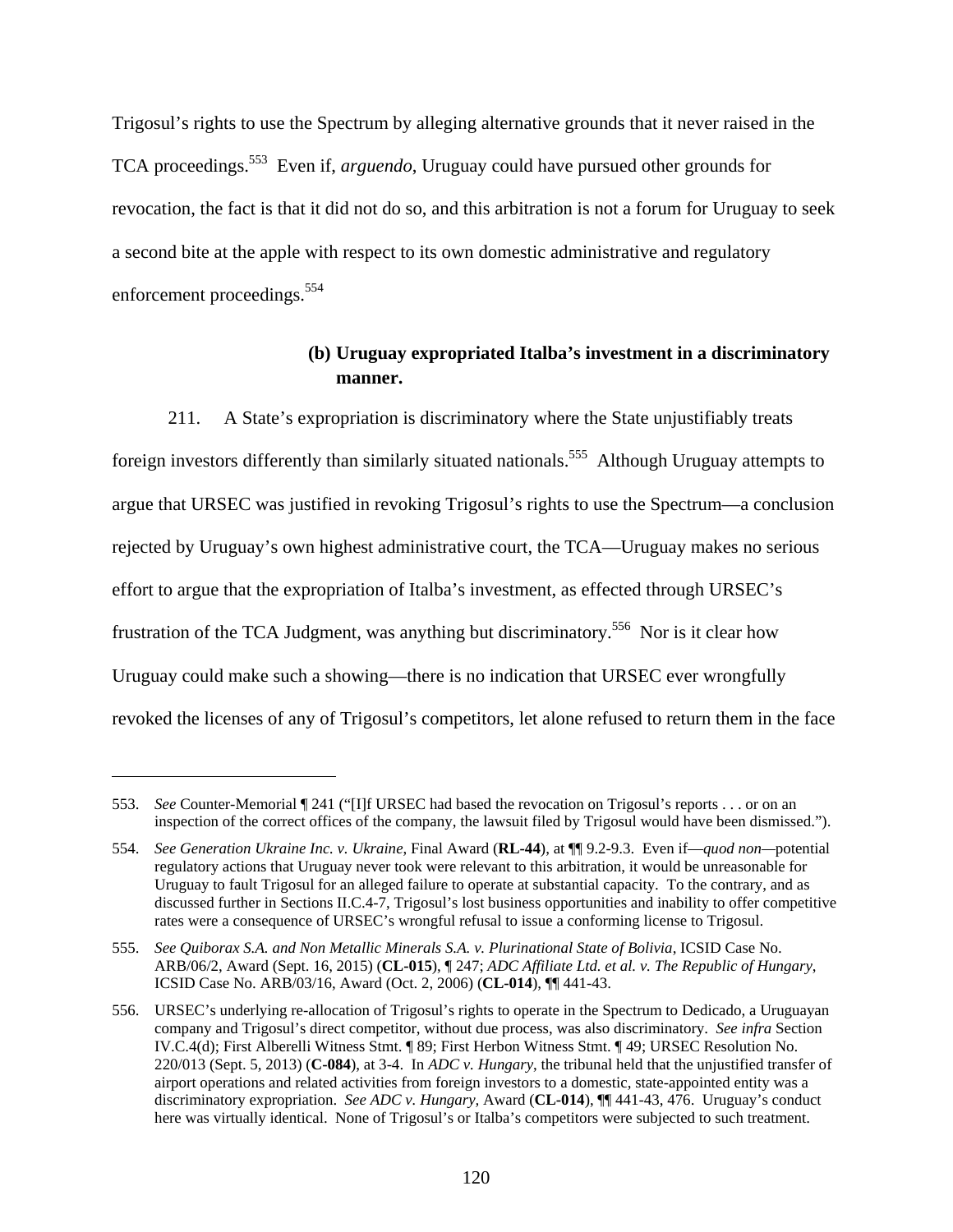of a final court judgment.

# **(c) Uruguay expropriated Italba's investment without prompt, adequate, and effective compensation.**

212. An expropriation is *per se* unlawful if the State does not, at a minimum, make a good faith offer of prompt, adequate, and effective compensation.<sup>557</sup> Further, it is "commonly accepted" that an expropriating State should propose payment to the investor "at the outset," and, if such payment is not satisfactory to the investor, engage in good faith negotiations regarding compensation.558

213. Given these standards, Uruguay's Counter-Memorial dwells at length on

<sup>557.</sup> *See, e.g.*, *Crystallex Int'l Corp. v. Bolivarian Republic of Venezuela*, ICSID Case No. ARB(AF)/11/2, Award (Apr. 4, 2016) (**CL-020**), ¶ 716 ("It is undisputed that no such compensation was either paid or offered to Crystallex. When a treaty cumulatively requires several conditions for a lawful expropriation, arbitral tribunals seem uniformly to hold that failure of any one of those conditions entails a breach of the expropriation provision") (listing cases); *Rusoro v. Venezuela*, Award (**CL-021**), ¶¶ 410, 899 (failure to pay any compensation sufficient to support finding of unlawful expropriation); *Bernhard von Pezold and others v. Republic of Zimbabwe*, ICSID Case No. ARB/10/15, Award (July 28, 2015) (**CL-003**), ¶ 498 ("As no compensation was paid, there is no need to decide whether the acquisition was for a public purpose, whether there was access to due process or, in the case of the Swiss BIT, whether the acquisition was nondiscriminatory."); *Bernardus Henricus Funnekotter and others v. Republic of Zimbabwe*, ICSID Case No. ARB/05/6, Award (Apr. 22, 2009) (**CL-022**), ¶¶ 98-107 (stating that, because of a breach of the obligation to pay compensation under the BIT, there was no need to consider the breach of other conditions); *ConocoPhillips Petrozuata B.V. et al. v. Bolivarian Republic of Venezuela*, ICSID Case No. ARB/07/30, Decision on Jurisdiction and the Merits (Sept. 3, 2013) (**CL-023**) ¶ 401 (concluding that a failure to make a good faith offer of compensation rendered expropriation unlawful); *Marion & Reinhard Unglaube v, Republic of Costa Rica*, ICSID Case Nos ARB/08/1 & ARB/09/20, Award (May 16, 2012) (**CL-025**), ¶ 305 ("[W]hat makes the expropriation illegal is the failure in the duty to pay compensation."); *Gemplus SA et al. v. United Mexican States*, ICSID Case Nos ARB(AF)/04/3 and ARB(AF)/04/4, Award (June 16, 2010) (**CL-026**),  $\mathbb{I}$  8-25 ("The Tribunal concludes that these expropriations were unlawful under the BITs and international law, given the facts found by the Tribunal and the further fact that the Respondent did not meet the condition required by Article 5 of both treaties regarding the payment of adequate compensation"); *Rumeli Telekom AS and Telsim Mobil Telekomunikasyon Hizmetleri AS v. Republic of Kazakhstan*, ICSID Case No ARB/05/16, Award (July 29, 2008) (**CL-027**), ¶ 706 (finding expropriation to be unlawful because even if compensation was paid, it remained inadequate); *Compañía de Aguas del Aconquija SA and Vivendi Universal SA v. Argentine Republic*, ICSID Case No. ARB/97/3, resubmitted case, Award (Aug. 20, 2007) (*Vivendi II*) (**CL-028**), ¶ 7.5.21 (lack of compensation makes an expropriation unlawful); *Compañia del Desarrollo de Santa Elena S.A. v. Republic of Costa Rica*, ICSID Case No. ARB/96/1, Award (Feb. 17, 2000) (**CL-029**), ¶ 72 (stating that no matter how laudable State environmental expropriatory measures are, they remain illegal if the State does not pay compensation).

<sup>558.</sup> *ConocoPhillips v. Venezuela*, Decision on Jurisdiction and the Merits (**CL-023**), ¶ 362.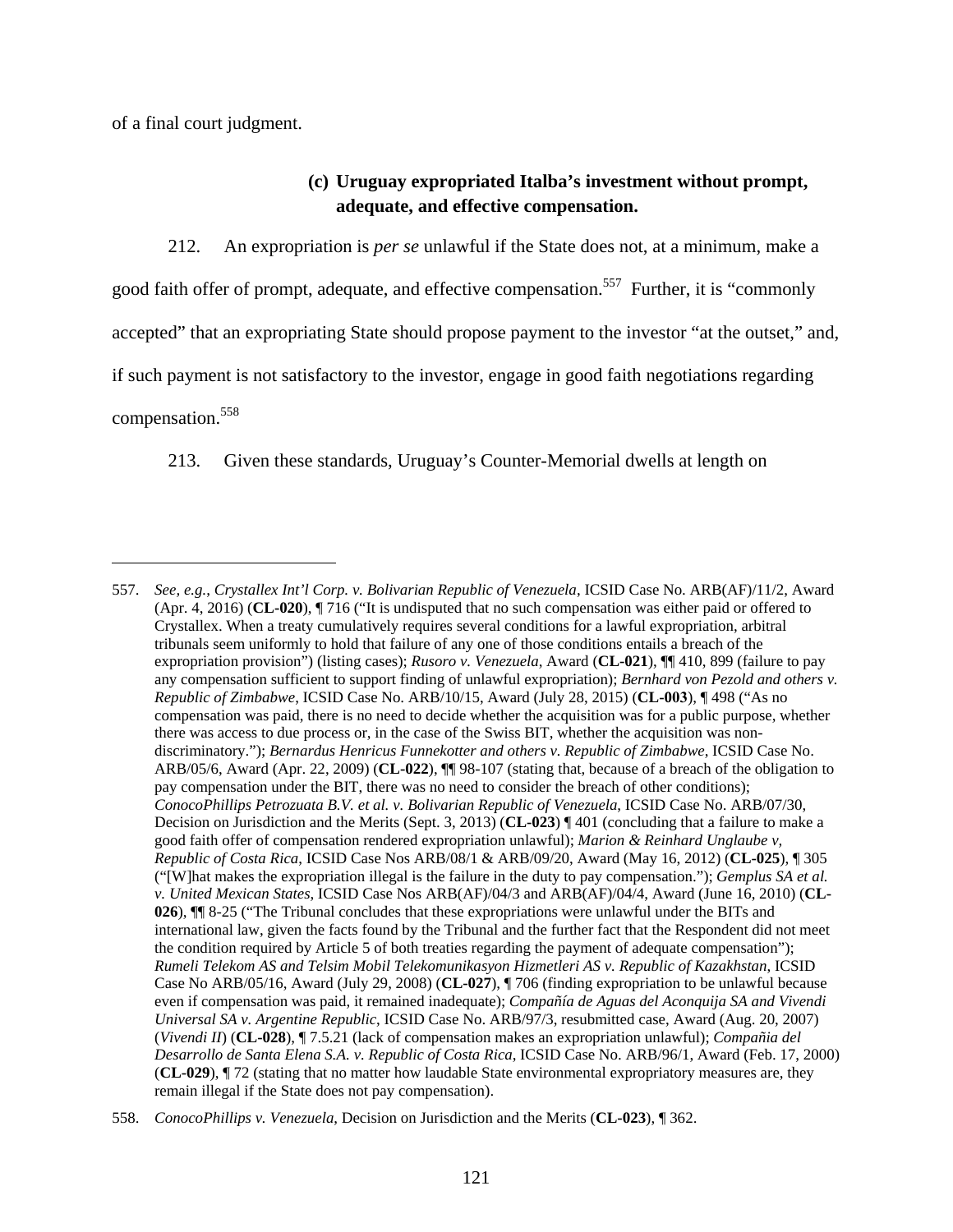Uruguay's supposed "offers" of alternative frequencies to Italba and Trigosul.<sup>559</sup> But these belated offers fell far short of the standard required by Article 6. As discussed above, Uruguay's purported efforts to "comply" with the TCA Judgment more than eighteen months after that court had issued a final ruling reinstating Trigosul's rights to use the Spectrum, were by no means "prompt."<sup>560</sup> Nor was Uruguay's May 9, 2016 offer to provide Trigosul with an inferior "alternative" spectrum previously assigned to Dedicado compliant with the Treaty's requirements.<sup>561</sup>

214. The same is true of Uruguay's May 19, 2016 offer potentially to return the Spectrum to Trigosul by seizing it from Dedicado. This offer of suspect and unusable rights came after more than eighteen months of Uruguay's noncompliance with the TCA Judgment and failure to engage in good faith negotiations regarding compensation.<sup>562</sup> Uruguay's offers are properly understood not as "compensation" for Uruguay's unlawful expropriation, but as an attempt to *settle* this arbitration on terms highly favorable to Uruguay.

# **(d) Uruguay expropriated Italba's investment without due process.**

215. For an expropriation to have been conducted in accordance with due process, the expropriating State must provide an "actual and substantive legal procedure for a foreign investor to raise its claims against the depriving actions," including legal mechanisms such as

<sup>559.</sup> Counter-Memorial ¶¶ 26, 30, 242-43, 260, 265, 267, 277-78, 292.

<sup>560.</sup> *See supra* Sections II.A (¶ 25(ggg)-(ppp)), IV.A.2.

<sup>561.</sup> The standard of prompt, adequate, and effective compensation requires that the compensation "be adequate in amount, be paid promptly, and be effective in the manner and form of its payment to recompense the owner for the loss of the property or investment." *AIG Capital Partners v. Kazakhstan*, Award (**CL-120**), ¶ 12.1.3. Uruguay's offer of inferior frequencies was inadequate in value, unreasonably delayed, and ineffective in recompensing Trigosul and Italba of the loss of the right to operate in the Spectrum.

<sup>562.</sup> *See* Memorial ¶¶ 82-83; URSEC Proposal (May 9, 2016) (**C-095**); Draft URSEC Resolution (May 9, 2016) (**C-098**).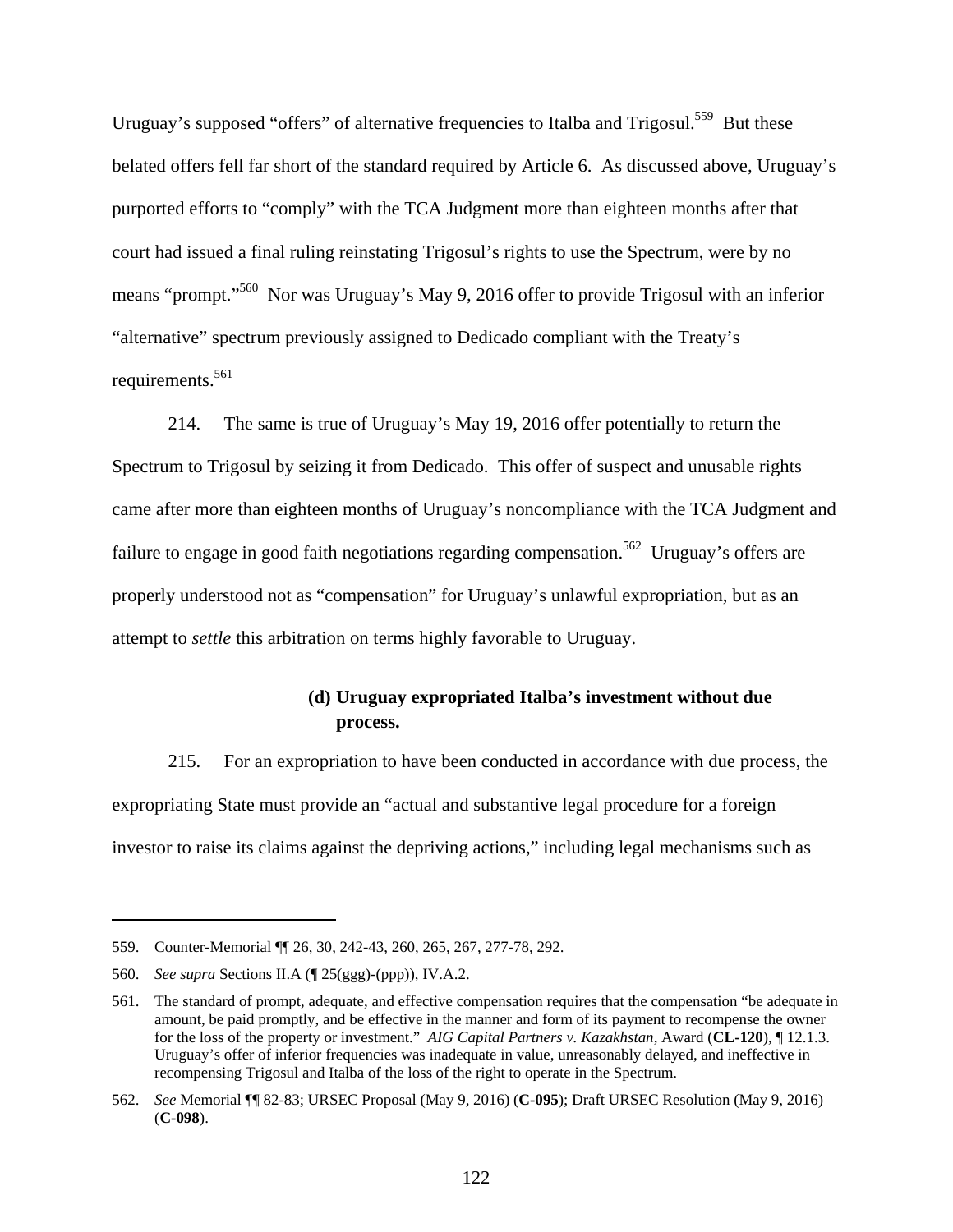"reasonable advance notice, a fair hearing, and an unbiased and impartial adjudicator."563

216. The difficulty for Uruguay in this case, of course, is that its expropriation of Italba's investment was achieved through its failure to comply with—and actions to frustrate just such a process. Uruguay's conduct violated Italba's due process rights with respect to the expropriation in two ways. Expropriation in defiance of a State's own courts is in itself a textbook failure of due process.<sup>564</sup> Moreover, by reallocating Trigosul's rights to the Spectrum to Dedicado without notice while Trigosul's claims before the TCA concerning the Spectrum were still pending, Uruguay denied Italba due process by making it impossible for Italba effectively to defend rights that it could not have known were being violated.<sup>565</sup>

217. In its Counter-Memorial, Uruguay struggles to reconcile URSEC's conduct with due process by shifting the burden "to take legal action to prevent the re-allocation of the frequencies" to Trigosul, by asserting that it could have legitimately revoked Trigosul's authorizations on other grounds, and by insisting that it in fact complied with the TCA Judgment.<sup>566</sup> These arguments fail for the reasons given above.<sup>567</sup> More broadly, the nature of Uruguay's conduct in this case is such that Italba's investment was expropriated not simply *without* due process, but *through* a frustration of due process.

\* \* \*

567. *See supra* Section IV.A.2.

<sup>563.</sup> *Crystallex Int'l Corp. v. Bolivarian Republic of Venezuela*, ICSID Case No. ARB(AF)/11/2, Award (Apr. 4, 2016) (**CL-020**), ¶ 713 (quoting *ADC v. Hungary*, Award, ¶ 435).

<sup>564.</sup> In *Siag v. Egypt*, for example, the tribunal held that the investor suffered a denial of due process where Egypt failed to comply with numerous judicial rulings in the investor's favor, including the Supreme Administrative Court of Egypt's determination that the expropriatory measure was without legal basis. *See Waguih Elie, George Siag and Clorinda Vecchi v. The Arab Republic of Egypt*, ICSID Case No. ARB/05/15, Award (June 1, 2009) (**CL-016**), ¶¶ 441, 454-55.

<sup>565.</sup> *Siag v. Egypt* is again directly on point, as the tribunal determined that the lack of prior notice to the investor of Egypt's expropriatory measure and the investor's lack of an opportunity to be heard on the matter until after the fact were a denial of due process. *See Id. ¶*¶ 442.

<sup>566.</sup> Counter-Memorial ¶¶ 252, 259, 268.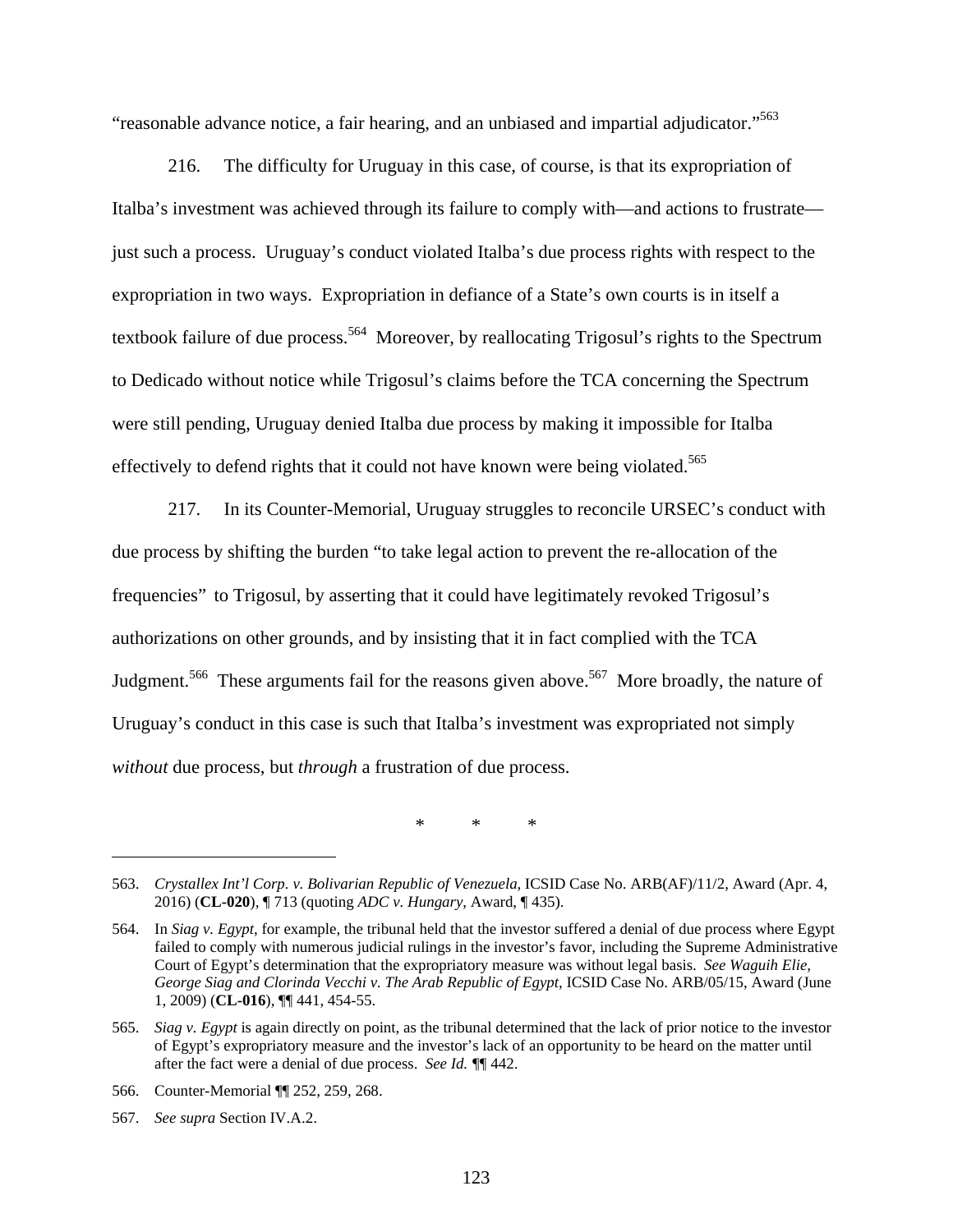218. Uruguay not only expropriated Italba's investment in Trigosul through URSEC's frustration of the TCA Judgment in which the rights at the heard of its investment had "crystallised," but did so unlawfully in breach of each of Article 6's criteria for a lawful taking.

### **B. Uruguay Has Denied Italba Justice By Frustrating The Judgment Of Its Own Highest Administrative Court.**

219. As Italba established in its Memorial, Uruguay also breached its Article 5 obligation "not to deny justice in criminal, civil, or administrative adjudicative proceedings" by denying Italba justice through its frustration of and refusal to comply with the TCA Judgment.<sup>568</sup> Uruguay does not—and cannot—dispute that the Treaty requires it to do justice to a U.S. investor such as Italba. $569$ 

220. Uruguay instead attempts to dodge liability for its breach of Article 5's obligation to provide justice by arguing that, because Uruguay's failure to execute the TCA Judgment was the failure of its Executive branch, as opposed to its Judiciary, Italba cannot invoke the denial of justice protections of the Treaty, and that, in any event, Italba had an obligation to exhaust a series of extraordinary "remedies" before it could claim a denial of justice.<sup>570</sup> As further detailed below, both arguments fail: the Treaty unsurprisingly does not exempt Uruguay's Executive from Uruguay's Treaty obligations, while the pursuit of the alleged "remedies" Uruguay identifies would have been futile.

### **1) The Treaty binds Uruguay's Executive no less than its courts.**

221. Uruguay's suggestion that its Executive branch cannot be liable for denying justice to a foreign investor because Article 5 of the Treaty refers only to the denial of "justice in

<sup>568.</sup> Memorial ¶¶ 126(a), 128-30.

<sup>569.</sup> *See, e.g.*, Counter-Memorial ¶ 184. *See also* Memorial ¶ 129; *see also* Jan Paulsson, *Denial of Justice in International Law* (Cambridge Univ. Press 2005) (**CL-131**), at 168-70.

<sup>570.</sup> Counter-Memorial ¶¶ 288-92.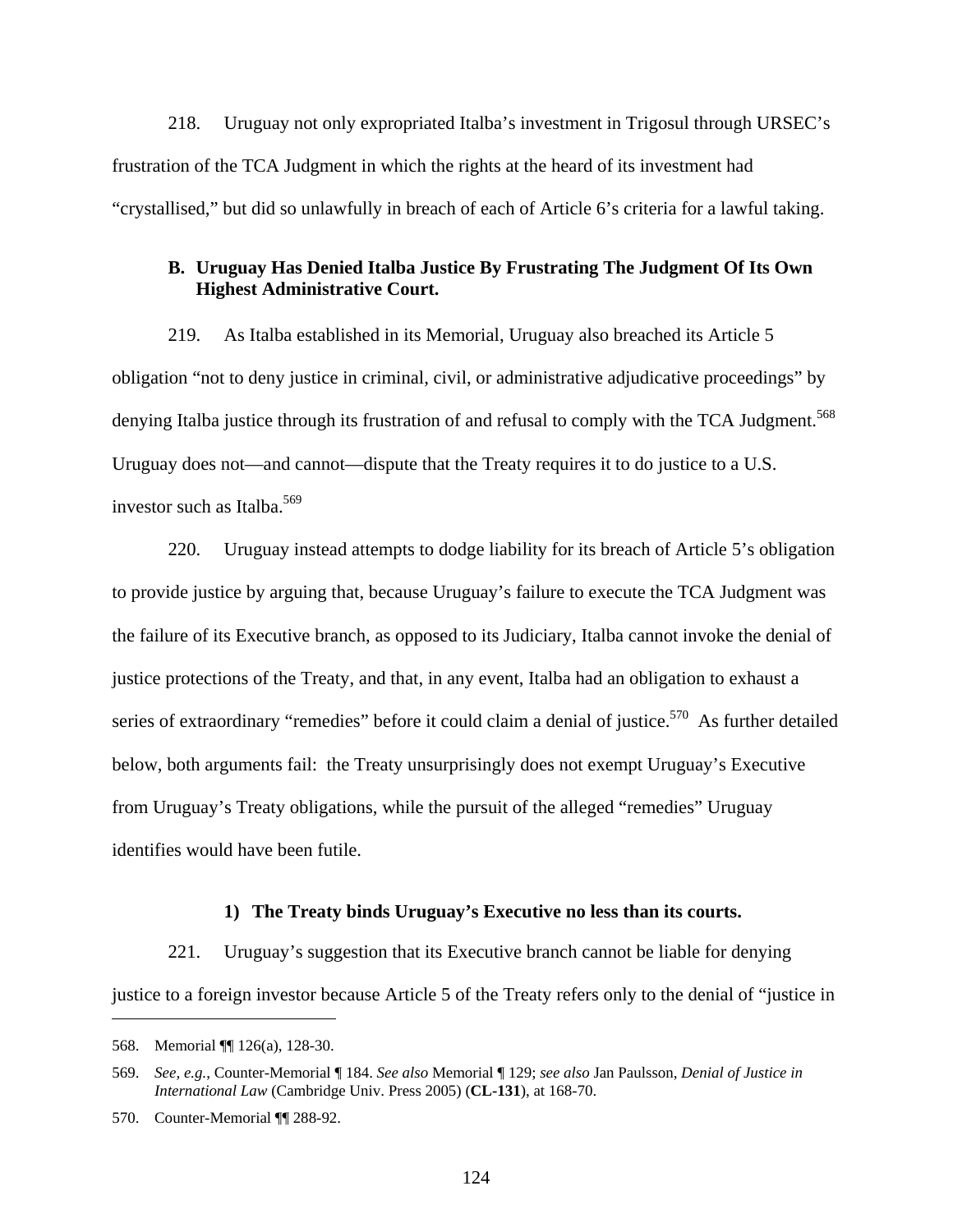criminal, civil, or administrative adjudicatory proceedings" is incorrect.<sup>571</sup> The Treaty is indifferent as to Uruguay's internal constitution and makes no distinction between the different branches of Uruguay's government. It certainly does not purport to limit Uruguay's obligation to provide justice to foreign investors to its Judiciary. Rather, *Uruguay—*and all organs of the State—are bound by Uruguay's Treaty obligations. This is consistent with Article 4(2) of the International Law Commission's Draft Articles on Responsibility for States for Internationally Wrongful Acts (2001), which provides that "[t]he conduct of any State organ shall be considered an act of that State under international law, whether the organ exercises legislative, executive, judicial or any other functions."572

222. International arbitral decisions recognize that a denial of justice may result not only from the actions of a State's courts, but also from the conduct of other branches of that State's government or of its judicial system as a whole.

223. In its Memorial, Italba observed that the *Siag v. Egypt* tribunal found an "egregious denial of justice" where the claimants had obtained several judgments in their favor from Egyptian courts, but the government had failed to comply with those judgments.<sup>573</sup> The tribunal in *Iberdrola Energía v. Guatemala* similarly rejected much the same argument that Uruguay advances in this case.<sup>574</sup> The respondent in *Iberdrola* had argued that "denial of justice" is not an irregularity that can be committed by a regulatory body that applies a regulation, but the deficient performance of a body that administers justice."<sup>575</sup> The tribunal disagreed, concluding:

<sup>571.</sup> *Id. ¶* 288.

<sup>572.</sup> ILC Draft Articles on State Responsibility for Internationally Wrongful Acts (2001) (**CL-072**), Art. 4(1).

<sup>573.</sup> *See* Memorial ¶ 130; *Siag v. Egypt*, Award (**CL-016**), ¶¶ 454-55.

<sup>574.</sup> *Iberdrola Energia S.A. v. Republic of Guatemala*, ICSID Case No. ARB/09/5, Award (Aug. 17, 2012) (**CL-132**), ¶ 442.

<sup>575.</sup> *Id. ¶* 405.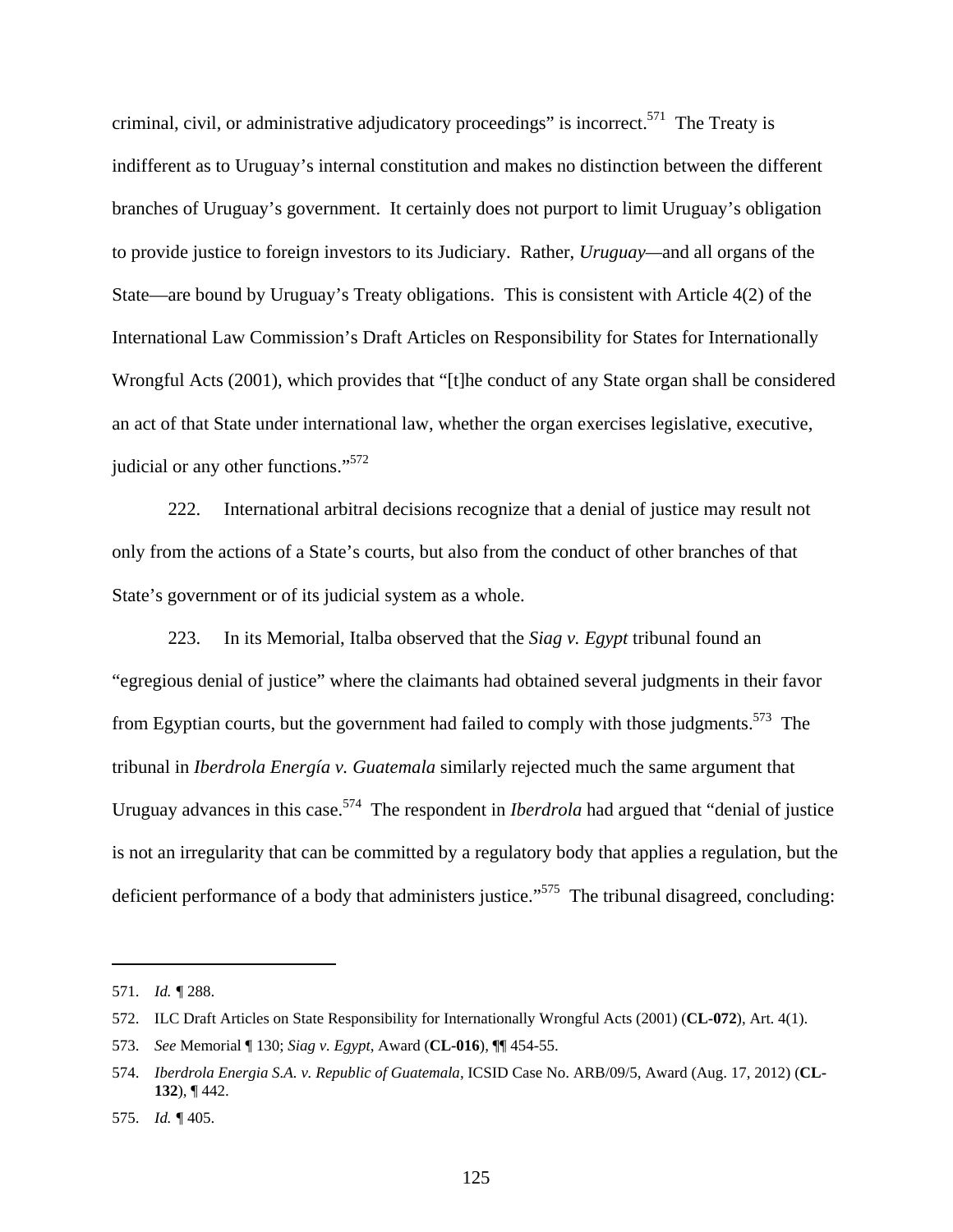[T]he denial of justice can[not] only occur as a result of judges' actions or in the course of judicial proceedings in which conflicts are resolved. . . .

The State cannot escape its responsibility for denial of justice simply by arguing that the state agency that denied access to justice is not part of the judicial system.<sup>576</sup>

224. This is not a novel idea. In the *Eliza Case* from 1863, the U.S.-Peruvian Claims Commission found that the United States had denied justice to a Peruvian claimant who had successfully obtained a judgment from a U.S. court where the federal marshal entrusted with executing that judgment was ineffective in enforcing the writ of execution.<sup>577</sup> The Umpire concluded that the United States had denied justice where the U.S. federal marshal "had neglected the means at his disposal" and "[t]he sentence of the court was not made effective *through the fault of the public officer who was under obligation to execute it.*"<sup>578</sup>

225. Professor Jan Paulsson, in his treatise on denial of justice, has characterized attempts to limit denial of justice to the conduct of judicial officials as "indefensible."<sup>579</sup> As Professor Paulsson explained:

> If justice has been denied by officials whose conduct is imputable to the state, it makes no sense to exclude liability because those officials do not have a particular title as a matter of national

<sup>576.</sup> *Id. ¶*¶ 442-43 ("[E]l Tribunal no está persuadido de que la denegación de justicia solamente pueda darse como consecuencia de actuaciones de los jueces o en el curso de procesos judiciales en los que se resuelvan conflictos. . . . El Estado no puede liberarse de su responsabilidad por denegación de justicia simplemente alegando que el órgano estatal que impidió el acceso a la justicia no forma parte del sistema judicial.").

<sup>577.</sup> A. de Lapradelle and N. Politis, *Receuil des Arbitrages Internationaux*, Tome Deuxième (1856-1872) (A. Pedone, Ed., 1924) [French] (**CL-133**), at 271-72. The *Eliza Case* arose from the 1851 grounding of the *Eliza*, a Peruvian barque, in San Francisco Bay as a result of a local pilot's error. Her owner successfully brought suit against the pilots' association for the loss resulting from the stranding of his ship, and was awarded considerable damages. *Id.*

<sup>578.</sup> *Id.* at 274 (emphasis added) (translated from French: "[I]l avait negligé les moyens qu'il avait à sa disposition . . . . Le jugement du tribunal ne fut pas ramené à exécution par la faute du fonctionnaire public, qui était dans l'obligation de l'exécuter."); *see also* Jan Paulsson, *Denial of Justice in International Law* (Cambridge Univ. Press 2005) (**CL-131**), at 170.

<sup>579.</sup> Jan Paulsson, *Denial of Justice in International Law* (Cambridge 2005) (**CL-131**), at 44.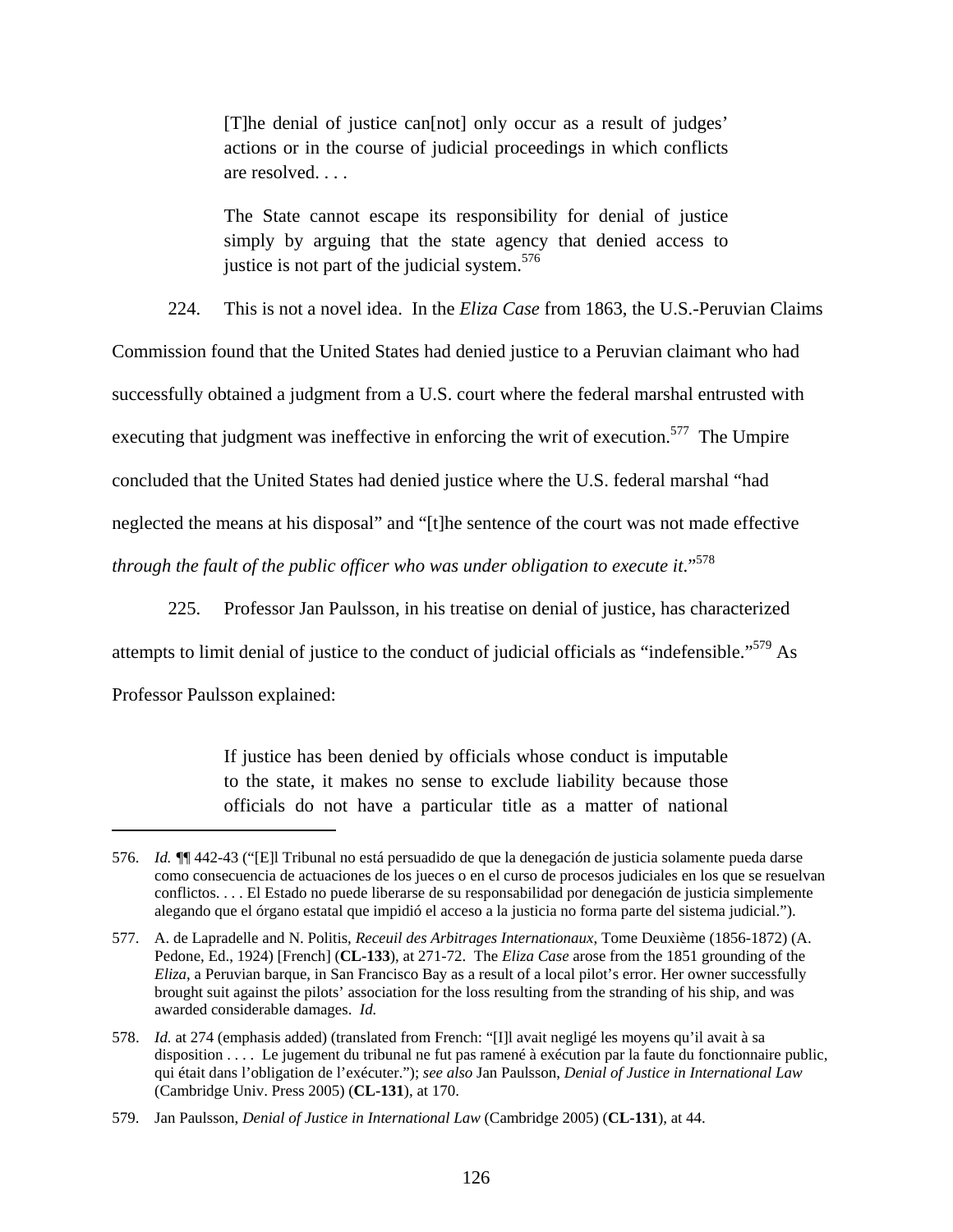regulation. . . . If it is established that justice has been so maladministered, it is impossible to see why the state should escape sanction because the wrong was perpetrated by one category of its agents rather than another.<sup>580</sup>

226. This principle finds support in other fields of international law as well.

227. For example, the European Court of Human Rights in *Timofeyev v. Russia* 

reached the same conclusion while interpreting the seemingly narrower "right to a fair trial"

guaranteed by Article 6 of the European Convention on Human Rights:

It would be inconceivable that Article 6 § 1 should describe in detail procedural guarantees afforded to litigants—proceedings that are fair, public and expeditious—without protecting the **implementation of judicial decisions**; to construe Article 6 as being concerned exclusively with access to a court and the conduct of proceedings would be likely to lead to situations incompatible with the principle of the rule of law which the Contracting States undertook to respect when they ratified the Convention. Execution of a judgment given by any court must therefore be regarded as an integral part of the "trial" for the purposes of Article  $6^{581}$ 

228. This same recognition that justice is denied where judicial decisions are not

implemented is found in an Advisory Opinion of the Inter-American Court of Human Rights

interpreting Article 25 of the American Convention on Human Rights concerning the "Right to

Judicial Protection" that Uruguay itself requested from that Court:

A remedy which proves illusory because of the general conditions prevailing in the country, or even in the particular circumstances of a given case, cannot be considered effective. That could be the case, for example, when practice has shown its ineffectiveness: when the Judicial Power lacks the necessary independence to render impartial decisions or the means to carry out its judgments;

<sup>580.</sup> *Id*.

<sup>581.</sup> *Case of Timofeyev v. Russia*, ECHR, Judgment (Oct. 23, 2003), 43 ILM 768, (**CL-134**), ¶ 40 (emphasis added).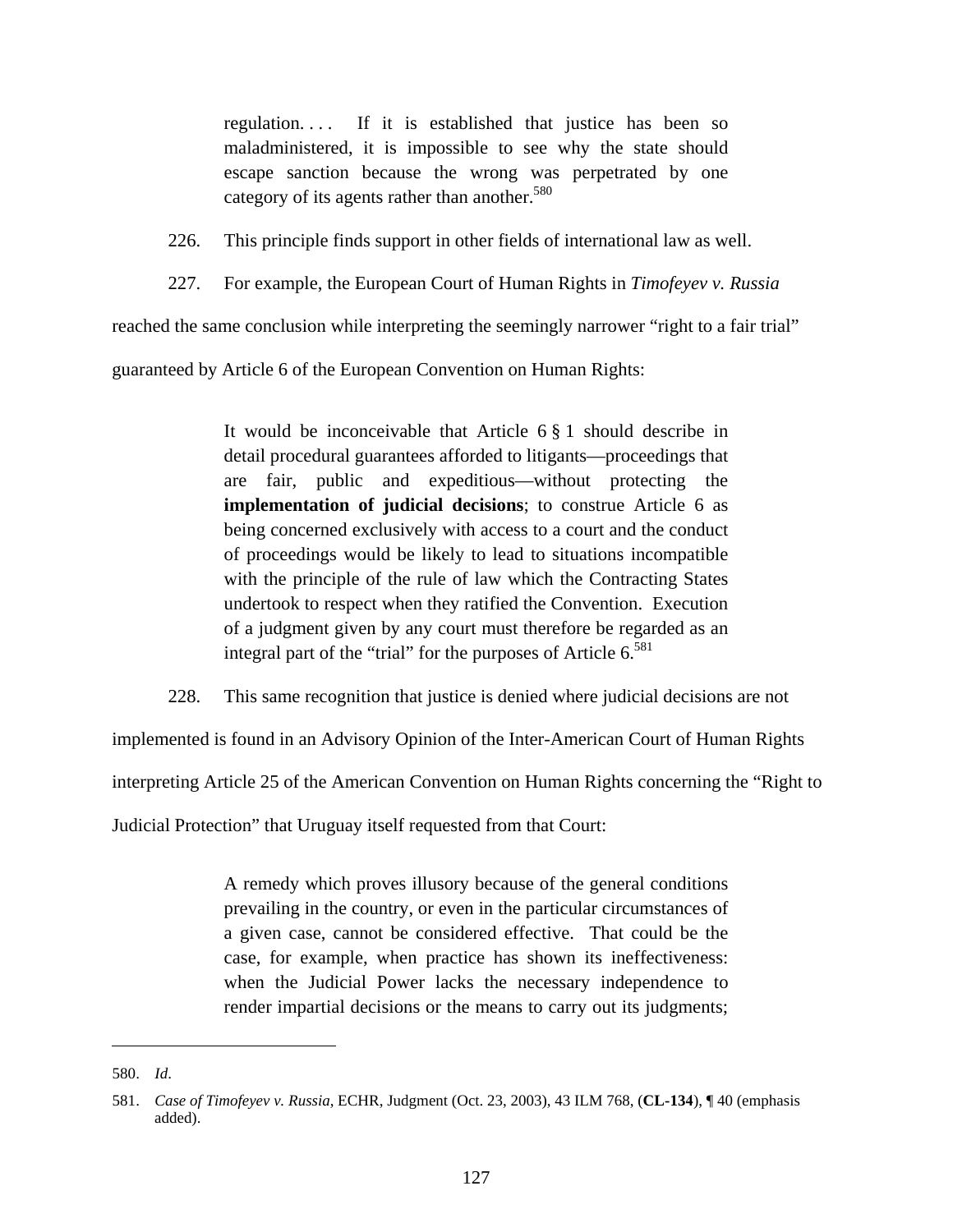or in any other situation that constitutes a denial of justice, as when there is an unjustified delay in the decision; or when, for any reason, the alleged victim is denied access to a judicial remedy.<sup>582</sup>

These authorities speak directly to the facts of this case where Italba makes no complaint about its treatment by Uruguay's courts, but complains of Uruguay's failure to implement—and action to frustrate—the TCA Judgment.

229. Of course, if a State's failure *to execute* a judgment in favor of foreign investors amounts to a denial of justice under international law, so too must a State's *affirmative frustration* of such a judgment. Here, Uruguay has not only failed to execute the TCA Judgment in favor of Trigosul but—by assigning Trigosul's frequencies to Dedicado while Trigosul's appeal was pending and without notice to Trigosul—Uruguay acted in a way that made execution of the TCA Judgment impossible.<sup>583</sup> Uruguay alone, through its administrative acts, put itself in this "complex situation"—to use Professor Pereira's phrase<sup>584</sup>—that made execution of the TCA Judgment impossible.

230. By contrast, none of the authorities relied on by Uruguay support its argument that a denial of justice is limited to acts of a State's Judiciary, to the exclusion of acts or failures

<sup>582.</sup> Inter-American Court of Human Rights, Advisory Opinion OC-9/87 (Oct. 6, 1987) (**CL-043**), ¶ 24. In its Counter-Memorial, Uruguay contends that this advisory opinion concerning denial of justice—issued at the request of Uruguay's government, no less—is insufficiently probative because it was rendered "in the context of human rights." Counter-Memorial ¶ 291. This argument ignores the significant convergence between international human rights law and investment treaty law, particularly as it relates to the denial of justice, a central concern of international human rights law. *See* Timothy Nelson, *Human Rights Law and BIT Protection: Areas of Convergence*, 12:1 J. of World Investment & Trade 27, 28 (2011) (**CL-135**) (noting that "case law from one area of law is . . . in some cases . . . interchangeable"); *see also id.* at 41 (examining the award in *Pey Casado v. Chile*, ICSID Case No. ARB/98/2, and observing that, in reaching its conclusion that Chile had committed a denial of justice, the *Pey Casado* tribunal "not only took account of past Claims Tribunal jurisprudence but also specifically noted" jurisprudence of the European Court of Human Rights).

<sup>583.</sup> *See supra* Section IV.A. As noted above, URSEC would have had no legal basis to revoke the frequencies from Dedicado.

<sup>584.</sup> *See, e.g.*, Pereira Op. ¶¶ 218, 258, 262.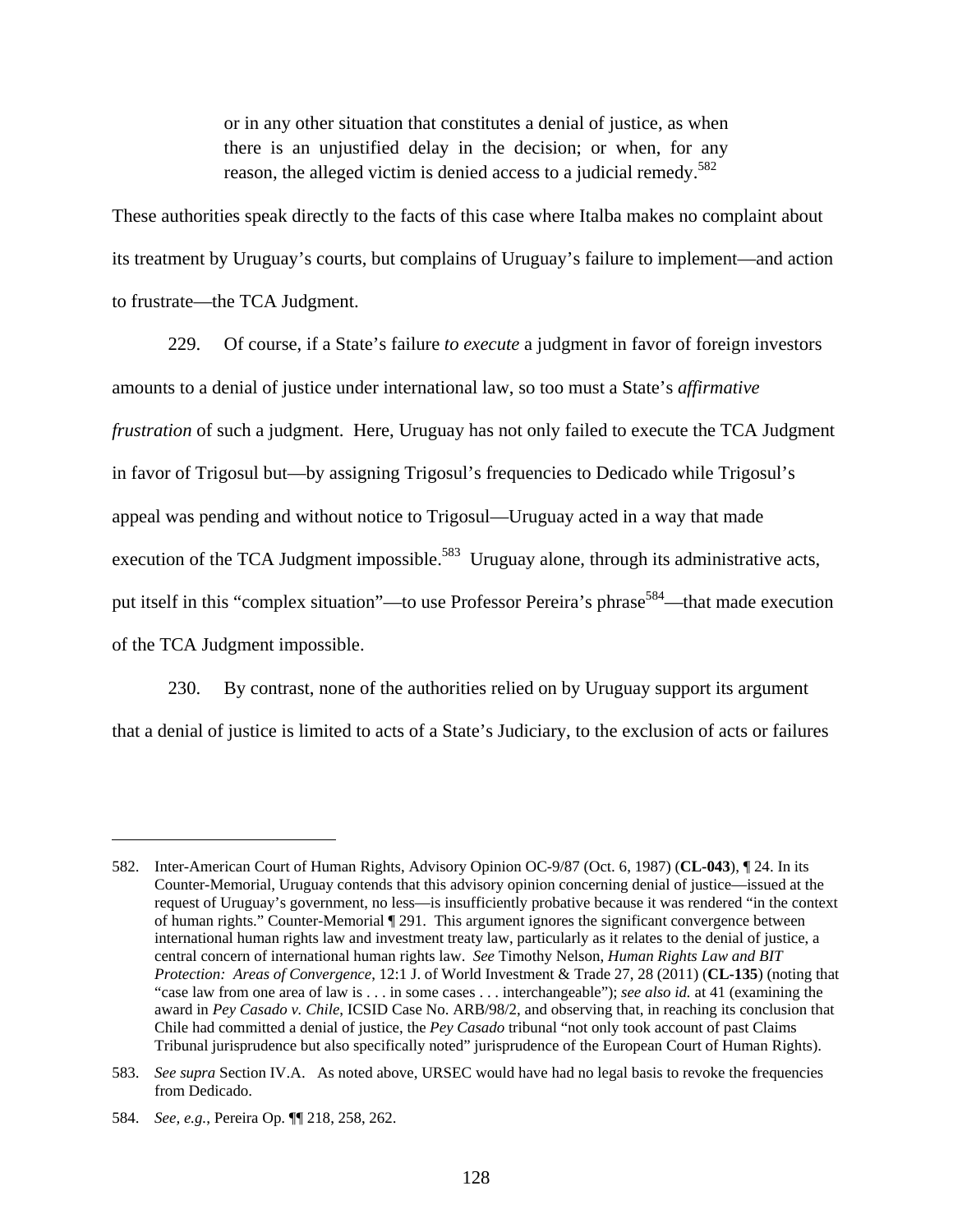to act of other branches of the government.<sup>585</sup>

231. Uruguay cites the award in *Corona Materials v. Dominican Republic*,<sup>586</sup> which is surprising in light of the *Corona Materials* tribunal's explicit recognition that "a denial of justice can originate in a State's administrative act."<sup>587</sup>

232. Uruguay also quotes the United States' submission in *Spence v. Costa Rica*. 588 In so doing, Uruguay misleadingly omits the words "for example" from the United States' characterization of what may constitute a denial of justice: "A denial of justice arises, **for example**, when a State's judiciary administers justice to aliens in a 'notoriously unjust' or 'egregious' manner 'which offends a sense of judicial propriety.'"589 Far from providing an exhaustive definition of a "denial of justice," as Uruguay attempts to suggest, the words "for example" make it clear that a denial of justice may arise under different circumstances.<sup>590</sup>

233. Uruguay also relies on *Arif v. Moldova* and *Oostergetel v. Slovakia*. 591 Both are inapposite. These cases concerned claims by investors premised on unfavorable court decisions; the tribunals in those cases were never required to decide whether acts by a government branch

<sup>585.</sup> Counter-Memorial ¶ 288, nn.554-55 (citing Corona Materials, LLC v. Dominican Republic, ICSID Case No. ARB(AF)/14/3, Award (May 31, 2016) (**RL-114**), ¶ 248; Spence International Investments, LLC, Berkowitz, et al. v. the Republic of Costa Rica, ICSID Case No. UNCT/13/2, Submission of the United States of America (Apr. 17, 2015) (**RL-111**), ¶ 13; Mr. Franck Charles Arif v. the Republic of Moldova, ICSID Case No. ARB/11/23, Award (Apr. 8, 2013) (**RL-99**), ¶ 445; Jan Oostergetel and Theodora Laurentius v. the Slovak Republic, UNCITRAL, Final Award (Apr. 23, 2012) (**RL-90**), ¶ 273.

<sup>586.</sup> Counter-Memorial ¶ 288 n.554.

<sup>587.</sup> *Corona Materials v. Dominican Republic*, Award (**RL-114**), ¶ 248. The passage quoted by Uruguay merely emphasizes that an administrative act, "particularly [at] the level of a first instance decisionmaker," would not in and of itself constitute a denial of justice "when further remedies or avenues of appeal are potentially available under municipal law." *Id.*; *see* Counter-Memorial ¶ 288 n.554. Trigosul's lack of effective remedies under municipal law is discussed *infra* at Section IV.B.2.

<sup>588.</sup> Counter-Memorial ¶ 288 n.555.

<sup>589.</sup> *Spence v. Costa Rica*, Submission of the United States of America (**RL-111**), ¶ 13 (emphasis added).

<sup>590.</sup> Uruguay also misleadingly attempts to present the United States' example of a denial of justice as an exhaustive definition of the concept of denial of justice by italicizing the terms "*State's judiciary administers justice*" for emphasis. Counter-Memorial ¶ 288. The Tribunal should not be deceived by such artifice.

<sup>591.</sup> *Id. ¶* 288 n.555.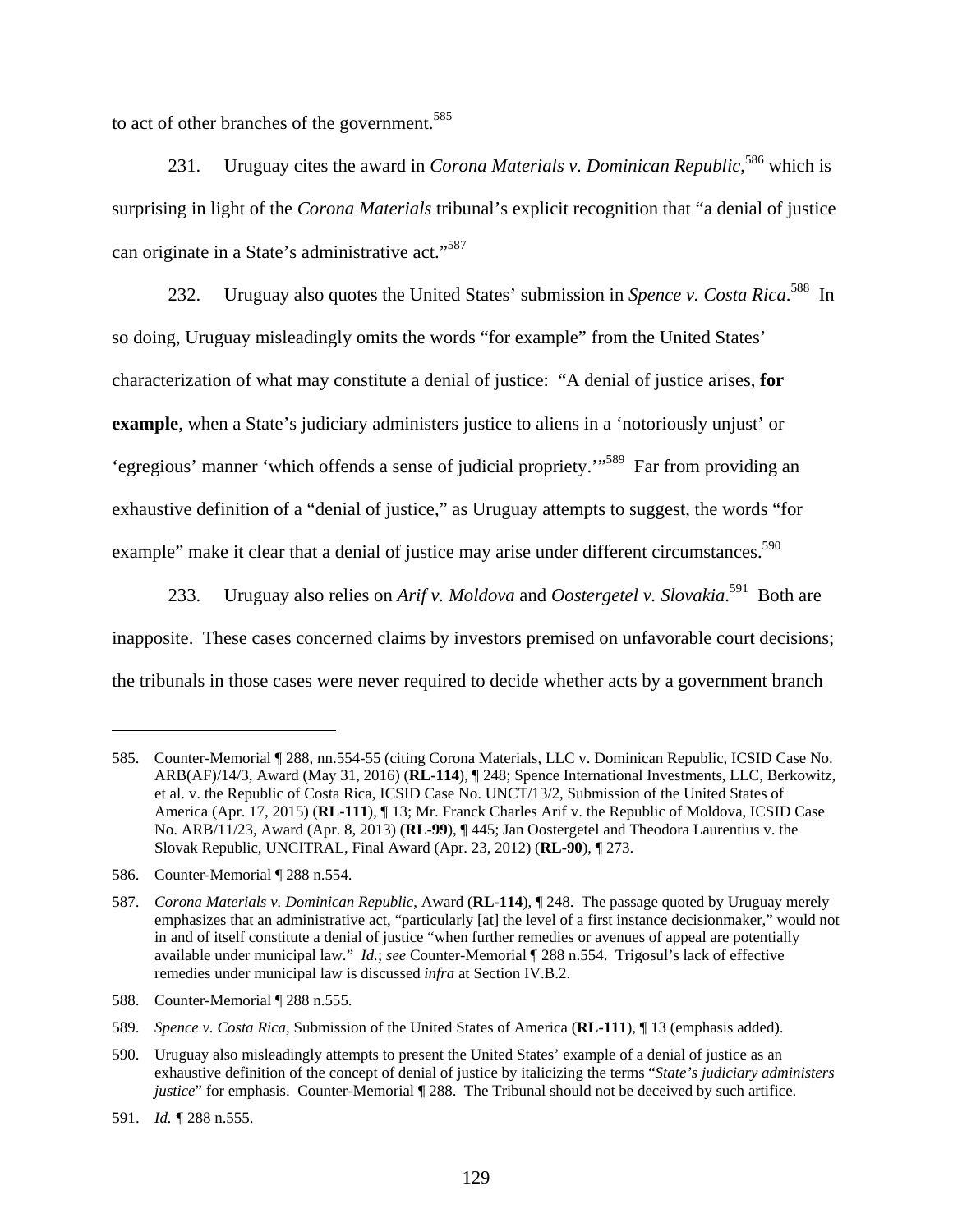other than the Judiciary amounted to a denial of justice.<sup>592</sup> Neither case supports exempting Uruguay's Executive from Uruguay's Treaty obligation to not deny justice to U.S. investors under Article 5 of the Treaty.

#### **2) Italba had already exhausted local remedies.**

234. Uruguay also argues that Italba cannot bring a claim for denial of justice because Italba "did not even attempt to make use of the means of appeal available to it."<sup>593</sup> In fact, none of the legal instruments to which Uruguay claims Italba could have resorted can properly be characterized as an "appeal"—Italba had no need to appeal the TCA Judgment, a judgment *in its favor* from Uruguay's highest administrative court. And even if legal instruments were available to attempt to compel Uruguay's compliance with the TCA Judgment, Italba was not obliged to make every possible collateral attack on Uruguay's failure to comply with the judgment of its own courts.

235. The proposition that, after successfully litigating its claims all the way up to the highest court, a claimant should then have to bring forward another claim to execute its judgment leads to absurd outcomes. If the judgment on the claimant's enforcement action is not enforced either, should the claimant then bring forward yet another claim to enforce that judgment? The Umpire in the *Eliza Case*, discussed *supra* at paragraph 224, considered this same argument and rejected the position Uruguay now takes. In that case, the United States disputed the right of the

1

<sup>592.</sup> *Id.* In *Arif v. Moldova*, there was no evidence that Moldova's Executive acted in a way that would deny the claimant justice. To the contrary, the claimant's claims arose from adverse court decisions, which the Moldovan Ministry of Economy and Commerce itself sought to appeal. *See Arif v. Moldova*, Award (**RL-99**), ¶ 66. Similarly, *Oostergetel v. Slovakia* concerned complaints by the claimants about the actions of the Slovak Judiciary in bankruptcy proceedings. The question presented to the *Oostergetel* tribunal was "whether the judicial system of the Slovak Republic breached the BIT by refusing to entertain a suit, subjecting it to undue delay, administering justice in a seriously inadequate way, or by an arbitrary or malicious misapplication of the law." *Oostergetel v. Slovak Republic*, Final Award (**RL-90**), ¶¶ 271, 274. While the *Oostergetel* tribunal certainly found that conduct by the judiciary may result in a denial of justice, at no point did it rule out that denial of justice could result from other kinds of state conduct as well.

<sup>593.</sup> Counter-Memorial ¶ 292; *id.* at n.563; Pereira Op. ¶¶ 312-14.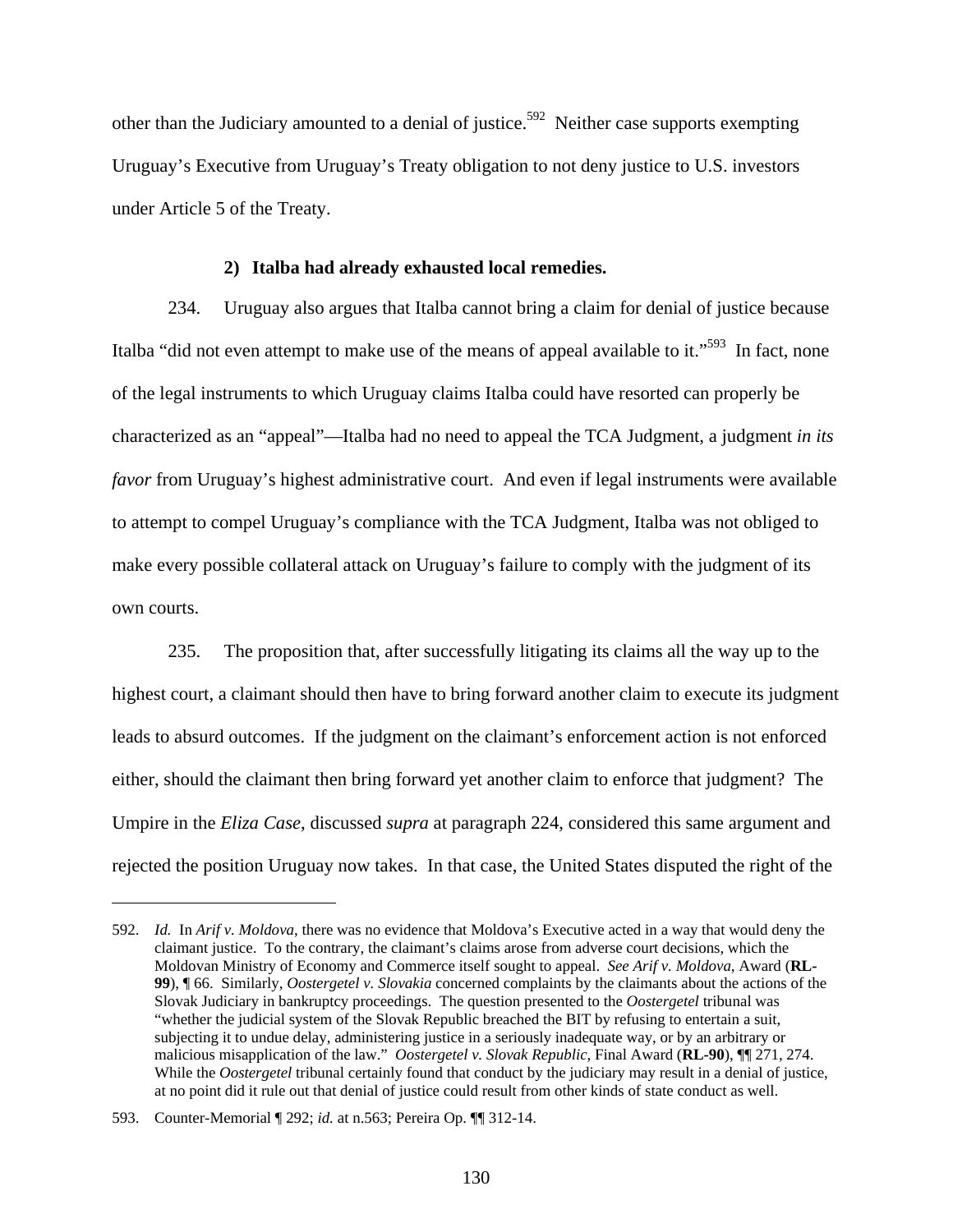Peruvian Government to intervene on behalf of the owner of the *Eliza*, because he had not

exhausted his legal remedies. The Umpire observed:

1

The obligation of a foreigner to exhaust the remedies of domestic law ... ought to be understood in a reasonable manner: such obligation cannot render the rights of the foreigner illusory. After [the claimant] had obtained a definite judgment that a sum of money should be paid him, as the just indemnification for his damages and losses, which he had suffered through the fault of a pilot licensed under the laws of California, who for the payment of that sum had furnished sureties in fulfillment of a law of the State, one would have thought that the claimant had only to put the writ in execution. But such was not the case. **[The claimant], through that judgment, gained no more than the right to bring forward another claim, and I believe that he then had the right to seek from his government its interference on his behalf.**<sup>594</sup>

236. International investment tribunals have recognized that a denial of justice may be

found where local remedies have not been formally exhausted but the pursuit of such remedies would be futile.<sup>595</sup> Thus, the *Corona Materials* tribunal observed that "there is an exception to the requirement to exhaust local remedies, where seeking such an appeal domestically would be obviously futile or manifestly ineffective."596 This is a long-standing and well-established

<sup>594.</sup> A. de Lapradelle and N. Politis, *Receuil des Arbitrages Internationaux, Tome Deuxième (1856-1872)* (A. Pedone, Ed., 1924) (**CL-133**), at 275 (emphasis added) (translated from French: "L'obligation d'un étranger d'épuiser les voies de recours du droit interne . . . doit être comprise d'une manière raisonnable : elle ne peut rendre illusoire le droit de l'étranger. Après que Montano eut obtenu une sentence définitive, en vertu de laquelle une somme d'argent devait lui être payée, comme la juste indemnité des dommages et pertes par lui éprouvés, en conséquence de la faute d'un pilote accrédité par les lois de Californie, pilote qui, pour le paiement de cette somme, avait fourni des sûretés en exécution d'une loi de l'Etat, on devait croire que le réclamant n'avait qu'à mettre le *writ* à exécution. Tel ne fut pas le cas. Montano, par la sentence, n'a rien gagné que le droit de former une autre réclamation, et j'estime qu'il avait alors le droit de demander à son gouvernement d'intervenir en sa faveur.").

<sup>595.</sup> This is consistent with the accepted view that exhaustion of remedies is a question of merits, not admissibility. *See Arif v. Moldova*, Award (**RL-99**), ¶ 346 ("Even for claims for denial of justice, the exhaustion of local remedies is a question to be addressed with the merits of the dispute. It is a substantive standard, rather than a procedural bar."). The tribunal may consider whether exhaustion of local remedies would have made any difference to the quality of justice obtained, given what even Uruguay calls a "complex situation"—*i.e.*, Uruguay's inability to comply with the TCA Judgment. *See* Counter-Memorial ¶ 292.

<sup>596.</sup> *Corona Materials v. Dominican Republic*, Award (**RL-114**), ¶ 261; *see also Duke Energy Electroquil Partners and Electroquil S.A. v. Republic of Ecuador*, ICSID Case No. ARB/04/19, Award (Aug. 18, 2008)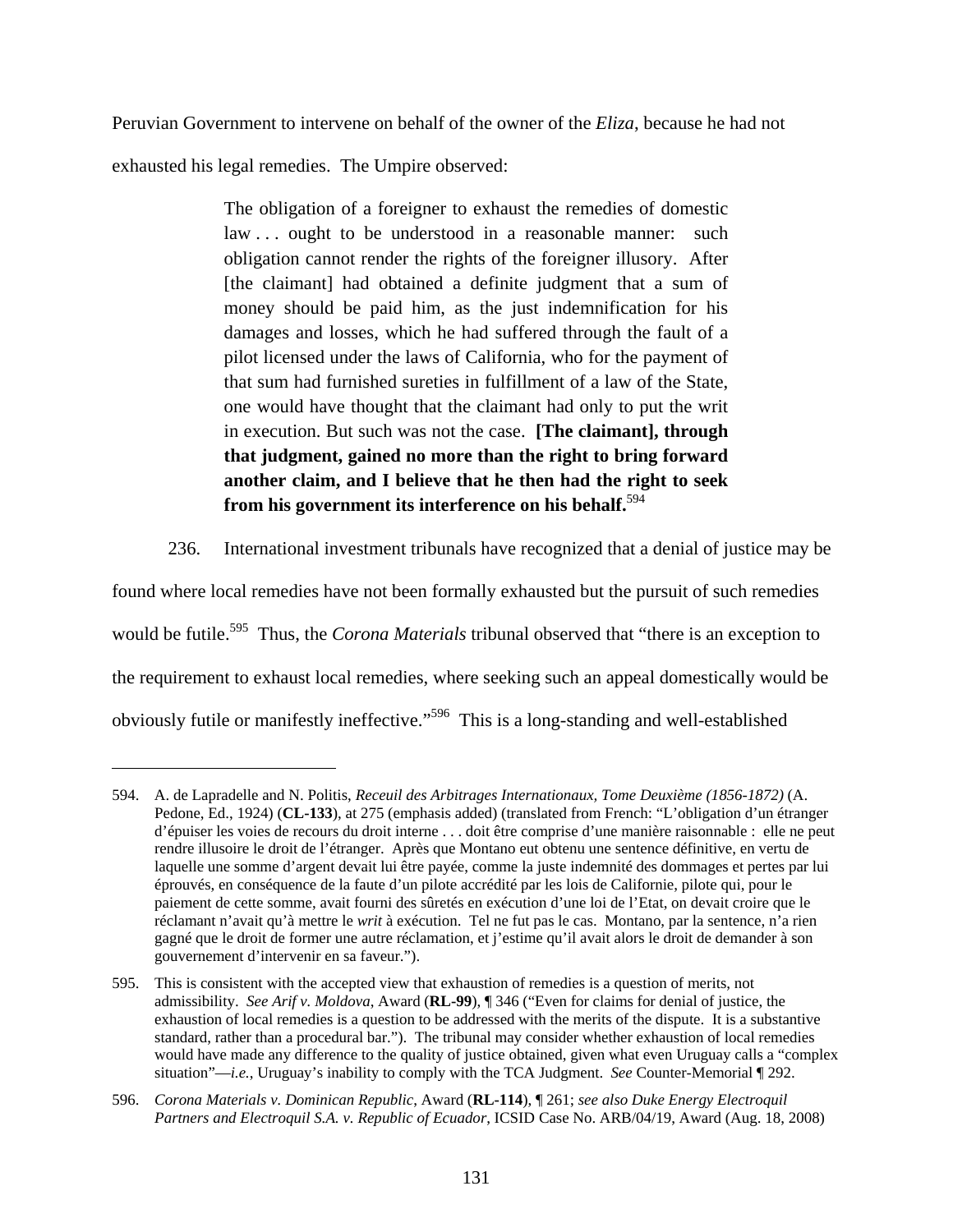exception in international law. As early as 1934, the arbitrator in the *Finnish Shipowners* case between Finland and Great Britain observed that it was "common ground" that the right to appeal was "not sufficient to bring in the local remedies rule; the remedy must be effective and adequate."<sup>597</sup>

237. Consistent with this principle, the Commentary (5) to Article 44 of the Draft Articles on Responsibility of States for Internationally Wrongful Acts notes that:

> **Only those local remedies which are "available and effective" have to be exhausted** before invoking the responsibility of a State. The mere existence on paper of remedies under the internal law of a State does not impose a requirement to make use of those remedies in every case. In particular there is no requirement to use a remedy which offers no possibility of redressing the situation . . . . <sup>598</sup>

238. None of the "remedies" that, in Professor Pereira's view, "academic legal doctrine has indicated . . . were at Trigosul's disposal"<sup>599</sup> would have been effective or required in this case. Professor Pereira never attempts to explain how further litigation would have resolved the core problem of URSEC's "complex situation"—namely, that URSEC had tied its own hands and made compliance impossible by re-allocating the Spectrum to Dedicado, apparently without notice to either party, while the Spectrum was still subject to a pending appeal. In Professor

598. U.N. General Assembly, *Report of the International Law Commission on the Work of Its Fifty-third Session*, International Law Commission (2001), Supplement No. 10 (A/56/10) (**CL-138**), at 306 (emphasis added).

<sup>(</sup>**RL-72**), ¶ 400 (observing that "there is no obligation to pursue 'improbable' remedies"); *Saipem v. Bangladesh*, Award (**RL-76**),  $\P$  182 ("The requirement of exhaustion of local remedies imposes on a party to resort only to such remedies as are effective. Parties are not held to 'improbable remedies.'") (citing *Duke Energy v. Ecuador*, Award (**RL-72**)); *OI European Group B.V. v. Bolivarian Republic of Venezuela*, ICSID Case No. ARB/11/25, Award (Mar. 10, 2015) (**CL-136**), ¶ 524 (denial of justice may be established without the exhaustion of local remedies where such remedies would be "clearly futile").

<sup>597.</sup> *Claim of Finnish shipowners against Great Britain in respect of the use of certain Finnish vessels during the war* (Finland, Great Britain), III Reports of International Arbitral Awards 1479 (May 19, 1934) (**CL-137**), at 1494 (holding that Finnish shipowners whose ships had been used—and partially lost—by the British Government in the service of the Allies had exhausted their remedies by bringing an action before the Admiralty Transport Arbitration Board, even though they had the right to appeal to higher courts).

<sup>599.</sup> Pereira Op. ¶ 313.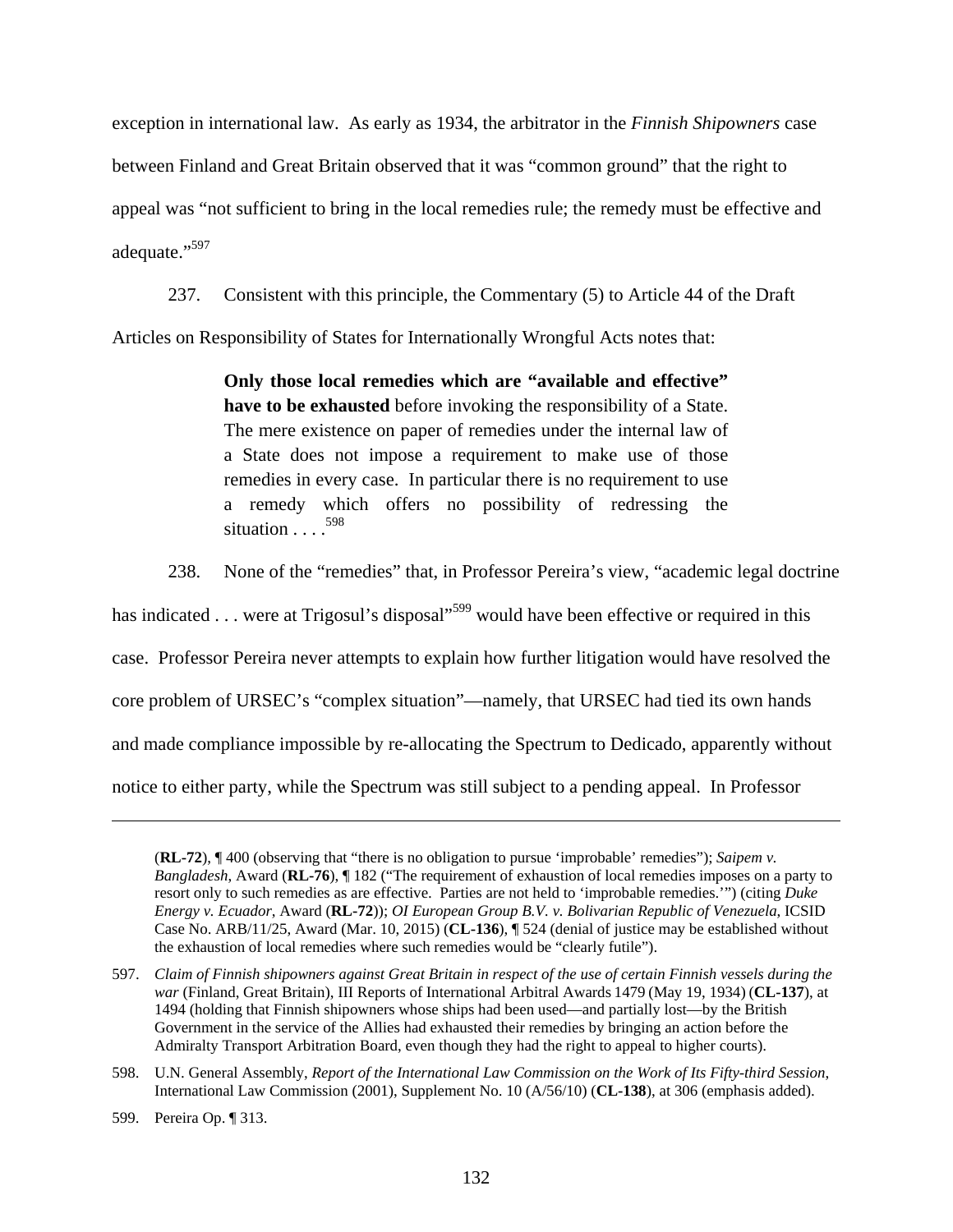Pereira's world, Trigosul should have stayed in perpetual limbo, seeking to compel Uruguay to comply with the TCA Judgment and then, when Uruguay failed to honor an order compelling compliance, seeking another order to compel compliance with the order compelling compliance. That is, of course, absurd.

239. Some of Professor Pereira's proposed "remedies" are truly extraordinary,<sup>600</sup> and their effectiveness is contradicted by Professor Pereira's earlier assertion in his report that "[i]t is debated whether the TCA has the power to enforce the decision."<sup>601</sup> In fact, there is no mechanism under Uruguay law for the TCA to enforce a judgment against the State.<sup>602</sup>

240. Uruguay's own actions in re-allocating the Spectrum to Dedicado created what Professor Pereira describes as a "complex situation," and there is no reason to believe that Uruguay could have legally complied with the TCA Judgment at all. The reality is that, through URSEC's pre-judging the results of the TCA litigation, Trigosul and Dedicado had been left with mutually irreconcilable rights to the Spectrum. $603$ 

\* \* \*

<sup>600.</sup> Professor Pereira goes so far as to suggest that Trigosul could have initiated a criminal complaint against URSEC officials due to their failure to execute the TCA Judgment. *Id.* This confirms the inadequacy of the measures available to Trigosul to ensure the effectiveness of the TCA Judgment.

<sup>601.</sup> *Id. ¶* 304.

<sup>602.</sup> *See, e.g.*, Juan Pablo Cajarville Peluffo, *Efectos de la sentencia anulatoria del Tribunal de lo Contencioso Administrativo*, Revista de Derecho Público, año 25, número 50 (Ed. FCU, Montevideo, 2016) (**C-258**) at 25 ("Lamentablemente, en nuestro país, el contenido de condena de la sentencia anulatoria se desdibuja y debilita por la injustificable negativa del Tribunal de lo Contencioso Administrativo a la adopción de medidas coactivas de ejecución de sus sentencias. . .") ("Unfortunately, in our country the conviction content fo the annulment sentence is blurred and weakened by the unjustifiable refusal of the [TCA] to adopt coerceive measures to enforce its judgments . . ."); Cristina Vazquez, *Ejecución de la sentencia anulatoria*, Cuarto coloquio contencioso de Derecho Público, Responsabilidad del Estado y Jurisdicción (Ed. Nueva Jurídica, Montevideo, 1998) (**C-253**) at 59 ("[N]uestro derecho no tiene una vía verdaderamente eficaz para lograr el cumplimiento de la sentencia anulatorio.") ("[O]ur law does not have a truly effective way to achieve compliance with the annulment judgment."); Alicia Castro, *Ejecución contra el Estado*, IX Jornadas Nacionales de Derecho Procesal (Ed. FCU, Montevideo, 1997) (**C-259**) at 74 ("[L]a tesis dominante en la práctica es la que acepta la declinatoria de competencia del T.C.A. para ejecutar sus decisiones anulatorias.") ("[T]he dominant thesis in practice is the one that accepts the declining competence of the [TCA] to enforce its decisions for annulment.").

<sup>603.</sup> *See supra* ¶ 176 nn.472-73; *see also* Evacuación Vista Dedicado, File No. 2016-2-9-0000352 (**SPC-041**), at 72-75 (opinion asserted to URSEC by Prof. Delpiazzo).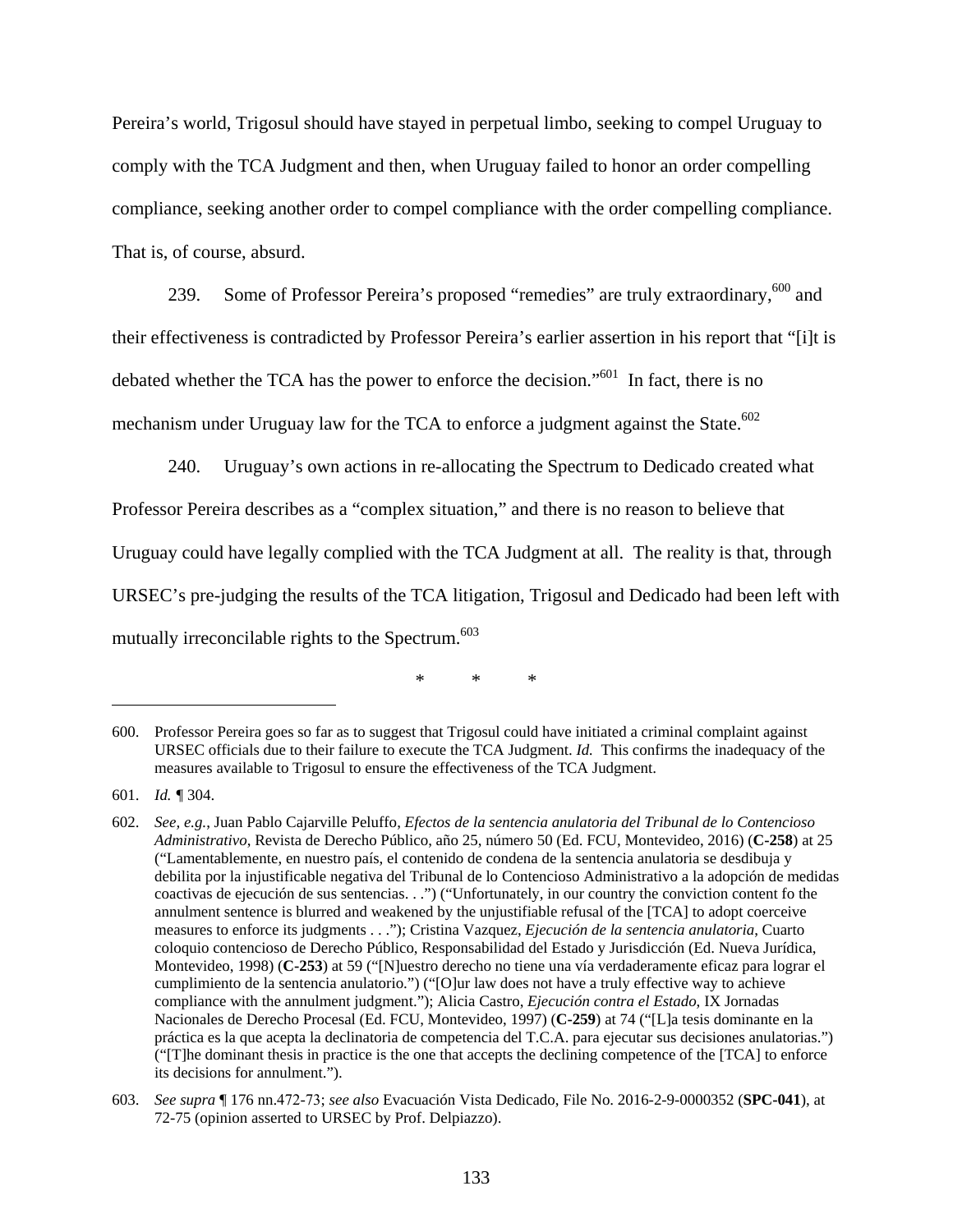241. Italba, through Trigosul, prevailed before the TCA, but that court's judgment had by then already been frustrated by URSEC's unannounced re-allocation of the rights *sub judice* before the TCA to Dedicado. Uruguay is therefore responsible for denying Italba justice in violation of Article 5 of the Treaty.

### **C. Uruguay Breached Its Article 5 Obligation To Accord Italba Fair And Equitable Treatment.**

242. Denial of justice was not Uruguay's only breach of Article 5. Whether its motives were to protect Antel from competition or, perhaps also, to punish Trigosul for Italba's refusal to pay a bribe to URSEC's Ms. Fernandez, Uruguay repeatedly failed to adhere to the basic standards of due process, transparency, good faith, non-arbitrariness, and nondiscrimination protected by the Treaty's FET guarantee.<sup>604</sup>

243. Rather than defend its treatment of Italba's investment head-on, Uruguay in its Counter-Memorial hides behind an unsustainably narrow reading of Article 5, according to which, Uruguay insists, only a denial of justice can engage the Treaty's FET clause.<sup>605</sup> Uruguay asserts that this pinched interpretation of Article 5 is "consistent with the practice of the United States in other bilateral treaties," apparently embracing what it describes as the U.S. view of the

<sup>604.</sup> *See* Memorial ¶¶ 122-27; 135-166.

<sup>605.</sup> Counter-Memorial ¶¶ 184-85 (arguing that denial of justice is "the only FET requirement specified in the Treaty, and reflects the intention of both State Parties to limit the scope of the obligation in Article 5 on FET to the minimum standard of treatment, which includes the obligation not to deny justice, but does not extend to the other obligations alleged by the Claimant"), ¶ 186 ("The Claimant has not met its burden of proof in demonstrating that the FET obligation extends beyond what the Treaty specifies: the obligation 'not to deny justice in criminal, civil, or administrative adjudicatory proceedings in accordance with the principle of due process embodied in the principal legal systems of the world.").

It bears noting that, in arguing both that the Treaty's FET standard extends only to the obligation to not deny justice and, as discussed *supra* Section IV.B.1, that a denial of justice claim can arise only through acts of the Judiciary, Uruguay seeks to convince this Tribunal to adopt an extraordinary position: that acts of Uruguay's Executive (or, for that matter, its Legislature) are incapable of breaching the Fair and Equitable Treatment standard.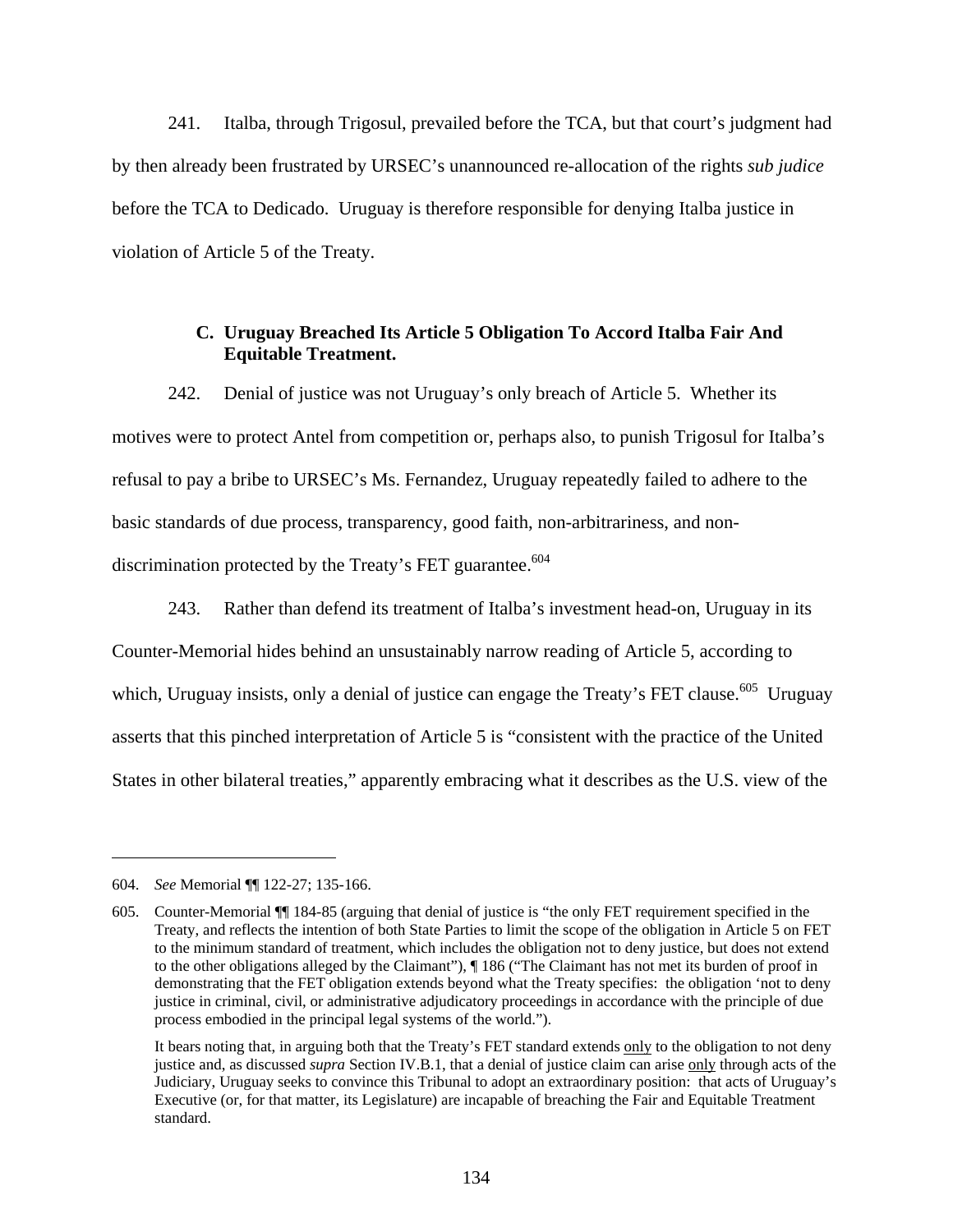Treaty's FET clause.<sup>606</sup>

244. Uruguay's attempt to diminish its Article 5 obligations fails. As detailed below, Uruguay misunderstands the United States' traditional position on FET clauses as well as the import of the specific language of Article 5. Yet even if the Tribunal were to credit Uruguay's interpretation of Article 5's FET clause, Italba would nevertheless be entitled to protection against conduct that is lacking in due process, non-transparent, in bad faith, arbitrary, or discriminatory because the Treaty's MFN provision allows Italba to import the substantive protections of Article 3(2) of the Agreement between the Swiss Confederation and the Oriental Republic of Uruguay on the Reciprocal Promotion and Protection of Investments (the *Switzerland-Uruguay BIT*).<sup>607</sup>

# **1) United States treaty practice does not support Uruguay's restrictive interpretation of Article 5.**

245. Uruguay rejects what it describes as Italba's "broader interpretation of the FET obligation" in favor of a reading of Article 5 by which only a denial of justice can engage the Treaty's FET clause.<sup>608</sup> Although there is no evidence that Uruguay has ever interpreted Article 5's FET clause this way before, Uruguay claims that it is merely adopting the position of its Treaty counter-party "in other bilateral treaties from the same period as the Treaty with Uruguay."<sup>609</sup> Yet even assuming that this Tribunal should be concerned about the position expressed by the United States on the content of the FET standard in the context of other treaties to which Uruguay was not a party, Uruguay overstates its case and mischaracterizes U.S. treaty

<sup>606.</sup> *See* Counter-Memorial ¶ 184 (claiming that "Uruguay shares the understanding of its counterparty regarding the agreed upon obligation").

<sup>607.</sup> Memorial ¶ 124 n.251.

<sup>608.</sup> As discussed above, Uruguay seeks to convince the Tribunal to adopt an extraordinary position that acts of Uruguay's Executive are incapable of breaching the FET standard. *See supra* Section IV.B.1.

<sup>609.</sup> *See* Counter-Memorial ¶ 184.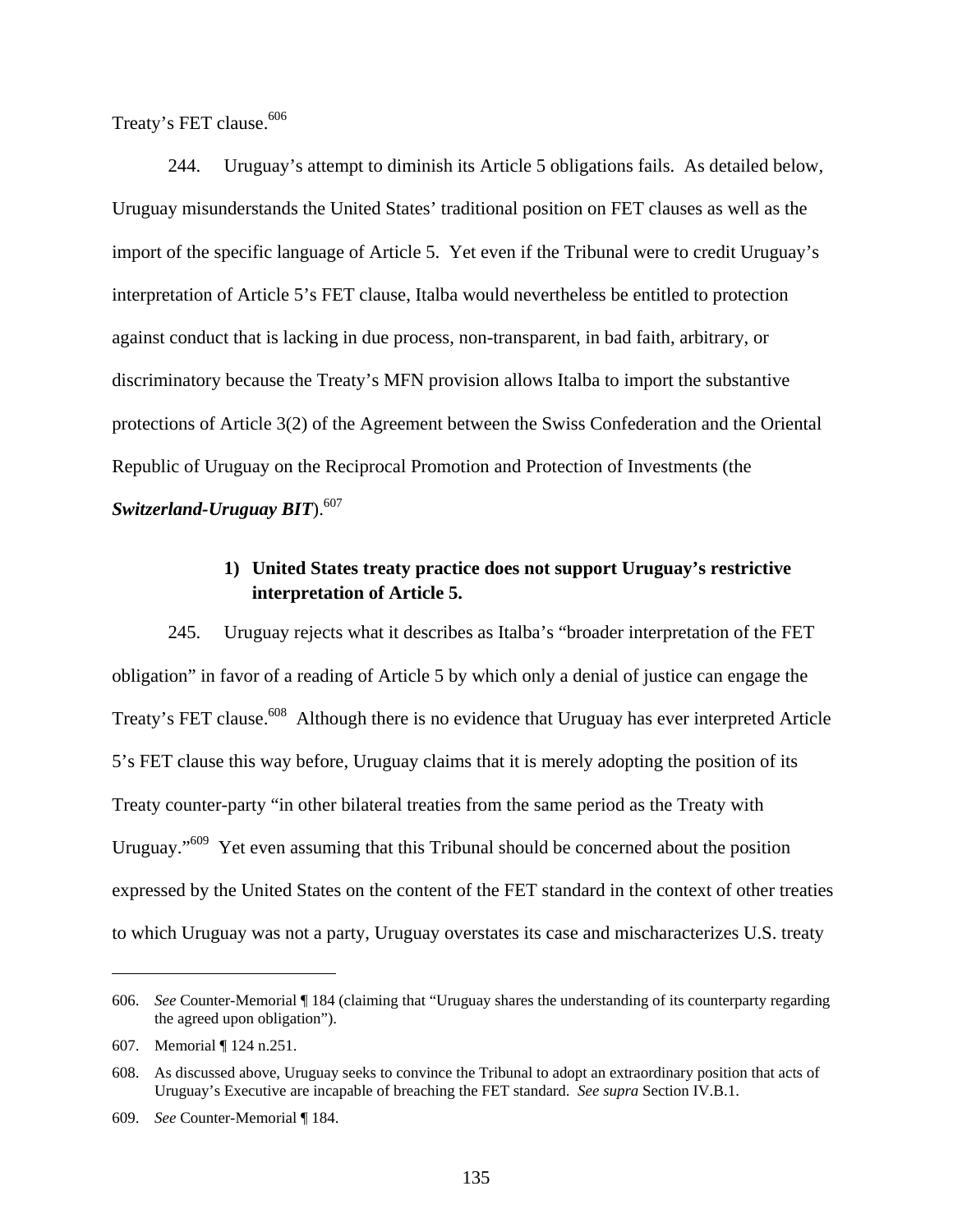practice.

246. In this regard, Uruguay relies heavily on the submissions of the United States in *TECO Guatemala Holdings v. Guatemala* and *Spence v. Costa Rica*, disputes arising under different treaties.<sup>610</sup> A close examination of the U.S. State Department's submissions in *TECO* and *Spence* confirms, however, that Uruguay's treatment of Italba would violate Article 5's FET clause even under the account of the "international minimum standard" adopted by the United States in those cases.

247. In *TECO*, the United States acknowledged that a State's treatment of a foreign investment would fall short of the international minimum standard of treatment where that treatment amounted to, "for example . . . arbitrariness."611 In addition, although the United States in *TECO* maintained that "good faith" alone is not a separate element of the minimum standard, it conceded that a duty of good faith "governing the . . . performance of legal obligations" *is* "well established in international law." 612

248. Uruguay's reliance on the U.S. State Department's submission in *Spence* to argue that United States practice interprets the FET standard to protect only against denial of justice is equally misplaced. Uruguay again ignores the words "for example" within the U.S. submission, which says no more than that "[Article 10.5 concerns] the obligation to provide 'fair and equitable treatment,' which **includes**, **for example**, the obligation not to deny justice in criminal,

<sup>610.</sup> *Id. ¶* 184 n.309.

<sup>611.</sup> *TECO Guatemala Holdings, LLC v. Republic of Guatemala*, ICSID Case No. ARB/10/23, Submission of the United States of America (Nov. 23, 2012) (**RL-094**), ¶ 6.

<sup>612.</sup> *Id. ¶* 5. As Uruguay admits, the International Court of Justice has observed that "[t]he principle of good faith is . . . one of the basic principles governing the creation and performance of legal obligations." *Border and Transborder Armed Actions (Nicaragua v. Honduras)*, 1988 I.C.J. 69 (Dec. 20, 1988) (**RL-35**), ¶ 94 (internal quotation marks omitted) (citing *Nuclear Tests (New Zealand v. France)*, 1974 I.C.J. Reports at 268 (¶ 46), 473 (¶ 49)). As described below, Italba's good faith claim is squarely based on Uruguay's bad faith performance of legal obligations, including its obligation to comply with the TCA Judgment. *See infra*  Section IV.C.2.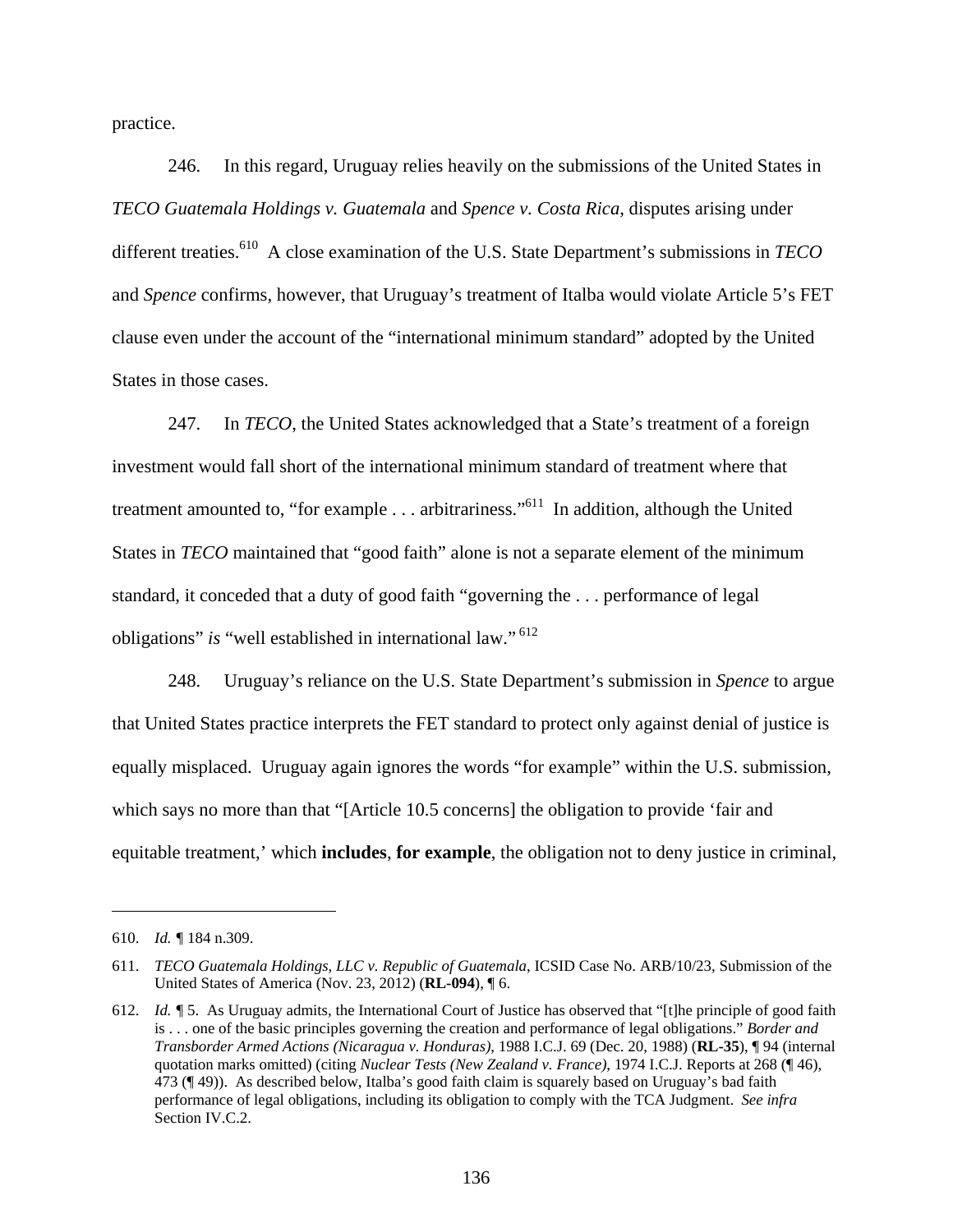civil or administrative adjudicatory proceedings."613 The U.S. submission in *Spence* thus supports precisely the opposite of Uruguay's position: the obligation not to deny justice is but *one example* among several component elements *included* within the FET standard.<sup>614</sup>

249. Nor, of course, should it be overlooked that the *TECO* and *Spence* tribunals both rejected the U.S. position on the FET standard (and, by implication, Uruguay's in this case). In *TECO* the tribunal found that:

> [T]he minimum standard of FET under Article 10.5 of CAFTA-DR is infringed by conduct attributed to the State and harmful to the investor if the conduct is arbitrary, grossly unfair or idiosyncratic, is discriminatory or involves a lack of due process leading to an outcome which offends judicial propriety. . . . The Arbitral Tribunal agrees with the many arbitral tribunals and authorities that have confirmed that such is the content of the minimum standard of treatment in customary international law. . . . There is no doubt in the eyes of the Arbitral Tribunal that the principle of good faith is part of customary international law  $\ldots$ <sup>615</sup>

250. The *Spence* tribunal likewise rejected the narrow interpretation of CAFTA's FET clauses advanced by the United States, observing that "a violation of the customary international law minimum standard of treatment" would include "manifest arbitrariness and blatant unfairness," and that protection against "gross denial of justice, bad faith, a complete lack of due process, evident discrimination, a manifest lack of reasons, or other similar conduct . . . forms

<sup>613.</sup> *See Spence v. Costa Rica*, Submission of the United States (**RL-111**), ¶ 13 (emphasis added). *See also supra* ¶ 232.

<sup>614.</sup> *See id.*; *see also supra* ¶ 232. As in *TECO*, the U.S. submission in *Spence* denies that a "freestanding" obligation of good faith forms part of the international minimum standard but freely concedes that "good faith is 'one of the basic principles governing the creation and performance of legal obligations.'" *. See Spence v. Costa Rica,* Submission of the United States (**RL-111**), *¶* 17; *TECO Guatemalala Holdings v. Guatemala,*  Submission of the United States of America (**RL-094**), ¶ 5. That is, of course, precisely the sort of conduct absent in this case. *See infra* Section IV.C.4(b).

<sup>615.</sup> *TECO Guatemala Holdings, LLC v. Republic of Guatemala*, ICSID Case No. ARB/10/23, Award (Dec. 19, 2013) (**CL-139**), ¶¶ 454-56. On Guatemala's application for annulment, the *TECO* Annulment Committee concluded with respect to this issue that "the Tribunal did correctly identify the applicable law and set out its content." *TECO Guatemala Holdings, LLC v. Republic of Guatemala*, ICSID Case No. ARB/10/23 (Annulment Proceedings), Decision on Annulment (Apr. 5, 2016) (**CL-140**), ¶ 316.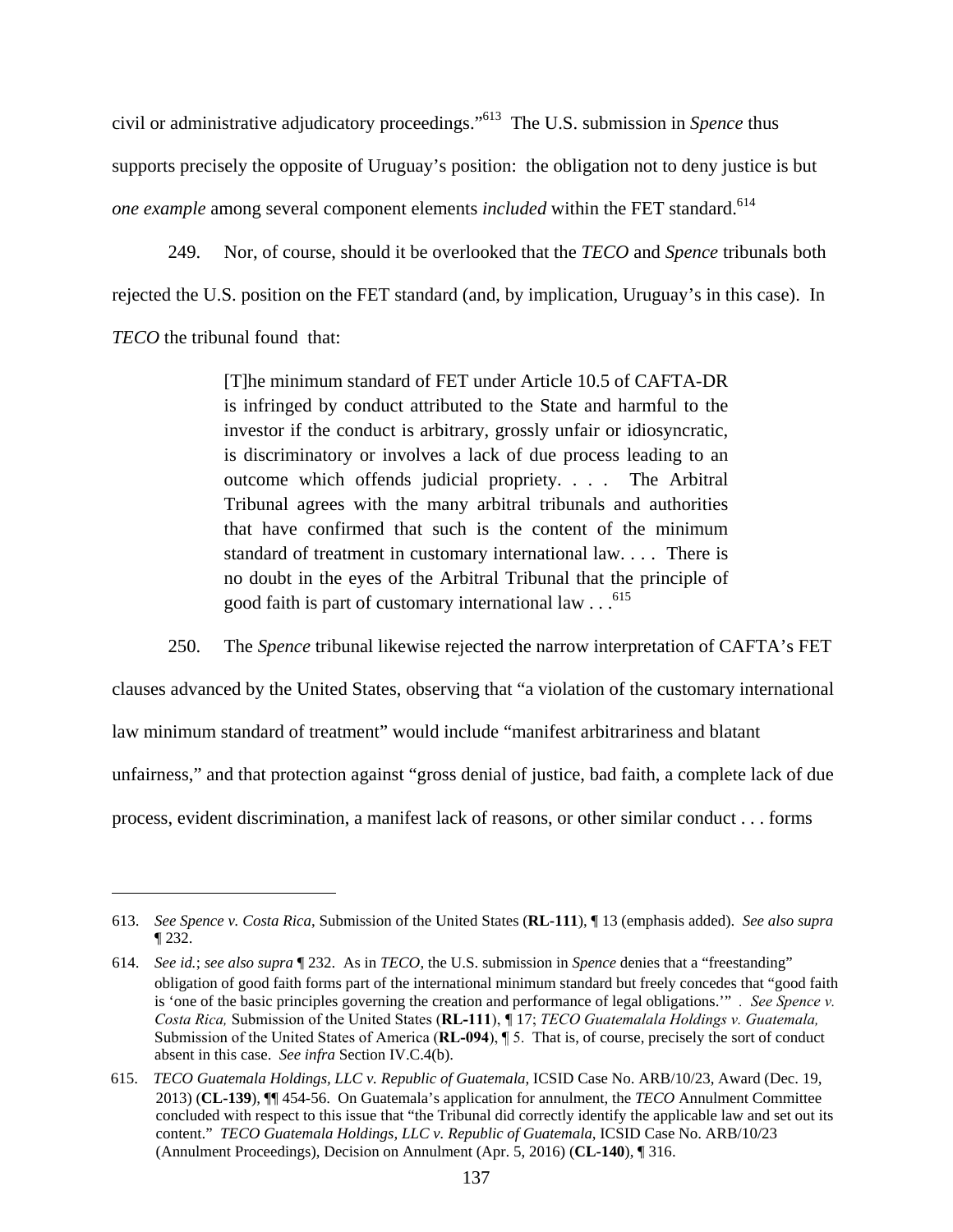part of the customary international law minimum standard of treatment."<sup>616</sup>

251. Beyond *TECO* and *Spence*, other examples of U.S. treaty practice not selected for emphasis by Uruguay in its Counter-Memorial further demonstrate the U.S. recognition that the customary international law minimum standard of treatment guaranteed by Article 5 of the Treaty also includes a prohibition on arbitrary and discriminatory measures.<sup>617</sup>

252. To the extent it is relevant, then, U.S. practice actually *supports* Italba's position to the extent that the minimum standard of treatment under customary international law requires Uruguay to exercise good faith in the performance of its legal obligations, and prohibits at least arbitrary, unreasonable, and discriminatory conduct.

# **2) Uruguay's restrictive interpretation of Article 5 is inconsistent with the Treaty language of Article 5.**

253. But Uruguay's focus on practice under other treaties is ultimately a distraction. The *best* starting point for interpretation of Article 5's meaning is the language of the Treaty itself, the only authoritative expression of the State Parties' agreement at the time of signing. Article 31(1) of the Vienna Convention on the Law of Treaties instructs that, "[a] treaty shall be interpreted in good faith **in accordance with the ordinary meaning to be given to the terms of**  the treaty in their context and in the light of its object and purpose."<sup>618</sup> And the plain language of Article 5 flatly contradicts Uruguay's restrictive reading of Article 5's FET clause.

<sup>616.</sup> *Spence International Investments, LLC, Berkowitz, et al. v. the Republic of Costa Rica*, ICSID Case No. UNCT/13/2, Interim Award (Oct. 25, 2016) (**RL-117**), ¶ 282.

<sup>617.</sup> *See* Kenneth J. Vandevelde, *U.S. International Investment Agreements* (Oxford Univ. Press 2009) (**CL-117**), at 266-67. Whether the United States considers the prohibition on arbitrary and discriminatory measures to be an element of the Fair and Equitable Standard specifically is irrelevant, given that it recognizes this prohibition as required by the customary international law minimum standard of treatment.

<sup>618.</sup> Vienna Convention on the Law of Treaties (May 23, 1969) (**RL-32**), Art. 31(1) (emphasis added). Uruguay is unable to point to any evidence of its own contemporaneous interpretation of Article 5, and is content to state now that it "shares the understanding" of the United States—an understanding it misconstrues. Counter-Memorial ¶ 184; *see supra* Section IV.C.1. This Tribunal should avoid putting much stock in Uruguay's selfserving after-the-fact characterization of its position.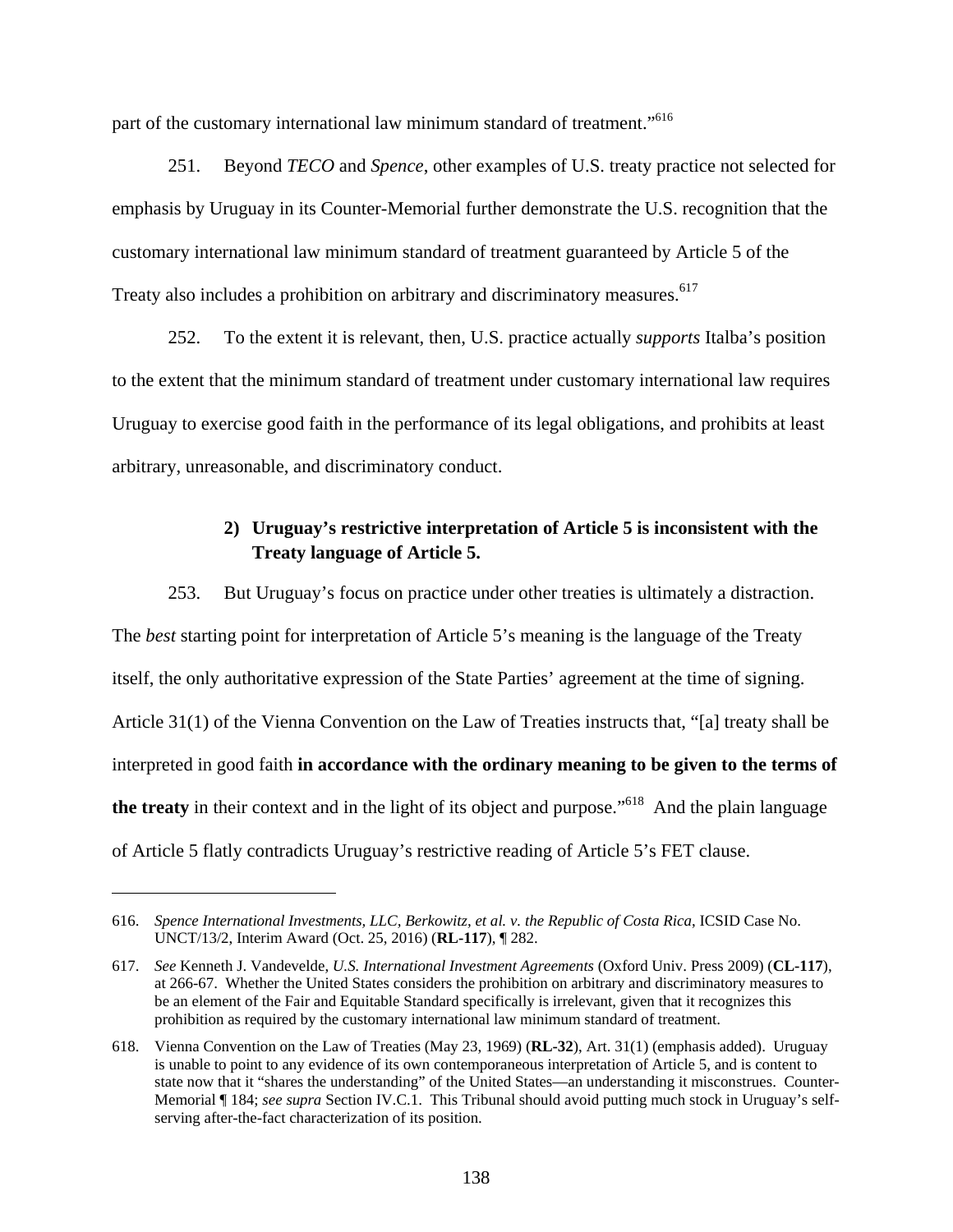254. As defined in Article 5, the minimum standard of treatment required by the Treaty is "treatment in accordance with customary international law, **including** fair and equitable treatment and full protection and security."619 The Treaty further clarifies that this "'fair and equitable treatment' **includes** the obligation not to deny justice."<sup>620</sup> The ordinary meaning of the verb "include" is to introduce not an exhaustive list, but an illustrative one.<sup>621</sup> It necessarily follows that the drafters of Article 5 understood that the Treaty's FET clause was *not limited* to an obligation to do justice to foreign investors. $622$ 

255. Annex A to the Treaty further corroborates this reading of Article 5, noting that "[w]ith regard to Article 5, the customary international law minimum standard of treatment of aliens refers to **all customary international law principles that protect the economic rights**  and interests of aliens."<sup>623</sup> This language confirms that the word "includes" was picked purposely, and that the drafters did not intend to exclude any relevant principles of customary international law from Article  $5^{624}$ 

(b) "full protection and security" **requires** each Party to provide the level of police protection required under customary international law.

 Treaty (**C-001**), Art. 5(2)(b) (emphasis added). The drafters could similarly have defined Fair and Equitable Treatment to "require" the Parties not to deny justice. The drafters' deliberate decision to instead use the open-ended term "includes" in Article 5's FET clause must be given effect when interpreting and applying the Treaty. The drafters' decision is understandable in light of the fact that, as Uruguay does not appear to dispute, customary international law is "constantly in a process of development." Counter-Memorial ¶ 188.

- 623. Treaty (**C-001**), Annex A (emphasis added).
- 624. Annex A also clarifies the meaning of "customary international law" under the Treaty, and may serve to "constrain the unfettered discretion of the adventurist arbitrator by reference to the constraints of a wider

<sup>619.</sup> Treaty (**C-001**), Art. 5(1) (emphasis added).

<sup>620.</sup> *Id.* at 5(2)(a) (emphasis added).

<sup>621.</sup> *See Black's Law Dictionary* 880 (Tenth Ed. 2014) (**CL-141**) (defining "include" to mean "To contain as a part of something. **The participle** *including* **typically indicates a partial list**." (emphasis added)).

<sup>622.</sup> Had the State Parties to the Treaty desired to limit the FET standard to the protection from denial of justice alone, as Uruguay argues was their intent, it would have been easier to draft a "denial of justice clause." One need not read the Treaty much further for clear evidence that the drafters knew the difference between a definition and an illustrative list—"full protection and security" is defined as follows: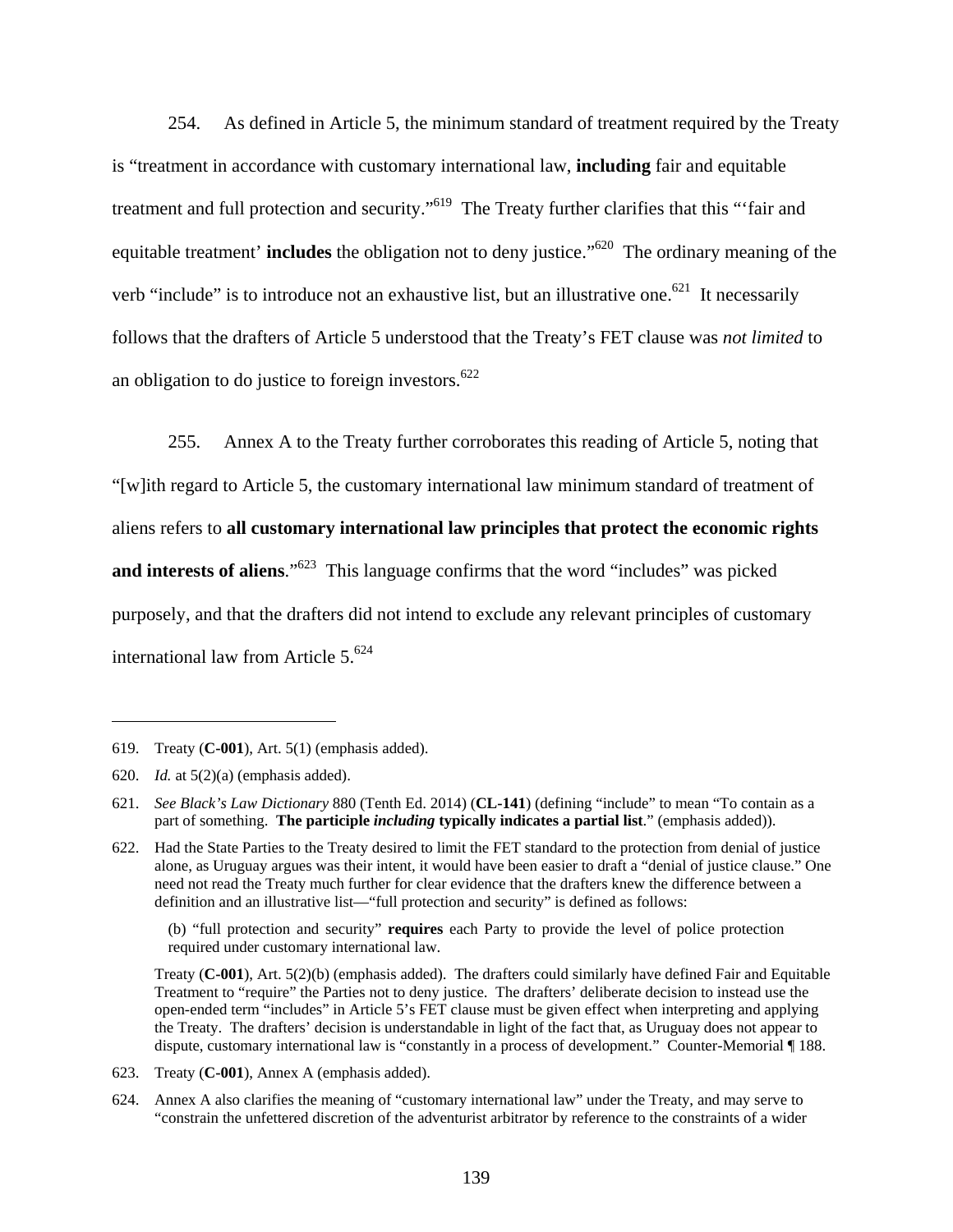256. As for the content of those "customary international law principles that protect the economic rights and interests of aliens," the Tribunal may look to a well-established body of international investment jurisprudence.<sup>625</sup> Investment-treaty jurisprudence strongly supports the recognition of basic norms of due process, transparency, good faith, non-arbitrariness and nondiscrimination as part of the customary international law minimum standard.<sup>626</sup>

body of law," restraining subjective arbitral discretion based on capacious words like "fair" and "equitable." Campbell McLachlan, *Is There an Evolving Customary International Law on Investment?*, 31:2 ICSID Review 257 (Spring 2016) (**CL-142**), at 258; *see also Mondev v. United States*, Award (**CL-013**), ¶ 119 (noting that the tribunal "may not simply adopt its own idiosyncratic standard of what is 'fair' or 'equitable', without reference to established sources of law"). The reference to customary international law is thus a helpful clarification of a standard rather than a limiting definition, as Uruguay would have it. *Cf. Mondev v. United States*, Award (**CL-013**), ¶ 119.

<sup>625.</sup> International investment tribunals routinely look to investment-treaty jurisprudence as a guide to the content of the customary international law norms incorporated into bilateral investment treaties and enforced through their decisions. *Cf. Railroad Development Corporation (RDC) v. Republic of Guatemala*, ICSID Case No. ARB/07/23, Award (June 29, 2012) (**CL-036**), ¶¶ 216-17 (noting that reliance on arbitral awards is an "efficient manner for a party in a judicial process to show what it believes to be the law"). Uruguay attempts to introduce a false conflict by suggesting that international investment awards cannot create customary international law. Counter-Memorial ¶¶ 185-86. But nothing prevents this Tribunal from following the routine practice of international investment tribunals that consists of examining investment-treaty jurisprudence as indirect *evidence* of the content of customary international law. *See Windstream Energy LLC v. Government of Canada*, PCA Case No. 2013-22, Award (Sept. 27, 2016) (**CL-143**), ¶ 351 (A tribunal may "rely on other, indirect evidence in order to ascertain the content of the customary international law minimum standard of treatment; . . . [s]uch indirect evidence includes, in the Tribunal's view, decisions taken by other NAFTA tribunals that specifically address the issue of interpretation and application of Article 1105(1) of NAFTA, as well as relevant legal scholarship."). Even Uruguay recognizes that arbitral awards can "illustrate" customary international law when they are based on an examination of customary international law. Counter-Memorial ¶ 186 n.315.

<sup>626.</sup> *See*, *e.g.*, *Waste Management Inc. v. United Mexican States II*, ICSID Case No. ARB(AF)/00/3, Award (Apr. 30, 2004) (**CL-033**), ¶ 98 (examining NAFTA Article 1105, which incorporates the customary international law minimum standard, and observing that "the minimum standard of treatment of fair and equitable treatment is infringed . . . if the conduct is arbitrary grossly unfair, unjust or idiosyncratic, is discriminatory and exposes the claimant to sectional or racial prejudice, or involves a lack of due process leading to an outcome which offends judicial propriety—as might be the case with a manifest failure of natural justice in judicial proceedings or a complete lack of transparency and candour in an administrative process."); *Jan de Nul NV and Dredging International NV v. Arab Republic of Egypt*, ICSID Case No ARB/04/13, Award (Nov. 6, 2008) (**CL-040**), ¶ 187; *Middle East Cement Shipping and Handling Co. S.A. v. Arab Republic of Egypt*, ICSID Case No. ARB/99/6, Award (Apr. 12, 2002) (**CL-045**), ¶ 143; *Tecmed v. Mexico*, Award (**CL-009**), ¶ 162; *Metalclad Corp. v. United Mexican States*, Award (**CL-010**), ¶ 99;*Crystallex v. Venezuela*, Award (**CL-020**), ¶¶ 579, 581 (a host State would "incur liability under the [bilateral investment treaty] if the treatment of the investor in the process leading to the denial was unfair and inequitable, because it was arbitrary, lacking transparency or consistency"); *Rumeli v. Kazakhstan*, Award (**CL-027**), ¶ 609 (same); *Lemire v. Ukraine*, ICSID Case No. ARB/06/18, Decision on Jurisdiction and Liability (Jan. 14, 2010) (**CL-038**), ¶ 284 (same); *LG&E Energy Corp. v. Argentine Republic*, Decision on Liability (**CL-046**), ¶ 128 (same); *Saluka Investments B.V. v. The Czech Republic*, UNCITRAL, Partial Award (Mar. 17 2006) (**CL-018**), ¶¶ 307-09 (same); *Nordzucker A.G. v. Republic of Poland*, UNCITRAL, Second Partial Award (Jan. 28, 2009) (**CL-**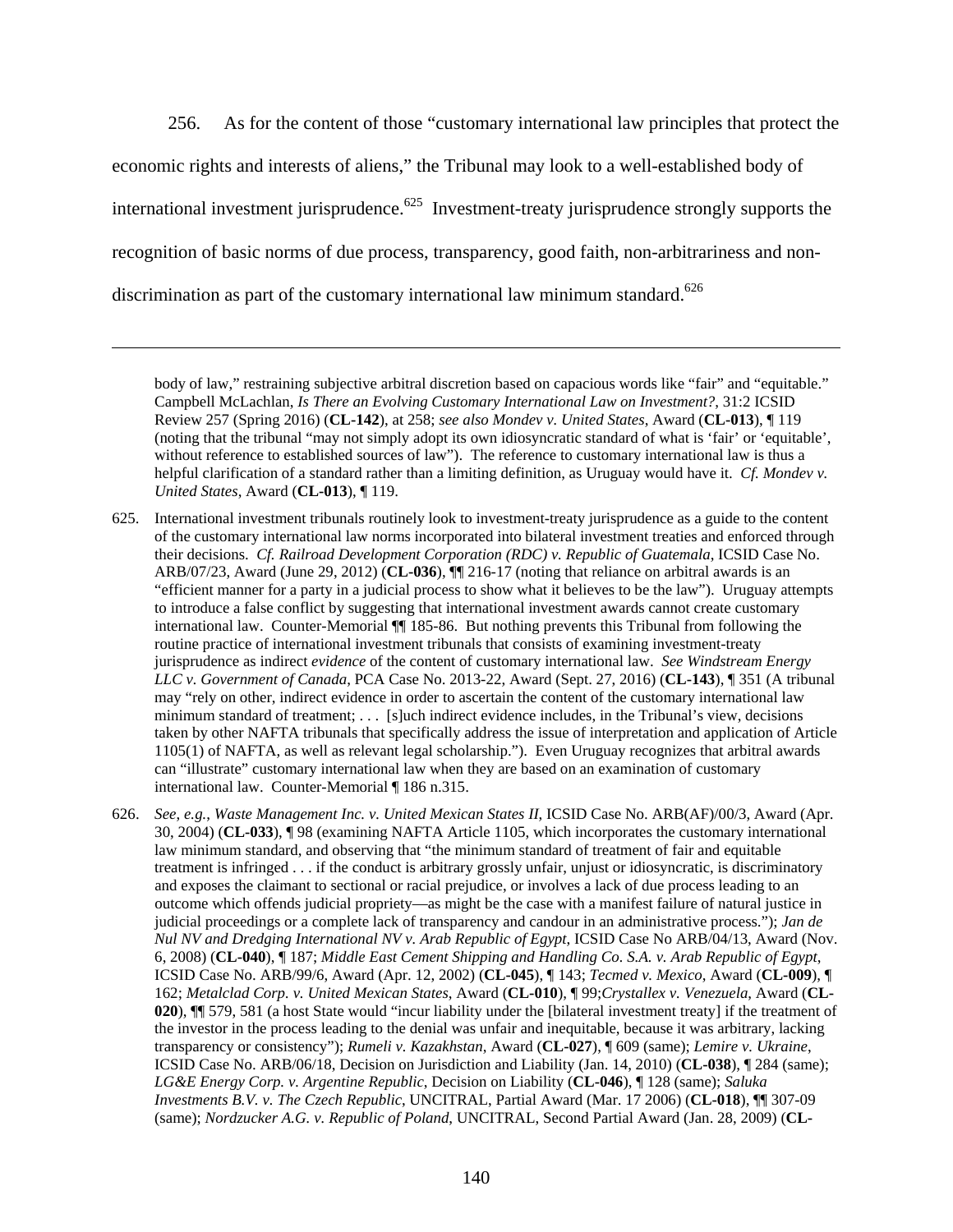257. In its Counter-Memorial, Uruguay attempts to declare some of this jurisprudence inapposite by invoking a doctrinal distinction between "autonomous" FET clauses and those, like that in Article 5, explicitly linked to customary international law.<sup>627</sup> The Tribunal should not be detained by the pursuit of a mystical distinction that "is more theoretical than real."<sup>628</sup> In practice, international investment tribunals have repeatedly found that the customary international law minimum standard of treatment and the general FET standard have converged as a result of a constant process of development.<sup>629</sup> This is no less the case under U.S. bilateral investment treaties, under which the U.S. and respondent states routinely link the FET clause to the customary international law minimum standard of treatment. $630$ 

**047**),  $\P$  9, 84. It bears noting that Italba's claims under the FET standard—including arbitrariness, discrimination, lack of due process, absence of good faith, lack of transparency, and denial of justice—are fairly described as routine in investment treaty arbitration, and routinely successful.

627. Counter-Memorial ¶¶ 192-94.

- 628. *Rumeli v. Kazakhstan*, Award (**CL-027**), ¶ 611.
- 629. *See, e.g.*, *Rusoro v. Venezuela*, Award (**CL-021**), ¶ 520 ("The whole discussion of whether Art. II.2 of the BIT incorporates or fails to incorporate the [customary international law minimum] Standard when defining [fair and equitable treatment] has become dogmatic: there is **no substantive difference** in the level of protection afforded by both standards.") (emphasis added); *Rumeli v. Kazakhstan*, Award (**CL-027**), ¶ 611 ("The Arbitral Tribunal considers that this precision is more theoretical than real. It shares the view of several ICSID tribunals that the treaty standard of fair and equitable treatment is **not materially different** from the minimum standard of treatment in customary international law.") (emphasis added); *Cf. SAUR International S.A. v. Argentine Republic*, ICSID Case No. ARB/04/4, Decision on Jurisdiction and Liability (June 6, 2012) (**CL-128**), ¶¶ 491, 494 (noting that the distinction is "rather dogmatic and conceptualistic" and concluding that "it has become irrelevant whether the FET standard be interpreted in accordance with its 'ordinary meaning,' as is required by the Vienna Convention, or in accordance with customary international law; in both cases **the standard of conduct to be expected from the State is the same**") ("En consecuencia, ha devenido indiferente que el concepto de TJE se interprete de acuerdo con su 'sentido corriente'—tal como exige la Convención de Viena—o de acuerdo con el derecho internacional consuetudinario—en ambos casos **el estándar de conducta exigible al Estado es el mismo** . . . .") (emphasis added); *Deutsche Bank AG v. Democratic Socialist Republic of Sri Lanka*, ICSID Case No. ARB/09/2, Award (Oct. 31, 2012) (**RL-93**), ¶ 419 ("[T]he actual content of the Treaty standard of fair and equitable treatment is **not materially different** from the content of the minimum standard of treatment in customary international law, as recognised by numerous arbitral tribunals and commentators.") (citation omitted) (emphasis added); *Biwater Gauff (Tanzania) Ltd. v. United Republic of Tanzania*, ICSID Case No. ARB/05/22, Award (July 24, 2008) (**RL-071**), ¶ 592 ("[T]he actual content of the treaty standard of fair and equitable treatment is **not materially different** from the content of the minimum standard of treatment in customary international law.") (emphasis added).
- 630. *See, e.g.*, *CMS Gas Transmission Company v. Republic of Argentina*, ICSID Case No. ARB/01/8, Award (May 12, 2005) (**CL-051**), ¶ 284 (under US-Argentina BIT: "the Treaty standard of fair and equitable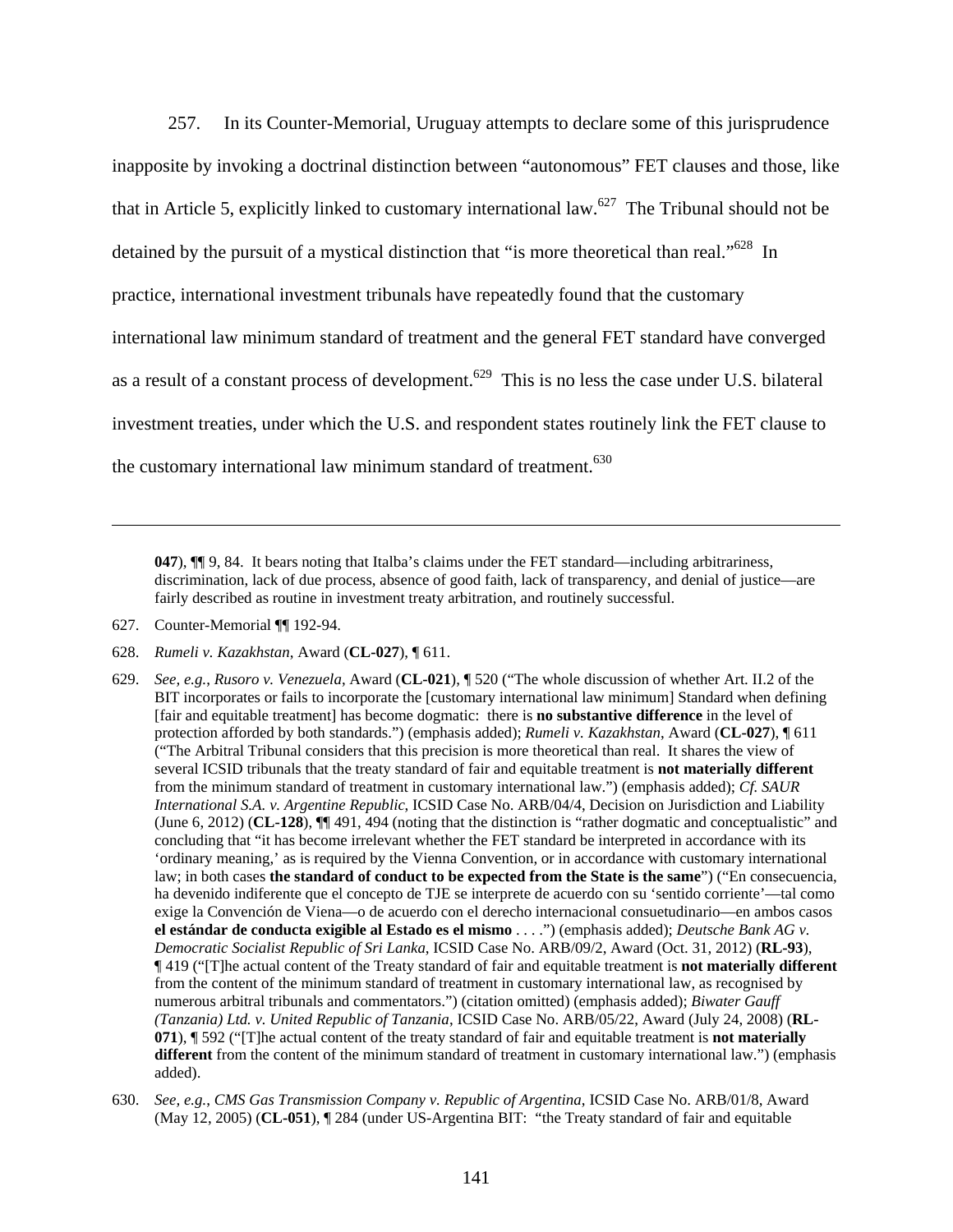258. Given the substantive convergence of the customary international law minimum standard and a more general or "autonomous" FET standard, any remaining theoretical distractions are irrelevant. The uncontroversial standards that Italba seeks to vindicate in this case are protected by Article 5 in any event.

# **3) In the alternative, Italba may invoke the protections of the Switzerland-Uruguay BIT pursuant to the Treaty's MFN Clause.**

259. Even if the Tribunal were to find a meaningful difference between the customary international law minimum standard and an "autonomous" FET standard, the level of treatment owed to Italba in this case would nevertheless be that articulated in awards applying autonomous FET standards. Specifically, Article 4's MFN provision allows Italba to rely on the FET standard provided in Article 3(2) of the Switzerland-Uruguay BIT, which does not reference the customary international law minimum standard of treatment but simply provides, in relevant part, that "[e]ach Contracting Party shall ensure fair and equitable treatment within its territory of the investments of the investors of the other Contracting Party."<sup>631</sup>

treatment and its connection with the required stability and predictability of the business environment, founded on solemn legal and contractual commitments, is not different from the international law minimum standard and its evolution under customary law"); *Azurix Corp. v. Argentine Republic*, ICSID Case No. ARB/01/12, Award (July 14, 2006) (**RL-053**), ¶ 361 (under US-Argentina BIT: "[T]he minimum requirement to satisfy this standard has evolved and the Tribunal considers that its content is substantially similar whether the terms are interpreted in their ordinary meaning, as required by the Vienna Convention, or in accordance with customary international law."); *Duke Energy v. Ecuador*, Award (**RL-072**), ¶¶ 335-37 (under US-Ecuador BIT: agreeing with the *Azurix* tribunal and concluding that "the standards are essentially the same"); *Murphy Exploration and Production Company International v. Republic of Ecuador [II]*, PCA Case No. 2012-16 (formerly AA 434), Partial Final Award (May 6, 2016) (**CL-144**), ¶¶ 205-08 (under US-Ecuador BIT: "This debate is more theoretical than substantial. It is clear from the repeated reference to 'fair and equitable' treatment in investment treaties and arbitral awards that the FET treaty standard is now generally accepted as reflecting recognisable components, such as: transparency, consistency, stability, predictability, conduct in good faith and the fulfilment of an investor's legitimate expectations. . . . The international minimum standard and the treaty standard continue to influence each other, and, in the view of the Tribunal, these standards are increasingly aligned. . . . The Tribunal finds that there is no material difference between the customary international law standard and the FET standard under the present BIT.").

<sup>631.</sup> Article 4(2) of the Treaty (**C-001**) provides that "[e]ach Party shall accord to covered investments treatment no less favorable than that it accords, in like circumstances, to investments in its territory of investors of any non-Party with respect to the establishment, acquisition, expansion, management, conduct, operation, and sale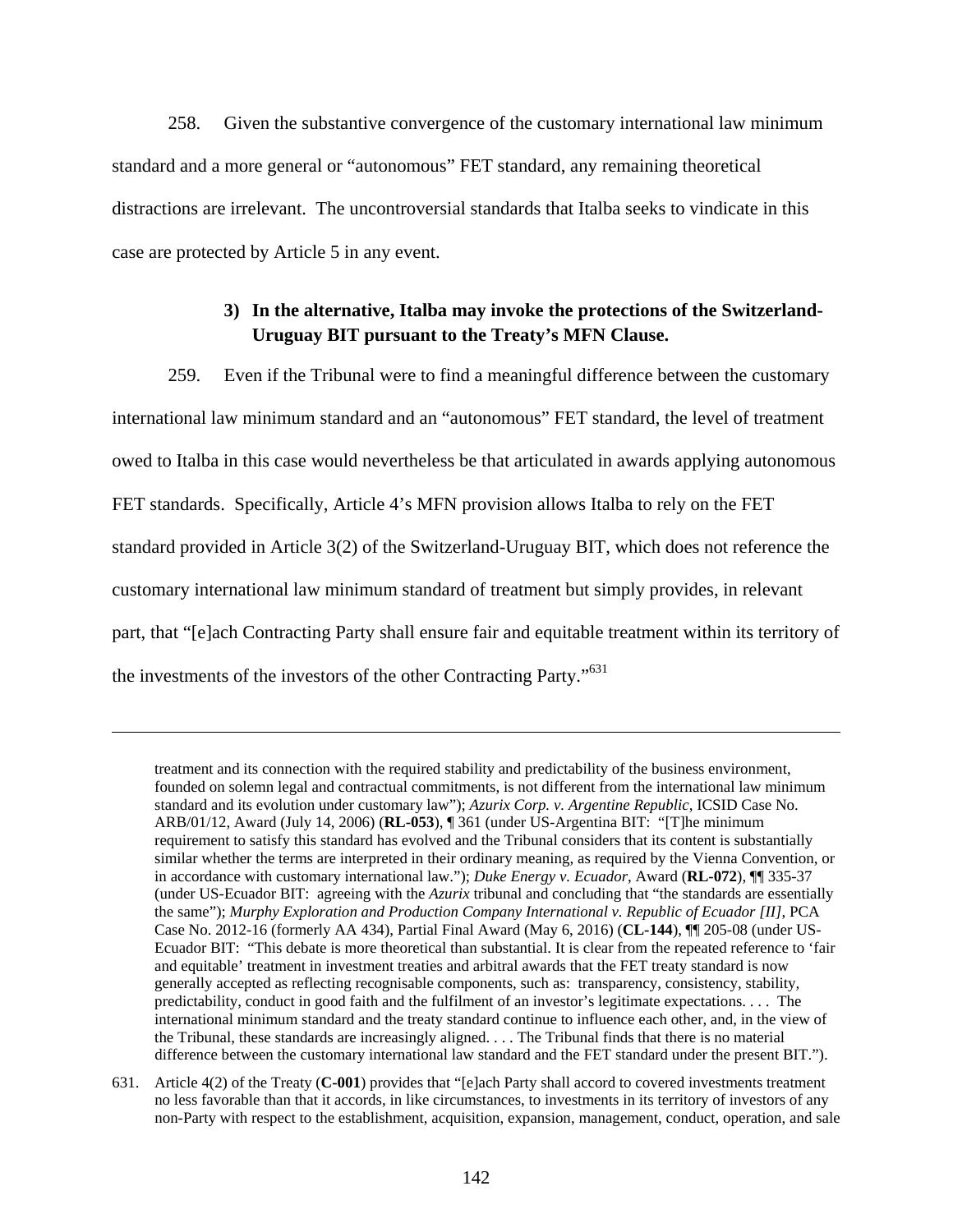260. It is uncontroversial that an investor may import more favorable substantive protections of another treaty through the use of an MFN provision.<sup>632</sup> This is no less the case when the imported protections pre-date the MFN provision in the Treaty.<sup>633</sup> In its Counter-Memorial, then, Uruguay does not appear to contest Italba's ability to import the FET standard provided in the Switzerland-Uruguay BIT, but argues instead that invoking these protections would make no difference.<sup>634</sup>

261. Uruguay's reliance on *ADF Group v. United States* to argue that the autonomous standard of the Switzerland-Uruguay BIT cannot affect the content of the Treaty's FET standard is nevertheless misplaced.635 In *ADF*, the claimant attempted to invoke the provisions of the United States' bilateral investment treaties with Albania and Estonia to argue that the United States owed it more favorable treatment than under the customary international law standard incorporated into NAFTA.<sup>636</sup> Despite being presented with evidence suggesting that the U.S.-Albania and U.S.-Estonia BITs also incorporated the customary international law minimum standard of treatment,<sup>637</sup> the *ADF* tribunal found it unnecessary to resolve the issue of whether

or other disposition of investments." *See also* Memorial ¶ 124 n.251 (quoting the Switzerland-Uruguay BIT (**CL-037**)).

<sup>632.</sup> *See, e.g.*, *Bayindir Insaat Turizm Ticaret Ve Sanayi A.S. v. Islamic Republic of Pakistan*, ICSID Case No. ARB/03/29, Award (Aug. 27, 2009) (**CL-039**), ¶¶ 157, 164-67 (applying the MFN provision of the Turkey-Kazakhstan BIT to import from another BIT a "self-standing treaty obligation as opposed to the customary international minimum standard"); *Rumeli v. Kazakhstan*, Award (**CL-027**), ¶ 575 (applying the MFN provision of the Turkey-Kazakhstan BIT to import the FET clauses of the UK-Kazakhstan BIT). This Tribunal is not called to rule on the question of whether an MFN provision can be used to import more favorable procedural rights.

<sup>633.</sup> *See Bayindir v. Pakistan*, Award (**CL-039**), ¶ 160 ("As noted by the Respondent, the FET provision to which the Claimant more specifically referred, namely Article II(2) of the Pakistan-UK BIT, pre-dates the MFN clause in the Treaty. In and of itself that chronology does not appear to preclude the importation of an FET obligation from another BIT concluded by the Respondent.").

<sup>634.</sup> Counter-Memorial ¶ 195 n.335.

<sup>635.</sup> *Id*.

<sup>636.</sup> *ADF Grp. Inc. v. United States*, ICSID Case No. ARB(AF)/00/1, Award (Jan. 9, 2003) (**CL-035**), ¶¶ 77-80.

<sup>637.</sup> *Id. ¶* 107.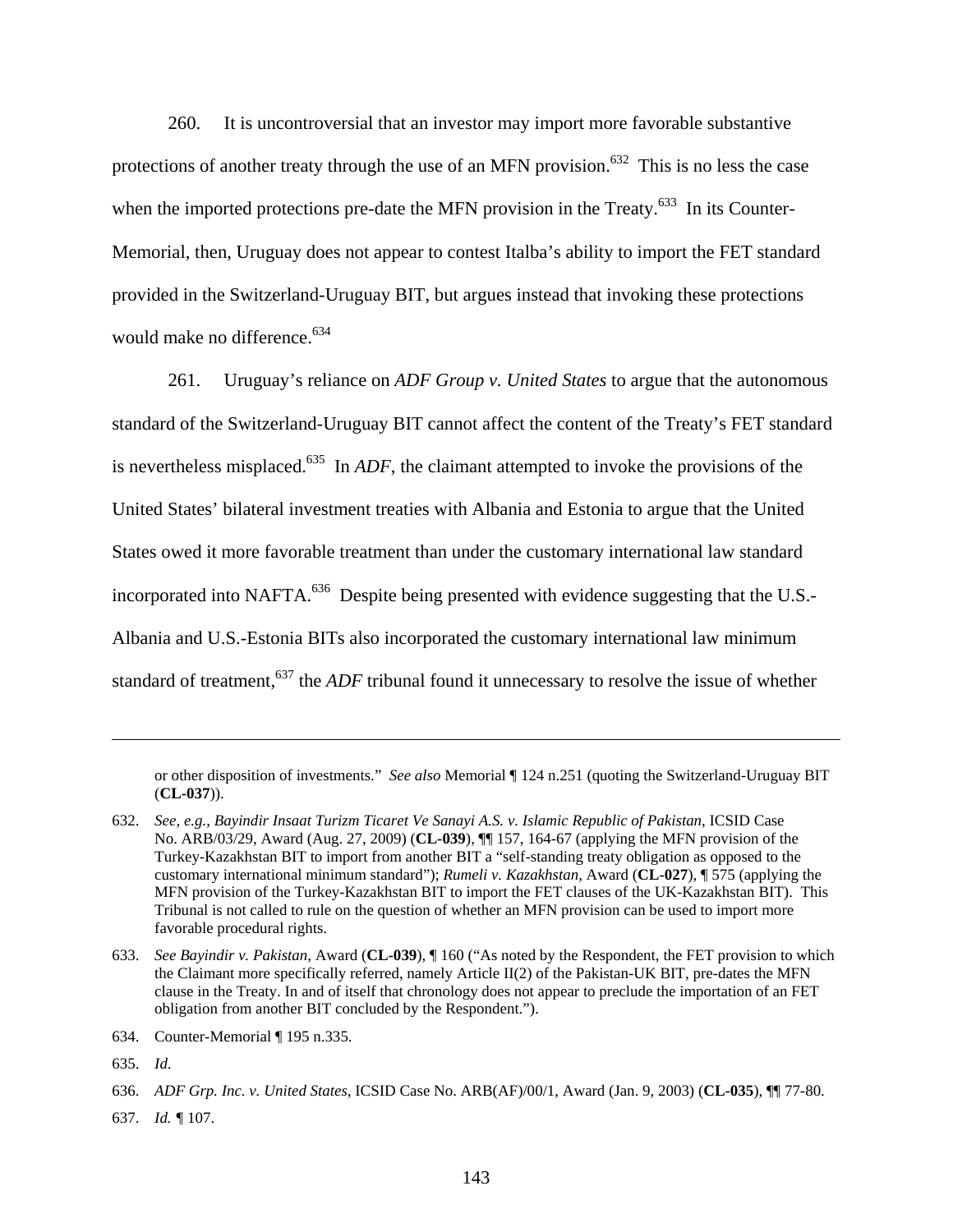those treaties were more favorable than NAFTA, because it found NAFTA's MFN provision inapplicable because of the nature of ADF's claims.<sup>638</sup> Here, by contrast, Uruguay has presented no evidence that its BIT with Switzerland contains any provision limiting its FET standard to the international minimum standard. Having insisted on a distinction between "autonomous" FET clauses and those anchored to the "international minimum standard," Uruguay should not be allowed to set that reasoning aside when it is inconvenient.<sup>639</sup>

\* \* \*

262. In light of the foregoing, Italba may base Article 5 claims on Uruguay's violations of the customary international law minimum standard of treatment through conduct that was lacking in due process, non-transparent, in bad faith, arbitrary, or discriminatory. To the extent that such claims fall outside that minimum standard, Italba may nevertheless assert them as breaches of the "autonomous" FET standard of the Switzerland-Uruguay BIT by operation of the Treaty's MFN provision.<sup>640</sup>

## **4) Italba's claims based on denial of due process, bad faith, arbitrary conduct and discrimination are meritorious.**

263. Once Uruguay's attempt to artificially constrict the scope of Article 5 is set to one side, it is clear that, as established in Italba's Memorial, Uruguay's conduct in fact breached

<sup>638.</sup> *Id. ¶* 199(5) (finding that, pursuant to NAFTA Art. 1108(7)(c), NAFTA's MFN provision was inapplicable to a dispute concerning "procurement by a Party").

<sup>639.</sup> *See supra* Section IV.C.2. It is worth noting that Uruguay's haste to cast doubt on the proposition that the Treaty's FET clause protects investors against conduct that is lacking in due process, non-transparent, absent good faith, arbitrary, or discriminatory leads it into contradiction. On the one hand, Uruguay insists that the Tribunal should not consider arbitral awards rendered under treaties that *do not contain* an explicit link of the FET clause to the customary international law minimum standard when applying Article 5. Counter-Memorial ¶¶ 190-95. At the same time, Uruguay argues that it is also inappropriate to conclude that the *absence* of this very same kind of language in the Switzerland-Uruguay BIT—on which Italba can rely by virtue of the Treaty's MFN provision—creates a more protective "autonomous" FET standard. *Id. ¶* 195 n.335. Both cannot be true: either the explicit reference to the customary international law minimum treatment standard results in a different and less protective standard or it does not.

<sup>640.</sup> *See supra* Section IV.C.3; Memorial ¶ 124 n.251.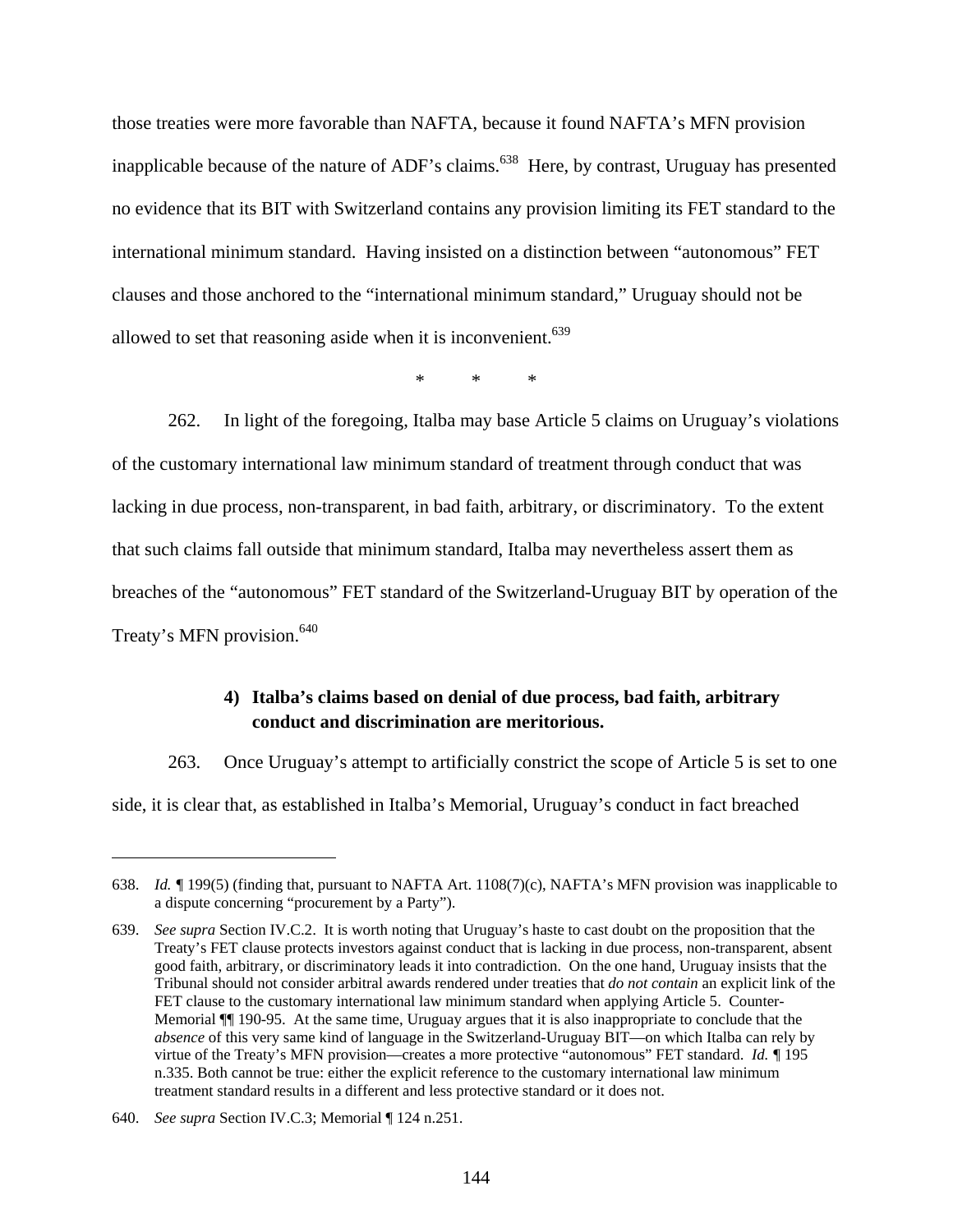Article 5 with respect to all the aspects of the FET standard articulated in the preceding section.<sup>641</sup>

264. In its Counter-Memorial, Uruguay protests that it was under no obligation to inform Trigosul of the reassignment of Trigosul's frequencies to Dedicado, was under no obligation to adjust Trigosul's license, and that its conduct towards Trigosul should be seen as retrospectively justified because of the limited scale of Trigosul's operations.<sup>642</sup> Uruguay, as noted, also insists that it "fully complied" with the TCA Judgment and that it never discriminated against Trigosul or Italba.<sup>643</sup> These arguments fail for the reasons previously discussed and below.644

## **(a) Uruguay's treatment of Italba's investment in Trigosul failed to respect due process.**

265. Uruguay's decision to reassign Trigosul's right to operate in the Spectrum to Dedicado without providing any notice to Trigosul, even as those rights were subject to pending litigation before the TCA, violated Trigosul's right to due process under the FET standard, which required that Trigosul be given actual notice of impending acts affecting its legal rights.<sup>645</sup>

266. In its Counter-Memorial, Uruguay nevertheless insists that it was under no obligation to inform Trigosul of the reassignment of Trigosul's frequencies because Dr. Alberelli was aware that the frequencies may be auctioned publicly if they were revoked,<sup>646</sup> and because

<sup>641.</sup> *See* Memorial ¶¶ 131-50.

<sup>642.</sup> Counter-Memorial ¶ 258 n.484, ¶¶ 29, 168, 229-32.

<sup>643.</sup> *Id. ¶*¶ 247, 264, 267, 294, ¶ 242 n.443.

<sup>644.</sup> *See supra* Section IV.A-B; *infra* Section IV.C.4.

<sup>645.</sup> *See* Memorial ¶¶ 131-34; *see also Middle East Cement v. Egypt*, Award (**CL-045**), ¶ 143; *Tecmed v. Mexico*, Award (**CL-009**), ¶ 162; *Metalclad v. Mexico*, Award (**CL-010**), ¶ 91.

<sup>646.</sup> *See* Counter-Memorial ¶¶ 108, 113, 258.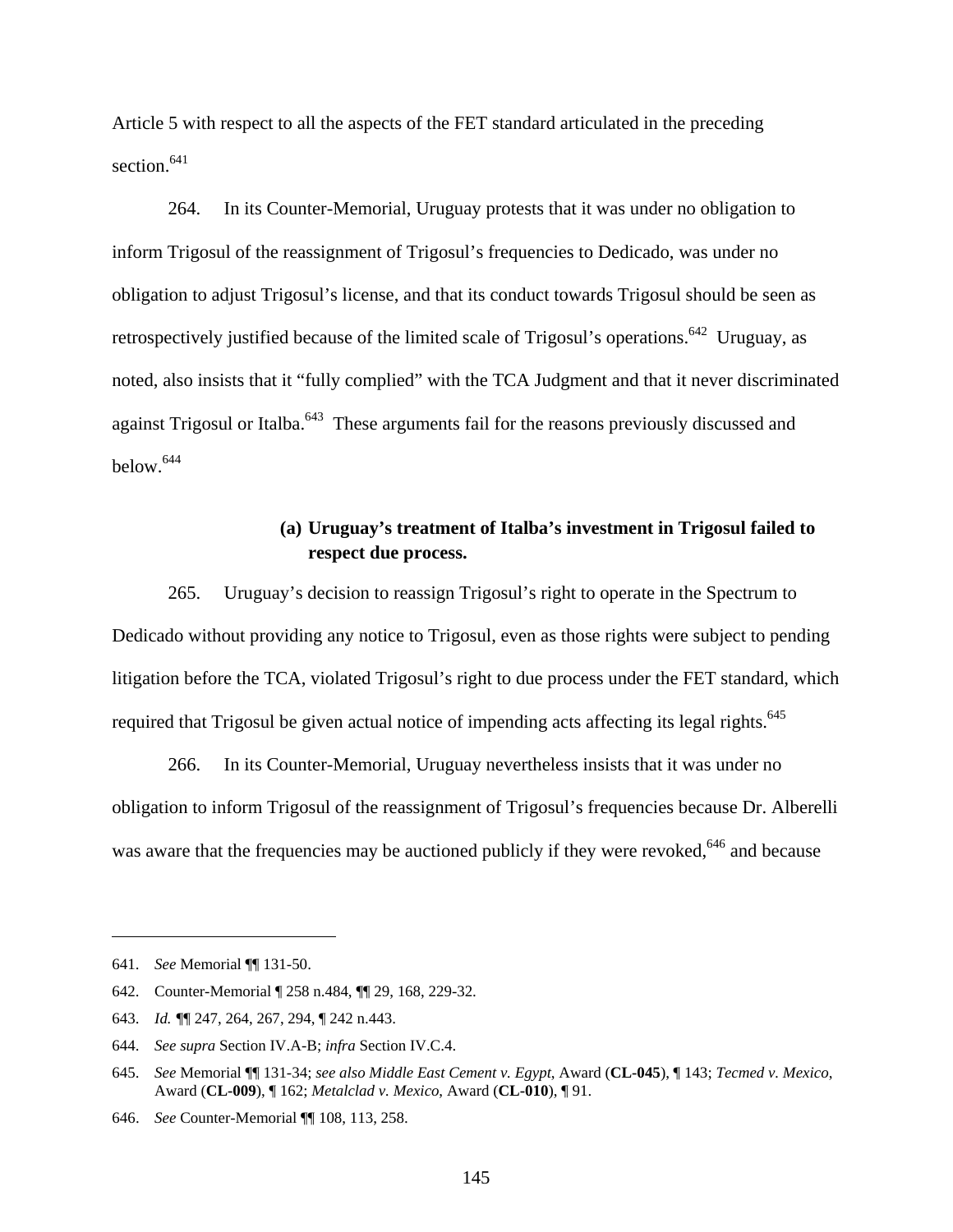Trigosul "*was not the holder of any right* with respect to the use of the frequency."647 Both of these arguments should be rejected.

267. Dr. Alberelli's alleged awareness that frequencies might be auctioned *publicly* if they were revoked<sup>648</sup> did not place Italba or Trigosul on notice that the Spectrum would be or had been directly reallocated—without notice from URSEC—while the TCA Judgment was pending. While Uruguay characterizes the distinction between a public auction and a direct reallocation as "completely irrelevant,"<sup>649</sup> this distinction is of paramount importance to a party seeking to protect its rights.

268. Dr. Pereira's argument that notice was "*not necessary*" because Trigosul "*was not the holder of any right* with respect to the use of the frequency sub-blocks<sup>"650</sup> is likewise incorrect, because Trigosul *was*—as Dr. Pereira cannot deny—at the very least the *holder of a claim* with respect to the frequencies that it was actively litigating before the TCA. In fact, the TCA retroactively upheld Trigosul's claim.<sup>651</sup>

269. By reallocating the right to use the Spectrum while Trigosul's claim was still pending before the TCA, URSEC made the process Trigosul and Italba received before the TCA illusory because—at least under Uruguayan law—there could be no remedy: URSEC's reallocation of the frequencies made compliance with the TCA Judgment impossible.<sup>652</sup> Absent relief through this arbitration, the harm done was "irreparable." URSEC's conduct was

<sup>647.</sup> Pereira Op. ¶ 200 (emphasis in original).

<sup>648.</sup> *See* Counter-Memorial ¶¶ 108, 113 ("[I]t is completely irrelevant that the frequencies were not put up for sale at public auction but rather directly reallocated . . . . What is relevant is that *in 2011* Dr. Alberelli was already aware that the frequencies that had been revoked from Trigosul were going to be allocated to another company." (emphasis in original)), 258.

<sup>649.</sup> *Id. ¶* 113.

<sup>650.</sup> Pereira Op. ¶ 200 (emphasis in original).

<sup>651.</sup> TCA Judgment (Oct. 23, 2014) (**C-076**).

<sup>652.</sup> *See supra* Section IV.B.2.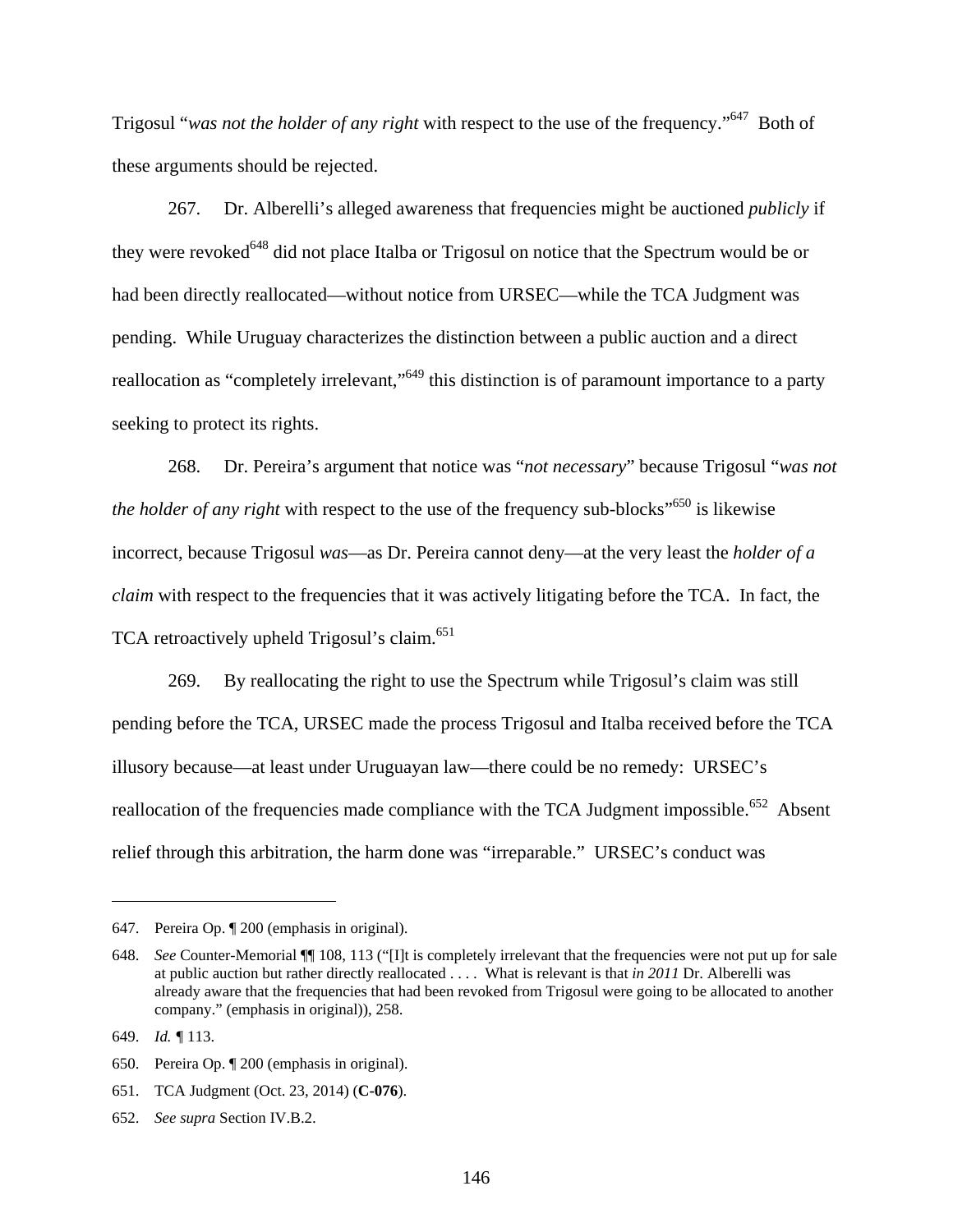simultaneously in violation of Article 91 of Decree No. 500/991, which requires that any administrative resolutions that give rise to irreparable harm shall be notified *personally* to the interested party.653

270. Even if Uruguayan law allowed this kind of administrative subterfuge, international law does not. Basic notions of due process require notice of impending administrative acts affecting a legal or property right.<sup>654</sup> URSEC's direct reallocation of the rights to the Spectrum, without notice to Trigosul, even as these rights were subject to a pending claim before the TCA, therefore amounts to a denial of due process in violation of the Treaty's guarantee of fair and equitable treatment.<sup>655</sup>

## **(b) Uruguay's treatment of Italba's investment in Trigosul was nontransparent and not in good faith.**

271. This same conduct demonstrates Uruguay's failure to act transparently and in good faith with respect to Italba's investment.<sup>656</sup> But URSEC's failure in this regard was not

<sup>653.</sup> *See* Memorial ¶ 133; Decree No. 500/991 (Sept. 27, 1991) (**C-109**), Art. 91 ("Las resoluciones que . . . causen gravamen irreparable . . . serán notificadas personalmente al interesado . . . . La notificación personal en la oficina se practicará mediante la comparecencia del interesado, su apoderado, o persona debidamente autorizada para estos efectos.") ("Resolutions . . . resulting in irreparable damage . . . shall be notified personally to the interested party . . . . The personal notification shall take place in the office [of the issuing authority] through the appearance of the interested party, its representative, or a person duly authorized for that purpose."). A host state's failure to abide by its own legal system can also result in a breach of fair and equitable treatment. *See Total S.A. v. Argentine Republic*, ICSID Case No. ARB/04/1, Decision on Liability (Dec. 27, 2010) (**CL-017**), ¶ 333.

<sup>654.</sup> *See Middle East Cement v. Egypt*, Award (**CL-045**), ¶ 143; *Tecmed v. Mexico*, Award (**CL-009**), ¶ 162; *Metalclad v. Mexico*, Award (**CL-010**), ¶ 91.

<sup>655.</sup> This same conduct also amounts to a failure by Uruguay to act transparently, as required by the FET standard. *See Metalclad v. Mexico*, Award (**CL-010**), ¶ 99.

<sup>656.</sup> *See* Memorial ¶¶ 138-40; *Tecmed v. Mexico*, Award (**CL-009**), ¶ 153; *see also Saluka v. Czech Republic*, Partial Award (**CL-018**), ¶ 303; *Total v. Argentina*, Decision on Liability (**CL-017**), ¶ 333; *TECO v. Guatemala*, Award (**CL-139**), ¶ 456. Nontransparency and the absence of good faith each in principle constitute distinct violations of the FET standard. Although they can arise independently, Uruguay's deceitful conduct in this case closely entangles them. Uruguay's failure to act in good faith inhered in URSEC's non-transparent approach to Trigosul, resulting in a "complete lack of candour or good faith on the part of the regulator in its dealings with the investor" in breach of both those elements of the FET standard. *TECO v. Guatemala*, Award (**CL-139**), ¶ 458.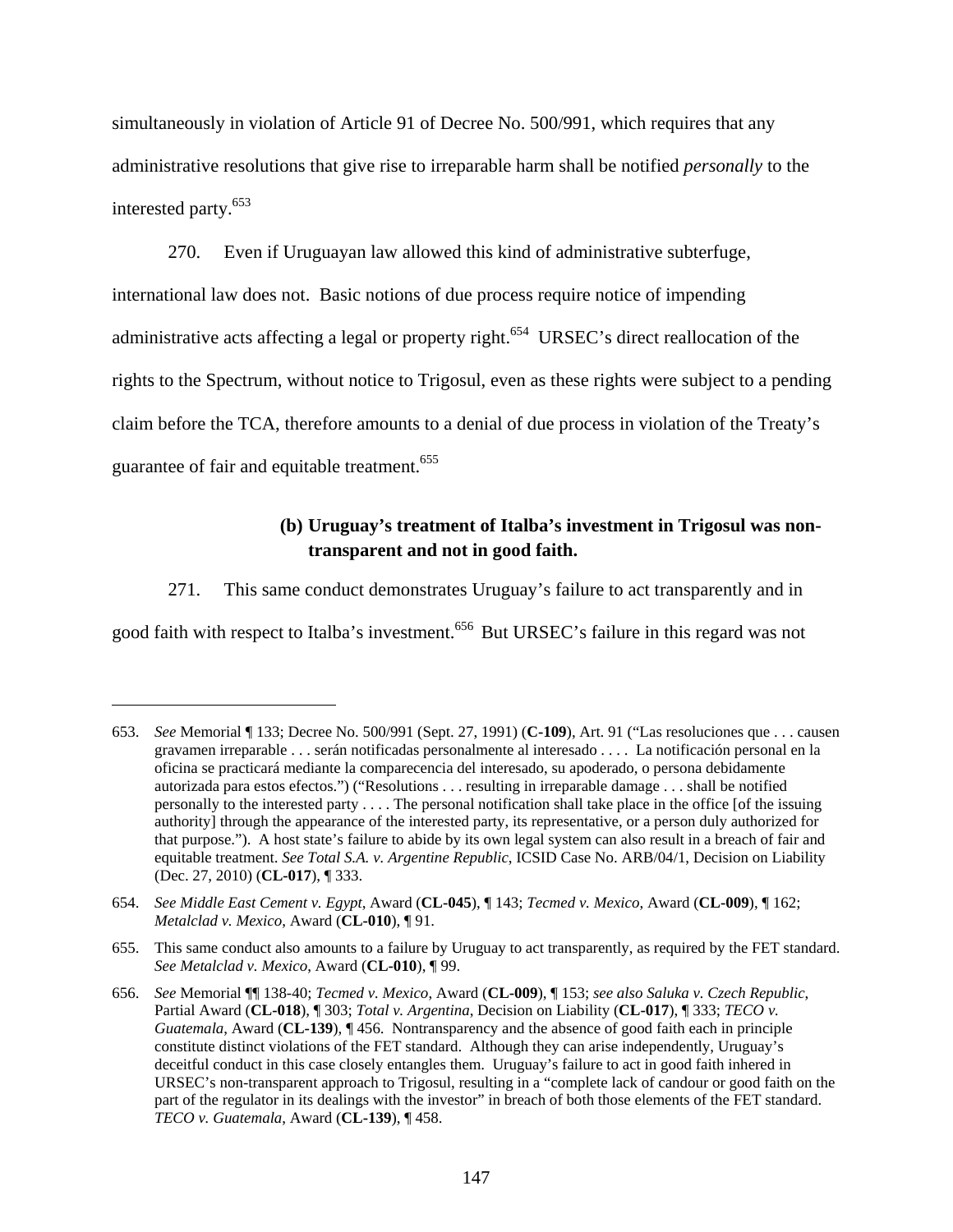limited to its frustration of the TCA Judgment.<sup>657</sup> As set out in Italba's Memorial, URSEC had by then already perpetrated what can only be understood as a scheme of active deception of Trigosul and Italba that was only discovered years after it began.<sup>658</sup> Uruguay's failure to communicate to Trigosul that a license conforming to the 2003 License Regulations would never be issued, its active concealment of its decision never to act on Trigosul's repeated applications, and its revocation of Trigosul's license on the basis of facts that it knew to be false demonstrated a failure to act in good faith and a "complete lack of transparency and candour in an administrative process" that "offends judicial propriety," all in violation of Uruguay's Article 5 FET obligations to act transparently and in good faith.<sup>659</sup>

272. In its Counter-Memorial, Uruguay insists it had no obligation to grant Trigosul a conforming license.<sup>660</sup> This is hard to credit. Uruguay's own Regulations on Administration and Control of the Radioelectric Spectrum, as approved in Decree 114/003 expressly provide for the "adaptation" of prior authorizations, and require URSEC to issue rules for the adjustment of licenses granted prior to the implementation of the new regulatory system.<sup>661</sup> Documents that Uruguay produced in this arbitration further confirm that URSEC knew it was required to issue

<sup>657.</sup> With respect to the TCA Judgment, URSEC did not act in good faith when it: (1) frustrated the TCA Judgment by making compliance impossible more than a year before that litigation concluded through an undisclosed re-allocation of Trigosul's frequency allocation; (2) nevertheless represented to Italba and Trigosul that it would comply with the TCA Judgment, even though it had in fact already made compliance impossible by allocating the Spectrum to Dedicado without notice to Trigosul; and then (3) made "offers" of (*a*) inadequate frequencies and (*b*) frequencies that—through its own actions—it could not have revoked from Dedicado without serious legal consequences.

<sup>658.</sup> Memorial ¶¶ 136-37.

<sup>659.</sup> *Waste Management v. Mexico II*, Award (**CL-033**), ¶ 98; *Nordzucker v. Poland*, Second Partial Award (**CL-047**), ¶¶ 84-85; *TECO v. Guatemala*, Award (**RL-103**), ¶ 458.

<sup>660</sup> Counter-Memorial ¶¶ 157-59, 168; Cendoya Witness Stmt. ¶ 28.

<sup>661.</sup> Decree 114/003 (**C-017**) Art. 38 (requiring URSEC to "dictate regulations for the regularization of authorizations and permits granted before the new system approved through this Regulation became effective.").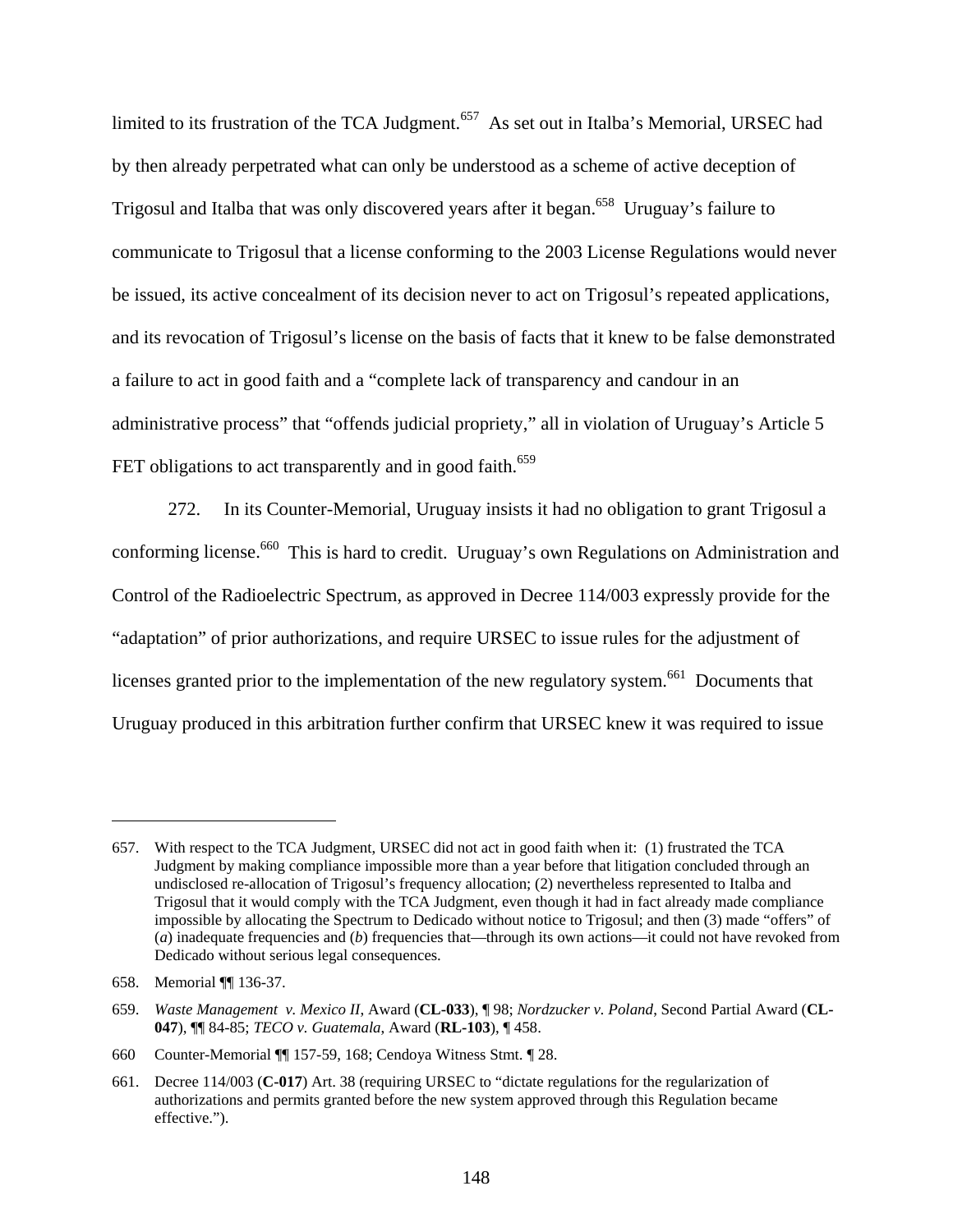conforming licenses under the new regulations.<sup>662</sup> Uruguay's position in this arbitration that conforming licenses were not necessary and would never be issued is also difficult to reconcile with the expectations of Trigosul's potential counterparties who were unwilling to do business with Trigosul *unless* it obtained the conforming license called for in URSEC's regulations.<sup>663</sup>

273. Yet even if, as Uruguay now claims, Trigosul did not actually need a conforming license, the undisputed facts are that Trigosul believed it did and repeatedly communicated that belief to URSEC over a number of years.<sup>664</sup> Under Uruguay's own law, URSEC was at a minimum obligated to respond within a reasonable time to applications from parties seeking agency action.<sup>665</sup> It would have been simple enough for URSEC to advise Trigosul that no such license was needed. Instead, on Uruguay's own account, URSEC allowed Trigosul to spend the

<sup>662.</sup> A March 2006 internal URSEC report analyzing Trigosul's requests for a conforming license stated: "In this sense, we must keep in mind that **everything related to the conforming licenses of telecommunications service operators is in the process of being evaluated**. . . . **[O]nce the conforming licenses are granted**, if Trigosul wishes to provide a telecommunication service different from the one it does, it should obtain authorization from the Regulatory Unit." *See* URSEC Report (Mar. 30, 2006) (**C-184**), at 3 (emphasis added) ("En este sentido debemos tener presente que se encuentra en proceso de evaluación todo lo referido a la adecuación de licencias de operadores de servicios de telecomunicaciones. . . . Que efectuada la adecuación de licencia de telecomunicaciones, en la medida que TRIGOSUL S.A. desee prestar un servicio de telecomunicaciones diferente al que ya efectiviza, deberá obtener la autorización de esta Unidad Reguladora.").

<sup>663.</sup> *See* Decree 114/003 (**C-017**), Art. 38; *see also* Memorial ¶ 24; First Alberelli Witness Stmt. ¶ 27; First Herbon Witness Stmt. ¶ 14; Letter from A. Cherp to A. Jansenson, G. Alberelli and L. Herbon (Jan. 8, 2003) (**C-016**) ("[O]ur investment group Eastern Pacific Trust cannot move forward with concluding our agreements with Trigosul until we receive the certified copy of the actual License to be issued by URSEC.").

<sup>664.</sup> *See supra* ¶ 25 (p, q, u-z, aa-dd, ii); *see also* Memorial ¶¶ 27, 30-35; First Alberelli Witness Stmt. ¶¶ 28-35, 37-39.

<sup>665.</sup> *See* Decree 500/991 (Sept. 27, 1991) (**C-109**), Art. 106 ("All administrative authorities are required to decide on any petition filed by the holder of a legitimate interest in the execution of a given administrative act, after the appropriate proceedings for proper examination of the case are conducted, within the term . . . ordered by law or the applicable regulations."); *Id.* at Art. 107 ("The procedings for proper examination of the case referred to in the preceeding article shall be completed, in the case of the petitions, within the term of thirty days from the date on which the petition was filed. (Law 13,032 of December 7, 1961, Article 406; law 14,106 of March 14, 1973, Article 676 and law 15,869 of June 22, 1987, Article 11)."); *see also* Horacio Cassinelli, *El interés legítimo como situación jurídica garantida en la Constitución uruguaya*, *Derecho Constitucional y Administrativo* (La Ley Uruguay, Montevideo, 2010) (**C-260**), at 337. The letters that Trigosul submitted to URSEC requesting a conforming license qualify as "formal requests" for such a license pursuant to Uruguayan administrative law, which requires that requests be made to an administrative body, in writing, be submitted to the authority competent to decide or propose a decision on the request, and identify the name and domicile of the applicant, the request, and the facts and legal basis for the request. Decree 500/991 (Sept. 27, 1991) (**C-109**) Arts. 19, 119.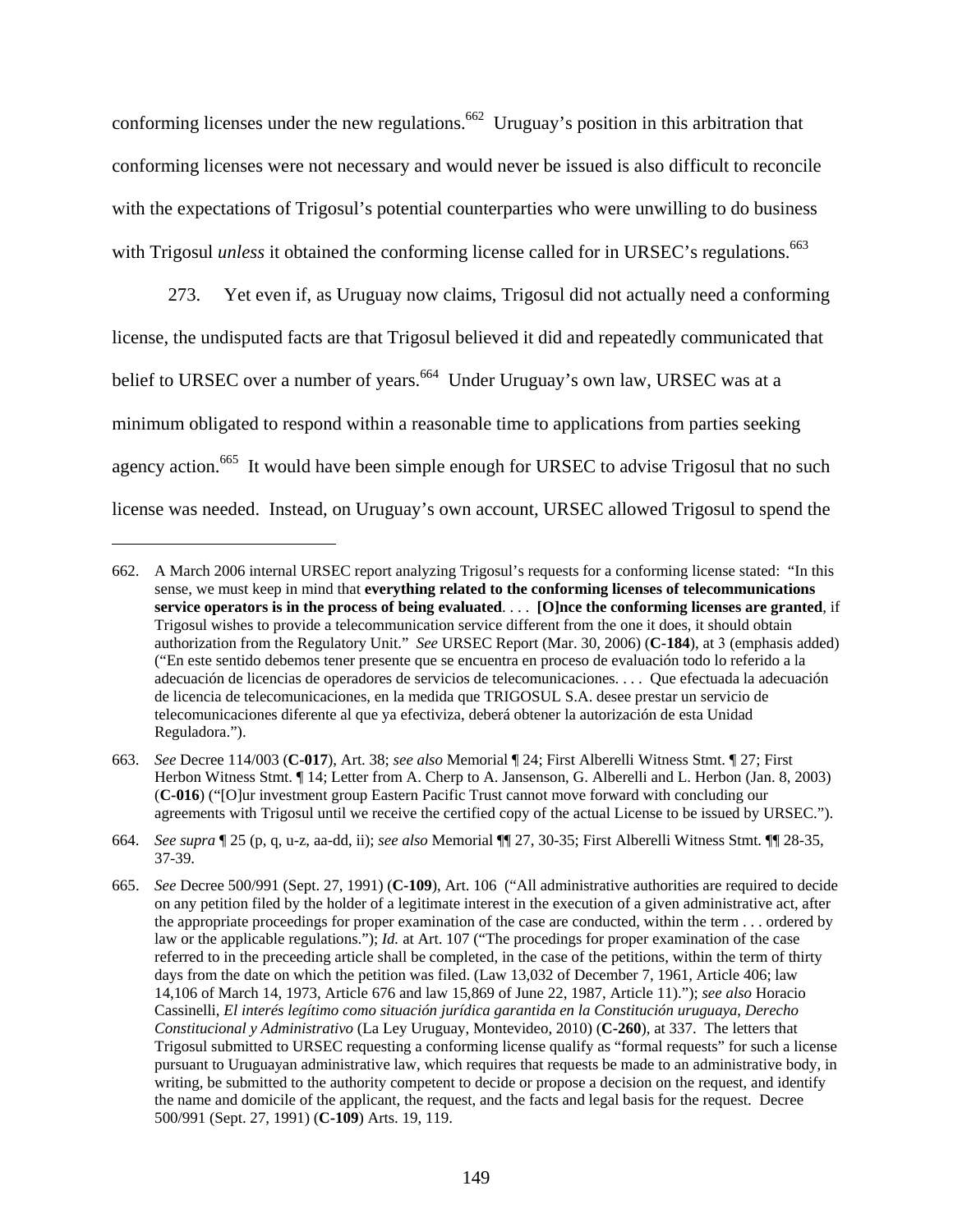better part of a decade pursuing agency action that it did not need, and to its prejudice.<sup>666</sup>

274. It should be noted that URSEC's conduct in this case was substantially more egregious than the "lack of open and frank communication" that that the tribunal in *Nordzucker v. Poland* found to constitute a "lack of transparency which [the host State] was under the BIT obliged to show in its dealings with a[n] . . . investor."667 While *Nordzucker* concerned only a state's silence about its intentions—the Polish government hinted to bidders in a privatization process that it would require a higher bid without making clear them that their refusal "to increase the price was not a mere part of the negotiation, but an actual deal-breaker"<sup>668</sup>—URSEC actually spent years *assuring* Trigosul and Italba that a conforming license would soon be issued even though this was not the case.<sup>669</sup> Whether URSEC misled Trigosul and Italba about its intentions alone, or also about the applicable law, makes little difference under Article 5: Uruguay's conduct was profoundly non-transparent and not in good faith.<sup>670</sup>

## **(c) Uruguay's treatment of Italba's investment in Trigosul was arbitrary.**

275. As Italba demonstrated in its Memorial, Uruguay's conduct with respect to Trigosul was also arbitrary.<sup>671</sup> URSEC acted arbitrarily by: (*a*) failing to issue Trigosul a conforming license in spite of Trigosul's repeated applications; (*b*) revoking Trigosul's license under false pretenses and without any legal basis; and (*c*) refusing to comply with the TCA

<sup>666.</sup> Counter-Memorial ¶¶ 22, 24, 181.

<sup>667.</sup> *Nordzucker A.G. v. Republic of Poland*, UNCITRAL, Second Partial Award (Jan. 28, 2009) (**CL-047**), ¶ 84.

<sup>668.</sup> *See Id. ¶* 59.

<sup>669.</sup> *See* First Herbon Witness Stmt. ¶¶ 15, 17, 21, 22, 30; First Alberelli Witness Stmt. ¶¶ 27-28, 31, 33, 38.

<sup>670.</sup> In addition to misleading Trigosul into believing that URSEC would soon issue a conforming license, an URSEC official demanded that Trigosul pay a bribe in July 2006 to "expedite" the issuance of its conforming license. *See* First Herbon Witness Stmt. ¶ 22; First Alberelli Witness Stmt. ¶ 39.

<sup>671.</sup> *See* Memorial ¶¶ 141-46.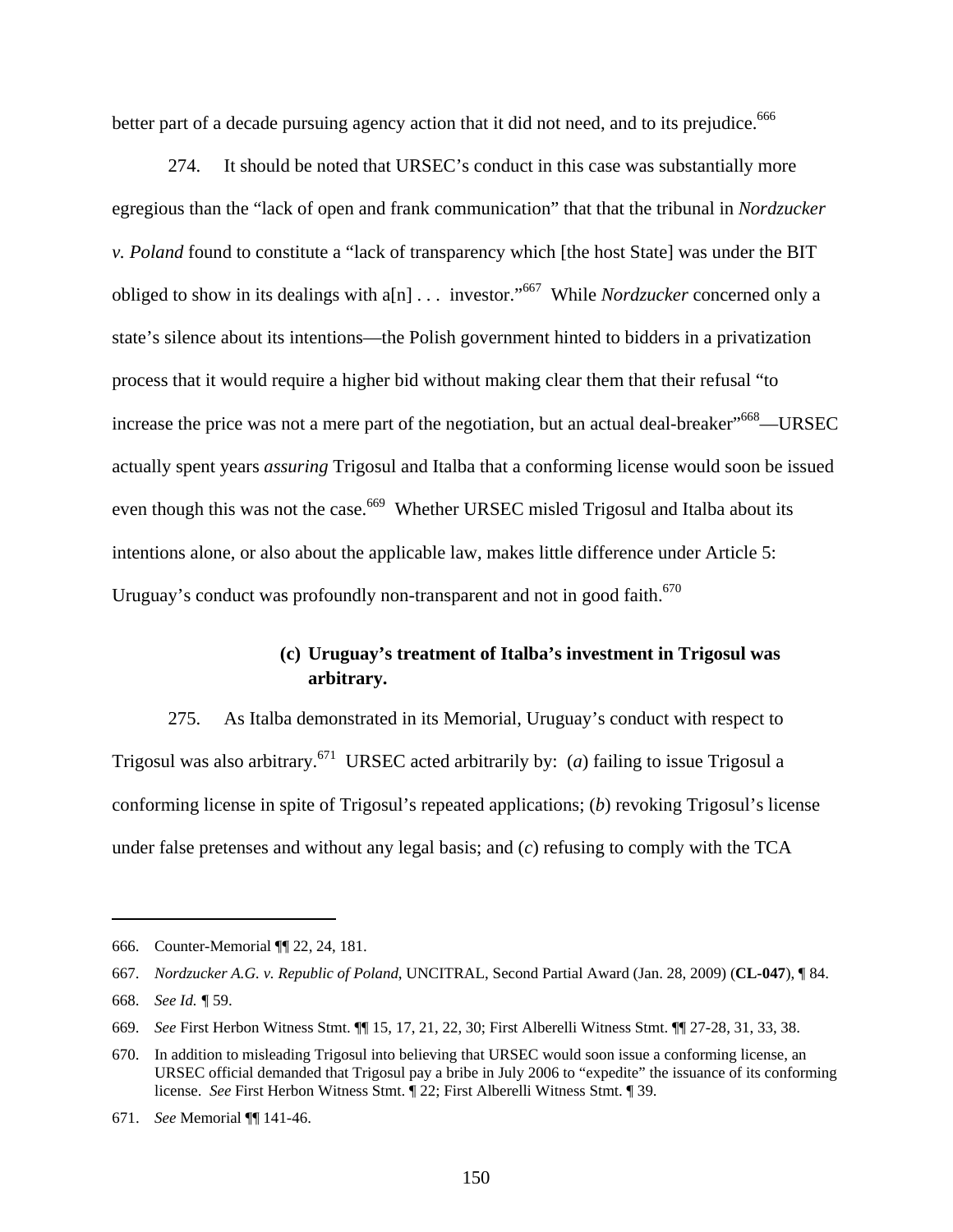Judgment and rendering compliance with that judgment impossible. $672$ 

276. Uruguay protests that its conduct was justified because "Trigosul did not operate continuously for long periods of time, while it had all the necessary authorizations to do so."<sup>673</sup> In fact, Uruguay knew both that Trigosul was waiting for an action from URSEC that it believed was necessary and still believes was necessary, and that Trigosul was losing valuable business opportunities while it waited.674 It was an arbitrary and harmful exercise of URSEC's discretion not to *act* on Trigosul's repeated requests and either: (*a*) grant the conforming license to which Trigosul was entitled; or (*b*) deny the request because (as Uruguay now claims) no new license was needed.<sup>675</sup> By failing to act, URSEC arbitrarily kept Trigosul in limbo for years and caused Italba to lose valuable opportunities.  $676$ 

277. Uruguay's insistence that it "fully complied with the TCA Judgment" is false, as detailed at greater length above.<sup>677</sup> The irreducible fact of the matter is that, by re-allocating Trigosul's frequencies to Dedicado while they were the subject of Trigosul's appeal before the TCA, URSEC made it impossible for itself to comply meaningfully with the TCA Judgment.<sup>678</sup>

<sup>672.</sup> *Id. ¶*¶ 144-46.

<sup>673.</sup> Counter-Memorial ¶ 217.

<sup>674.</sup> *See supra* Sections II.C.2, II.C.4-5, II.C.7*.* Uruguay argues that Trigosul was "in no way disadvantaged under the 2003 regulations" because its business failures were the result of its own "lack of clients, its inability to generate any income or profits, and its incapacity to negotiate strategic alliances with other companies that were legally possible and commercially sustainable," and that it was justified in revoking Trigosul's license and rights to the Spectrum on the basis that "Trigosul did not make—nor was it capable of making—efficient use of the spectrum." Counter-Memorial ¶¶ 176, 213. Both of these arguments ignore the reality that it was Uruguay's own arbitrary and discriminatory course of action that prevented Trigosul from operating because it believed it lacked the necessary conforming license.

<sup>675.</sup> *See* Counter-Memorial ¶¶ 22, 24, 168, 181.

<sup>676.</sup> *See supra* Sections II.C.4-5, II.C.7; *see also* Memorial Sections II.B-C.

<sup>677.</sup> Counter-Memorial ¶ 267; *see also Id. ¶* 292.

<sup>678.</sup> *See supra* Sections IV.A.2(a), IV.B.2, IV.C.4(a), (c).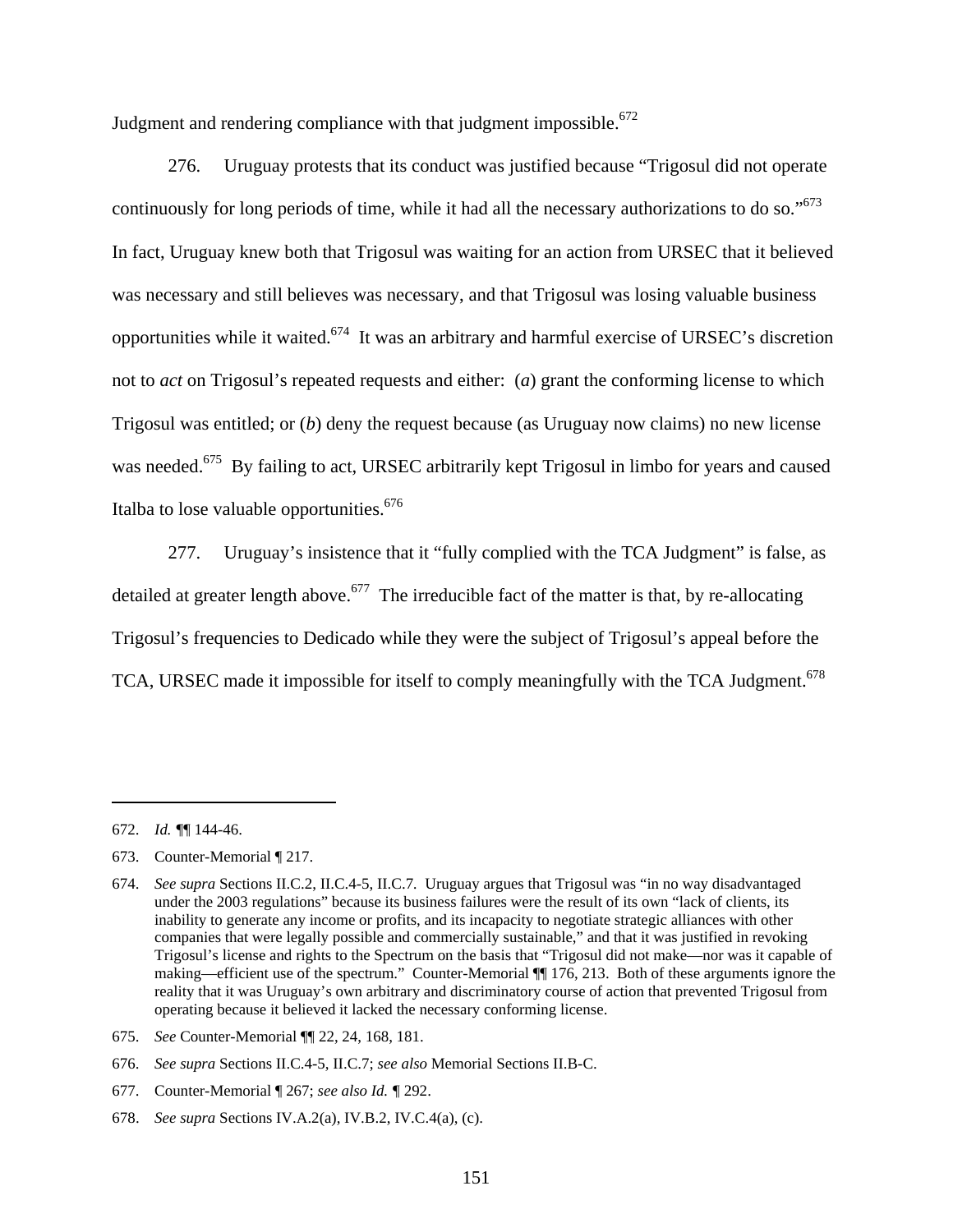Such an act truly "shocks . . . a sense of judicial propriety."<sup>679</sup> URSEC either knew or should have known the potential legal consequences of "double-booking" the Spectrum while it was still subject to a pending appeal before the TCA, and should be held accountable for its arbitrary decision to prejudge the outcome of the TCA litigation.

## **(d) Uruguay's treatment of italba's investment in Trigosul was discriminatory.**

278. As established in Italba's Memorial and above, Uruguay breached Article 5's FET

standard (as well as Article 3's National Treatment and Article 4's Most-Favored Nation

Treatment guarantees) through URSEC's less favorable treatment of Italba as compared to other

domestic and foreign investors. 680

279. Uruguay's "categorical" denial that it did not treat Trigosul differently is belied

by the facts.<sup>681</sup> While URSEC consigned Trigosul to a lengthy, costly, and ultimately fruitless

wait for an adjustment of its license to conform to the 2003 License Regulations—despite

URSEC's legal obligation to respond to such applications<sup> $682$ </sup>—URSEC evidently responded to

<sup>679.</sup> *Elettronica Sicula SpA (ELSI) (United States v. Italy)*, Judgment (July 20, 1989) ICJ Reporter 15 (**CL-048**), ¶ 128.

<sup>680.</sup> *See supra* Sections IV.C.1-4; *see also* Memorial ¶¶ 147-49; 151-59. The elements required to establish that conduct is discriminatory are closely similar under either standard—a successful claim of discrimination under Article 5 requires Italba to show that: (*a*) Italba's investment was treated less favorably than the comparable investment; (*b*) its investment is in like circumstances with another comparable investment; and (*c*) there was no justification for the less favorable treatment. *See* Memorial ¶¶ 149-54; *Total v. Argentina*, Decision on Liability (**CL-017**), ¶ 210 ("In order to determine whether treatment is discriminatory, it is necessary to compare the treatment challenged with the treatment of persons or things in a comparable situation"); *Lemire v. Ukraine*, Decision on Jurisdiction and Liability (**CL-038**), ¶ 261. The only difference between the National Treatment standard and the MFN standard is the nationality of the "comparable investment": a domestic company under the National Treatment standard, and a foreign company under the MFN Standard. Under both the National Treatment and MFN standards, the burden is on Uruguay to justify less favorable treatment of a foreign investor. *See Feldman v. Mexico*, Award (**CL-056**), ¶¶ 176-78, 187 ("Here, the Claimant in our view has established a presumption and a *prima facie* case that the Claimant has been treated in a different and less favorable manner than several Mexican owned cigarette resellers, and the Respondent has failed to introduce any credible evidence into the record to rebut that presumption."); *see also*  Memorial  $\P$  154. In the present case, Uruguay's conduct breached the Treaty under either test.

<sup>681.</sup> Counter-Memorial ¶ 171.

<sup>682.</sup> *See supra* ¶ 164 n.452.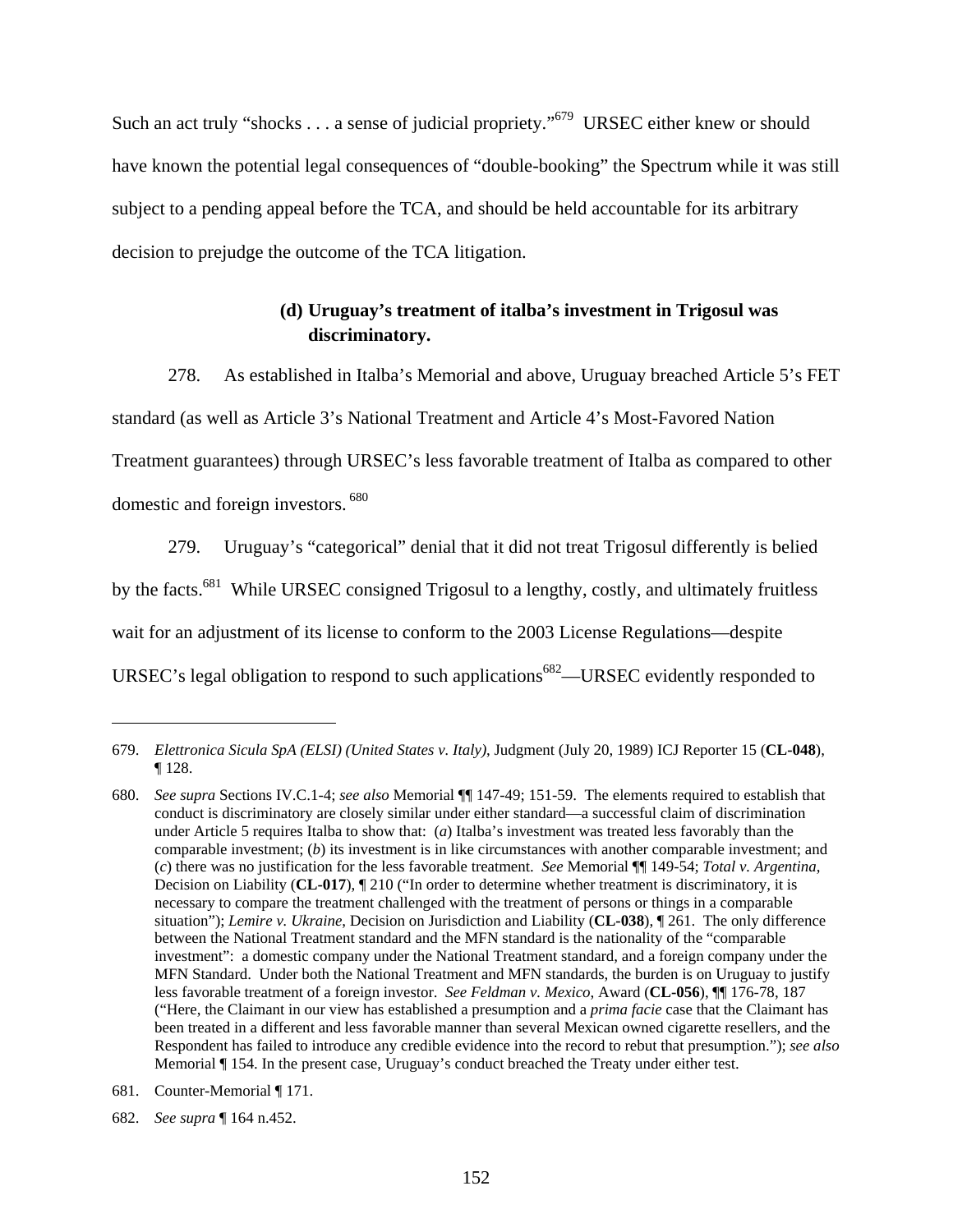requests for administrative action from numerous Trigosul competitors.<sup>683</sup> Nor did URSEC wrongfully revoke the licenses of Trigosul's competitors and fail to return them in the face of a court judgment.<sup>684</sup> It will not serve for Uruguay to point to Trigosul's limited business operations in Uruguay as justification for its discriminatory measures.<sup>685</sup> As detailed above and in Italba's Memorial, URSEC's discrimination repeatedly hamstrung Trigosul's business, causing the losses accounted for in Compass Lexecon's Report.<sup>686</sup> Uruguay should not be allowed to escape liability for its Treaty breaches by invoking the damage it has caused in its own defense.

\* \* \*

280. Uruguay's treatment, through URSEC, of Italba's investment in Trigosul was without due process, non-transparent and not in good faith, arbitrary, and discriminatory. Uruguay's discriminatory treatment of Italba's investment also violated Article 3's National Treatment and Article 4's Most-Favored Nation Treatment guarantees.

#### **D. Uruguay Failed To Afford Italba's Investment Full Protection And Security.**

281. Uruguay's Counter-Memorial does not appear to contest Italba's full protection and security claim on the merits. Italba accordingly reaffirms its position that Uruguay breached its obligation to afford Italba's investment full protection and security by permitting URSEC to destroy Italba's investment by: (*a*) ignoring the judgment of the TCA reinstating Trigosul's rights under its license; (*b*) reassigning Trigosul's rights to a competitor while administrative proceedings concerning those rights were pending before the TCA; (*c*) revoking Trigosul's

<sup>683.</sup> *See* Memorial ¶ 155.

<sup>684.</sup> *See supra* Section IV.A.4.b.

<sup>685.</sup> Counter-Memorial ¶¶ 29, 212, 229-32.

<sup>686.</sup> *See supra* Sections II.C.4-7.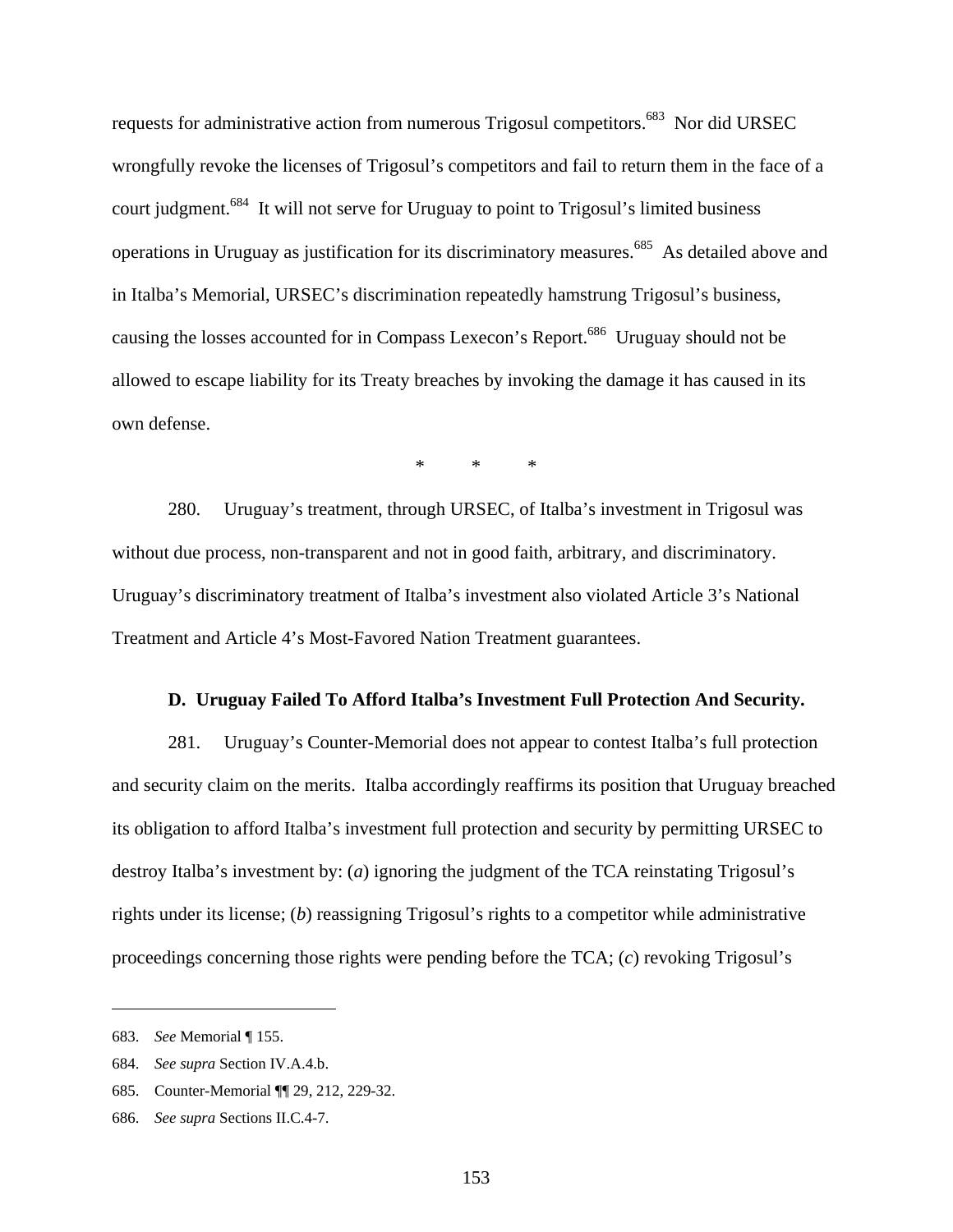license without any legal basis; and (*d*) refusing to issue Trigosul a license conforming to the 2003 License Regulations.<sup>687</sup>

282. Echoing its arguments about the scope of Article 5's FET clause, however, Uruguay insists that the Treaty excludes "legal protection" from the scope of Article 5's full protection and security clause. Specifically, Uruguay contends that the Contracting Parties deliberately decided to limit the content of the Treaty's full protection and security standard to "police" protection of foreign investments.<sup>688</sup> Uruguay's argument fails because the Contracting Parties also included an MFN clause in the Treaty. Therefore, the legal protections afforded to Italba's investment can be derived both by operation of the Treaty's MFN clause as well as from the body of international investment jurisprudence holding that the standard of full protection and security encompasses the legal security of foreign investments.<sup>689</sup>

283. The Treaty's MFN clause, Article 4(2), provides that "[e]ach Party shall accord to covered investments treatment no less favorable than that it accords, in like circumstances, to investments in its territory of investors of any non-Party with respect to the establishment, acquisition, expansion, management, conduct, operation, and sale or other disposition of

<sup>687.</sup> Memorial ¶ 175.

<sup>688.</sup> Counter-Memorial ¶¶ 197-203.

<sup>689.</sup> *See*, *e.g.*, *Biwater Gauff (Tanzania) Ltd. v. United Republic of Tanzania*, ICSID Case No ARB/05/22, Award (July 24, 2008) (**RL-71**), ¶ 729 (in finding that the Republic had violated its obligation to provide full protection and security, the tribunal reasoned that the full protection and security standard "implies a State's guarantee of stability in a secure environment, both physical, commercial and legal[,]" and explaining that it would be "unduly artificial to confine the notion of 'full security' only to one aspect of security, particularly in light of the use of this term in a BIT, directed at the protection of commercial and financial investments"); *see also Total v. Argentina*, Decision on Liability (**CL-017**), ¶ 343 (finding that a plain reading of the terms of the BIT, in accordance with Vienna Convention Article 31, showed that "the protection provided for by Article 5(1) to covered investors and their assets is not limited to physical protection but also to legal security"); *Frontier Petroleum Servs. Ltd. v. Czech Republic*, UNCITRAL, Final Award (Nov. 12, 2010) (**CL-068**), ¶ 263 (holding that "the duty of protection and security extends to providing a legal framework that offers legal protection to investors—including both substantive provisions to protect investments and appropriate procedures that enable investors to vindicate their rights"); *CME Czech Republic B.V. v. The Czech Republic, UNCITRAL*, Partial Award (Sept. 13, 2001) (**CL-011**), ¶ 613 (finding that the government's "actions and inactions . . . were targeted to remove the security and legal protection of the Claimant's investment" and were thus in breach of its obligation to provide full protection and security).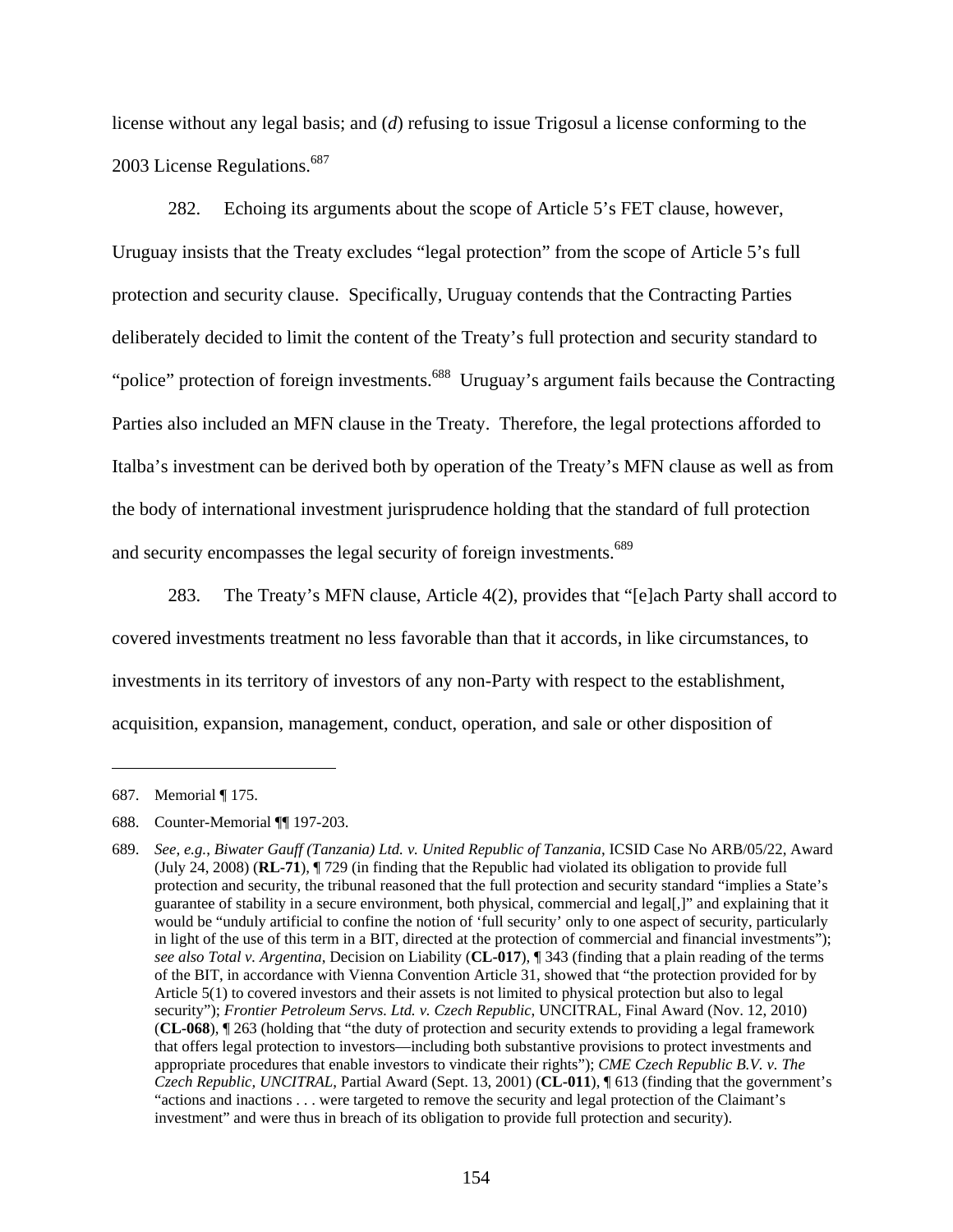investments."

284. More favorable treatment than that available under at least Uruguay's account of Article 5's full protection and security clause is unambiguously available to investors covered by the Venezuela-Uruguay *Acuerdo Para La Promoción y Protección Recíproca de Inversiones*

(*Venezuela-Uruguay BIT*). Article 4 of the Venezuela-Uruguay BIT provides that

Each Contracting Party shall, in accordance with the norms and standards of International Law, accord investments by investors of the other Contracting Party in its territory fair and equitable treatment, and shall guarantee them full security and legal protection and shall refrain from obstructing, through arbitrary or discriminatory measures, their administration, management, maintenance, use, enjoyment, development, sale or liquidation."<sup>690</sup>

285. The full protection and security clause contained in Article 4 of the Venezuela-

Uruguay BIT therefore guarantees that investments by investors shall receive full security and legal protection without the limits that, Uruguay insists, the Treaty imposes on Article 5's full protection and security clause.<sup>691</sup>

286. In turn, Italba is entitled to rely upon Article 4 of the Venezuela-Uruguay BIT by operation of the MFN clause contained in Article  $4(2)$  of the Treaty.<sup>692</sup> The Treaty's MFN clause expressly guarantees that Italba's investment shall not receive treatment less favorable than that afforded by Uruguay to investments of any third state investors.

<sup>690.</sup> Venezuela-Uruguay Treaty (May 20, 1997) (**CL-065**), Art. 4 (emphasis added) ("Cada Parte Contratante, de conformidad con las normas y criterios del Derecho Internacional, acordará a las inversiones de inversores de la otra Parte Contratante en su territorio, un trato justo y equitativo, les garantizara seguridad y protección jurídica plenas y se abstendrá de obstaculizar con medidas arbitrarias o discriminatorias su administración, gestión, mantenimiento, uso, disfrute, ampliación, venta o liquidación.").

<sup>691.</sup> *Id*.

<sup>692.</sup> Treaty (**C-001**), Art. 4(2) ("Each Party shall accord to covered investments treatment no less favorable than that it accords, in like circumstances, to investments in its territory of investors of any non-Party with respect to the establishment, acquisition, expansion, management, conduct, operation, and sale or other disposition of investments.").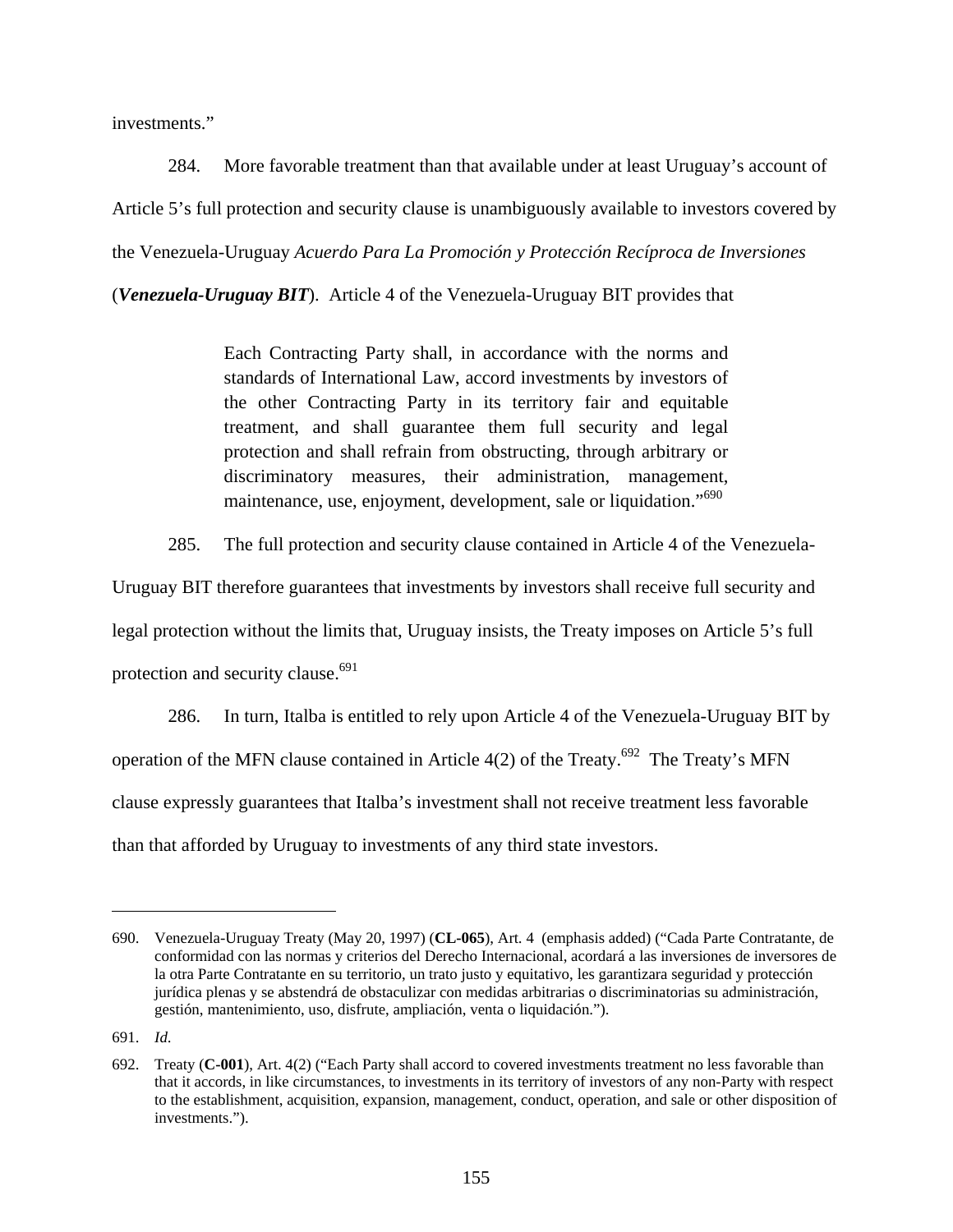287. There should be nothing surprising about this conclusion. International investment tribunals have held that an MFN clause must be construed in accordance with the same basic treaty interpretation rules as other clauses.<sup>693</sup> In *National Grid v. Argentina*, for example, the tribunal stated:

> [T]he Tribunal will interpret the Treaty as required by the Vienna Convention. Article 31 of the Convention requires an international treaty to "be interpreted in good faith in accordance with the ordinary meaning to be given to the terms of the treaty in their context and in light of its object and purpose." . . . The Convention does not establish a different rule of interpretation for different clauses. The same rule of interpretation applies to all provisions of a treaty, be they dispute resolution clauses or MFN clauses.<sup>694</sup>

288. The "object and purpose" of the Treaty in this case is, in relevant part, to furnish a "stable framework for investment" and to "provid[e] effective means of asserting claims and enforcing rights with respect to investment.<sup>1"695</sup> The MFN clause should be construed to advance that objective.

289. The "ordinary meaning" of Article 4(2) itself is that the Contracting Parties' intended that U.S. and Uruguayan investors "shall" each benefit from the "treatment no less favorable than" that which either Treaty party grants to investors from third States.<sup>696</sup> Article 4(2), applied in accordance with its ordinary meaning thus clearly requires that Italba should be able to access the same protections made available to Venezuelan investors under the Uruguay-

<sup>693.</sup> *See* OECD, *Most-Favoured-Nation Treatment in International Investment Law*, (**CL-145**), at 16.

<sup>694.</sup> *National Grid plc v. The Argentine Republic*, UNCITRAL, Decision on Jurisdiction (June 20, 2006) (**CL-146**) ¶ 80; *see also Bayindir v. Pakistan*, Award (**CL-039**), ¶ 155 (applying Article 31(1) of the Vienna Convention in deciding to import a fair and equitable treatment clause from another treaty).

<sup>695.</sup> Treaty (**C-001**), Preamble.

<sup>696.</sup> *See id.* at Art. 4(2). "Treatment" is understood to mean "the rights and privileges granted and the obligations and burdens imposed by a Contracting State on investments made by investors covered by the treaty." *Suez, Sociedad General de Aguas de Barcelona S.A., and InterAguas Servicios Integrales del Agua S.A. v. The Argentine Republic*, ICSID Case No. ARB/03/17, Decision on Jurisdiction (May 16, 2006) (**CL-147**) ¶ 55.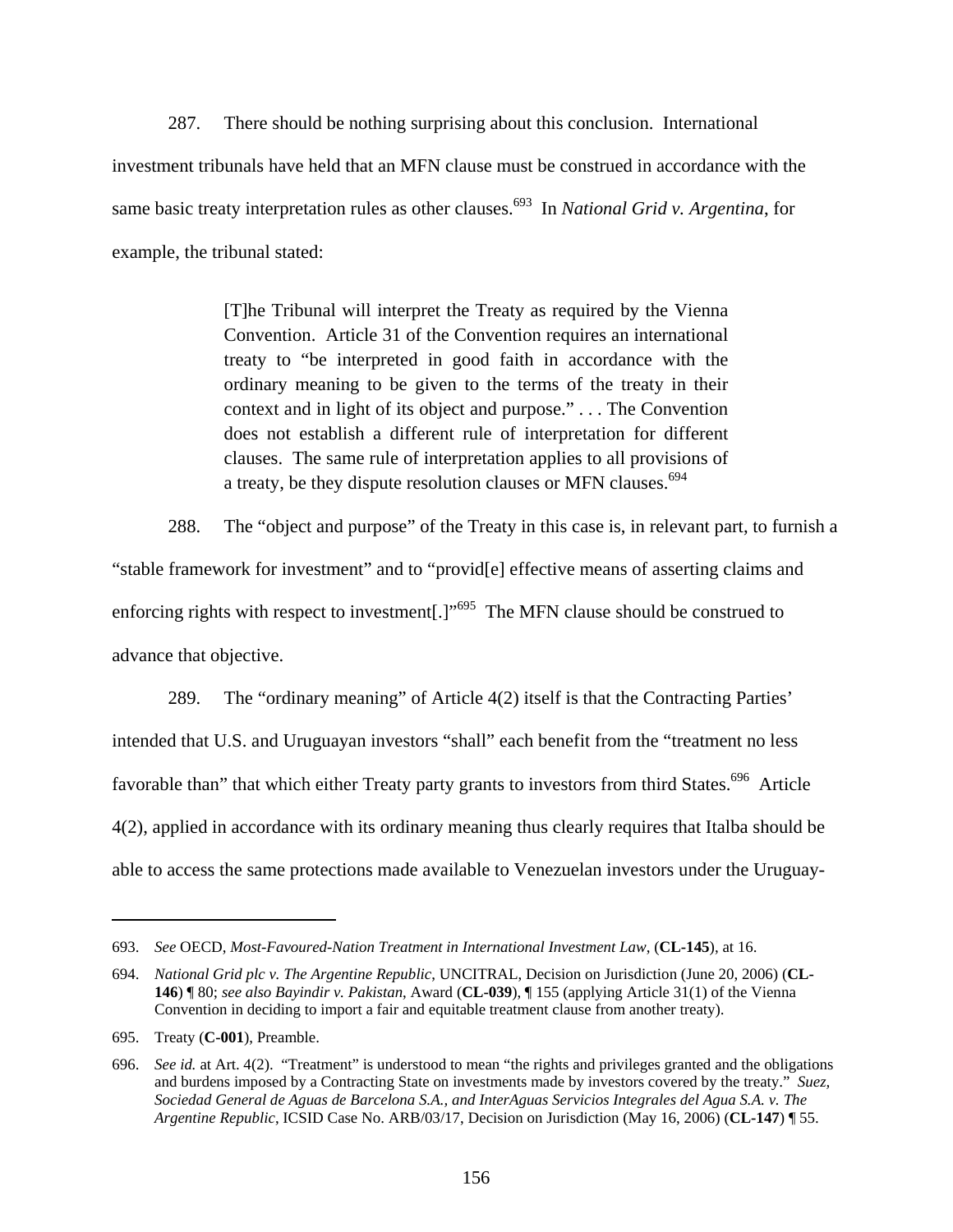Venezuela BIT.

290. Uruguay objects that the protections of the Uruguay-Venezuela BIT cannot be accessed by operation of the Treaty's MFN clause because they are from an older treaty. This sort of argument has been rejected before.<sup>697</sup> The most cursory review of the Treaty also reveals that the United States and Uruguay explicitly limited the MFN clause's applicability to certain Articles.<sup>698</sup> Article 5 was not one of them. Article 4(2)'s MFN clause accordingly allows Italba to benefit from the provisions of the Uruguay-Venezuela BIT obliging Uruguay to provide for the *legal* security of its investment. Uruguay's conduct breached that standard for the reasons discussed above and in Italba's prior submissions.<sup>699</sup>

\* \* \*

291. Uruguay's conduct towards Italba's investment in Uruguay breached Article 6 of the Treaty by unlawfully expropriating that investment, Article 5 by failing to accord Italba's investment fair and equitable treatment, Articles 3 and 4 by failing to accord Italba treatment no less favorable than accorded to other investors in like circumstances, and Article 5 by failing to afford Italba's investment with full protection and security. As discussed in the next section, Uruguay owes Italba full reparation for its multiple Treaty breaches.

#### **V. QUANTUM**

 $\overline{a}$ 

292. In its Memorial, Italba established that the standard of compensation applicable to Uruguay's breaches of the Treaty is the customary international law standard of "full reparation."

<sup>697.</sup> *See*, *e.g.*, *Bayindir v. Pakistan*, Award (**CL-039**), ¶ 160 ("As noted by the Respondent, the FET provision to which the Claimant more specifically referred, namely Article II(2) of the Pakistan-UK BIT, pre-dates the MFN clause in the Treaty. In and of itself that chronology does not appear to preclude the importation of an FET obligation from another BIT concluded by the Respondent.").

<sup>698.</sup> *See* Treaty (**C-001**), Arts. (21)(2) and (7); *id.* at Annex F, ¶¶ 2 and 4.

<sup>699.</sup> *See supra* Sections IV.C.1-3; Memorial ¶¶ 167-75.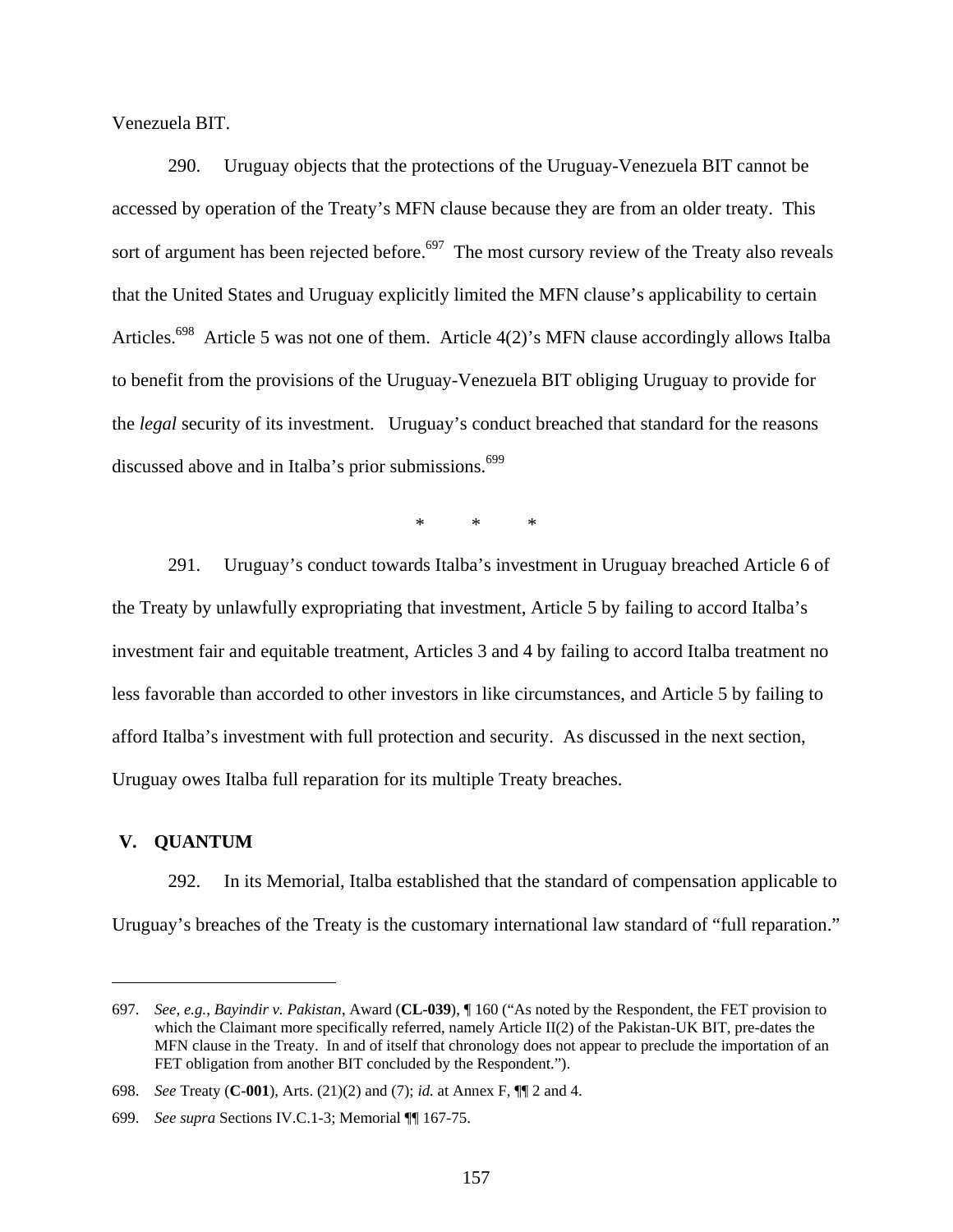Pursuant to that standard, Mr. Dellepiane has calculated that Uruguay must pay Italba compensation in the amount of USD \$61.1 million (including compounded interest calculated on the basis of the weighted average cost of capital of a telecommunications provider in Uruguay) for Uruguay's breaches of the Treaty. That sum consists of the fair market value of the expropriated rights as of March 1, 2015, the date of the expropriation, and damages for the historical profits that Italba would, in all probability, have received between 2006 and 2015 but for Uruguay's breaches.

293. In its Counter-Memorial, Uruguay denies any obligation to pay Italba compensation:

- *First*, Uruguay argues that compensation is governed by Article 6 of the Treaty (the standard of compensation for a lawful expropriation), notwithstanding the fact that, in this case, Italba's claim for the loss of its investment is based on an unlawful and discriminatory expropriation carried out without compensation or due process and in violation of the orders of Uruguay's own courts.
- *Second*, Uruguay argues that the valuation date should be no later than January 19, 2011, because that was the date Uruguay initially terminated Trigosul's rights to use the Spectrum—completely ignoring the fact that the termination order was annulled by the Uruguayan courts, as if it never happened.
- *Third*, Uruguay contends that no compensation is owed because, it says, Trigosul's rights to use the Spectrum were worthless. Uruguay insists that Trigosul's rights were terminable at will without compensation—an ironic position for Uruguay to insist upon given the TCA Judgment annulling Uruguay's termination of the same license. Undaunted, Uruguay also sees support for the alleged worthlessness of Trigosul's rights in the Spectrum in the fact that it transferred those rights in the Spectrum to Dedicado without any payment—an argument that ignores the fact that Dedicado itself has made clear that it would not accept any attempt by Uruguay to take the rights in the Spectrum back without compensation. Uruguay further finds support for the alleged worthlessness of Trigosul's license in the limitations set forth in Trigosul's original license ignoring the fact that Trigosul would in all probability have had a conforming license that would have given the company the flexibility it needed to provide the services Uruguay now claims Trigosul was barred from providing, but for Uruguay's Treaty breaches.
- *Fourth*, Uruguay denies any responsibility for Italba's claims for historical lost profits. Uruguay protests that the damages Italba seeks to collect for these failed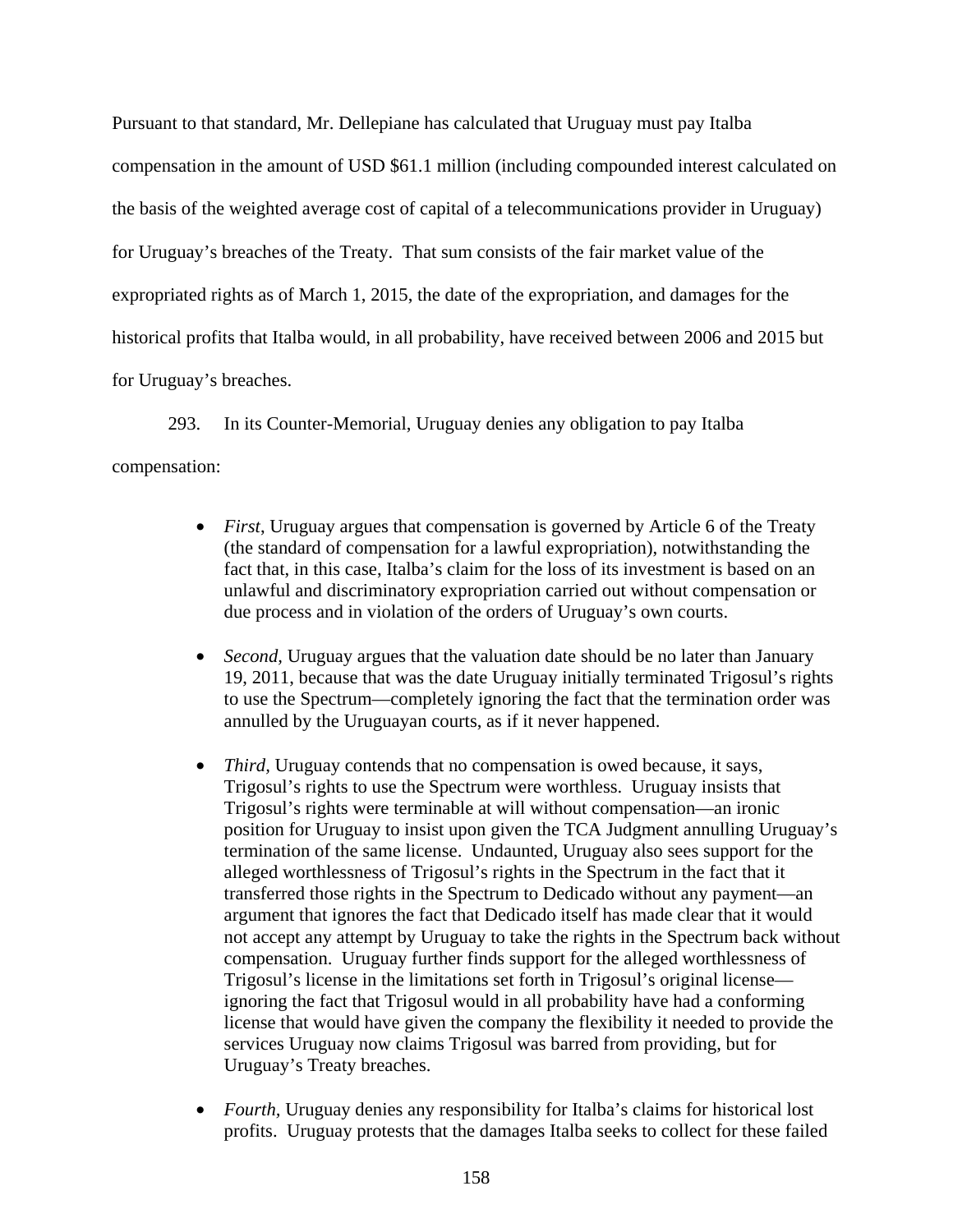projects are too speculative—ignoring that it was Uruguay's own conduct that prevented Italba from closing the deals in the first place.

- *Finally*, Uruguay argues that Italba should only be awarded interest based on the risk free rate, ignoring the compensatory nature of interest and its role as an essential part of the full reparation owed for Uruguay's treaty breaches.
- 294. In this section Italba explains why Uruguay's defenses on Quantum are meritless.

In particular, this section will show:

- a. Uruguay's attempt to avoid the customary law standard for compensation cannot succeed because Tribunals consistently have held that where the host state has failed to provide compensation for an expropriation, failed to expropriate in accordance with due process, and/or denied justice in the context of the expropriation, only the "full reparation" standard can provide the claimant with the compensation owed under customary international law;
- b. Uruguay's attempt to push the valuation date back to January 2011 cannot succeed because it was only in March 2015 that Uruguay made clear that it could not and would not comply with the TCA Judgment;
- c. Uruguay's attempt to portray Trigosul's rights to use the Spectrum as worthless must fail because: (*i*) Uruguay's claim that it was entitled to terminate Trigosul's rights at will without compensation is flat out wrong under Uruguayan law and belied by the very facts of this case—where the TCA Judgment invalidated Uruguay's attempt to terminate Trigosul's license; (*ii*) Uruguay's repeated references to the fact that Dedicado allegedly did not pay for the rights to use the Spectrum taken from Trigosul is again flat out wrong—Dedicado swapped other frequencies to obtain Trigosul's rights and, although those rights were unquestionably worth less than Trigosul's rights (as Dedicado's vigorous defense of those rights shows), it is nonetheless clear that it did not pay "nothing"; and (*iii*) Uruguay's repeated references to the alleged limitations in Trigosul's rights to use the Spectrum ignore the fact that if Uruguay had acted in good faith and issued Trigosul the conforming license it sought, those limitations would not have existed—in short, in the "but for" valuation scenario required by the customary international law standard of full reparation, Uruguay must be assumed to act lawfully, such that the supposed limitations in Trigosul's rights to use the Spectrum would not have existed
- d. Uruguay's attempt to use the calamitous impact of its own unlawful conduct on the ability of Italba to commercialize Trigosul and its rights to use the Spectrum cannot be allowed to succeed. Such circular logic turns the notion of a "but for" valuation scenario required by the customary international law standard of full reparation on its head because, in that scenario, the Tribunal must assume that Uruguay would have regulated Trigosul in good faith. In that scenario, Italba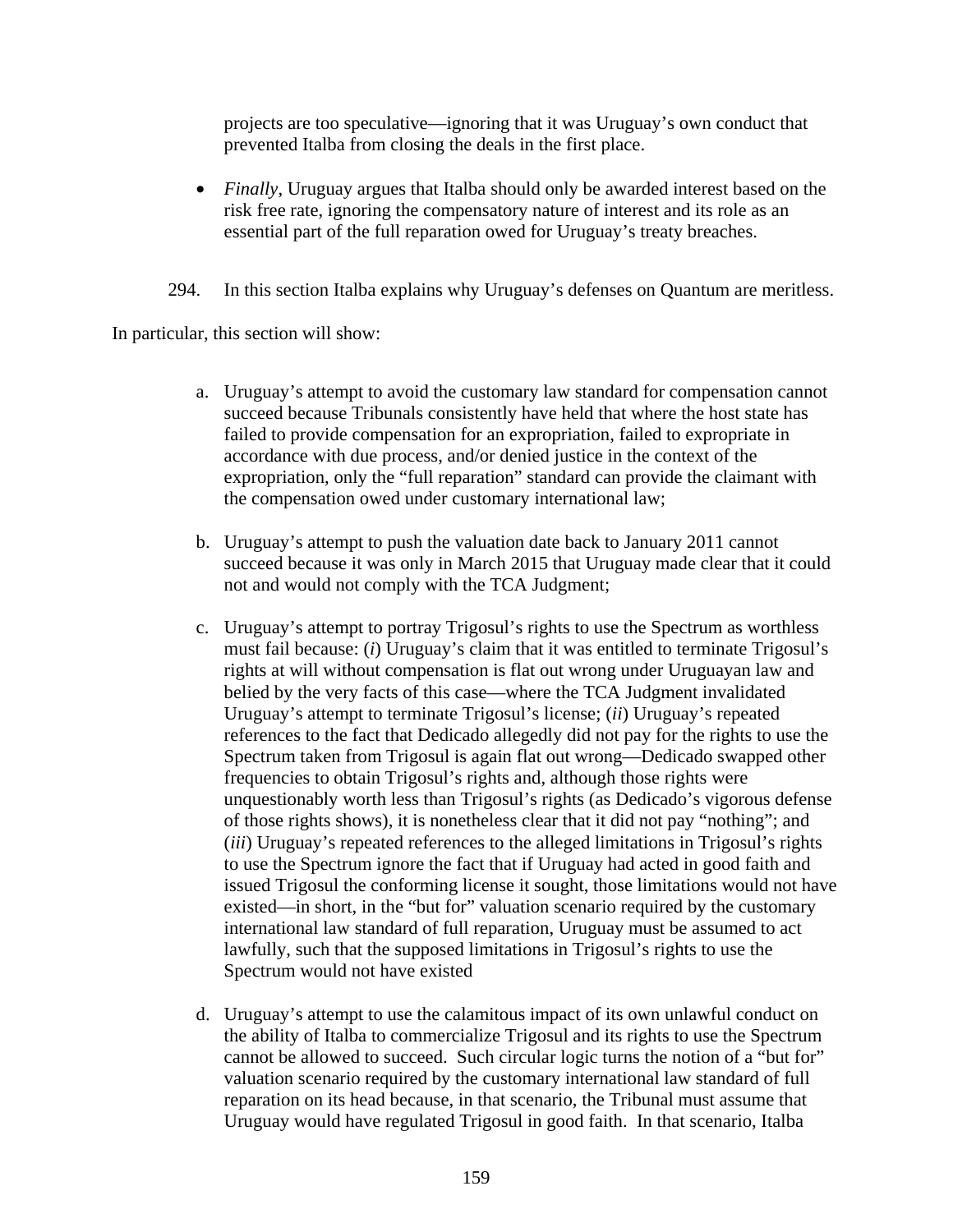would have received the historical lost profits it would in all probability have received but for Uruguay's breaches; and

e. Uruguay's attempt to avoid responsibility for the effects of its non-payment of prompt compensation by arguing that interest should accrue only at the risk free rate must also fail because interest at a rate equal to the cost of capital (or, in the alternative, equal to Uruguay's borrowing rate) is a necessary part of the "full reparation" required by customary international law given that Uruguay's unlawful conduct has prevented Trigosul from reinvesting the money it should have received as compensation for Uruguay's conduct.

### **A. Compensation For Uruguay's Treaty Breaches Must Be Determined Under The "Full Reparation" Standard Of Customary International Law.**

295. As established in the Memorial, Italba's claims are all for breaches of the Treaty.

The Treaty specifies no standard of compensation or other remedy for its own breach. Italba

must therefore be compensated for Uruguay's unlawful expropriation of Italba's investment and

for Uruguay's other breaches of the Treaty, pursuant to the customary international law standard

of "full reparation."700

<sup>700.</sup> *See* Memorial ¶¶ 176-79 (citing *Case Concerning The Factory at Chorzów (Claim for Indemnity)*, Permanent Court of International Justice, PCIJ Series A, No 17, Judgment on the Merits (Sept. 13, 1928) (**CL-070**) at 29 (emphasis added); *Vivendi II*, Award (**CL-028**), at ¶ 8.2.7 ("Based on these principles, and absent limiting terms in the relevant treaty, it is generally accepted today that, regardless of the type of investment, and regardless of the nature of the illegitimate measure, the level of damages awarded in international investment arbitration is supposed to be sufficient to compensate the affected party fully and to eliminate the consequences of the state's action."); *Gold Reserve Inc. v. Bolivarian Republic of Venezuela,* ICSID Case No. ARB(AF)/09/1, Award (Sept. 22, 2014) (**CL-071**), ¶¶ 678-81). Uruguay's argument that Trigosul relinquished its right to compensation by rejecting Uruguay's offers "to allow Trigosul to carry out its data transmission services on similar frequencies, as well as on the frequencies originally allocated to it" is meritless. *See* Counter-Memorial ¶¶ 403-05. *First*, because Uruguay made both offers after Italba commenced this arbitration, they should be understood as settlement offers rather than as steps taken to comply with Uruguay's Treaty obligations or to make restitution for Uruguay's breaches of the Treaty. *See supra* Section IV.A.2. *Second*, URSEC's May 9, 2016 proposal to Italba was deficient because it involved frequencies inferior to those in Trigosul's original Spectrum—the same frequencies, in fact, that Dedicado successfully asked to have replaced with Trigosul's. *See* URSEC Proposal (May 9, 2016) (**C-095**); *see supra* Section IV.A.2. *Third*, the draft URSEC resolution provided to Italba on May 19, 2016, in which URSEC offered to return the "same" frequencies to Trigosul, was a poisoned chalice because it would have entailed confiscating those rights from Dedicado in violation of Uruguayan law; any "rights" obtained in this matter would have come under a cloud of administrative irregularity. *See* Draft URSEC Resolution (May 9, 2016) (**C-098**) at 3; *see supra* Section IV.A.3. Trigosul would not have been able to conduct business on the basis of such dubious and devalued rights in the Spectrum. For all of these reasons, Italba was entitled to reject Uruguay's "offers" and remains entitled to full reparation for Uruguay's breaches of the Treaty pursuant to customary international law. In any case, it is doubtful that restitution remains a "primary" judicial remedy in modern international investment law. *See e.g.*, *Sistem Muhendislik Insaat Sanayi ve Ticaret A.S. v. Kyrgyz Republic*, ICSID Case No. ARB(AF)/06/1, Award (Sept. 9, 2009) (**RL-077**), ¶ 158 ("It is questionable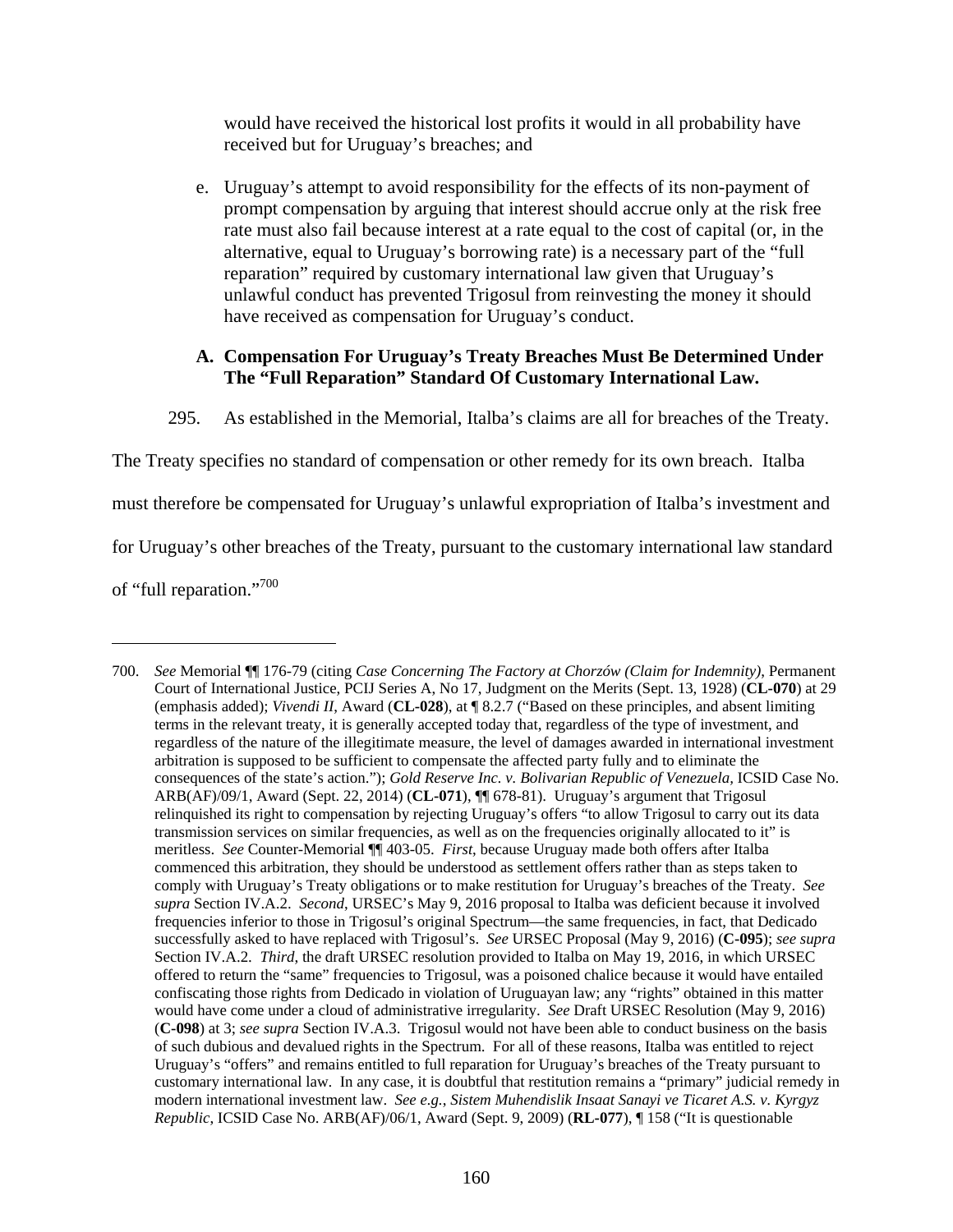296. Under this standard, the compensation awarded must be such that all consequences of Uruguay's unlawful acts are "wiped out" and Italba is restored to the situation that would in all probability have existed "but for" Uruguay's unlawful conduct.<sup>701</sup> Accordingly, compensation for the harm caused to an investment by a treaty breach is calculated in a "but-for" scenario, a hypothesized world in which the respondent State's wrongdoing and the economic consequences of that wrongdoing never took place. The difference in value between the "butfor" and the "actual" or historical scenario in which the breach occurred yields the full reparation owed to a successful investor claimant.

297. In its Counter-Memorial, however, Uruguay argues for applying the standard of compensation prescribed in Article 6 of the Treaty, which requires compensation "equivalent to the fair market value of the expropriated investment immediately before the expropriation took place."702

298. Uruguay's reliance on the Article 6 compensation standard is incorrect. Article 6 of the Treaty is irrelevant in the context of a Treaty breach, because it prescribes a standard of

<u>.</u>

whether an arbitral tribunal has the power to order a State to restore expropriated property to its original owner. In any event, restoration of expropriated property is plainly no longer the primary judicial remedy in cases of expropriation, if it ever was. Monetary compensation is the normal remedy, and its role is precisely to take the place of restitution.") (internal quotation omitted).

<sup>701.</sup> *See Case Concerning The Factory at Chorzów* (Claim for Indemnity), Permanent Court of International Justice, PCIJ Series A, No 17, Judgment on the Merits (Sept. 13, 1928) (**CL-070**) at 29; *Compañía de Aguas del Aconquija SA and Vivendi Universal SA v. Argentine Republic*, ICSID Case No ARB/97/3, resubmitted case, Award (Aug. 20, 2007) (*Vivendi II*) (**CL-028**), ¶ 8.2.7 ("Based on these principles, and absent limiting terms in the relevant treaty, it is generally accepted today that, regardless of the type of investment, and regardless of the nature of the illegitimate measure, the level of damages awarded in international investment arbitration is supposed to be sufficient to compensate the affected party fully and to eliminate the consequences of the state's action."); *Gold Reserve Inc. v. Bolivarian Republic of Venezuela*, ICSID Case No. ARB(AF)/09/1, Award (Sept. 22, 2014) (**CL-071**), ¶¶ 678-81; Draft Articles on Responsibility of States for Internationally Wrongful Acts, with commentaries, Report of the International Law Commission on the work of its fifty-third session, 2001 (**CL-072**), Part 2, Ch. 1, Art. 31, cmt. 3.

<sup>702.</sup> *See* Counter-Memorial ¶¶ 327-33.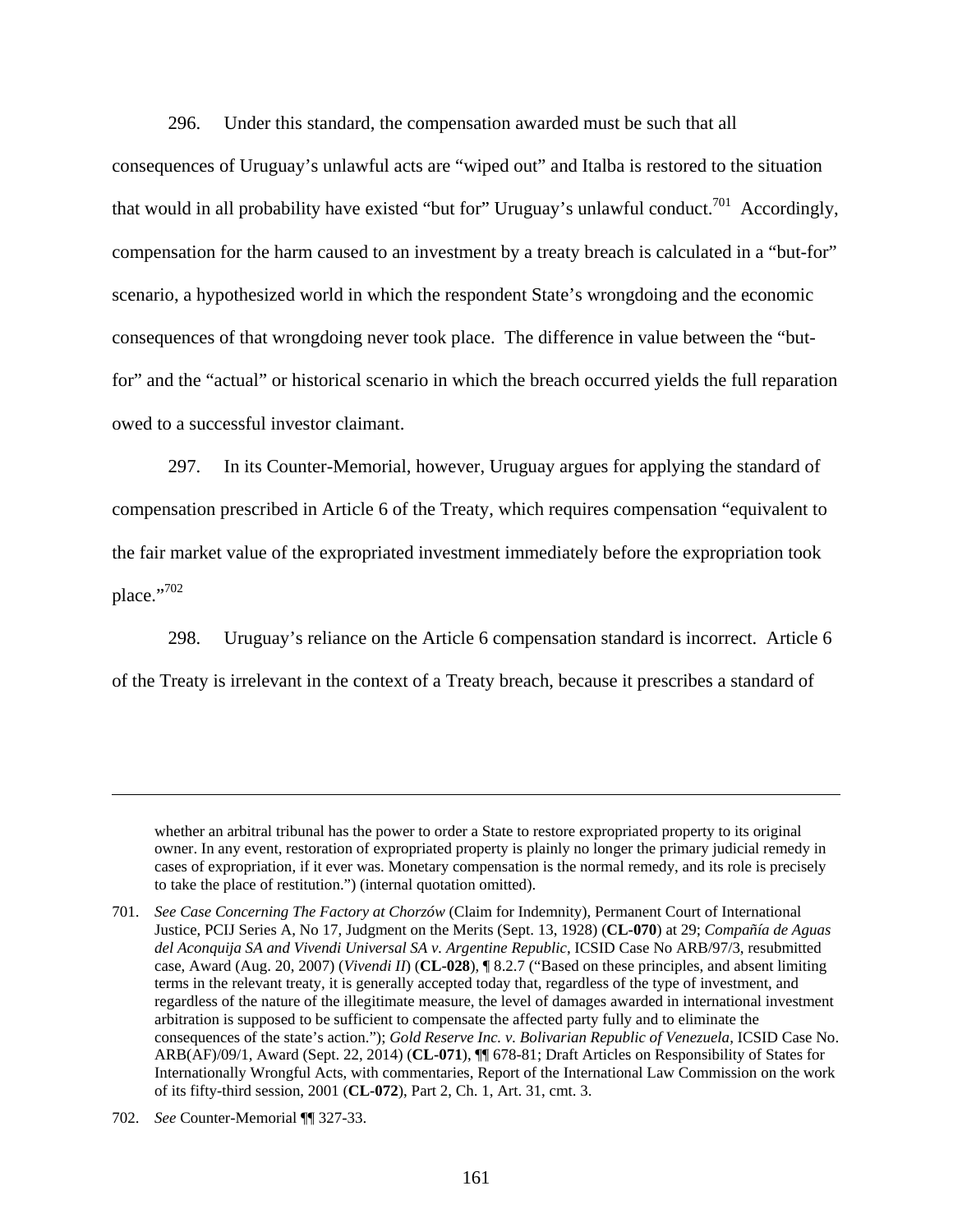compensation only for lawful expropriations.703

299. Arbitral tribunals have consistently rejected the argument Uruguay asserts here. In *Crystallex v. Venezuela*, the respondent State argued that "the treaty-based compensation should be applied to any conduct resulting in a deprivation of rights so long as it is established under the BIT."<sup>704</sup> The tribunal disagreed, holding that "as a general matter  $\dots$  the standard of compensation contained in . . . the Treaty is not the appropriate standard of compensation in cases of *breaches* of that provision." Instead, the *Crystallex* tribunal considered that the "full reparation" principle of customary international law governed the assessment of quantum, as a consequence of its decision on liability.<sup>705</sup>

#### **B. Full Reparation Should Be Calculated As Of March 1, 2015.**

300. As established in Italba's Memorial, the most appropriate valuation date in this case is March 1, 2015.<sup>706</sup> That is the date on which Uruguay's unlawful expropriation and other

<sup>703.</sup> *See* Memorial ¶ 177. *See also ConocoPhillips v. Venezuela, Decision on Jurisdiction and theMerits* (**CL-023**) at ¶ 342 ("The Tribunal, coming back to the terms of the BIT, does not consider that the extent of the compensation payable in respect of an unlawful taking of an investment . . . is to be determined under Article 6(c); that provision establishes a condition to be met if the expropriation is in all other respects in accordance with Article 6. So, in the *Chorzów Factory* case, the Court did not determine reparation in accordance with the provisions of the Convention before it, because it was concerned with a dispossession in breach of those provisions."); *Rusoro v. Venezuela*, Award (**CL-021**) at ¶ 640 ("The compensation provided for in [the Treaty] only covers cases of expropriation. In all other breaches, absent any specific Treaty language, damages must be calculated in accordance with the rules of international law."); *Crystallex v. Venezuela,*  Award (**CL-020**) at ¶¶ 841-53*.*

<sup>704.</sup> *Crystallex v. Venezuela*, Award (**CL-020**), ¶ 744.

<sup>705.</sup> *Id. ¶* 846*; see also Burlington Resources Inc. v. Republic of Ecuador*, ICSID Case No. ARB/08/5, Decision on Reconsideration and Award (Feb. 7, 2017) (**CL-148**), ¶ 160 (holding that "the appropriate standard of compensation  $\dots$  is the customary international law standard of full reparation. Article III(1) only describes the conditions under which an expropriation is considered lawful; it does not set out the standard of compensation for expropriations resulting from breaches of the Treaty."); *ADC Affiliate Ltd. et al. v. Republic of Hungary*, ICSID Case No ARB/03/16, Award (Oct. 2, 2006) (**CL-014**), ¶ 483 ("Since the BIT does not contain any *lex specialis* rules that govern the issue of the standard for assessing damages in the case of an unlawful expropriation, the Tribunal is required to apply the default standard contained in customary international law in the present case.").

<sup>706.</sup> *See* Memorial ¶¶ 181-82.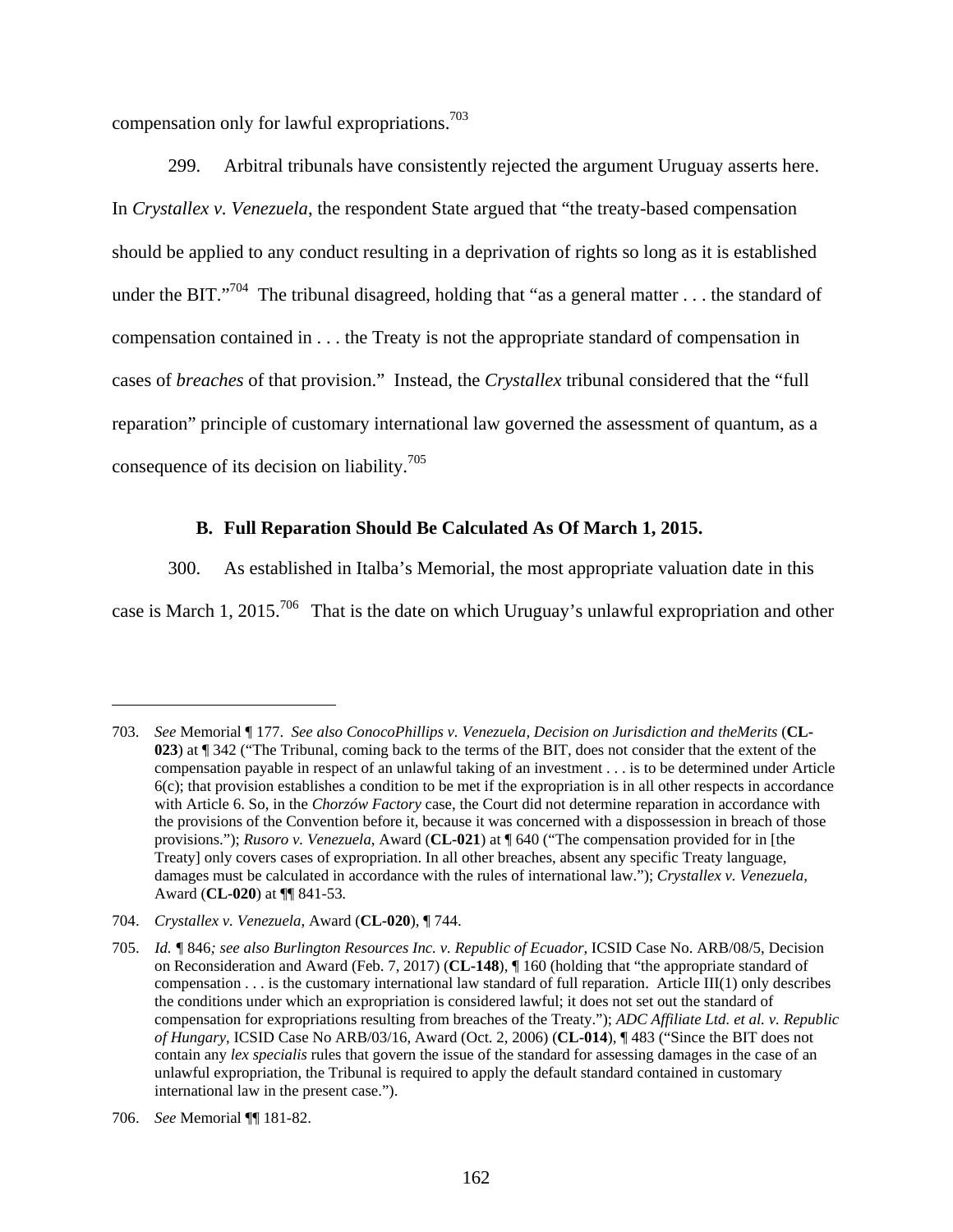Treaty breaches were revealed in full, and thus is a reasonable and appropriate valuation date.<sup>707</sup> Where, as here, a respondent State has committed multiple breaches whose full scope was not immediately discovered, the Tribunal may select a reasonable valuation date based on the circumstances. March 1, 2015 is therefore the most appropriate valuation date because it is the date on which Italba discovered that URSEC had placed itself in a position from which it could not comply with the TCA Judgment restoring Trigosul's right to use the Spectrum, and on which the full extent of Uruguay's other breaches of the Treaty was accordingly revealed. As of that date, any remaining value to Italba's investment in Trigosul was destroyed.

301. The valuation date should not be January 19, 2011, as Uruguay demands.<sup>708</sup>

Although that is indeed the day before URSEC's revocation of Trigosul's rights to use the Spectrum, that revocation is not the expropriation for which Italba seeks relief in this arbitration. As noted, the TCA Judgment would have cured any expropriation effected by that revocation. Uruguay thus replicates a fundamental error from its jurisdictional arguments in its argument on

1

<sup>707.</sup> Italba stands by its reservation of rights to submit a revised valuation in the event that a valuation of its investment conducted as of the date of the Tribunal's award yields a more favorable result. *See* Memorial ¶ 181 n.348. If so, the full reparation required by customary international law could only be achieved at the later date. Otherwise, Italba would not be left in a worse position than if Uruguay had not breached the Treaty and Uruguay, in turn, would be left with a windfall reward for its breach of the Treaty. Such a result would be incompatible with the general principle of law that one may not profit from one's own wrong (*nullus commodum*). *See ADC Affiliate Ltd. et al. v. Republic of Hungary,* ICSID Case No ARB/03/16, Award (Oct. 2, 2006) (**CL-014**), ¶ 497 ("[A]pplication of the *Chorzów Factory* standard requires that the date of valuation should be the date of the Award and not the date of expropriation, since this is what is necessary to put the Claimants in the same position as if the expropriation had not been committed."); *Papamichalopoulos and Others v. Greece*, 16 E.H.R.R. 440, Judgment on Admissibility and Merits (June 24, 1993) (**CL-150**), ¶¶ 35- 46. Uruguay's attempt to characterize a shift in valuation date to the date of the award as "exceptional" misses the mark. S*ee* Counter-Memorial at ¶ 158 n.626. The tribunal in *ADC v. Hungary* observed that this issue only arises in a situation where an expropriated asset's value increases after the expropriation. *See ADC v. Hungary*, Award (**CL-014**) at ¶ 496. If that proves the case here, however, Italba is entitled to compensation that captures any appreciation in value that it would have received *but for* Uruguay's breach.

<sup>708.</sup> *See* Counter Memorial ¶¶ 325-26. Uruguay's reliance on *Metalclad v. Mexico* and *Tecmed v. Mexico* is misplaced. *See* Counter-Memorial ¶¶ 330-32. Both cases were decided prior to the Award in *ADC v. Hungary*, which clarifies the distinction between the Treaty standard of copmensation and the "full reparation" standard of customary international law. In any event, neither case involved circumstances such as those here and in *ADC*, where the investment increased in value after being unlawfully expropriated, causing "full reparation" under the customary international law standard to diverge from the treaty's standard of compensation. *See Metalclad v. Mexico*, Award (**CL-010**), ¶ 118; *Tecmed v. Mexico*, Award (**CL-009**), ¶¶ 183-89.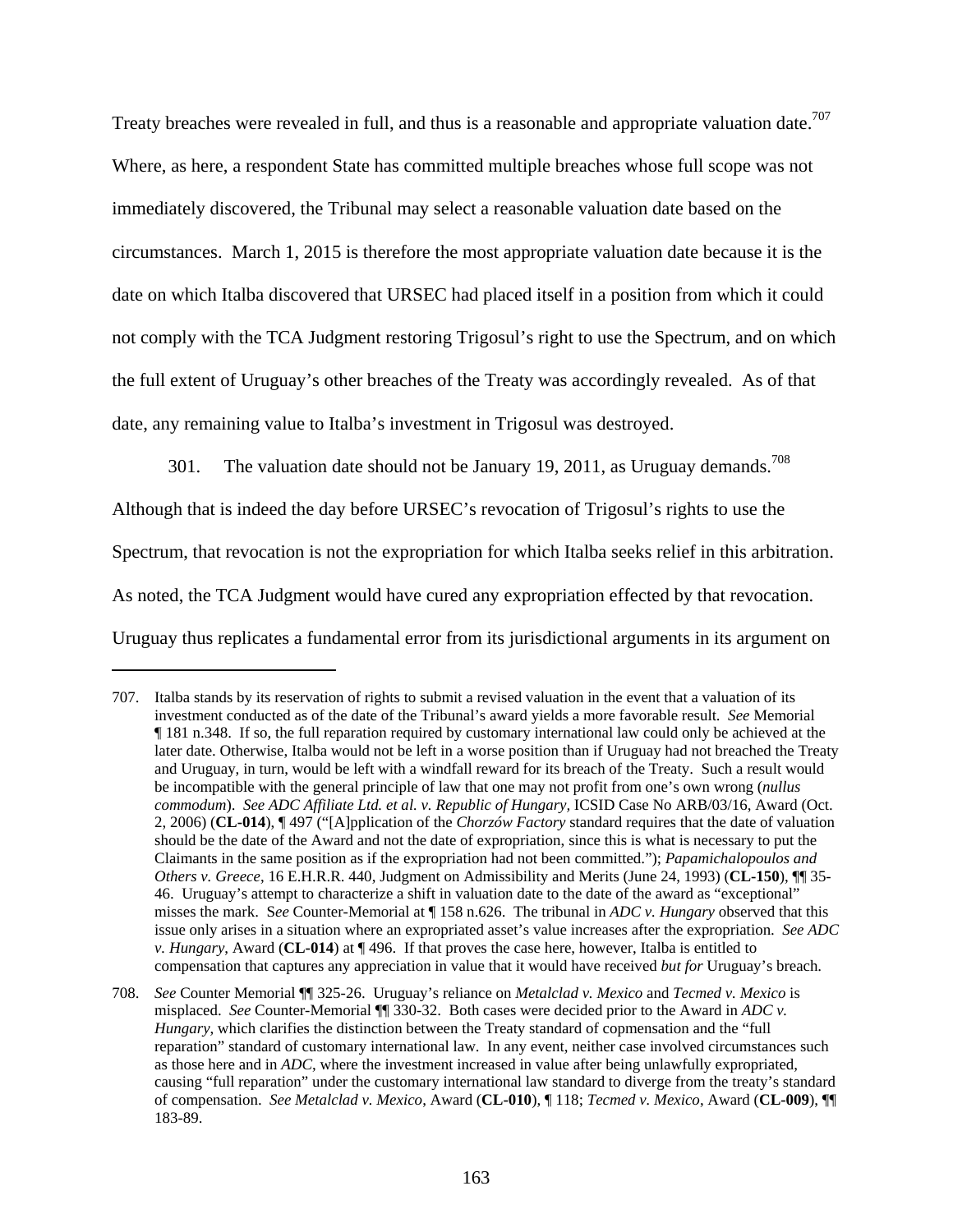quantum.

### **C. Under The Full Reparation Standard, Italba Is Entitled To Compensation Equal To The Value Of Trigosul's Rights To Use The Spectrum In A "But-For" Scenario In Which Uruguay's Breaches Did Not Occur.**

302. With respect to Italba's expropriation and denial of justice claims, both of which hinge on Uruguay's frustration of the TCA Judgment, full reparation means restoring to Italba the Fair Market Value of Trigosul—equivalent, in this case, to the value of Trigosul's rights to use the Spectrum—at the time of valuation, *but for* the economic impact of Uruguay's unlawful conduct. Based on data obtained from comparable and contemporaneous auctions of comparable telecommunications rights in Argentina and Uruguay, Mr. Dellepiane determined that value to be USD \$38.8 million, calculated as of March 1, 2015.<sup>709</sup>

303. In its Counter-Memorial, Uruguay refuses to enter into the relevant "but-for" valuation scenario premised on assuming a finding of liability. Instead, Uruguay dwells at length on the fact that Trigosul was not historically profitable and thus, Uruguay says, had a FMV of zero.710 Uruguay's arguments misapprehend—perhaps deliberately—Italba's claims in this case. There is no dispute that Trigosul did not generate profits.<sup>711</sup> Trigosul's value was embodied in its rights to use the Spectrum.712 Italba has shown that Uruguay's breaches of the Treaty prevented Trigosul from realizing the inherent value of its rights to use the Spectrum—and thus destroyed the value of Italba's investment.<sup>713</sup> Pursuant to the principle of full reparation, the compensation awarded should restore to Italba the value it would have held *but for* Uruguay's

<sup>709.</sup> *See* Second Dellepiane Report ¶¶ 13, Table 1, 61, Table IV.

<sup>710.</sup> *See* Counter-Memorial ¶¶ 307.

<sup>711.</sup> *See supra* Section II.C.4-7.

<sup>712.</sup> *See supra* Sections II.C.4-7; *see also* Dellepiane Report ¶¶ 11, 34-35.

<sup>713.</sup> *See supra* Section IV.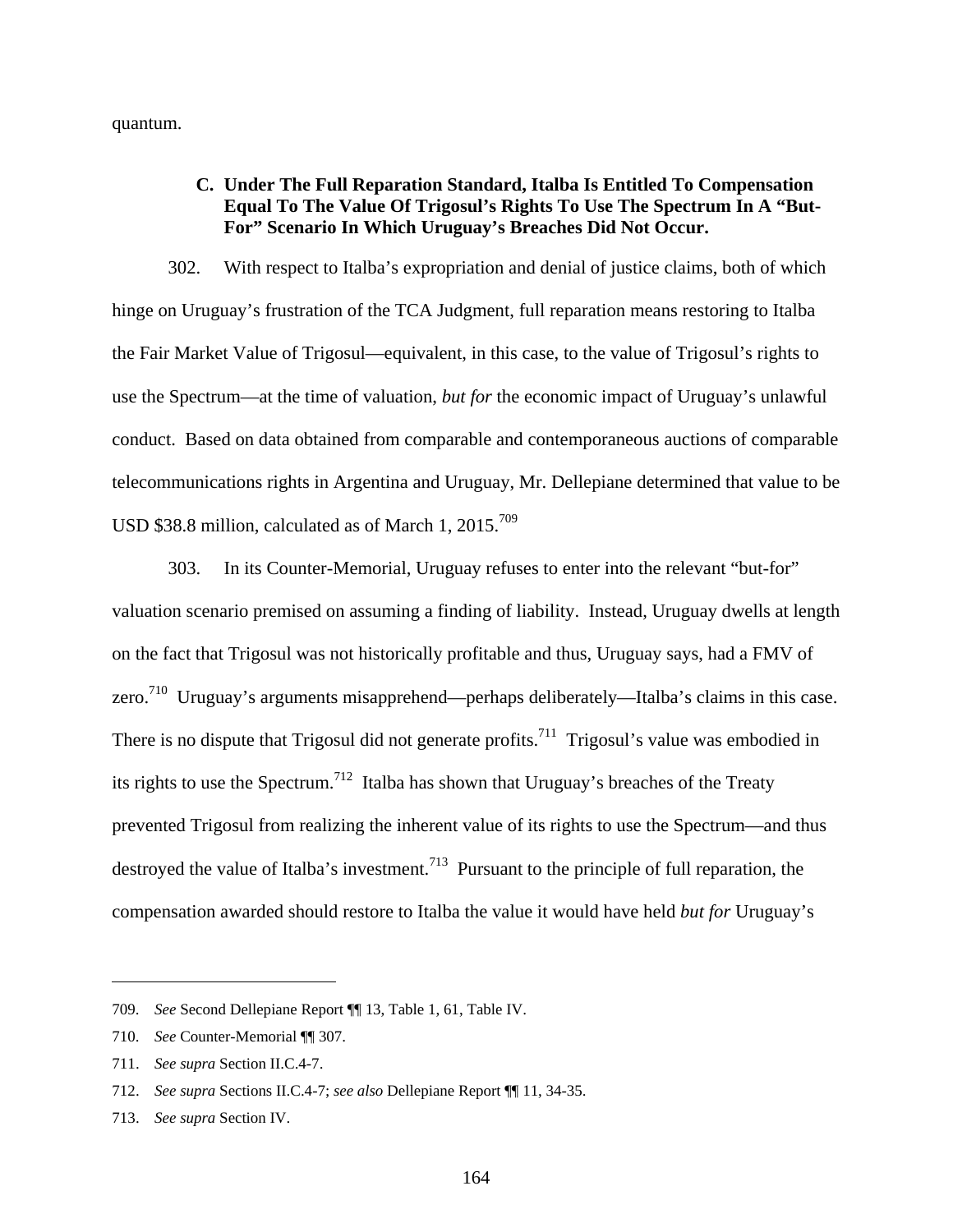unlawful conduct.<sup>714</sup>

304. Uruguay makes several arguments in an attempt to avoid an award of compensation reflecting the inherent value of the frequencies encompassed by Trigosul's rights in the Spectrum, which, as Mr. Valle explains in his report, is suitable for wireless broadband transmission at the 4G standard and already used for that purposes in other countries.<sup>715</sup>

305. Uruguay and Econ One particularly focus on trying to invalidate Compass Lexecon's comparable valuation analysis by claiming: (*a*) that Trigosul's rights "had no value in themselves" because they were "revocable at any time without compensation;" and (*b*) that Trigosul could not use its frequencies to provide mobile broadband data transmission.<sup>716</sup> On these grounds, Uruguay's experts dismiss Compass Lexecon's valuation as "fundamentally wrong" for being "based solely on the technical properties of the radio spectrum" and, they claim, "ignoring the regulatory comparability of the authorizations and licenses."<sup>717</sup> Uruguay further insists that "the 'price' paid by Dedicado to receive the frequencies is a better indication" of the value of Trigosul's rights to use the Spectrum "than the prices paid at the auctions cited by

<sup>714.</sup> *See id*.

<sup>715.</sup> Valle Report ¶ 19-30, 42, 75, 87.

<sup>716.</sup> *See* Counter-Memorial ¶¶ 340, *et seq*. Uruguay also objects that the auctions in Argentina and Uruguay which Compass Lexecon uses for its comparable valuation analysis "occurred after the valuation date." *See* Counter-Memorial ¶¶ 354. In fact, only one such auction, in June of 2015, took place after the correct valuation date of March 1, 2015. *See* Dellepiane Report ¶¶ 43, 146. That said, Mr. Dellepiane's use of information derived from this auction is not in conflict with the principle that "an investment is assessed as it existed at [the date of valuation] and changes to the ivnestment subsequent to the valuation data are ignored." *See* Counter-Memorial ¶¶ 355 (quoting S. Ripinski & K. Williams, *Damages in International Investment Law* (2008) p. 243) (**RL-67**). No post-expropriation change to the value of Trigosul's rights to use the Spectrum is being included in the valuation of those rights. Rather, the auctions used in Mr. Dellepiane's analysis straddle the valuation date and serve as evidence of the value of Trigosul's rights "as they existed" on that valuation date. *See* Dellepiane Report ¶¶ 40-41. *See, e.g.*, *Burlington Resources Inc. v. Republic of Ecuador*, ICSID Case No. ARB/08/5, Decision on Reconsideration and Award (Feb. 7, 2017) (**CL-148**), ¶ 477 ("To value the asset on the date of the award, the Tribunal may use information available after the date of the expropriation . . . the use of ex post information allows for a valuation that is closer to reality and less speculative than one that relies on projections based on information available on the date of the expropriation.").

<sup>717.</sup> Econ One Report ¶ 147.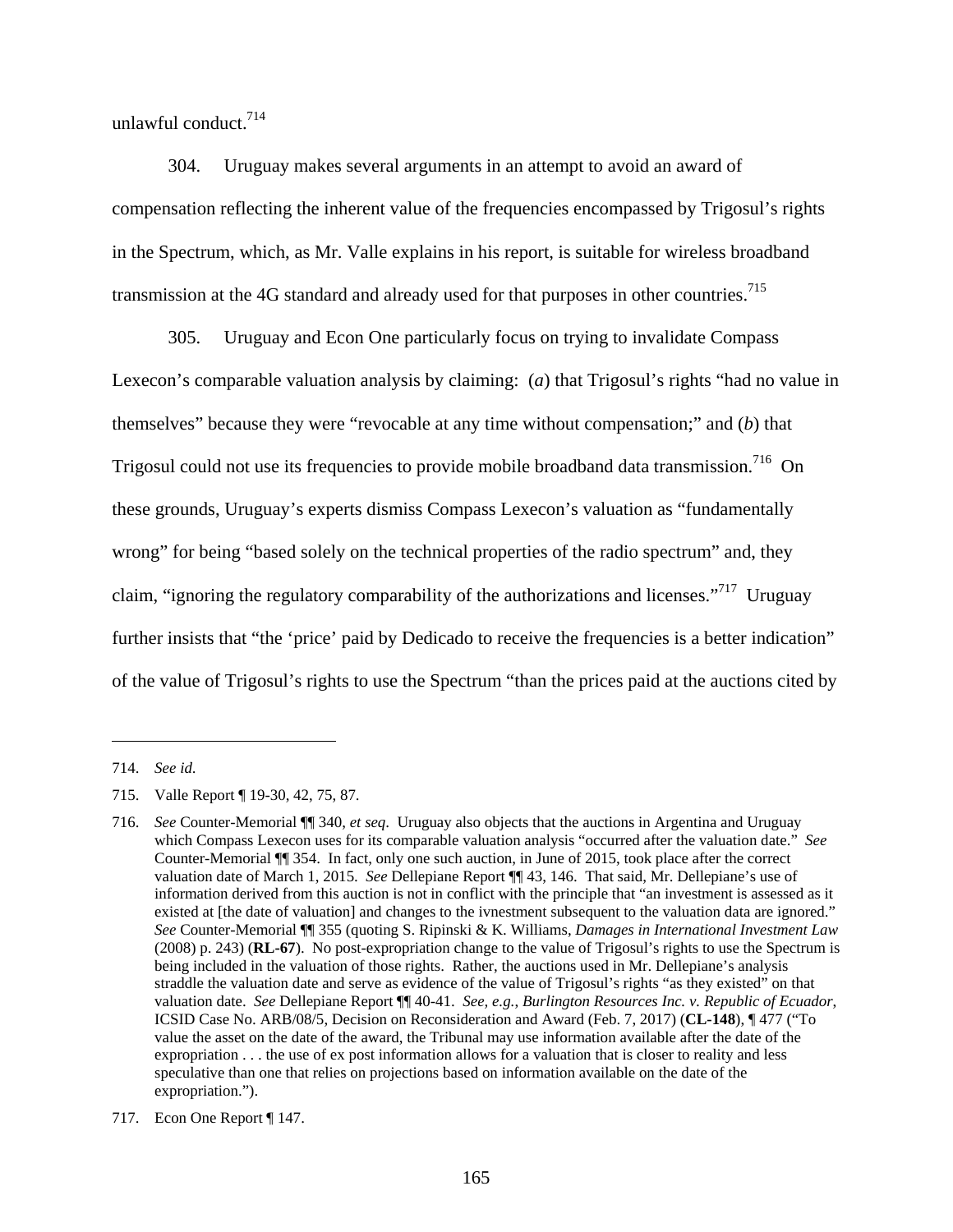the Claimant," and that since Dedicado obtained Trigosul's frequencies "for free," the "'price' was zero."718

306. Uruguay is wrong on all counts.

## **1) The supposed revocability of Trigosul's rights to use the Spectrum would not have impaired the value of those rights in a "but-for" valuation scenario.**

307. *First*, as for the revocability of Trigosul's rights to use the Spectrum, URSEC's revocation of Trigosul's rights to use the Spectrum was annulled by Uruguay's own highest administrative court. Uruguay's frustration of the TCA Judgment is in turn the basis for Italba's expropriation and denial of justice claims. In a "but-for" scenario where, by definition, Uruguay would have honored the TCA Judgment, Trigosul's rights might well have been "revocable," but they certainly would *not* have been revocable "at any time" or for any reason or without a right to compensation.719 If further evidence of those legal principles is needed, one need only look to the position taken by Dedicado in response to Uruguay's threat to return the rights in the Spectrum to Trigosul.<sup>720</sup>

308. The same truth is shown in the TCA Judgment reversing URSEC's attempt to revoke Trigosul's rights. Uruguay's claim that Trigosul's rights to use the Spectrum "had no value" because of their "precarious" character is thus demonstrably false in a "but-for" valuation

<sup>718.</sup> Counter-Memorial ¶ 364; Econ One Report, ¶ 16.

<sup>719.</sup> *See supra* Section III.A.2(b); *see also supra* ¶ 107 n.353; Constitution of the Oriental Republic of Uruguay of 1967 (as amended in 2004) (**C-108**), Art. 312; Carlos Delpiazzo, *Derecho de las Telecomunicaciones* (Ed. Universidad de Montevideo, Facultad de Derecho, Montevideo, 2005) (**C-231**), at 52; Augusto Durán, *Un caso de revocación de oficio de una autorización para construer* in Carlos Delpiazzo and Graciela Ruocco, *Tratado Jurisprudencial y Doctrinario. Actos y Contratos de la Administración, Tome II* (Ed. La Ley Uruguay, Montevideo, 2013) (**C-232**), at 441-42; Augusto Durán, *Situaciones jurídicas subjetivas* (Ed. La Ley Online Uruguay, Online citation: UY/DOC/486/2009) (**C-229**); Augusto Durán, *Límites a la concesión de actividades públicas* 79, *Estudios de Derecho Administrativo*, number 9 (Ed. La Ley Uruguay, Montevideo, 2014) (**C-233**), at 79-80; Augusto Durán, *La autorización en la pesca* 51, in *Casos de Derecho Administrativo*, Vol. VI (Montevideo, 2010) (**C-234**), at 51

<sup>720.</sup> *See supra* Section IV.A.2(a).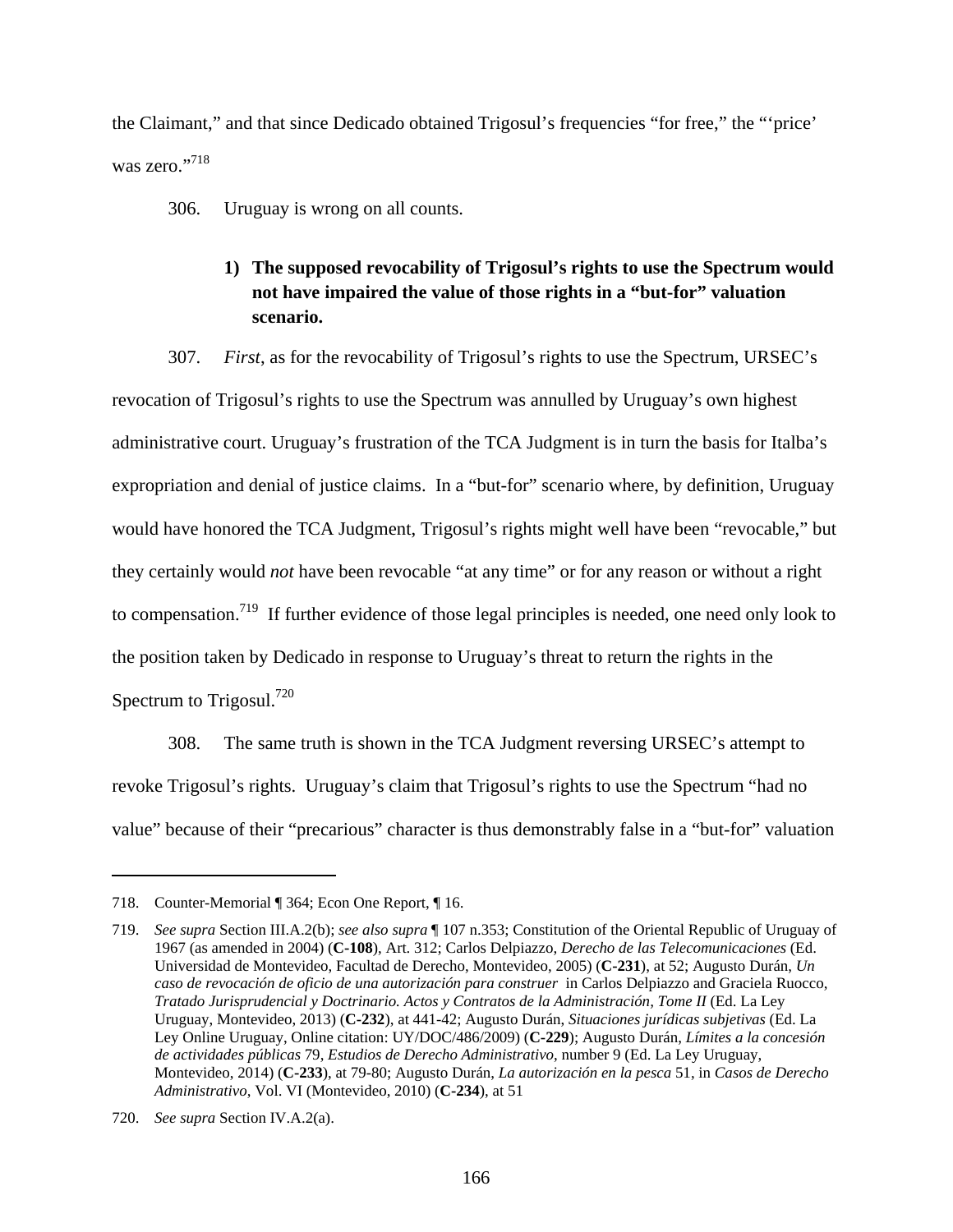scenario where it must be assumed that Uruguay would comply with its own court's order rather than unlawfully expropriate and deny justice to foreign investors.<sup>721</sup>

309. More broadly, the Tribunal may consider that governments are not in the business of issuing worthless licenses, and that investors are not in the business of litigating to protect them.<sup>722</sup> Trigosul's rights were valuable because, but for Uruguay's breaches, they allowed Trigosul to operate over the Spectrum and, under Uruguayan law, could be revoked only for a proper legal basis, in accordance with due process of law, and for compensation.<sup>723</sup>

# **2) Trigosul's rights in a "but-for" valuation scenario would in all probability have allowed it to provide mobile broadband data transmission services.**

310. Furthermore, Trigosul's licensing status would "in all probability" been very

different *but for* Uruguay's breaches of the Treaty.<sup>724</sup>

311. As set out above and in Italba's Memorial, URSEC's inaction and deception with

regard to Trigosul's repeated applications for a conforming license breached Articles 3, 4, and 5

of the Treaty. But for Uruguay's breaches, Trigosul would in all probability have received the

conforming license to which it was entitled under URSEC's 2003 licensing regulations.

<u>.</u>

<sup>721.</sup> Counter-Memorial ¶ 340.

<sup>722.</sup> *See supra* Section IV.A.2(a); *see also* Evacuación Vista Dedicado, File No. 2016-2-9-0000352 (**SPC-041**), at 74 (Dedicado's warning that it would take legal action against URSEC to defend its own rights in the Spectrum).

<sup>723.</sup> *See supra* Sections II.C.4-7, IV.A.1. Other entities certainly recognized the economic value of Trigosul's rights as seen, inter alia, by Antel's attempt to acquire Trigosul's rights to operate in the Spectrum in 2006. *See supra* Introduction,  $\sqrt{25}$  (ee), Section II, C.2; Memorial  $\sqrt{11}$  38-41.

<sup>724.</sup> *See Case Concerning The Factory at Chorzów (Claim for Indemnity)*, Permanent Court of International Justice, PCIJ Series A, No 17, Judgment on the Merits (Sept. 13, 1928) (**CL-070**) at 29 (emphasis added). That being said, even under its original authorization to use the Spectrum, Trigosul was authorized to provide "point to point" and "point to multipoint" data transmission services. *See* Memorial ¶ 16. As Mr. Valle explains in his Report, PTP and PTMP services would encompass the provision of wireless internet access for homes and businesses. PTP and PTMP services would also include the provision of essential "backhaul" services for other operators. *See* Valle Report ¶¶ 16, 47. Uruguay is therefore wrong to characterize these rights as worthless, even if they are by no means the full set of "but-for" rights relevant to valuation in this case. *See* Valle Report ¶ 27.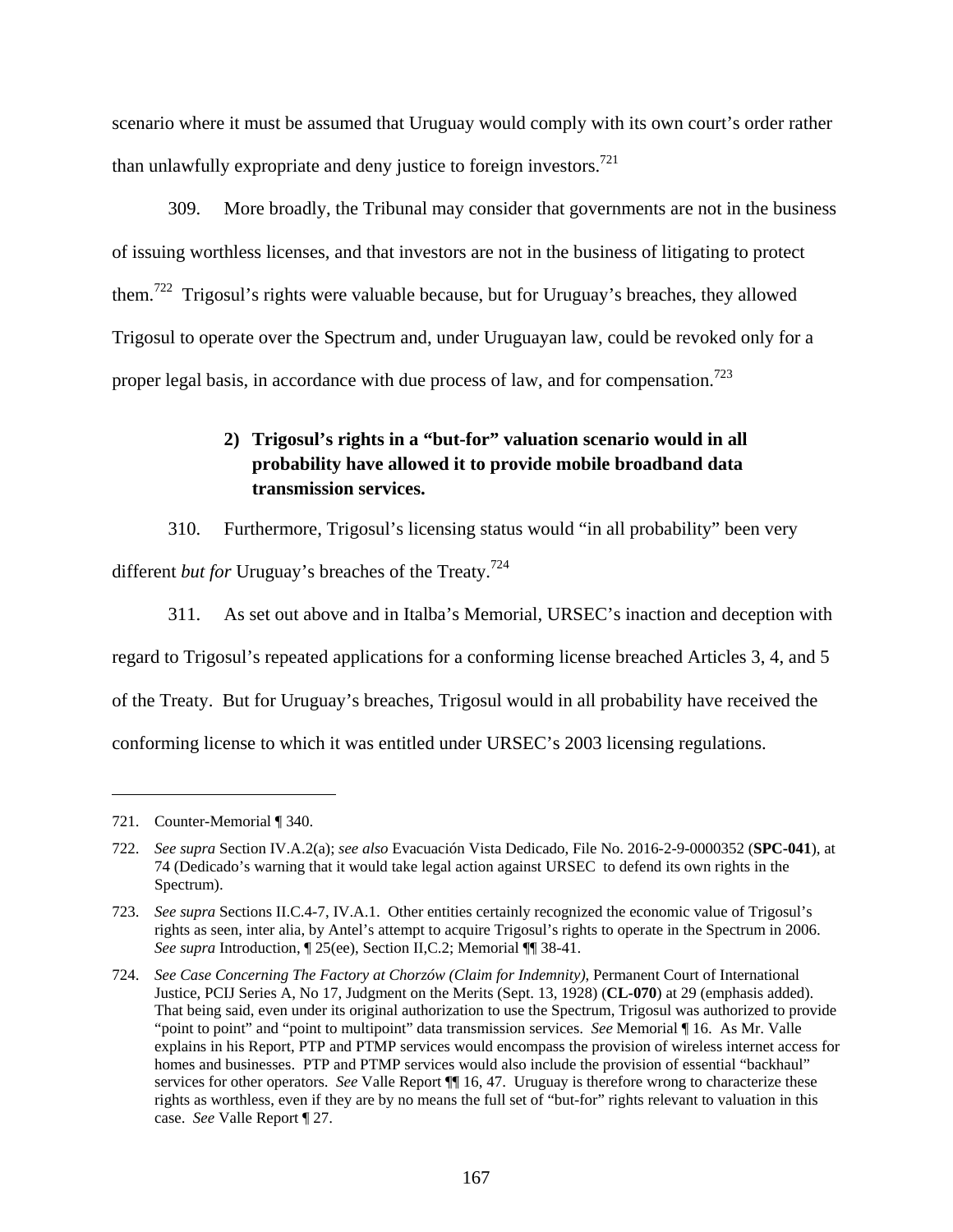312. Uruguay now disputes that Trigosul needed a conforming license, but this issue is actually irrelevant to the valuation of Trigosul's rights to use the Spectrum in the "but-for" scenario. On the one hand, Uruguay's experts concede that "if Trigosul had been issued a 'conforming license,' it would have been a Class B license."725 On the other hand, if the Tribunal actually credits Uruguay's position that Trigosul did not really need a conforming license, then Trigosul should simply be valued *as if it* had had a Class B License all along. In either case, the distinction is irrelevant. In determining the quantum of compensation owed for Uruguay's breaches, the Tribunal should accordingly proceed on the assumption of a "but-for" scenario in which Trigosul either would have had a Class B license or could have engaged in all activities authorized by such a license without having to obtain one.<sup>726</sup>

313. As set out in Uruguay's 2003 telecommunications regulations, a Class B license authorizes the holder to provide "*all* data transmission services that are technically and legally feasible under current law."727 Notably, Uruguay's regulatory definition of the scope of a Class B license does not distinguish between transmissions to fixed or mobile points, but simply

<sup>725.</sup> *See also* Econ One Report ¶ 26 ("a Class B license corresponds to the type of authorization that Trigosul had"). *See also* Econ One Report ¶ 46 n.58 ("As we mention above, if Trigosul had been issued a 'conforming license,' it would have been a Class B license."). Econ One shy away from the next necessary step, valuing Trigosul's rights on the assumption of liability, which necessary entails assuming that Trigosul would have a Class B license or, on Uruguay's view, rights equivalent to those available under such a license. the assumption of liability (there can be no quantum otherwise)—which necessarily entails Trigosul having a Class B license or equivalent rights.

<sup>726.</sup> Uruguay's argument that "any similarity between the mobile telecommunications market in Uruguay and Argentina is irrelevant," Counter-Memorial ¶ 359, is therefore flat wrong. In the "but-for" scenario relevant to compensation for Uruguay's breaches, that is precisely the comparison that matters. Although Uruguay further seeks to undermine Compass Lexecon's comparables analysis by arguing that its telecommunications market is "not comparable" to Argentina's, *see* Counter-Memorial ¶¶ 359-63, most of the examples it gives are irrelevant to mobile telecommunications. *See* Second Dellepiane Report at ¶¶ 44-46. Antel's unique role as a "leading legal monopoly company in the provision of mobile and fixed telephony and broadband internet services,"*see* Counter-Memorial ¶ 360, proves too much. It is far more relevant to liability—or at least to the motive for Uruguay's breaches than to anything else. *See supra* ¶¶ 17-21.

<sup>727.</sup> *See* Reglamento De Administración Y Control Del Espectro Radioeléctrico (Mar. 25, 2003); Decree No. 114/000 (Mar. 25, 2003); Decree No. 115/003 (Mar. 25, 2003) (**C-017**).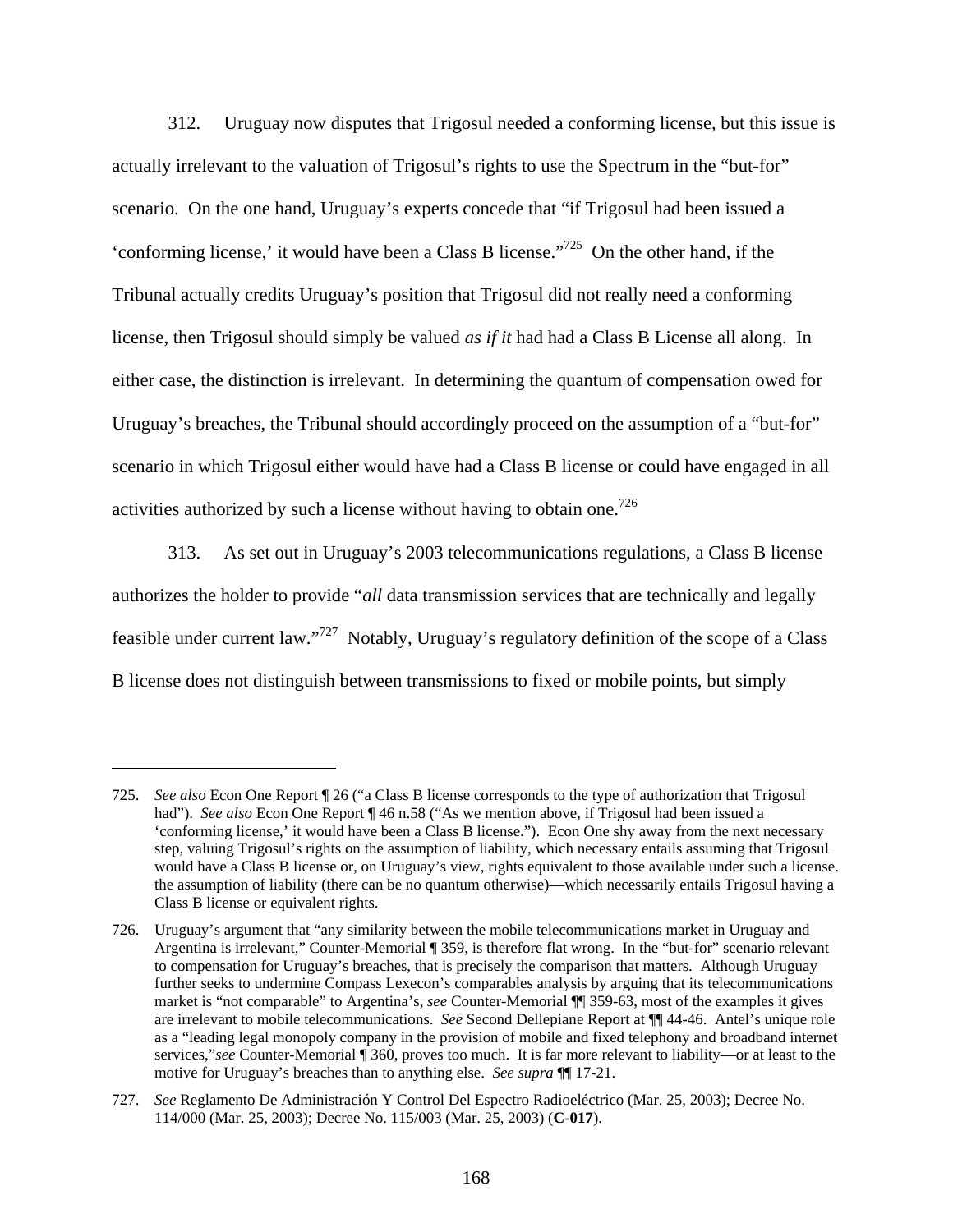authorizes "all data transmission services that are technically and legally feasible."728 In his report, telecommunications expert Luis Valle accordingly concludes that the range of services that would be authorized by a Class B license would include the transmission of mobile broadband data, a use for which Trigosul's Spectrum had been designated by the International Telecommunications Union (*ITU*).729

314. In this regard, Uruguay's insistence that Trigosul could not have provided mobile

broadband services without a Class A license for "mobile telephony" is not well founded.<sup>730</sup>

Even before the 2003 Telecommunications Regulations defined four "Classes" of licenses,

URSEC's regulatory practice had been to license wireless broadband services separately from

"broadcasting services (radio and television) and telephony."<sup>731</sup>

 $\overline{a}$ 

315. This was a sensible approach. "Telephony" is generally understood to refer to

<sup>728.</sup> Reglamento De Administracion Y Control Del Espectro Radioelectrico (Mar. 25, 2003); Decree No. 114/000 (Mar. 25, 2003); Decree No. 115/003 (Mar. 25, 2003) (**C-017**); Valle Report ¶ 38.

<sup>729.</sup> Valle Report ¶¶ 18, 73. Uruguay has been an ITU Member State since 1902. *See* ITU Website, List of Member States, "Uruguay" (**C-261**). Under Uruguayan law, URSEC is obliged to pay regard to the Radio Regulations of the International Telecommunications Union in allocating the radio electric spectrum. *See Reglamento De Administracion Y Control Del Espectro Radioeléctrico*, Decree No. 114/003 (Mar. 25, 2003) (**C-017**) at 3, 4. *See also* ITU. 2012. *Radio Regulations*, p. 118 (**CLEX-114**).

<sup>730.</sup> Econ One state that they were instructed to consider that wireless broadband services to mobile telephones, "fall under a Class A license for mobile telephony." *See* Econ One Report ¶ 146. Yet none of the passages in Mr. Cendoya's witness statement that Uruguay's experts cite, at paragraph 146, note 221 of their Report, as supporting this proposition quite does so. *See* Cendoya Witness Statement ¶¶ 18 (authorizations are limited to indicated services); 24 (acknowledges that Class A licenses cover "Class A, mobile telephony" while Class B cover "wireless data transmission"); 63 (nonsequitur that "Dedicado has provided wireless fixed data transmission services with an authorization and allocation similar to that of Trigosul, without having a Class B license and, at the time, it managed to develop a successful business"); 83 (acknowledges that frequencies were given to Dedicado during pendency of proceedings before the TCA); 140 (insists that Trigosul is limited to its PTP and PTMP authorization); 144 (insists that Trigosul is limited to its PTP and PTMP authorization).

<sup>731.</sup> *See*, *e.g.*, URSEC Resolution 768/999 of September 9, 1999 (**C-262**) at 1; URSEC Resolution 748/999 of August 31, 1999 (**C-263**) at 2; URSEC Resolution 182/999 of March 23, 1999 (**C-264**) at 1; URSEC Resolution 1085/000 of October 5, 2000 (**C-265**) at 2. These URSEC resolutions respectively authorize Novamell (Dedicado), Elford (Telefónica Móviles del Uruguay) and Telstar to install and operate a "*wireless broadband network* for the non-exclusive provision of data transmission services, which does not involve the provision of broadcasting services (Radio and television) or telephony, subject to the availability of Radioelectric spectrum.*"* ["la instalación y operación, con carácter comercial de una red inalámbrica de banda ancha para la prestación en forma no exclusiva del servicio de transmisión de datos, que no involucre la prestación de servicios de radiodifusión (radio y televisión) o telefonía, supeditada a la disponibilidad de espectro radioeléctrico"]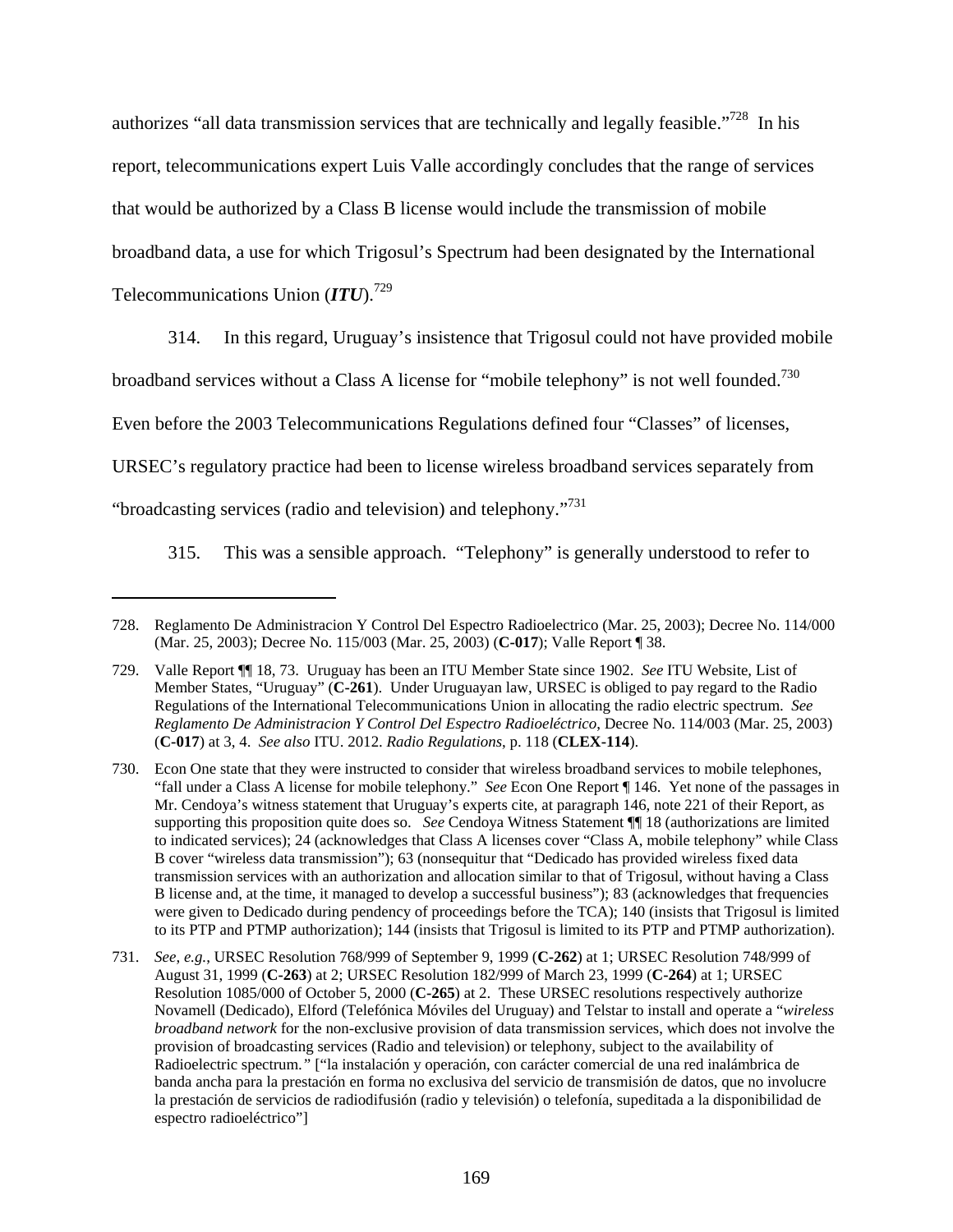"the science of transmitting voice over a telecommunications network."<sup>732</sup> Telephony is thus a distinct service from the provision of mobile broadband. In fact, as Mr. Valle explains, the two frequently use completely different frequencies: it is not unusual for "telephony" to be transmitted on 3G frequencies, while mobile broadband data flows over 3.5G or 4G frequencies.733 By confusing the distinction between telephony and broadband that is recognized in URSEC's own regulatory practice, Uruguay and Econ One seek artificially to depress the value of Trigosul's but-for rights to use the Spectrum.<sup>734</sup>

316. Uruguay's related attempt to argue that Trigosul's Spectrum would have been incompatible with the provision of mobile broadband fails as well.

317. Uruguay argues in this regard that "the popular iPhone 7 is not compatible with" Trigosul's Spectrum, and declares it "inconceivable that a telephone operator with authorization to provide 4G LTE services would operate today at a frequency incompatible with the iPhone 7."<sup>735</sup> Here again, Uruguay's argument is misleading, because an arms-length purchaser of Trigosul and its rights to use the Spectrum in the but-for scenario would, as Mr. Valle explains, look not simply to existing devices, but to foreseeable future development of mobile

<sup>732.</sup> *See* U.S. Federal Communications Commission "Glossary of Telecommunications Terms" (**C-266**).

<sup>733.</sup> Valle Report ¶ 42.

<sup>734.</sup> Even in a but-for valuation scenario, the extent of Trigosul's rights to use the Spectrum for mobile broadband is, as Compass Lexecon explains, not ultimately decisive as to the valuation of Trigosul's license. This is because an operator interested in acquiring Trigosul's rights to use the Spectrum for FMV would likely already have the necessary authorizations or plan to obtain them. Such a purchaser would be willing to pay up to the FMV of the right to use Trigosul's Spectrum. *See* Second Dellepiane Report ¶¶ 9 n.12, 28 n.33. That, during negotiations for a potential acquisition of Trigosul's rights, Antel's Deputy Commercial Director did not question Luis Herbon's description of Trigosul's Spectrum as being useful for the provision of mobile broadband is consistent with this understanding. After all, Antel would have had every incentive to argue that Trigosul's frequencies were not useful for mobile broadband in an effort to negotiate down the price. See email exchange between Luis Herbon and Osvaldo Novoa, dated July 12, 2006 (**CLEX-137**). *See* Valle Report, ¶¶38-41.

<sup>735.</sup> Counter Memorial ¶ 358.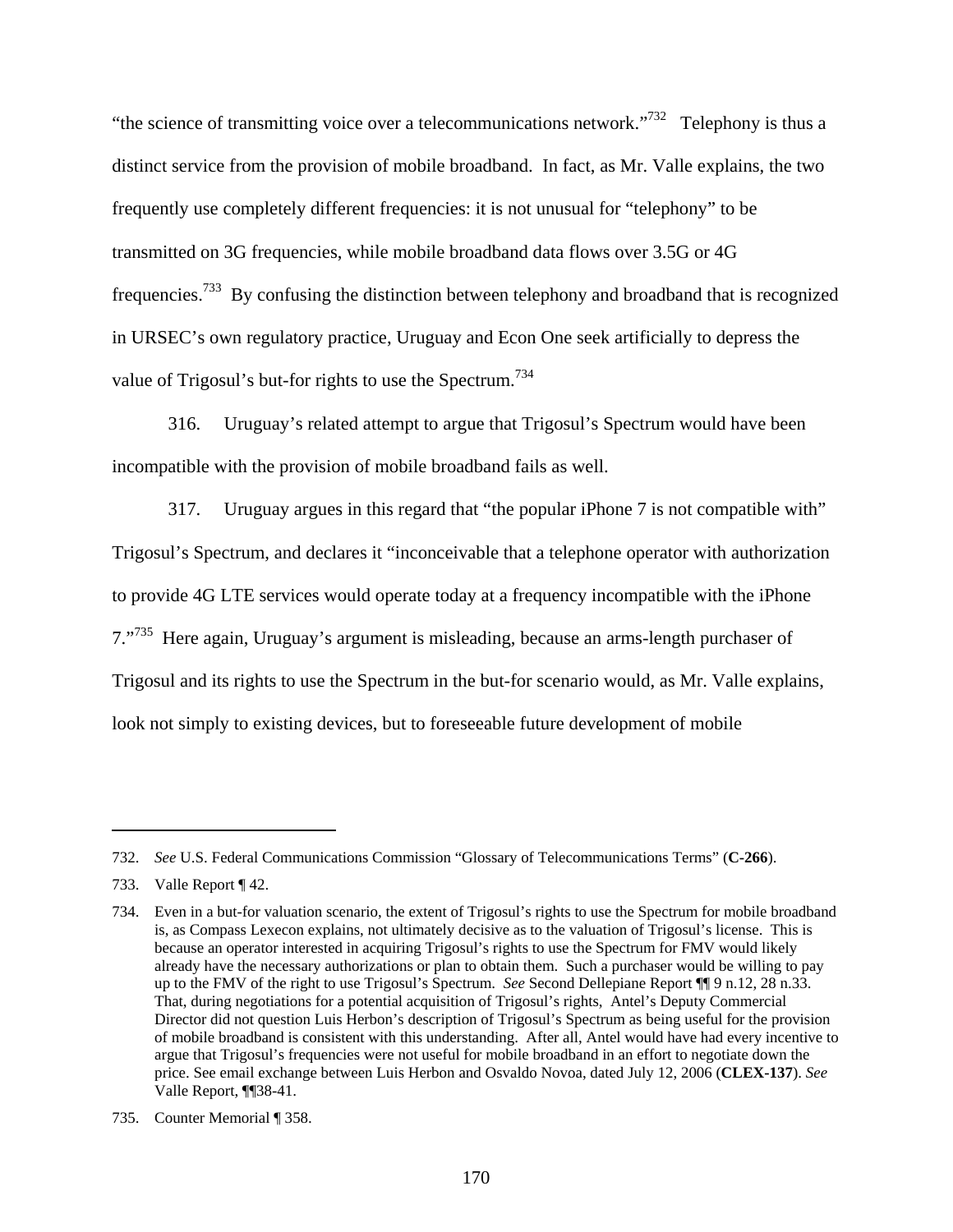technology.736

318. Indeed, as Mr. Valle details in his Report, the frequencies lying within Trigosul's Spectrum are increasingly being adapted for mobile broadband on a worldwide basis.<sup>737</sup> The International Telecommunications Union (ITU) has accelerated this trend by identifying the Spectrum as appropriate for such uses, a factor that would cause investors reasonably to rely on the Spectrum's foreseeable compatibility with mobile devices.<sup>738</sup> Such prospects would have significantly increased the strategic value of Trigosul's rights to use the Spectrum, especially where, but for Uruguay's breaches, those rights were of indefinite duration.<sup>739</sup> Simply put, an investor acquiring Trigosul for its rights to use the Spectrum would look not to the iPhone7 but to the future.740

<sup>736.</sup> Valle Report ¶ 74 ("Cuando las organizaciones internacionales, como la UIT, y las agencias gubernamentales comienzan a identificar una banda para un nuevo uso, como fue en su momento el de brindar datos móviles en la banda 3,4-3,8 GHz, lo hacen considerando que los fabricantes de dispositivos móviles deben ser capaces de desarrollar en el futuro cercano, si aún no lo han hecho, compatibilidad para el nuevo uso en dicha banda. Consecuentemente, la industria da por descontado que la compatibilidad de los dispositivos móviles será alcanzada.").

<sup>737.</sup> *See* Valle Report ¶ 75 (noting commercial mobile broadband operations over the 3.5 GHz band in countries including Bahrain, Belgium, Canada, the Phillipines, United Kingdom, and Spain);  $\P$  77-80 (noting similar developments in China, Finland, and Japan).

<sup>738.</sup> Valle Report ¶ 74; s*ee also Id. ¶*¶ 77, 79, 80-81 (discussing the comercial development of the 3.5GHz band for mobile broadband use in inter alia Japan, China and the United Kingdom).

<sup>739</sup>*. See* Second Dellepiane Report ¶¶ 52-53 ("Although it is true that most mobile devices were not compatible with this band as of the date of valuation, the value of the Authorization must take into account the contemporary expectations and perspective for the 3.5 GHz band, given the rapid emergence of 5G data technology and ITU's specifications for this band in relation to the deployment of mobile networks. As these expectations unfold, operators work with equipment manufacturers to make equipment and networks gradually compatible. Thus, given the evolution of standards at the ITU, the 3.5 GHz band would have a strategic value for mobile operators.")

<sup>740.</sup> In his second Report, Mr. Dellepiane has carefully adjusted his valuation to account for technical differences in the properties of Trigosul's Spectrum and lower frequencies. Specifically, Mr. Dellepiane has adjusted his FMV valuation to incorporate the difference in value resulting from the potentially greater capital expenditures required to support mobile telephony over the frequencies held by Trigosul, relative to the capital expenditures required to support operations over lower frequencies. Notably, the application of such an adjustment results in a valuation of Trigosul's license that is only 7.4% lower than Compass Lexecon's original valuation. *See* Second Dellepiane Report ¶¶ 13, 61; *see also Id. ¶* 56.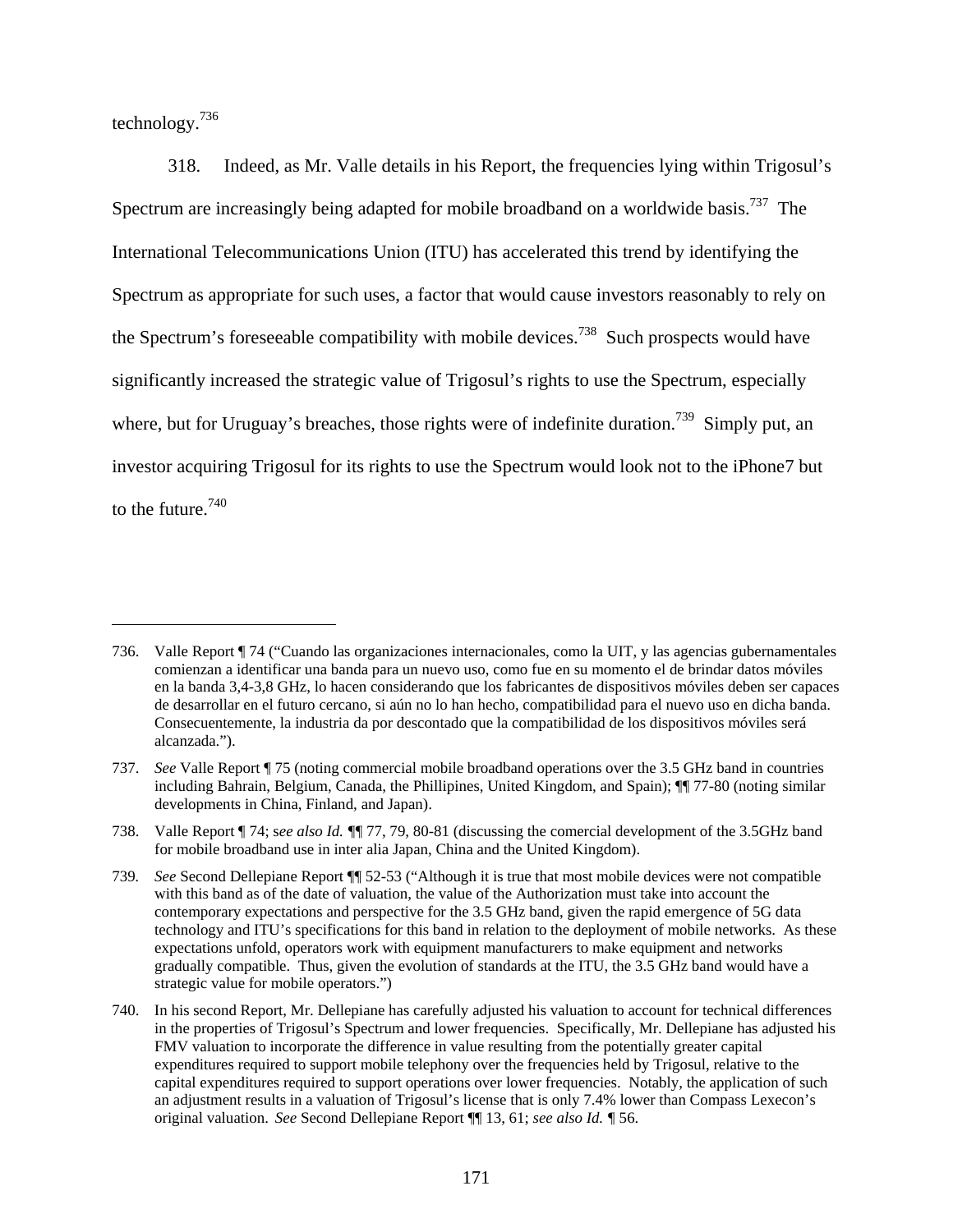## **3) URSEC's transfer of Trigosul's rights to Dedicado was not for USD \$0 and also is not an appropriate guide to the fair market value of Trigosul's rights in the "but-for" valuation scenario.**

319. Uruguay also tries to sow confusion by suggesting that URSEC's unlawful transfer of Trigosul's rights to Dedicado should have something to do with the valuation of those rights. Specifically, Uruguay rather brazenly argues that the most "comparable transaction" to a sale of Trigosul's rights for FMV is none other than URSEC's transfer of Trigosul's frequencies to Dedicado in September 2013.<sup>741</sup> Dedicado, Uruguay argues, used the same frequencies "for the same service that Trigosul was authorized to provide" and also held the right to use them "on a provisional and revocable basis. Characterizing the allocation of the frequencies to Dedicado as having been made "for free" URSEC argues that "the 'price'paid by Dedicado to receive the frequencies"—and thus, on Uruguay's view—their FMV, was zero.<sup>742</sup>

320. This is not correct. *First*, as shown above, Trigosul's rights to use the Spectrum were not revocable not at will, but only on legal grounds subject to due process. *Second*, but for Uruguay's breaches, Trigosul's rights to use the Spectrum would in all probability have included the right to provide substantially more valuable services under a Class B license. *Third*, URSEC's transfer of the Spectrum to Dedicado was not even a market transaction at all, but an administrative action ostensibly taken in response to Dedicado's request for replacement frequencies, in light of technical challenges that it encountered in operating over the same frequencies in the same 3600-3625 MHz and 3675-3700 MHz band that URSEC later "offered" to Trigosul in at attempt to settle this arbitration.<sup>743</sup> *Finally*, even if one were to imagine that the

<sup>741.</sup> Counter-Memorial ¶ 364.

<sup>742.</sup> *Id.*

<sup>743.</sup> *See* URSEC. 2013. *Resolution 220/2013* (**CLEX-023**) (basing its petition on the grounds that *"... es imprescindible adoptar las medidas tecnológicas que permitan que nuestra red inalámbrica de datos disponga de canales contiguos, optimizando el recurso del espectro de las radiocomunicaciones, llegando a*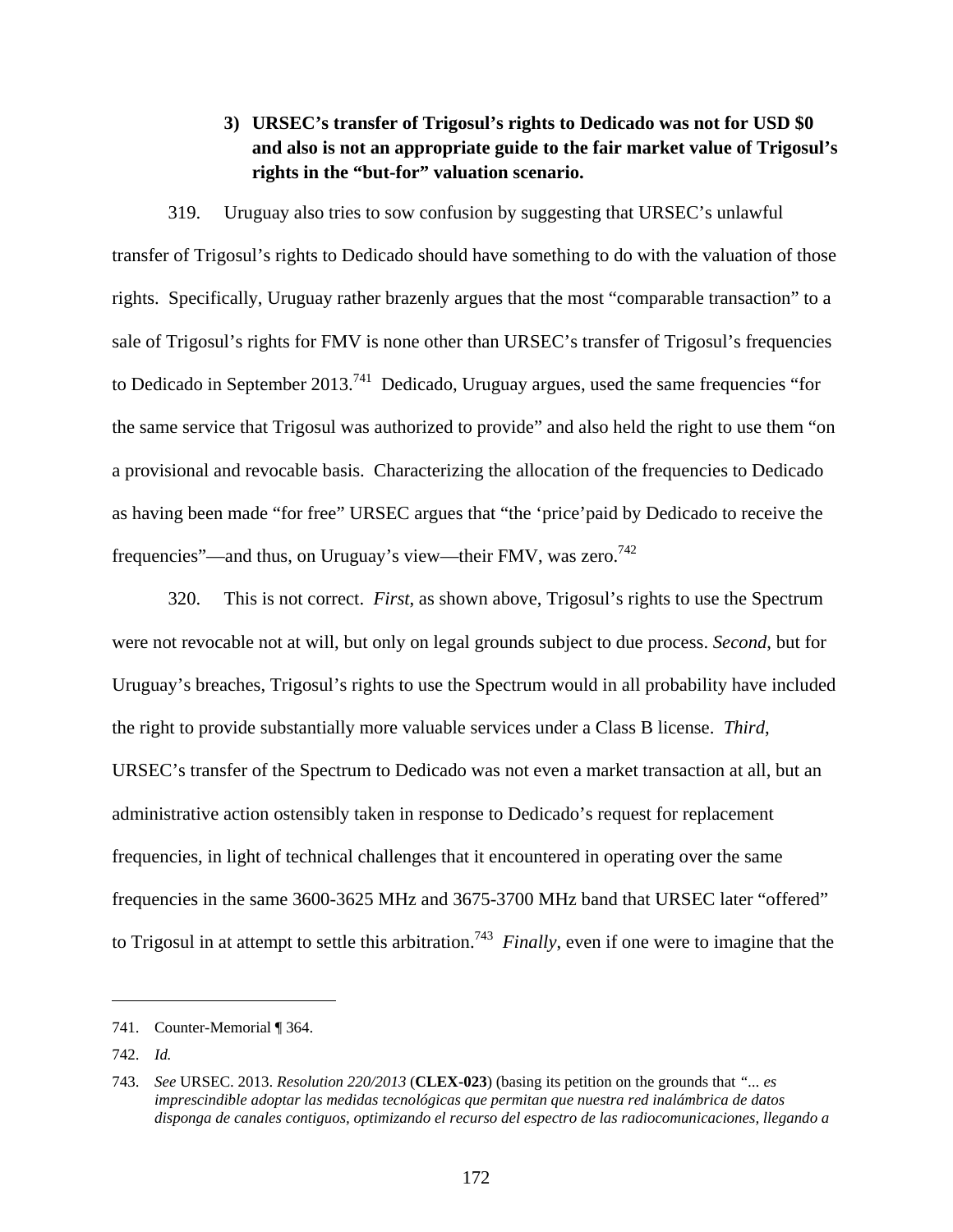transfer of Trigosul's rights to Dedicado was a "market" transaction, it would still not be the case that Dedicado obtained Trigosul's rights "for free." To the contrary; it obtained them in exchange for its old rights.<sup>744</sup> While those rights were not as valuable as Trigosul's rights, they were—at least according to Uruguay—worth something.

### **D. In The "But-For" Valuation Scenario, URSEC Would Have Acted As A Reasonable, Good-Faith Regulator.**

321. There is yet another important and broader dimension to a "but-for" valuation

scenario in which Uruguay's treaty breaches are assumed away. In a "but for" scenario, URSEC

must be assumed to have adopted a very different attitude towards Italba and Trigosul. In a "but-

for" valuation scenario, a State must be assumed to behave in accordance with its legal

obligations and with its own law.<sup>745</sup>

322. Accordingly, the Tribunal must assume that, rather than discriminate against Trigosul and Italba in a manner devoid of good faith, URSEC would in a "but-for" valuation scenario administer Uruguay's telecommunications law in good faith and in pursuit of the public

*velocidades máximas y a su vez minimizando las bandas de guarda"; b) " ... la necesidad de lograr una adecuada separación entre las frecuencias de ida y de vuelta y a la vez, evitar la partición espectral que impide el adecuado despliegue de nuevas tecnologías y obtener los mayores anchos de banda posible y aumentar la eficiencia en el uso de la banda."*); *see also* Memorial ¶ 82; URSEC Proposal (May 9, 2016) (**C-095**); Counter-Memorial ¶ 26

<sup>744.</sup> Contrary to Uruguay's suggestion, *see* Counter-Memorial ¶ 357 (citing Letter from A. Yanos to P. Reichler et al (May 6, 2016) (**C-096**)), there is no contradiction between this conclusion and Italba's rejection of Dedicado's second-hand frequencies as "virtually worthless" in the context of settlement discusssions. Dedicado's rights were objectively less useful than Trigosul's—otherwise Dedicado would not have asked to swap frequencies. *See also* Valle Report ¶¶ 98-105. But for Trigosul and Italba, specifically, after suffering from Uruguay's multiple breaches of the Treaty over the better part of a decade, and already seeking compensation in this arbitration, they were indeed virtually worthless.

<sup>745.</sup> This reflects not just the principle of full reparation for the breach that is to be redressed by full reparation but also the general principle of international law that "a State cannot reduce its liability for a wrongful act . . . on the basis of another wrongful act." *See*, *e.g.*, *Occidental Petroleum Corporation and Occidental Exploration and Production Company v. The Republic of Ecuador*, ICSID Case No. ARB/06/11, Award (October 5, 2012) (**CL-150**), ¶ 541; *Tippetts, Abbett, McCarthy, Stratton (TAMS) v. TAMS-AFFA Consulting Engineers of Iran, et al.*, Case No. 7, Award No. 141 7-2 (June 22, 1984) (**CL-151**), 6 Iran-U.S. C.T.R. 219 at 228 ("It is a well-recognized principle in many municipal systems and in international law that no one should be allowed to reap advantages from their own wrong, *nullus commodum capere de sua injuria propria*.").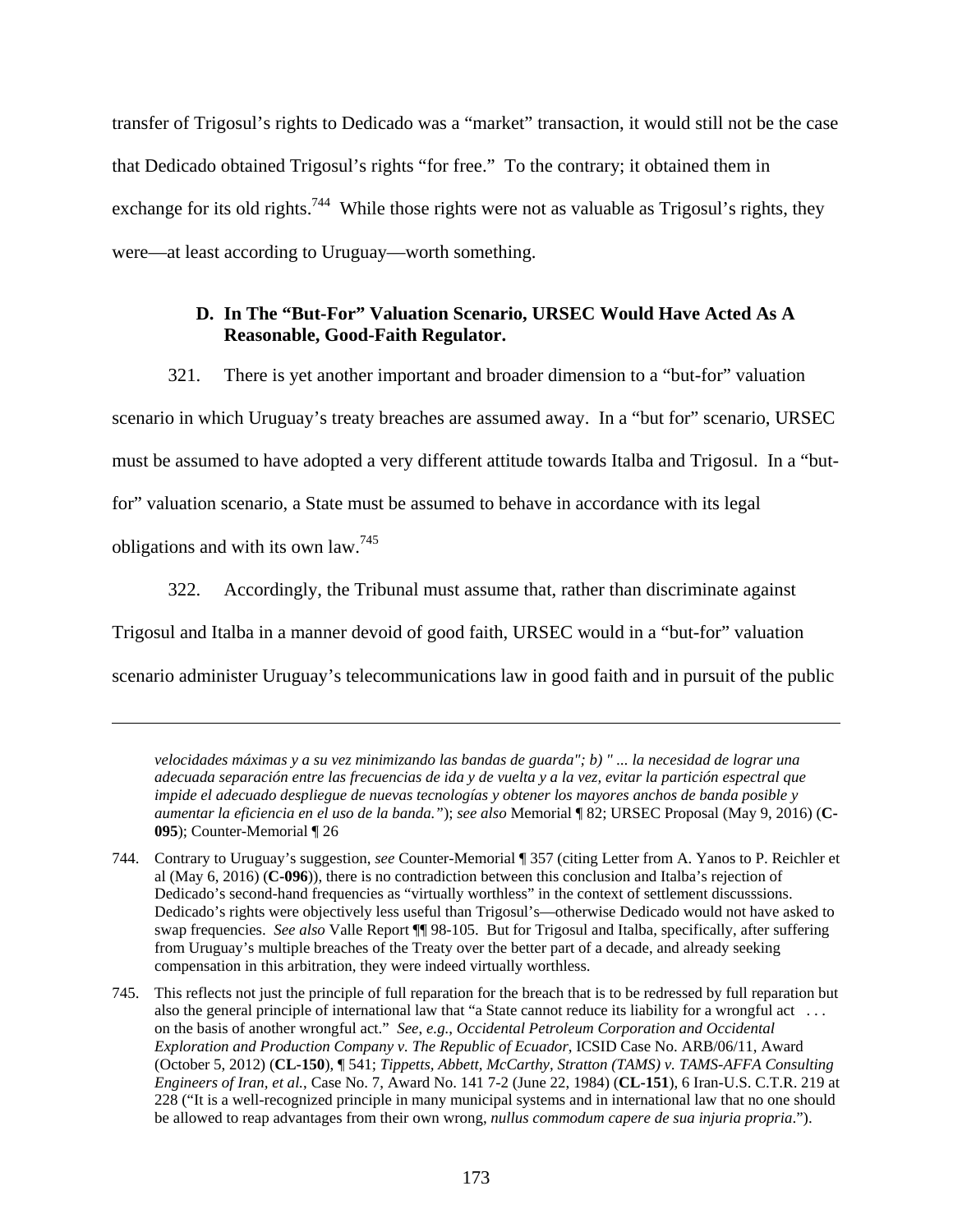interest. As defined in Uruguayan law, that public interest unsurprisingly includes advancing the efficient use of the telecommunications Spectrum.<sup>746</sup>

323. This does not mean, of course, that URSEC would have treated Trigosul with favoritism similar to that apparently shown to Antel (or even Dedicado), but simply that URSEC would not have engaged in conduct that breached the Treaty's guarantees of fair and equitable treatment and full protection and security, as detailed above and in Italba's Memorial.<sup>747</sup> Accordingly, in a "but-for" valuation scenario, URSEC would not have for years neglected Trigosul's applications for a conforming license. It would have acted: either to grant the application as the 2003 URSEC Regulations required, or on the view of its own law adopted by Uruguay in this arbitration, to deny the application as unnecessary.<sup>748</sup> All told, in a "but-for" valuation scenario, it must be assumed that URSEC would have exercised its regulatory powers and discretion in furtherance of its official objectives of advancing the efficient use of the Spectrum.<sup>749</sup>

324. This means that it would, in a "but-for" valuation scenario have been appropriate to expect reasonable regulatory adaptions of the authorizations granted. Thus, if the parameters of Trigosul's license restricted it from providing a more valuable service that the frequencies allocated to it would support, it is reasonable to expect that necessary authorizations would have

<sup>746.</sup> *See*, *e.g.*, Decree 114/003, Radioelectric Spectrum Regulation (**C-017**) at 1. ("NOW, WHEREAS: I) the management, defense and supervision of the Radio Electric Spectrum are essential in order to make an efficient use of such scarce resource, and to promote the development, optimization and usage of new radio electric services, networks and technologies."); Article 72 Law 17,296 (**C-013**) at 1 (defining as one of URSEC's objectives "Equal provision of services, with regularity, continuity, and quality"); Article 86 of Law 17,296 (**C-013**) at 3 ("In terms of telecommunications services, URSEC shall have the following responsibilities and legal powers… c. To manage, defend, and control the national radio spectrum").

<sup>747.</sup> *See supra* Sections IV.C-D; Memorial ¶¶ 122-149.

<sup>748.</sup> *See supra* Sections II.C.2, III.C.2, IV.C.4(b).

<sup>749.</sup> On *either* view of the requirements of the URSEC regulations, a "but-for" URSEC that acted in good faith would have treated Trigosul and Italba's applications very differently in ways that would have allowed Italba's foregone transactions to go forward.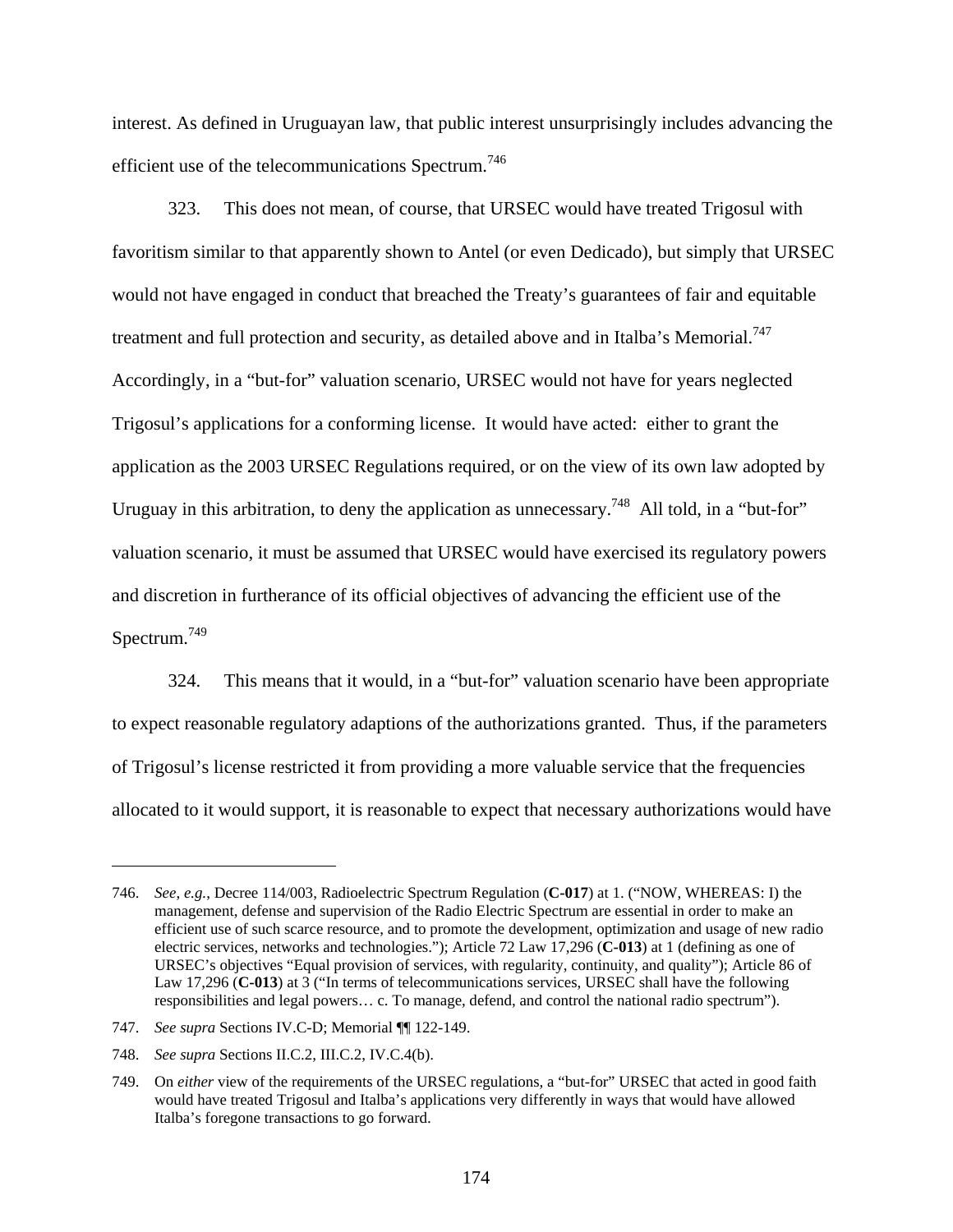been forthcoming, in keeping with URSEC's statutory objective of advancing the efficient use of the Spectrum.750 In this regard, Mr. Valle notes that it is common for telecommunications regulators to adjust the scope of pre-existing authorizations to facilitate the provision of new services where telecommunications technology may evolve faster than formal legislation.<sup>751</sup>

325. Where Trigosul's Spectrum is in a frequency band that is both technically suited for 4G and that the International Telecommunications Union (with Uruguay's adherence) in 2012 designated for mobile uses, it is reasonable to conclude that but for Uruguay's breaches of the Treaty, URSEC would in all probability have issued any official authorizations necessary for Trigosul to use its Spectrum for mobile broadband data transmission.<sup>752</sup>

\* \* \*

326. For the foregoing reasons, Trigosul's rights to use the Spectrum would, but for Uruguay's breaches of the Treaty, in all probability have encompassed provision of not only PTP and PTMP but also mobile broadband data transmission services.<sup>753</sup> The frequency auctions that occurred in Argentina and Uruguay between March 2013 and June 2015 are therefore reasonable and appropriate comparators for the FMV of Trigosul's license, as adjusted in Compass Lexecon's first and second reports.<sup>754</sup> Based on Compass Lexecon's analysis, Trigosul's rights

<sup>750.</sup> *See*, *e.g.*, Decree 114/003- Radioelectric Spectrum Regulation (**C-017**) at 1. ("NOW, WHEREAS: I) the management, defense and supervision of the Radio Electric Spectrum are essential in order to make an efficient use of such scarce resource, and to promote the development, optimization and usage of new radio electric services, networks and technologies."); Article 72 Law 17,296 (**C-013**) at 1 (defining as one of URSEC's objectives "Equal provision of services, with regularity, continuity, and quality"); Article 86 of Law 17,296 (**C-013**) at 3 ("In terms of telecommunications services, URSEC shall have the following responsibilities and legal powers… c. To manage, defend, and control the national radio spectrum").

<sup>751.</sup> Valle Report ¶¶ 66-69.

<sup>752.</sup> Valle Report ¶¶ 41.

<sup>753.</sup> Second Dellepiane Report ¶¶ 20-29; Valle Report ¶¶ 21, 25-28, 52.

<sup>754.</sup> Second Dellepiane Report ¶¶ 29. Moreover, even if the Class B license to which Trigosul was entitled did not grant rights for mobile data transmission, a willing buyer of Trigosul's license in the Spectrum would either already have an authorization to provide mobile services, or could acquire such an authorization with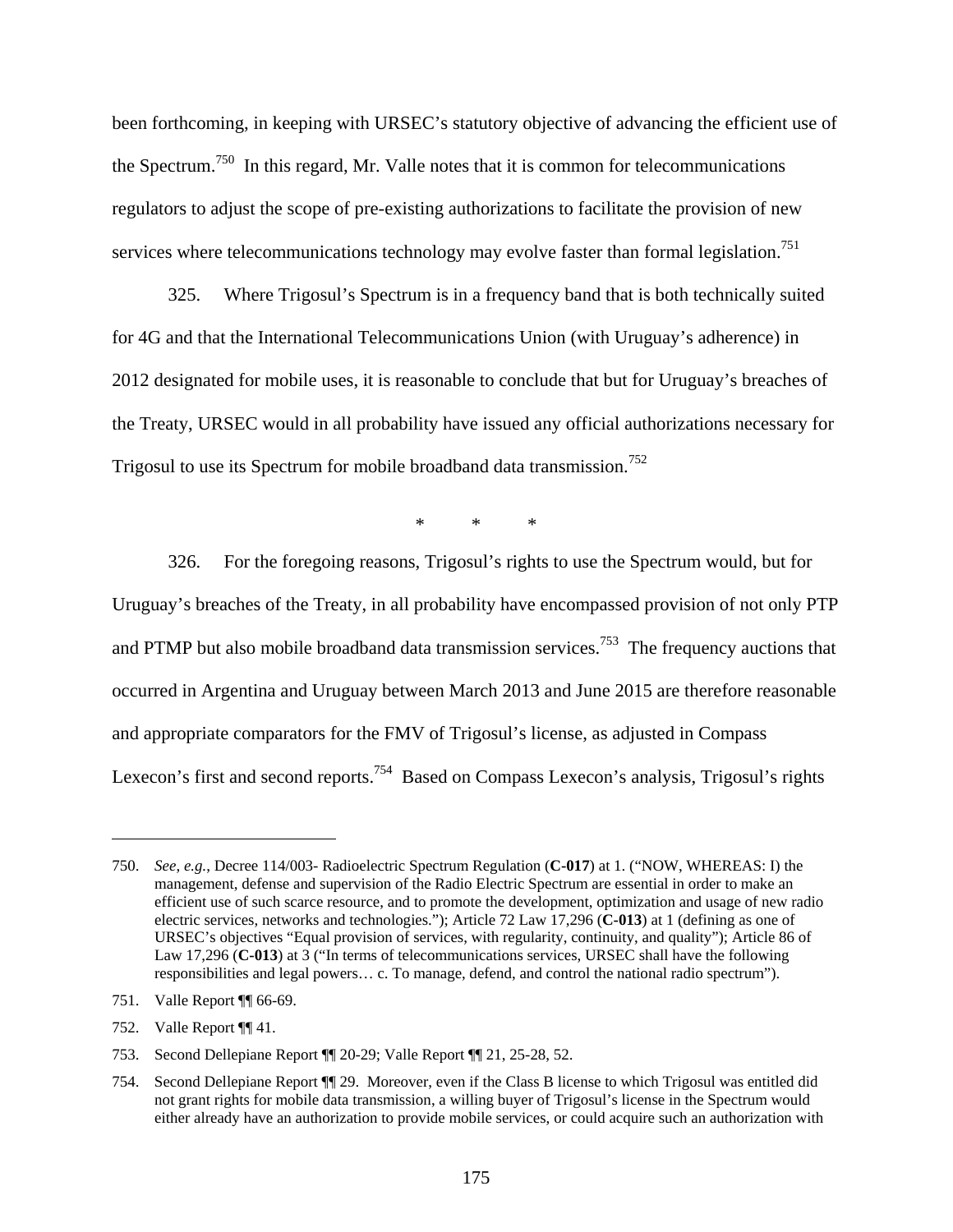to use the Spectrum, but for Uruguay's breaches, would have had an adjusted FMV as of March 1, 2015 of US\$ 38.8 million.<sup>755</sup>

### **E. Under The Full Reparation Standard, Italba Is Entitled To Compensation Equal To The Historical Profits It Would In All Probability Have Received But For Uruguay's Treaty Breaches.**

327. Uruguay must also compensate Italba for the business opportunities lost as a result of its treaty breaches bound up in URSEC's failure to grant Trigosul a conforming license.

328. As demonstrated above and in Italba's Memorial, URSEC caused Uruguay to

breach the Treaty by, inter alia, unjustifiably refusing to issue a conforming license to

Trigosul.756

329. As a direct consequence, five business ventures, which reached advanced stages

of development or were the subject of serious negotiations, failed to go forward due to Trigosul's

lack of a conforming license: (*a*) the Phinder/Zupintra transaction, in which a joint venture

agreement had been executed and initial construction and testing on Zupintra's Latin American

network had been performed;<sup>757</sup> (*b*) the Telmex transaction, in which the parties had exchanged a

business plan and were engaged in advanced negotiations;<sup>758</sup> (*c*) the transaction with Dr. Garcia's

radiology clinics, in which a contract for services had been executed and Trigosul had

- 755. Second Dellepiane Report ¶¶ 13, 61.
- 756. *See supra* Section II.C.4-7, IV.C-D.

relative ease. As Mr. Dellepiane recognizes, broadband spectrum is a finite, and therefore valuable, resource, while mere authorization to engage in a particular use of spectrum is relatively readily available. Second Dellepiane Report ¶¶ 9 n.12. Therefore, even if Trigosul's license were limited to fixed data transmission, any resulting adjustment to the FMV derived from the comparator auctions in Argentina and Uruguay should be negligible. *Id.*

<sup>757.</sup> *See supra* Section II.A, II.C.4. It is important to note that the Phinder/Zupintra transaction represented a significant opportunity. First Alberelli Witness Stmt. ¶¶ 46-51; Second Alberelli Witness Stmt. ¶ 31; Hall Witness Stmt. ¶ 3; van Arem Witness Stmt. ¶ 3. In Mr. Dellepiane's report, historical lost profit damages are capped based on the implicit value of the Spectrum. However, this is an extremely conservative approach. In fact, Phinder's own calculation of projected profits from the project exceed USD \$1.5 million per month. Email from C. Hall to G. Alberelli with attachment (Jan. 15, 2007) (**C-267**).

<sup>758.</sup> *See supra* Sections II.A, II.C.4, II.C.7.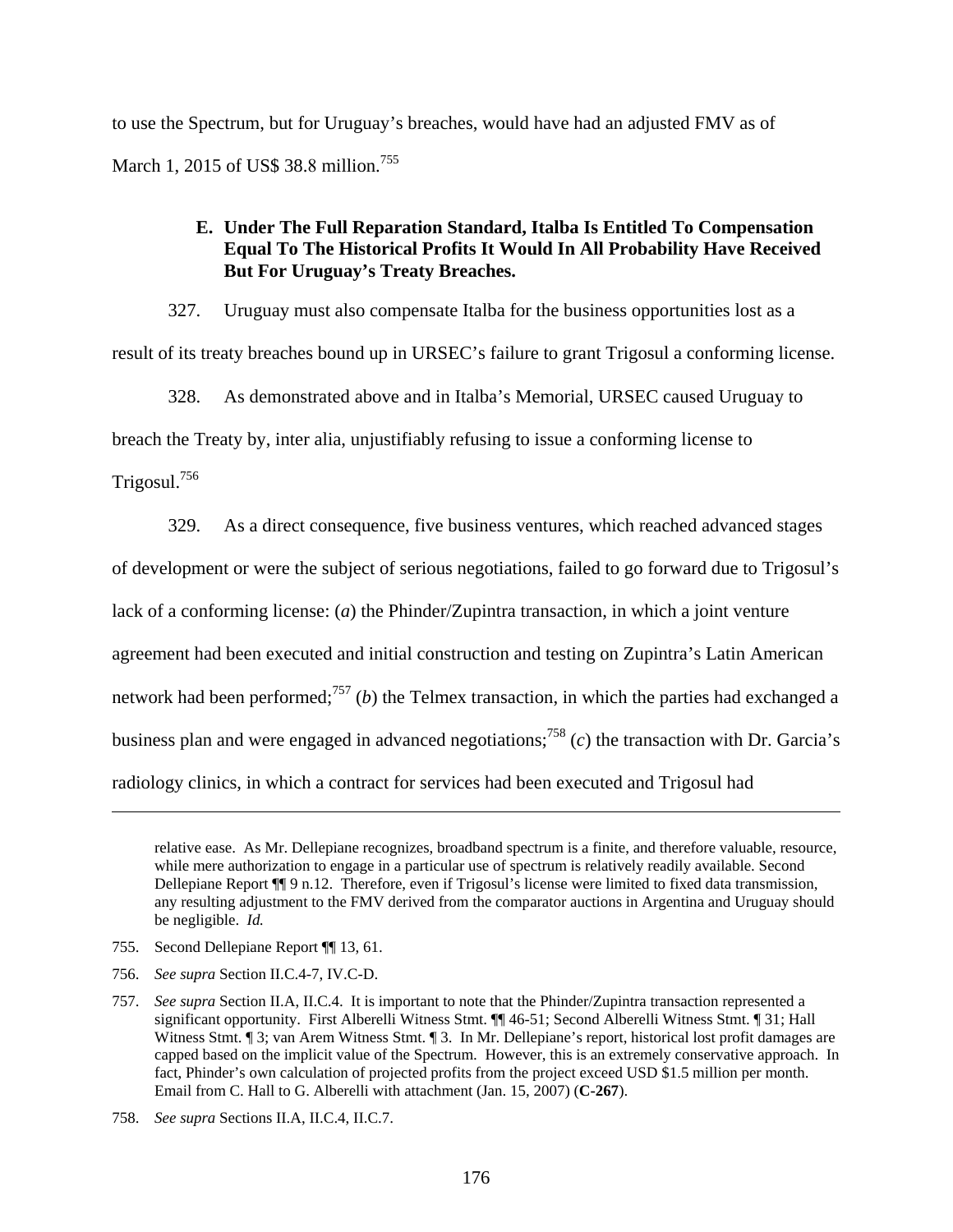commenced test services on a trial basis;<sup>759</sup> (*d*) the Canal 7 transaction, in which the parties were engaged in advanced negotiations and Trigosul was providing test services on a trial basis; $^{760}$  and (*e*) the Grupo Afinidad Mary transaction, for which Italba had explored the serious interest for Trigosul's services that was evident in the community.<sup>761</sup>

330. In its Counter-Memorial, Uruguay dismisses Compass Lexecon's calculation of profits lost to Italba as a result of Uruguay's breaches derailing these five transactions as "speculative."<sup>762</sup> Uruguay is wrong. Lost profits are not "speculative" merely because a business is not yet a going concern. As the tribunal in *Crystallex v. Venezuela* recognized, "once the *fact* of future profitability is established and is not essentially of speculative nature, the amount of such profits need not be proven with the same degree of certainty."763 As Compass Lexecon's Mr. Dellepiane explains, the information available on these business ventures is sufficient to estimate the extent of Italba's historical lost profits, and the amount of lost profits

<sup>759.</sup> *See supra* Section II.C.6. Uruguay's accusation that the documents Italba submitted to corroborate the transaction between Trigosul and Dr. Garcia's radiology clinics are forged is unfounded and should be disregarded. *See* Counter-Memorial ¶¶ 381-85. As set out above, Uruguay's charges are part of a highlypoliticized effort to discredit and intimidate Italba's witnesses and interfere with the preparation of Italba's case. *See supra* Section II.C.6, ¶¶ 53(n), 61. Yet even while Italba's witnesses have not been allowed to confront the witnesses recruited against them, an independent forensic investigator, Axel Bolanos of FTI Consulting, Inc., has confirmed the authenticity of the email correspondence concerning the transaction exchanged between Dr. Alberelli, Dr. Daniel Tellez, Dr. Marcella Tellez, and individuals in Dr. Garcia's office is authentic. *See* FTI Report ¶ 6. If there is cause for suspicion with respect to Uruguay's accusation, it is the fact that Dr. Garcia's declarations contradict themselves, and that Dr. Garcia's narrative changed after his meeting with the Secretary of the Presidency of Uruguay, which took place after Italba submitted its Memorial in this arbitration. *See supra* Section II.C.6. In any case, Italba's claim for historical lost profits with respect to Dr. Garcia's radiology clinics represents a small fraction (approximately 6.2%) of Uruguay's total liability. *See* Compass Lexecon Supplemental Report, Table I. The Tribunal should not be distracted by Uruguay's contrived criminal investigation.

<sup>760.</sup> *See supra* Section II.C.5. Nonetheless, Uruguay's argument ignores the crux of Italba's claim with respect to the Canal 7 transaction: Trigosul would have been able to develop its business opportunity with Canal 7 further, but for URSEC's failure to conduct timely and proper inspections and Uruguay's wrongful revocation of Trigosul's license. *See* First Amaro Witness Stmt., Questions 11, 18-25; Second Amaro Witness Stmt. at 4-5.

<sup>761.</sup> *See supra* Section II.C.7.

<sup>762.</sup> *See* Counter-Memorial ¶ 305.

<sup>763.</sup> *Crystallex Int'l Corp. v. Bolivarian Republic of Venezuela*, ICSID Case No. ARB(AF)/11/2, Award (Apr. 4, 2016) (**CL-020**), ¶ 875.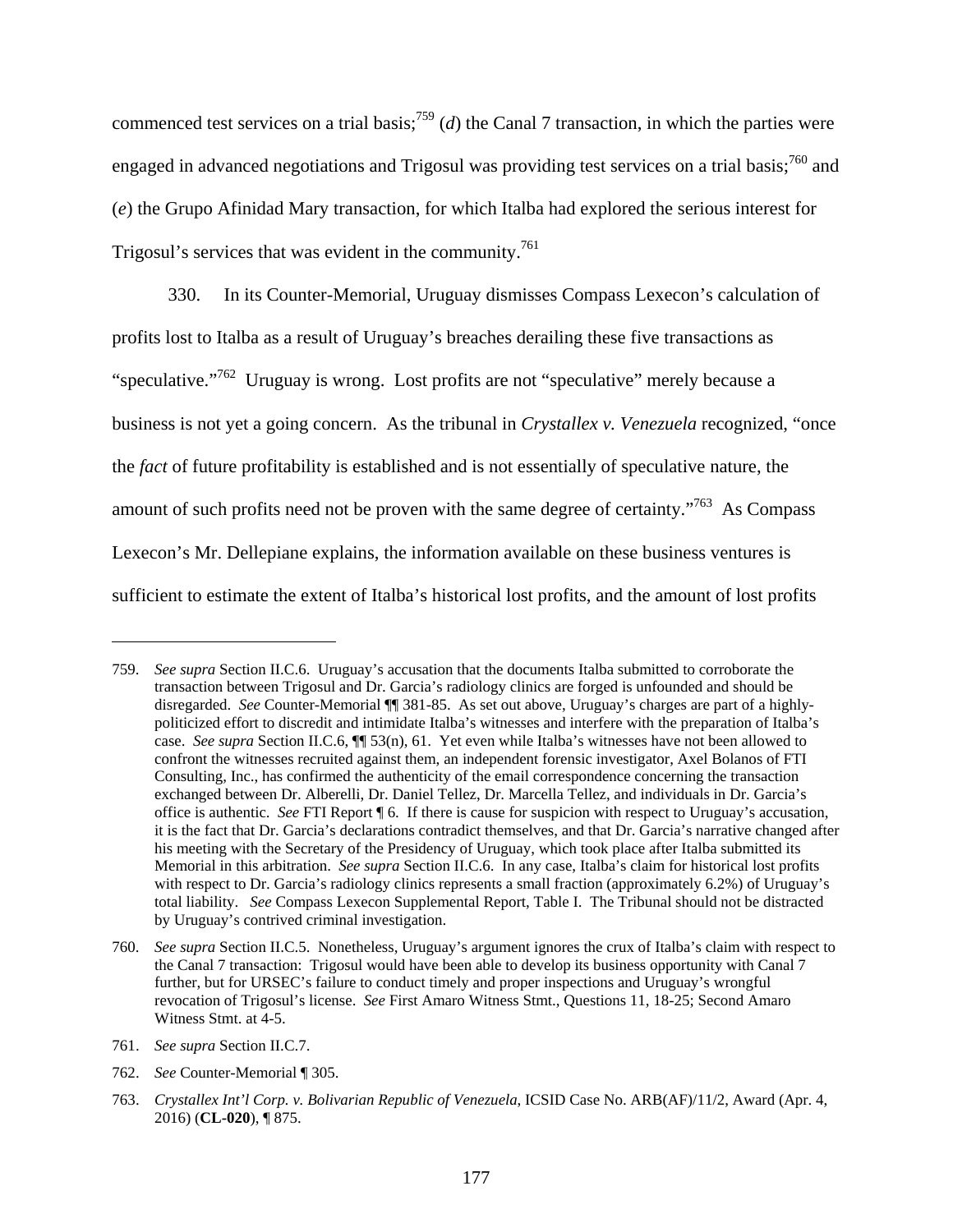calculated has been confirmed to be economically reasonable.<sup>764</sup>

331. Further, Trigosul's supposed inability to provide mobile data transmission services would not have hindered any of these transactions, because Italba's joint venture partners would have contributed their own respective authorizations to the common enterprise.<sup>765</sup> In such circumstances, Trigosul was permitted to contribute its Spectrum to the joint venture, allowing the joint venture partner to provide authorized services to customers in collaboration with Trigosul.<sup>766</sup>

332. For these reasons, and as further detailed in Mr. Dellepiane's analysis, the historical lost profits owed to Italba in full reparation for Uruguay's breaches amount to USD \$12 million, as of March  $2015^{767}$ 

### **F. Under The Full Reparation Standard, The Quantum Of Compensation Awarded Must Be Brought To A Present Value By An Award Of Interest.**

333. The determination of an appropriate interest rate, and the accrual of such interest on a compounding basis, is a vital component of compensation under the "full reparation" standard. This is because an award of interest aims to restore the injured party to the position it would have occupied had the State not acted wrongfully.<sup>768</sup>

<sup>764.</sup> *See* Second Dellepiane Report ¶¶ 68-69.

<sup>765.</sup> Second Alberelli Witness Stmt. ¶¶ 25-27; Second Herbón Witness Stmt. ¶¶ 17, 18.

<sup>766.</sup> Uruguayan law is no obstacle to such an arrangement and Uruguay does not identify any authority to the contrary.

<sup>767.</sup> *See* Second Dellepiane Report ¶ 69.

<sup>768.</sup> *See* ILC Draft Articles on State Responsibility for Internationally Wrongful Acts (2001), (**CL-072**), Art. 38(1) ("Interest on any principal sum due . . . shall be payable when necessary in order to ensure full reparation. The interest rate and mode of calculations shall be set so as to achieve that result."); J. Y. Gotanda, *Awarding Interest in International Arbitration*, 90 Am. J. of Int'l Law (1996) (**CL-079**), at 41-42, 57; *Crystallex v. Venezuela*, Award (**CL-020**) at ¶ 930 ("The substantive international legal obligation to pay interest on monies due is well established. An authoritative statement of the position is to be found in Article 38(1) of the ILC Articles[.]"); *Case Concerning The Factory at Chorzów (Claim for Indemnity)*, Permanent Court of International Justice, PCIJ Series A, No 17, Judgment on the Merits (Sept. 13, 1928) (**CL-070**) at 47 ("[R]eparation must, as far as possible, wipe out all the consequences of the illegal act and reestablish the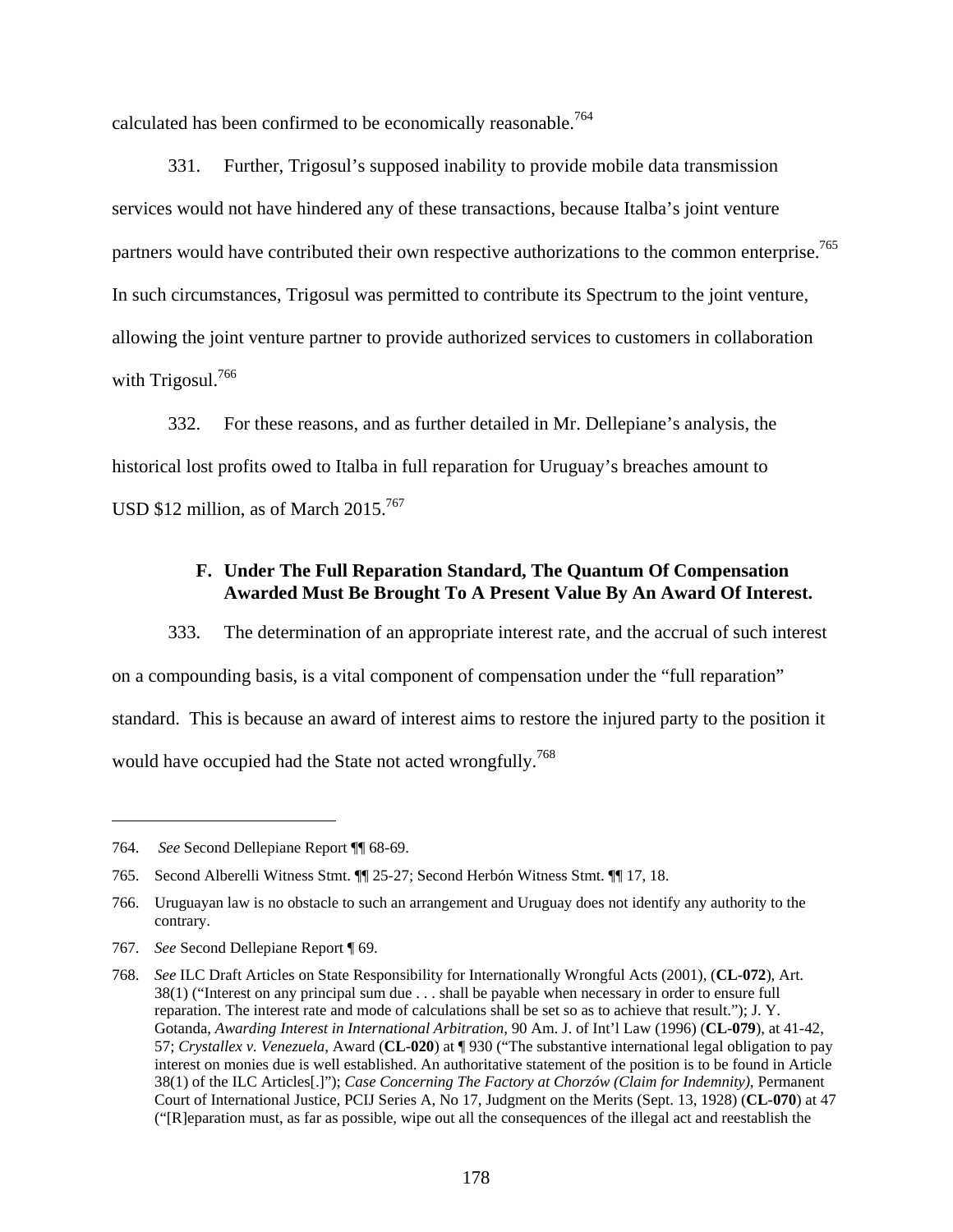334. Uruguay's reliance on the Treaty's standard of compensation for a lawful expropriation, this time to suggest that the Tribunal apply a risk-free interest rate, is again misplaced.<sup>769</sup> As discussed above, Article  $6(3)$  of the Treaty only provides the standard of compensation for lawful expropriations, not for circumstances of unlawful expropriation and other Treaty breaches for which "full reparation" is required.770 It is irrelevant to compensation in this case.

335. Italba is entitled to two forms of interest under the full reparation standard: (*a*) pre-award interest, which reflects the time value of money and actualizes the opportunity cost of Italba's losses suffered between the valuation date, *i.e.*, March 1, 2015, and the date of the Tribunal's Award;<sup>771</sup> and (*b*) post-award interest, which is applied to the entire sum of damages awarded to Italba to ensure that Italba is not harmed further by delay in Uruguay's payment of the Award.772

situation which would, in all probability, have existed if that act had not been committed.") and 49 (the Court's task was to "determin[e] what sum must be awarded. . . to place the dispossessed Companies as far as possible in the economic situation in which they would probably have been if the seizure had not taken place"); *Ioan Micula and others v. Romania*, ICSID Case No ARB/05/20, Award (Dec. 11, 2013) (**CL-080**), ¶ 1265 ("Having found a breach of the BIT, the Tribunal must ensure that the Claimants are restored to the position they would have been had the breach not occurred. This includes awarding interest on the sums that the Claimants would have had if the breach had not occurred in order to compensate for the cost of money until the full payment of the Award.").

- 769. *See* Counter-Memorial ¶¶ 409-16.
- 770. *See supra* Section V.A.

1

<sup>771.</sup> *See Santa Elena v. Costa Rica*, Award (**CL-029**), ¶ 104 (awarding an amount of interest reflecting "the additional sum that [the claimant's] money would have earned, had it, and the income generated by it, been reinvested each year at generally prevailing rates of interest"); *Sylvania Technical Systems, Inc. v. The Government of the Islamic Republic of Iran*, Award No. 180-64-1 (June 27, 1985), 8 Iran-US CTR 298 (**CL-081**) at 320 (interest reflects "the amount that the successful claimant would have been in a position to have earned if it had been paid in time and thus had the funds available to invest in a form of commercial investment in common use in its own country.").

<sup>772.</sup> *See* ILC Draft Articles on State Responsibility for Internationally Wrongful Acts (2001) (**CL-072**), Art. 38(2) ("Interest runs from the date when the principal sum should have been paid until the date the obligation to pay is fulfilled.")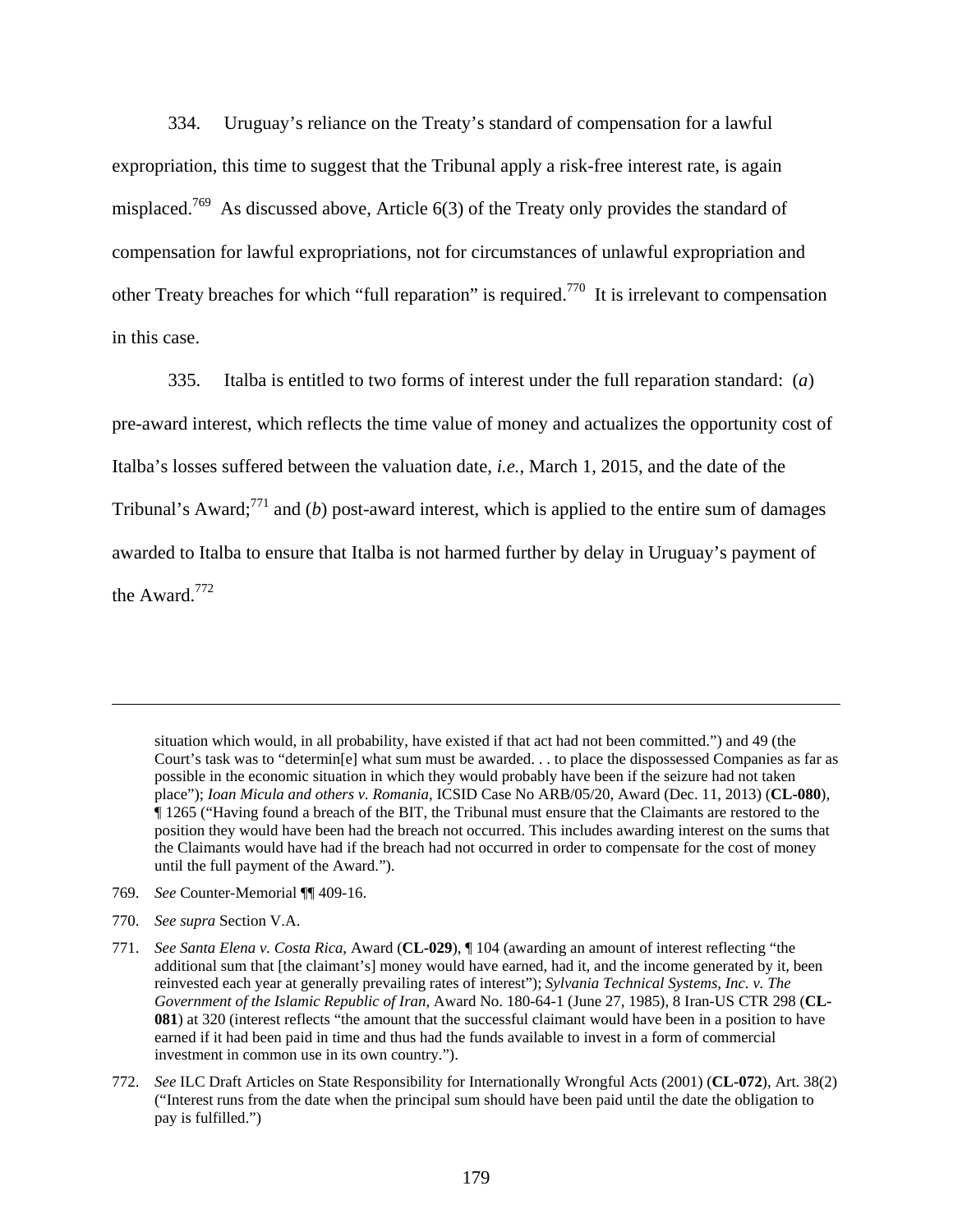## **1) Interest should be awarded based on the cost of capital or, alternatively, Uruguay's borrowing rate.**

336. The pre-award and post-award interest rate should both be based on the weighted average cost of capital of a telecommunications provider in Uruguay or, alternatively, Uruguay's borrowing rate.<sup>773</sup>

337. First, as described previously, the joint ventures and business projects that Italba sought to develop all failed because of URSEC's unjustified refusal to issue a license to Trigosul that conformed to the 2003 License Regulations.<sup>774</sup> Uruguay's breaches of the Treaty thus deprived Trigosul of the stream of free cash flows that would have been derived from those foregone business ventures.775

338. These circumstances are analogous to those in *ConocoPhillips v. PDVSA*, where the respondent's contractual breach deprived the claimant of the cash flows expected to be received from a project, leading the tribunal to hold as follows:

> Under such circumstances, the interest rate to be applied should measure the opportunity cost of capital, i.e. the cash flows [the claimant] was deprived of as a result of Respondent's contractual breach which, had they been timely received by [the claimant], it would have had the opportunity to apply them to the Project or some alternative productive use.<sup>776</sup>

339. Here, the cash flows that Trigosul's thwarted business ventures would have generated would have earned returns, had they been reinvested, at the rate at least equal to the weighted average cost of capital of a telecommunications provider in Uruguay (*i.e.*, Trigosul's

 $\overline{a}$ 

<sup>773.</sup> *See* Memorial ¶¶ 200-09.

<sup>774.</sup> *See supra* Section II.C.4-7.

<sup>775</sup> *See. id.*

<sup>776.</sup> *Phillips Petroleum Company Venezuela Limited & ConocoPhillips Petrozuata B.V. v. Petroleos de Venezuela, S.A.*, ICC Case No. 16848/JRF/CA (C-16849/JRF), Award (Sept. 17, 2012) (**CL-083**), ¶ 295(ii).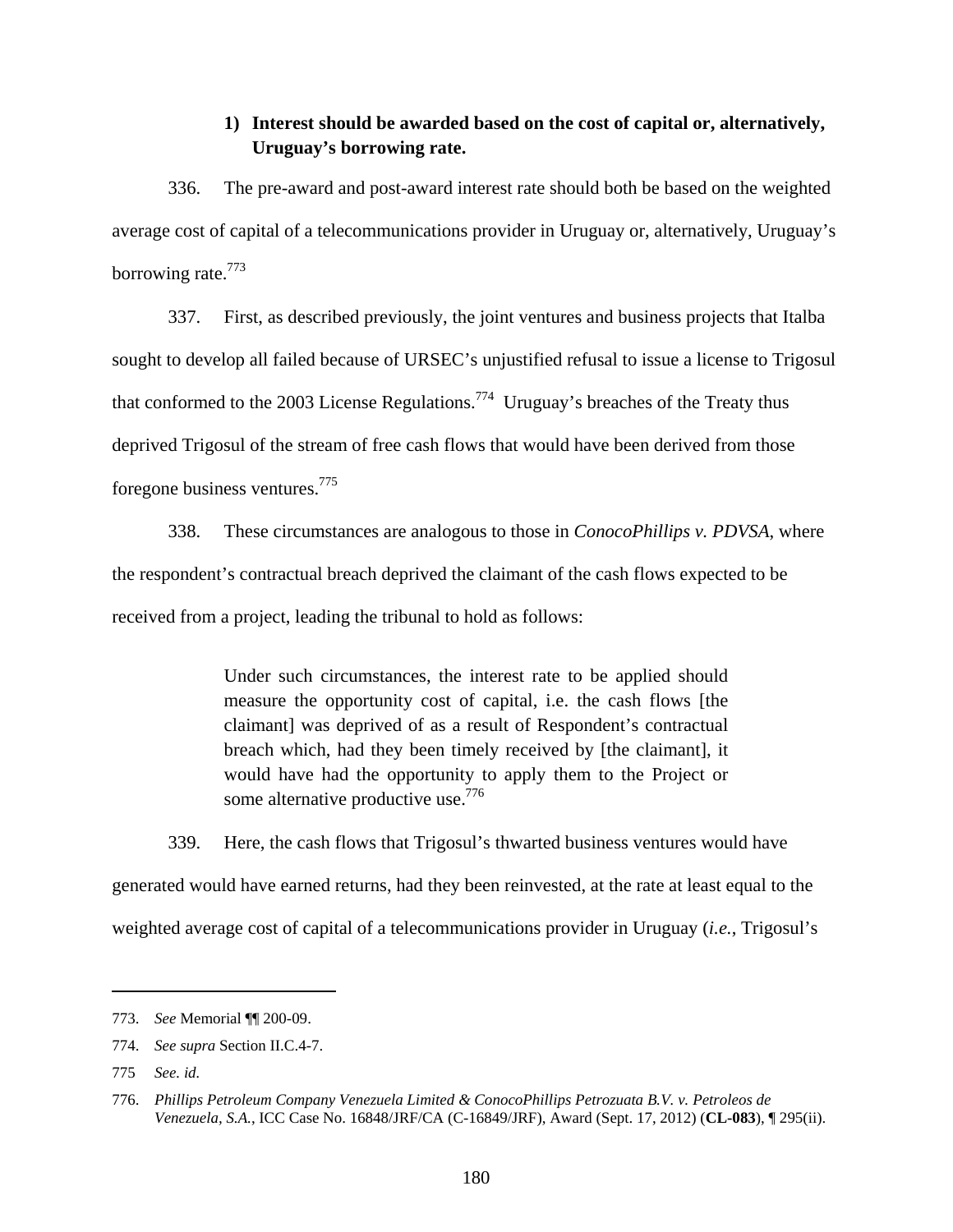opportunity cost). Consequently, pre-award and post-award interest at the cost of capital is necessary to provide Italba with "full reparation" for Uruguay's Treaty breaches.

340. An award of pre- and post-award interest is also necessary to prevent unjust enrichment to Uruguay, which would otherwise effectively receive a free loan from Italba: failing to pay timely compensation for its expropriation of Italba's investment without compensating Italba for the return that Italba would in all probability have earned on the amount of that compensation over the period it was unlawfully withheld.<sup>777</sup> Full reparation must, in other words, reflect the time value of money. Italba must therefore be awarded interest reflecting at the very least the reasonable cost Uruguay would have incurred in borrowing the amount in question.778 This interest rate corresponds to the rate at which *willing* investors lend to Uruguay, *i.e.*, the interest rate Uruguay pays on short-term sovereign bonds.<sup>779</sup>

## **2) Compounded interest is necessary to achieve "full reparation."**

 $\overline{a}$ 

341. Uruguay's argument that a "general rule of international law establishes that the

<sup>777.</sup> *See* T. J. Sénéchal & J. Y. Gotanda, *Interest as Damages*, 47 Colum. J. Transnat'l L. 491 2008-2009 (**CL-085**) at 496 ("The second reason for awarding interest is to prevent unjust enrichment of the respondent. Respondents that retain and use the money owed to the claimants during the resolution of the dispute enjoy an unfair benefit. They are receiving the earning capacity of the borrowed money without compensating the claimants for the loss of its use. Pursuant to this rationale, the respondents should be liable for at least 'the reasonable cost the [respondent] would have incurred in borrowing the amount in question for the relevant period.'"); F. A. Mann, *Compound Interest as an Item of Damage in International Law*, 21 *University Of California Davis Law Review* 577 (1988) (**CL-152**) at 585 ("during that period [between breach and payment] the wrongdoer has enjoyed the fruits of the money withheld"); Mark Beeley and Richard E. Walck, *Approaches to the Award of Interest by Arbitration Tribunals*, 1 *Journal Of Damages In International Arbitration* 51 (2014) (**CL-153**) at 18 ("Tribunals should consider a variety of indicators of the appropriate rate, rather than simply defaulting to a risk-free or nearly risk-free rate. The alternative uses the claimant has for the monies (whether to reinvest or to pay down debt) are relevant, as are the investment returns and/or borrowing costs of the respondent who has enjoyed the use of the money. Public policy grounds should allow tribunals to reverse the unjust enrichment that a respondent has enjoyed.").

<sup>778.</sup> *See Tenaris S.A. and Talta-Trading E Marketing Sociedade Unipessoal LDA v. Bolivarian Republic of Venezuela*, ICSID Case No. ARB/11/26, Award (Jan. 29, 2016) (**CL-078**), ¶¶ 584-86 (holding that the appropriate rate of interest was the rate that the State would have had to pay to borrow money from the claimants at the time of expropriation).

<sup>779.</sup> *See* Aaron Dolgoff and Tiago Duarte-Silva, *Prejudgment Interest: An Economic Review of Alternative Approaches*, J. Int'l Arb. (Kluwer Law Int'l 2016) (**CL-084**) at 102 ("the rate on the respondent's traded debt securities or other measures of the respondent's cost to borrow").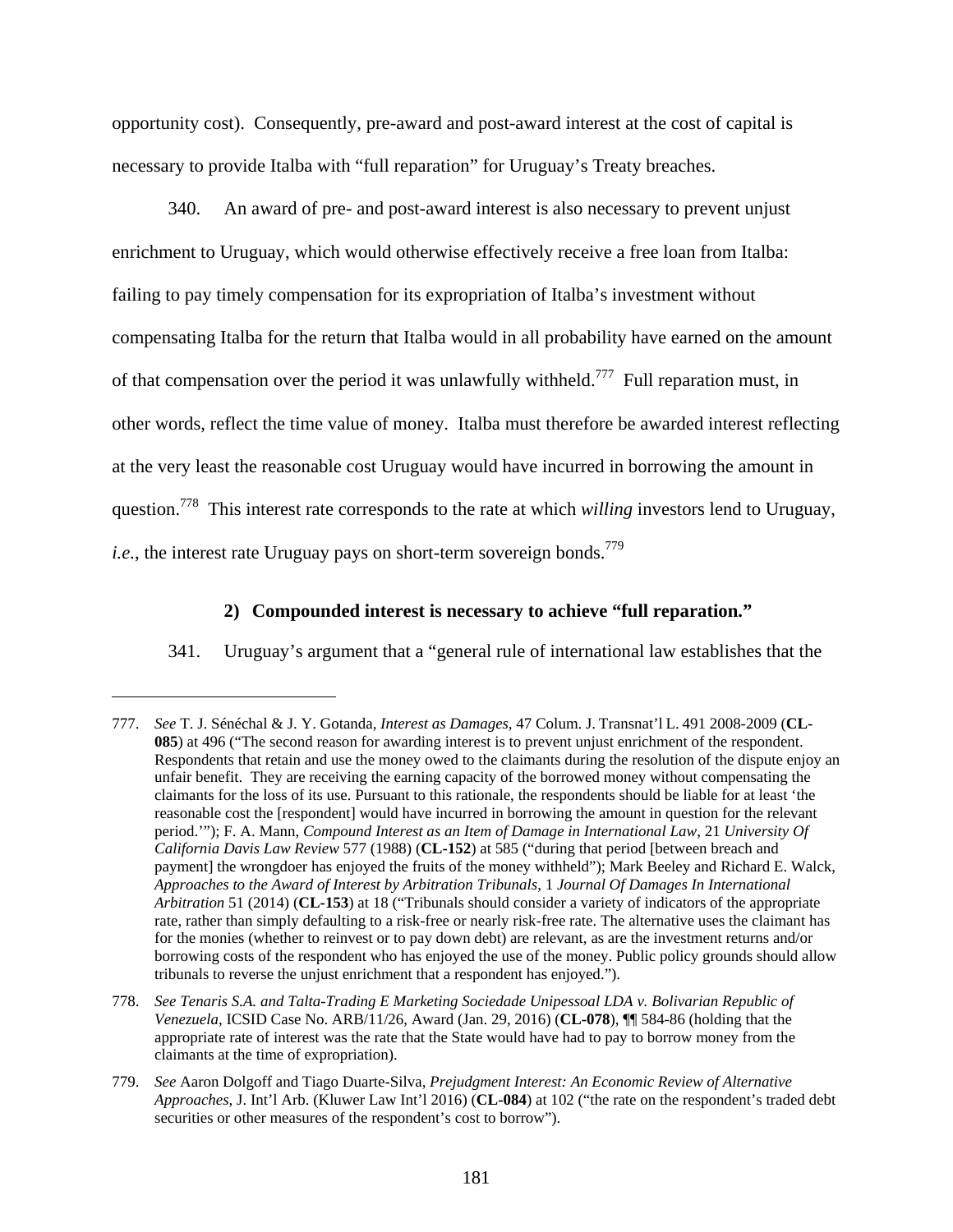victim of an unlawful act does not have any entitlement to compound interest, in the absence of special circumstances" fails to accept the overwhelming *jurisprudence constante* establishing a presumption in favor of compound interest.780 Arbitral tribunals have consistently affirmed that compound interest best achieves the customary international law rule of "full reparation."781 As the tribunal in *Gemplus v. Mexico* observed:

> [I]t is clear . . . that the current practice of international tribunals (including ICSID) is to award compound and not simple interest. In the Tribunal's opinion, there is now a form of "jurisprudence *constante*" where the presumption has shifted from the position a decade or so ago with the result it would now be more appropriate to order compound interest, unless shown to be inappropriate in favour of simple interest, rather than vice-versa.<sup>782</sup>

342. Compound interest is also necessary to avoid under-compensation, which would

unjustly enrich Uruguay.<sup>783</sup> Further, semi-annual compounding is recognized as an appropriate

 $\overline{a}$ 

782. *Gemplus, S.A., SLP, S.A. and Gemplus Industrial, S.A. de C.V. v. United Mexican States*, ICSID Case No. ARB(AF)/04/3 & ARB(AF)/04/4, Award (June 16, 2010) (**CL-026**), ¶¶ 16-26.

<sup>780.</sup> Counter-Memorial ¶ 418.

<sup>781.</sup> *See, e.g*., *Total S.A. v. Argentine Republic*, ICSID Case No. ARB/04/01, Award (Nov. 27, 2013), (**CL-154**), ¶ 261 ("[T]he standard of full reparation would not be met if an award were to deprive a Claimant of compound interest which would have been available on the sums awarded had they been paid in a timely manner."); *Ioan Micula v. Romania,* Award (**CL-080**), ¶ 1266 ("The overwhelming trend among investment tribunals is to award compound rather than simple interest. The reason is that an award of damages (including interest) must place the claimant in the position it would have been in had it never been injured."); *Gold Reserve v. Venezuela*, Award (**CL-071**), ¶ 854 ("Compound interest better reflects current business and economic realities and therefore the actual damage suffered by a party."); J.Y. Gotanda, *Awarding Interest in International Arbitration*, 90 Am. J. of Int'l Law 1996 (**CL-079**) at 61 ("In the modern world of international commerce, almost all financing and investment vehicles involve compound, as opposed to simple, interest. If the claimant could have received compound interest merely by placing its money in a readily available and commonly used investment vehicle, it is neither logical nor equitable to award the claimant only simple interest.").

<sup>783.</sup> *See* Sénéchal and Gotanda, *Interest as Damages*, Colum. J. Transnat'l L., Vol 47 (2009) (**CL-085**) at 505; (explaining that an award of compound interest "reflects the majority of commercial realities in that a loss of value by a company, active in normal trading operations, implies the loss of use of that value. Not recognizing these 'realities' would also lead to awarding a windfall to the Respondent.").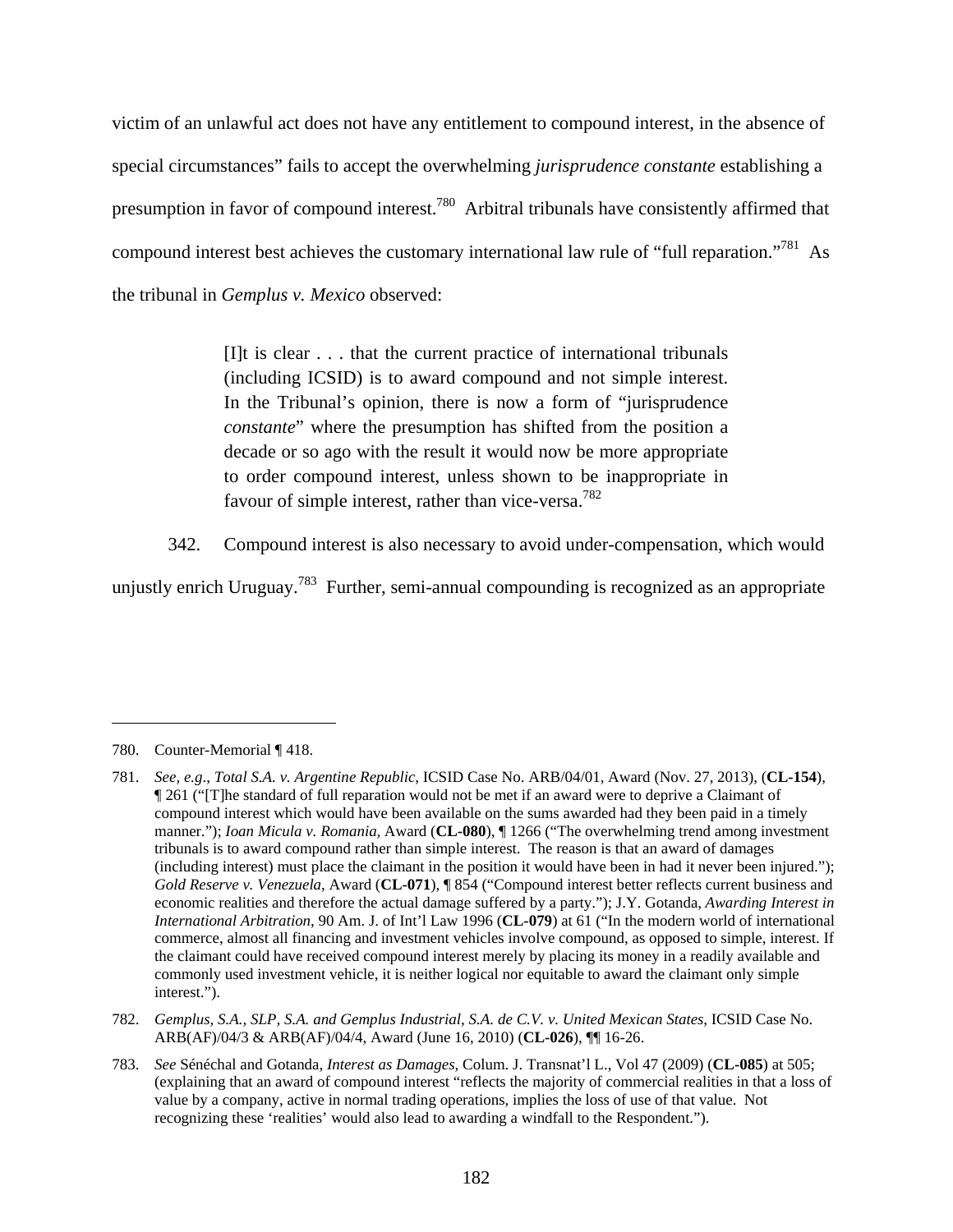periodicity for compound interest.784

343. Italba should therefore be awarded: (*a*) pre-award interest at an annual rate of 8.77% compounded semi-annually from the date of the expropriation until the date of the Tribunal's award, or, in the alternative, an annual rate of 4.39% compounded semi-annually from the date of the expropriation until the date of the Tribunal's award; and (*b*) post-award interest at the rate of 8.77% from the date in which an award is issued by the Tribunal until the date of payment, or, in the alternative, an annual rate of 4.39% compounded semi-annually from the date in which an award is issued by the Tribunal until the date of payment.<sup>785</sup>

## **VI. CONCLUSION AND PRAYER FOR RELIEF**

344. On the basis of the foregoing, without limitation and reserving Italba's rights to supplement these prayers for relief, including without limitation in the light of further action by Uruguay, Italba respectfully requests that the Tribunal:

- a. DECLARE that Uruguay has breached:
	- i. Article 6 of the Treaty by unlawfully expropriating Italba's investments in Uruguay and/or taking measures equivalent to unlawful expropriation with respect to Italba's investments in Uruguay;
	- ii. Article 5 of the Treaty by failing to accord Italba's investments in Uruguay fair and equitable treatment;
	- iii. Articles 3 and 4 of the Treaty by failing to accord Italba treatment no less favorable than it accorded to other investors in like circumstances; and
	- iv. Article 5 of the Treaty by failing to afford Italba's investments in Uruguay

 $\overline{a}$ 

<sup>784.</sup> *See, e.g.*, *Siag v. Egypt,* Award (**CL-016**), ¶ 598 (compounding interest rate semi-annually); *Hassan Awdi, Enterprise Business Consultants, Inc. and Alfa El Corporation v. Romania*, ICSID Case No. ARB/10/13, Award (Mar. 2 2015) (**CL-155**), ¶ 519 (same).

<sup>785.</sup> *See* Second Dellepiane Report ¶¶ 73-79; *see also* Memorial ¶¶ 210-11.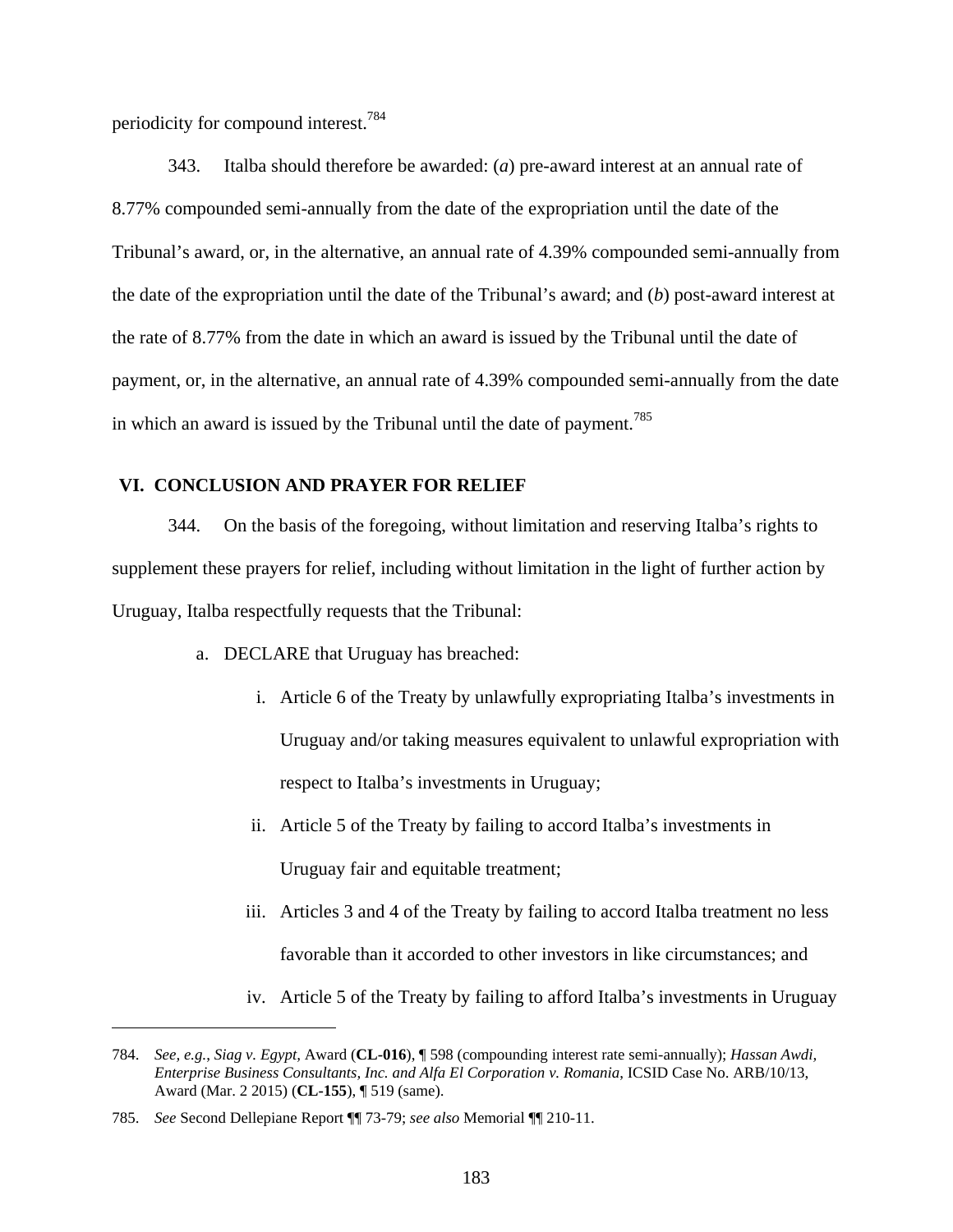full protection and security.

- b. ORDER Uruguay to pay damages to Italba for its breaches of the Treaty in the amount of USD \$61.1 million, together with payment of compound interest accruing semi-annually from April 30, 2017 at the rate of 8.77%, until full payment of the Award has been made in accordance with Article 34 of the Treaty;
- c. AWARD such other relief as the Tribunal deems appropriate; and
- d. ORDER Uruguay to pay all of the costs, attorneys' fees, and expenses of this arbitration, including Claimant's legal and expert fees, the fees and expenses of any experts appointed by the Tribunal, the fees and expenses of the Tribunal, and ICSID's other costs, in accordance with Article 34(1) of the Treaty.